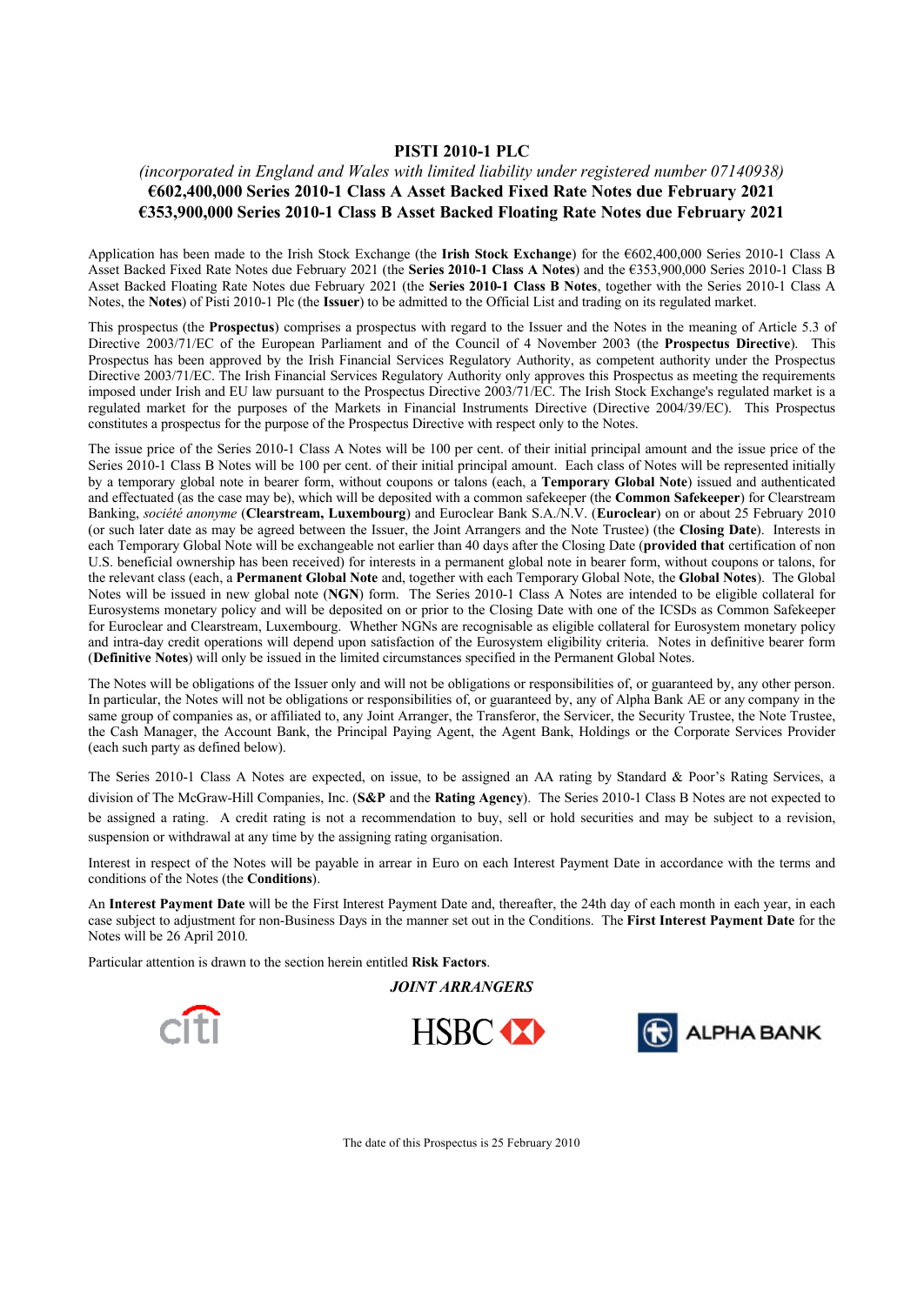The Notes may be redeemed on each Interest Payment Date and will be subject to mandatory redemption in certain circumstances. The final payment of principal and interest on the Series 2010-1 Class A Notes and/or the Series 2010-1 Class B Notes, as the case may be, will be due and payable no later than the Interest Payment Date which falls in February 2021 (the **Series 2010-1 Final Maturity Date**) in the manner set out in the Conditions and the Notes shall continue to bear interest, payable monthly in arrear, up to the Series 2010-1 Final Maturity Date. The Series 2010-1 Class A Notes will be redeemed in priority to the Series 2010-1 Class B Notes. Notes of each Class will be redeemed *pro rata and pari passu* in the manner specified in Condition 5 (*Redemption of Notes and Cancellation of Notes*).

In the event that any withholding or deduction for or on account of any taxes, duties, assessments or government charges of whatsoever nature is imposed, levied, collected, withheld or assessed on payments of principal or interest in respect of the Notes by any jurisdiction or political subdivision or any authority in or of any jurisdiction having power to tax, neither the Issuer or the Paying Agent will be required to make any additional payments to holders of Notes in respect of such withholding or deduction.

The Issuer accepts responsibility for the information contained in this Prospectus. To the best of the knowledge of the Issuer (having taken all reasonable care to ensure that such is the case) the information contained in this Prospectus is in accordance with the facts and this Prospectus does not omit anything likely to affect the import of such information.

No person is or has been authorised in connection with the issue or sale of the Notes to give any information or to make any representation not contained in this Prospectus and, if given or made, any such information or representation must not be relied upon as having been authorised by or on behalf of the Issuer or any Joint Arranger. Neither the delivery of this Prospectus or any sale or allotment made in connection with the offering of the Notes or delivery of any Note shall, under any circumstances, constitute a representation or create any implication that there has been no change in the affairs of the Issuer since the date hereof or that the information contained herein is correct as at any time subsequent to the date hereof.

Each person contemplating making an investment in the Notes must make its own investigation and analysis of the creditworthiness of the Issuer and its own determination of the suitability of any such investment, with particular reference to its own investment objectives and experience and any other factors which may be relevant to it in connection with such investment. A prospective investor who is in any doubt whatsoever as to the risks involved in investing in the Notes should consult independent professional advisers.

The language of this Prospectus is English. Certain legislative references and technical terms have been cited in their original language in order that the correct technical meaning may be ascribed to them under applicable law.

Other than the approval of this Prospectus as a prospectus in accordance with the requirements of the Prospectus Directive and the implementing measures in Ireland, application for the Notes to be admitted to the Official List of the Irish Stock Exchange and to trading on its regulated market no action has been taken under any regulatory or other requirements of any jurisdiction or will be so taken to permit a public offering of the Notes or the distribution of this document in any jurisdiction where action for that purpose is required. The distribution of this document and the offering of the Notes in certain jurisdictions may be restricted by law. Persons into whose possession this document (or any part of it) comes are required by the Issuer to inform themselves about, and to observe, any such restrictions. For a further description of certain restrictions on offers and sales of Notes and the distribution of this document see "*Subscription and Sale*" below.

Accordingly, the Notes may not be offered or sold directly or indirectly, and neither this Prospectus, nor any part hereof, nor any other prospectus, form of application, advertisement, other offering material or other information relating to the Issuer or the Notes may be issued, distributed or published, in any country or jurisdiction (including the United Kingdom), except under circumstances that will result in compliance with all applicable laws, orders, rules and regulations.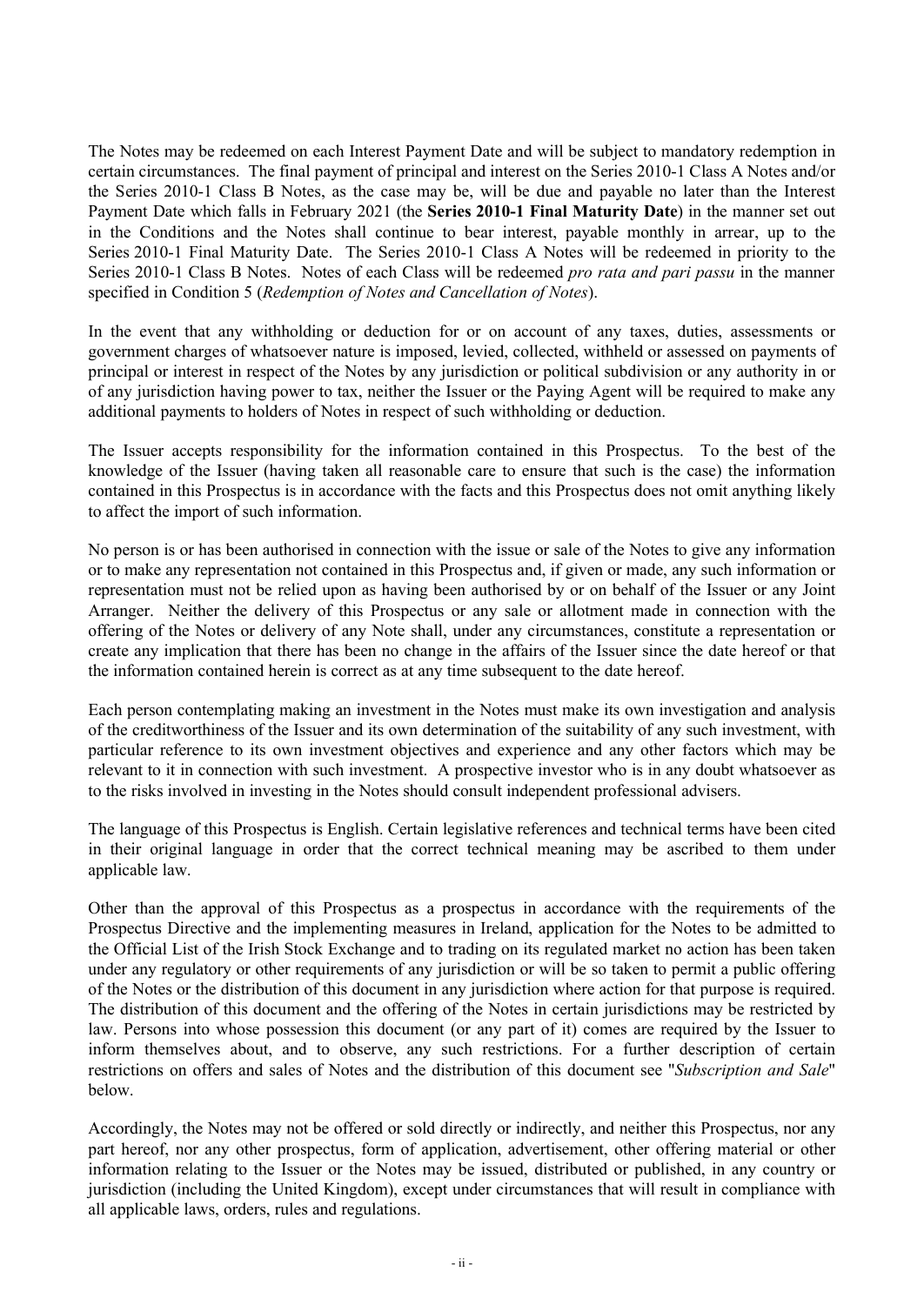The Issuer does not intend to provide any post-issuance information, except if required by any applicable laws and regulations. For the avoidance of doubt, the Issuer will not provide any post-issuance transaction information regarding the Notes or the Receivables.

References in this Prospectus to **£**, **pounds**, **pounds sterling** or **sterling** are to the lawful currency of the United Kingdom of Great Britain and Northern Ireland. References in this Prospectus to **EUR**, **euro**, **eur** and **€** are to the single currency introduced at the start of the third stage of the European Economic and Monetary Union pursuant to the Treaty establishing the European Communities, as amended by the Treaty on European Union.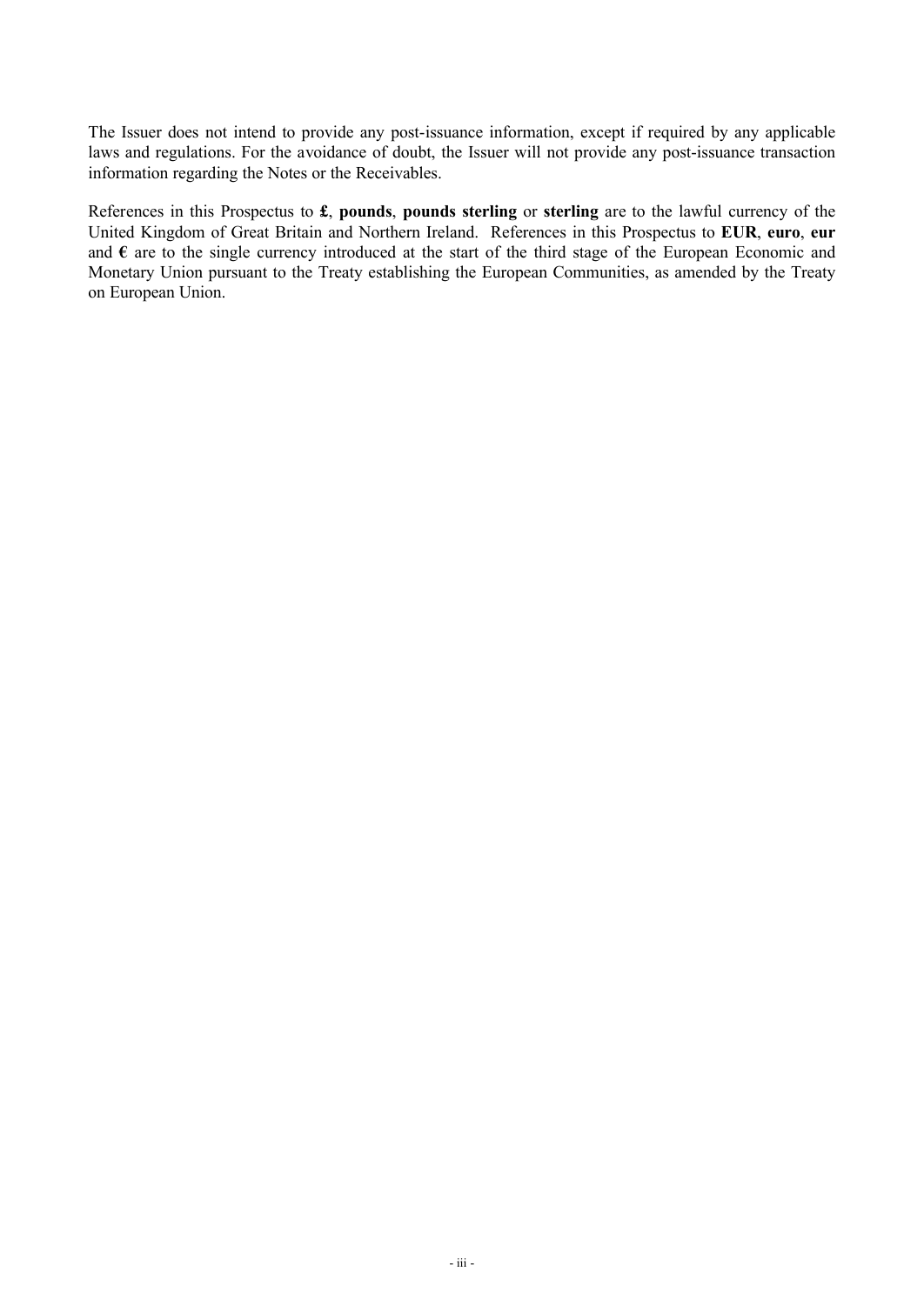## **CONTENTS**

| THE INVESTOR INTEREST AND THE TRANSFEROR DEFERRED PURCHASE PRICE 100 |  |
|----------------------------------------------------------------------|--|
|                                                                      |  |
|                                                                      |  |
|                                                                      |  |
|                                                                      |  |
|                                                                      |  |
|                                                                      |  |
|                                                                      |  |
|                                                                      |  |
|                                                                      |  |
|                                                                      |  |

# Page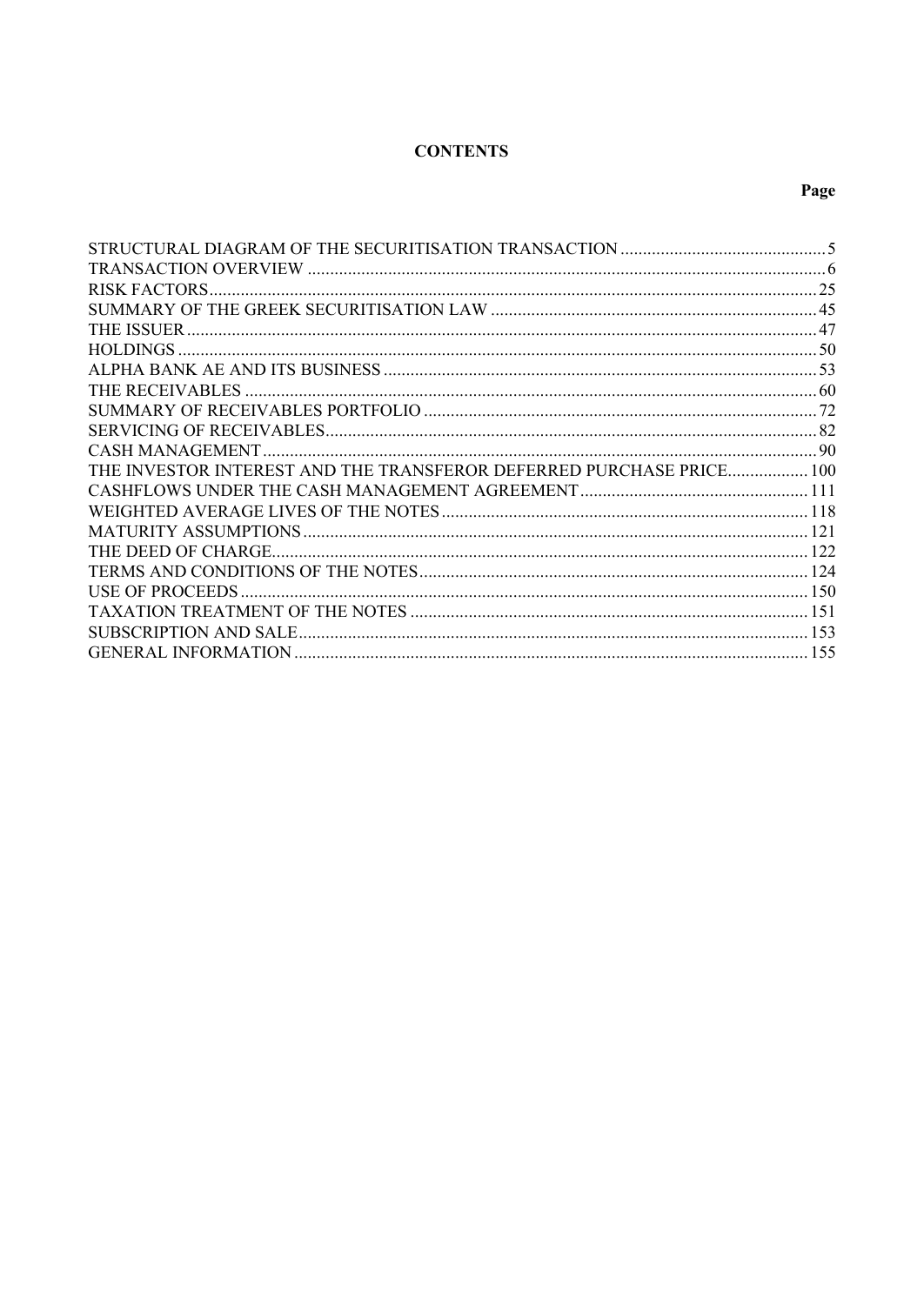## **STRUCTURAL DIAGRAM OF THE SECURITISATION TRANSACTION**

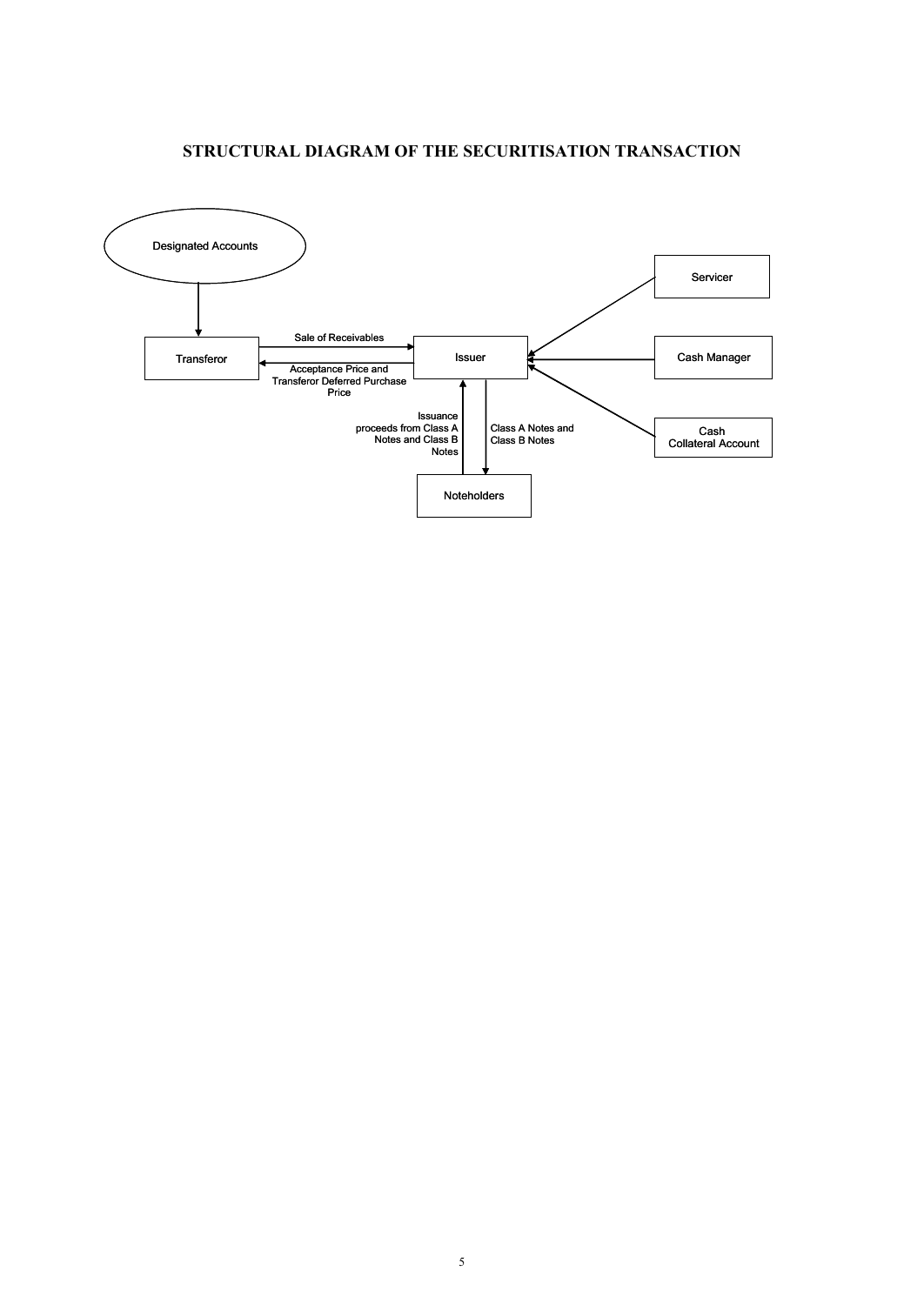### **TRANSACTION OVERVIEW**

*The following overview does not purport to be complete and should be read in conjunction with, and is qualified in its entirety by, the more detailed information appearing elsewhere in this Prospectus. Certain terms used in this overview are defined elsewhere in this Prospectus. A listing of the pages on which these terms are defined is found in the* "*Index of Terms in the Prospectus*"*.*

## **Summary of the Notes**

|                                                      | <b>Initial Principal</b>                                                                                                                                      | % of Total Notes                                                                                                                                                |
|------------------------------------------------------|---------------------------------------------------------------------------------------------------------------------------------------------------------------|-----------------------------------------------------------------------------------------------------------------------------------------------------------------|
| Series 2010-1 Class A<br>Series 2010-1 Class B       | €602,400,000<br>€353,900,000                                                                                                                                  | 63%<br>37%                                                                                                                                                      |
|                                                      | Series 2010-1 Class A Notes                                                                                                                                   | Series 2010-1 Class B Notes                                                                                                                                     |
| <b>Anticipated Ratings</b>                           | AA                                                                                                                                                            | Unrated                                                                                                                                                         |
| Rating Agency                                        | S&P                                                                                                                                                           | N/A                                                                                                                                                             |
| <b>Credit Enhancement</b>                            | Subordination of the Series 2010-1<br>Class B Notes and Series 2010-1<br>Available Cash Collateral Amount                                                     | Series 2010-1 Available Cash<br><b>Collateral Amount</b>                                                                                                        |
| <b>Interest Rate</b>                                 | 2.5 per cent. per annum                                                                                                                                       | The one month EURIBOR rate for<br>the relevant Note Interest Period                                                                                             |
| <b>Interest Accrual Method</b>                       | 30/360                                                                                                                                                        | Actual/360                                                                                                                                                      |
| <b>Interest Payment Dates</b>                        | The 24th day of each month in each<br>year, subject to adjustment for non-<br><b>Business Days</b>                                                            | The 24th day of each month in each<br>year, subject to adjustment for non-<br><b>Business Days</b>                                                              |
| <b>First Interest Payment Date</b>                   | The Interest Payment Date falling in<br>April 2010                                                                                                            | The Interest Payment Date falling in<br>April 2010                                                                                                              |
| Start of Series 2010-1<br><b>Amortisation Period</b> | The earlier of (a) the occurrence of a<br>Series 2010-1 Early Amortisation<br>Trigger Event and (b) the Interest<br>Payment Date falling in February<br>2013. | The earlier of $(a)$ the occurrence of a<br>Series 2010-1 Early Amortisation<br>Trigger Event and (b) the Interest<br>Payment Date falling in February<br>2013. |
| Clearance/Settlement                                 | Euroclear/Clearstream                                                                                                                                         | Euroclear/Clearstream                                                                                                                                           |
| Series 2010-1 Final<br><b>Maturity Date</b>          | The Interest Payment Date falling in<br>February 2021                                                                                                         | The Interest Payment Date falling in<br>February 2021                                                                                                           |
| Minimum Denomination                                 | €100,000                                                                                                                                                      | €100,000                                                                                                                                                        |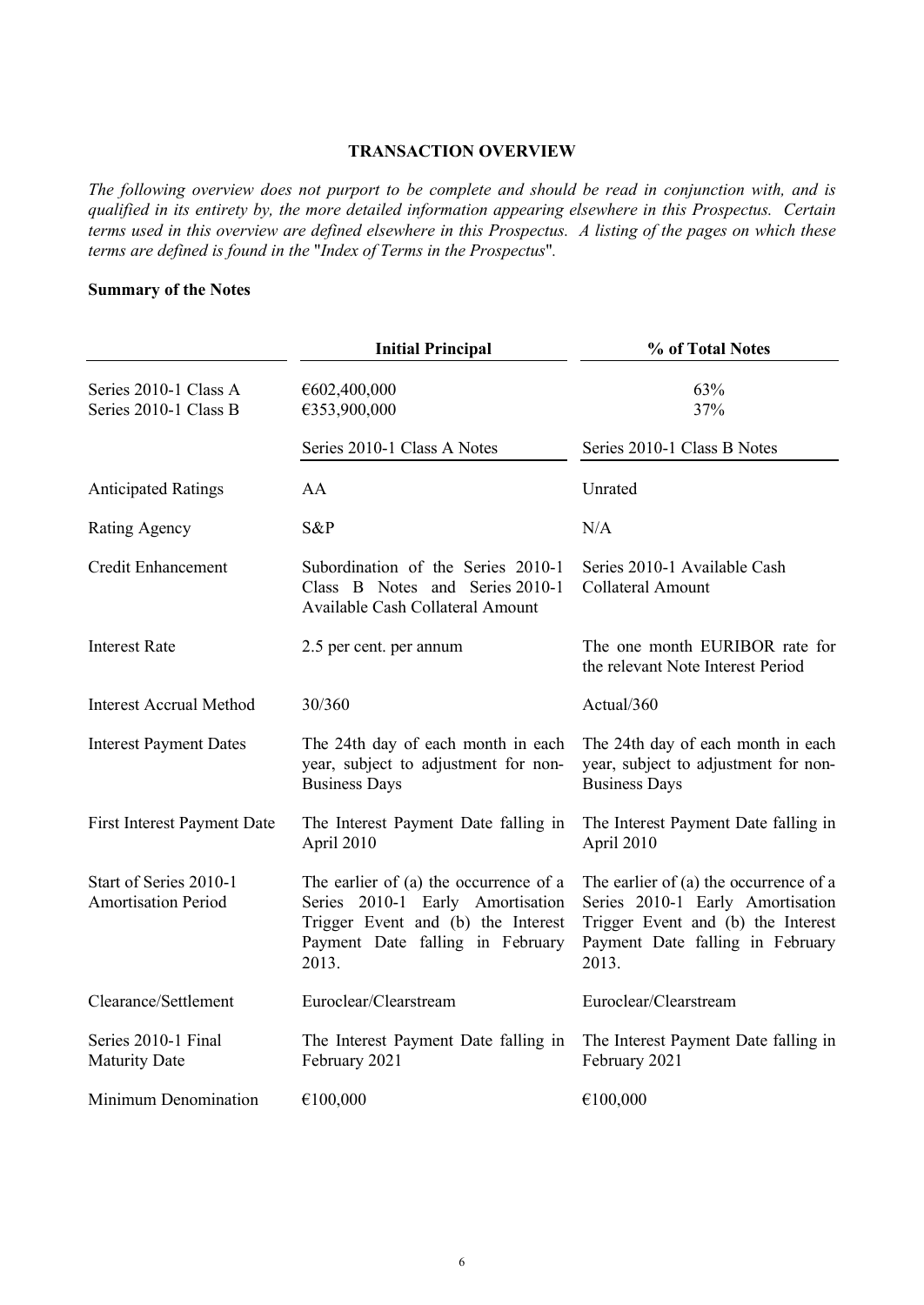### **Overview of the Securitisation Transaction**

#### *The Transferor*

Alpha Bank AE (the **Transferor** or **Alpha**) will, on the Closing Date as well as from time to time, sell and assign to the Issuer (as defined below) all of the Transferor's present and future interests in and right and title to principal receivables and finance charge receivables (all such receivables, the **Receivables**) and the Ancillary Rights. The Receivables arise under open loan agreements and credit card agreements selected from the total portfolio of agreements entered into by the Transferor with obligors in Greece and originated by Alpha. Only the Receivables and the Ancillary Rights will be sold and assigned to the Issuer; the obligations of the Transferor under the designated open loan agreements and credit card agreements (for example, the obligation to make further advances) will be retained by the Transferor. The accounts on which present and future Receivables will be assigned will be designated in a transfer agreement (each, an **Assignment Agreement**) governed by Greek law. The Receivables sold and assigned to the Issuer and which are outstanding from time to time will comprise the **Receivables Portfolio**.

In this Prospectus, any reference to the sale and assignment (or words of similar import) of Receivables from the Transferor to the Issuer shall, unless the context otherwise requires, be construed as a reference to such Receivables and the Ancillary Rights relating thereto.

#### *The Issuer*

Pisti 2010-1 Plc (the **Issuer**), a newly incorporated special purpose company incorporated in England and Wales, will pay for the Receivables to be sold and assigned to it by the Transferor from the proceeds of the issuance on the Closing Date of the Series 2010-1 Class A Notes and the Series 2010-1 Class B Notes and by making payments of deferred purchase price from time to time to the Transferor.

The holder of any of the Series 2010-1 Class A Notes or the Series 2010-1 Class B Notes will be referred to as a **Noteholder**.

Ownership of Notes will entitle the relevant Noteholder to payments of interest and principal in respect of such Notes. These interest and principal payments will be funded from (a) a portion of the cashflows generated by the Receivables Portfolio, (b) certain other funds held by the Issuer from time to time and allocated to the Notes, and (c) the proceeds of the Call Option, if exercised by the Transferor. The limited recourse nature of each of the Notes means that whilst interest will accrue on the Notes, the Issuer is only liable to make payments of principal and interest on due dates to the Noteholder in respect of the Notes in amounts up to a maximum of the portion of the cash available to the Issuer for such purposes.

#### *The Servicer*

Alpha Bank AE (in such capacity, the **Servicer**) will be appointed by the Issuer as the Servicer under the terms of the servicing agreement to be entered into on or about the Closing Date between the Issuer, the Security Trustee, the Transferor and the Servicer (the **Servicing Agreement**). The Servicer will service the Receivables in the Receivables Portfolio and collect payments due in respect of such Receivables in accordance with its customary and usual servicing procedures for servicing accounts comparable to such Receivables. The Issuer will grant the Servicer full power and authority, acting alone or through any party properly designated by it, to do any and all things in connection with the servicing of the Receivables in the Receivables Portfolio, as it may deem necessary or desirable in order to perform its obligations under the Servicing Agreement.

The Servicing Agreement will specify a servicing fee (inclusive of VAT, if applicable) payable for the performance of the duties outlined in the agreement (the **Servicing Fee**).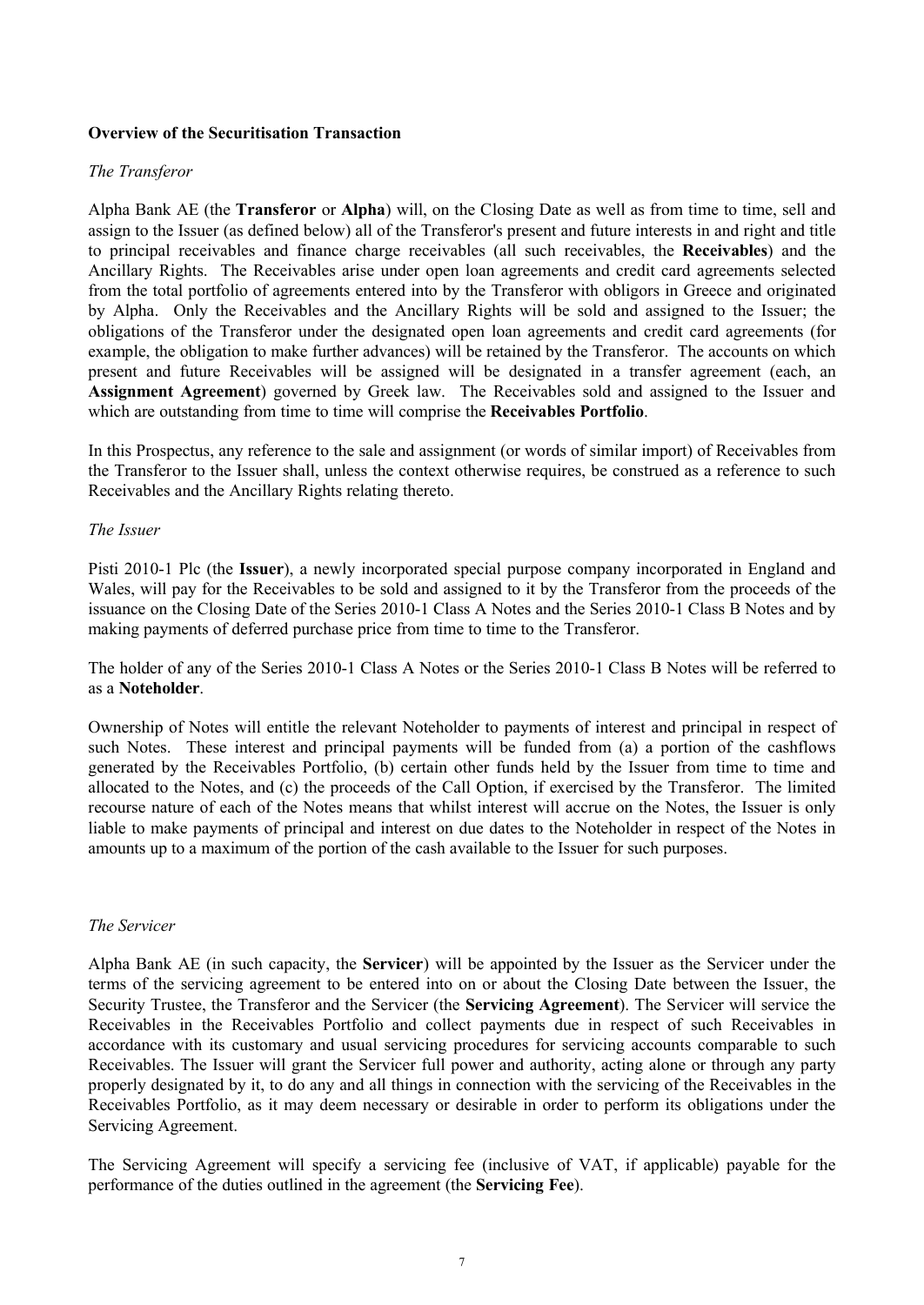#### *Security Interests*

The Securitisation Law provides that upon registration of each Assignment Agreement and the relevant Notification Form, a statutory pledge under Greek law over the Receivables the subject of such Assignment Agreement and the Deposit Account will be created in favour of the Noteholders, the Security Trustee and other Issuer Secured Parties, which will include Alpha in respect of amounts of deferred purchase price.

The obligations of the Issuer under the Notes will be secured in favour of the Security Trustee who will be granted first fixed and floating security under English law over the assets of the Issuer (other than those assets subject to the security created upon registration of each Assignment Agreement referred to above) for the benefit of the Noteholders and other secured creditors of the Issuer, including Alpha.

A Notification Form (**Notification Form**) is a form under the terms of Article 10, paragraphs 8 and 16 of Law 3156/2003 approved by the Greek Ministry of Justice (Ministerial Decisions nos. 161337 and 161338 of 30th October, 2003).

### *Governing Law*

The Transaction Documents, other than each Assignment Agreement, each Reassignment Agreement and the Deposit Agreement, will be governed by English law. Each Assignment Agreement, each Reassignment Agreement and the Deposit Agreement will be governed by Greek law.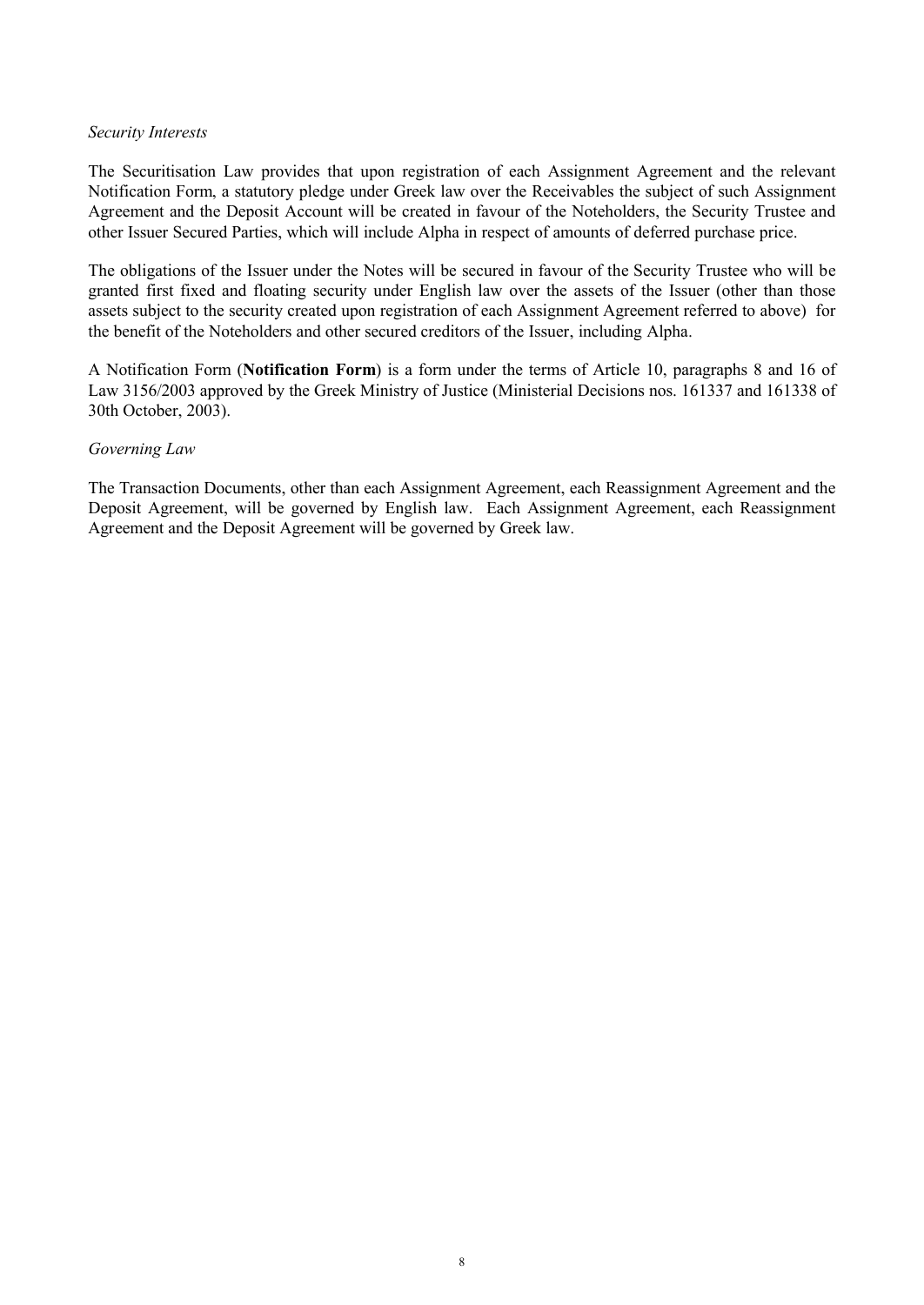## **The Transaction Parties**

| <i>Issuer</i>                                          | Pisti 2010-1 Plc, a public limited liability company incorporated under<br>the laws of England and Wales on 29 January 2010, with company<br>number 07140938, having its registered office at c/o Wilmington Trust<br>SP Services (London) Limited, Fifth Floor, 6 Broad Street Place,<br>London EC2M 7JH, United Kingdom (the Issuer). All of the issued<br>shares of the Issuer are held by Holdings.                                                                         |
|--------------------------------------------------------|---------------------------------------------------------------------------------------------------------------------------------------------------------------------------------------------------------------------------------------------------------------------------------------------------------------------------------------------------------------------------------------------------------------------------------------------------------------------------------|
| Holdings                                               | Pisti Holdings Limited, a limited liability company incorporated under<br>the laws of England and Wales on 29 January 2010, with company<br>number 07140949, and having its registered office at c/o Wilmington<br>Trust SP Services (London) Limited, Fifth Floor, 6 Broad Street Place,<br>London EC2M 7JH, United Kingdom (Holdings). All of the issued<br>shares of Holdings are held by Wilmington Trust SP Services (London)<br>Limited on trust for charitable purposes. |
| Transferor, Servicer and<br>Subordinated Loan Provider | Alpha Bank AE a credit institution incorporated in the Hellenic<br>Republic, having its registered office at 40 Stadiou Street, 105 52<br>Athens, Greece (in its capacity as transferor, the Transferor, in its<br>capacity as servicer, the Servicer and in its capacity as subordinated<br>loan provider, the Subordinated Loan Provider).                                                                                                                                    |
| <b>Security Trustee</b>                                | Citicorp Trustee Company Limited, acting through its registered office<br>at Citigroup Centre, Canada Square, Canary Wharf, London E14 5LB<br>(in such capacity, the Security Trustee). The Security Trustee will act<br>as security trustee for the secured parties of the Issuer (which will<br>include the Noteholders) under the terms of the Deed of Charge.                                                                                                               |
|                                                        | The Deed of Charge means the deed of charge dated on or about the<br>Closing Date between, <i>inter alios</i> , the Issuer, the Security Trustee and<br>the Cash Manager, as amended, restated, supplemented or otherwise<br>modified or replaced and in effect from time to time and each deed of<br>accession or supplement entered into in connection therewith.                                                                                                             |
| Note Trustee                                           | Citicorp Trustee Company Limited, acting through its registered office<br>at Citigroup Centre, Canada Square, Canary Wharf, London E14 5LB<br>(in such capacity, the Note Trustee). The Note Trustee will act as note<br>trustee for the Noteholders under the terms of the Trust Deed.                                                                                                                                                                                         |
| Cash Manager                                           | Citibank, N.A., London Branch, acting through its office at Citigroup<br>Centre, Canada Square, Canary Wharf, London E14 5LB (in its<br>capacity as cash manager to the Issuer, the Cash Manager). The Cash<br>Manager will provide cash management services to the Issuer under the<br>terms of the Cash Management Agreement.                                                                                                                                                 |
| <b>Account Bank</b>                                    | Citibank, N.A., London Branch, acting through its office at Citigroup<br>Centre, Canada Square, Canary Wharf, London, E14 5LB (in its<br>capacity as account bank to the Issuer, the Account Bank).<br>The<br>Account Bank will act as account bank for the Issuer under the terms of<br>the Account Bank Agreement.                                                                                                                                                            |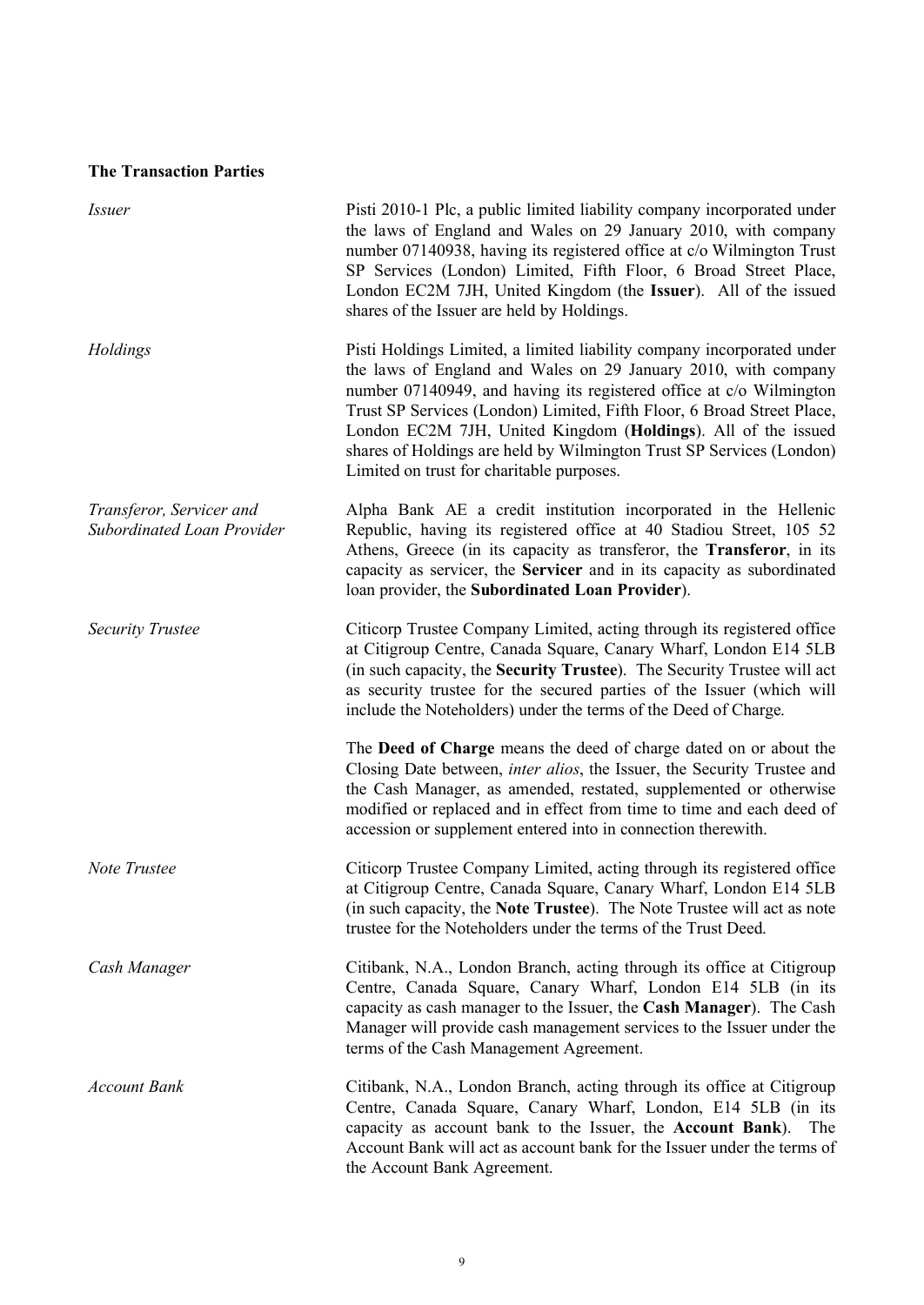| Principal Paying Agent and Agent<br><b>Bank for the Notes</b> | Citibank, N.A., London Branch, acting through its office at Citigroup<br>Centre, Canada Square, Canary Wharf, London E14 5LB (in its<br>capacity as principal paying agent, the Principal Paying Agent and, in<br>its capacity as agent bank, the Agent Bank). The Principal Paying<br>Agent will make payments of interest and principal when due on the<br>Notes. The Agent Bank will calculate the interest rates applicable to<br>each class of Notes.                                                                                                                                                                                                                                                                               |
|---------------------------------------------------------------|------------------------------------------------------------------------------------------------------------------------------------------------------------------------------------------------------------------------------------------------------------------------------------------------------------------------------------------------------------------------------------------------------------------------------------------------------------------------------------------------------------------------------------------------------------------------------------------------------------------------------------------------------------------------------------------------------------------------------------------|
| Corporate Services Provider                                   | Wilmington Trust SP Services (London) Limited of Fifth Floor, 6<br>Broad Street Place, London EC2M 7JH, United Kingdom, a private<br>limited liability company incorporated in England and Wales<br>(registered number 02548079) (in such capacity, the Corporate<br>Services Provider).                                                                                                                                                                                                                                                                                                                                                                                                                                                 |
| Joint Arrangers                                               | Citigroup Global Markets Limited, HSBC Bank plc and Alpha Bank<br>AE                                                                                                                                                                                                                                                                                                                                                                                                                                                                                                                                                                                                                                                                     |
| The Listing Agent                                             | A&L Listing Limited (in such capacity, the Listing Agent).                                                                                                                                                                                                                                                                                                                                                                                                                                                                                                                                                                                                                                                                               |
| Rating Agency                                                 | Standard & Poor's Rating Services, a division of The McGraw-Hill<br>Companies, Inc.                                                                                                                                                                                                                                                                                                                                                                                                                                                                                                                                                                                                                                                      |
| <b>The Notes</b>                                              |                                                                                                                                                                                                                                                                                                                                                                                                                                                                                                                                                                                                                                                                                                                                          |
| The Notes                                                     | On the Closing Date the Issuer will issue $\epsilon$ 602,400,000 Series 2010-1<br>Class A Asset Backed Fixed Rate Notes due February 2021 (the Series<br>2010-1 Class A Notes) and $6353,900,000$ Series 2010-1 Class B Asset<br>Backed Floating Rate Notes due February 2021 (the Series 2010-1<br>Class B Notes and, together with the Series 2010-1 Class A Notes, the<br>Notes). The Notes will be redeemed in part on each Interest Payment<br>Date during the Series 2010-1 Amortisation Period, should it have one,<br>until such time as there has been either repayment in full of the Notes<br>or the Series 2010-1 Final Maturity Date. The Notes may be subject to<br>earlier mandatory redemption in certain circumstances. |
|                                                               | The issuance proceeds of the Notes will be applied by the Issuer<br>towards payment of the purchase price for Receivables to be sold and<br>assigned by the Transferor to the Issuer on or about the Closing Date.                                                                                                                                                                                                                                                                                                                                                                                                                                                                                                                       |
| <b>Closing Date</b>                                           | The Notes will be issued on or about 25 February 2010 (or such later<br>date as may be agreed between the Issuer, the Joint Arrangers and the<br>Note Trustee) (the Closing Date).                                                                                                                                                                                                                                                                                                                                                                                                                                                                                                                                                       |
| Form and Denominations                                        | The Notes will be denominated in euro. Payments in respect of the<br>Notes will be made in euro.                                                                                                                                                                                                                                                                                                                                                                                                                                                                                                                                                                                                                                         |
|                                                               | The Notes of each Class will initially be represented by a Temporary<br>Global Note without coupons or talons, which will be deposited with<br>the Common Safekeeper for Euroclear and Clearstream. Interests in<br>each Temporary Global Note will be exchangeable, in whole and in<br>part, for interests in a Permanent Global Note representing Notes of the<br>same Class without coupons or talons, not earlier than 40 days after the<br>Closing Date upon certification of non-U.S. beneficial ownership. In<br>certain limited circumstances, Definitive Notes with Coupons and                                                                                                                                                 |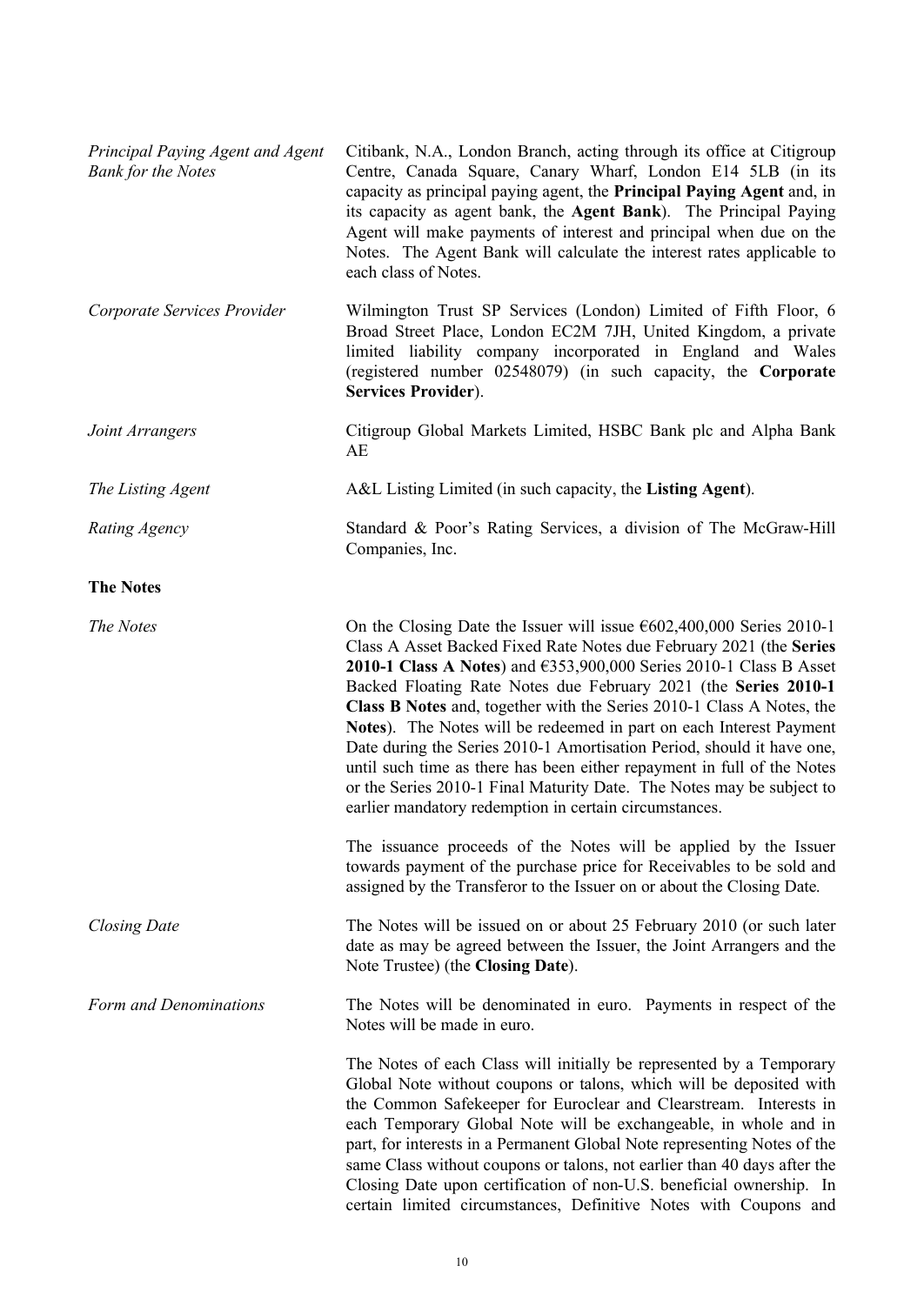Talons attached will be issued in exchange for a Permanent Global Note. The Notes will be issued in bearer form in the minimum denomination of  $E100,000$ . Upon such exchange, the Conditions and the Transaction Documents will be amended in such manner as the Note Trustee and the Security Trustee require to take account of the issue of Definitive Notes.

The Global Notes will be issued in NGN form. Notes in definitive bearer form will only be issued in the limited circumstances specified in the Permanent Global Notes.

The Series 2010-1 Class A Notes are intended to be held in a manner which will allow Eurosystem eligibility. This simply means that the Series 2010-1 Class A Notes are intended upon issue to be deposited with one of the ICSDs as Common Safekeeper and does not necessarily mean that the Series 2010-1 Class A Notes will be recognised as eligible collateral for Eurosystem monetary policy and intra-day credit operations by the Eurosystem either upon issue or at any or all times during their life. Such recognition will depend upon satisfaction of the Eurosystem eligibility criteria.

The Notes will be constituted by a trust deed to be entered into on or about the Closing Date between the Issuer and the Note Trustee (the **Trust Deed**).

> As security for the Issuer Secured Amounts (including the payment of all monies payable in respect of the Notes), the Issuer will enter into a deed of charge on or about the Closing Date in favour of the Security Trustee (the **Deed of Charge**) which will create first fixed and floating security interests under English law over the assets of the Issuer, other than those assets subject to the statutory pledge created under Greek law upon registration of each Assignment Agreement and the relevant Notification Form, as summarised below. The Security Trustee will hold such security on trust for itself, any Receiver, any Appointee, the Note Trustee, the Noteholders, the Couponholders, the Corporate Services Provider, the Account Bank, the Cash Manager, the Principal Paying Agent, each Paying Agent, the Agent Bank, the Transferor, the Servicer, the Subordinated Loan Provider and each other secured party who accedes to the Deed of Charge from time to time (the **Issuer Secured Parties**).

> The Securitisation Law provides that upon registration of each Assignment Agreement and the relevant Notification Form, a statutory pledge over the relevant Receivables and the Deposit Account will be created in favour of the Noteholders, the Security Trustee and other secured creditors of the Issuer, which will include Alpha, in respect of the deferred purchase price (such security, together with the security created by the Deed of Charge, the **Issuer Security**).

> The Series 2010-1 Class A Notes will rank in point of payment and security ahead of the Series 2010-1 Class B Notes both prior to and upon enforcement of the Issuer Security. The Notes of each Class will rank, *pari passu* and rateably without preference or priority among themselves.

*Status, Security and Priority of Payments*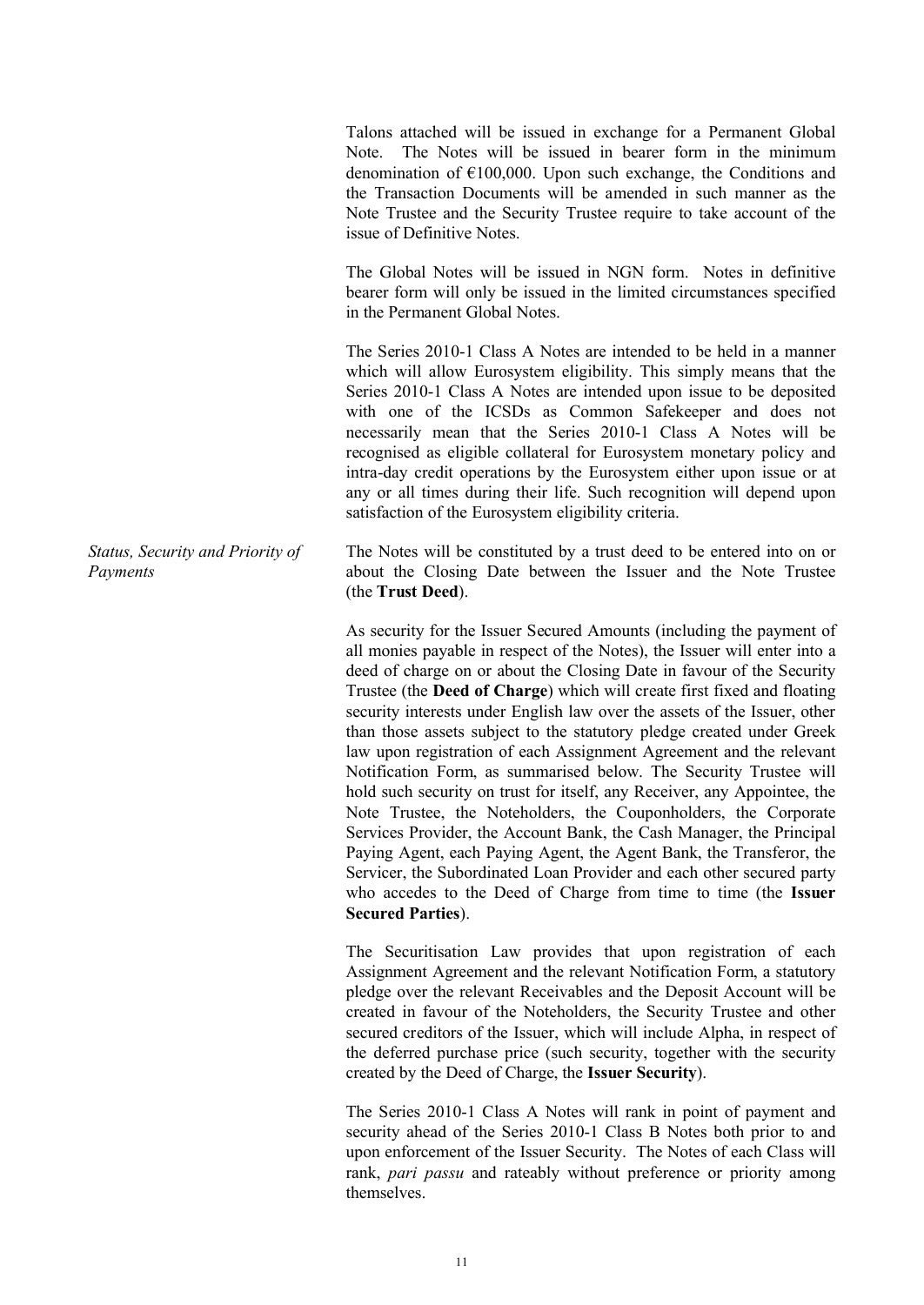The Issuer Security will become enforceable upon delivery of a Note Enforcement Notice, which may be delivered upon the occurrence of a Note Event of Default (see Condition 9 (*Note Events of Default*) of the terms and conditions of the Notes).

The Issuer, on each Interest Payment Date, will fund its obligations to make payments of interest and other expenses then due in respect of the Notes from the Available Finance Charge Amount (see "*The Investor Interest and the Transferor Interest — Calculation of Available Finance Charge Amounts*"). The Available Finance Charge Amount will primarily constitute Finance Charge Collections allocated to the Notes (and calculated by reference to the Investor Interest (see " *— Cashflows backing the Notes*" and "*The Investor Interest and the Transferor Deferred Purchase Price*")).

The Issuer will, on each Interest Payment Date during the Series 2010- 1 Amortisation Period fund its obligations to make repayments of principal then due in respect of the Notes from the Available Principal Amount (see "*The Investor Interest and the Transferor Deferred Purchase Price Calculation of Principal Amounts*"). The Available Principal Amount will primarily constitute the Principal Collections, which are standing to the credit of the Issuer Bank Accounts and/or the payment by the Transferor of the Call Option Price pursuant to the exercise of the Call Option (and calculated by reference to the Investor Interest (see "– *Cashflows backing the Notes*" and "*The Investor Interest and the Transferor Deferred Purchase Price*")).

Prior to the enforcement of the Issuer Security, the Issuer and, upon and following the enforcement of the Issuer Security, the Security Trustee or a Receiver, will make payments of interest, principal and other amounts in accordance with the 2010-1 Finance Charge Priority of Payments and the 2010-1 Principal Priority of Payments (together, the **Priority of Payments**), as further described in – "*Cashflows under the Cash Management Agreement – Finance Charge Priority of Payments* " and "*Cashflows under the Cash Management Agreement – Principal Priority of Payments*".

*Interest on the Notes* The Notes will be interest bearing. The interest rate applicable to each class of Notes (as specified in "– *Summary of the Notes*") for each Note Interest Period will be determined by the Agent Bank in accordance with Condition 4 (*Interest*). Interest in respect of the Notes will be payable in arrear on each Interest Payment Date.

> An **Interest Payment Date** will be the First Interest Payment Date and, thereafter, the 24th day of each month in each year, in each case subject to adjustment for non-Business Days in the manner set out in the Conditions. For a description of the Series 2010-1 Revolving Period and the Series 2010-1 Amortisation Period, see "–*Cashflows backing the Notes*" below.

> The **First Interest Payment Date** for the Notes will be the Interest Payment Date which falls on 26 April 2010.

> A **Note Interest Period** will be the period commencing on and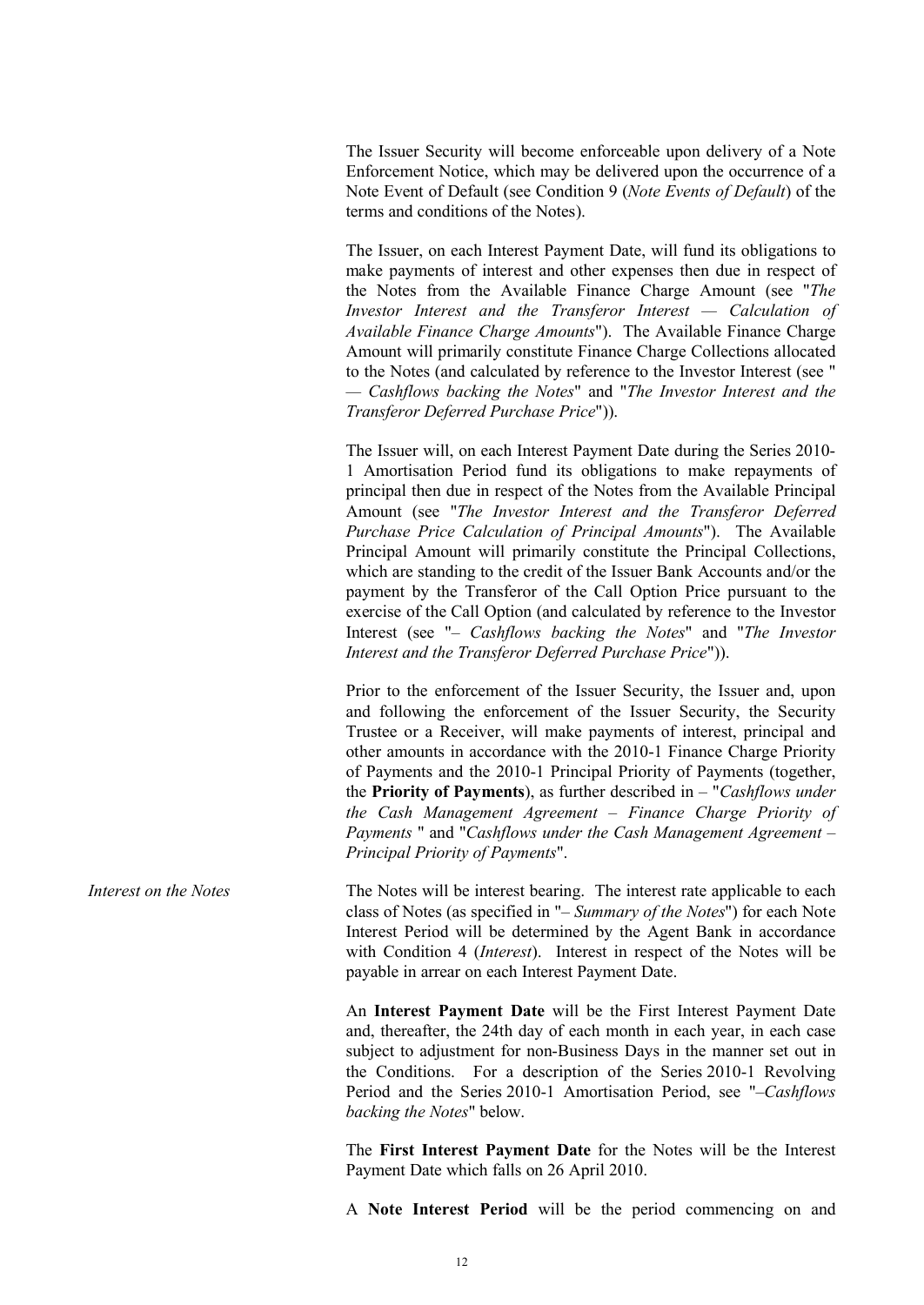including an Interest Payment Date or, in the case of the first such period, the Closing Date, and ending on, but excluding, the next following, or (in the case of the first such period) the first, Interest Payment Date.

A **Monthly Period** means the period commencing on and including the first day of a calendar month or, in the case of the first such period, the Closing Date, and ending on, and including, the last day of that calendar month. In relation to an Interest Payment Date, the related Monthly Period will be the Monthly Period ending immediately prior to such Interest Payment Date.

*Withholding or Deduction for Taxes*  All payments of principal and interest in respect of the Notes will be made subject to any applicable withholding or deductions for or on account of any tax and neither the Issuer or any Paying Agent or any other person will be obliged to pay any additional amounts to Noteholders, or any other person, in respect of any amounts required to be withheld or deducted. The United Kingdom withholding tax position in relation to the Notes is described in "*Taxation Treatment of the Notes - United Kingdom Taxation*".

*Redemption of the Notes* If not previously redeemed and repaid in full, the Notes will be redeemed in part on each Interest Payment Date during the Series 2010-1 Amortisation Period to the extent of the Available Principal Amount available for such purpose in accordance with the relevant Priority of Payments.

> If the Notes have not been previously redeemed and repaid in full, the Series 2010-1 Amortisation Period will commence on the earlier of the occurrence of certain trigger events and the Interest Payment Date falling in February 2013 and will end on the earlier of, the repayment in full of the Notes, and the Series 2010-1 Final Maturity Date.

> The Available Principal Amount will be applied on each Interest Payment Date during the Series 2010-1 Amortisation Period in the following order of priority:

- (a) in redemption of the Series 2010-1 Class A Notes until the earlier of (i) the redemption in full of the Series 2010-1 Class A Notes and (ii) the Series 2010-1 Final Maturity Date; and
- (b) following the redemption in full of the Series 2010-1 Class A Notes, in redemption of the Series 2010-1 Class B Notes until the earlier of (i) redemption in full of the Series 2010-1 Class B Notes, and (ii) the Series 2010-1 Final Maturity Date.

If, as a result of any change or amendment to any particular law after the Closing Date, the Issuer will be required to deduct or withhold from any payment of principal or interest or any other amount due and payable under any of the Notes, any amount for or on account of any present or future taxes, duties, assessments or governmental charges of whatever nature, and such obligation to make a deduction or withholding cannot be avoided by the Issuer taking reasonable measures available to it, then the Issuer shall use its reasonable endeavours to arrange the substitution of a company incorporated in

*Optional Redemption for Tax Reasons*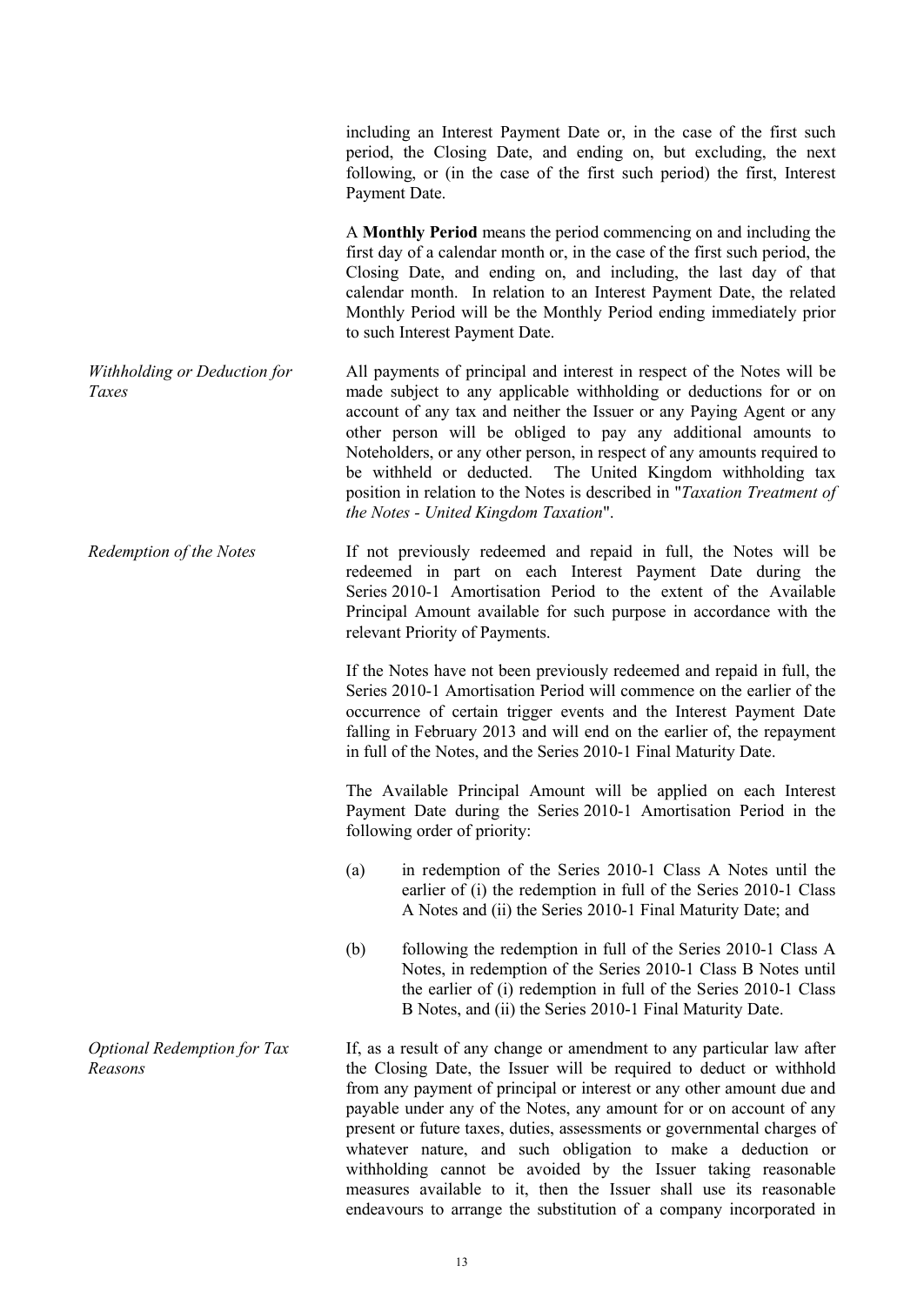|                                   | another jurisdiction approved by the Note Trustee as principal debtor<br>under the Notes and the Trust Deed in accordance with Condition 15<br>(Substitution) of the terms and conditions of the Notes (the<br><b>Conditions</b> ) and the provisions of the Trust Deed. If the Issuer is<br>unable to arrange a substitution as described above, then the Issuer<br>may, on the satisfaction of certain conditions (including that the Issuer<br>will have the funds required to redeem the Notes and any amounts<br>required to be paid in priority thereto or <i>pari passu</i> therewith), redeem<br>the Notes in whole (but not in part) on the immediately succeeding<br>Interest Payment Date (as further described in Condition 5(d)<br>(Optional Redemption for Tax and other Reasons)). |
|-----------------------------------|---------------------------------------------------------------------------------------------------------------------------------------------------------------------------------------------------------------------------------------------------------------------------------------------------------------------------------------------------------------------------------------------------------------------------------------------------------------------------------------------------------------------------------------------------------------------------------------------------------------------------------------------------------------------------------------------------------------------------------------------------------------------------------------------------|
| Series 2010-1 Final Maturity Date | If not previously redeemed in full as described above, the Series 2010-<br>1 Class A Notes and the Series 2010-1 Class B Notes will be due and<br>payable in full on the Series 2010-1 Final Maturity Date.                                                                                                                                                                                                                                                                                                                                                                                                                                                                                                                                                                                       |
| Rating of the Notes               | The Series 2010-1 Class A Notes are expected, on issue, to be assigned<br>an AA rating by S&P. The Series 2010-1 Class B Notes are not<br>expected to be assigned a rating.                                                                                                                                                                                                                                                                                                                                                                                                                                                                                                                                                                                                                       |
|                                   | A rating is not a recommendation to buy, sell or hold securities and<br>may be subject to revision, suspension or withdrawal at any time by the<br>assigning rating organisation if, in its judgment, circumstances in the<br>future so warrant.                                                                                                                                                                                                                                                                                                                                                                                                                                                                                                                                                  |
| <b>Sales Restrictions</b>         | The Notes have not been and will not be registered under the United<br>States Securities Act of 1933, as amended (the Securities Act), or any<br>state securities law and unless so registered may not be offered or sold<br>within the United States or to, or for the benefit of, U.S. persons (as<br>defined in Regulation S under the Securities Act) except pursuant to an<br>exemption from, or in a transaction not subject to, the registration<br>requirements of the Securities Act and the applicable state securities<br>laws. Accordingly, the Notes are being offered and sold only to<br>persons (other than U.S. persons) outside the United States pursuant to<br>Regulation S under the Securities Act.                                                                         |
| Listing of the Notes              | Application has been made to have the Notes admitted to the official<br>list of the Irish Stock Exchange and to trading on its regulated market.                                                                                                                                                                                                                                                                                                                                                                                                                                                                                                                                                                                                                                                  |
| Cash Management                   | Under the terms of the Cash Management Agreement, Citibank, N.A.,<br>London Branch, in its capacity as Cash Manager will, <i>inter alia</i> ,<br>manage the bank accounts of the Issuer and will determine the amount<br>of and arrange payment of the payments to be made by the Issuer.                                                                                                                                                                                                                                                                                                                                                                                                                                                                                                         |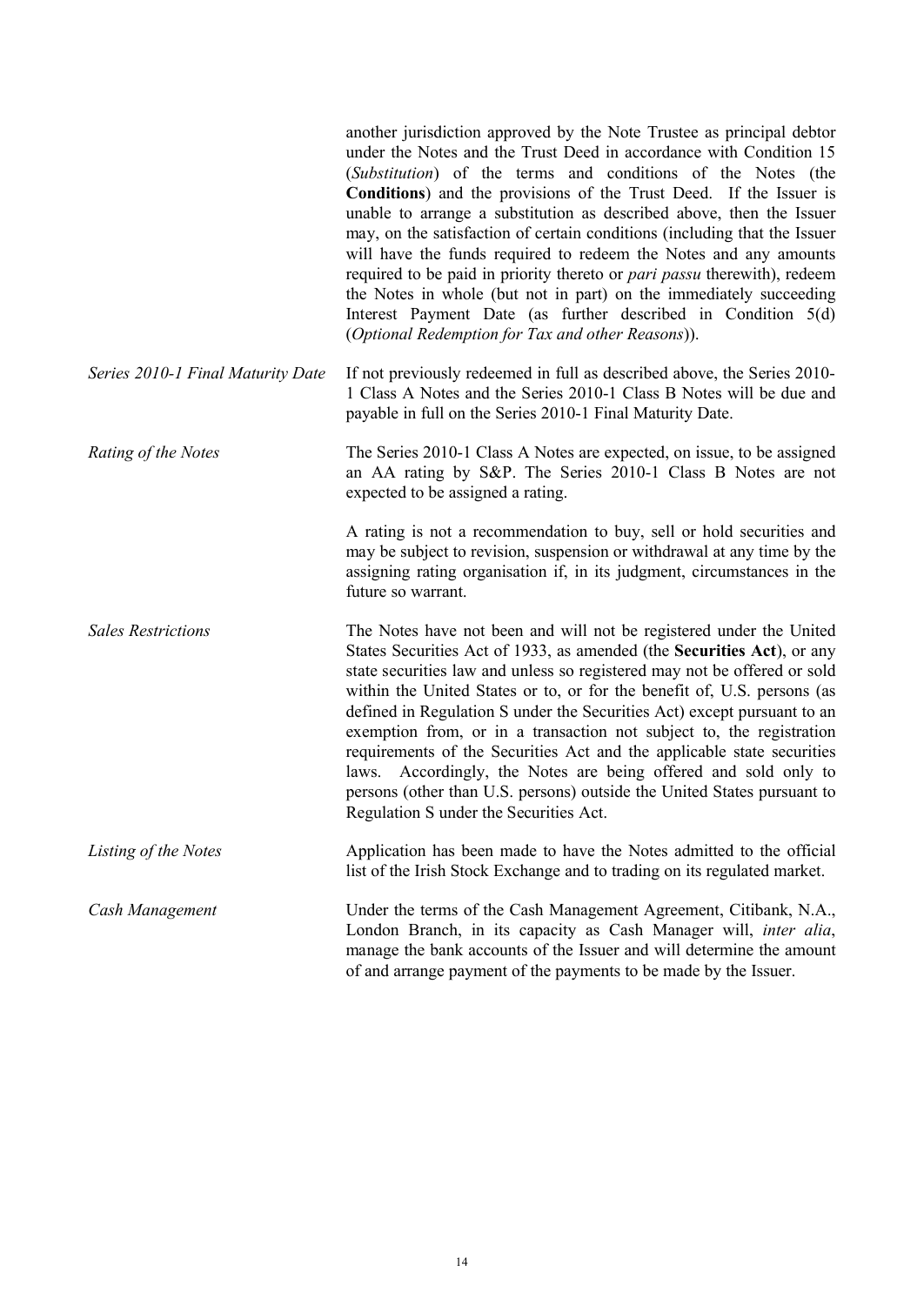#### **Transfer of the Receivables and Servicing Overview**

*Receivables* Under the terms and conditions of a securitisation deed to be entered into on or around the Closing Date between the Transferor, the Issuer and the Security Trustee (the **Receivables Securitisation Deed**) and under and in accordance with the provisions of the Securitisation Law, the Transferor may, on the Closing Date as well as from time to time, agree to sell and assign to the Issuer the Receivables arising under certain Open Loan Accounts and Credit Card Accounts (together, the **Accounts** and each an **Account**) selected from the total portfolio of consumer loan accounts (the **Alpha Consumer Loan Portfolio**) in relation to agreements entered into by the Transferor with accountholders. The Accounts are **Open Loan Accounts** and **Credit Card Accounts** depending on whether they relate to open loans or credit cards, respectively (see "*Alpha's Consumer Lending Business*")*.*

> Each sale and assignment of Receivables will be documented in an Assignment Agreement to be entered into between the Transferor and the Issuer and governed by Greek law.

> On the execution of an Assignment Agreement by the Issuer and the Transferor, each Credit Card Account and Open Loan Account listed in such Assignment Agreement will become either a **Designated Credit Card Account** or a **Designated Open Loan Account** (each a **Designated Account**).

> **Credit Card Account** means an account originated by the Transferor which is either:

- (a) a VISA revolving credit card account;
- (b) a Mastercard revolving credit card account; or
- (c) an American Express revolving credit card account.

Cardholders may use a credit card issued by the Transferor for purchases, cash advances and balance transfers. When making a purchase a cardholder may have the option to have its card account charged with the full amount immediately or in interest-free monthly instalments which will be billed to the card account as future instalments.

**Open Loan Accounts** are personal consumer revolving credit loans originated by the Transferor where the Accountholder (as defined below) can withdraw amounts up to a defined credit limit, repay the debt and make further withdrawals up to the agreed credit limit. Funds may be accessed through the Transferor's branch banking network, ATM machines, internet banking and phone banking, and either disbursed into the Accountholder's current account or directly disbursed to the Accountholder as cash. Open Loan Accounts accrue interest immediately on amounts drawn.

The details with respect to the consideration payable by the Issuer to the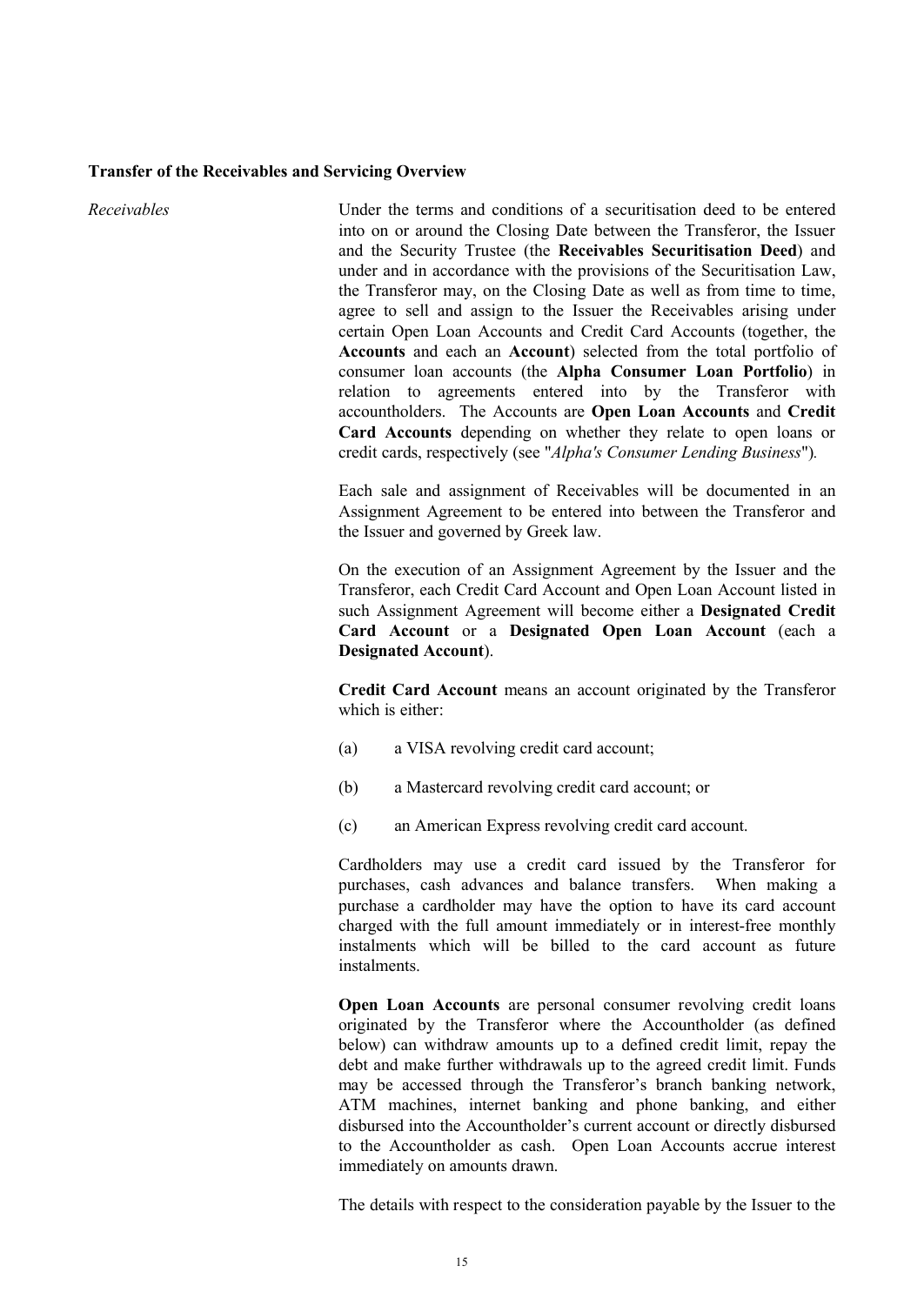Transferor for the purchase of the Receivables is detailed below (as to which, see "*The Receivables – Consideration*").

Each sale and assignment of Receivables arising under the Designated Accounts will comprise all of the present and future interests of the Transferor in, and title to, Receivables arising under the Designated Accounts listed in the Assignment Agreement. Any Receivables that the Transferor sells and assigns to the Issuer and the Designated Accounts on which those Receivables arise will be required to comply with certain eligibility criteria (see "*The Receivables — Representations by the Transferor*")*.*

The Transferor will not be required to give a notice of assignment to each principal debtor under the Designated Accounts (together, the **Accountholders**), nor to any other obligor in respect of Receivables sold and assigned under Designated Account (such obligors, together with the Accountholders, the **Obligors**), including guarantors. Under the Securitisation Law the sale and assignment of Receivables which are the subject of an Assignment Agreement will be perfected upon registration of that Assignment Agreement and the relevant Notification Form with the Athens Pledge Registry, so that such registration will constitute deemed notice to the relevant Obligors (including guarantors) of the sale and assignment to the Issuer of such Receivables.

However, pursuant to the application of the Consumer Protection Directive (2008/48/EC), if a successor servicer is appointed, the Obligors and guarantors have to be formally notified.

As a consequence of certain provisions of the Greek Civil Code and the Securitisation Law, ancillary or accessory rights (which include guarantees and other security rights over the claim) and privileges (e.g. relating to the enforcement of the securitised Receivables) will also be transferred to the Issuer under the Assignment Agreement automatically, unless otherwise specified in the Assignment Agreement. Under the terms of the Receivables Securitisation Deed and the Assignment Agreements the Transferor will also sell and assign to the Issuer the formative rights that are connected with the assigned claim and which refer to the substance of the contractual relationship (such rights include the right to terminate the contract, the right to set interest rates, etc.) and also the rights of the Transferor to receive all Insurance Proceeds. All such rights, together with all other rights sold and assigned to the Issuer under the Receivables Securitisation Deed, will constitute the **Ancillary Rights**. The Ancillary Rights will not include the rights of the Transferor to amend the approved credit limit under any Designated Accounts or the rights of the Transferor in respect of the renewal of the credit limit (or the rights to any fees or commissions payable by the Accountholder relating thereto).

In this Prospectus, any reference to the sale and assignment (or words of similar import) of Receivables from the Transferor to the Issuer shall, unless the context otherwise requires, be construed as a reference to such Receivables and the Ancillary Rights relating thereto.

Receivables transferred to the Issuer will be treated by the Issuer as either Principal Receivables or Finance Charge Receivables. **Finance**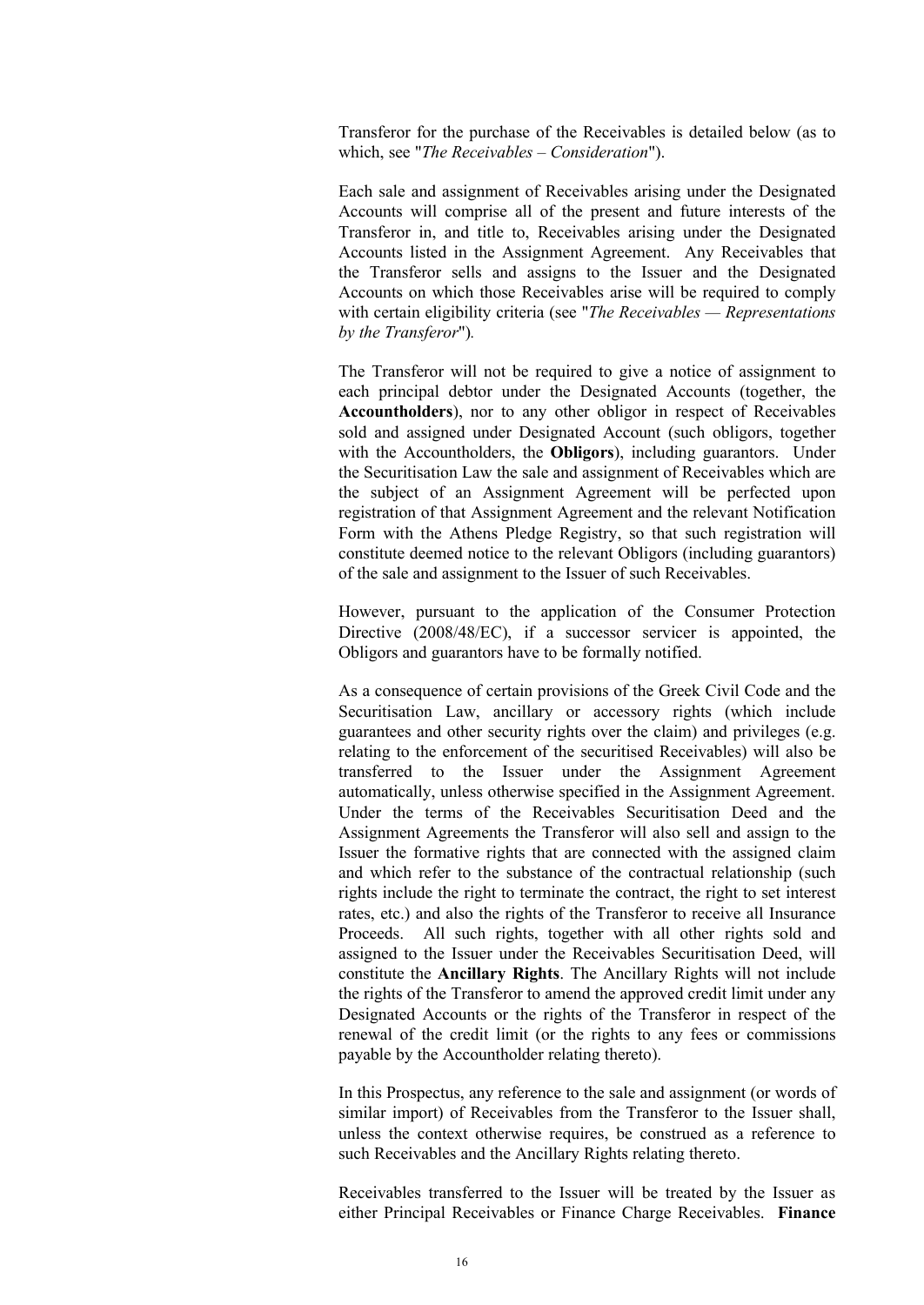**Charge Receivables** comprise all Receivables arising on a Designated Account other than Principal Receivables and include, but are not limited to, amounts arising for payment by Obligors in respect of levies charged by the Hellenic Republic under Law 128/1975 of the Hellenic Republic (**Levy 128**) and the interest accruing and accrued due on Principal Receivables arising under Designated Accounts. For the avoidance of doubt, Finance Charge Receivables will not include any other ancillary fees, expenses and commissions charged to Obligors with respect to the Designated Accounts retained by the Transferor.

Under Levy 128, consumer loans and credit cards bear a 0.60 per cent. per annum levy charge (as at the date of this Prospectus). The levy charge is payable by lenders to the Bank of Greece.

**Recoveries** relate to all amounts received from Defaulted Accounts.

#### **Principal Receivables** are:

- (a) with respect to Designated Credit Card Accounts, amounts owed by Accountholders for the purchase of merchandise, services and from cash advances and, for the avoidance of doubt, former FIRs which are posted on a Credit Card Account; or
- (b) with respect to Designated Open Loan Accounts, amounts owed by Accountholders for direct cash advances or disbursements of funds into their current accounts.

Certain Receivables relate to purchases on Designated Credit Card Accounts that are billed to a Credit Card Account as future instalments (**Future Instalment Receivables** or **FIRs**). These receivables will not accrue interest until they are posted on the account, at which point they are treated as a new Principal Receivable. Even when a Credit Card Account with FIRs loses its charging privileges, any outstanding, unbilled FIRs will continue to be billed to the Credit Card Account as Principal Receivables as scheduled. Should a Credit Card Account still have outstanding unbilled FIRs at the time it becomes a new Defaulted Account, each maturing FIR will be treated as a Default Amount in the month that it matures.

*Closing Date Assignment* Upon the terms of the Receivables Securitisation Deed, on or about the Closing Date, the Transferor will sell and assign the Initial Receivables Portfolio to the Issuer (as to- which, see "*Summary of Receivables Portfolio*")*.*

*Statutory Pledge* The Securitisation Law provides that upon registration of an Assignment Agreement and the relevant Notification Form, a statutory pledge over the Receivables that are the subject of that Assignment Agreement and over the Deposit Account will be created by the Issuer in favour of the Security Trustee, the Noteholders and other Issuer Secured Parties, including the Transferor (in respect of Transferor Deferred Purchase Price). This statutory pledge will entitle the beneficiaries of the pledge to a preferential ranking over the proceeds of the relevant Issuer Property in the event of enforcement proceedings against the Issuer to the extent that the Issuer receives any collections in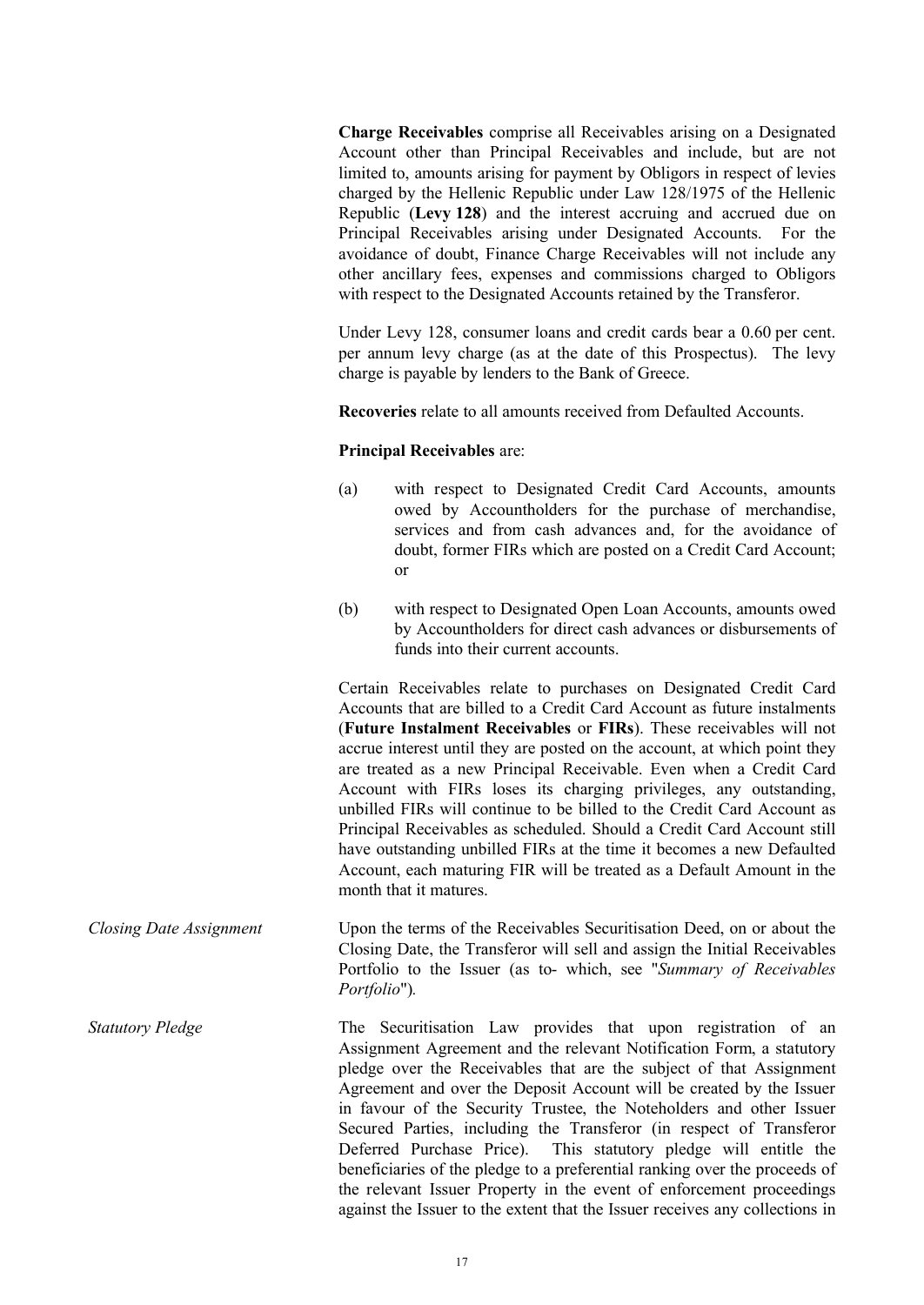connection with the Receivables in the Receivables Portfolio (see "*Summary of Greek Securitisation Law*").

*Call Option* Under the terms of the Receivables Securitisation Deed, the Issuer will grant the Transferor a call option (the **Call Option**) in respect of the Receivables. The Transferor will be entitled to exercise the Call Option at any time whilst any of the Notes remain outstanding.

> The Call Option will only be exercisable by the Transferor if, following the exercise of such Call Option, the Call Option Price received from the Transferor as a result of such exercise together with any amounts standing to the credit of the Cash Collateral Account would be sufficient to repay the Notes in full.

> If the Transferor exercises the Call Option, then the Transferor will be required to pay to the Issuer the Call Option Price.

> The **Call Option Price** will be an amount equal to, on the Interest Payment Date immediately succeeding the exercise of the Call Option, the principal amount outstanding of the Notes plus accrued but unpaid interest thereon as of the relevant Interest Payment Date plus an amount equal to any amount ranking pari passu with or in priority to the Notes according to the Priority of Payments adjusted downwards by any amounts standing to the credit of the Cash Collateral Account which will be available to redeem the Notes on such Interest Payment Date.

> For further information on the Call Option, see "*The Receivables –Call Option*"*.*

*Servicing* Under the terms of the Servicing Agreement, Alpha, in its capacity as Servicer, will, *inter alia,* service the Receivables and Accounts sold and assigned to the Issuer and collect payments due from Obligors in relation to such Receivables (and Accounts) and enforce the rights of the Issuer in relation to the Designated Accounts and in respect of any security relating thereto. In servicing the Receivables, the Servicer will be required to act in accordance with its customary and usual servicing procedures for servicing consumer loan and credit card receivables comparable to the Receivables and must act in accordance with its usual policies, procedures and practices relating to the operation of its general consumer loan business (the **Product Guidelines**). The Product Guidelines are a combination of the guidelines followed by the Servicer in connection with the servicing of the Open Loan Accounts and the servicing of the Credit Card Accounts. For the avoidance of doubt, the standard of servicing shall be without regard to whether the Receivables and Accounts have been sold and assigned to the Issuer or not. The Servicer will have full power and authority, acting alone or through any party properly designated by it, to do any and all things in connection with the servicing of the Receivables and Accounts as it deems necessary or desirable in order to perform its obligations under the Servicing Agreement (this power and authority will not, however, enable it to vary the terms of the Servicing Agreement).

> In certain circumstances (as to which see "*Servicing of Receivables* – *Effect of Servicer Termination Notice*") the appointment of the Servicer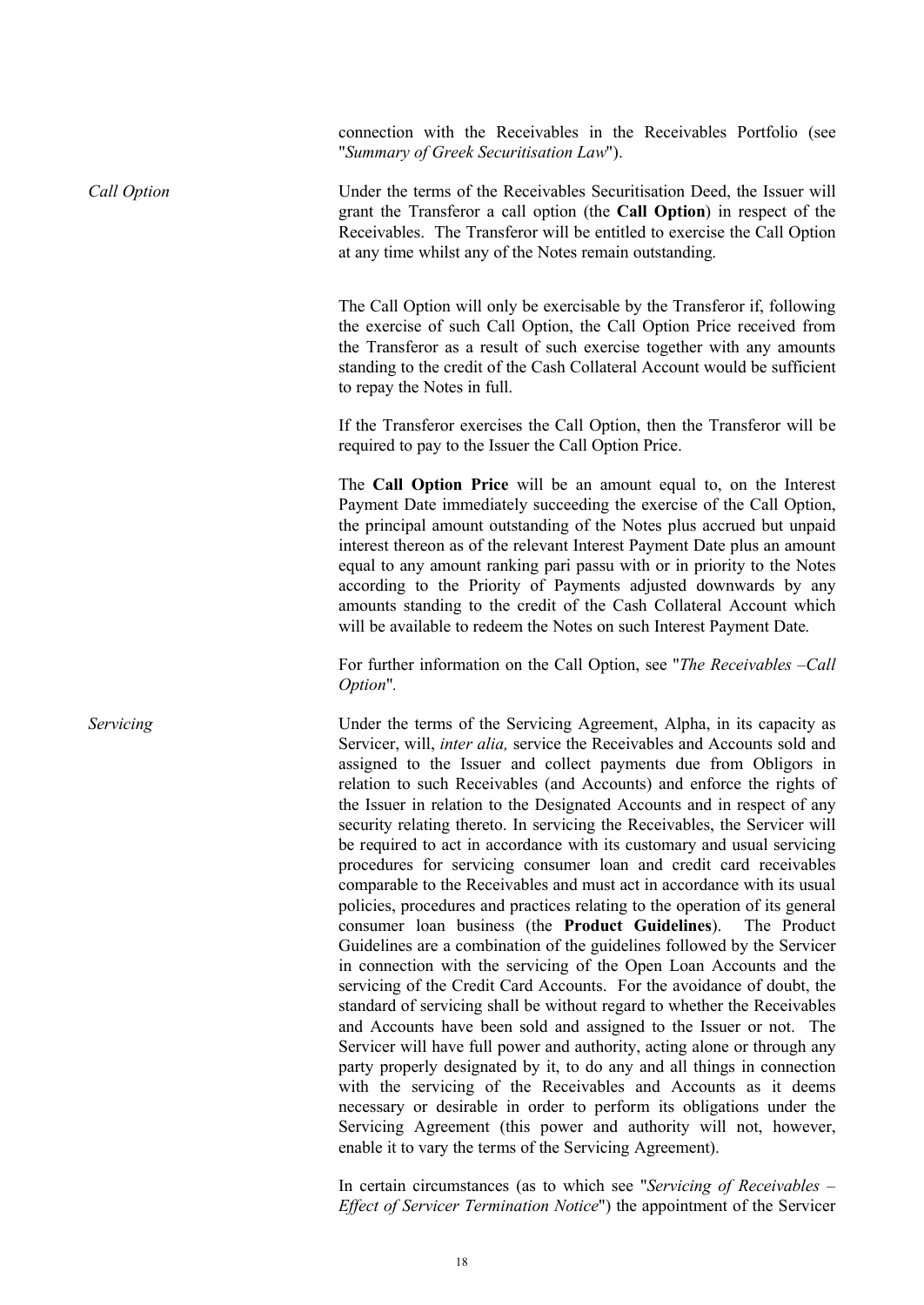may be terminated and a successor servicer appointed in its place.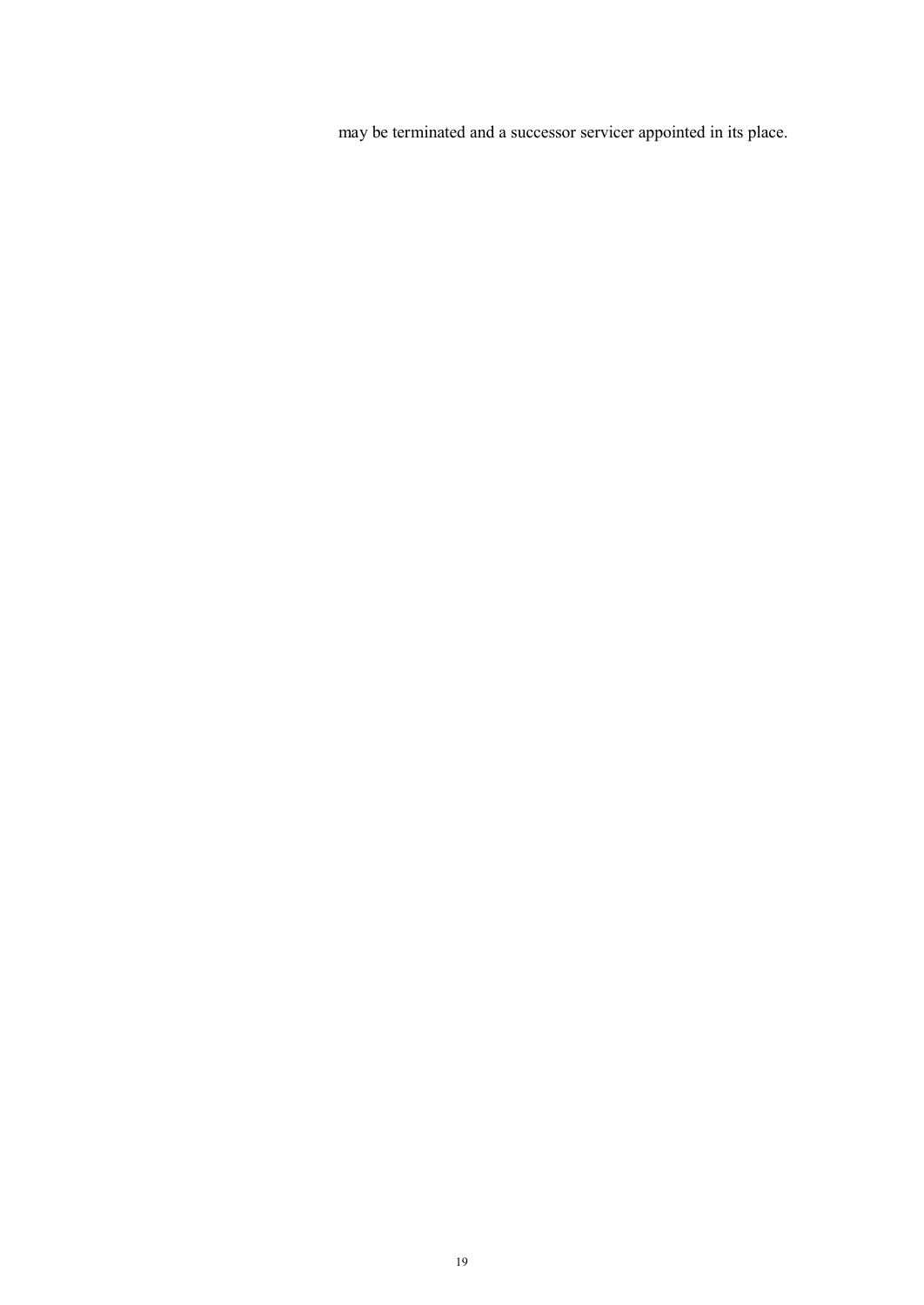## **Cashflows backing the Notes**

## *Collections*

Collections derived from Principal Receivables are referred to in this Prospectus as **Principal Collections** and collections derived from Finance Charge Receivables (and all amounts recovered in respect of Default Amounts) are referred to in this Prospectus as **Finance Charge Collections**. Principal Collections and Finance Charge Collections are together referred to in this Prospectus as **Collections**. For the avoidance of doubt, Collections will not include any fees collected by Alpha and payable to third party insurers.

## *Allocation of Collections*

Under the terms of the Cash Management Agreement and the Account Bank Agreement, the Cash Manager will (on behalf of the Issuer) allocate the Collections on Receivables in the Receivables Portfolio towards payment of amounts due and payable to Noteholders in respect of the Notes issued by the Issuer (during the Series 2010-1 Revolving Period and, if applicable, the Series 2010-1 Amortisation Period) and towards payment to the Transferor of the Acceptance Price and the Transferor Deferred Purchase Price.

The amount of Collections on Receivables in the Receivables Portfolio that will be allocated to fund the payment of amounts due and payable to a Noteholder in respect of the Notes purchased by such Noteholder will be determined by reference to the Investor Interest for such Noteholder. The Investor Interest will represent the aggregate principal amount of the Principal Collections that may be allocated to fund principal payments on the Notes.

The expressions *Investor Interest* and *Transferor Interest* (and any similar expressions), as applied to the Issuer Property or any amounts received in connection therewith, are terms used for convenience of calculation only and should not be construed as creating or purporting to create any proprietary interest or right *in rem* in favour of any Noteholder or the Transferor in any of the Issuer Property.

### *The Investor Interest*

The **Investor Interest** for a Noteholder means, on any date of determination, an amount equal to the subscription price paid by the Noteholder for the Notes to be purchased by the Noteholder as reduced by the aggregate of:

- (a) repayments of principal in respect of such Notes made on or prior to such date;
- (b) Series 2010-1 Reallocated Class B Principal Collections (as to which, see " *Allocation of Principal Collections to pay Finance Charge Shortfalls*") allocated to the Notes on or prior to such date (to the extent not reduced by Series 2010-1 Reallocated Principal Collection Covered Amounts); and
- (c) Uncovered Default Amounts,

**provided that** the Investor Interest may not be reduced below zero.

Following the purchase by the Issuer on or about the Closing Date of the Receivables from the Transferor, the Investor Interest will, on such date, be €956,300,000 (being an amount equal to the subscription price to be paid to the Issuer for the Notes).

### *The Transferor Deferred Purchase Price and the Transferor Interest*

The entitlement of the Transferor to payment derived from Principal Receivables forming part of the Issuer Property (in respect of the Purchase Price for all Receivables sold and assigned to the Issuer and forming part of the Receivables Portfolio) in accordance with the Cash Management Agreement on any date of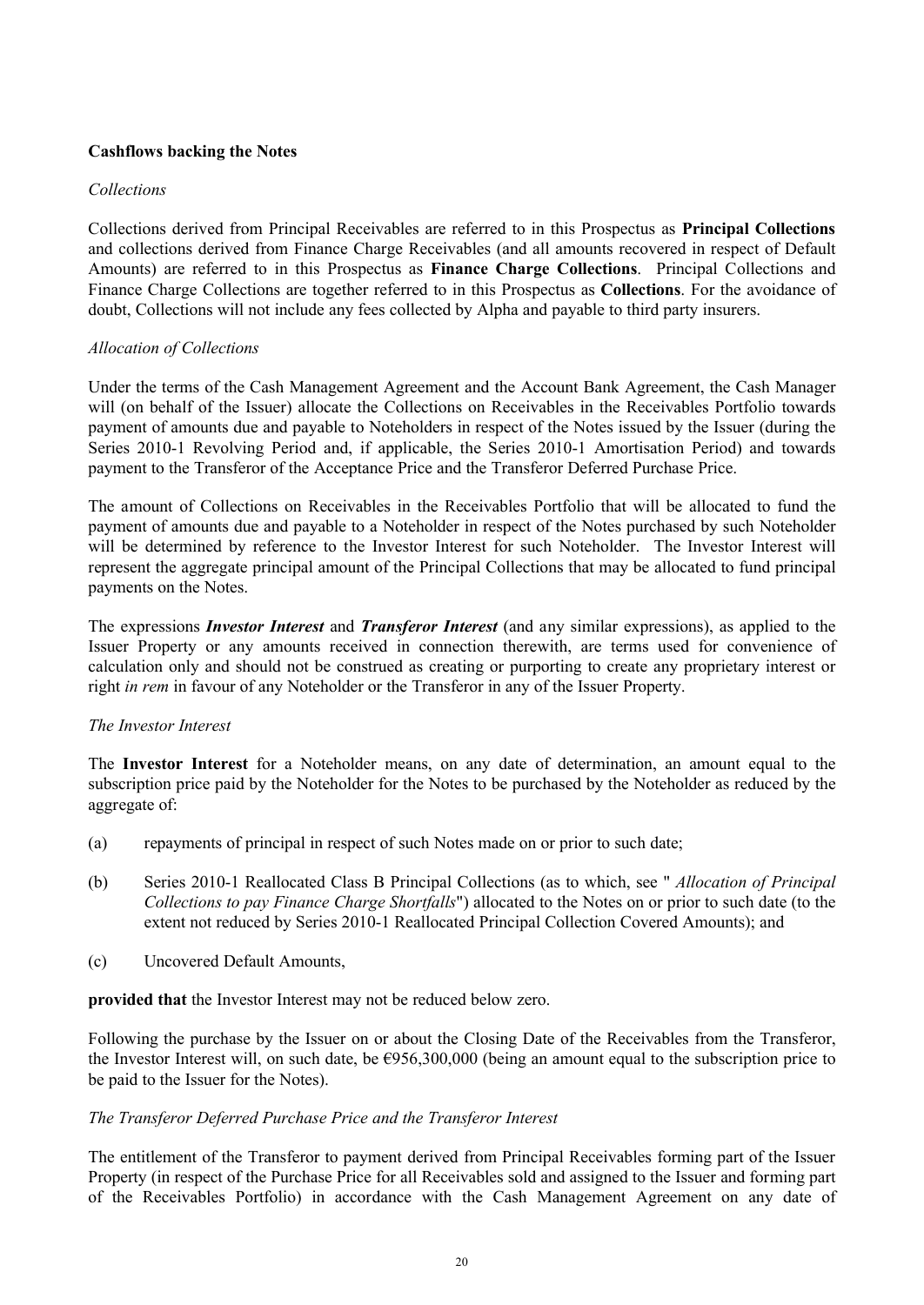determination will be the **Transferor Interest**, and the Transferor Interest together with other amounts to be paid to the Transferor as deferred purchase price on any date of determination will be the **Transferor Deferred Purchase Price**. See further "*The Receivables – Transferor Deferred Purchase Price*".

### *Variability of the Investor Interest and Transferor Interest*

The amount of the Investor Interest on any day will (if there are no Uncovered Default Amounts or Series 2010-1 Reallocated Class B Principal Collections) remain stable during the Series 2010-1 Revolving Period (it being equal to the aggregate Principal Amount Outstanding of the Notes). The Investor Interest will be reduced during the Series 2010-1 Amortisation Period to the extent of principal amounts paid to the Noteholders in repayment of the Notes.

**Principal Amount Outstanding** means, for any Note, on any date of determination, the principal amount of that Note upon issue less the aggregate amount of any principal payments in respect of that Note which have become due and payable (and have been paid) on or prior to such date.

The amount of the Transferor Interest on any day will fluctuate. It will be increased by the sale and assignment of Existing Receivables to the Receivables Portfolio and Future Receivables as and when such Future Receivables arise on Designated Accounts and will be reduced by payments in respect of the Transferor Interest and the repurchase of Receivables by the Transferor.

**Existing Receivables** means the present Receivables as at the opening of business on the relevant Addition Date, in respect of the Accounts selected by the Transferor and listed in an Assignment Agreement.

*Amount referable to Finance Charge Collections*

### **Series 2010-1 Revolving Period, Series 2010-1 Amortisation Period**

### **Notes**

Interest on the Series 2010-1 Class A Notes and the A one month EURIBOR rate of interest as Series 2010-1 Class B Notes

determined by the Agent Bank under the Conditions plus a margin paid monthly

*Amounts referable to Principal Collections*

**Series 2010-1 Revolving Period**

**Series 2010-1 Amortisation Period**

#### **Notes**

Principal on the Series 2010-1 Class Nil A Notes and the Series 2010-1 Class B Notes

*Series 2010-1 Revolving Period*

The **Series 2010-1 Revolving Period** will begin on the Closing Date and will end on (but exclude) the date on which the Series 2010-1 Amortisation Period commences. During the Series 2010-1 Revolving Period, Cash Available for Investment will be utilised by the Issuer (i) to make payments of the Acceptance Price to the Transferor should the Transferor and the Issuer agree to the sale and assignment of Receivables pursuant

Monthly redemption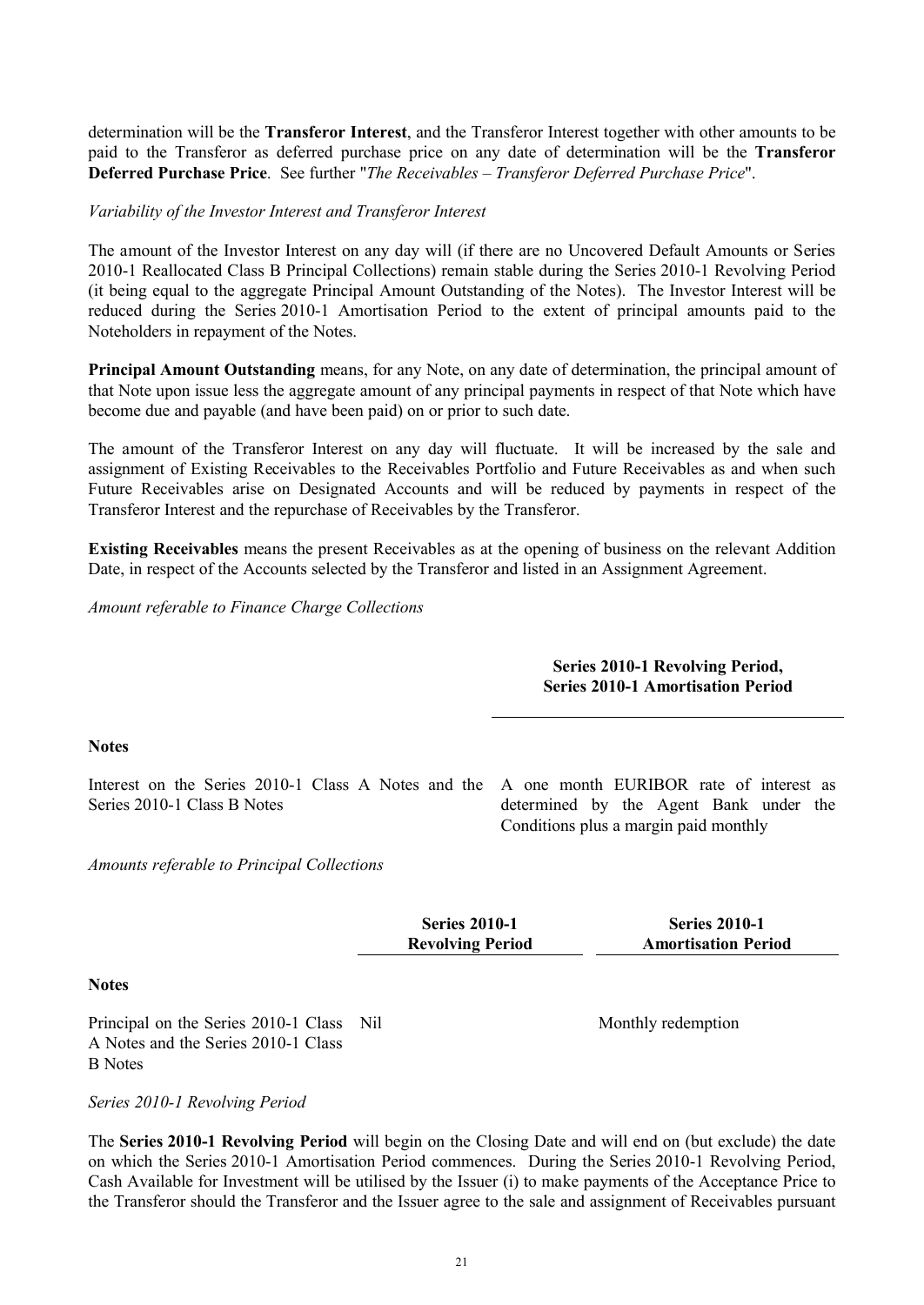to a new Assignment Agreement and the Receivables Securitisation Deed or (ii) in making payments to the Transferor in respect of Transferor Deferred Purchase Price.

*Series 2010-1 Amortisation Period*

The **Series 2010-1 Amortisation Period** will begin on the earlier to occur of:

- (a) the occurrence of any Series 2010-1 Early Amortisation Trigger Event; and
- (b) the Interest Payment Date falling in February 2013,

and will end on the earlier to occur of:

- (c) the repayment in full of the Notes; and
- (d) the Series 2010-1 Final Maturity Date.

During the Series 2010-1 Amortisation Period, Principal Collections will, to the extent they are available for distribution, be paid by the Issuer to the Noteholders on each Interest Payment Date in repayment of the Notes, in accordance with the relevant Priority of Payments.

The occurrence of any of the following events will, without any further notice or action, constitute a **Series 2010-1 Early Amortisation Trigger Event**:

- (a) over any period of thirty consecutive calendar days, the Transferor Interest is less than the Minimum Transferor Interest;
- (b) the Receivables Portfolio calculated on a three month rolling average basis does not satisfy the Collateral Test;
- (c) an Insolvency Event occurs in respect of Alpha or Alpha admits in writing that it is unable to pay its debts as they fall due;
- (d) the Transferor is unable for any reason to transfer Receivables arising under Designated Accounts in the manner contemplated in the Receivables Securitisation Deed;
- (e) any Servicer Default has occurred which would, in the opinion of the Note Trustee, be materially prejudicial to the interests of the Noteholders or the delivery by the Issuer to the Servicer of a notice of termination, or the delivery by the Servicer to the Issuer of a notice of resignation;
- (f) a change in law or its interpretation or administration results in the Issuer becoming liable to deduct or withhold from any payment of any amount due any amount for or on account of tax;
- (g) the revocation or suspension of Alpha's banking licence by the Bank of Greece or demand being made by the Bank of Greece that Alpha cease its authorised operations in Greece;
- (h) the Portfolio Yield for the Notes is less than the Expense Rate for the Notes (in each case, calculated on a three month rolling average basis by reference to the Portfolio Yield or Expense Rate, as applicable, for each Monthly Period);
- (i) the exercise by the Transferor of the Call Option; or
- (j) the Notes must be redeemed in accordance with Condition 5(d) (*Optional Redemption for Tax and other Reasons*).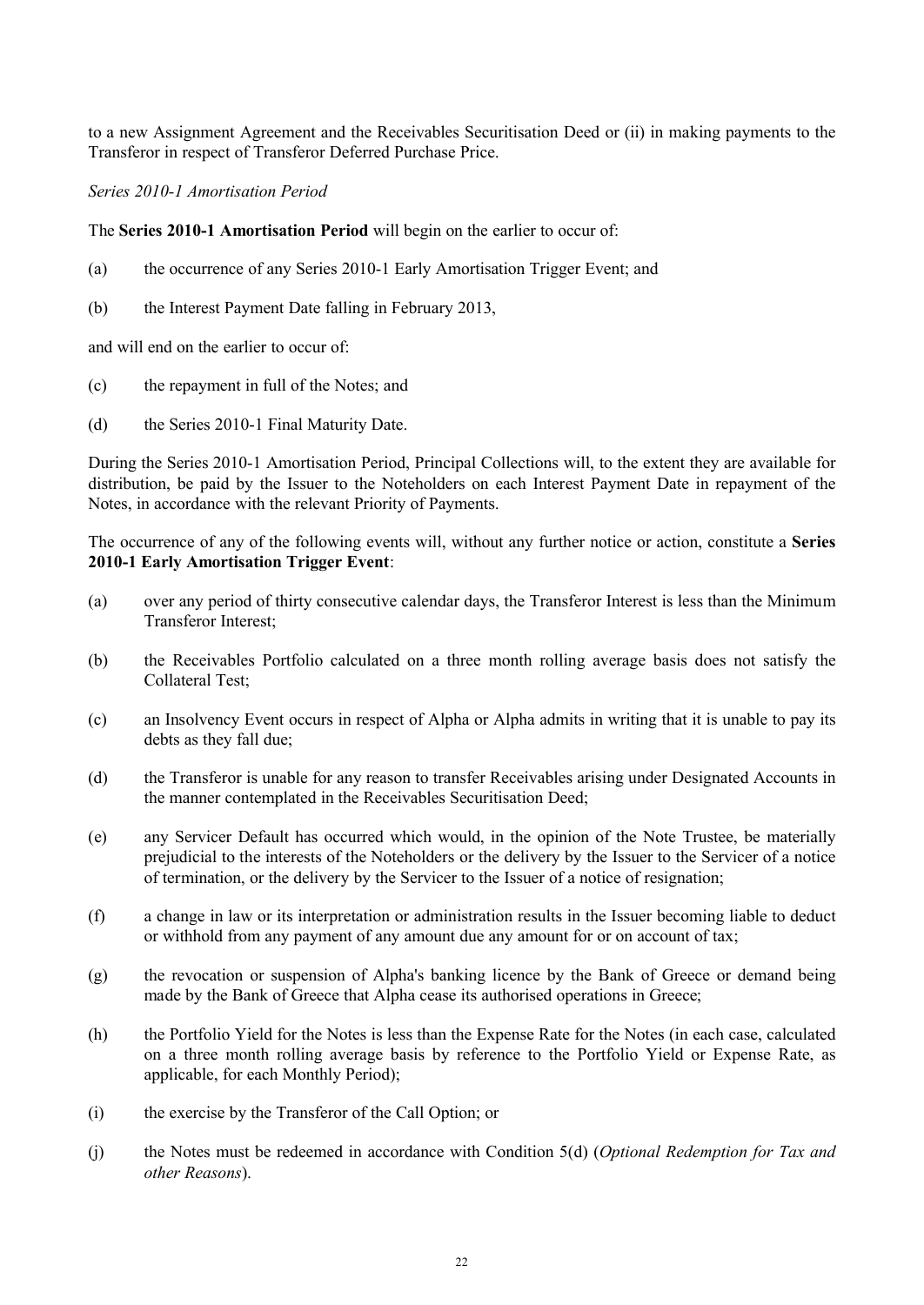On each Interest Payment Date falling in the Series 2010-1 Amortisation Period, the Available Principal Amount as calculated by the Cash Manager in accordance with the provisions of the Cash Management Agreement will be applied in accordance with the Series 2010-1 Principal Priority of Payments.

#### *Funding the repayment of the Notes*

The repayment of the Notes following the commencement of the Series 2010-1 Amortisation Period will be funded by the Issuer by the allocation and application of:

- (a) Default Covered Amounts, Reinstatement Amounts, Series 2010-1 Reallocated Principal Collection Covered Amounts, Principal CCA Withdrawal Amounts and Principal Collections to the Notes (as to which, see "*The Investor Interest and the Transferor Deferred Purchase Price*"); or
- (b) if Alpha exercises a Call Option, the deposit of the Call Option Price in the Collection Account (as to which, see "*The Receivables – Call Option*"),

or by a combination of the above.

#### *Subordination of the Series 2010-1 Class B Note*

The Series 2010-1 Class A Notes will rank in point of payment and security ahead of the Series 2010-1 Class B Notes both prior to and upon enforcement of the Issuer Security.

#### *Cash Collateral Account*

An account will be established in the name of the Issuer at the Account Bank (the **Cash Collateral Account**) into which certain amounts will be deposited on the Closing Date and/or accumulated from Finance Charge Collections on Interest Payment Dates (to the extent that the Issuer has sufficient funds to provide for such amounts, subject to and in accordance with the Series 2010-1 Finance Charge Priority of Payments), in order to provide credit enhancement for the Notes. Under the terms of the Cash Management Agreement, the Cash Manager will open and maintain two ledgers (the **Series 2010-1 Cash Collateral Ledger** and the **Series 2010-1 Contingency Collateral Ledger**) to record the amounts deposited into and/or withdrawn from the Cash Collateral Account. Amounts standing to the credit of the Series 2010-1 Cash Collateral Ledger from time to time shall be referred to as the **Series 2010-1 Available Cash Collateral Amount**. For further detail, see "*The Account Bank Agreement – Cash Collateral Account*"*.*

#### *Subordinated Loan Agreement*

On or about the Closing Date, the Issuer will enter into a loan agreement (the **Subordinated Loan Agreement**) with, *inter alia*, the Subordinated Loan Provider and the Security Trustee.

An amount equal to the Initial Accrued Interest will be advanced by the Subordinated Loan Provider to the Issuer under the Subordinated Loan Agreement on the Closing Date.

An amount equal to €19,126,000 will be advanced by the Subordinated Loan Provider to the Issuer under the Subordinated Loan Agreement on the Closing Date in order to fund the initial amount required to be deposited by the Issuer into the Cash Collateral Account.

On any date after the Closing Date, the Subordinated Loan Provider may make further advances to the Issuer under the Subordinated Loan Agreement where the Transferor Interest is less than the Minimum Transferor Interest, which advances will be deposited into the Collection Account and credited to the Set Off Reserve Ledger. For further detail, see "*Cash Management Agreement – Minimum Transferor Interest*"*.*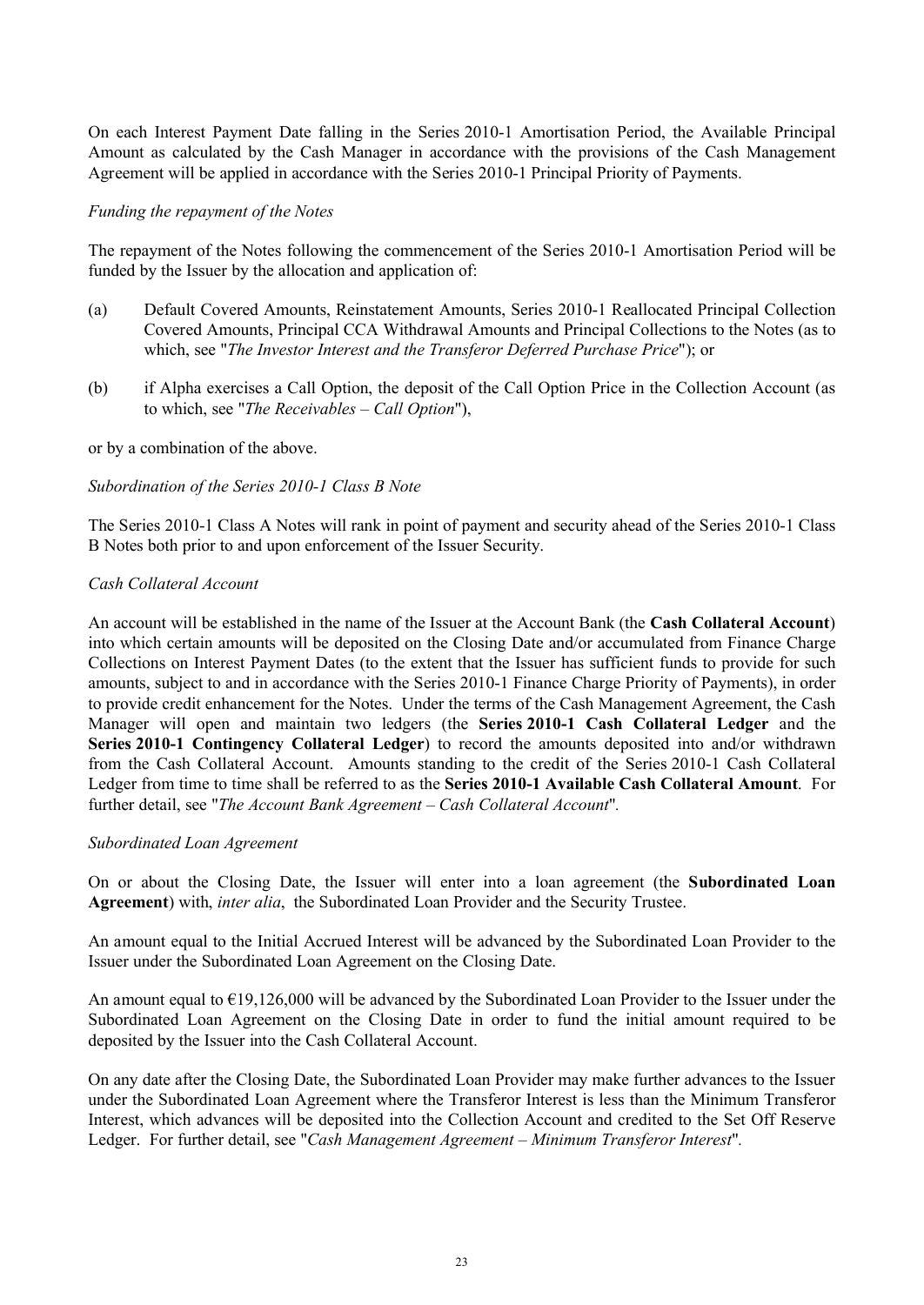#### *Transaction Documents*

References in this Prospectus to the **Transaction Documents** mean the Master Definitions Agreement, the Receivables Securitisation Deed, each Assignment Agreement, each Reassignment Agreement, the Servicing Agreement, the Account Bank Agreement, the Deposit Agreement, the Subordinated Loan Agreement, the Trust Deed (including the Conditions), the Notes, the Deed of Charge, the Agency Agreement, the Cash Management Agreement, the Issuer Corporate Services Agreement, the Holdings Corporate Services Agreement and any other document or agreement from time to time designated as such by the Issuer, Note Trustee and/or Security Trustee.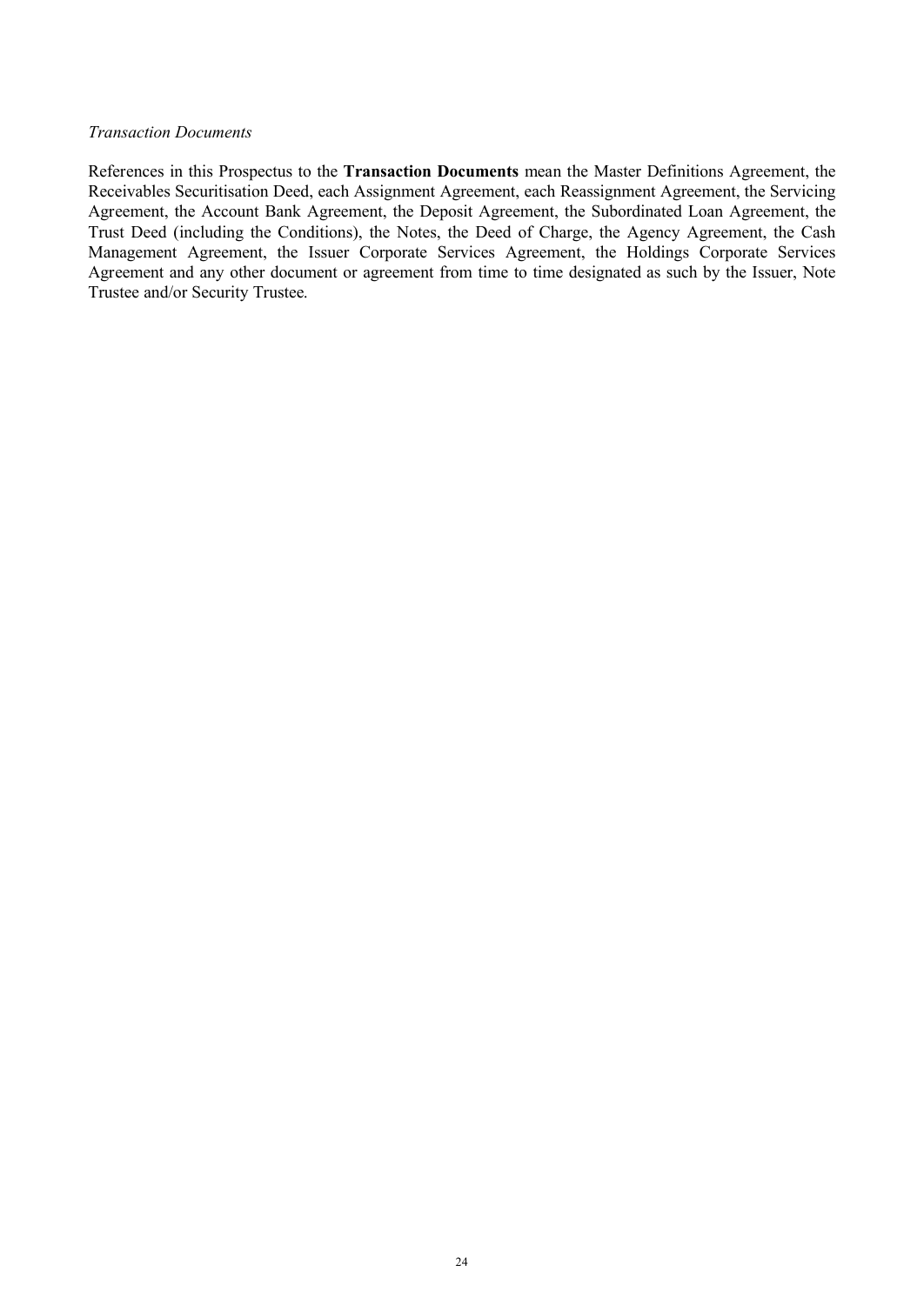### **RISK FACTORS**

*Prospective investors should read this entire Prospectus. Words and expressions defined in the "Terms and Conditions of the Notes" or elsewhere in this Prospectus have the same meanings when used in this section. Investing in the Notes involves certain risks which are described below. However, the risks described below are not exhaustive and other considerations, some of which may not be presently known to the Issuer, or which the Issuer may currently deem immaterial, may impact on any investment in the Notes.*

### **The Issuer's Ability to Meet its Obligations under the Notes**

The Notes will be obligations of the Issuer only and will not be obligations or responsibilities of, or guaranteed by, any other person. In particular, the Notes will not be obligations or responsibilities of, or guaranteed by, Citigroup Global Markets Limited, HSBC Bank plc or Alpha Bank AE (the **Joint Arrangers**), any of Alpha or any company in the same group of companies as, or affiliated to Alpha, Holdings, the Transferor, the Servicer, the Security Trustee, the Note Trustee, the Cash Manager, the Account Bank, the Principal Paying Agent, the Agent Bank or the Corporate Services Provider.

The Issuer's ability to pay amounts due on the Notes will be dependent upon, *inter alia*: (a) payments actually being made by Obligors in respect of Receivables arising on Designated Accounts, (b) those payments referred to in item (a) being collected by the Servicer in accordance with the provisions of the Servicing Agreement and the Receivables Securitisation Deed and paid into the relevant Issuer Bank Account or the Deposit Account, (c) the amount of funds credited to the Cash Collateral Account (the existence of which funds are themselves dependent on the performance of the Receivables arising on the Designated Accounts and, therefore, the payments referred to in item (a) above (with the exception of the amount credited to the Cash Collateral Account on the Closing Date)), and (d) in certain circumstances (as to which, see "*The Receivables – Call Option*") the exercise by Alpha of the Call Option and the payment of the Call Option Price.

Shortfalls or defaults in payment of amounts due and payable by Obligors and the failure by the Servicer and/or the Transferor to transfer payments received from Obligors on or in respect of the Designated Accounts to the Issuer on a timely basis may reduce the funds available to the Issuer to pay amounts due on the Notes.

If the resources described above do not or cannot provide the Issuer with sufficient funds to make required payments on the Notes, no other assets of the Issuer or of any other person will be available for the payment of the shortfall in the amount of the required payments and the Issuer may not be able, after making the payments ranking in priority thereto, to repay in full the principal amount of the Notes of one or more classes, or to pay in full the interest accrued due and payable on the Notes or one or more classes.

### **Subordination of the Series 2010-1 Class B Notes**

The Series 2010-1 Class B Notes will be affected by considerations which do not affect the Series 2010-1 Class A Notes. In particular, the Series 2010-1 Class B Notes will rank in point of payment and security subsequent to the Series 2010-1 Class A Notes. Accordingly, any shortfall in the funds to make required payments on the Notes will be allocated first to the Series 2010-1 Class B Notes and then to the Series 2010- 1 Class A Notes. Prior to enforcement of the Issuer Security, the Series 2010-1 Class B Notes will support the timely payment of interest on the Series 2010-1 Class A Notes because of the higher ranking of payments under the Series 2010-1 Class A Notes than those due under the Series 2010-1 Class B Notes. There can be no assurance that such subordination will protect the holders of Series 2010-1 Class A Notes from all risks of loss.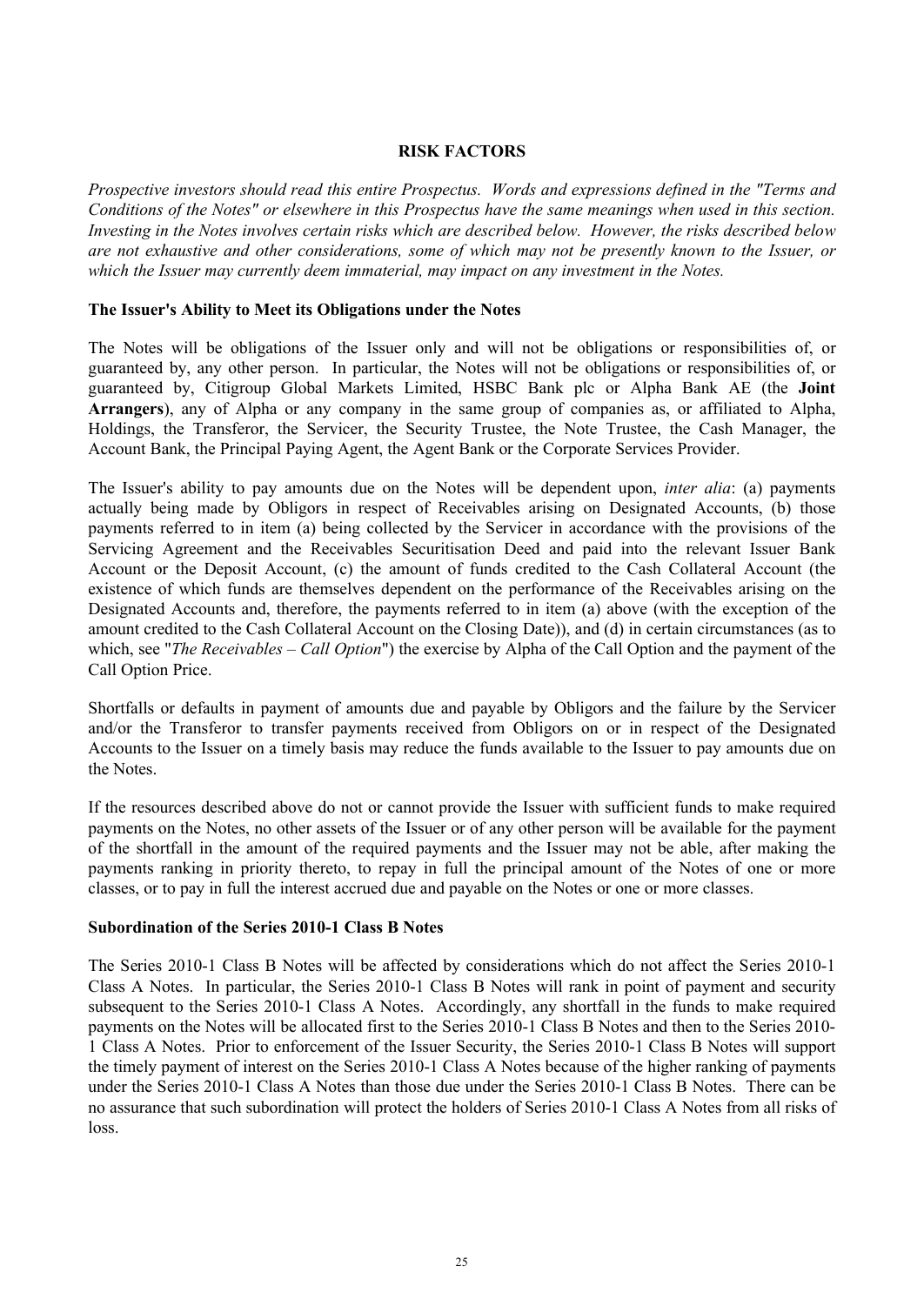### **Enforcement of the Issuer Security**

Upon enforcement of the Issuer Security, the Note Trustee will have recourse only to the Issuer Property to the extent such property is allocated by reference to the Investor Interest. Enforcement of the Issuer Security may not result in accelerated repayment of the Notes, except in the event where amounts otherwise become available for distribution as a result of the enforcement of the Issuer Security. The Issuer will not have recourse to Alpha other than the ability (in certain circumstances) to exercise the rights of the Issuer against Alpha as Transferor under the Receivables Securitisation Deed for any breach of certain representations in respect of the Receivables or to exercise the rights of the Issuer against Alpha as Servicer under the Servicing Agreement for any breach of its obligations thereunder.

If, on the enforcement of the Issuer Security, the enforcement proceeds are insufficient to pay all the amounts due, if any, to the Noteholders, the remaining shortfall will be extinguished, which may result in the Issuer not having sufficient funds, after making the payments ranking in priority thereto, to make payments of principal and/or interest in respect of one or more classes of the Notes.

## **Restrictions on exercise of certain rights by Issuer Secured Parties**

The Deed of Charge will contain provisions to the effect that only the Security Trustee may enforce the Issuer Security and the other Issuer Secured Parties will be prohibited from taking any action (including the taking of any steps or legal proceedings for the winding up, liquidation or administration) against the Issuer for any amounts owed to them unless (a) the Note Trustee fails (when required to do so) to serve a Note Enforcement Notice and (b) the Security Trustee fails (when required to do so) to enforce the Issuer Security. Even in such circumstances, each Issuer Secured Party (including the Noteholders) will be prohibited from the taking of any steps or legal proceedings for the winding up, liquidation or administration of the Issuer, except as permitted by the terms and conditions of the Notes, the Trust Deed and the Deed of Charge.

### **Conflict between Classes of Noteholders**

The Trust Deed will contain provisions requiring the Note Trustee to have regard to the interests of the Noteholders equally, as regards all powers, trusts, rights, authorities, duties and discretions of the Note Trustee (except where expressly provided otherwise), provided that the Note Trustee shall have regard only to the interests of the Series 2010-1 Class A Noteholders in the event of conflict between the interests of the Series 2010-1 Class A Noteholders, on the one hand, and the interests of the Series 2010-1 Class B Noteholders on the other hand. This proviso will not apply in the case of powers, trusts, rights, authorities, duties and discretions of the Note Trustee in relation to which it is expressly stated that they may be exercised by the Note Trustee only if in its opinion the interests of the Noteholders of each class would not be materially prejudiced thereby.

### **New Designated Accounts**

The Designated Accounts from which the Receivables in the Initial Receivables Portfolio arose have been entered into in accordance with the origination and underwriting processes, at the time of the origination which were the same or substantially similar to the origination and underwriting processes described in "*Alpha's Consumer Lending Business*"*.* The Transferor will retain the right to adjust its origination and underwriting processes from time to time and so the origination and underwriting processes applicable to any new Designated Account may not be the same as those described in " Alpha *'s Consumer Lending Business*"*.*  There can be no assurance that the Receivables that arise from any newly Designated Accounts will be of the same credit quality as the Receivables in the Initial Receivables Portfolio that are expected to be assign to the Issuer on or about the Closing Date or that the Receivables that arise after the Closing Date under Agreements which become Designated Accounts on the Closing Date will be of the same credit quality as the Receivables arising under those Designated Accounts and in existence on the Closing Date. The ultimate effect of this could be to reduce the funds available to make payments in respect of the Notes. However, the newly nominated Agreements and the Receivables arising therefrom will be required to meet the conditions described under "*The Receivables*"*.*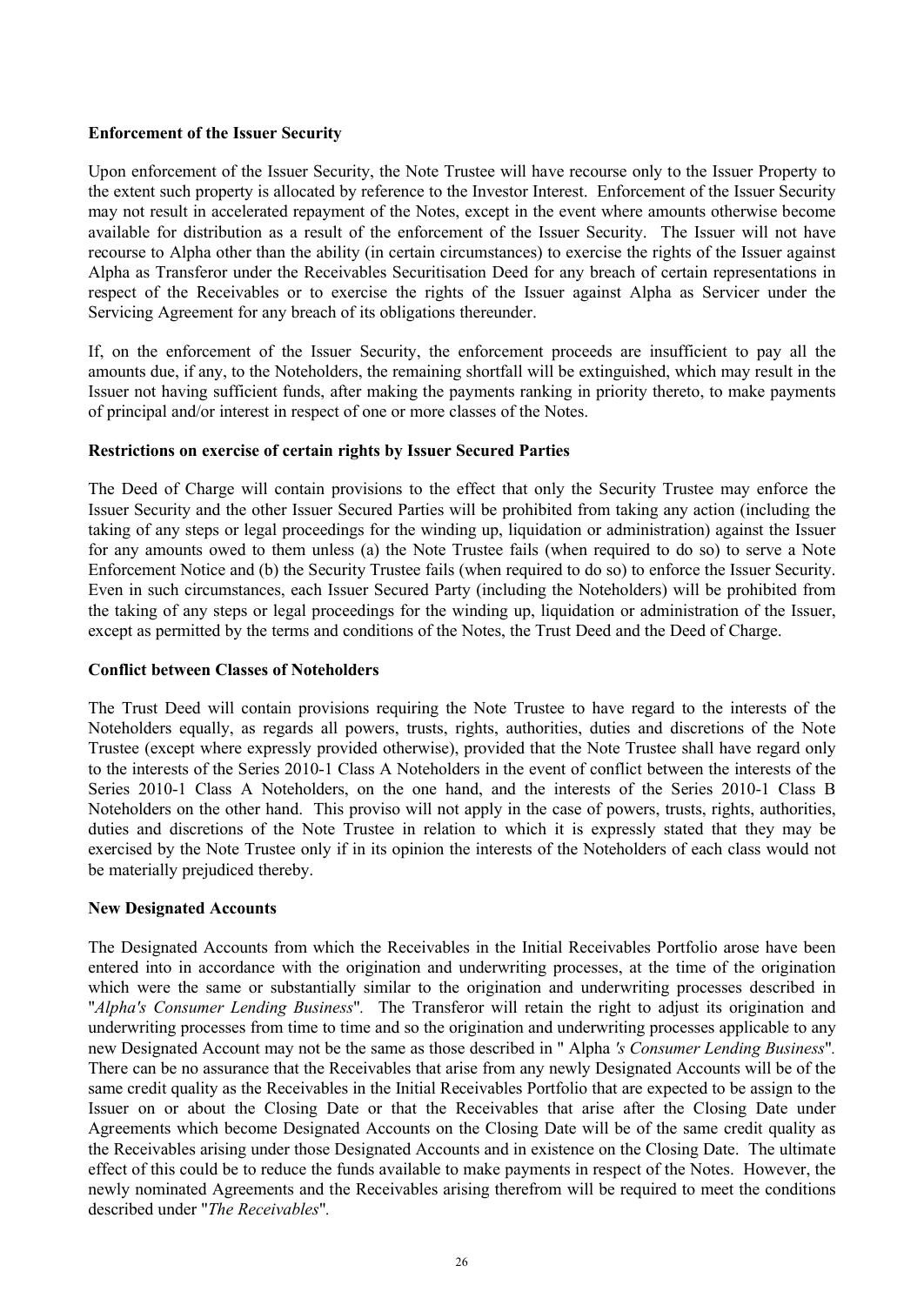#### **No Independent Investigation**

None of the Joint Arrangers, the Issuer, Holdings, the Transferor, the Servicer, the Security Trustee, the Note Trustee, the Cash Manager, the Account Bank, the Principal Paying Agent, the Agent Bank or the Corporate Services Provider has undertaken or will undertake any investigations, searches or other actions to verify the details of the Receivables arising on Designated Accounts (other than, in the case of the Issuer, steps to verify the details of the Receivables expected to be included in the Initial Receivables Portfolio which are presented in this Prospectus) or to establish the credit worthiness of any Accountholder or other Obligor.

Each of the Joint Arrangers, the Issuer, Holdings, the Transferor, the Servicer, the Security Trustee, the Note Trustee, the Cash Manager, the Account Bank, the Principal Paying Agent, the Agent Bank and the Corporate Services Provider will rely solely on representations given by the Transferor to the Issuer in respect of the Accountholders and other Obligors, the Designated Accounts, the Receivables arising on Designated Accounts and the effect of the assignment of such Receivables (as summarised in "*The Receivables*"). In respect of Designated Accounts and the Existing Receivables under such Designated Accounts, such representations will be given on each Addition Date. In respect of Future Receivables under such Designated Accounts, such representations have been and will be given as at the Date of Processing relating thereto (or if earlier, the time when the Issuer acquired such Receivables).

If any representation made by the Transferor in respect of any Receivable assigned to the Issuer proves to have been incorrect when made, the Transferor will be required to remedy the breach (if capable of remedy) within 21 days of the Transferor becoming aware of the same or of receipt by it of a notice by or on behalf of the Issuer. If the Transferor fails to remedy the breach within such 21 day period or such breach cannot be remedied, the Transferor will be required to repurchase the Receivable (together with all other Receivables arising on the same Designated Account and then outstanding) in each case at their current balance as at the date of repurchase together with (without double counting) all interest accrued thereon but not paid. There can be no assurance that the Transferor will have the financial resources to repurchase any such Receivables. The obligation of the Transferor to pay such repurchase price may also be satisfied (in whole or in part) by the sale and assignment of additional Receivables to the Issuer.

Other than as described above, the Issuer will not have any recourse to the Transferor in relation to any incorrect representation regarding a Receivable.

### **Payments and Maturity**

Noteholders should be aware that the Transferor's ability to continue to compete in the market for consumer loan lending in the Hellenic Republic could affect the Transferor's ability to generate Receivables that may be assigned to the Issuer and may also affect payment patterns on the Receivables assigned or to be assigned. Receivables may be paid by the related Obligors at any time. There can be no assurance that there will be additional Receivables created on the Designated Accounts or that any particular pattern of Obligor repayments will occur. A significant decline in the amount of Receivables generated could result in the occurrence of a Series 2010-1 Early Amortisation Trigger Event and therefore the commencement of the Series 2010-1 Amortisation Period. If a Series 2010-1 Early Amortisation Trigger Event occurs, the average life and maturity of the Notes could be significantly altered. In addition, changes in periodic finance charges may alter the periodic payment rates of Obligors (see "*Ability to Change Terms of the Designated Accounts*"). A significant decrease in such periodic payment rates could slow the rate of amortisation of the Notes during the Series 2010-1 Amortisation Period (if it occurs). In addition, the effect on the Issuer resulting from the failure by the Servicer or the Transferor to comply with their respective obligations may be greater when there is a significant amount of accrued (but not yet due) interest on the Designated Accounts.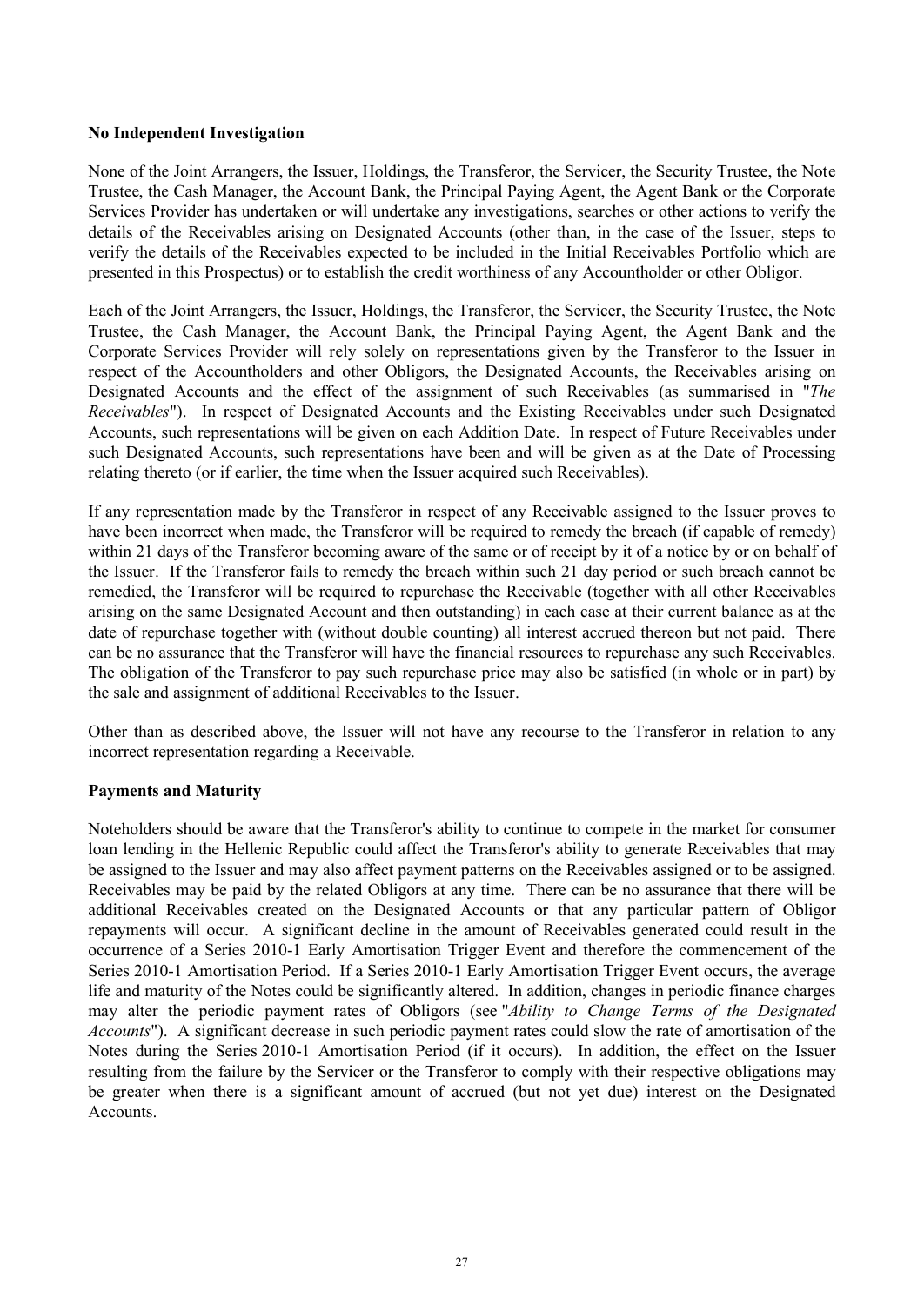## **Set-Off**

#### *Deposit Accounts*

Under Greek law, it is possible that an Obligor may set-off up to an amount that is held as a deposit with the Transferor as at the date on which an Account is designated as a Designated Account and is transferred to the Issuer (i.e., the Closing Date or each Addition Date, as appropriate) by the Transferor (the **Deposit Amount**) against all amounts of such Receivable, if the Transferor fails to satisfy the Obligor's claim in respect of the Deposit Amount. The total amount deposited by the relevant Obligor(s) as at the Closing Date or Relevant Addition Date, as the case may be, in relation to a Designated Account shall serve, at any time, as the upper limit of the set-off amount with respect to such Designated Account, unless the Designated Account value is less than the Deposit Amount, in which case the upper limit of the set-off amount with respect to such Designated Account will be the Designated Account value (the **Maximum Set Off Risk**). If the Deposit Amount is increased by further deposits after such date, the amount that can be set-off against the Issuer shall remain equal to the amount deposited as at the Closing Date or the Relevant Addition Date. If the Obligor makes partial withdrawals after the Closing Date or Relevant Addition Date, the Maximum Set Off Risk amount shall be reduced by the amount so withdrawn and any further deposits will not be taken into account for the determination of the amount that can be set-off against the Issuer, whereas subsequent full withdrawal of the amount deposited as at the Closing Date or the Relevant Addition Date shall preclude any right of the Obligor to set-off any claim arising from such deposit against the Issuer. The **Deposit Set Off Risk** shall on any day be an amount equal to the difference between (i) the aggregate of the Maximum Set Off Risk in relation to each Designated Account in the Receivables Portfolio and (ii) any amounts, (i.e. any deposit withdrawals after the Closing Date) which will reduce the Maximum Set Off Risk as described above.

## *Consumer Protection Litigation*

The provisions of Law 2251/1994 on consumer protection, as in force, have triggered a number of class actions by consumer associations challenging the lawful character and the validity of general terms included in credit agreements entered into by Greek banks, as well as of such banks' associated practices. The most important Greek court rulings in this respect, which may constitute (today or once they become final in accordance with the Greek Code of Civil Procedure) legal grounds for invoking set-off on the part of the Obligors, including the following (the **Class Action Decisions**):

- (i) Supreme Court Decision No. 1219/2001, which dealt with the abusive and illegal character of a number of general terms found in credit card contracts. In accordance with such decision, the following terms, among others, were considered as abusive and illegal:
	- (A) Claims deriving from the use of the credit card in case of theft or loss (in case of theft or loss, improper or illegal use of the credit card, the holder shall be liable before the Bank for any damage suffered from the use of the card by any person and by any means, provided that he does not immediately notify the theft or loss to Bank);
	- (B) discretionary adjustment by the bank of the annual credit card fees;
	- (C) commissions payable on amounts withdrawn under the credit cards;
- (ii) Supreme Court Decision No. 430/2005, which dealt with the abusive and illegal character of a number of general terms of mortgage loan contracts, terms which are included in certain Open Loan Agreements and credit card agreements. The terms which were deemed abusive and against good faith are, among others, the following:
	- (A) retainer commissions computed proportionally on the principal amount of each loan;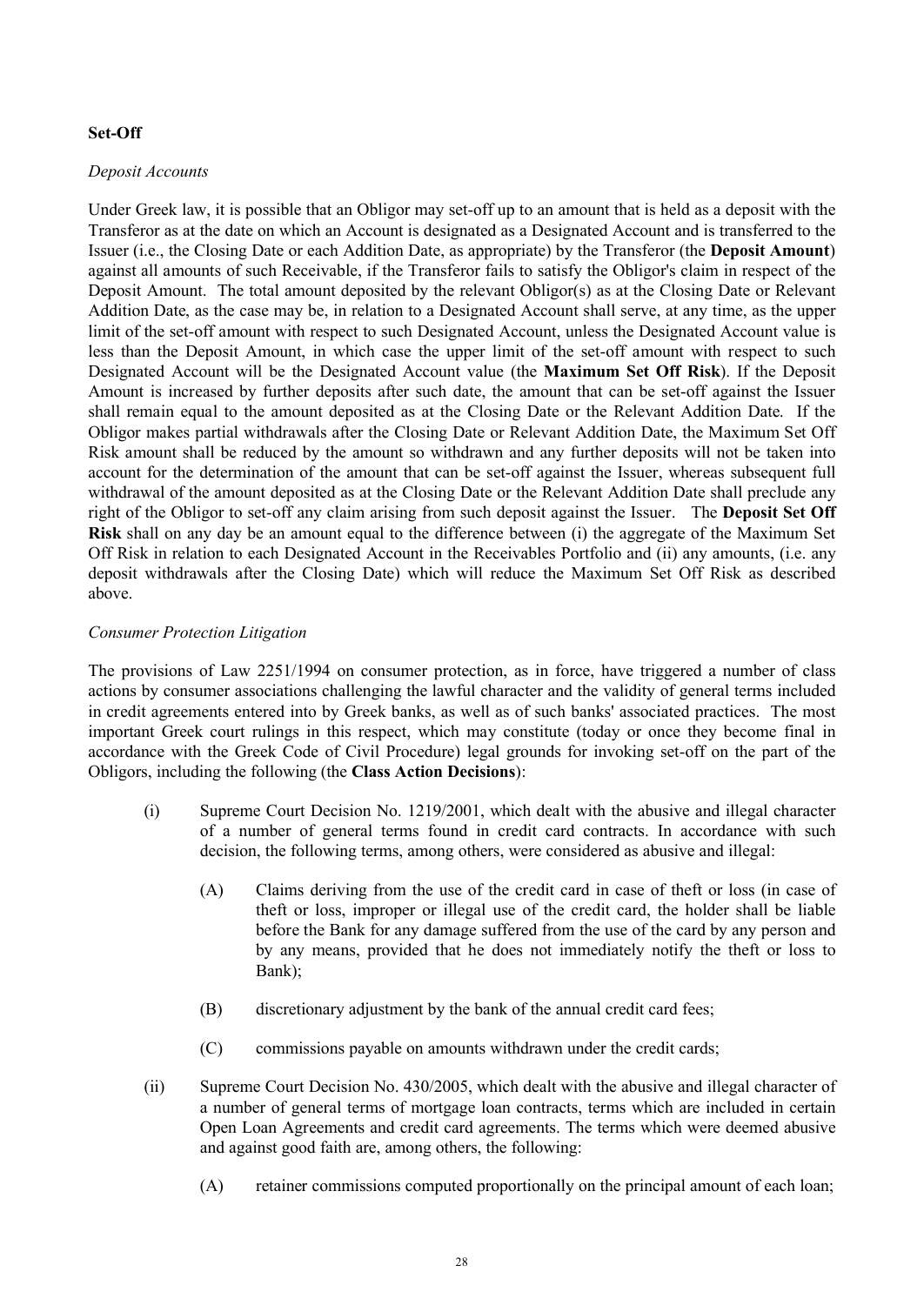- (B) interest calculated on the basis of a 360 days year and charged on the basis of actual days (365 days year).
- (iii) Athens Court of Appeal Decision No. 3499/2008, which dealt with the abusive and illegal character of general terms found in deposit account and credit card agreements. In accordance with such decision, the following terms, among others, were considered as being abusive and illegal:
	- (A) partial payment of the monthly statement amount or payment of the minimum amount triggers computation of contractual interest on the remaining amount of the monthly instalment, computed from the date of registration of each transaction in the bank's records and the debiting of the respective Credit Card Account, up to the date of payment;
	- (B) fixed expenses for reviewing a request for the issuance of a debt certification;
	- (C) the readjustment by the bank of its variable interest rate in credit card agreements up to 200 per cent., of the difference between the previous and the new one month EURIBOR Rate at the bank's discretion. The court considers as illegal the very wide (200 per cent.) discretion of the bank to adjust upwards the variable interest rate and to not adjust downwards the variable interest rate in case of decrease of the one month EURIBOR Rate.

The Athens Court of Appeal Decision No. 3499/2008 was challenged before the Supreme Court and the claimant bank obtained a suspension of enforceability up to the date of hearing of the petition on 5 October 2009 (Supreme Court act 241/2008). The hearing of the Supreme Court was held in November 2009 and the referring judge proposed that the decision of the Court of Appeals in relation to the clause described under item (C) above be overturned. The decision of the Supreme Court is pending.

In any case, the clause found to be abusive, as described under item (C) above, is materially different to that included in the open loan agreements and credit card agreements of the Transferor. In the open loan agreements and credit card agreements of the Transferor, the 200 per cent. readjustment is subject to the condition that in the preceding period the interest rate had either not been readjusted despite fluctuation in the reference rate, or it had been subject to readjustment but such readjustment was restricted to less than 100 per cent. of the reference rate's readjustment.

In any case, in full compliance with the Bank of Greece's regulation and legislation, the Transferor has never exercised (neither in relation to Open Loan Accounts nor in relation to Credit Card Accounts) the additional discretion permitted by the inclusion of the additional reference rates, and changes to the applicable base rate have only ever been made in accordance with changes to the ECB and three month EURIBOR reference rates. Therefore, the interest rates have been set in accordance with the Bank of Greece's rules.

Exceptionally, in July 2008 (at which time the reference rate for both consumer loans and credit cards was that of the ECB), the Transferor (in relation to Open Loan Accounts with an amount between  $\epsilon$ 25,001 and €50,000 and for all ranges of Credit Card Accounts) proceeded with an increase of the interest rate equal to 200% of the reference rate's increase. This increase should not be deemed abusive, since (i) the interest rate had not been readjusted in the preceding periods and (ii) the aggregate amount of the increase is equal to the previous increases in the reference rate.

Under the general terms and conditions of the Credit Card Accounts, the Accountholder bears the operational costs regarding withdrawals from the bank, money supply and maintenance of ATMs, network development and maintenance as well as costs for inter-banking transactions and settlement of claims. A term providing for such payment is abusive pursuant to Ministerial Decision No. Z1-798/25.6.2008 (Government Gazette No.1353/11.07.2008). In addition, pursuant to decision 961/2007 of the Athens Multimember Court of First Instance and decision 3499/2008 of the Athens Court of Appeal, collection of such amounts by the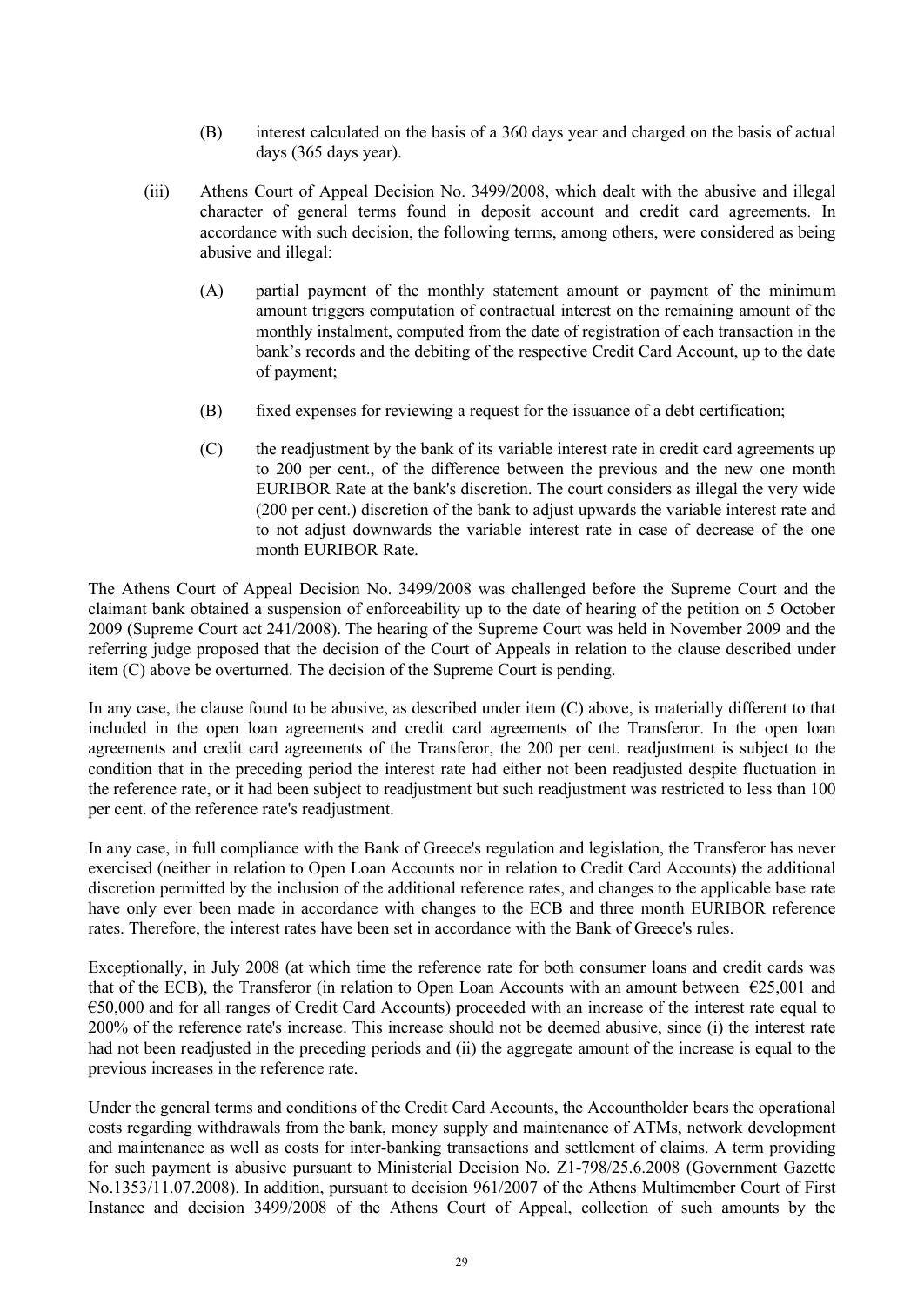Transferor is not justified by the nature of the provided services. The Transferor has not, since April 2009, charged any such cash advance fees.

In the framework of the credit card agreement, until April 2009, the Transferor imposed charges payable on cash withdrawals, which were found abusive by Athens Court of Appeal Decision No. 3499/2008, and reference of such term was prohibited by virtue of Ministerial Decision Z1-798/2008. The Transferor confirmed that it has ceased to impose charges on cash withdrawals as of April 2009.

The credit card agreements used by the Transferor from 2003 and thereafter apply the Alpha Rate. There should not normally exist any interest payments to be claimed back by Obligors based on the grounds referred to above. Additionally, even if such amounts had been actually charged by the Transferor, once it is taken into account that the average size of the Credit Cards does not exceed  $\epsilon$ 1,250 and such reclaimable amounts would therefore be negligible, it is not anticipated that a significant number of Obligors would reclaim such payments due to the high judicial costs that are likely to be incurred relative to the value of the alleged claim. To the extent that the Obligor has actually been charged with any of the amounts under (i) to (iii) (inclusive) above, then an Obligor may be permitted to claim back such amounts charged by the Transferor (the **Obligor Reclaimable Amounts**) and set-off any such Obligor Reclaimable Amounts against the Issuer's claims under the Receivables. The aggregate of all Obligor Reclaimable Amounts which may be set-off against the Issuer's claims under the Receivables on any day will be the **Reclaimable Set Off Risk**. The ultimate effect of this could be to reduce the Portfolio Yield and the funds available to make payments in respect of the Notes.

Other than the provisions described in "*Set-Off – Consumer Protection Litigation*", no term or provision contained in the documentation for the loan agreements, under which Receivables to be included in the Initial Receivables Portfolio arise, that obliges the relevant Obligors to make payments has been adjudicated by the Greek courts as abusive or illegal.

#### *Set-off*

An Obligor may exercise his set-off rights against the Issuer's claim to Receivables upon calculation of the exact size of the relevant Deposit Amount or Obligor Reclaimable Amounts. Such set-off rights may be exercised by the delivery by the Obligor of a written notice to the Issuer or the Servicer, following which, if the Servicer (on behalf of the Issuer) agrees with the calculation made by the Obligor, will set-off the relevant amount against subsequent payments in respect of the Receivables, when due and payable. If there are grounds to consider any purported set-off by an Obligor as unlawful and if, as a result of such purported set-off, the Obligor does not comply with his obligations under a loan agreement in respect of Receivables arising thereunder, the Servicer (on behalf of the Issuer) shall be entitled to dispute the set-off and terminate the respective loan agreement. In these circumstances, an Obligor may commence court proceedings for the acknowledgment of his set-off rights, or could wait and invoke such set-off rights during the enforcement proceedings that the Servicer (on behalf of the Issuer) may commence against him, in which case the relevant court shall decide on the merits of the set-off rights in the course of the overall enforcement procedure.

### *Mitigation*

In order to mitigate the set-off risk to the Issuer in respect of the circumstances described in "*Set-Off – Deposit Amounts*" and "– *Set-Off – Consumer Protection Litigation*"*,* the Transferor will, under the terms of the Receivables Securitisation Deed, indemnify the Issuer in respect of any such set-off applied to a Receivable in the Receivables Portfolio.

#### *The Hellenic Deposit and Investment Guarantee Fund*

Pursuant to Law 3746/2009 the Hellenic Deposit and Investment Guarantee Fund (the **HDIGF**), as successor to the Hellenic Deposit Fund, has been established for the purpose of providing compensation to persons who have deposited funds in bank accounts with credit institutions in the Hellenic Republic. All credit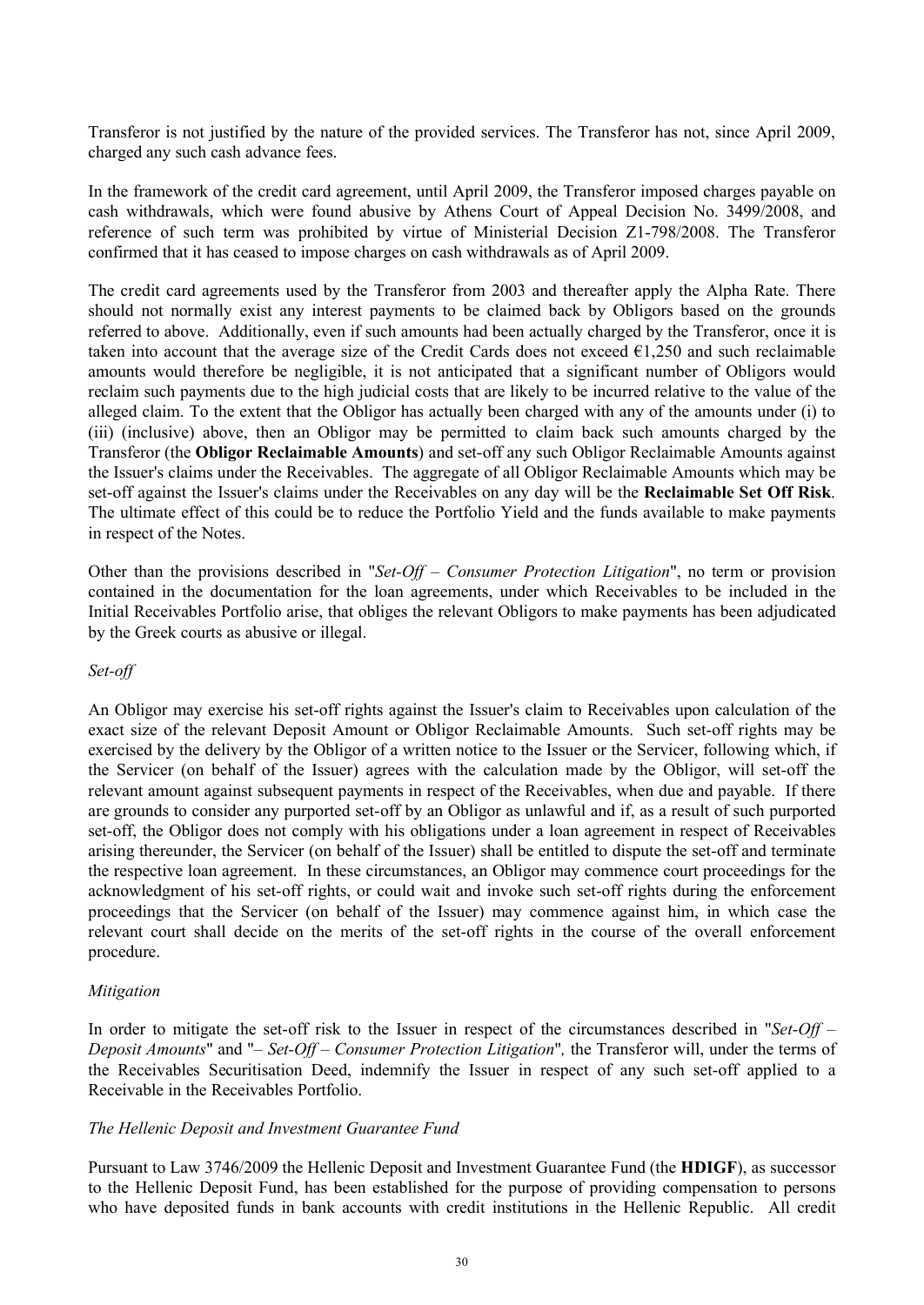institutions established in the Hellenic Republic are obliged to participate in the compensation scheme available by virtue of the HDIGF. Compensation is available from the HDIGF in case a credit institution fails to pay an amount due to a depositor in respect of a deposit held with it as a result of its insolvency (subject to such financial position being confirmed by the Bank of Greece or by a court in Greece). Compensation is limited to a maximum of  $\epsilon$ 20,000 per depositor, increased to  $\epsilon$ 100,000 by virtue of law 3714/2008, until 31 December 2011; the period of the increased guarantee limit may be extended by a decision of the Minister of Economy and Finance. Accordingly, an Obligor can claim compensation from the HDIGF, up to the maximum amount per depositor, if the Transferor fails to pay such Obligor amounts due in respect of the deposit held with the Transferor. The right for compensation exists in parallel with any set-off right, meaning that the Obligor may opt either for compensation from the HDIGF or to exercise a setoff right for the satisfaction of its claim, and to the extent that the claim remains outstanding after the exercise of any of these options, the Obligor may pursue the other option for the remaining balance of the claim.

The Issuer would not be liable to make a payment to the HDIGF or to any other person in respect of any compensation amounts received by the Obligor from the HDIGF.

## **Consumer Protection Legislation**

## *Ministerial Decision Z-1 798/2008*

By virtue of article 13 paragraph 21 of Law 3587/2007, Ministerial Decision Ζ1 - 798/25.6.2008 was issued (the Ministerial Decision), addressing certain General Business Conditions found to be abusive by final court rulings (Supreme Court Decision. No. 430/2005, Athens Court of Appeal Decision. No. 5253/2003, Athens multi-member First Instance Court Decision No. 1119/2002 on loan agreements, Supreme Court Decision. No. 1219/2001, Athens Court of Appeal Decision No. 6291/2000, Athens multi-member First Instance Court Decisions. Nos. 1208/1998 and 961/2007 to the extent it has become final and irrevocable, (i.e. by virtue of the Athens Court of Appeal Decision No. 3499/2008)) and therefore forbidden to be used in consumer contracts.

The Ministerial Decision stipulates that it is forbidden for the Banks to include in contracts they enter into with consumers the terms mentioned therein and any similar term with the same effect.

In accordance with the Ministerial Decision the following terms – that may be found in agreements pertaining to Credit Card Accounts and Open Loan Accounts – are forbidden:

- (i) interest calculation on the basis of a 360 day year basis;
- (ii) "commissions", "file expenses", "financing expenses", "expenses for preliminary approval of the loan" or "examination of the application for granting the loan", varying according to the loan amount;
- (iii) the waiver of guarantor's rights provided in art. 862-868 of the Civil Code;
- (iv) the provision that in case of delay in payment of any instalment in whole or in part or the interest or the expenses the Bank shall have the right to terminate the loan agreement and claim any unpaid amounts and default interest rate;
- (v) in case of withdrawal of cash, the credit institution may charge a commission;
- (vi) the contractual interest rate by which the account of the credit card holder will be charged, in case of payments in instalments may be changed by the credit institution, without specifying a priori specific, definitive and reasonable criteria;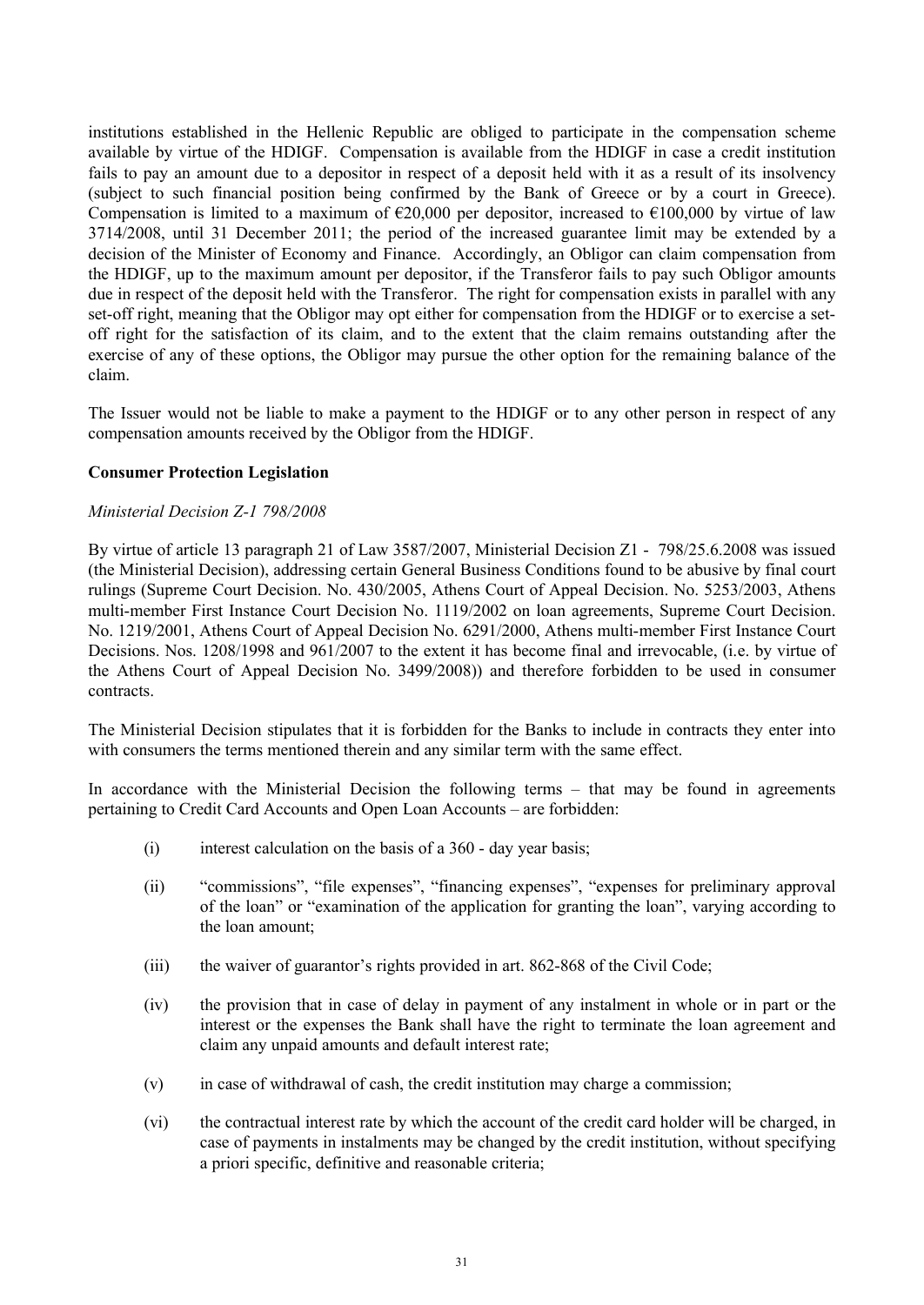- (vii) the courts of a specific city shall be exclusively competent for the resolution of disputes raised from the agreement concluded between the credit institution and the consumer;
- (viii) if within a timeframe specified by the credit institution from the receipt of the Monthly Statement (or any similar notification for the payment of amounts due in respect of the credit card) the holder or the co-borrower do not challenge the total amount and do not raise their objections, they are considered to have accepted all the registrations made, as well as the debt balance, and there are no longer entitled to question such debt balance;
- (ix) the credit institution may terminate the credit agreement at any time, without a notification or justification, as well as to unilaterally amend any term of the agreement;
- (x) the charge of the consumer with a commission or an amount of expenses for the granting of a certification of debt; and
- (xi) the readjustment of the amount of the annual subscription fee of the credit card, without a prior notification to the credit card holder.

Pursuant to the Act of Legislative Content dated as of 16 September 2009 (Official Gazette 181A) all auctions for debts that do not exceed the amount of  $\epsilon$ 200,000 which are initiated by banks and financial institutions are suspended until 31 December 2009. Pursuant to a draft law, which has recently been submitted to the Greek Parliament, this suspension is extended until 30 June 2010.

Pursuant to paragraph 14 of article 11 or law 2251/1994, as amended by article 18 of law 3587/2007 and law 3714/2008, credit institutions, financial institutions and assignees of their claims are prohibited from enforcing against a debtor's real estate property when such real estate property is the single residence of the debtor and when the debt arises from consumer loans or credit cards.

The pre-requirements for the law's application are that:

- (a) the debtor, within 15 days from service of the payment order, challenges the payment order pursuant to article 933 et seq.;
- (b) the debt does not exceed  $\epsilon$ 20,000;
- (c) there is no mortgage or a pre-notation of mortgage in favour of the credit institution granted with the debtor's consent; and
- (d) the debtor is proven to be unable to fulfil his/her financial obligations.

If the challenge mentioned under item (a) is not exercised or if it is rejected by a final and non-appealable court decision, the enforcement is no longer prohibited.

Additionally, pursuant to law 3714/2008 the following consumer protection measures have been undertaken:

- (a) *Auction on land property and movables*: A public auction will occur at the District Court within the competent territory in which enforcement has occurred. During the first stage of the auction, bids are submitted in closed envelopes. The amount of the bid must be guaranteed either by a letter of credit of monthly duration or by a bank's cheque. At the second stage of the auction, the bids are oral.
- (b) *Land Property's first price at public auctions*: The first price of real estate property sold on a public auction must be at least equal to the price set by the Tax authorities criteria.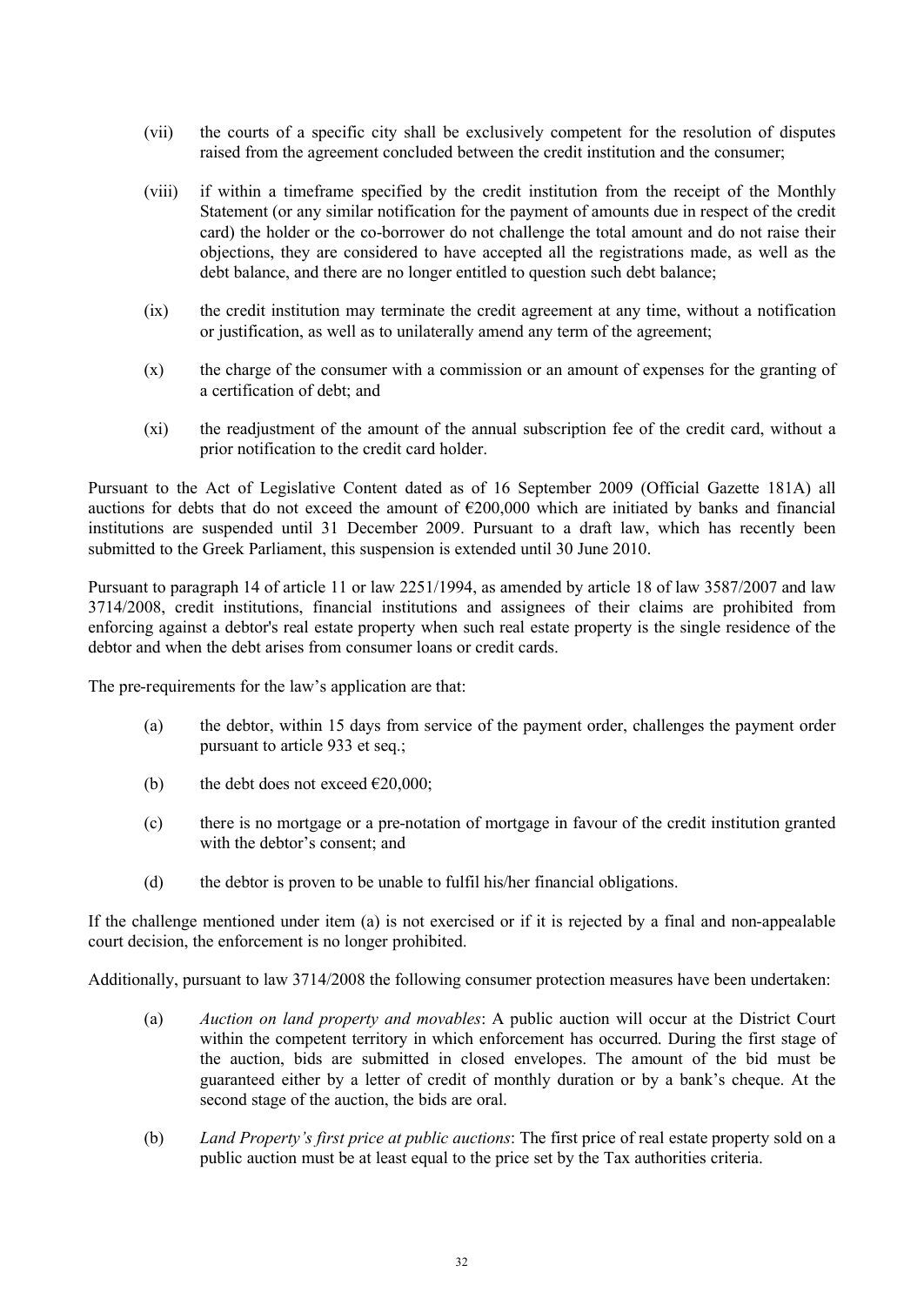### **EU Consumer Protection Law**

The European Union has adopted a number of directives aimed at the protection of consumers, which have been transposed into Greek law. These include Directive 87/102/EEC on consumer credit (transposed through ministerial decision 983/1991, as in force), Directive 93/12/EEC on unfair terms in consumer contracts (transposed through Law 2251/1994, as in force), Directive 2005/29/EC on unfair commercial practices (transposed through Law 2251/1994, as amended by Law 3587/2007), Directive 85/577/EEC on contracts negotiated away from business premises (transposed through Law 2251/1994, as in force), Directive 2002/65/EC on distance marketing of consumer financial services (transposed through Law 2251/1994) and Directive 2000/31/EC on e-commerce (transposed through presidential decree 131/2003). On the basis of the above directives and their transposition into Greek law a number of consumer contract terms previously used by banks have been considered void and a number of banking practices have been considered abusive (see "*Risk Factors - Set-Off*"). In view of the fact that a number of the provisions of the directives and the Greek transposition rules are phrased in a general manner, it is possible that further terms of the open loan agreements and the credit card agreements or of the banking practices of the Transferor could, in the future, be found to be illegal.

In addition, in April 2008, the European Parliament and the Council adopted Directive 2008/48/EC on consumer credit, which repeals and replaces Directive 87/102/EEC. Member states are obliged to implement the directive by measures coming into force by 12 May 2010. Until the implementation of Directive 2008/48/EC by Greece is finalised, it is not certain what effect such implementation will have on the Transferor, the Issuer, the Servicer and their respective businesses and operations. This may adversely affect the Issuer's ability to make payments in full on the Notes when due.

#### **Social, Legal, Political and Economic Factors**

Changes in the use of credit by and the payment patterns of Accountholders and other Obligors and in the level of portfolio yield of the Receivables Portfolio generally may result from a variety of social, legal, political and economic factors. Economic factors include the rate of inflation, unemployment levels, relative interest rates, changes in macro and/or micro economic factors impacting consumer lending in Greece. Political factors include lobbying from interest groups such as consumers and small businesses and government initiatives in consumer and related affairs. Social factors include the changes in family circumstances such as divorce, illness, retirement, loss of earnings and other similar factors affecting an Obligor's ability to pay. It is not possible to predict whether, or to what extent, social, legal, political or economic factors will affect future use of credit, borrower repayment patterns or levels of portfolio yield generally and, according to the effect of such factors on the interests of the Noteholders.

### **Alpha Collection Account**

Collections from Obligors will be initially paid to one or more accounts of the Transferor which are collectively designated, the **Alpha Collection Account**.

On each day, the Servicer will allocate collections between the collections it identifies as Collections arising under Eligible Receivables from Designated Accounts (such Collections relating to Finance Charge Collections, **Processed Finance Charge Collections**, such Collections relating to Principal Collections, **Processed Principal Collections**, and together, **Processed Collections**) and collections received in respect of Ineligible Receivables or receivables from accounts which are not Designated Accounts. The Servicer will be required to ensure that Processed Collections will be transferred, within one Business Day following the Date of Processing, to an account in the name of the Issuer, held with Alpha (the **Deposit Account**).

The Servicer will also be required to ensure that certain Processed Collections deposited into the Deposit Account will be transferred, within the Required Timeframe, to a collection account in the name of the Issuer held with the Account Bank as required by the transaction documentation (the **Collection Account**).

**Required Timeframe** means, with respect to Processed Collections: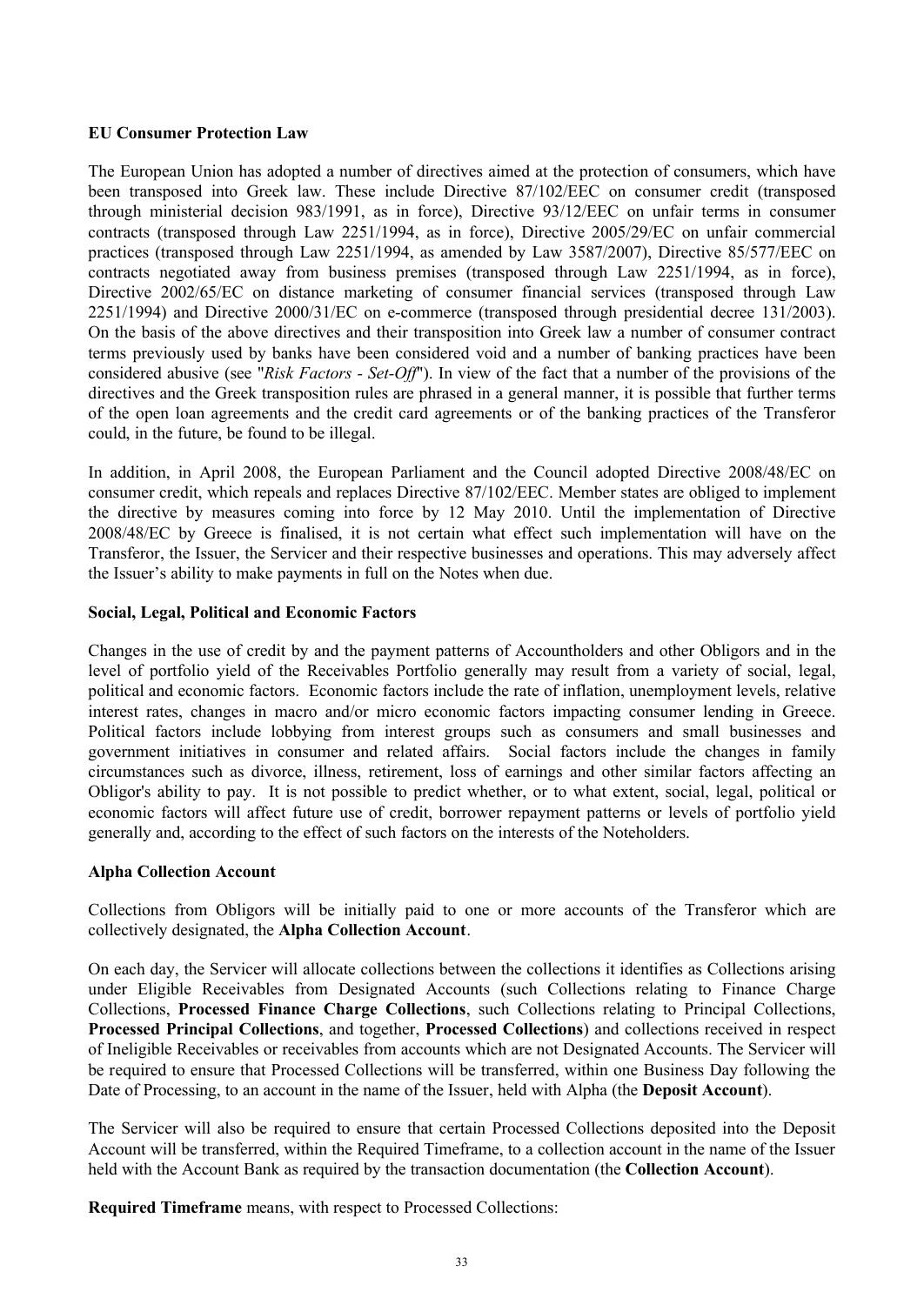- (a) one Business Day from the Date of Processing thereof; or
- (b) any such timeframe acceptable to S&P according to its most recent publicly available criteria.

If there is an interruption in the transfer of funds to the Issuer due to operational reasons (including as a result of identifying the funds to transfer following the appointment of a liquidator or administrator of the Transferor), then possible reductions in amounts received by the Issuer may affect payments to the Noteholders.

### **Enforcement Proceedings**

In seeking to recover overdue amounts from Obligors, it may become necessary for the Servicer, on behalf of the Issuer, to commence enforcement proceedings against such Obligors.

Following the default and termination of an Agreement (and provided the outstanding amount is not then paid by the relevant Obligors), a petition for the issuance of an order for payment will be filed with the competent court of first instance. Following the issuance of the order for payment, enforcement proceedings will be commenced by the service of such order, along with a demand for payment, on the Obligors. These proceedings, which in the case of any Receivables in the Receivables Portfolio, will be commenced and pursued by the Servicer acting in the name and on behalf of the Issuer, have as their ultimate purpose the collection of the Obligor's due and payable obligations from the proceeds of an auction involving all of the Obligor's assets.

However, an Obligor may delay enforcement against the relevant assets by contesting the order for payment and/or the procedure of enforcement in accordance with the following procedure.

An Obligor can file with the relevant court of first instance a petition of annulment against the order for payment pursuant to Articles 632-633 of the Greek Civil Code (an **Article 632-633 Annulment Petition**) within 15 business days following the service of the order for payment contesting the substantive and/or procedural validity of the order of payment. If the Obligor fails to contest the order for payment within this period, the order may be served again on the Obligor who has another 10 business days to file another Article 632-633 Annulment Petition.

The order for payment will become final (a) where an Article 632-633 Annulment Petition has not been filed with the relevant court, upon the expiry of the relevant periods of 15 business days and 10 business days or (b) where an Article 632-633 Annulment Petition has been filed with the relevant court, and it is dismissed by the Court of Appeals.

The filing of an Article 632-633 Annulment Petition entitles the Obligor to file with the relevant court of first instance a petition for the suspension of the enforcement proceedings against the relevant property pursuant to Article 632 of the Greek Civil Code (an **Article 632 Suspension Petition**). Upon the filing of an Article 632 Suspension Petition, enforcement proceedings are, in most cases, suspended until the hearing of the Article 632 Suspension Petition, which generally take place approximately one to two months after its filing.

Following the issue by the relevant court of first instance of its decision on the Article 632 Suspension Petition (which may take up to two months from the hearing date to be issued), enforcement proceedings remain suspended until the court of first instance issues an official decision in respect of the Article 632-633 Annulment Petition. This may take up to 20 months after the issuance of the decision on the Article 632 Suspension Petition. In some cases enforcement proceedings may remain suspended until the Court of Appeals issues a final decision, which can take up to another 12 months.

The above described procedure may take up to approximately four and a half years from the issuance of the decision on the Article 632 Suspension Petition if the Obligor requests adjournments of the hearings for the Article 632-633 Annulment Petition before the relevant court of first instance and the Court of Appeals.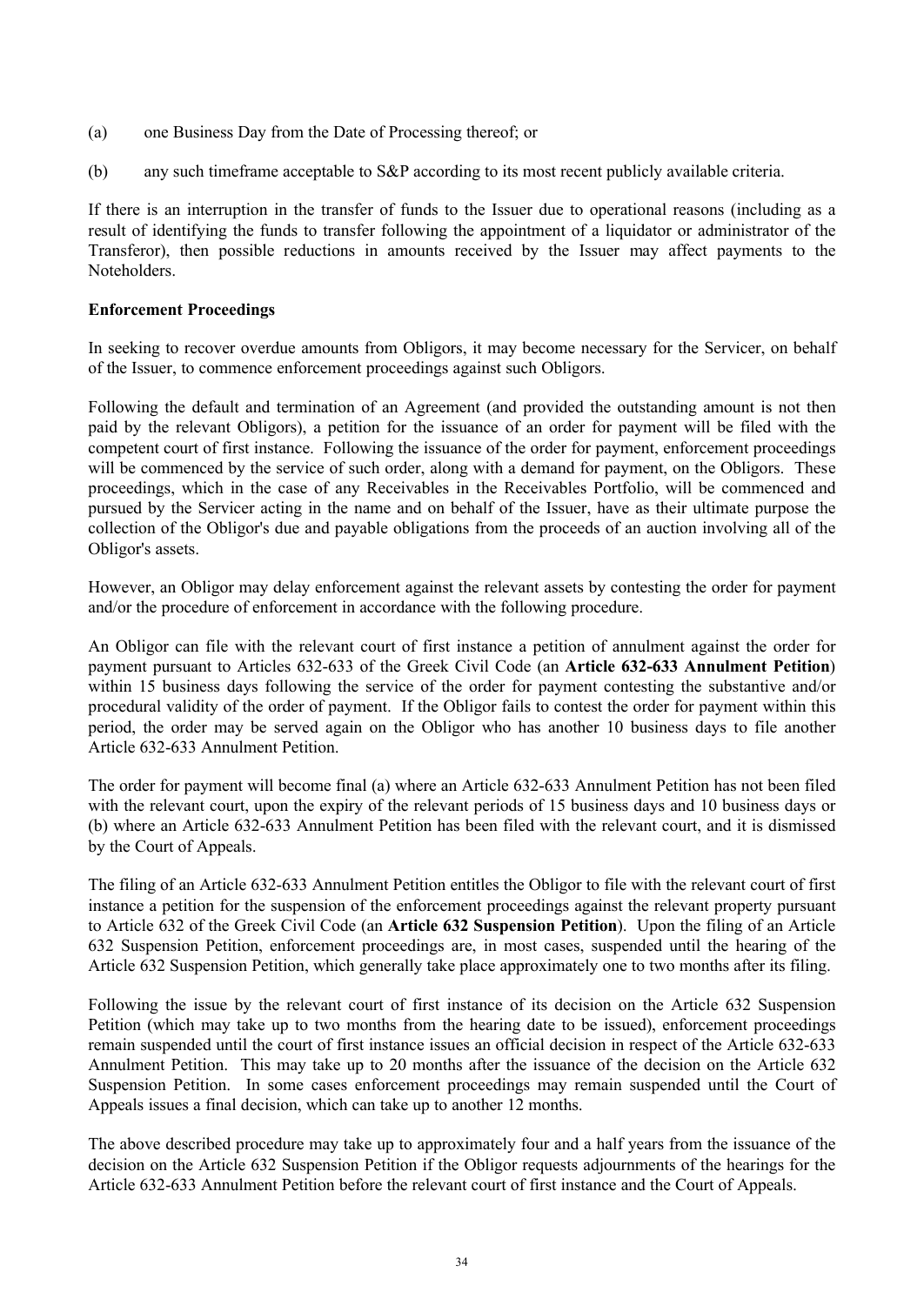The Obligor may also file with the relevant court of first instance a petition for the annulment of certain actions of the foreclosure proceedings based on reasons pertaining to both the validity of the order of payment and to procedural irregularities (an **Article 933 Annulment Petition**) pursuant to Article 933 of the Greek Civil Code. The Article 632-633 Annulment Petition and the Article 933 Annulment Petition may be filed concurrently or consecutively. The Article 933 Annulment Petition cannot be based on reasons pertaining to the validity of the order for payment, once the order for payment becomes final as mentioned above. The time for the filing of an Article 933 Annulment Petition varies depending on the foreclosure action that is being contested.

The filing of an Article 933 Annulment Petition entitles the Obligor to file with the relevant court of first instance a petition for the suspension of the foreclosure proceedings until the relevant decision of the court of first instance on the annulment motion is issued (an **Article 938 Suspension Petition**). As for the suspension of enforcement proceedings, foreclosure proceedings may be suspended until the hearing of the Article 938 Suspension Petition, which, in the normal case where the Obligor seeks a suspension of the auction, will take place five days before the scheduled auction date with the relevant decision regarding suspension being issued two days before the scheduled auction date. It should be noted that a ruling in favour of such suspension is more difficult to obtain than a ruling on a suspension sought under an Article 632 Suspension Petition, since the relevant court of first instance must assess not only the likelihood of success of the corresponding Article 933 Annulment Petition, but also whether the continuation of the enforcement proceedings would create an irreversible damage to the Obligor.

The Obligor may seek the postponement of the auction by alleging that the value of the property has been underestimated by the enforcing party or that the fixed first bid offer is low under the new law 3714/2008, the first bid cannot be lower than the "objective" value of the property where such "objective" values are applicable, i.e. for properties within city planning. Furthermore, suspension of the auction for up to six months may be sought by the Obligor, on the grounds that the Obligor will be able to satisfy the amount owed to the enforcing party or that, following the suspension period, a better bid offer would be achieved at auction.

Once the allocation of proceeds amongst the creditors of the Obligor has been determined pursuant to a deed issued by a notary public, the creditors of the Obligor may dispute the allocation and file a petition contesting the deed. The relevant court of first instance will adjudicate the matter but any creditor is entitled to appeal against the decision to the Court of Appeals. This procedure may delay the collection of proceeds for up to two and a half years. However, the law provides that a bank (which, under the Securitisation Law, would include the Issuer) is entitled to the payment of its claim even if its allocation priority is subject to a challenge, provided that the bank provides a guarantee securing repayment of the money in the event that such challenge is successful. However, there can be no assurance that the public notary will accept any such guarantee given by the Issuer or by the Servicer on its behalf or that the Issuer would be able to give any such guarantee.

In addition, there is a period of mandatory suspension of all enforcement proceedings in the period between the 1st and the 31st of August of each year, except for auctions, which cannot be conducted between the 1st of August and the 15th of September of each year.

Pursuant to Greek law 3714/2008, enforcement against residential property that is the only residential asset of a borrower for claims arising from credit cards and/or consumer loans and not exceeding Euro 20,000 is prohibited subject to the following conditions:

- (a) no pre-notation or mortgage has been granted on the property by the borrower; and
- (b) the borrower is in default as regards moneys due under the respective loan. Such default should not be due to the fault of the borrower and should be corroborated; and
- (c) the borrower has filed an Article 933 Annulment Petition.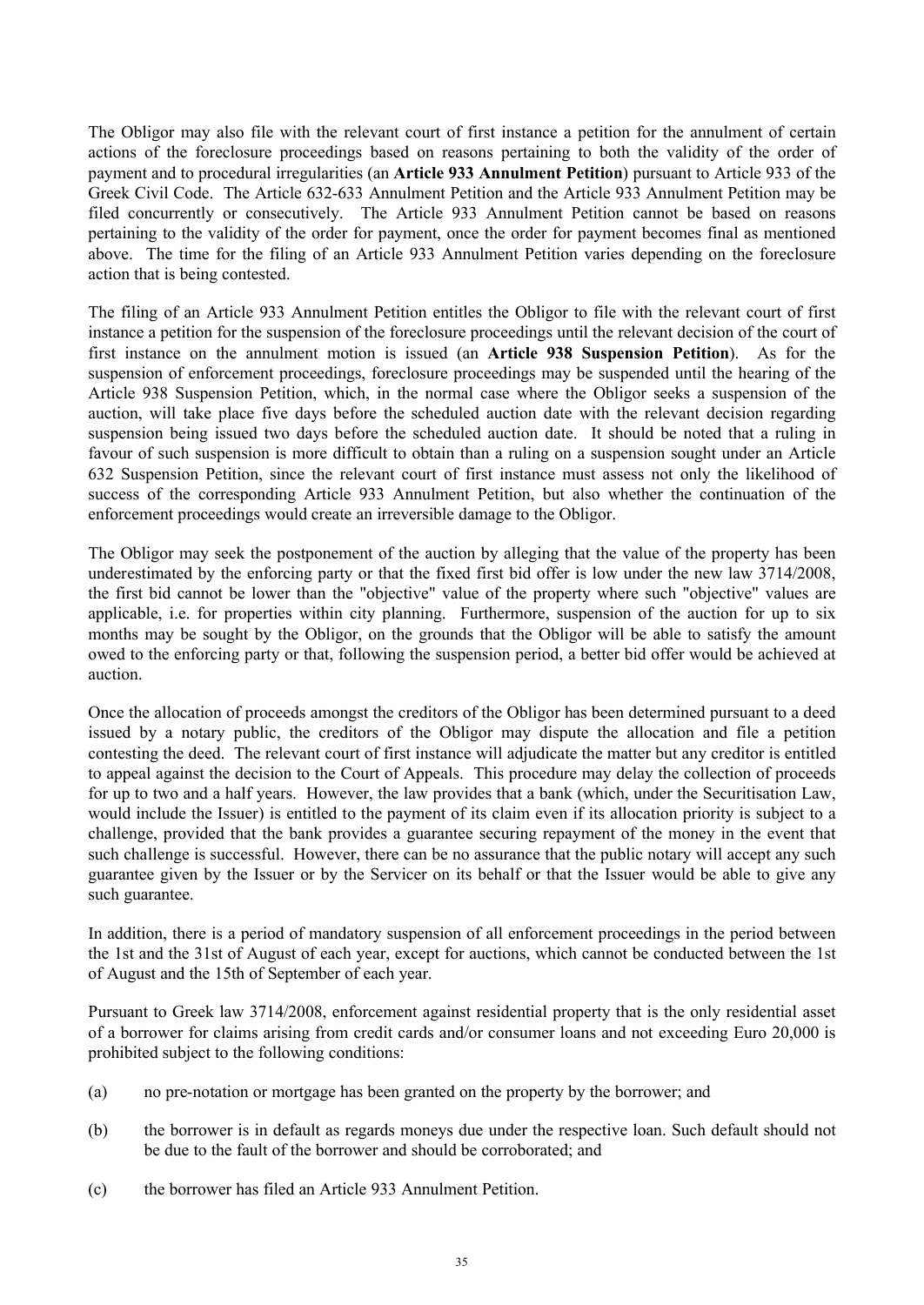Finally, pursuant to the Act of Legislative Content dated as of 16 September 2009 (Official Gazette 181A) all auctions for debts that do not exceed  $\epsilon$ 200,000 which are initiated by banks and financial institutions are suspended until 31 September 2009. Pursuant to a draft law, which has recently been submitted to the Greek Parliament, this prohibition is extended until 30 June 2010.

### *Auction Proceeds*

The proceeds of an auction following the enforcement over all the relevant assets of an Obligor have to be allocated in accordance with Articles 975 and 976 of the Greek Civil Code. Articles 975 and 976 require the notary public who acted as the auction clerk to deduct from the proceeds (and in priority to other claims), first, the expenses (including legal, bailiff and notarial fees) incurred in connection with the enforcement, and second, amounts required to satisfy the claims against the Obligor pursuant to employment relationships and contracts for legal and educational services arising in the previous two years. Up to one third of the remaining amount of proceeds are allocated to the following claims against the Obligor, to the extent applicable, in the following order:

- (a) claims for hospitalisation and funeral costs of the Obligor and his family which have arisen in the 12 months preceding the auction date;
- (b) costs of nourishment of the Obligor and his family which have arisen in the six months preceding the auction date;
- (c) claims by farmers or farming partnerships arising from the sale of agricultural goods which have arisen in the two years preceding the auction date;
- (d) claims of the Greek state and municipal authorities that were due and payable prior to the auction;
- (e) claims of social security funds which arose prior to the day of the auction; and
- (f) claims by the collective guarantee fund (if the Obligor is or was an investment firm in the meaning of Greek Law 2396/1996, as replaced by Greek law 3606/2007) which have arisen in the previous two years (this should not be relevant for any Obligor).

The remaining two thirds of the proceeds are firstly allocated to secured creditors in order of class and the date of creation of security and, following the satisfaction in full of such claims, any remaining amounts are allocated to unsecured creditors.

Subject to the amounts to be satisfied in priority of the claims of the Issuer following the completion of the auction process in accordance with Articles 975 and 976 of the Greek Civil Code in respect of an enforcement proceeding against an Obligor, the remaining proceeds may be insufficient to discharge the amount owed by the Obligor to the Issuer as unsecured creditor under the relevant Designated Account, which may have an adverse effect on the ability of the Issuer to meet its obligations in respect of the Notes.

### **Legal Protection for Guarantors**

- (a) A guarantor may raise the following defences to any claim made against them by any creditor:
	- (i) a guarantor may raise the non personal defences of (i.e. those not personal to) the principal debtor, even if the principal debtor had waived such defences after the provision of the guarantee (article 853 of the Greek Civil Code);
	- (ii) a guarantor is no longer liable under his guarantee if the debt cannot be satisfied by the principal debtor due to the fault of the lender (article 862 of the Greek Civil Code);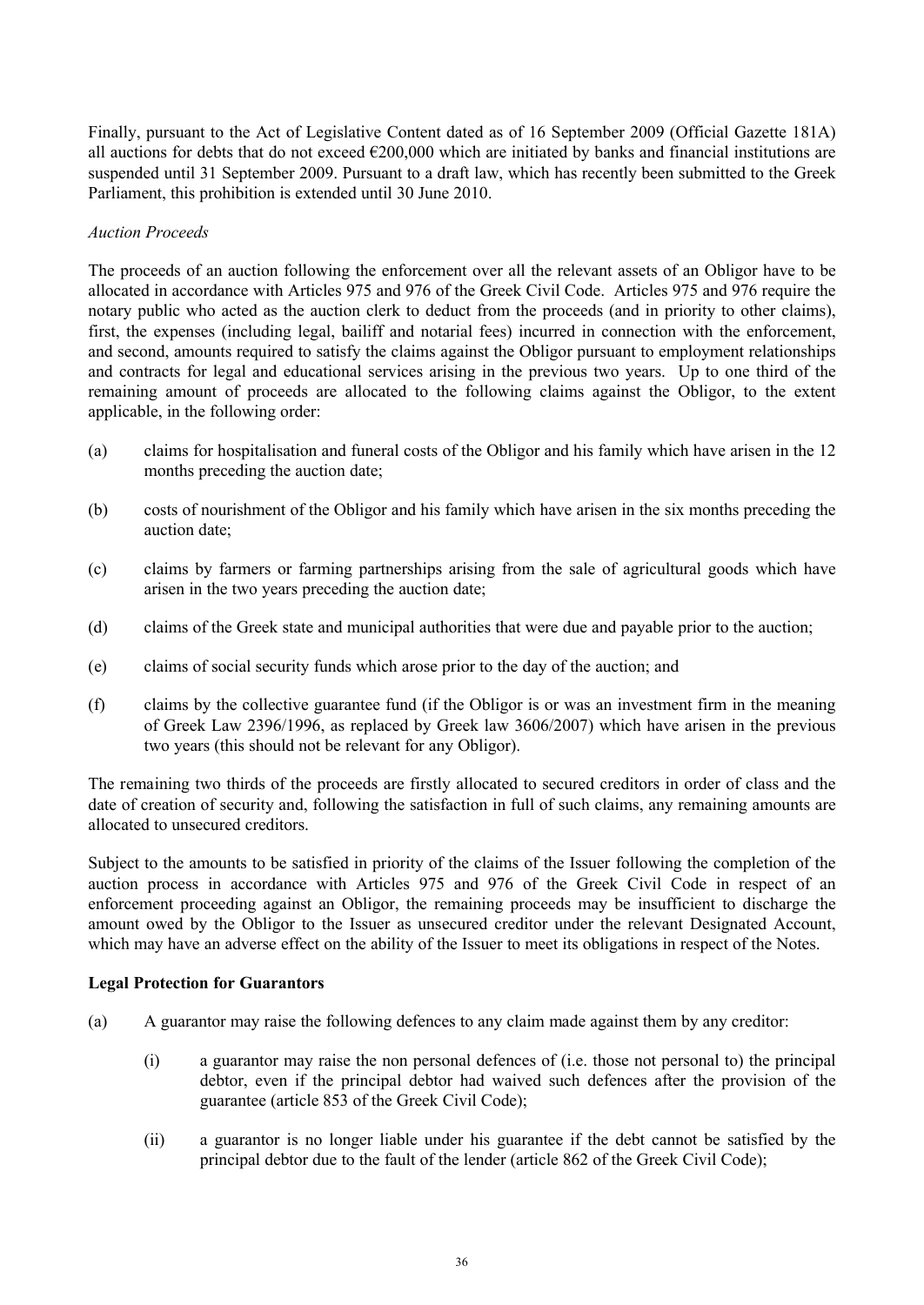- (iii) a guarantor is no longer liable under his guarantee if the lender has waived or released any securities established exclusively as security for such lender's claim (article 863 of the Greek Civil Code);
- (iv) a guarantor is no longer liable under his guarantee if the debt is discharged, unless such discharge is due to the guarantor's default (article 864 of the Greek Civil Code);
- (v) a guarantor who has provided a personal guarantee of a debt for an unlimited period of time (this is the case with respect to all guarantors under revolving loans originated by Alpha) may claim that, once the debt has become due, if the lender does not enforce its claim against the principal debtor within one month of the relevant default, then the guarantor should be discharged from all liability to the lender under his guarantee (articles 867 and 868 of the Greek Civil Code),
- (b) In accordance with the Securitisation Law, upon the registration of the summary of the receivables transfer agreement with the competent Greek Land Registry and the relevant Notification Form, the underlying principal debtors will be deemed to have received notice on the transfer of receivables. Alpha have advised that they will include the personal data of guarantors in the Annex of the Receivables Notification Form submitted with the competent Greek Pledge Registry; therefore guarantors will be deemed to have received the respective notice and, in case the guarantors pay the debt of the principal debtors to the Servicer, and the latter fails to transfer such amounts to the Issuer, the Issuer will be entitled to claim against the guarantors.

## **Interest Rate Risk**

The interest rates on the Designated Accounts (which form the basis of the calculation of the Finance Charge Receivables on such Designated Accounts) will not necessarily match the rate of interest payable by the Issuer to the Noteholders under the Notes (which will be calculated by reference to a margin over one month EURIBOR).

The Servicer, acting on behalf of the Issuer, can adjust the interest rate on the Designated Accounts which are linked to the Alpha Rate which shall be determined by Alpha from time to time.

## **Servicing of the Receivables**

The terms of the Servicing Agreement and the Cash Management Agreement will set out the circumstances in which the appointment of the Servicer and the Cash Manager, as applicable, may be terminated. If the appointment of the Servicer or the Cash Manager is terminated, it will be necessary for the Issuer to appoint a replacement Servicer or Cash Manager (as applicable) to undertake the obligations and to perform the services which Alpha as servicer will undertake and perform under the terms of the Servicing Agreement or which Citibank, N.A., London Branch as Cash Manager will undertake and perform under the terms of the Cash Management Agreement.

There can be no assurance that a replacement servicer or cash manager would be found who would be willing and/or able to service the Receivables Portfolio (in the case of the Servicer) or to provide cash management services to the Issuer (in the case of the Cash Manager), as applicable, for a commercially reasonable fee on the terms of the applicable agreement. In any event, the ability of a replacement servicer or cash manager to perform the required services would also depend, among other things, on the information, software and records available at the time of its appointment.

In addition, any replacement servicer will be required to be a credit or financing institution resident in Greece or operating in Greece through a permanent establishment.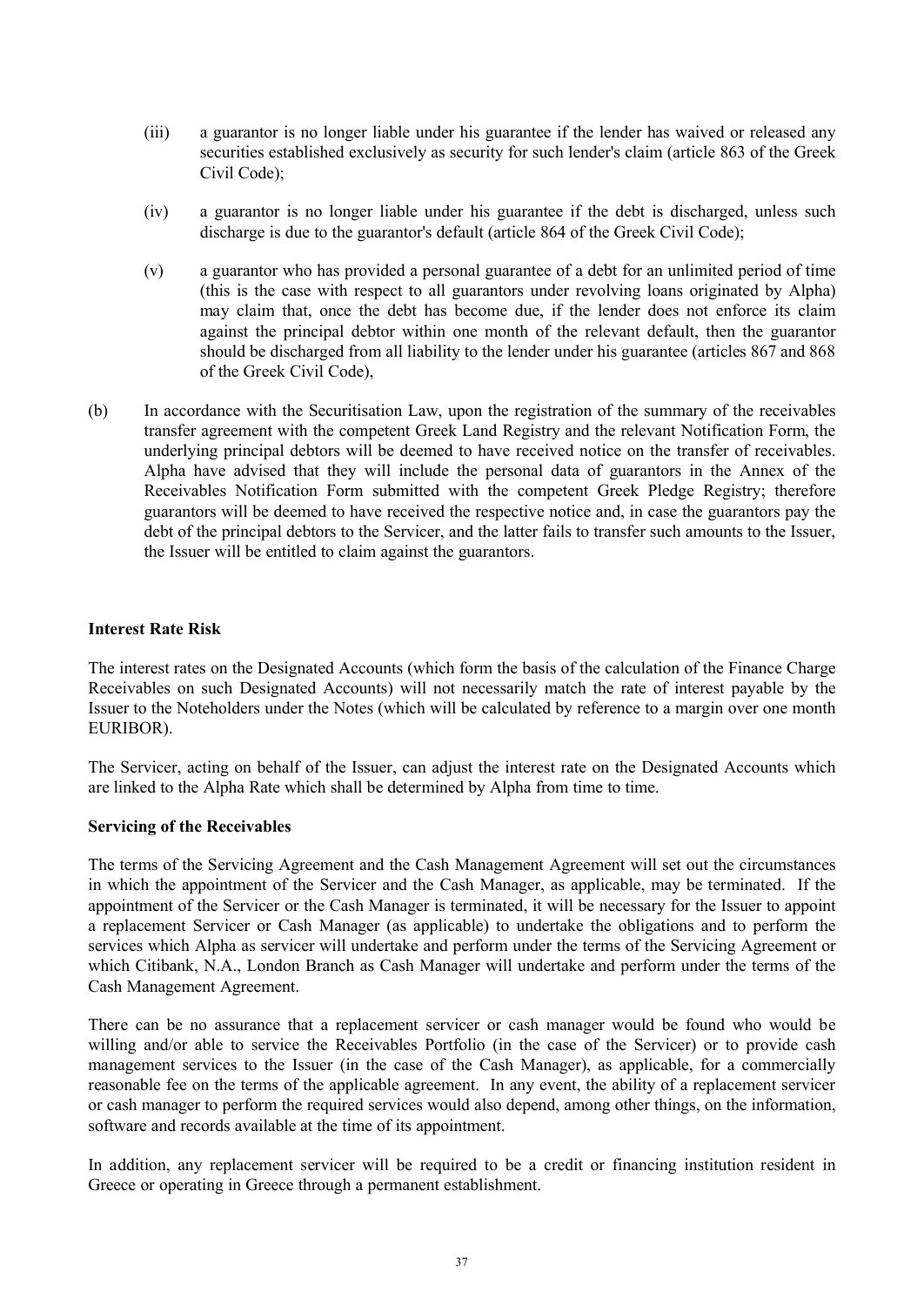Any delay or inability to appoint a replacement servicer or cash manager may affect the receipt of payments from Obligors on the Receivables in the Receivables Portfolio, the identification (as between Principal Collections and Finance Charge Collections) of Collections received, the transfer of Collections into and out of the Alpha Collection Account, the Deposit Account and the other Issuer Bank Accounts, the allocation of Collections and Default Amounts to the Investor Interest, the ability of the Issuer to make timely payments on the Notes.

The Issuer is party to a number of other agreements with other third parties that have agreed to perform services in relation to the Notes. The failure by any relevant third party to perform its obligations could ultimately cause a reduction in the amount of funds available, or a delay in the allocation of the funds available to make payments in respect of the Notes.

## **Ability to Change Terms of the Designated Accounts**

Under the terms of the Servicing Agreement, the Servicer will, on behalf of the Issuer, have the authority to agree, subject to certain restrictions, to the amendment of certain terms of the Designated Accounts. The terms which may be subject to amendment include those relating to the rate of interest, the introduction of a fixed interest or discounted interest period, the instalment periodicity and the application of grace periods for payments of interest and principal.

The Transferor may, subject to restrictions set by law, amend the terms and conditions of the Designated Accounts relating to the approved credit limit specified thereunder and exercise the rights granted to it in relation to the renewal of the credit limit. The Servicer will not have the authority to amend the credit limit or exercise the rights of the Transferor in relation to the renewal of the credit limit.

In addition, the Transferor may change the terms of its standard form documents and the Transferor and the Servicer may amend the Product Guidelines, if such change is required by law or such change (i) would not, in the reasonable belief of the Transferor or the Servicer, as applicable, cause a Series 2010-1 Early Amortisation Trigger Event to occur, (ii) where the Servicer is Alpha, is made applicable to the comparable segment of open loan agreements or credit card agreements, as applicable, owned and serviced by the Transferor which have characteristics the same as or substantially similar to the Designated Accounts which are subject to such change and (iii) would be applied by a prudent consumer lender in Greece acting reasonably.

Any such amendments may result in a change in the payment characteristics of the relevant Receivables and could result in a decrease the Portfolio Yield (potentially increasing the likelihood of the occurrence of a Series 2010-1 Early Amortisation Trigger Event).

Each of the Servicer and the Transferor will agree that no amendments will be made to an agreement in relation to a Designated Account if such amendments:

- (a) would result in the creation of a new agreement with the Obligor; and/or
- (b) would make the Designated Account not compliant with all the criteria set out in the definition of Eligible Account; and/or
- (c) would change the currency in which Receivables arising on a Designated Account are denominated, or their currency of payment, to a currency other than euro; and/or
- (d) would result in the representations and warranties made by the Transferor in respect of the Receivables arising on such Designated Account to be untrue if given on the effective date of such amendment; and/or
- (e) would result in a breach of the Collateral Test, if determined on the date of such amendment,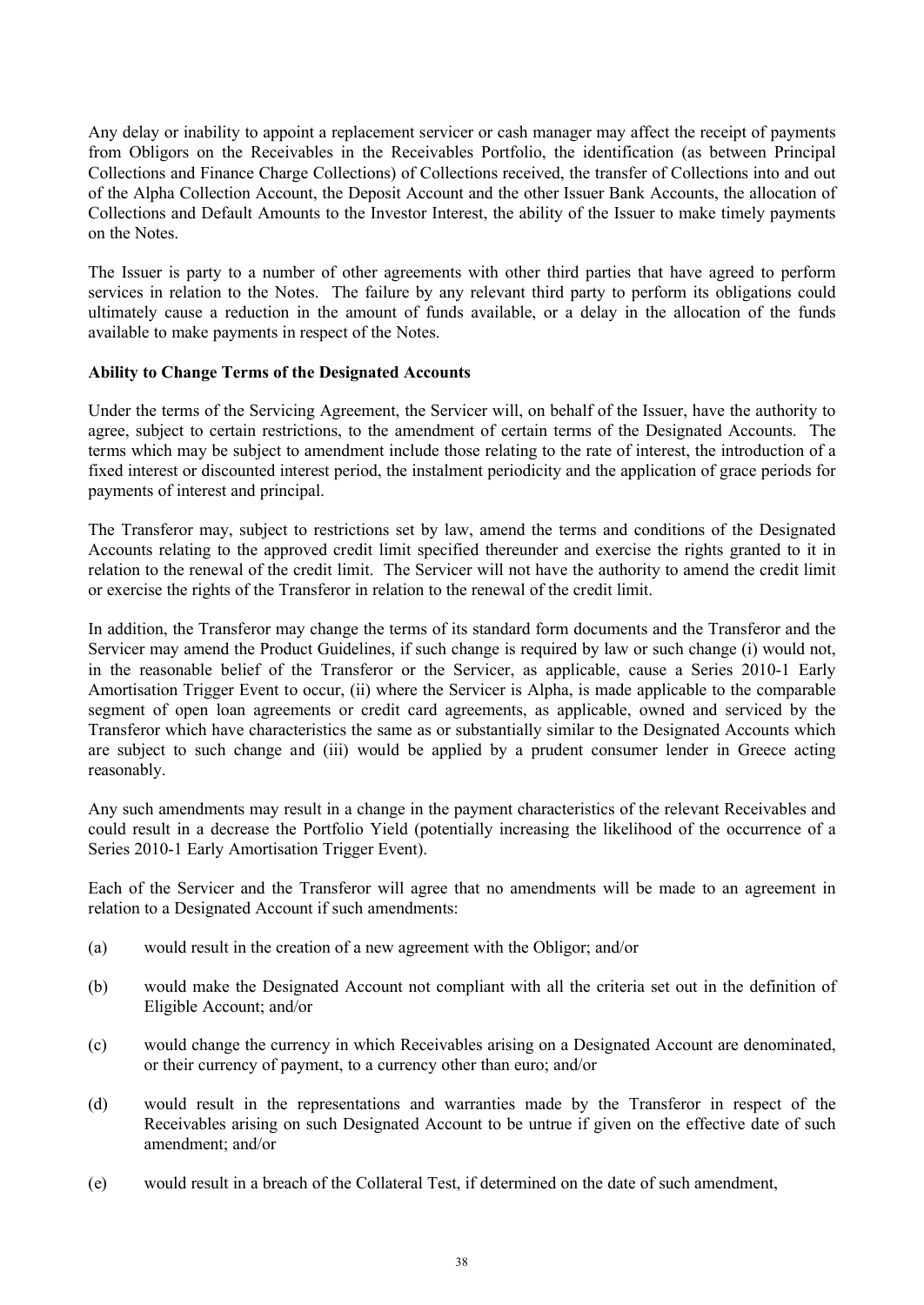unless the Transferor has agreed to repurchase the Receivables arising on such Designated Account in accordance with the terms of the Receivables Securitisation Deed before such amendment is made.

There can be no assurance that changes in applicable law, changes in the marketplace or prudent business practice might not result in the Transferor or the Servicer seeking to make changes to the terms of the Designated Accounts as referred to above.

#### **Greek Insolvency Proceedings**

The effect of Regulation 1346/2000 of the EU Council on Bankruptcy Proceedings (the **EU Insolvency Regulation**) has not yet been tested since the legislation and its implementation across the various European Union member states is very recent. It therefore cannot be excluded that insolvency proceedings may be commenced against the Issuer in Greece, under the EU Insolvency Regulation notwithstanding that the Issuer is incorporated in England and does not have an establishment in Greece. If such an event was to occur in respect of the Issuer, a receiver would be appointed over the Issuer in Greece, and the Servicer might cease to be capable of servicing the Receivables in the Receivables Portfolio on behalf of the Issuer in Greece. However, this would not affect the ability of the Security Trustee (on behalf of the other Issuer Secured Parties) to enforce the rights and claims of the Issuer Secured Parties as holders of the statutory pledge under Paragraph 18 of Article 10 of the Securitisation Law, since in accordance with Greek law, the pledges under Paragraph 18 of Article 10 of the Securitisation Law, would be entitled to receive any claims out of the Receivables in the Receivables Portfolio in accordance with Article 39 of legislative decree 17.7/13.8.1923.

In relation to a winding up of Alpha, in its capacity as Transferor or Servicer, Greek law 3458/2006 incorporated Directive 2001/24/EC of the European Parliament and of the Council of April 2001 on the reorganisation and winding up of credit institutions (the **Credit Institutions Insolvency Directive**) into Greek law in May 2006. The Credit Institutions Insolvency Directive applies to credit institutions and their branches set up in member states of the European Union other than those in which they have their offices, as defined in Directive 2000/12/EC, subject to the conditions and exemptions laid down in the Credit Institutions Insolvency Directive. Only the administrative or judicial authorities of the home member state of a credit institution which are responsible for winding up are empowered to decide on the opening of winding up proceedings concerning a credit institution, including in relation to branches established in other member states.

In addition, under the Credit Institutions Insolvency Directive, a decision to open winding up proceedings taken by the administrative or judicial authority of the home member state is required to be recognised, without further formality, within the territory of all other member states of the European Union and to be effective there when the decision is effective in the member state in which the proceedings are opened. A credit institution is required to be wound up in accordance with the laws, regulations and procedures applicable in its home member state insofar as the Credit Institutions Insolvency Directive does not provide otherwise. Any insolvency proceedings commenced against Alpha would therefore (insofar as it concerns the jurisdiction of courts of the member states of the European Union) have to be commenced in Greece, and would be subject to the substantive provisions of Greek insolvency law, including any provisions contained in Greek legislation pertaining to the right of an insolvency official to challenge contracts entered into before insolvency or to terminate contracts subsisting at the time of the insolvency of a Greek credit institution. It will be a condition precedent to the issuance of the Notes that Greek counsel provide an opinion that the sale and assignment by the Transferor to the Issuer of Receivables and Ancillary Rights under the terms of the Receivables Securitisation Deed and any Assignment Agreement will constitute a true and unconditional sale of such Receivables and Ancillary Rights and may not be contested or challenged under Greek insolvency law.

#### **Insolvency Act 2000**

On 1 January 2003 certain provisions of the Insolvency Act 2000 came into force which allow "small" companies incorporated in England and Wales (which are defined by reference to certain financial and other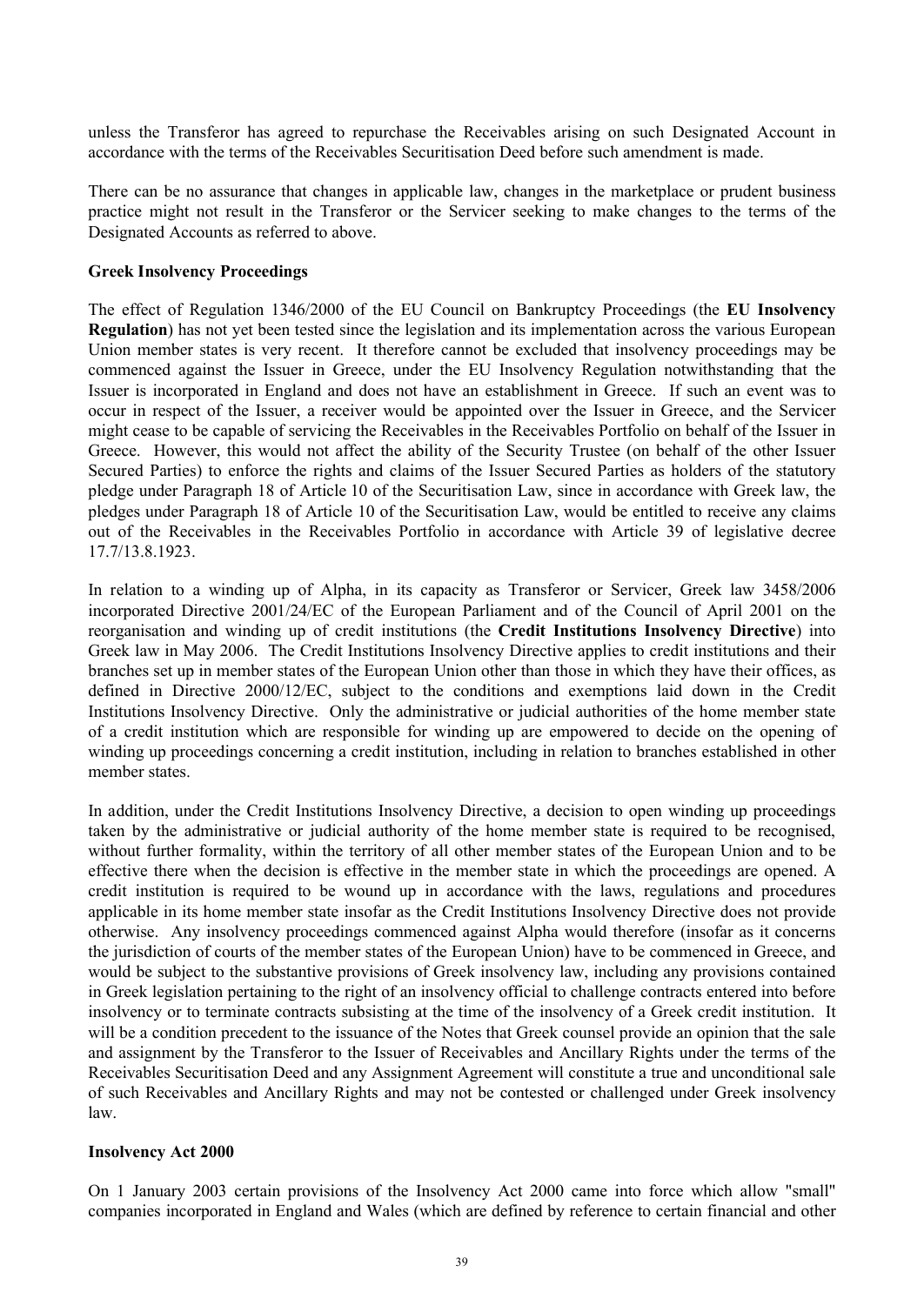tests), as part of the company voluntary arrangement (**CVA**) procedure, to obtain protection from their creditors by way of a "moratorium". On the Closing Date the Issuer will not meet the definition of a "small" company for these purposes, however the Secretary of State for Trade and Industry may by regulation modify the eligibility requirements for "small" companies and can make different provisions for different cases. Accordingly, at any given time the Issuer might fall within the definition of "small company" depending on its financial position and number of employees during the financial year immediately prior to the filing.

However, even if the Issuer were to meet the definition of a "small" company for these purposes, there are exceptions which may make a moratorium unavailable to the Issuer. These exceptions provide that a company which is, on the date of filing for a CVA, party to an agreement which forms part of a capital market arrangement, under which a party incurs a debt of at least £10 million and which involves the issue of a capital market investment, is excluded from being eligible for the moratorium. The definitions of "capital market arrangement" and "capital market investment" are such that, in general terms, any company which is a party to an agreement which forms part of an arrangement under which (a) security is granted to a trustee on behalf of a person that holds a rated, listed or traded debt instrument issued by a party to that arrangement, and (b) a party has incurred, or after the agreement was entered into, was expected to incur, a debt of at least £10 million, may be ineligible to seek the benefit of a small companies moratorium. The Issuer should fall within this exception.

If it were to be available, the initial duration of the moratorium would be up to 28 days. A meeting of creditors may resolve that the duration of the moratorium be extended for up to a further two months. The Secretary of State for Trade and Industry may by order increase or decrease either the initial moratorium period or any period by which the moratorium may be extended.

If a moratorium is obtained in relation to a company then during the period it is in force, amongst other things, (a) no administrative receiver of the company may be appointed, no petition may be presented (other than, in certain circumstances, by the Secretary of State for Trade and Industry) or resolution passed or order made for the winding up of the company and no petition for an administration order may be presented and (b) any security created by that company over its property cannot be enforced (except with the leave of the Court and subject to such terms as the Court may impose) and no proceedings and no execution or other legal process may be commenced or continued, or distress levied, against the company or its property (except with the leave of the Court and subject to such terms as the Court may impose). However, a company subject to a moratorium may continue to make payments in respect of its debts and liabilities in existence before the moratorium. It may do so if there are reasonable grounds for believing such payments will benefit that company and the payment is approved by either a moratorium committee of the creditors of that company or by a nominee of that company appointed under the provisions of the Insolvency Act 2000.

## **The Enterprise Act 2002**

The provisions of the Enterprise Act 2002 (the **Enterprise Act**) amending the corporate insolvency provisions of the Insolvency Act 1986 (the **Insolvency Act**) came into force on 15 September 2003.

These provisions introduced significant reforms to corporate insolvency law. In particular the reforms restrict the right of the holder of a qualifying floating charge to appoint an administrative receiver (and consequently be unable to prevent the chargor entering into administration), unless the qualifying floating charge falls within one of the exceptions set out in section 72A to 72GA of the Insolvency Act.

One such exception is in respect of, to certain circumstances, the appointment of an administrative receiver pursuant to an agreement which is or forms part of a "capital market arrangement" (which is broadly defined in the Insolvency Act). This exception will apply if a party incurs or, when the agreement in question was entered into was expected to incur, a debt of at least £50,000,000 and if the arrangement involved the issue of a "capital market investment" (also defined in the Insolvency Act but, generally, a rated, traded or listed debt instrument). The Secretary of State for Trade and Industry may, by secondary legislation, modify the capital market arrangement exception and/or provide that the exception will cease to have effect although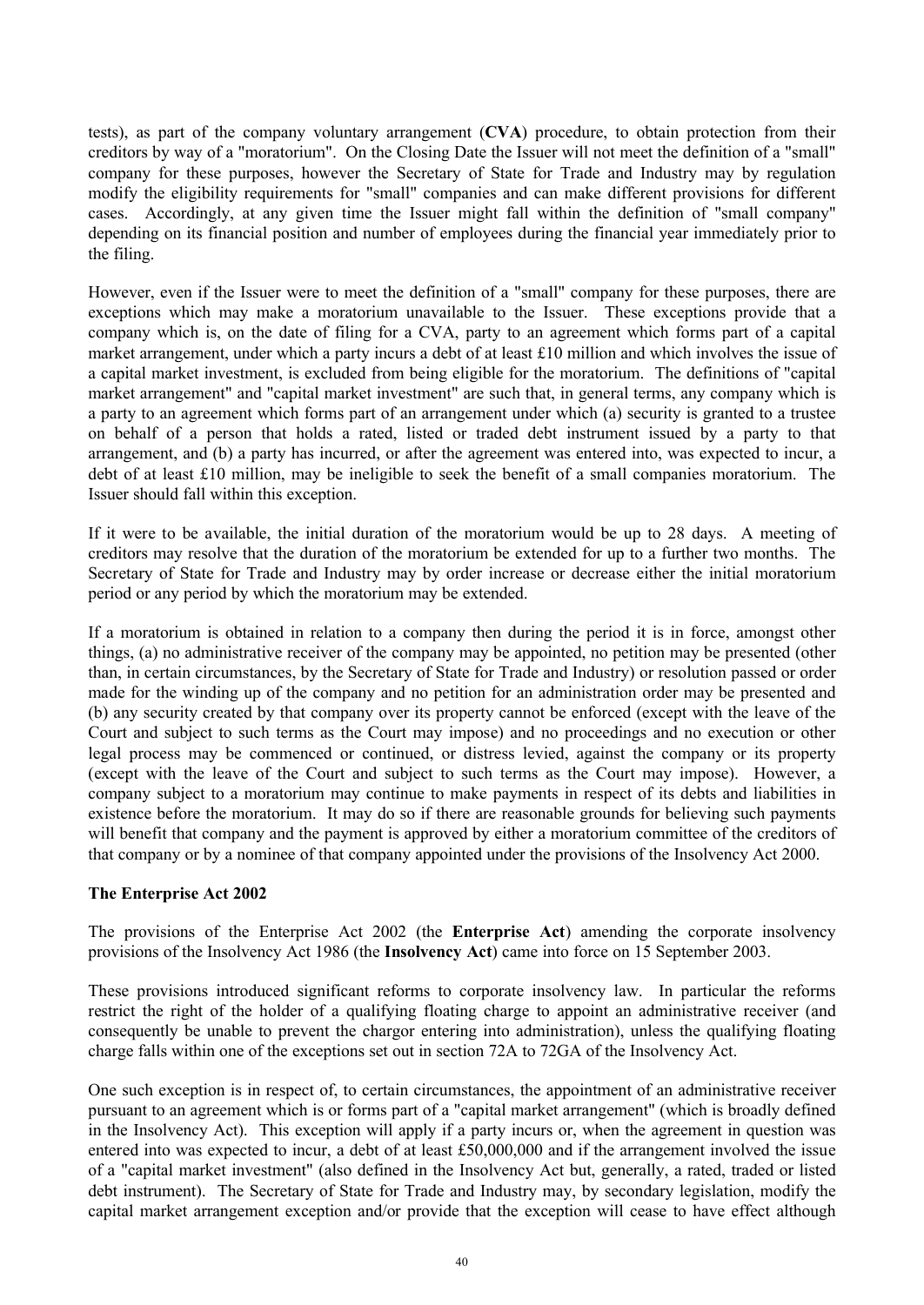there is as yet no case law on how this exception will be interpreted, the Issuer considers that the exemption will be applicable to the transactions described in this Prospectus.

The provisions of the Enterprise Act also provide for (a) the ring fencing, on the commencement of insolvency proceedings in respect of a company, of a certain percentage of the realisations from assets secured by a floating charge (after the payment of preferential creditors), such realisations to be applied to satisfy unsecured debts; (b) the abolition of the categories of preferential debt payable to the Crown, including debt due to HM Revenue & Customs in respect of PAYE, debts due to HM Revenue & Customs in respect of VAT and social security contributions; and (c) the replacement of the existing administration regime in its entirety with a new, streamlined administration procedure.

The amount available for unsecured creditors will depend on the value of the chargor's "net property", being the amount of the chargor's property which could be available for satisfaction of debts due to the holder(s) of any debenture secured by a floating charge. The prescribing order provides for 50 per cent. of the net property under £10,000 and 20 per cent. of the net property over £10,000 to be made available for the satisfaction of the chargor's unsecured debts, subject to an overall cap on the ring fenced fund of £600,000.

#### **Reliance and Conflicts of Interest**

On or around the Closing Date, pursuant to the terms of the Servicing Agreement, Alpha will be appointed as the Servicer of the Designated Accounts. Alpha will also be the Transferor and the Subordinated Loan Provider and will hold the Deposit Account. Certain of the duties and determinations that Alpha will be required to carry out in its capacity as Servicer may have adverse consequences for Alpha in its other capacities. So long as Alpha is the Servicer, it will, in the performance of its duties, be in its interests, subject to and in accordance with the terms of the Servicing Agreement, to minimise any adverse impact or potential adverse impact on itself in its other capacities.

On the Closing Date, Alpha will subscribe for 100 per cent. of the Notes to be issued by the Issuer and the Notes have been priced accordingly. For so long as these Notes are held by Alpha, it will be entitled to all of the rights to which the holders of such Notes are entitled (including, without limitation, voting rights). So long as Alpha continues to hold the Notes, in the exercise of the rights to which it is entitled under the Notes, it will be in its interests to minimise any adverse impact or potential adverse impact on itself in its other capacities.

## **Conflicts of Interest**

The Joint Arrangers and their affiliates have engaged, and may in the future engage, in investment banking and/or commercial banking transactions with, and may perform services for, Alpha and its affiliates in the ordinary course of business. In addition, Citibank, N.A., London Branch, will act as Cash Manager, Account Bank, Principal Paying Agent and Agent Bank.

As a result, certain conflicts of interest may exist or may arise as a result of parties to the transaction described in this Prospectus having previously engaged or to the future engaging in other transactions with other parties hereto, or by undertaking multiple roles in this transaction and/or by carrying on transactions for third parties.

#### **Rating Agency Confirmation**

Notwithstanding that none of the Note Trustee, Security Trustee and the Noteholders may have any right of recourse against the Rating Agency in respect of any confirmation given by it and relied upon by the Note Trustee or Security Trustee pursuant to the Deed of Charge and the Trust Deed, the Note Trustee and the Security Trustee shall be entitled to assume, for the purposes of exercising any power, trust, authority, duty or discretion under or in relation to the Notes or any of the Transaction Documents, that such exercise will not be materially prejudicial to the interests of the Noteholders if the Rating Agency has confirmed that the then current rating of the Notes would not be adversely affected by such exercise. It is agreed and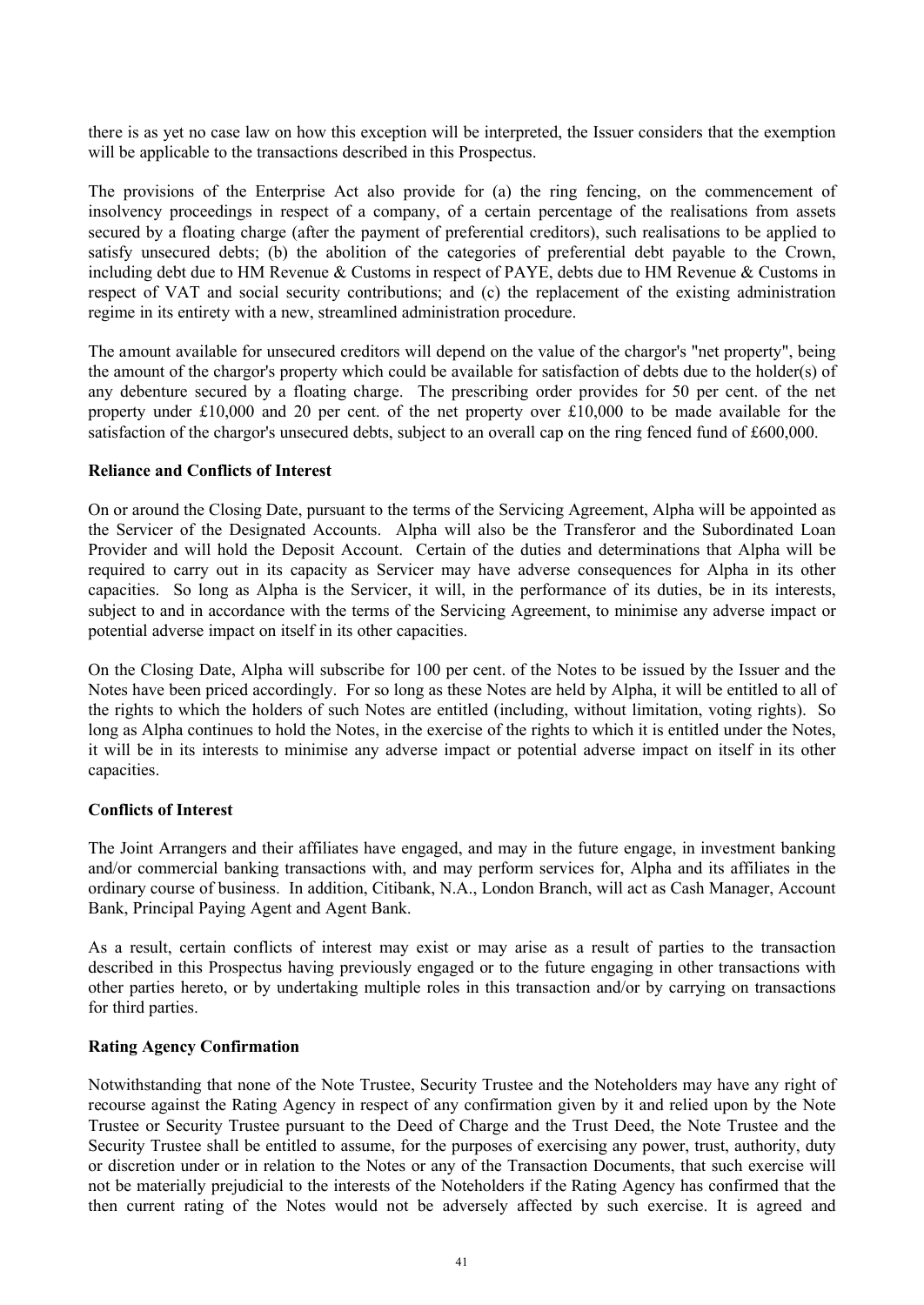acknowledged by the Note Trustee and the Security Trustee that, notwithstanding the foregoing, a credit rating is an assessment of credit and does not address other matters that may be of relevance to Noteholders. In being entitled to rely on the fact that the Rating Agency has confirmed that the then current rating of the Notes would not be adversely affected, it is expressly agreed and acknowledged by the Note Trustee and the Security Trustee that such reliance does not impose or extend any actual or contingent liability for the Rating Agency to the Note Trustee, Security Trustee, the Noteholders or any other person or create any legal relations between the Rating Agency and the Note Trustee, Security Trustee, the Noteholders or any other person whether by way of contract or otherwise.

# **Risks relating to Taxation**

# *Withholding Tax*

In the event that any withholding or deduction for or on account of tax is required to be made from payments due under the Notes (as to which, in relation to United Kingdom tax, see "*Taxation Treatment of the Notes* – *United Kingdom Taxation*" below), none of the Issuer, the Paying Agent or any other person will be required to make any additional payments to Noteholders, or to otherwise compensate Noteholders for the reduction in the amounts that they will receive as a result of such withholding or deduction. The United Kingdom withholding tax position in respect of the Notes is summarised in the section entitled "*Taxation Treatment of the Notes - United Kingdom Taxation"*.

# **EU Savings Directive**

Under EC Council Directive 2003/48/EC on the taxation of savings income (the **Directive**) Member States are required to provide to the tax authorities of another Member State details of payments of interest (or similar income) paid by a person within its jurisdiction to an individual resident in that other Member State or to certain limited types of entities established in that other Member State. However, for a transitional period, Austria and Luxembourg are instead required (unless during that period they elect otherwise) to operate a withholding system in relation to such payments (the ending of such transitional period being dependent upon the conclusion of certain other agreements relating to information exchange with certain other countries). A number of non-European Union countries and territories including Switzerland have adopted similar measures (a withholding system in the case of Switzerland).

If a payment were to be made or collected through a Member State which has opted for a withholding system and an amount of, or in respect of, tax were to be withheld from that payment, none of the Issuer, any Paying Agent or any other person would be obliged to pay additional amounts with respect to any Note as a result of the imposition of such withholding tax. However, the Issuer is required to maintain a Paying Agent in a Member State that is not obliged to withhold or deduct tax pursuant to the Directive.

On 15 September 2008 the European Commission issued a report to the Council of the European Union on the operation of the Directive, which included the Commission's advice on the need for changes to the Directive. On 13 November 2008 the European Commission published a more detailed proposal for amendments to the Directive, which included a number of suggested changes. The European Parliament approved an amended version of this proposal on 24 April 2009. If any of those proposed changes are made in relation to the Directive, they may amend or broaden the scope of the requirements described above.

Greece implemented the Directive by virtue of Law 3312/2005 (Gov. Gazette No A 35/2005). Under the aforesaid implementing Greek Law 3312/2005, Greek paying agents paying interest, payable under the Notes, to or securing the payment of interest for the benefit of any individual Noteholder (natural person), who is not a resident of Greece for tax purposes, shall be required to report to the Greek competent authority, being the Directorate of International Financial Affairs of the Ministry of Economy and Finance, certain information, consisting of, at least, the identity and residence of such individual Noteholder, the name and address of the Paying Agent, the account number of such individual Noteholder and information concerning such interest payment. The Directorate of International Financial Affairs of the Ministry of Economy and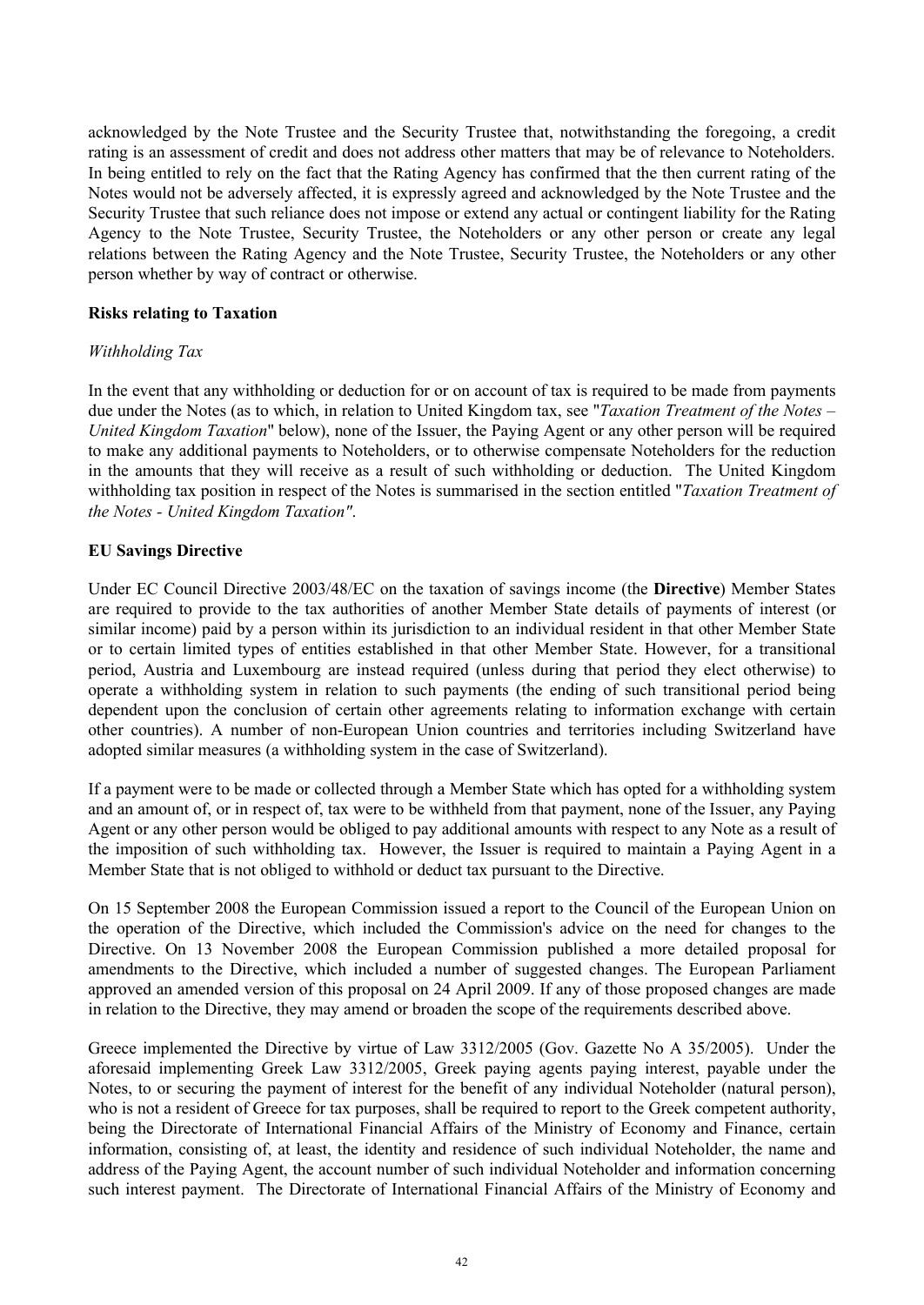Finance shall in turn communicate the above information to the respective competent authority of the Member State in which such Noteholder retains its residence for tax purposes.

A reporting process is established in certain cases also where the Paying Agent is paying interest, payable under the Notes, to or securing the payment of interest for the benefit of certain categories of EU based entities (other than Greek), as defined in Law 3312/2005, which interest is secured or collected for the benefit of the ultimate individual Noteholder. Also, specific obligations are imposed on Greek entities, collecting or receiving interest for the benefit of the ultimate individual Noteholder.

#### **Securitisation Company Regime**

There may be adverse consequences for Noteholders if the UK special regime for the taxation of securitisation companies does not apply to the Issuer.

The Taxation of Securitisation Companies Regulations 2006 (S.I. 2006/3296) as amended (the **Regulations**) were made under section 84 of the Finance Act 2005 to deal with the corporation tax position of securitisation companies such as the Issuer with effect for periods of account beginning on or after 1 January 2007. If the Regulations apply to a company, then, broadly, it will be subject to corporation tax on the cash profit retained by it for each accounting period in accordance with the transaction documents. The Issuer understands that it will be taxed under the special taxation regime for which provision is made by the Regulations. Investors should note, however, that such advice relied significantly upon (a) certain factual assumptions, and (b) guidance from the United Kingdom tax authorities. Investors should note that if the Issuer is not taxed under the special regime then its profits or losses for tax purposes might be different from its cash position. Any unforeseen taxable profits in the Issuer could have an adverse affect on the Issuer's ability to make payments to Noteholders.

#### **Ratings of the Notes**

The rating of each class of the Notes addresses the timely payment of interest and ultimate payment of principal on or before the Series 2010-1 Final Maturity Date in respect of that class of Notes.

A rating is not a recommendation to buy, sell or hold securities and may be subject to revision, suspension or withdrawal at any time by the assigning rating organisation if in its judgment, circumstances in the future so warrant.

## **Limited Liquidity**

There is currently no secondary market for the Notes. If a secondary market does develop, it may not continue for the life of the Notes or it may not provide holders of the Notes with liquidity of investment with the result that a holder of the Notes may not be able to find a buyer to but its Notes readily or at prices that will enable the holder of the Notes to realise a desired yield.

In addition, Noteholders should be aware of the prevailing and widely reported global credit market conditions (which continue at the date hereof), whereby there is a general lack of liquidity in the secondary market for instruments similar to the Notes. The Issuer cannot predict when these circumstances will change or, if and when they do, whether conditions of general market liquidity for the Notes and instruments similar to the Notes will return in the future.

## **Levy 128**

Levy 128 is a form of tax imposed upon a bank as lender and collected by the Bank of Greece on a monthly basis. Banks are allowed to pass on to their customers Levy 128 payments and the validity of such a provision has been confirmed by the Supreme Court of Greece in its Final Class Action Decision (Supreme Court No. 130/2005). Levy 128 is paid together with the interest payment under the Designated Accounts.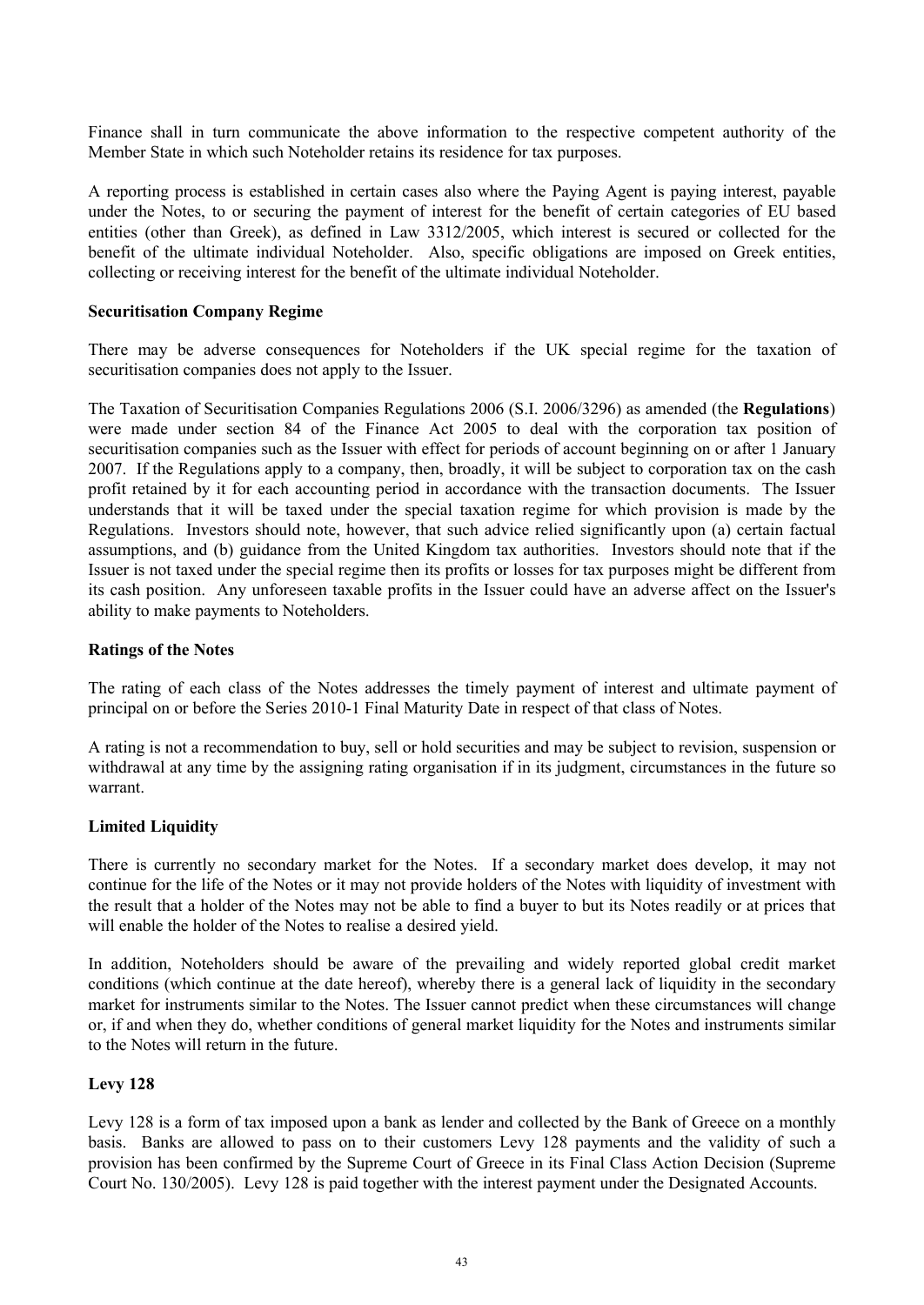In the case of securitisations, Levy 128 is still imposed and the Issuer and the Servicer are jointly and severally liable for the payment thereof under Ministerial Decision issued as of 2003.

The data system used by Alpha is capable of segregating from the payments under each Designated Account the amount corresponding to the interest payment and the Levy 128 payment to be paid to the Bank of Greece.

#### **Greek Securitisation Law**

The Securitisation Law came into force in June 2003. The transactions contemplated in this Prospectus are based, in part, on the provisions of the Securitisation Law. So far as the Issuer is aware, as at the date of this Prospectus there has been no judicial authority as to the interpretation of any of the provisions of the Securitisation Law. For further information on the Securitisation Law, see "*Summary of Greek Securitisation Law*"*.*

#### **English Law Security**

Certain assets of the Issuer, which are subject to the Issuer Security created under English law in favour of the Security Trustee, are located or may be deemed to be located outside England. There can be no assurance that such Issuer Security will be enforceable by the Security Trustee over such assets.

Although certain of the Issuer Security created under English law in favour of the Security Trustee will be expressed to take effect as fixed security, such security interests may (as a consequence of any rights or interests deemed to be retained by the Issuer, with respect to the assets subject to such security interests) only take effect as floating charges, rather than as fixed security interests and, as a result, would become subject to the matters which are given priority over a floating charge by law including, *inter alia*, prior security interests, certain subsequent security interests and the payment of certain expenses if the Issuer were to become subject to insolvency proceedings in England and Wales or to a receivership conducted under English law). The Issuer will covenant not to create any subsequent security interests over any of its assets or undertaking without the prior written consent of the Security Trustee.

#### **Change of Law**

The structure of the assignment and servicing of the Receivables, the issue of the Notes and the security interests granted in respect thereof is based on English law and (in the case of the assignment and servicing of the Receivables and the statutory pledge granted by the Issuer in respect of the Receivables pursuant to the Securitisation Law) the law of the Hellenic Republic in effect as at the date of this Prospectus. No assurance can be given as to the impact on the interests of the Noteholders of any possible change to English law or the law of the Hellenic Republic (or the laws of any other jurisdiction) or change in administrative practice in the United Kingdom or the Hellenic Republic after the date of this Prospectus.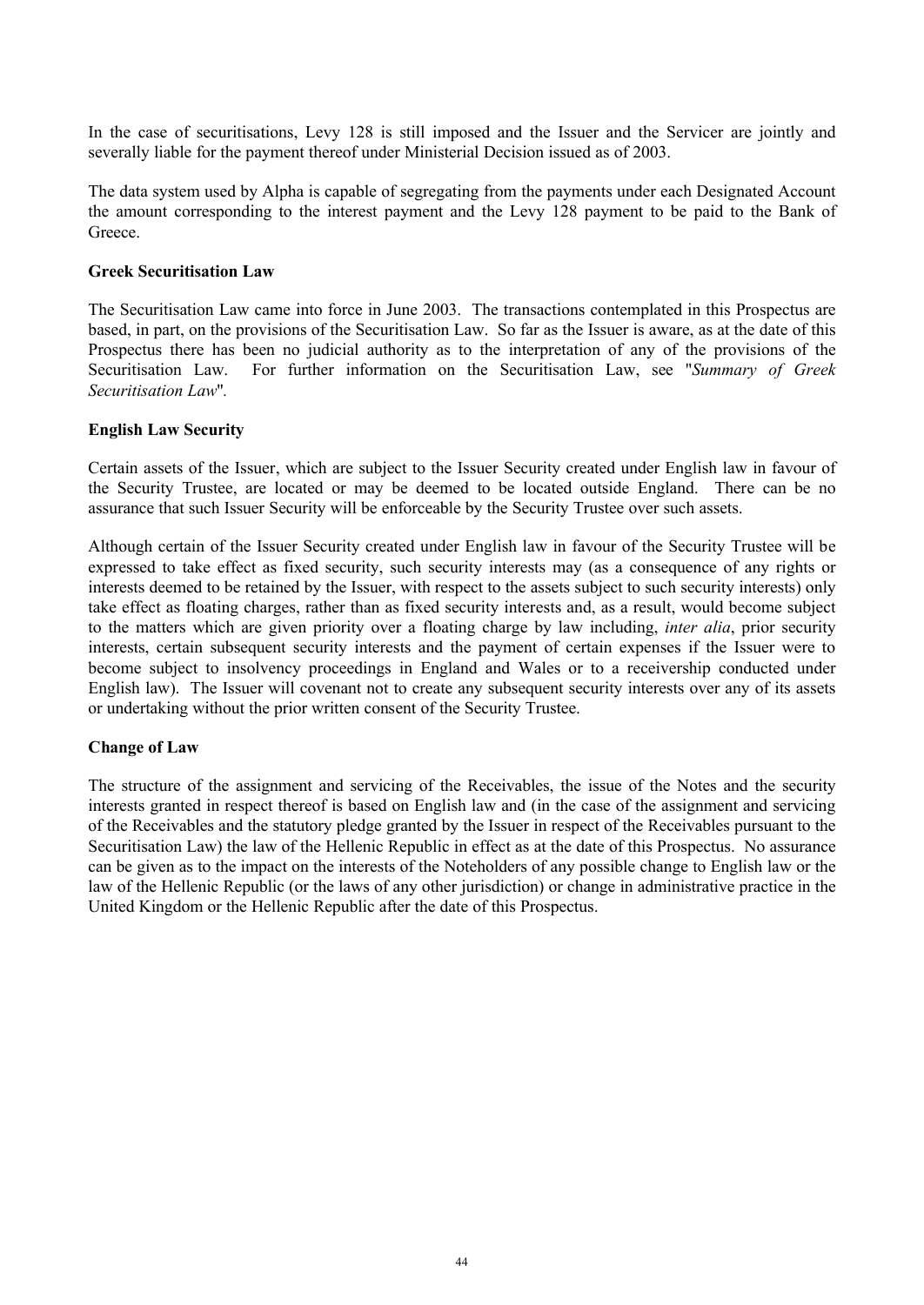# **SUMMARY OF THE GREEK SECURITISATION LAW**

The following summary is of a general nature and is included herein solely for information purposes. It is not intended to be, nor should it be construed to be, advice. Prospective investors in the Notes should therefore consult their own professional advisers in relation to the information that follows.

The transactions described in this Prospectus are the subject of specific legislation enacted by the Government of the Hellenic Republic, namely Law 3156/2003 (published in Government Gazette issue no. 157/A/25.06.03) (the **Securitisation Law**). Article 10 of the Securitisation Law contains express provisions for the framework and the securitisation of receivables originated by a commercial entity resident in Greece (a **transferor**) resulting from its business activity.

Article 10 of the Securitisation Law allows a transferor to sell its receivables to a special purpose vehicle (an **SPV**) which must also be the issuer of notes to be issued in connection with the Securitisation of such receivables. In particular, it provides that:

- (a) the sale of the receivables is to be governed by assignment provisions of the Greek Civil Code which provide that additional rights relating to the receivables, including guarantees, mortgages, mortgage pre-notations and other security interests, will be transferred by the transferor to the SPV along with the transfer of the receivables;
- (b) the transfer of the receivables pursuant to the Securitisation Law does not change the nature of the receivables, and all privileges which are attached to the receivables for the benefit of the transferor are also transferred to the SPV;
- (c) a summary of the receivables transfer agreement must be registered with the competent Greek pledge registry, in accordance with the procedure set out under article 3 of the Greek law 2844/2000 on registered pledge, and upon such registration the sale of the receivables is effected and perfected and the underlying obligors of the receivables will be deemed to have received notice that there has been a transfer of the receivables;
- (d) following the registration of the summary of the receivables transfer agreement, the validity of the sale of the receivables and ancillary rights is not affected by any subsequent insolvency proceedings concerning the transferor or the SPV;
- (e) following the transfer of the receivables and the registration of the summary of the receivables transfer agreement, no security interest or encumbrance can be created over the receivables other than the interest that is created pursuant to the Securitisation Law which comprises a pledge operating by law over the receivables in favour of the holders of the notes issued in connection with the Securitisation of the receivables and of the other creditors of the SPV in the context of the Securitisation;
- (f) as a matter of Greek law, the claims of the holders of the notes issued in connection with the securitisation of the receivables and of the other creditors of the SPV from the enforcement of the pledge operating by law will rank ahead of the claims of any statutory preferential creditors in the event of an insolvency proceeding of the SPV conducted under Greek law;
- (g) the servicing and receipt of collections with respect to the receivables can be carried out by:
	- (i) a credit institution or financial institution which is licensed to provide services in accordance with its scope of business in the European Economic Area;
	- (ii) the transferor; or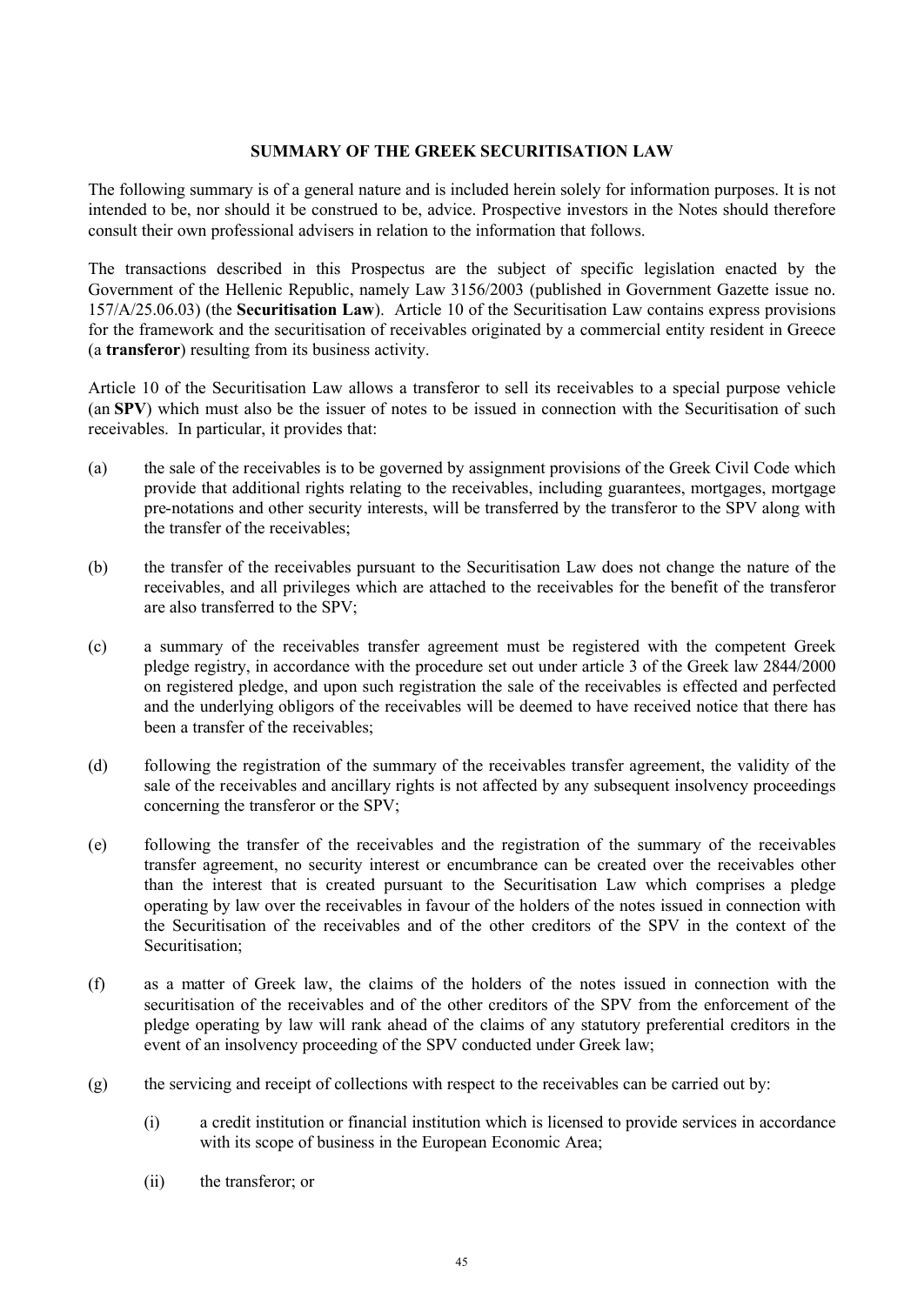- (iii) a third party that had guaranteed or serviced the receivables prior to the time of their transfer to the SPV;
- (h) if the SPV is not resident in Greece, the person responsible for servicing and receiving collections under the receivables must be resident in Greece if the receivables are payable by consumers in Greece:
- (i) amounts collected in respect of the receivables and security for such receivables are not available to the creditors of the person receiving such collections and will not form part of its bankruptcy estate;
- (j) the proceeds of the collections in respect of the receivables must immediately upon receipt be deposited by the servicer in a separate bank account held with a credit institution or financial institution incorporated in the European Economic Area or with such servicer, if it is a credit institution;
- (k) amounts standing to the credit of the separate bank account into which collections are deposited are also secured in favour of the holders of the notes issued in connection with the securitisation of the receivables and the other creditors of the SPV by virtue of a pledge operating by law;
- (l) Greek laws relating to bank confidentiality do not apply for the purposes of the transfer of the receivables by the transferor to the SPV or for the purposes of the agreements between the SPV and its creditors in the context of the securitisation, but the SPV and its creditors are obliged to comply with the provisions of Greek law relating to bank confidentiality as these apply with respect to such receivables; and
- (m) the transferor can make available data relating to the obligors under the receivables to the SPV and the SPV can make such data available to its creditors, to the extent that it is necessary for the purposes of the securitisation, without having to obtain the consent of the obligors or of the Data Protection Authority of Law 2472/1997.

The Bank of Greece, the Greek banking regulator, has issued its act No 2593/2007 and its circular No. 9/30.10.2003 (the **Securitisation Secondary Legislation**) on the weighting of securitisation notes held by a banking institution and establishing rules on the regulatory supervision of securitisations by local banks. The Securitisation Secondary Legislation provides that each securitisation programme must be notified to the Bank of Greece at least 30 days prior to the commencement of its implementation. It is not required under the Securitisation Law or the Securitisation Secondary Legislation that the Bank of Greece confirms in writing that the transactions contemplated in each securitisation are in compliance with the Securitisation Law.

The transactions described in this Prospectus to be entered into by the Issuer will fall within the requirements of Article 10 of the Securitisation Law.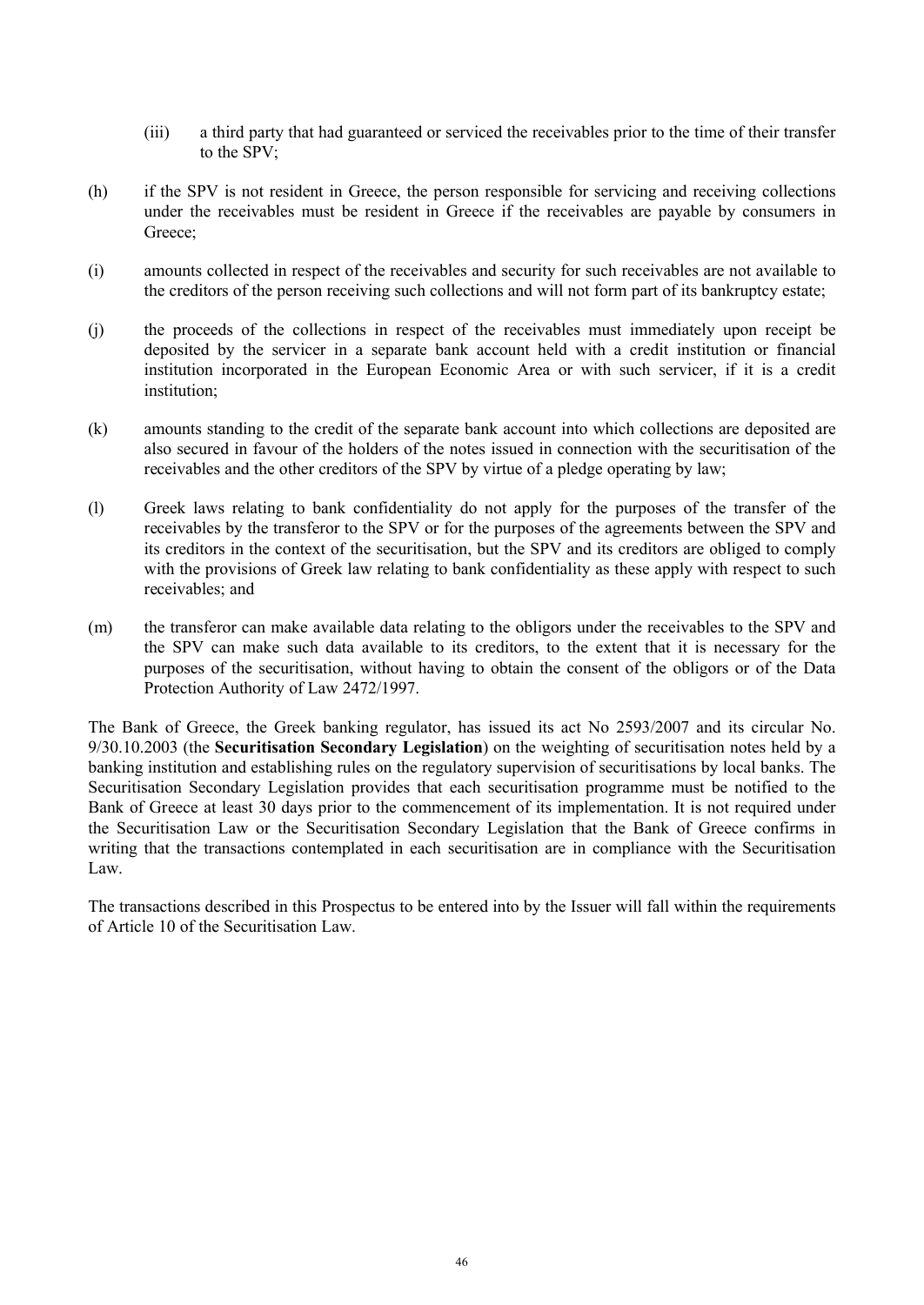#### **THE ISSUER**

The Issuer was incorporated in England and Wales on 29 January 2010 with company number 07140938 as a public company with limited liability under the Companies Act 2006. The registered office of the Issuer is located at c/o Wilmington Trust SP Services (London) Limited, Fifth Floor, 6 Broad Street Place, London EC2M 7JH, United Kingdom (tel: +44 20 7614 1111). The Issuer is a special purpose company and has no subsidiaries.

The authorised share capital of the Issuer is £50,000 consisting of 50,000 ordinary shares of £1 each. The issued share capital of the Issuer is £12,501.50, consisting of two shares, each of which are fully paid up and 49,998 shares, each of which is paid up as to 25 pence. The entire issued share capital of the Issuer is owned by Holdings (save that one share of the Issuer is held by Martin McDermott on trust for Holdings).

The accounting reference date of the Issuer is 31 December.

#### **Administrative, Management and Supervisory Bodies**

The Directors of the Issuer and their respective business addresses and other principal activities are:

| <b>Name</b>                                      | <b>Business Address</b>                                                                                                      | <b>Principal Activities</b> |
|--------------------------------------------------|------------------------------------------------------------------------------------------------------------------------------|-----------------------------|
| Mark Howard Filer                                | Wilmington Trust SP Services<br>(London) Limited<br>Fifth Floor<br>6 Broad Street Place<br>London EC2M 7JH<br>United Kingdom | Company Director            |
| <b>Ruth Louise Samson</b>                        | Wilmington Trust SP Services<br>(London) Limited<br>Fifth Floor<br>6 Broad Street Place<br>London EC2M 7JH<br>United Kingdom | Company Director            |
| Sunil Masson                                     | Wilmington Trust SP Services<br>(London) Limited<br>Fifth Floor<br>6 Broad Street Place<br>London EC2M 7JH<br>United Kingdom | Company Director            |
| Wilmington Trust SP Services<br>(London) Limited | Wilmington Trust SP Services<br>(London) Limited<br>Fifth Floor<br>6 Broad Street Place<br>London EC2M 7JH<br>United Kingdom | N/A                         |

The directors of Wilmington Trust SP Services (London) Limited and their principal activities as at the date of this Prospectus are: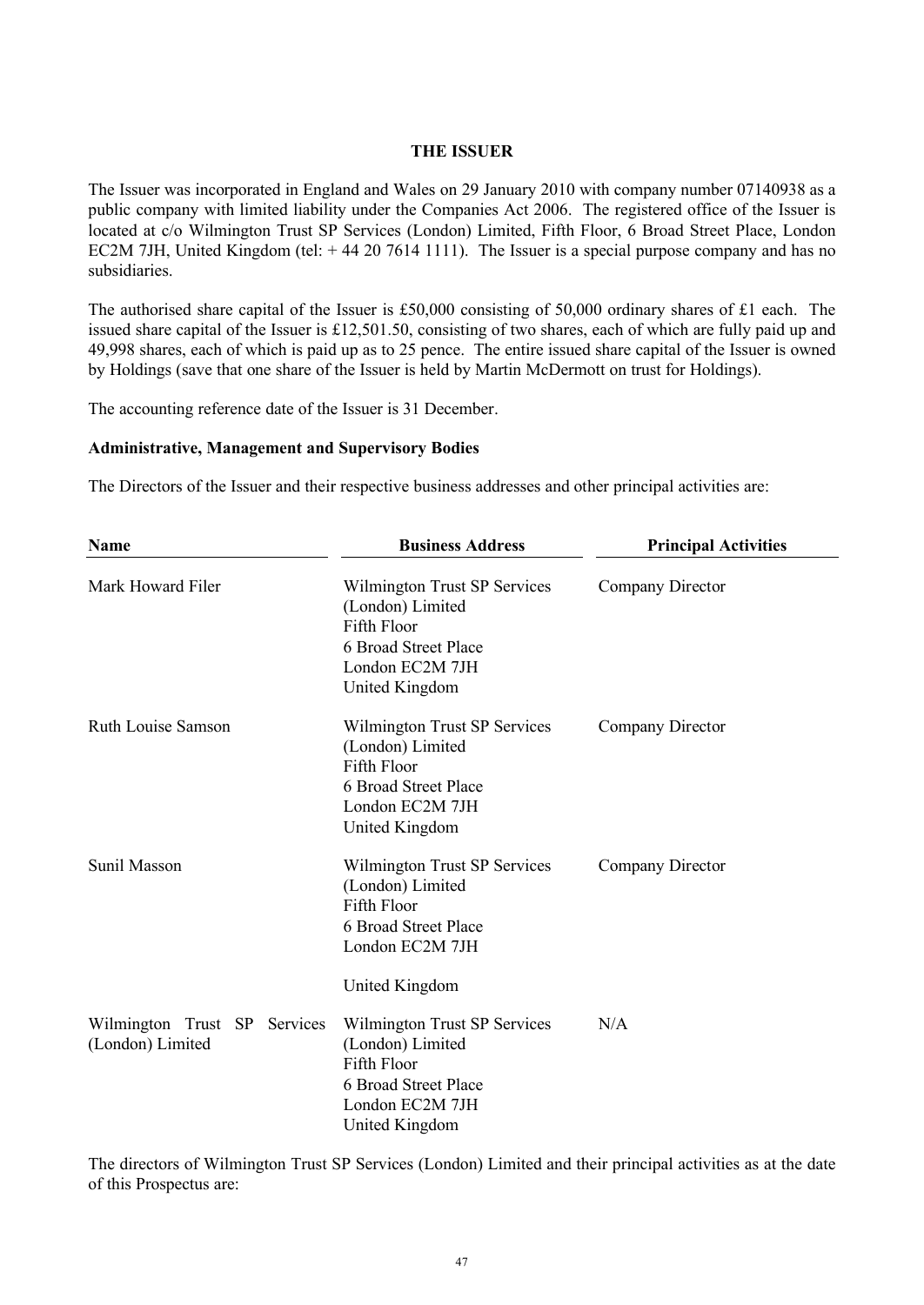| <b>Name</b>               | <b>Function</b>           | <b>Principal Activities</b> |  |
|---------------------------|---------------------------|-----------------------------|--|
| Martin McDermott          | <b>Executive Director</b> | Company Director            |  |
| Jean-Christophe Schroeder | <b>Executive Director</b> | Company Director            |  |
| Nic Patch                 | <b>Executive Director</b> | Company Director            |  |
| William Farrell           | Non-executive Director    | <b>Banker</b>               |  |
| John Beeson               | Non-executive Director    | <b>Banker</b>               |  |
| Mark Filer                | <b>Executive Director</b> | Company Director            |  |

The business address of the directors of Wilmington Trust SP Services (London) Limited is Fifth Floor, 6 Broad Street Place, London EC2M 7JH, United Kingdom.

In accordance with a corporate services agreement (the **Issuer Corporate Services Agreement**) to be dated the Closing Date between the Issuer and Wilmington Trust SP Services (London) Limited, incorporated under the laws of England and Wales and having its registered office at Fifth Floor, 6 Broad Street Place, London EC2M 7JH, United Kingdom (the **Issuer Corporate Services Provider**), the Issuer Corporate Services Provider will provide the Issuer with general secretarial, registrar and company administration services. The fees for providing such services are included in the Senior Costs Amount.

The Secretary of the Issuer is:

| <b>Secretary's Name</b><br><b>Business Address</b> |                                                                                                                           |
|----------------------------------------------------|---------------------------------------------------------------------------------------------------------------------------|
| Wilmington Trust SP Services (London) Limited      | Wilmington Trust SP Services (London) Limited<br>Fifth Floor<br>6 Broad Street Place<br>London EC2M 7JH<br>United Kingdom |
|                                                    |                                                                                                                           |

## **Management and Principal Activities**

The Issuer has been established specifically to issue the Notes and to purchase the Receivables from the Transferor and to enter into certain incidental transactions in connection with such activities. Its activities are restricted by the terms of the Trust Deed, the Deed of Charge and other related documents.

Since its incorporation, the Issuer has not engaged in any material activities other than those incidental to its registration as a public limited company under the Companies Act 2006 (as amended), the authorisation of the issue of the Notes, the acquisition of the Receivables from the Transferor and the entry into of the other documents and matters referred to or contemplated in this Prospectus and matters incidental to the foregoing.

## **Capitalisation and Indebtedness**

The capitalisation and indebtedness of the Issuer as at the date of this Prospectus, adjusted for the Notes to be issued, is as follows:

*Share Capital*

|                                                                                     | £50,000    |
|-------------------------------------------------------------------------------------|------------|
| Total Issued Share Capital (50,000 ordinary shares of £1 each, 2 of which are fully | £12,501.50 |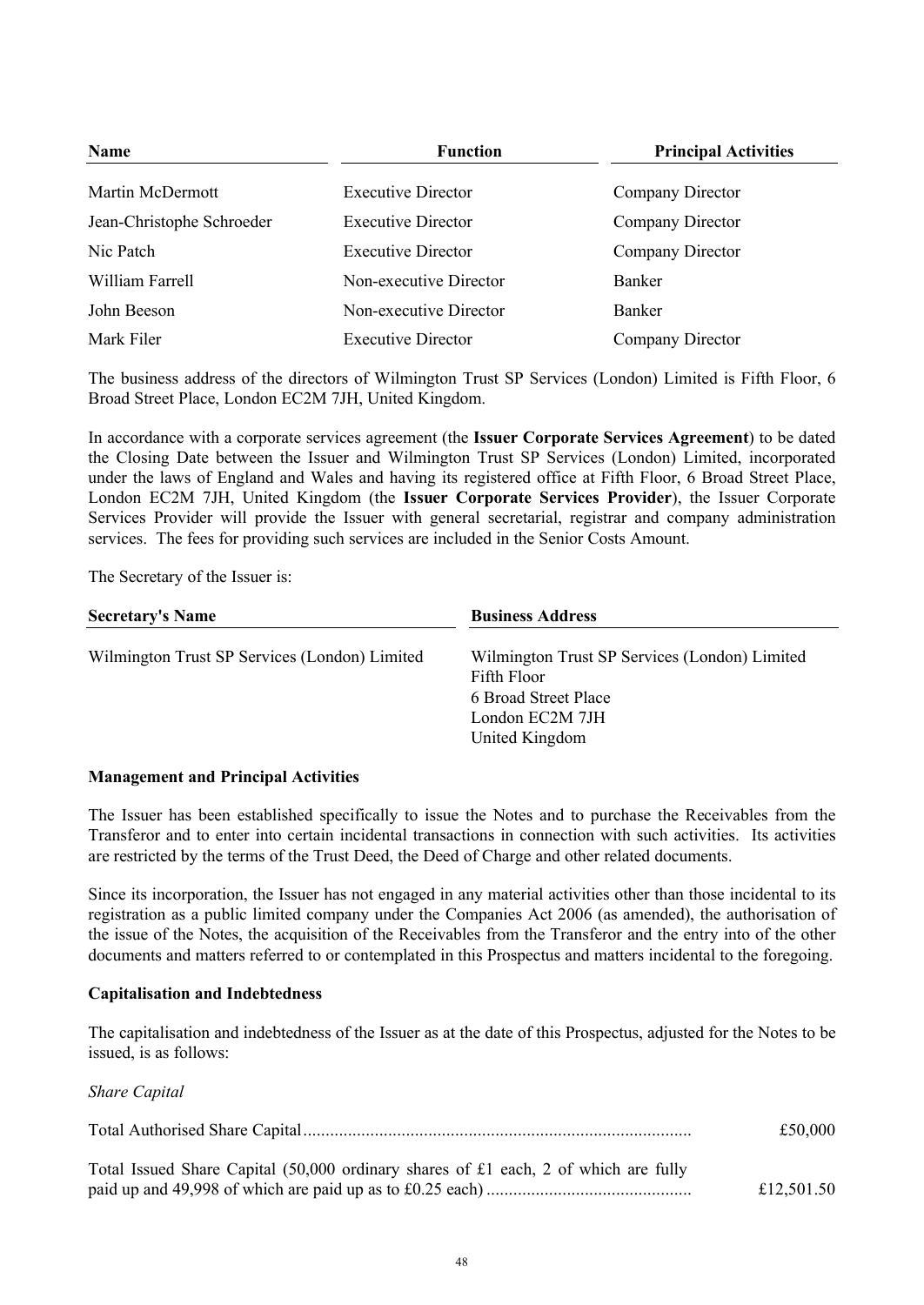# *Loan Capital*

 $€602,400,000$  Series 2010-1 Class A Notes due February 2021 (now being issued).........  $€602,400,000$ 

 $€353,900,000$  Series 2010-1 Class B Notes due February 2021 (now being issued).........  $€353,900,000$ 

There are no other outstanding loans or subscriptions, allotments or options in respect of the Issuer.

There is no goodwill in the balance sheet of the Issuer, nor will any goodwill need to be written off upon the issue of the Notes.

Alpha does not own, directly or indirectly, any of the share capital of the Issuer.

# *Operations*

Since the date of incorporation, the Issuer has not commenced operations and no financial statements have been made up as at the date of this Prospectus.

# *Auditors*

KPMG Audit Plc has been appointed to act as auditors for the Issuer.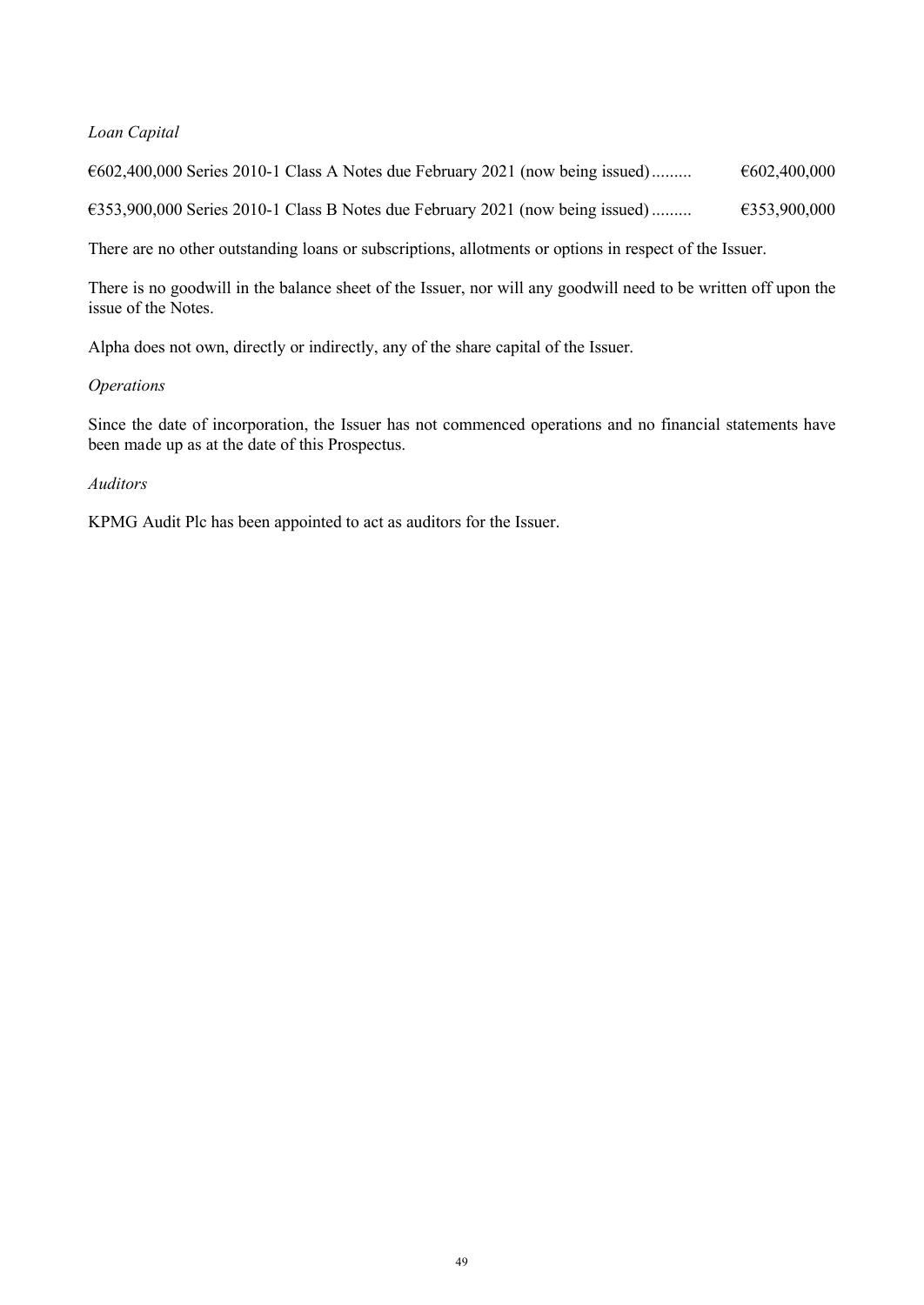# **HOLDINGS**

Holdings was incorporated in England and Wales on 29 January 2010 with company number 07140949 as a private company with limited liability under the Companies Act 2006, as amended. The registered office of Holdings is located at c/o Wilmington Trust SP Services (London) Limited, Fifth Floor, 6 Broad Street Place, London EC2M 7JH, United Kingdom (tel:  $+ 44$  (0) 20 7614 1111). Holdings is a special purpose company that holds shares in the Issuer.

The issued share capital of Holdings is £1, consisting of one share which is fully paid up. The entire issued share capital of Holdings is owned by Wilmington Trust SP Services (London) Limited and is held on trust for charitable purposes.

The accounting reference date of Holdings is 31 December.

# **Administrative, Management and Supervisory Bodies**

The Directors of Holdings and their respective business addresses and other principal activities as at the date of this Prospectus are:

| Name                                             | <b>Business Address</b>                                                                                                      | <b>Principal Activities</b> |
|--------------------------------------------------|------------------------------------------------------------------------------------------------------------------------------|-----------------------------|
| Mark Howard Filer                                | Wilmington Trust SP Services<br>(London) Limited<br>Fifth Floor<br>6 Broad Street Place<br>London EC2M 7JH<br>United Kingdom | Company Director            |
| <b>Ruth Louise Samson</b>                        | Wilmington Trust SP Services<br>(London) Limited<br>Fifth Floor<br>6 Broad Street Place<br>London EC2M 7JH<br>United Kingdom | Company Director            |
| <b>Sunil Masson</b>                              | Wilmington Trust SP Services<br>(London) Limited<br>Fifth Floor<br>6 Broad Street Place<br>London EC2M 7JH<br>United Kingdom | Company Director            |
| Wilmington Trust SP Services<br>(London) Limited | Wilmington Trust SP Services<br>(London) Limited<br>Fifth Floor<br>6 Broad Street Place<br>London EC2M 7JH<br>United Kingdom | N/A                         |

The directors of Wilmington Trust SP Services (London) Limited and their principal activities as at the date of this Prospectus are:

| Name | Function | <b>Principal Activities</b> |
|------|----------|-----------------------------|
|      |          |                             |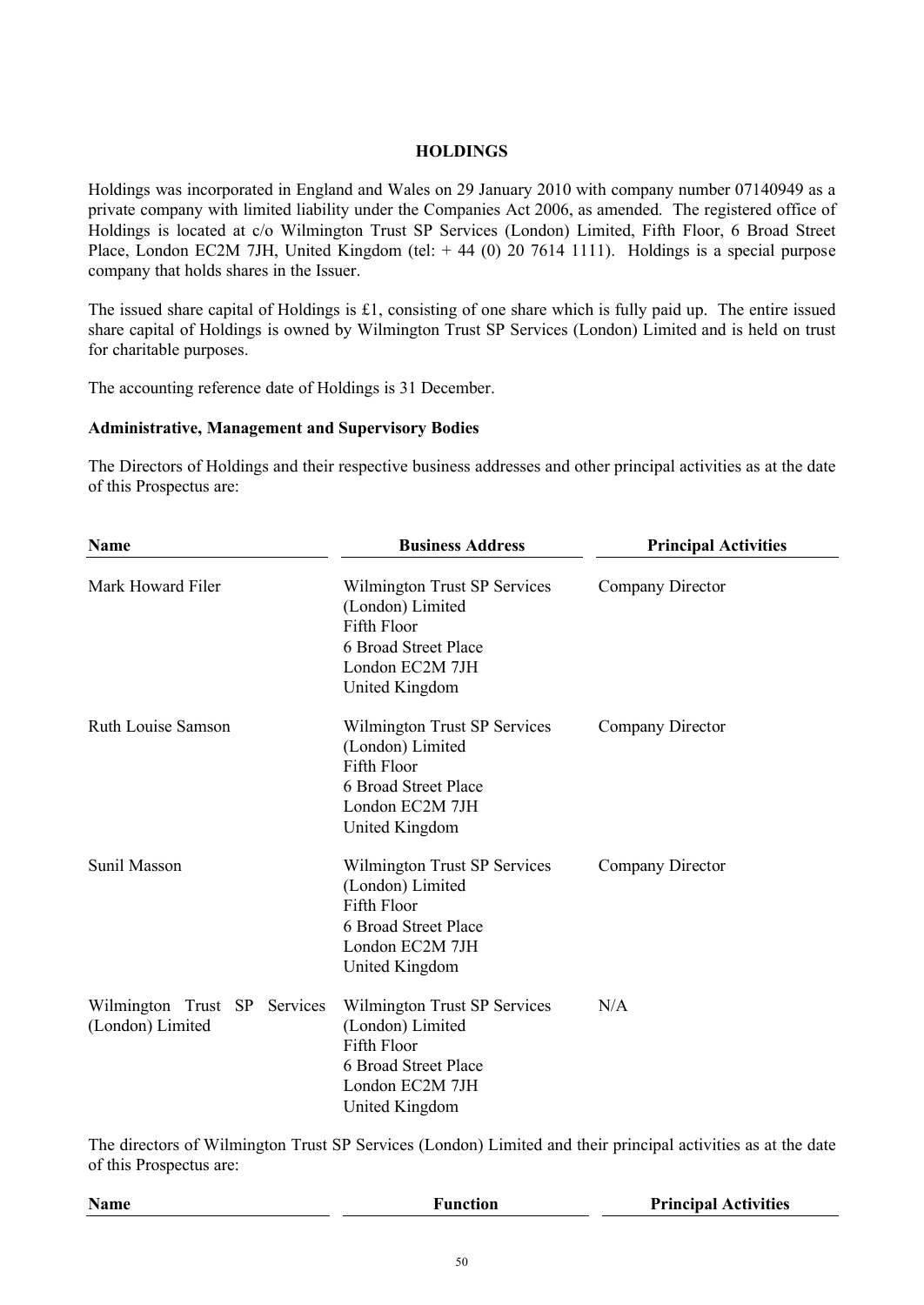| Martin McDermott          | <b>Executive Director</b> | Company Director |
|---------------------------|---------------------------|------------------|
| Jean-Christophe Schroeder | <b>Executive Director</b> | Company Director |
| Nic Patch                 | <b>Executive Director</b> | Company Director |
| William Farrell           | Non-executive Director    | <b>Banker</b>    |
| John Beeson               | Non-executive Director    | <b>Banker</b>    |
| Mark Filer                | <b>Executive Director</b> | Company Director |

The business address of the directors of Wilmington Trust SP Services (London) Limited is Wilmington Trust SP Services (London) Limited, Fifth Floor, 6 Broad Street Place, London EC2M 7JH, United Kingdom.

The directors of Holdings are also the directors of the Issuer. There may be a potential conflict of interest between the persons acting in their capacity as directors of Holdings and those same persons acting in their capacity as directors of the Issuer.

In accordance with a corporate services agreement (the **Holdings Corporate Services Agreement** and together with the Issuer Corporate Services Agreement, the **Corporate Services Agreements**) to be dated the Closing Date between Holdings and Wilmington Trust SP Services (London) Limited, incorporated under the laws of England and Wales and having its registered office at Fifth Floor, 6 Broad Street Place, London EC2M 7JH, United Kingdom (the **Holdings Corporate Services Provider** and together with the Issuer Corporate Services Provider, the **Corporate Services Providers**), the Holdings Corporate Services Provider will provide the Holdings with general secretarial, registrar and company administration services. The fees for providing such services are included in the Senior Costs Amount.

The Secretary of Holdings at the date of this Prospectus is:

| <b>Secretary's Name</b>                       | <b>Business Address</b>                                                                                                      |
|-----------------------------------------------|------------------------------------------------------------------------------------------------------------------------------|
| Wilmington Trust SP Services (London) Limited | Wilmington Trust SP Services (London)<br>Limited<br>Fifth Floor<br>6 Broad Street Place<br>London EC2M 7JH<br>United Kingdom |

## **Management and Activities**

Holdings has been established specifically to hold shares in the Issuer and to enter into certain incidental transactions in connection with such activities. Its activities are restricted by the terms of Holdings Corporate Services Agreement and other related documents.

Since its incorporation, Holdings has not engaged in any material activities other than those incidental to its registration as a private limited company under the Companies Act 2006, as amended, its holding of shares in the Issuer and the entry into of the other documents and matters referred to or contemplated in this Prospectus and matters incidental to the foregoing.

## **Capitalisation and Indebtedness**

The capitalisation of Holdings as at the date of this Prospectus is as follows:

#### **Share Capital**

| Total Issued Share Capital (ordinary shares of £1 each, fully paid up) |  |
|------------------------------------------------------------------------|--|
|------------------------------------------------------------------------|--|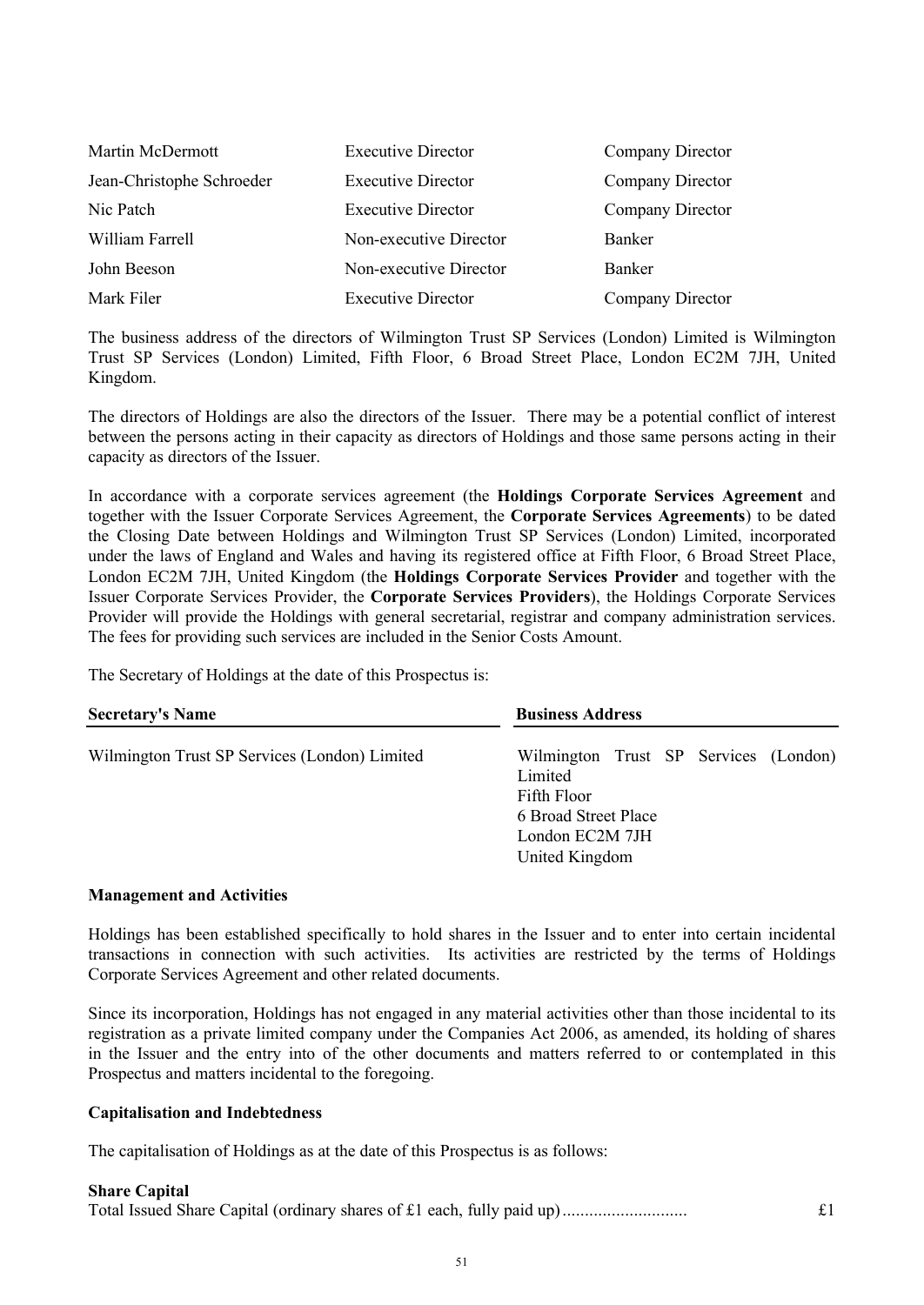There are no other outstanding loans or subscriptions, allotments or options in respect of Holdings.

There is no goodwill in the balance sheet of Holdings.

Alpha does not own, directly or indirectly, any of the share capital of Holdings.

# *Operations*

Since the date of incorporation, Holdings has not commenced operations and no financial statements have been made up as at the date of this Prospectus.

# *Auditors*

KPMG Audit Plc has been appointed to act as auditors for Holdings.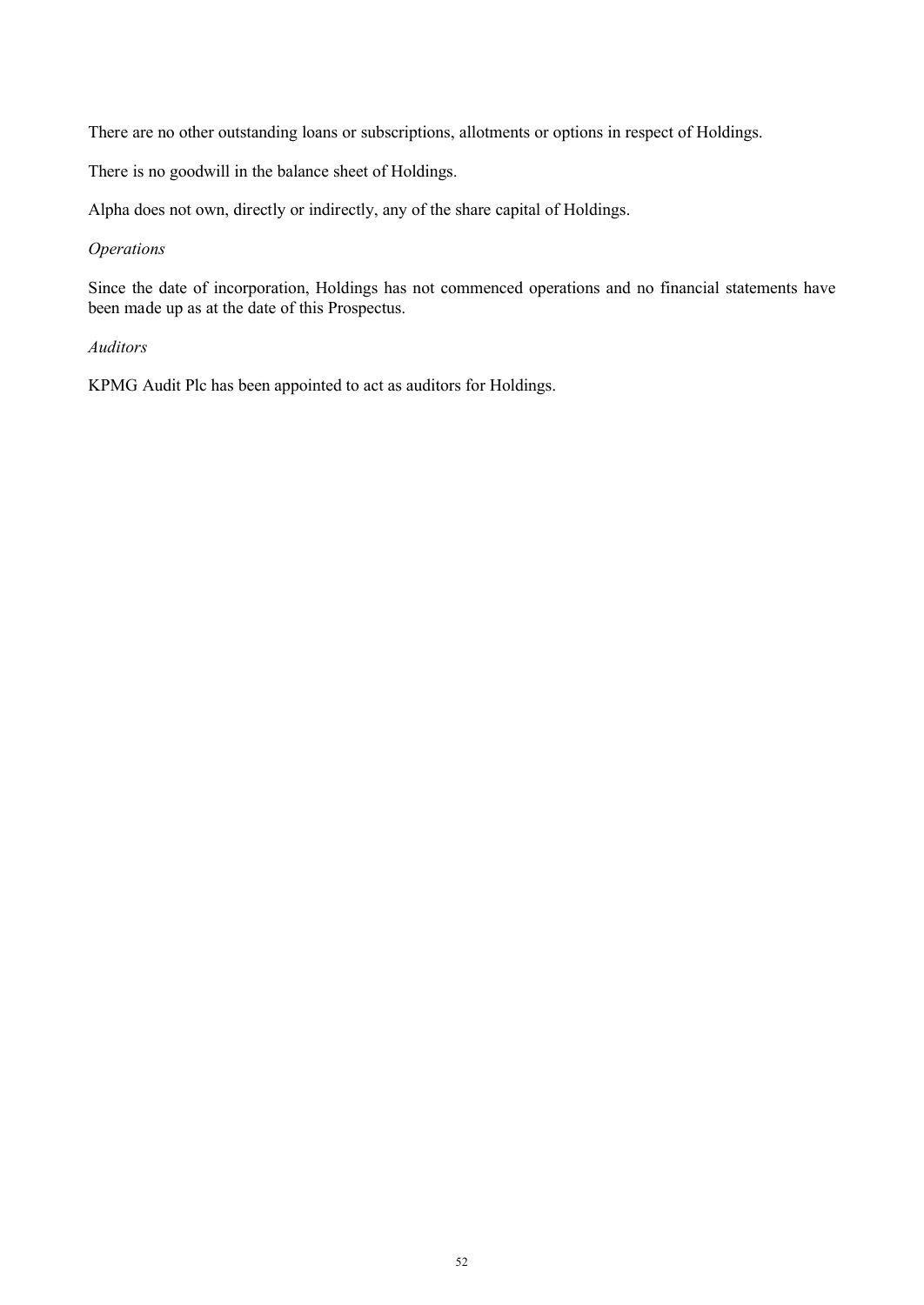# **ALPHA BANK AE AND ITS BUSINESS**

# **Introduction**

The Alpha banking group (the **Group**) is one of the leading banking and financial services groups in Greece, offering a wide range of services including retail banking, corporate banking, asset management and private banking, insurance distribution, investment banking and brokerage and real estate management and brokerage services. The Group is active in Greece, its principal market, and in most markets of South-eastern Europe (Romania, Cyprus, Serbia, Bulgaria, Former Yugoslav Republic of Macedonia, Albania and, since April 2008, Ukraine). The Group also maintains a presence in London, the Channel Islands and New York. Alpha Bank AE is the parent company of the Group and its principal bank.

According to estimates on the basis of data published by the Bank of Greece, the Group enjoys a strong market share in each of its four domestic lines of business (retail banking, corporate banking, asset management and investment banking/treasury). Its client base comprises retail clients, small and medium sized enterprises, self-employed professionals, large corporations, high-net worth individuals, private and institutional investors and the Greek government.

The Group's extensive national and international branch and ATM network, in combination with advanced online and telephone channels offering banking and brokerage services, is used to service approximately four million customers, most commonly in retail and corporate deposits, loans and fund management accounts. These features extend the Group's presence in the domestic Greek market as well as in the international markets in which it operates.

The Group had consolidated profit before tax from continuing operations of  $6625.6$  million for the year ended 31 December 2008 as compared to  $\epsilon$ 985.3 million for the year ended 31 December 2007. As at 31 December 2008, the Group had total assets of €65.3 billion, total deposits of €42.5 billion and total net loans of €50.7 billion. The Group had consolidated profit before tax of €435.2 million for the nine-month period ended 30 September 2009 as compared to  $E$ 711.7 million for the nine-month period ended 30 September 2008. As at 30 September 2009 the Group had total assets of €68.8 billion, total deposits of €41.9 billion and total net loans of €51.0 billion

As at 31 December 2009, Alpha Bank's equity was held by approximately 125,000 shareholders. On the same date, the shareholder base comprised:

- institutional shareholders representing approximately 51 per cent. of the shareholder base (of which approximately 40 per cent. are foreign institutional investors and 11 per cent. are Greek institutional investors);
- Mr Y.S. Costopoulos, chairman of Alpha Bank, who together with other members of the founding family represents 9 per cent. of the shareholder base; and
- private shareholders who represent approximately 40 per cent of the shareholder base.

The Board of Directors of Alpha Bank, on 19 October 2009 resolved upon a €986 million rights issue that was well received by the market. The rights issue was oversubscribed by 1.52 times its value and was successfully completed in late November 2009. Pro-forma for the rights issue the core T1 ratio of 30 September 2009 rose to 9.3%.

# **Structure and principal activities of the Group**

Alpha Bank was established in 1879 as the banking branch of J.F. Costopoulos Company. On 11 April 2000 Alpha Credit Bank AE merged with Ionian Bank and the new entity was renamed Alpha Bank AE.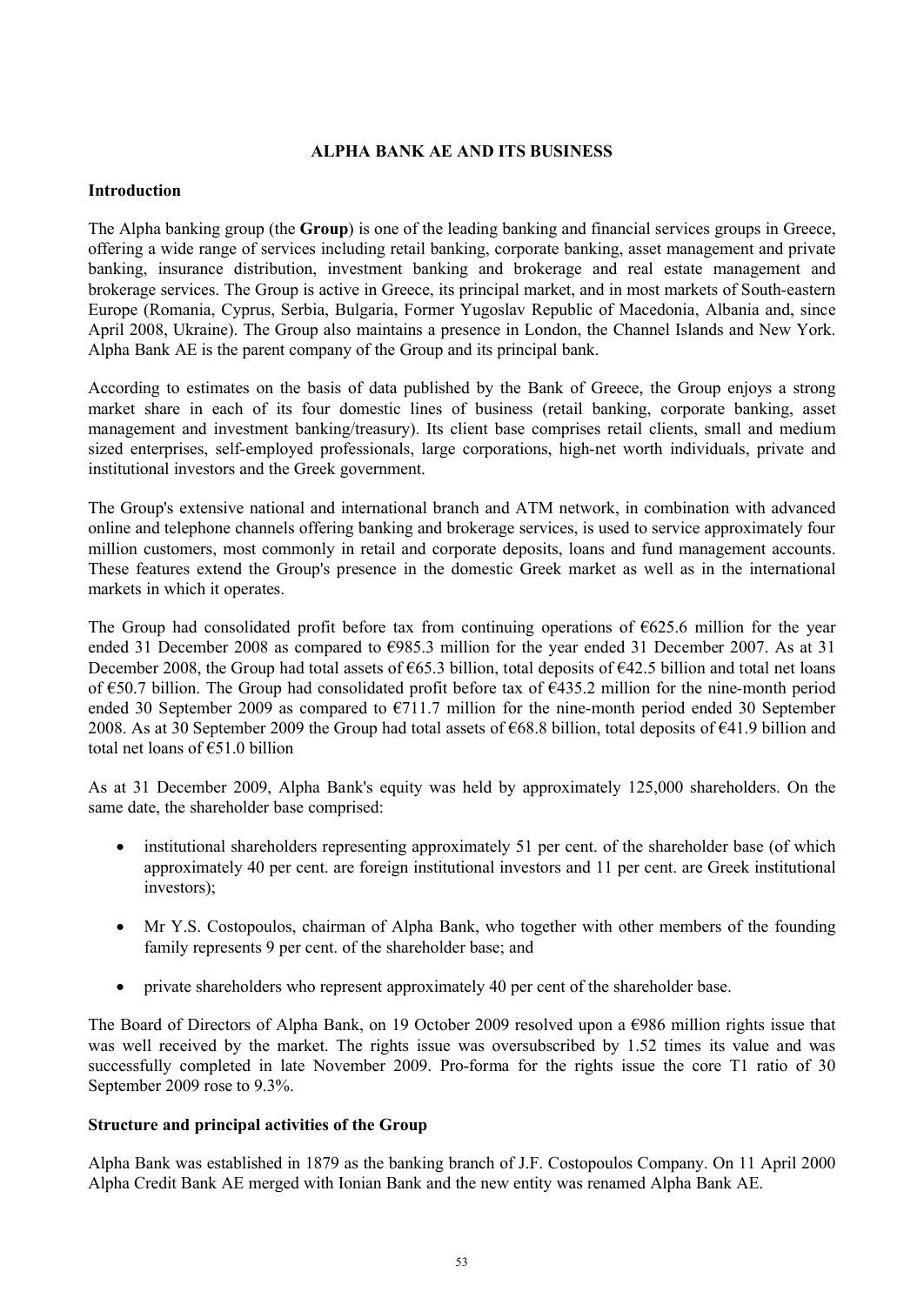Alpha Bank AE (**Alpha** or **Alpha Bank**) is incorporated and registered in the Hellenic Republic as a public company under Codified Law 2190/20, incorporated with limited liability (registered number 6066106/B/86105) for the period ending 2100. Alpha Bank is subject to regulation and supervision by the Bank of Greece and complies with the Greek banking and accounting law.

Alpha Bank is the parent company of the Group and its principal bank. Under the current organisational structure, implemented in 2006 and updated in October 2009, all of the activities of each of the Group's companies are divided into five business units, with enhanced management and administrative responsibilities, as well as a sixth category for other activities. The management of the Group's overall strategy and the coordination of activities between business units is undertaken by the executive committee. Further to changes in the management structure in October 2009, Alpha Bank has strengthened the distinction between retail and wholesale banking and has extended this organisational principle across the Group to apply to its operations in South-eastern Europe.

At the income-generating level, it is possible to distinguish between the following business units:

- **Retail Banking**, which includes all of the Group's individual banking customers in Greece, including professionals and small businesses. Through its Greek branch network, the Group offers products such as savings accounts, current accounts, investment facilities, term deposits, repos, swaps, loan facilities (housing consumer and corporate loans and letters of guarantee) and debit and credit cards to customers.
- · **Corporate Banking**, which includes all medium and large sized corporate clients, including corporations with international activities and shipping corporations. To these corporate customers the Group offers a full range of working capital facilities, corporate loans and letters of guarantee, and a variety of primarily short-term investment options to cover clients' excess liquidity placement requirements.
- · **Asset Management**, which offers a range of asset management services through the Group's private banking business and the subsidiary Alpha Asset Management. In addition, a range of insurance products is also distributed by Alpha Bank to individuals and corporations.
- · **Investment Banking and Treasury** which offers stock exchange, advisory and brokerage services relating to capital markets, investment banking facilities and treasury services, and also includes an interbank dealing room for bonds, futures, interest rate swaps, foreign exchange swaps, interbank placements and borrowings. These services are provided by Alpha Bank directly or through its dedicated subsidiaries Alpha Finance A.E.P.E.Y. and Alpha Ventures A.E.
- · **South Eastern Europe**, which consists of branches and subsidiaries that operate in Romania, Cyprus, Serbia, Bulgaria, Albania and Former Yugoslav Republic of Macedonia, as well as Ukraine, which is considered internally and for purposes of financial reporting and disclosure to be a part of the South-eastern Europe unit. Following the recent restructuring exercise, foreign operations are organised primarily around the distinction between retail and corporate banking, as is the case with the Greek banking operations.
- · **Other activities**, which consist of activities relating to the administration of Alpha Bank and nonfinancial subsidiaries and participations. Such activities consist of custody services, the management of the Hilton hotel property, real estate management and advisory services carried out by Alpha Astika Akinita.

## **The Greek Consumer Lending Market**

The Greek consumer credit market has grown significantly since the beginning of the last decade as a consequence of three primary drivers: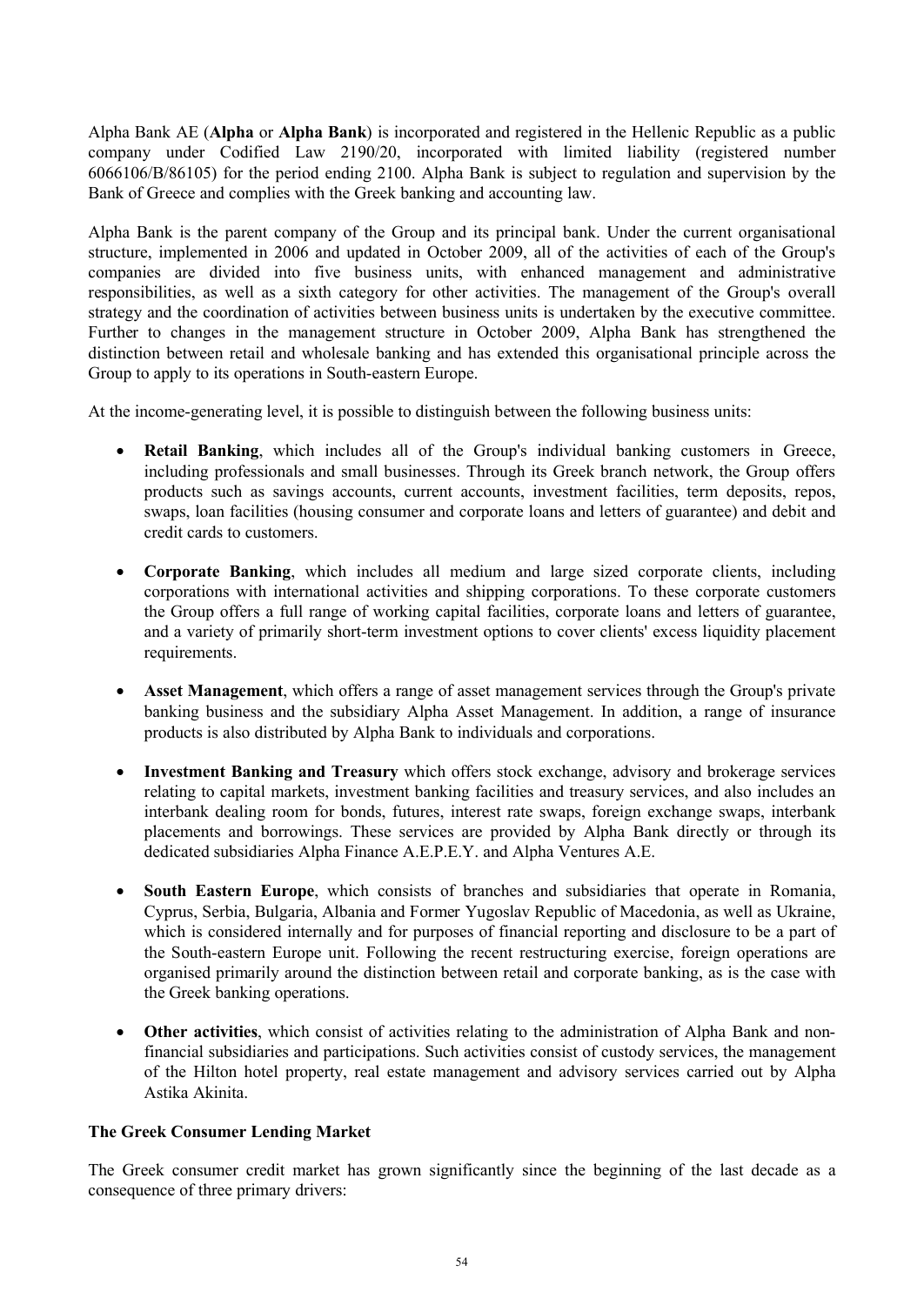- the low interest rate environment since Eurozone entry;
- the full liberalisation of consumer credit in 2003; and
- the creation of the Consumer Credit Bureau in 2003.

However, credit expansion to businesses and households decelerated significantly to 4.2 per cent. at the end of December 2009, from 15.9 per cent. at the end of December 2008. As of December 2009, consumer credit reached 16.3 per cent. of Greek GDP, which is comparable with average Eurozone levels (which stands at 16.5 per cent. of GDP). Consumer credit outstanding balances reached €36 billion, while total household credit reached 49.8 per cent. of Greek GDP, which is still below the 61 per cent of Eurozone GDP in December 2009. Overall, credit expansion to the private sector is expected to recover slightly in 2010, notwithstanding the substantial negative effects of the over-indebtedness of Greece's public sector. The substantial improvement of the international economic environment from the third quarter in 2009 onwards and in particular of the main financial markets, and the relatively-quick progress in achieving domestic fiscal adjustment in 2010, may lead to an eventual revival of the demand for credit by the private sector, both in Greece and in other European countries. This again may, to a certain extent, be constrained by the continued implementation of tight credit rules by banks. The improvement of liquidity and capital adequacy structures of banks in recent months should help to sustain credit expansion at modest levels given the expected low pace of activity in the Greek economy.

## **Alpha Bank in the Greek Card Market**

Alpha Bank is one of the leading banks in the card issuing business with more than 1 million active credit cards and 1.8 million debit cards. Alpha is also the largest acquirer in the country with more than 120,000 merchant's locations. Since 1995 is the exclusive issuer and acquirer of American Express cards in Greece.

## *Cards Portfolio*

Alpha Bank holds a comprehensive portfolio covering all market segments. There are premium products addressing the higher segment of the clientele such as Gold & Green American Express charge cards and Gold Visa. In the mass segment, there are the Bonus credit cards and Dynamic American Express, whereas in the entry level there are Visa and Maestro debit cards.

Alpha Bank has outstanding partnerships with big merchants and issues several co-branded card products such as with Wind Hellas, Aegean Airlines, Notos Galleries, Fokas Dpt Stores and Kalogirou. The cobranded products cover approximately 10 per cent. of the whole portfolio.

Alpha Bank is a pioneer in the card loyalty programs. There are loyalty programs for premium cards (Membership Rewards for the American Express charge cards and the Gold Visa reward program), the Dynamic cash back scheme and the Bonus Program which is arguably the most successful card loyalty scheme in the Greek market. Bonus is a coalition scheme between Alpha Bank and some of the biggest Greek retailers.

## *Distribution Channels*

The distribution channels include:

- · Branch Network: the main distribution channel, selling 43 per cent. of new cards acquired
- · Direct Marketing: Telemarketing, Direct Sales and Internet, selling 36 per cent. of new cards acquired
- Partners' Network: Leading Greek companies issuing mainly co-branded cards, selling 21 per cent. of new cards acquired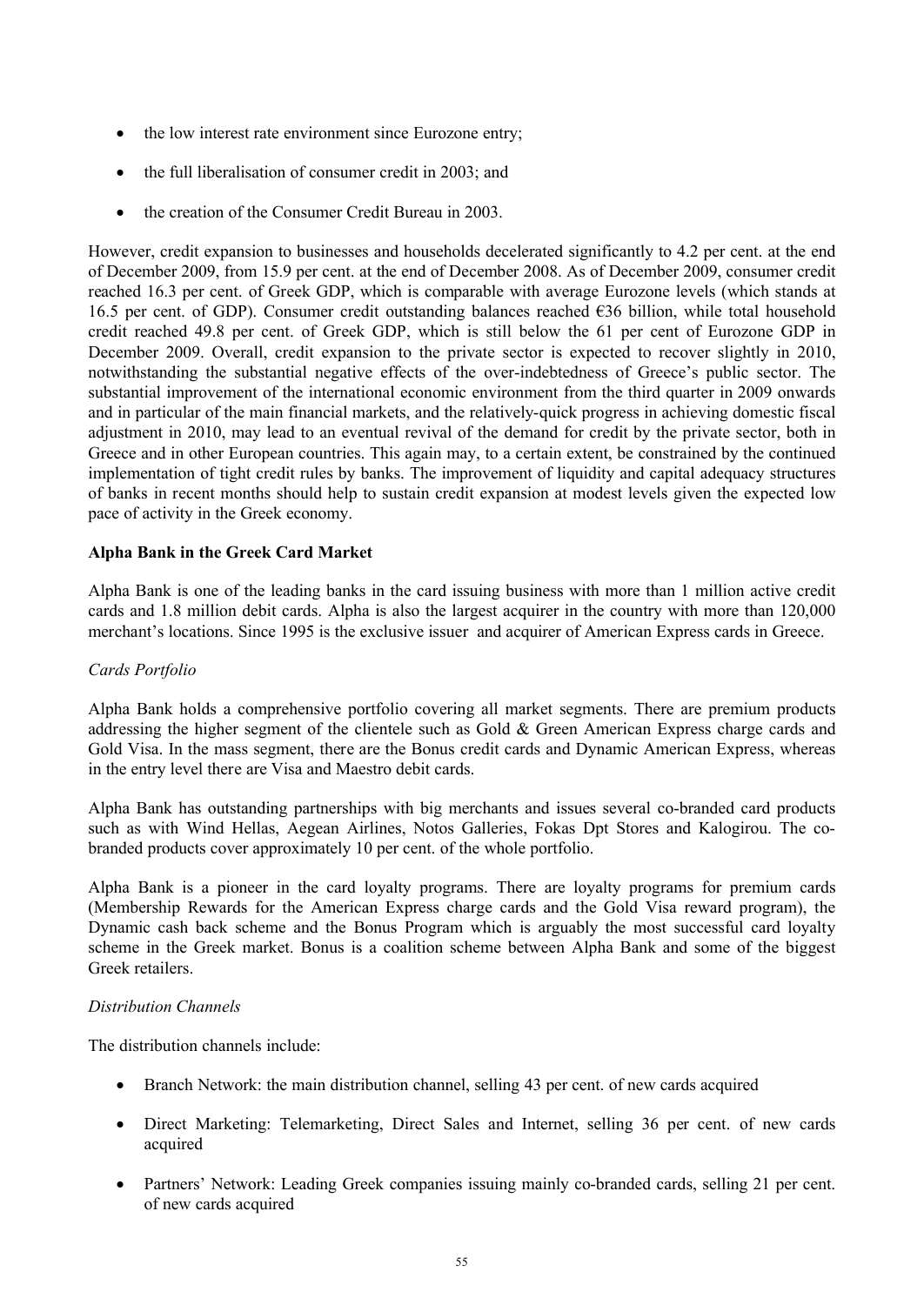# **Alpha Bank in the Greek Consumer Loans Market**

The Alpha Consumer Loan Division was established in 2005 as an independent division. The division's main aim is to target the consumer loans market comprising 25-54 year old consumers, who have a stable annual income and need a loan either to cover their personal consumer, household, car purchase or student tuition needs or to consolidate multiple monthly instalments from credit cards and other loans to one single loan, by using balance transfer programs. At the end of 2009, the consumer lending market share was approaching 14 per cent.

## *Product Distribution*

For the distribution of its consumer loans products, Alpha Bank Consumer Loan Division relies on multiple origination channels:

- Branch network consisting of 430 bank branches
- Direct marketing approach via telephone, SMS and email
- · Internet
- · Mobile sales force (financial promoters)

# *Products*

Alpha offers a wide range of loan products, including revolving loans which will be sold by Alpha to the Issuer and included in the Portfolio. The following products represent the type of loan products offered by Alpha that will be included in the Portfolio. Alpha may introduce new products in the future and these new products may be included in the Portfolio provided that they satisfy the Eligibility Criteria.

## *Revolving Loans*

Alpha Bank's first consumer revolving loan product was A700. The basic product was developed further, and a new and improved revolving product was launched in 2007 called Alpha Epilogi (which means Alpha Choice).

Alpha Epilogi is designed to follow the client's lifecycle path by offering unique customisation features, namely:

- Floating or fixed interest rate (in instalments)
- Payment holiday up to twice a year (subject to criteria)
- Level of minimum monthly instalment  $(1.5\% \text{ or } 2.5\% \text{ or } 3.5\%)$  or fixed amount
- Payment date choice

All revolving loans require a monthly payment which includes both interest and principal.

## **Underwriting**

The approval process is centralised and supported by an application processing system in which the applications are received and processed electronically. All distribution channels operate under the same underwriting policy and use the same guidelines. The majority of applications are made through an Alpha branch. All applications made through other distribution channels follow a similar process. The officer located at such branch is responsible for collecting the applicant's required personal and financial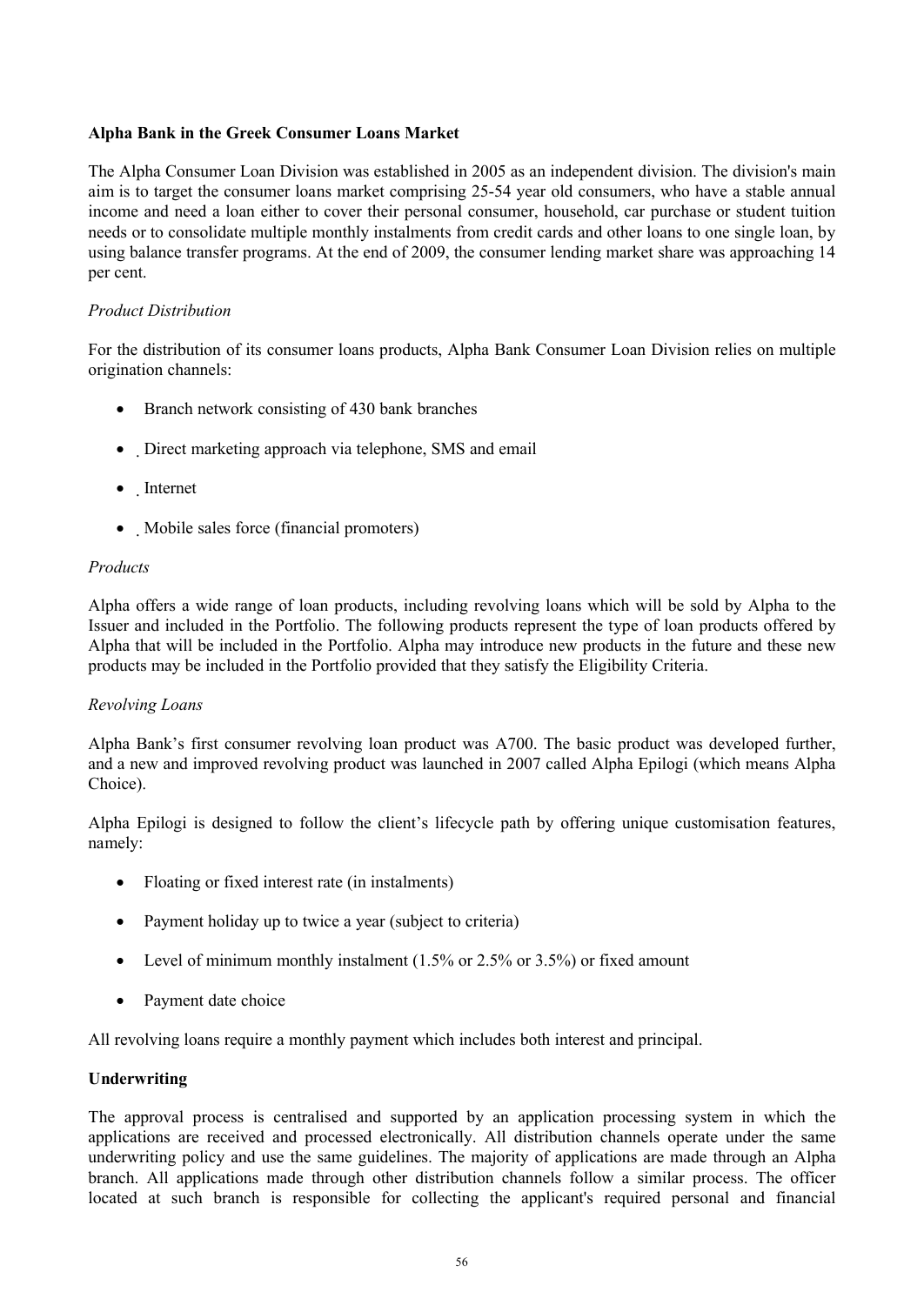information and inputting the relevant data in the application system. Once the application has been entered into the system, the officer is also responsible for sending the original documents to the Alpha Bank Underwriting Department of the Retail Credit and Collections Division (the **RCC Division**).

All applications (irrespective of the method of introduction) must be sent to the RCC Division for approval. The RCC Division files the application and checks the completeness and accuracy of the supporting documentation provided as part of necessary fraud checks. The RCC Division also makes the necessary credit assessment of the customer. The credit assessments aim to evaluate the ability and willingness of the customer to pay back the loan/card. The credit assessment as a whole is based on various information including, but not limited to:

- The application score (for new customers): The customer's age, profession, address, phone number, citizenship, marital status, etc.;
- Behavioural score (for existing customers): where the applicant is already an Alpha customer certain behavioural data is assessed, including, but not limited to, the following:
	- time on books:
	- payment behaviour;
	- delinquencies observed over the last months;
	- amount of delinquencies;
	- certain demographic data;
	- negative branch recommendations, double pending applications, existing product exposures;
	- recently rejected applications due to specific reasons (e.g. fraud or a customer with poor behaviour in other products); and
	- applicants on the internal watch list.
- Fraud Checks: An automated algorithm has been developed, which in combination with the application fraud detection scorecard, tries to identify likely fraud alerts based on the application data provided;
- · Credit Bureau verification: information on the customer provided by the Greek banking sector credit performance database;
- Debt burden computation, which is based on the declared income and the exposure the applicant may have on the market, based on the credit bureau information;
- · Product minimum criteria verification:
	- Minimum annual income per product
	- Minimum-Maximum age per product
- The same checks are also performed on any potential guarantors (where applicable).

In order to perform the above mentioned controls, the RCC Division is assisted by First Data Hellas which executes under its supervision part of the credit checks.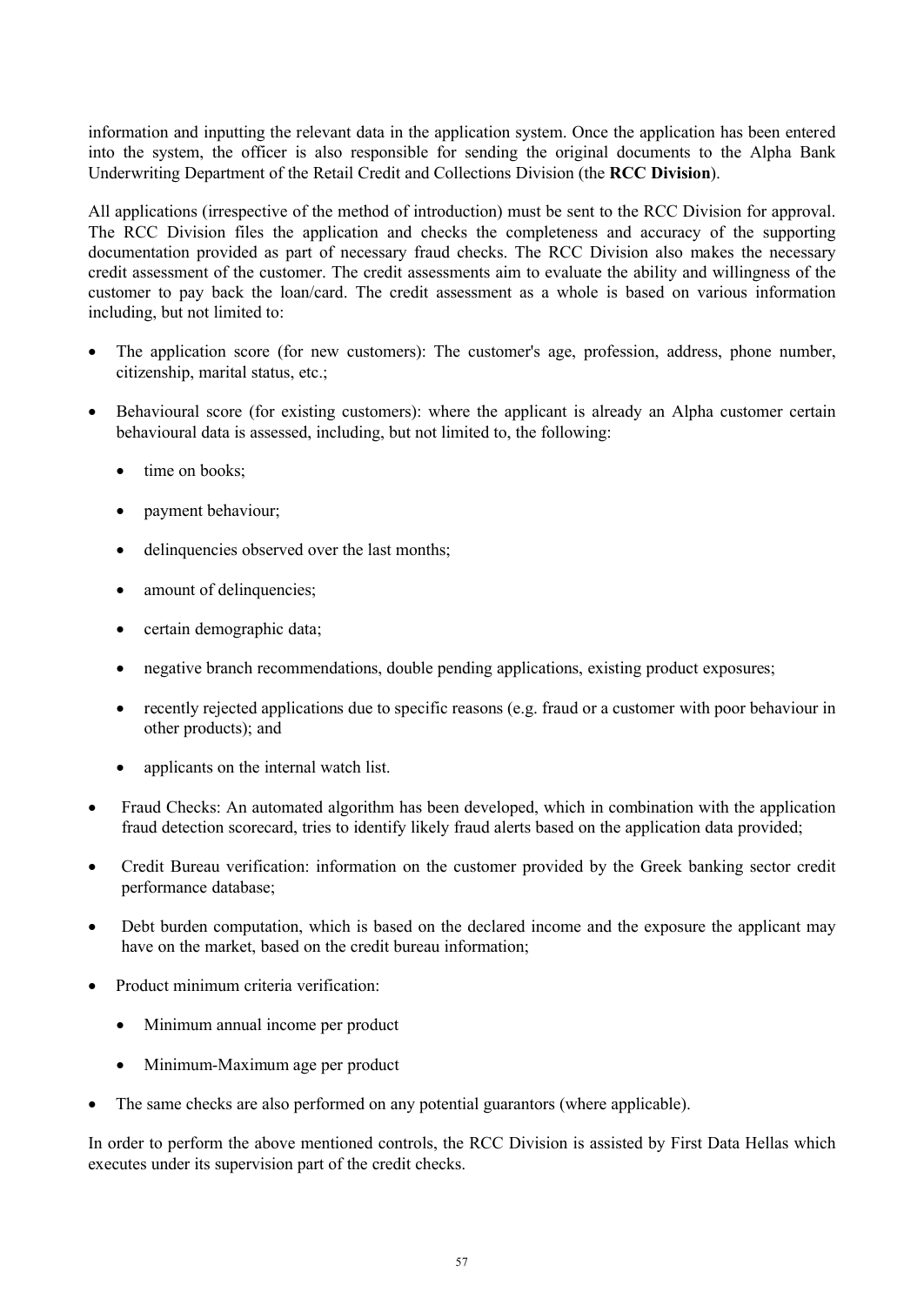During the credit assessment, advanced application and behavioural credit scoring models are used in conjunction with Alpha's underwriting criteria. The credit scoring models provide a first level decision based on the input and if a further decision is required then a credit officer of the RCC Division decides upon grey area cases by applying rules and thresholds determined by the Retail Banking Credit Risk Management Division of Alpha. The RCC Division is structured according to a credit delegation matrix, the degree of authority of a particular credit officer being based on his experience and a continuing assessment of his performance.

No loan/card may be offered to a customer unless and until final approval has been granted by Alpha's respective division. Following final approval (if applicable), the application is returned to the branch for signing of the contract. Notification of rejections are made to the bank branch, or through the respective channel, which in turn notifies the applicant.

The creation of the credit policy is designed by the Retail Banking Credit Risk Management Division, whilst its implementation is performed by the RCC Division. Tailor made scorecards have been developed by Alpha or external providers for each Alpha consumer product or segment where a need to differentiate the scorecard has been identified. The scorecards are validated and monitored regularly both externally and internally, taking any necessary actions, such as adjustments or re-developments, as required. In addition to the scorecards, Alpha is capable of adjusting its underwriting criteria by analysing its customer database and identifying any actions required to mitigate any risks.

# **Arrears and Default Procedures**

The NPL Division is in charge of collection strategy and implementation. Collection activity that is 1 to 360 days past due is outsourced with the exception of VIP, staff, fraudulent and disputed accounts. The bank sets targets to the collection agencies according to seasonality and current market conditions. There is a service level agreement period of 60 days and in the case of no payment within this period, the customer is reallocated to another agent. A bank representative visits the companies once a week to discuss the outcomes and agree corrective actions for the rest of the month, if needed. There is also a monthly meeting with all collection agencies to discuss monthly performance, set new targets and adjust agency capacity according to the Alpha's needs.

Alpha Bank has introduced a new framework for the evaluation of agencies' performance. Every 6 months each agency's performance is evaluated based on monthly collections and Alpha proceeds to make recommendations for corrective actions.

Alpha Bank, at the end of each year, terminates its cooperation with the collection agency which has had the poorest performance.

Agency capacity is reviewed based on the following:

- Bucket 1-3: 500-700 accounts/customers correspond to such agent per month
- Bucket 4-6: 400-600 accounts/customers correspond to such agent per month
- Bucket 7: + 300 accounts/customers correspond to such agent per month

Agencies use dialler systems and diary entries, in relation to which the bank receives updates. Within the period of 1 to 179 past due, there are at least two different agency assignments (unless the first assignment is successful). The division monitors agency performance via daily, weekly and monthly reports that are extracted by delinquency area and by agency by the MIS Department of the division. The full balance of the account becomes due at 180 days past due and frozen interest is posted at 180 days past due. There is a review for starting legal actions at over 180 days past due and depending on the customer's total delinquency balance and behavioural score. Once it is decided to proceed with legal action, there is an internal team that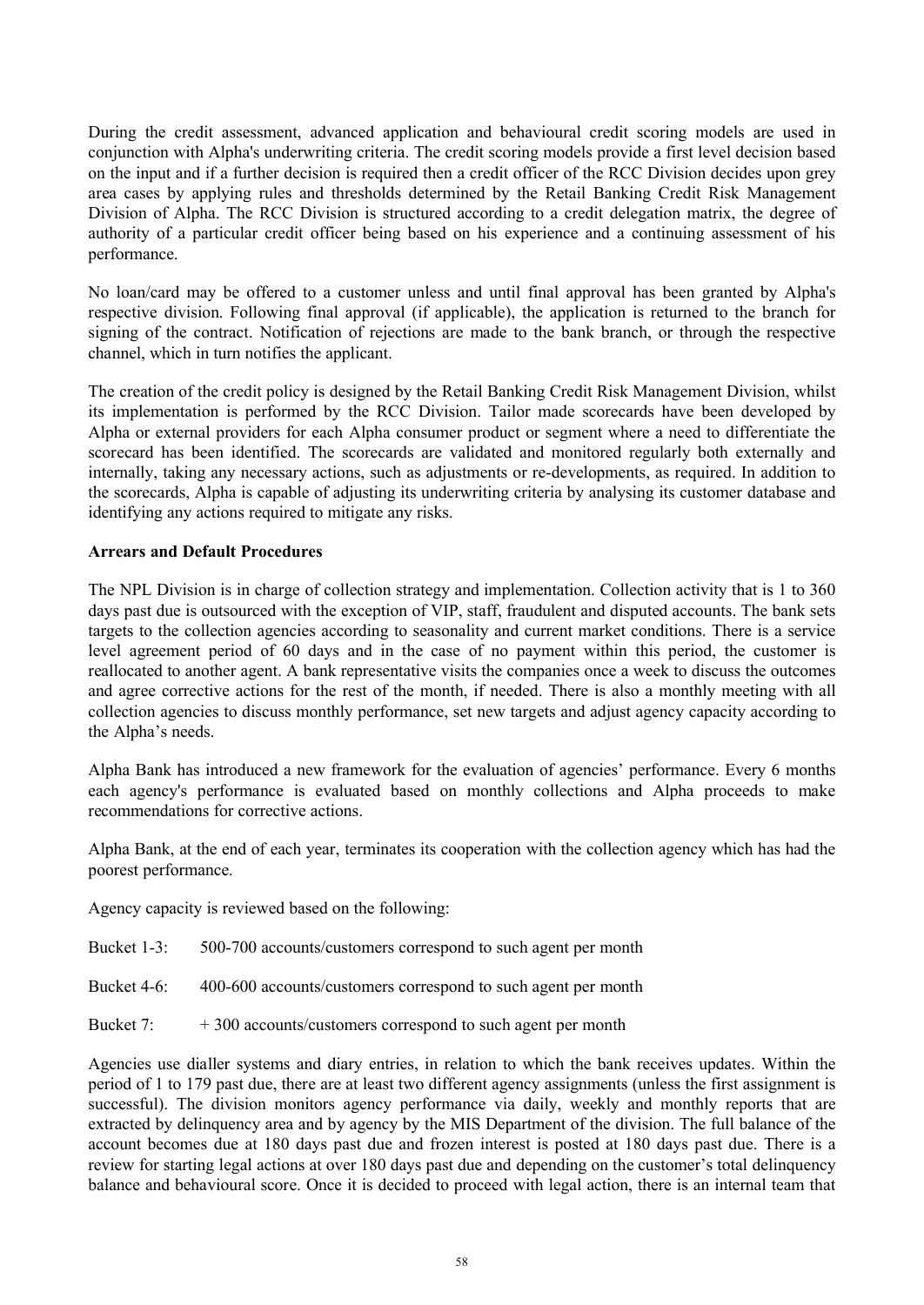prepares the case to be sent to one of the external legal offices assigned by the Bank's Legal Services Division. At over 360 days past due, all balances are written off.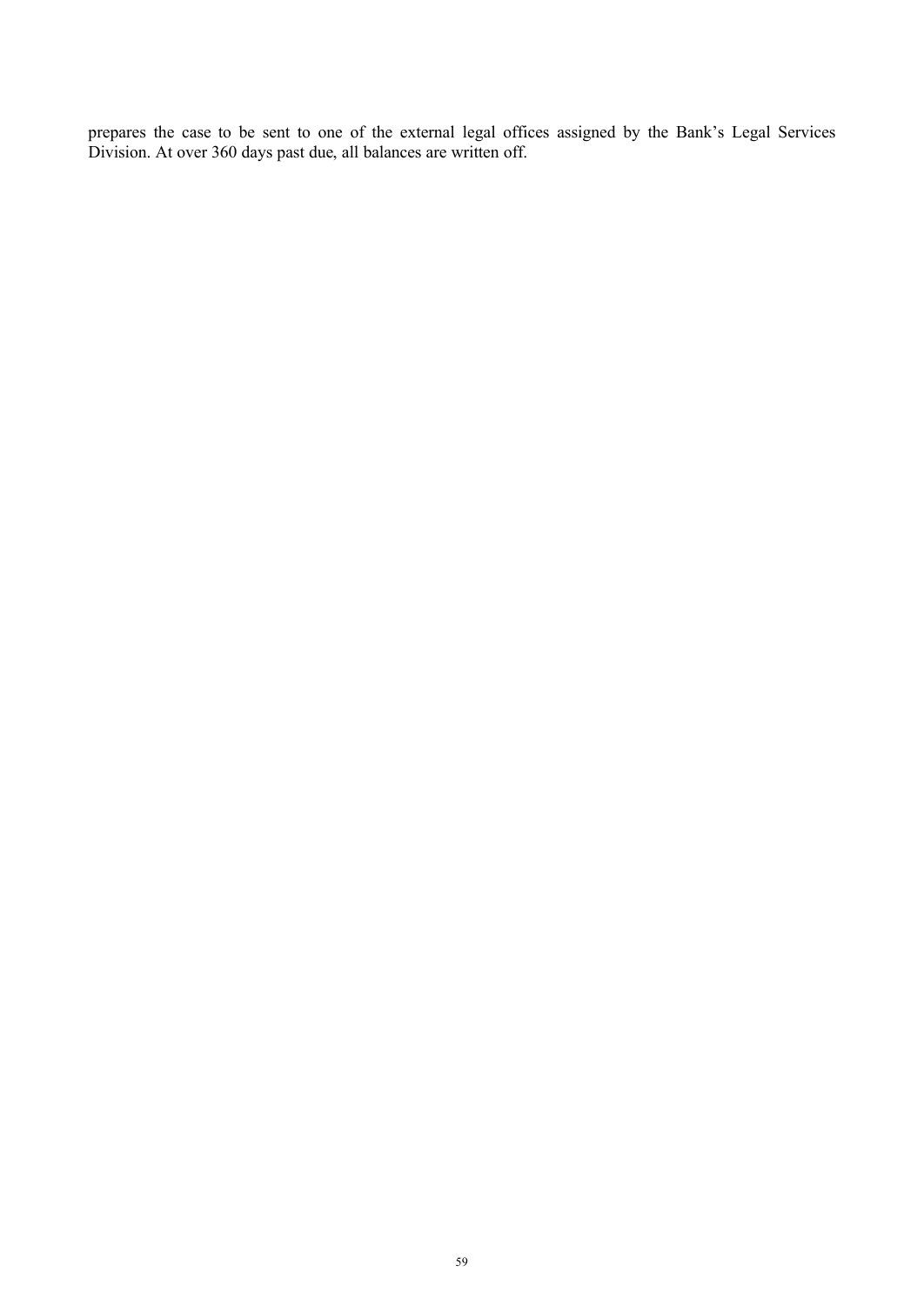## **THE RECEIVABLES**

#### **Receivables Securitisation Deed**

The Transferor, the Issuer and the Security Trustee will enter into a Receivables Securitisation Deed to be dated on or about the Closing Date (the **Receivables Securitisation Deed**). The Receivables Securitisation Deed will set out, *inter alia*, the terms and conditions of the sale and assignment by the Transferor to the Issuer of present and future Receivables and the Ancillary Rights arising on Designated Accounts. Each sale and assignment of Receivables to the Issuer will be documented and effected pursuant to a transfer agreement governed by Greek law (each an **Assignment Agreement**) to be entered into between the Transferor and the Issuer, the form of which will be annexed to the Receivables Securitisation Deed. The Receivables Securitisation Deed will be governed by English law and each Assignment Agreement will be governed by Greek law.

Under the Receivables Securitisation Deed, the Transferor may, at any time and subject to certain eligibility criteria, select open loan accounts and credit card accounts from the Alpha Consumer Loan Portfolio and, pursuant to the terms of an Assignment Agreement and the Receivables Securitisation Deed, sell and assign the Receivables then existing and generated thereafter on such accounts to the Issuer. On the execution of the Assignment Agreement by the Issuer and the Transferor, each account listed therein will become a **Designated Account**. Each Assignment Agreement will be registered with the Athens Pledge Registry.

In order to identify all Receivables which have been assigned to the Issuer, the Servicer will maintain a computer system which will identify the ownership of the Receivables arising on Designated Accounts.

## **Offers of Receivables**

The Receivables Securitisation Deed and each Assignment Agreement will provide that sale and assignment of Receivables to the Issuer (an **Offer**) will comprise:

- (a) an offer of the Existing Receivables as at the opening of business on the relevant Addition Date in respect of the Designated Accounts;
- (b) an offer of all Future Receivables on the Designated Accounts referred to in (a) above which are not Finance Charge Receivables in respect of Principal Receivables and which arise before the earliest of (i) such time if any as such Designated Accounts become Redesignated Accounts, (ii) the redemption of all outstanding Notes, (iii) the occurrence of an Insolvency Event in relation to the Transferor, or (iv) the occurrence of a Series 2010-1 Early Amortisation Trigger Event;
- (c) an offer of all Future Receivables on the Designated Accounts referred to in (a) above which are Finance Charge Receivables in respect of Receivables which are offered to the Issuer pursuant to (a) and (b) above; and
- (d) (to the extent such are capable of assignment) an offer of the benefit of, and any proceeds arising from, each guarantee or insurance policy (if any) obtained by the Transferor in respect of the obligations of an Obligor to make payments on such Accounts, including all Insurance Proceeds.

**Insurance Proceeds** means any amounts recovered by the Servicer pursuant to any credit insurance policies covering any Obligor with respect to Receivables under that Obligor's Account.

The **Insurance Proceeds Payment Amount**, on any Interest Payment Date, will be an amount equal to the product of (a) any amounts recovered by the Servicer pursuant to any credit insurance policies covering any Obligor with respect to Receivables under that Obligor's Account for such Monthly Period (to the extent paid to the Issuer) and (b) the Investor Interest Percentage for the related Monthly Period.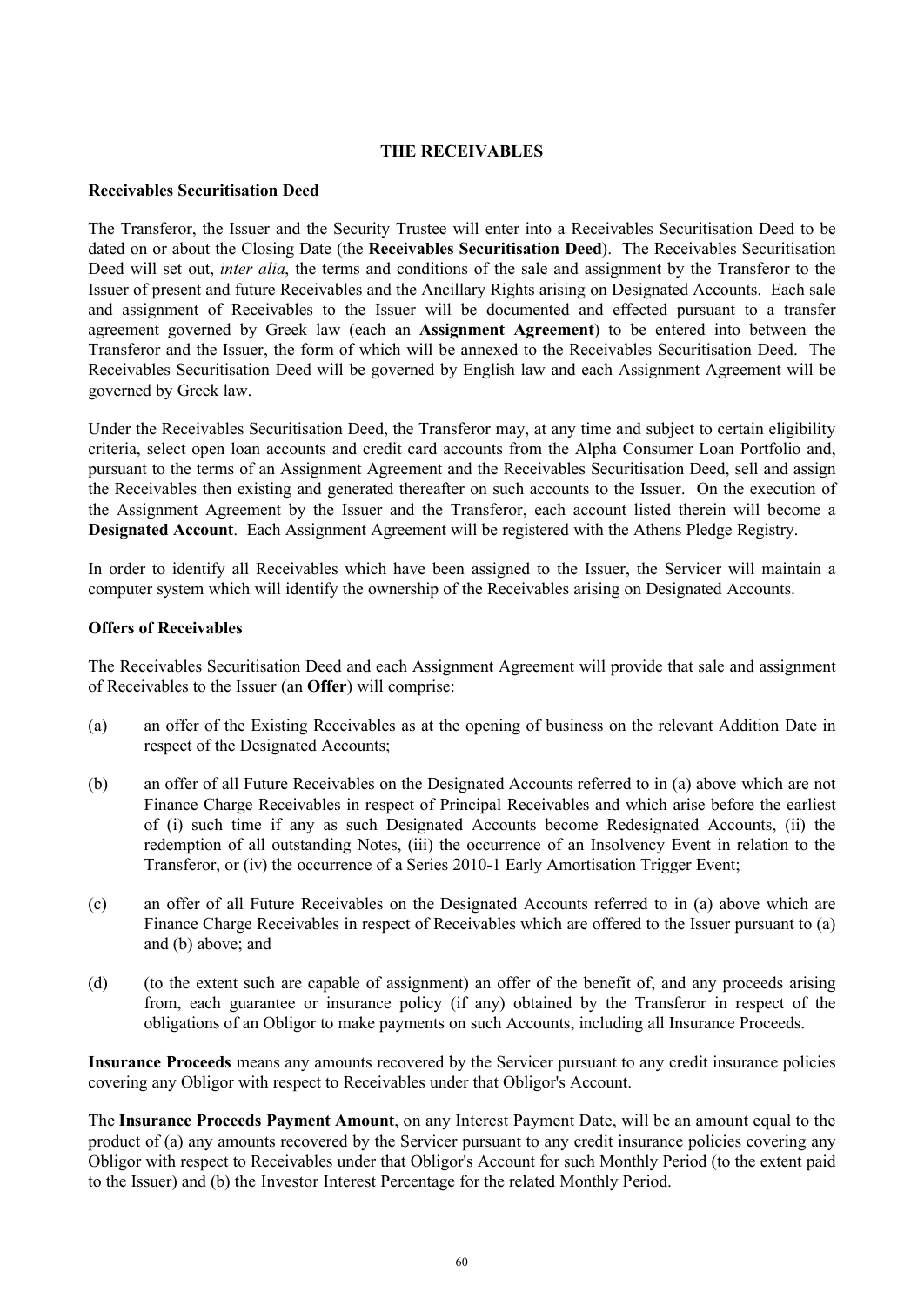Future Receivables arising on a Designated Account will automatically belong to the Issuer, as they will be transferred (ahead of time) from the Transferor to the Issuer at the same time as the Existing Receivables are assigned and transferred to the Issuer. **Future Receivables** means all Receivables arising on a Designated Account which are not Existing Receivables. The automatic transfer of the Future Receivables which are Principal Receivables may terminate upon the occurrence of any of the following events:

- (a) the redesignation of a Designated Account as a Redesignated Account;
- (b) the redemption in full of all Notes;
- (c) the occurrence of an Insolvency Event in relation to the Transferor; or
- (d) the occurrence of a Series 2010-1 Early Amortisation Trigger Event.

The sale and assignment of Receivables and the Ancillary Rights will not include the rights of the Transferor to amend the approved credit limit under any Designated Accounts and the rights of the Transferor in respect of the renewal of the credit limit (and the rights to any fees or commissions payable by the Accountholder relating thereto).

# **Accrued Interest**

## *Initial Accrued Interest*

The aggregate of all finance charge and fee amounts accrued but unpaid on all Designated Accounts as at the Initial Addition Date (the **Initial Accrued Interest**) will be funded by a subordinated loan advanced to the Issuer by the Subordinated Loan Provider under the Subordinated Loan Agreement. The Transferor's share of the Initial Accrued Interest will be the **Initial Accrued Interest Transferor Amount**, which will be an amount equal to the product of: (i) the Initial Accrued Interest; and (ii) one minus the Investor Interest Percentage expressed as a decimal number, as at the Closing Date. The Initial Accrued Interest Transferor Amount will be paid to the Transferor by the Cash Manager pursuant to the daily application of collections and the Series 2010-1 Finance Charge Priority of Payments (see "*Cashflows under the Cash Management Agreement - Daily Application of Collections by the Issuer*" and "*Cashflows under the Cash Management Agreement – Series 2010-1 Finance Charge Priority of Payments* "). The Noteholders' share of the Initial Accrued Interest will be the **Initial Accrued Interest Investor Amount**, which will be an amount equal to the product of: (i) the Initial Accrued Interest; and (ii) the Investor Interest Percentage expressed as a decimal number, as at the Closing Date. The Subordinated Loan Provider will be repaid in respect of the portion of the subordinated loan representing the Initial Accrued Interest Investor Amount pursuant to the Series 2010-1 Finance Charge Priority of Payments (see "*Cashflows under the Cash Management Agreement – Series 2010-1 Finance Charge Priority of Payments*").

## *Offered Accrued Interest*

**Offered Accrued Interest** means the aggregate of all finance charge and fee amounts accrued but unpaid on all Designated Accounts specified in an Offer as at each relevant Addition Date (excluding the Initial Addition Date). The Transferor will be entitled to the **Offered Accrued Interest Transferor Amount**, which will be an amount equal to, on any Addition Date, the product of: (i) the aggregate of all amounts of the Offered Accrued Interest on such Addition Date; and (ii) one minus the Investor Interest Percentage expressed as a decimal number as at such Addition Date. The Offered Accrued Interest Transferor Amount will be paid to the Transferor by the Cash Manager pursuant to the daily application of collections and the Series 2010-1 Finance Charge Priority of Payments (see "*Cashflows under the Cash Management Agreement - Daily Application of Collections by the Issuer*" and "*Cashflows under the Cash Management Agreement – Series 2010-1 Finance Charge Priority of Payments* "). The Noteholders' share of the Offered Accrued Interest will be the **Offered Accrued Interest Investor Amount**, which will be an amount equal to, on any Addition Date, the product of: (i) the aggregate of all amounts of the Offered Accrued Interest on such Addition Date; and (ii) the Investor Interest Percentage expressed as a decimal number as at such Addition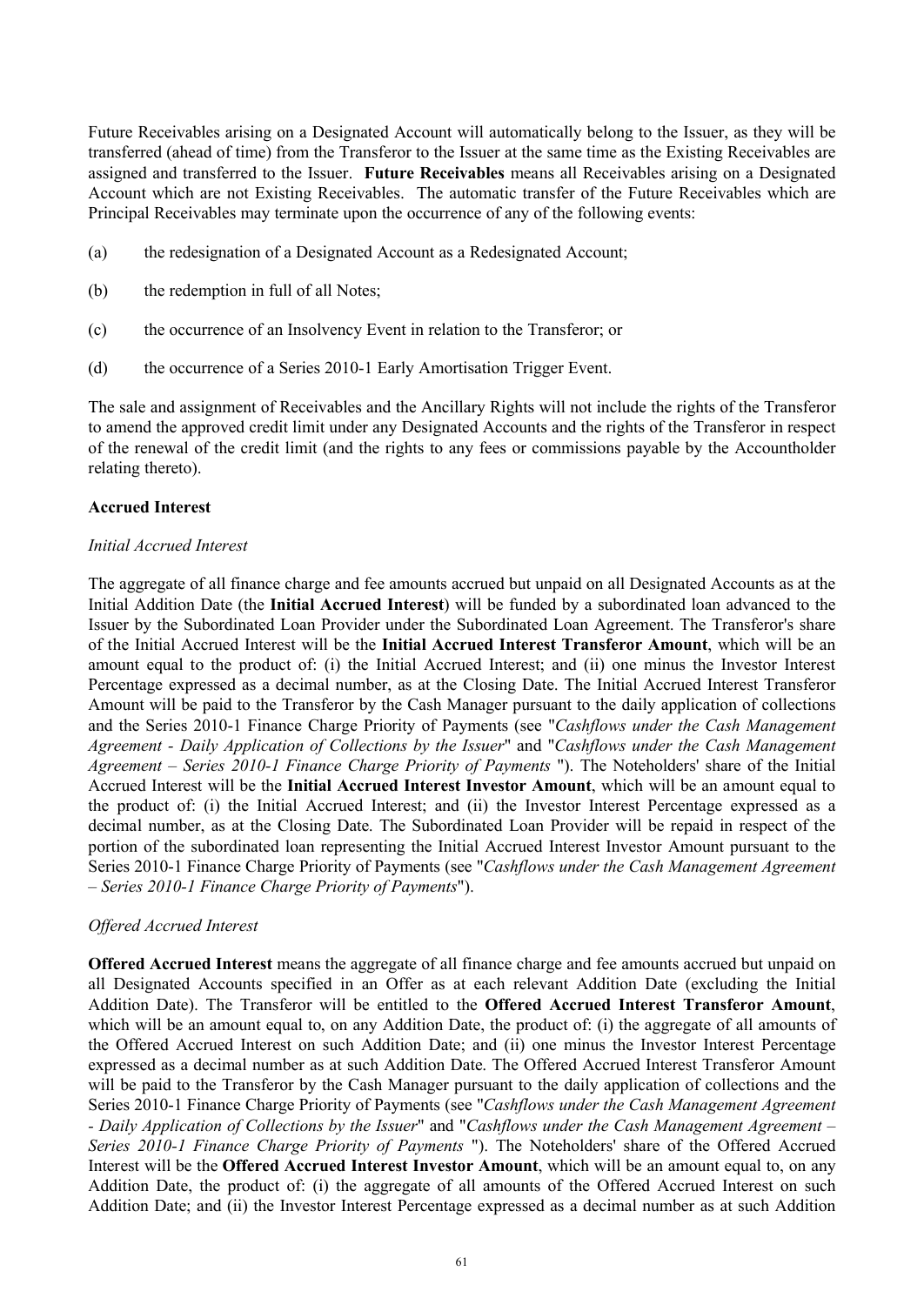Date. The Offered Accrued Interest Investor Amount will be paid to the Transferor by the Cash Manager pursuant to the Series 2010-1 Finance Charge Priority of Payments (see "*Cashflows under the Cash Management Agreement – Series 2010-1 Finance Charge Priority of Payments*").

# **Consideration**

# *Acceptance Price and Purchase Price*

Under the terms of the Receivables Securitisation Deed the Issuer will be required on the Initial Addition Date and on any Addition Date, to pay the Acceptance Price and/or pay by way of adjustment of the Transferor Interest due to the Transferor on such Initial Addition Date or Addition Date such that the amount of the Transferor Interest is increased by an amount equivalent to any otherwise unpaid Purchase Price in respect of the Existing Receivables arising on the Designated Accounts listed in the Assignment Agreement.

On any Addition Date the **Acceptance Price** will be equal to the lesser of (i) the amount of Cash Available for Investment available to the Issuer on an Addition Date and (ii) the Purchase Price.

The **Addition Date** means, in respect of an Offer, the date specified in such Offer as the date upon which such Offer may be accepted, such date being so specified in accordance with the Receivables Securitisation Deed.

The **Initial Addition Date** means 25 February 2010, the date on which an initial Offer of Receivables will be made by the Transferor to the Issuer.

If an Offer is not accepted on the relevant Addition Date, it shall lapse at the close of business on such date and shall not be capable of acceptance thereafter.

The **Purchase Price** in respect of Designated Accounts listed in any Assignment Agreement will be an amount equal to the sum of:

- (a) the outstanding principal balance of the Existing Receivables listed in such Assignment Agreement on the Initial Addition Date or the relevant Addition Date as applicable;
- (b) any Principal Receivables comprised in Future Receivables arising on the Designated Accounts listed in such Assignment Agreement; and
- (c) any Initial Accrued Interest or Offered Accrued Interest, as applicable arising on the Designated Accounts listed in such Assignment Agreement.

## *Payment for Future Receivables and Transferor Deferred Purchase Price*

In consideration of the assignment by the Transferor to the Issuer of Future Receivables coming into existence on any day, the Issuer will be required to:

- (a) pay to the Transferor an amount equal to all or part of the Purchase Price using Cash Available for Investment available to the Issuer on such date; and/or
- (b) pay the Transferor, by way of adjustment of the Transferor Interest due to the Transferor on such date such that the amount of the Transferor Interest is increased by an amount equal to the difference between the Purchase Price and the amounts paid in accordance with (a) above (if any),

as calculated by the Cash Manager and notified to the Issuer in the next monthly cash management report.

Under the terms of the Receivables Securitisation Deed, on each Interest Payment Date after the Closing Date, the Issuer will make payments to the Transferor as deferred purchase price (the **Transferor Deferred Purchase Price**) as further consideration for the Receivables that have been sold and assigned to the Issuer.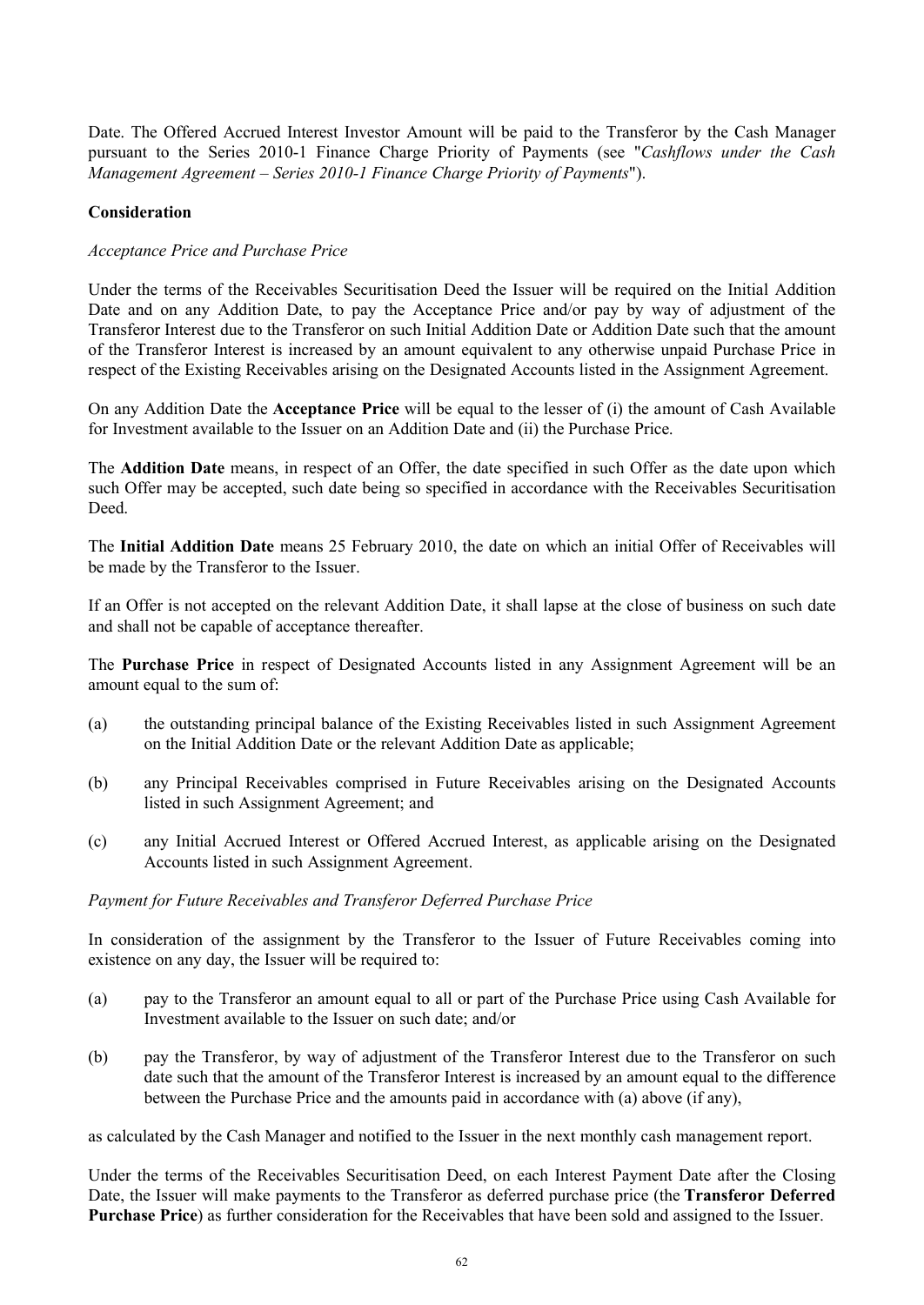**Transferor Deferred Purchase Price** means the Transferor Interest together with other amounts to be paid to the Transferor as deferred purchase price on any date of determination. The Transferor Deferred Purchase Price will consist of an amount equal to:

- (a) the Transferor Interest; and
- (b) deferred cash payments to be made on each Interest Payment Date equal to any remaining Cash Available for Investment not otherwise utilised in reduction of the Transferor Interest.

The **Transferor Interest** will consist of an amount equal to the aggregate amount of:

- (a) all Existing Receivables which are Principal Receivables transferred to the Issuer on any Addition Date; *plus*
- (b) the outstanding principal amount of all Future Receivables which are Principal Receivables transferred to the Issuer during any Monthly Period,

*less*

- (d) all payments of Acceptance Price made on any Addition Date;
- (e) all payments of Cash Available for Investment, Default Covered Amounts and Reinstatement Amounts and Series 2010-1 Reallocated Principal Collections Covered Amounts, as applicable;
- (f) any Default Amounts allocated to the Transferor Interest in accordance with the Cash Management Agreement; and
- (g) any other reductions to the entitlement of the Transferor to Principal Receivables forming part of Issuer Property by way of Reductions or Credit Adjustments (as to which see "*The Receivables – Reductions in Receivables, Early Collections and Credit Adjustments*").

The Issuer is entitled to utilise Cash Available for Investment towards reducing the Transferor Interest provided that such reduction does not cause the Transferor Interest to be reduced below the Minimum Transferor Interest.

#### **Initial Receivables Portfolio**

Pursuant to an Assignment Agreement to be entered into on or about the Closing Date, the Transferor will sell and assign the Existing Receivables and any Future Receivables arising on Accounts in the Initial Receivables Portfolio to the Issuer. The Addition Date in respect of the Initial Receivables Portfolio will be the Closing Date.

The Acceptance Price in respect of the Initial Receivables Portfolio to be paid by the Issuer to the Transferor on or about the Closing Date will be an amount equal to the proceeds of the issuance by the Issuer of the Notes.

#### **Representations by the Transferor**

Under the terms of the Receivables Securitisation Deed, the Transferor will represent, in respect of any Assignment Agreement, certain matters in relation to the Existing Receivables arising on the Accounts listed in such Assignment Agreement which are Principal Receivables, such representation to be given to the Issuer as of the Addition Date relating thereto (other than such Existing Receivables which have been notified to the Issuer as being Ineligible Receivables). The Transferor will also represent certain matters as to any Future Receivable unless such Principal Receivable is specified by the Transferor as being an Ineligible Receivable, such representations to be given to the Issuer in respect of (a) to (c), (e) and (f) below on the day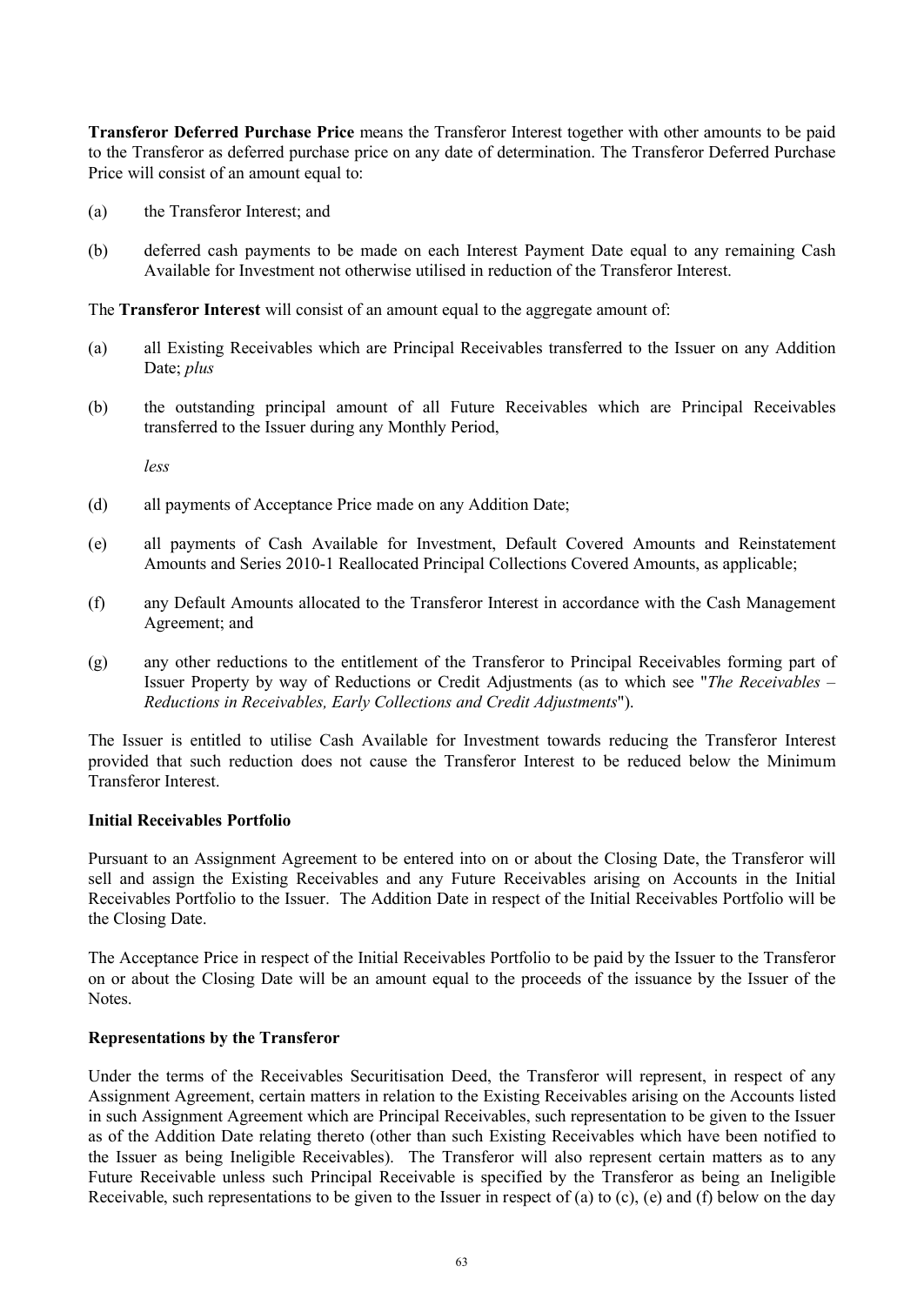such Future Receivable comes into existence, and, in relation to (g) below only, on each Business Day that such Receivable forms part of the Receivables Portfolio.

The representations by the Transferor will include:

- (a) that each Existing Receivable which is a Principal Receivable offered to the Issuer thereunder is, on the Addition Date relating thereto, an Eligible Receivable and has arisen on an Eligible Account in the amount specified in the Assignment Agreement and each Future Receivable which is a Principal Receivable is, on the date such Future Receivable comes into existence, an Eligible Receivable and has arisen on an Eligible Account in the amount specified in the monthly Servicer Report;
- (b) the assignment of each Receivable the subject of the relevant Assignment Agreement will be effective to pass to the Issuer legal title thereto and the benefit thereof (including a right to any Collections and other rights in connection therewith such as related guarantees and security interests) free of any encumbrances in favour of any person claiming through or under the Transferor or any of its affiliates to the Issuer and, subject to any limitations arising on enforcement in the jurisdiction of the relevant Obligor, no further act, condition or thing will be required to be done in connection therewith (other than the registration of the relevant Assignment Agreement and Notification Form with the relevant Greek Pledge Registry and the fulfilment of any other requirements set out in the Securitisation Law) to enable the Issuer to require payment of any such Receivable or to enforce any such right in the courts of Greece without the participation of the Transferor;
- (c) that the assignment of each Receivable the subject of the relevant Assignment Agreement is in compliance with requirements of law applicable to the Transferor on the date of such assignment;
- (d) that no procedures adverse to the Noteholders were used by the Transferor in selecting the Accounts listed in the relevant Assignment Agreement from the Eligible Accounts in the Alpha Consumer Loan Portfolio;
- (e) the Transferor is the person in whom the legal title to the Accounts listed in the relevant Assignment Agreement is held, immediately prior to the assignment of the Receivables arising thereunder to the Issuer;
- (f) in relation to the Initial Receivables Portfolio, the interest rates of all Designated Accounts have an Alpha Rate; and
- (g) in relation to each Account that is co-branded with any other company, institution, bank or any other third party (such party, the **Co-Branding Party** and each such Account, a **Co-Branded Account**), each of the representations made by Alpha to any Co-Branding Party in relation to their agreement to offer Co-Branded Accounts remain entirely true and accurate.

The representation referred to in (d) above is given only on each Addition Date.

The Transferor and the Servicer may amend the Product Guidelines, if such change is required by law or such change, (i) would not, in the reasonable belief of the Transferor or the Servicer, as applicable, cause a Series 2010-1 Early Amortisation Trigger Event to occur, (ii) where the Servicer is Alpha, is made applicable to the comparable segment of open loan agreements and credit card agreements, as applicable, owned and serviced by the Transferor which have characteristics the same as or substantially similar to the Designated Accounts which are subject to such change and (iii) would be applied by a prudent consumer lender in Greece acting reasonably.

The **Date of Processing** means, in respect of any transaction relating to an Account (including receipt of any Collections), the Business Day on which an accountholder makes a payment to an Account which results in that transaction being first recorded on the computer master file of Accounts used by the Servicer or, as the case may be, the Transferor (without regard to the effective date of such recording). Any reference to the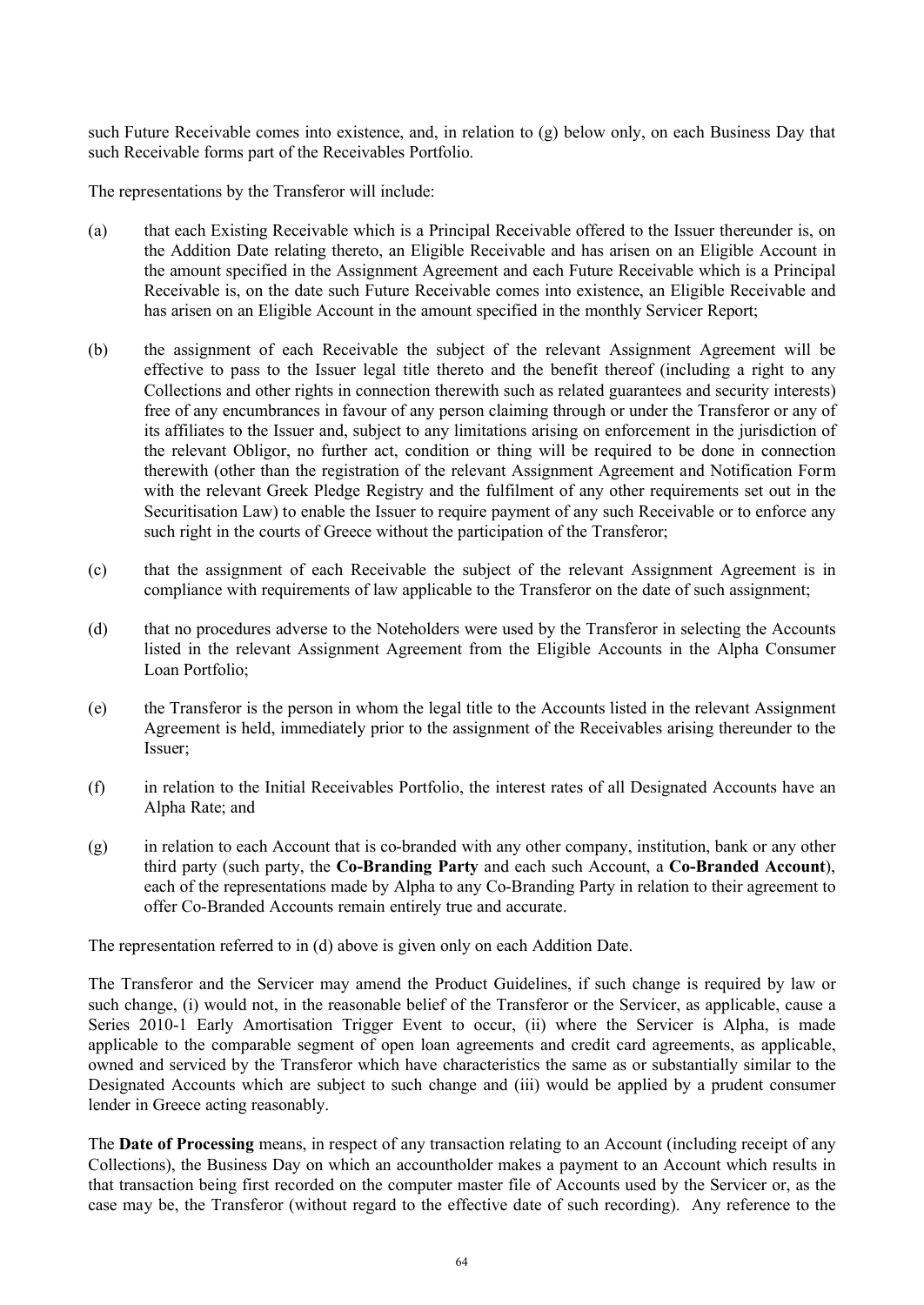date on which any Collections or transactions are processed will be taken, for the purposes of the Receivables Portfolio and the Issuer Property, as referring to the Date of Processing relative to such Collections or (as the case may be) transactions.

## **Repurchase by the Transferor**

If any representation made by the Transferor in respect of any Principal Receivable assigned to the Issuer proves to have been incorrect when made, the Transferor will be required to remedy the breach (if capable of remedy) within 21 days of the Transferor becoming aware of the same or receipt by it of a notice by or on behalf of the Issuer. If the Transferor fails to remedy the breach within such 21 day period (or such longer period as may be agreed between the Issuer, the Security Trustee and the Transferor) or such breach cannot be remedied, the Transferor will be required to repurchase for cash the Principal Receivable (together with any other Principal Receivable arising on the same Designated Account) in each case at their current balance as of the date of repurchase together with all Finance Charge Receivables accrued thereon and the amount (if any) standing to the credit of the Transferor Ineligible Receivables Ledger constituting Collections in respect of such Designated Account.

All Finance Charge Receivables in respect of such Principal Receivable which come into existence after the date of its repurchase will not be sold and assigned to the Issuer under the Receivables Securitisation Deed.

If the Principal Receivables (or any of them) are not capable of being repurchased, the Transferor will be required to indemnify the Issuer and the Security Trustee against any loss or liability (excluding consequential and indirect losses) which the Issuer or the Security Trustee may suffer or incur by reason of the breach of the relevant representation or by its holding of the relevant Principal Receivable. The Transferor may also satisfy its obligation to pay such repurchase price (in whole or in part) by the sale and assignment of additional Receivables to the Issuer or it may discharge such obligation by the Issuer reducing the Transferor Interest payable to the Transferor.

Fulfilment of any such payment obligation by the Transferor whether by payment in cash or discharged through any such reduction of the Transferor Interest will be in full satisfaction of any rights or remedies which the Issuer may have as a result of the representation concerned being incorrect. However, in certain circumstances, a breach of a representation made by the Transferor under the Receivables Securitisation Deed may lead to the occurrence of a Series 2010-1 Early Amortisation Trigger Event.

On any date on which a Principal Receivable is required to be repurchased or on any date on which the Transferor is required to make an indemnity payment, the Transferor may, pursuant to an Assignment Agreement, assign Eligible Accounts to the Issuer with an aggregate balance of Existing Receivables equal to or less than the repurchase price or indemnity payment that is payable by the Transferor. The Acceptance Price in respect of the Existing Receivables on Accounts in such Assignment Agreement will be the aggregate balance of such Existing Receivables. The sale and assignment of Receivables on such Accounts will satisfy the obligation of the Transferor to make payment of that part of a repurchase price and/or an indemnity payment equal to the aggregate balance of the Existing Receivables on the Accounts in the Assignment Agreement.

The Issuer has not made and will not make any initial or periodic general examination of the Receivables or any records relating to the Receivables for the purpose of establishing compliance with the Transferor's representations and warranties or for any other purpose.

# **Eligibility Criteria**

## *Eligible Accounts*

An Account, as determined in connection with a proposed Addition Date, will be an **Eligible Account** if it complies with the following criteria: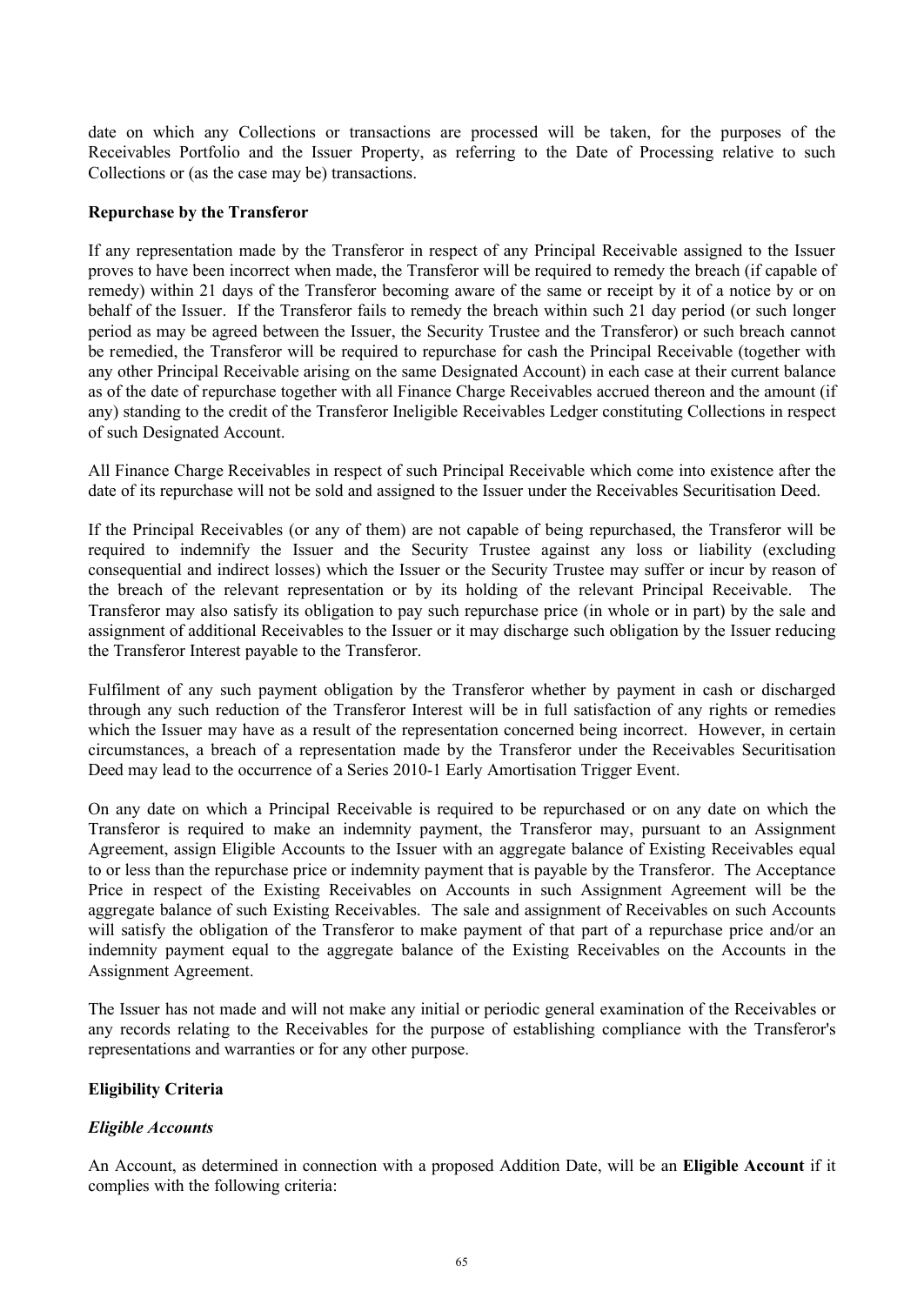- (a) it relates to either an Open Loan Account or a Credit Card Account;
- (b) the accountholder of such Account is an individual and is not a company, other incorporated entity or partnership;
- (c) it was in existence and maintained with the Transferor prior to or at the time of its designation as a Designated Account;
- (d) it is payable in euro;
- (e) the credit limit does not exceed  $\epsilon$ 60,000;
- (f) it is subject to an Alpha Rate interest rate;
- (g) the accountholder of such Account is a resident of Greece and his or her most recent billing address is located in Greece;
- (h) it has been originated by the Transferor;
- (i) it has been operated by the Transferor in all material respects in accordance with the Transferor's credit card guidelines or open loan guidelines;
- (j) it is not in respect of an account issued to Alpha group staff (including staff of subsidiaries and associated companies);
- (k) it is not dormant (a dormant account is defined as not having performed a single transaction) over the last six months before the Cut Off Date;
- (l) it has not been classified by the Transferor as counterfeit, cancelled, fraudulent, stolen or lost, or under investigation for fraudulent activity;
- (m) it is not more than 60 days delinquent;
- (n) the Accountholder of such Account has made at least one payment in respect of the relevant Account to the Transferor,

provided, however, that notwithstanding the above, an Account will be an Eligible Account if the Rating Agency has affirmed to the Transferor and the Issuer that the acquisition of such Account (or each Account with such characteristics) by the Issuer will not lead to a downgrading or withdrawal of the then current ratings of any class of Notes then outstanding.

**Cancelled Account** means a Designated Account that has had its charging privileges permanently withdrawn.

**Default Amount** means the outstanding amount owed on any Defaulted Account that relates to Principal Receivables on the date such account became a Defaulted Account and any FIRs charged on a Defaulted Account which mature after such account became a Defaulted Account.

**Defaulted Account** means a Designated Account which has been classified as non-performing according to the Servicer's guidelines, or is 180 days past due.

**Defaulted Receivables** mean with respect to any Defaulted Account, the outstanding amount owed on such account on the day such account became a Defaulted Account.

**Zero Balance Account** means a Designated Account that has had a nil balance of Receivables for a period of time and has been identified by the Servicer as a Zero Balance Account under the Product Guidelines.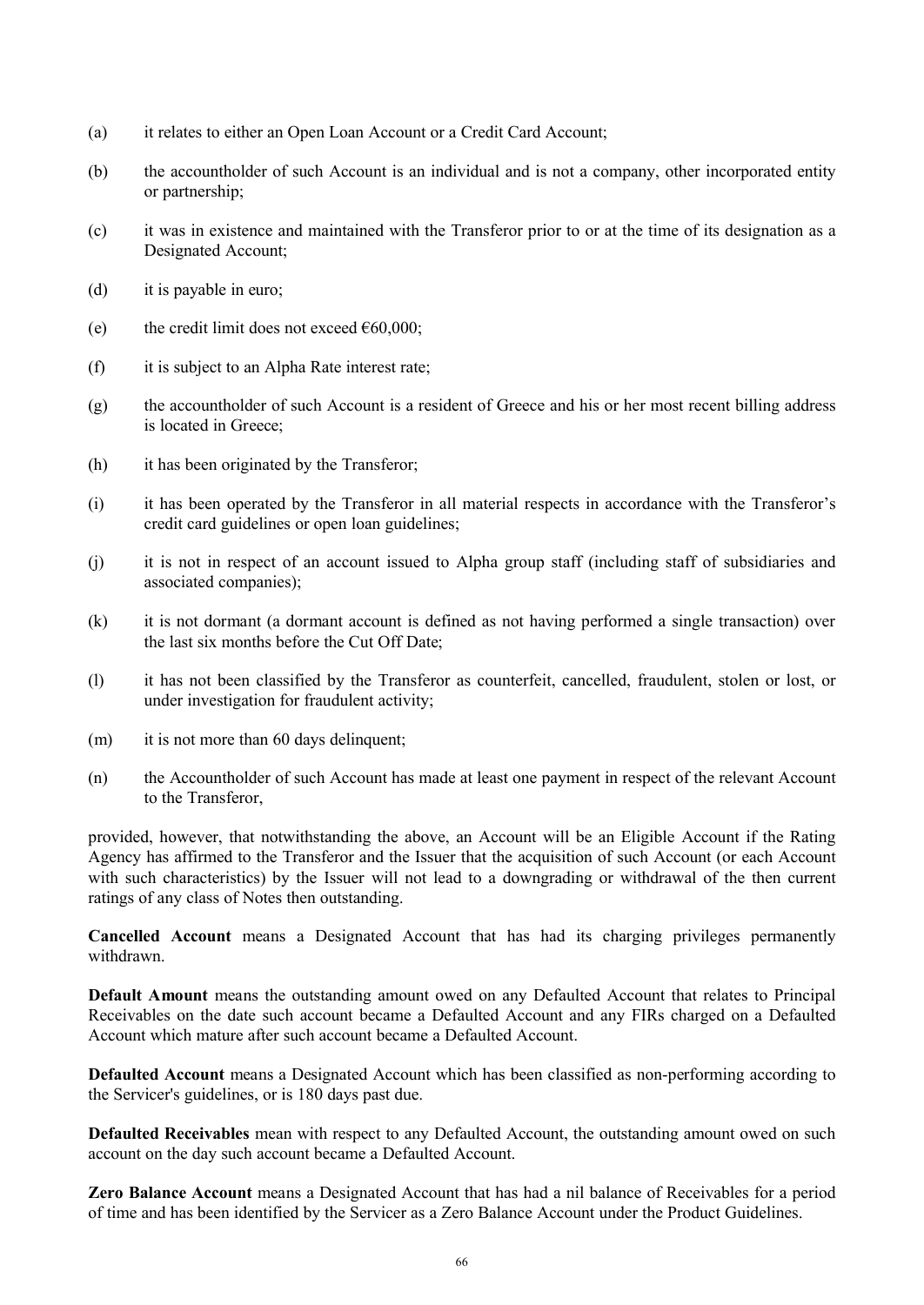# *Eligible Receivables*

A Receivable will be an **Eligible Receivable** if, at the time of sale and assignment from the Transferor to the Issuer, it complies with the following criteria:

- (a) the respective Account on which the receivable arises is not more than 90 days past due, and in the case of FIRs, is not a Defaulted Account;
- (b) all consents, licences, approvals, authorisations, registrations or declarations required to be obtained, effected or given by the Transferor or the Servicer in connection with the creation and assignment of Receivables have been obtained, effected or given, and are in full force and effect as of the date of creation;
- (c) it arises under a credit card agreement or open loan agreement the material terms of which are legal, valid and binding obligations of the relevant Accountholder enforceable against such Accountholder in accordance with the terms of the relevant credit card agreement or open loan agreement in relation to such matters and applicable Greek legislation, subject only to (i) applicable bankruptcy, insolvency, reorganisation, moratorium or other similar laws affecting the enforcement of the rights of creditors generally and (ii) the effect of general principles of equity, and is not currently subject to any defence, dispute, set-off or counterclaim or enforcement order and (iii) the Consumer Protection legislation (e.g. the Ministerial Decision  $Z_1 - 798/2008$ ) and the Class Action Decisions;
- (d) it has arisen under an Eligible Account;
- (e) it is free and clear of any encumbrances exercisable against the Transferor or the Issuer arising under or through the Transferor (or any of its affiliates) and at the time of creation of such Receivable (or at the time of acquisition of such Receivable by the Transferor if such Receivable was originated by any person other than the Transferor) and at all times thereafter, the Transferor or the Issuer had good title thereto; and
- (f) at the time of transfer to the Issuer, it has not been waived or modified except as permitted in accordance with the terms of the Receivables Securitisation Deed,

(together with the criteria described in the definition of Eligible Account, the **Eligibility Criteria**).

**Ineligible Receivables** means Receivables which arise on a Designated Account but which do not comply with all of the criteria set out in the definition of Eligible Receivables at the time the relevant representation as to eligibility is made.

## *Pool Revolving Criteria*

With respect to any Addition Date other than the Addition Date in respect of the Initial Receivables Portfolio, the sale and assignment of Receivables by the Transferor to the Issuer is not permitted unless, *inter alia*, (a) on such Addition Date, the aggregate of the maximum balance of the Principal Receivables on the Accounts listed in the Assignment Agreement do not exceed the Maximum Addition Amount, or (b) in circumstances where the Maximum Addition Amount would be so exceeded, the Issuer has received written confirmation from S&P that such sale and assignment will not result in S&P reducing, qualifying or withdrawing its then current rating on any outstanding Notes.

The **Maximum Addition Amount** means for any Addition Date, the number of Additional Accounts nominated by the Transferor as Additional Accounts (without confirmation from the Rating Agency) which would: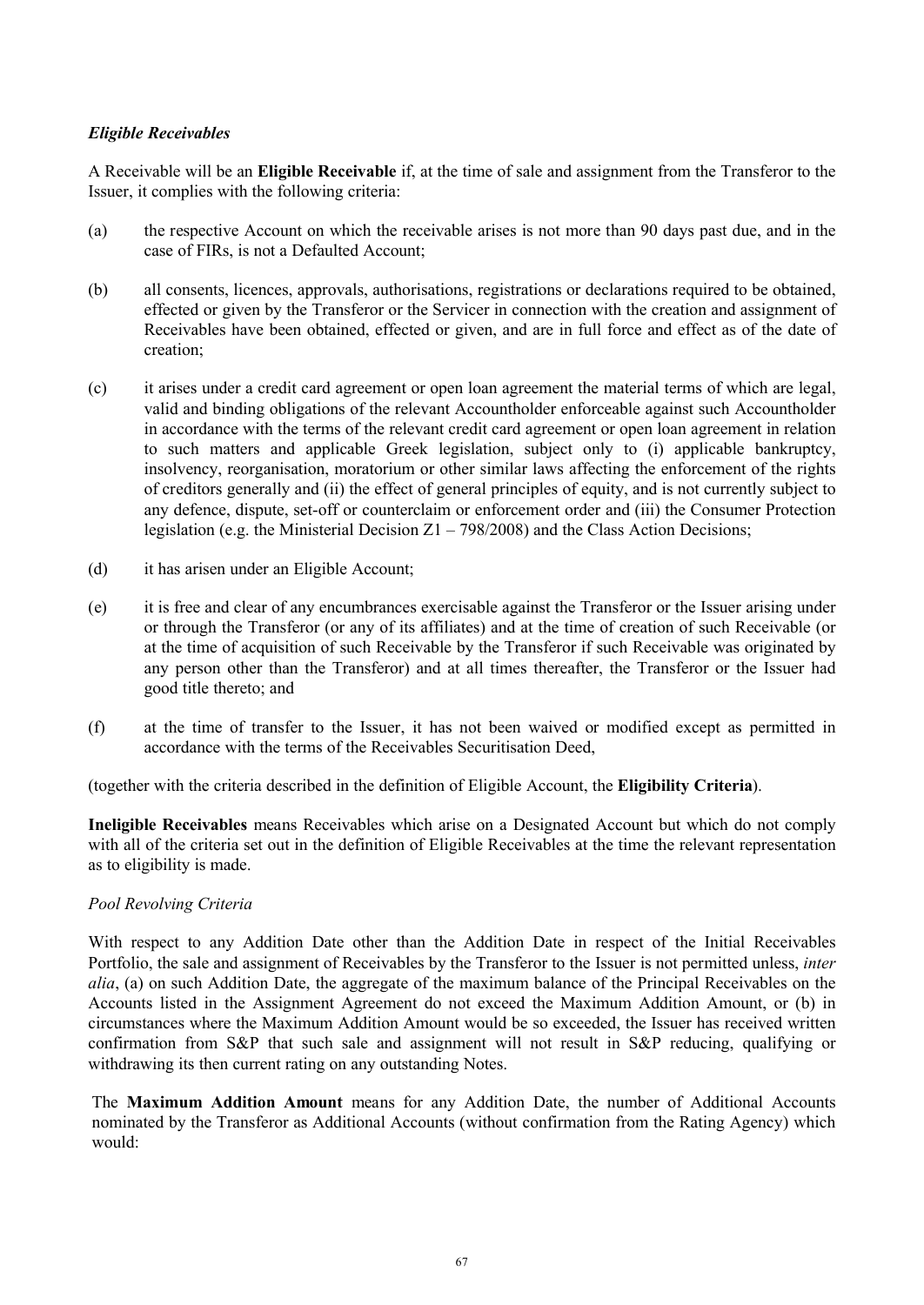- (a) for the three consecutive Monthly Periods starting with the Monthly Period in which the most recent Addition Date where the Rating Agency has confirmed that the ratings of the then outstanding Notes, be equal to 15 per cent. of the number of Designated Accounts as of such Addition Date; or
- (b) for any twelve-month period, be equal to 20 per cent. of the Designated Accounts as of the later of the first day of such twelve-month period, or an Addition Date where the Rating Agency has confirmed the ratings of the outstanding Notes.

**Additional Accounts** are accounts which become Designated Accounts after the Initial Addition Date.

The Receivables Portfolio will be managed with the objective of satisfying the Collateral Test if the Notes are in the Series 2010-1 Revolving Period. On each Interest Payment Date and each Addition Date (and following the completion of the sale and assignment of any Existing Receivables on new Designated Accounts on such date), the Servicer shall test whether the composition of the Eligible Receivables in the Receivables Portfolio is consistent with the requirements of the Collateral Test.

The Issuer shall satisfy the **Collateral Test** if not more than 50 per cent. of the aggregate outstanding balance of Eligible Receivables in the Receivables Portfolio on such date arise on Open Loan Accounts. The Cash Manager will be responsible for running the Collateral Test under the terms of the Cash Management Agreement.

If the Receivables Portfolio calculated on a three month rolling average basis does not satisfy the Collateral Test, then a Series 2010-1 Early Amortisation Trigger Event will occur (see further "*The Cash Management Agreement* – *Scheduled Redemption of the Notes* – *Series 2010-1 Early Amortisation Trigger Events*").

# **Amendments to Eligible Accounts**

The Transferor may, subject to restrictions set by law, amend the terms and conditions of the Designated Accounts relating to the approved credit limit and exercise the rights granted to it in relation to the renewal of the credit limit (and the rights to any fees or commissions payable by the Accountholder relating thereto).

The Transferor will agree that no amendments will be made to a Designated Account if such amendments:

- (a) would result in the creation of a new agreement with any Obligor;
- (b) would make the Designated Account not compliant with any of the criteria set out in the definition of Eligible Account;
- (c) would change the currency in which Receivables under a Designated Account are denominated or their currency of payment, to a currency other than Euro;
- (d) would result in the representations and warranties made by the Transferor in respect of the Receivables arising under such Designated Account to be untrue if given on the effective date of such amendment; and/or
- (e) would result in a breach of the Collateral Test, if determined on the date of such amendment,

unless the Transferor has agreed to repurchase the Receivables arising under such Designated Account in accordance with the terms of the Receivables Securitisation Deed before such amendment is made.

The Transferor may amend the terms and conditions of the standard form agreements and the Product Guidelines, if such change is required by law or such change (i) would not result in the occurrence of a Series 2010-1 Early Amortisation Trigger Event (ii) in relation to any amendment to the Product Guidelines, is made applicable to the comparable segment of resulting open loan agreements and credit card agreements, as applicable, owned and serviced by the Transferor which have characteristics the same as or substantially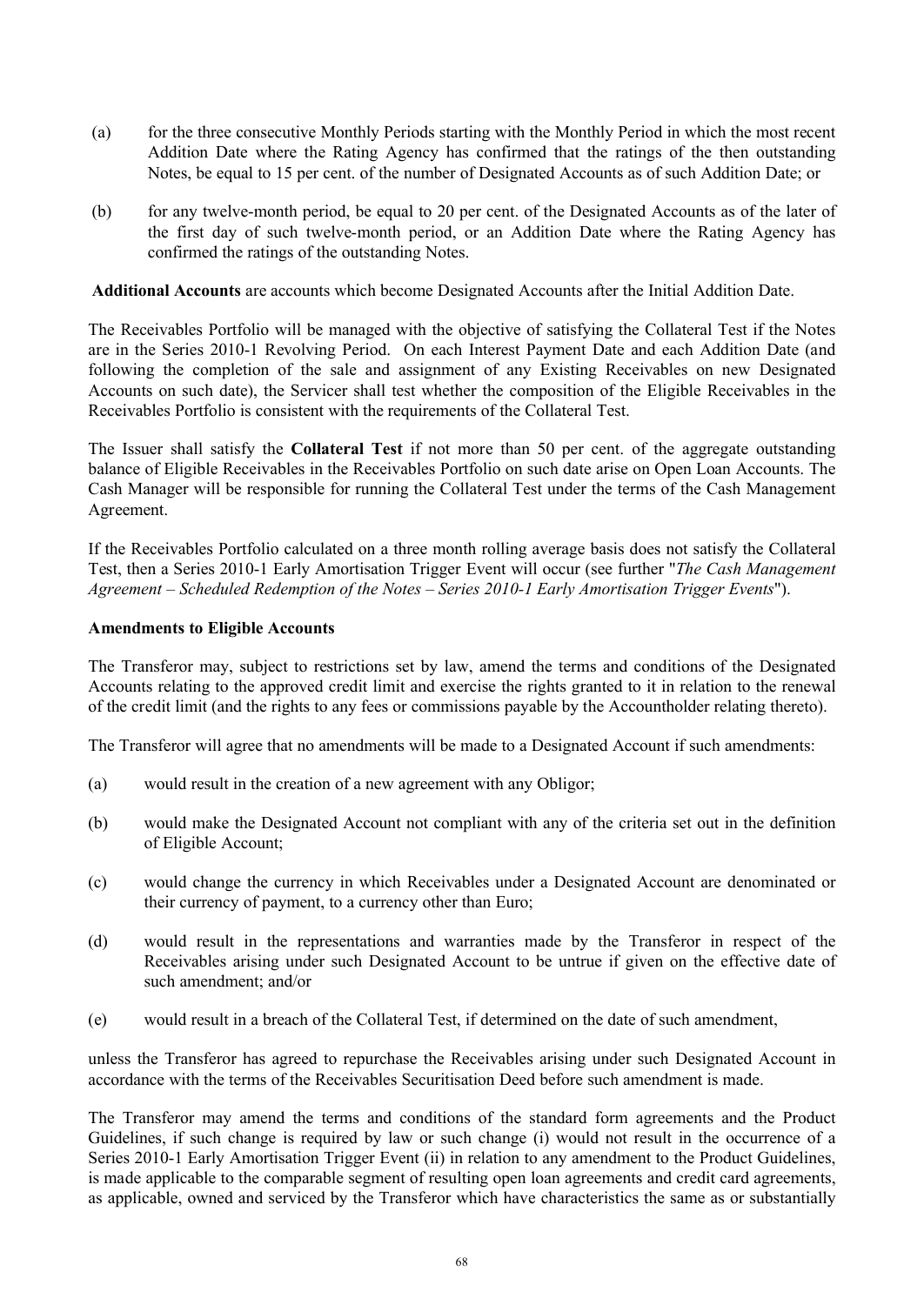similar to the Designated Accounts which are subject to such change and (iii) would be applied by a prudent consumer lender in Greece acting reasonably.

#### **Redesignation and Removal of Accounts**

On the execution of the Assignment Agreement by the Issuer and the Transferor, each Credit Card Account and Open Loan Account listed therein will become either a **Designated Credit Card Account** or **Designated Open Loan Account** (each a **Designated Account**), as the case may be.

Each Designated Account will remain a Designated Account until such time as such Account is no longer classified as being a Designated Account in accordance with the terms of the Receivables Securitisation Deed (each such Account being a **Redesignated Account**). A Redesignated Account will be repurchased by the Transferor pursuant to a Greek law assignment agreement (each, a **Reassignment Agreement**).

Under the terms of the Receivables Securitisation Deed, a Designated Account may be reclassified as a Redesignated Account if:

- (a) all of the Receivables arising on such Account and then outstanding have been repurchased by the Transferor pursuant to the terms of the Receivables Securitisation Deed; or
- (b) with respect to a Designated Account which has become a Zero Balance Account, Defaulted Account or a Cancelled Account, the Transferor has specified in writing to the Issuer that such Designated Account should be redesignated as a Redesignated Account.

The Date on which a Designated Account becomes a Redesignated Account is referred to as a **Removal Date**. All Principal Receivables in respect of a Designated Account which come into existence after the Removal Date (and all Finance Charge Receivables in respect of such Principal Receivables) will not be sold and assigned to the Issuer under the Receivables Securitisation Deed.

On any Removal Date on which a Designated Account that is a Defaulted Account is redesignated as a Redesignated Account, the Purchaser shall pay the Repurchase Price to the Issuer by:

- (a) full or partial payment in cash to the Issuer; and/or
- (b) payment by way of adjustment of the Transferor Interest such that the amount of the Transferor Interest is decreased by an amount equivalent to any otherwise unpaid Repurchase Price, provided that such reduction does not cause the Transferor Interest to be reduced below the Minimum Transferor Interest.

The Repurchase Price in respect of Defaulted Accounts listed in a Reassignment Agreement, will be an amount equal to the Principal Receivables which were in existence prior to the Removal Date (and all Finance Charge Receivables in respect of such Principal Receivables).

## **Reductions in Receivables, Early Collections and Credit Adjustments**

If any Principal Receivable in the Receivables Portfolio is reduced by reason of any set-off, counterclaim, credit adjustment, rebate or any other matter between an Obligor and the Transferor and the Transferor has received a benefit, in money or money's worth thereby, the Transferor will be required to pay the Issuer an amount equal to that reduction. The Issuer shall be entitled to set-off any amount payable to it by the Transferor as a consequence of such reduction against the Transferor Interest payable to the Transferor.

If, in respect of any Existing Receivable which the Transferor has purported to assign to the Issuer, the Transferor has received a partial or full collection from the date upon which said Account was designated (such date a **Nomination Date**) until the Addition Date, the Transferor will be deemed to have received any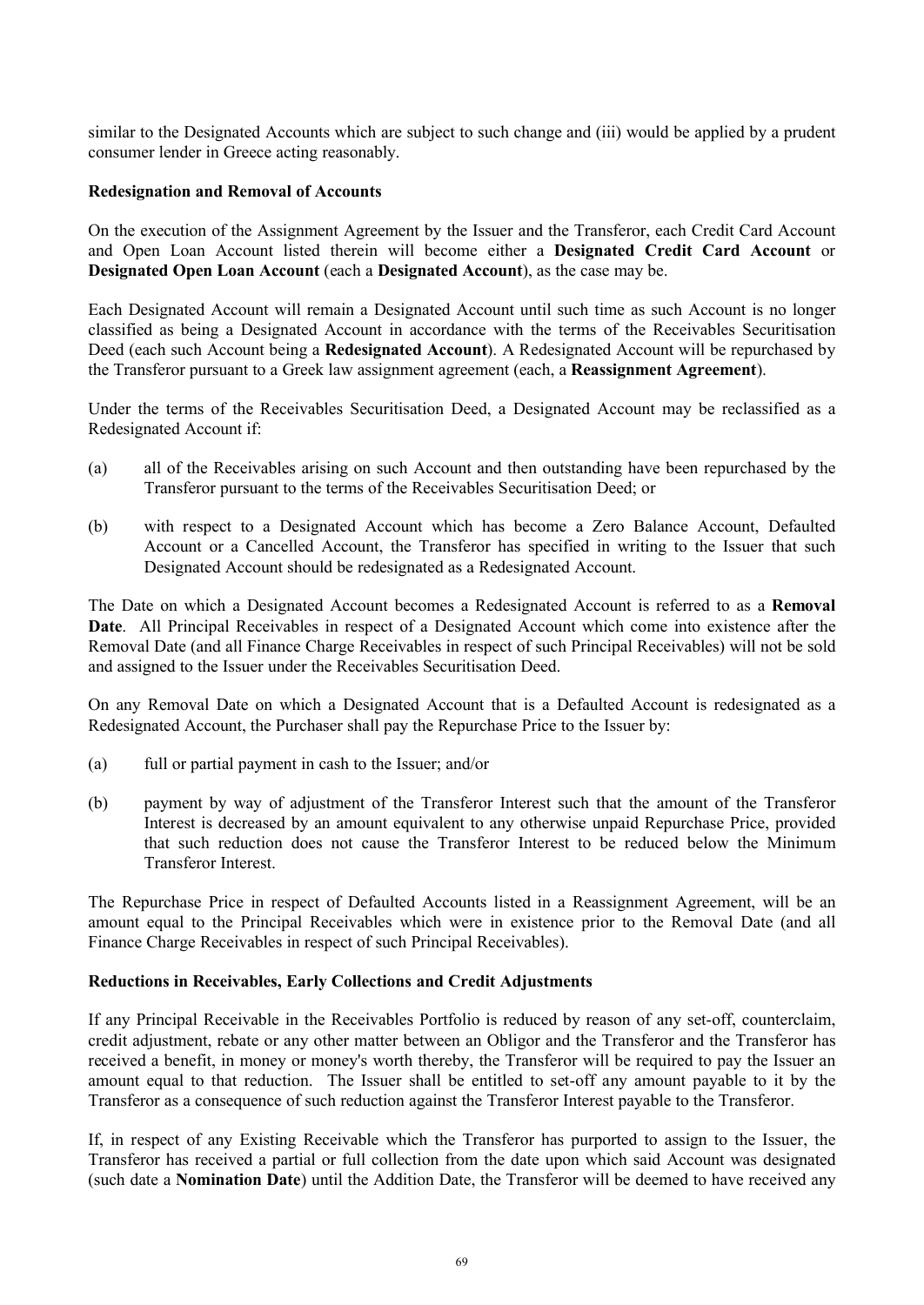such Collections in the name of the Issuer and will pay to the Issuer an amount equal to the amount of that early collection.

In respect of each category of reduction of Receivables, early collection and Credit Adjustment, the obligation of the Transferor to make a payment in respect thereof to the Issuer is in addition to the obligation of the Transferor to pay all other amounts paid or payable in respect of the Receivable concerned to the Issuer.

The obligations of the Transferor to make payments in respect of such reductions, early collections and Credit Adjustments may be satisfied in whole or in part by a reduction in the amount of Transferor Deferred Purchase Price provided that such decrease does not cause the Transferor Deferred Purchase Price to be decreased to an amount of less than zero.

**Credit Adjustment** means that amount of the amount of any Principal Receivable (i) which was created in respect of any merchandise refused or returned by the Accountholder or as to which the Accountholder has asserted any defence, dispute, set-off or counterclaim or (ii) which is reduced by the Transferor or the Servicer, by any rebate, refund, charge-back or adjustment (including Servicer errors) or (iii) which was created as a result of a fraudulent or counterfeit charge.

The Deed of Charge will provide that none of the Issuer nor any Issuer Secured Party (other than the Transferor) will be entitled to compel the Transferor to set-off against any Receivable belonging to the Issuer against any liability that Alpha may in some other capacity owe to the relevant Obligor (such as in respect of a deposit placed with Alpha by such Obligor).

#### **Purchase of Receivables by the Transferor**

Under the terms of the Receivables Securitisation Deed, from time to time and at any time, the Transferor will be permitted to purchase for cash from the Issuer, and the Issuer will be permitted to sell and assign to the Transferor, Principal Receivables provided that it shall be a condition to the sale of any Principal Receivable to the Transferor that the Collateral Test shall not be breached as a result of such sale.

All Future Receivables which are Finance Charge Receivables (in respect of Principal Receivables which were in existence prior to the date of such purchase) and which come into existence on or after the date of such purchase shall continue to be automatically sold and assigned by the Issuer to the Transferor under the Receivables Securitisation Deed.

## **Call Option**

Under the terms of the Receivables Securitisation Deed, the Issuer will grant the Transferor a call option (the **Call Option**) in respect of the Receivables. The Call Option will be exercisable by the Transferor at any time whilst any Notes remain outstanding.

#### **Exercise of the Call Option**

The Call Option will only be exercisable by the Transferor if, following the exercise of such Call Option, the Call Option Price received from the Transferor as a result of such exercise together with any amounts standing to the credit of the Cash Collateral Account would be sufficient to repay the Notes in full.

If the Transferor exercises the Call Option, then the Transferor will be required to pay to the Issuer the Call Option Price.

The **Call Option Price** will be an amount equal to, on the Interest Payment Date immediately succeeding the exercise of the Call Option, the principal amount outstanding of the Notes plus accrued but unpaid interest thereon as of the relevant Interest Payment Date plus an amount equal to any amount ranking pari passu with or in priority to the Notes according to the Priority of Payments adjusted downwards by any amounts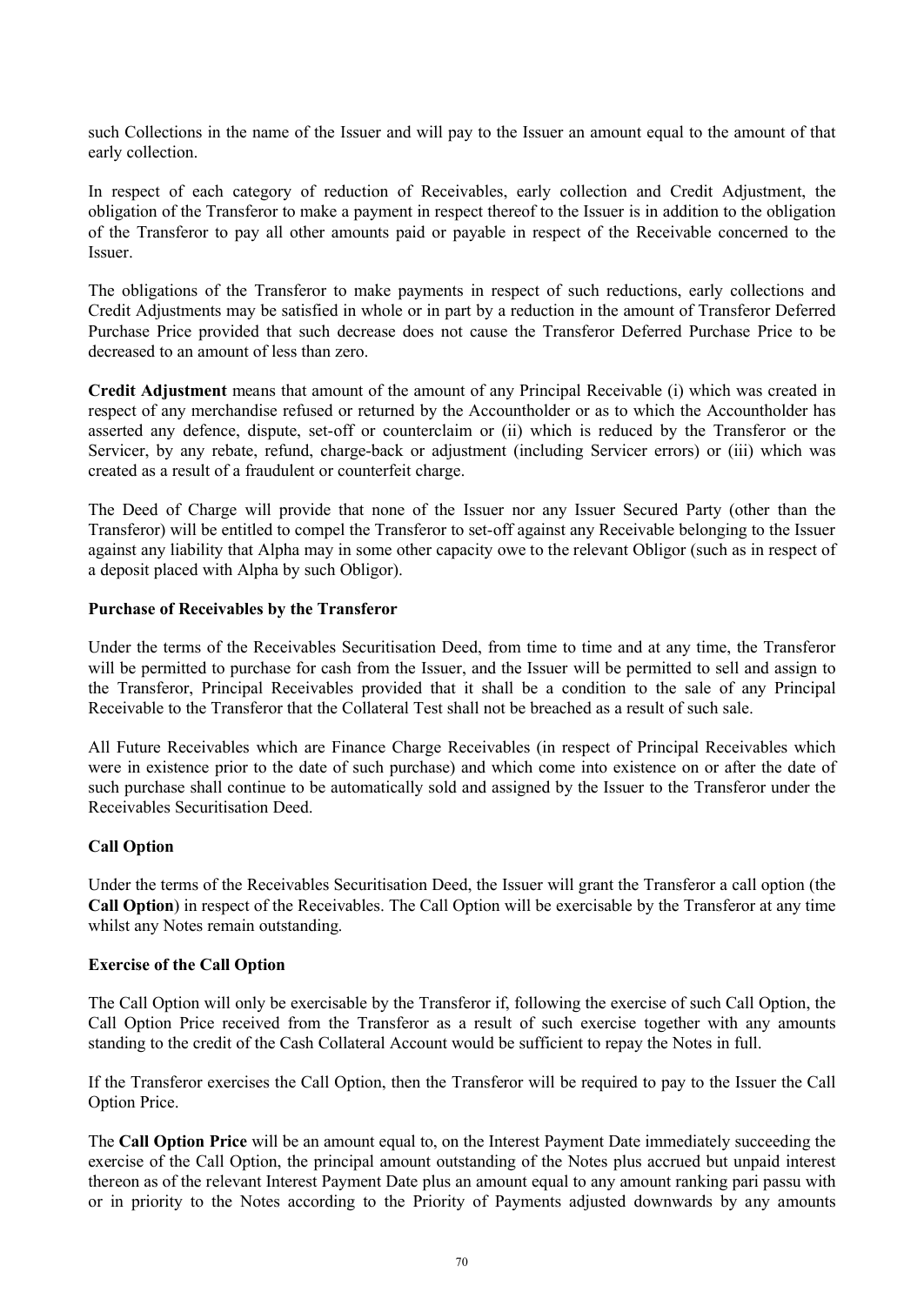standing to the credit of the Cash Collateral Account which will be available to redeem the Notes on such Interest Payment Date.

#### **Ineligible Receivables, Ineligible Collections, Incorrect Payments**

Under the terms of the Cash Management Agreement, all Processed Collections paid into the Collection Account will be deemed to be Collections in respect of Receivables in the Receivables Portfolio unless the Servicer has determined that part or all of such monies have been incorrectly paid into such account (**Incorrect Payments**).

If, from time to time, Processed Collections paid into the Collection Account representing Collections in respect of Ineligible Receivables and which have been initially considered to be Principal Collections or Finance Charge Collections in respect of Eligible Receivables (**Ineligible Collections**) and credited to the Series 2010-1 Required Retained Principal Collections Ledger, the Series 2010-1 Principal Collections Ledger or the Series 2010-1 Finance Charge Collections Ledger in accordance with the terms of the Cash Management Agreement then, upon determination by the Servicer of any Ineligible Collections, the Cash Manager shall credit the amount of such Ineligible Collections to a separate ledger of the Collection Account (the **Transferor Ineligible Receivables Ledger**).

#### **Additional Rights Upon the Occurrence of an Insolvency Event**

If an Insolvency Event occurs in respect of the Transferor then, on such day on which such Insolvency Event occurs:

- (a) the Transferor shall immediately give notice to the Issuer of the occurrence of such Insolvency Event; and
- (b) the Issuer shall not be entitled to acquire any further Principal Receivables from the Transferor.

Finance Charge Receivables accruing in respect of Principal Receivables which have been assigned to the Issuer prior to the relevant Insolvency Event shall form part of the Issuer Property and Finance Charge Collections, whenever created, relating thereto shall continue to be allocated and applied in accordance with the relevant Priority of Payments.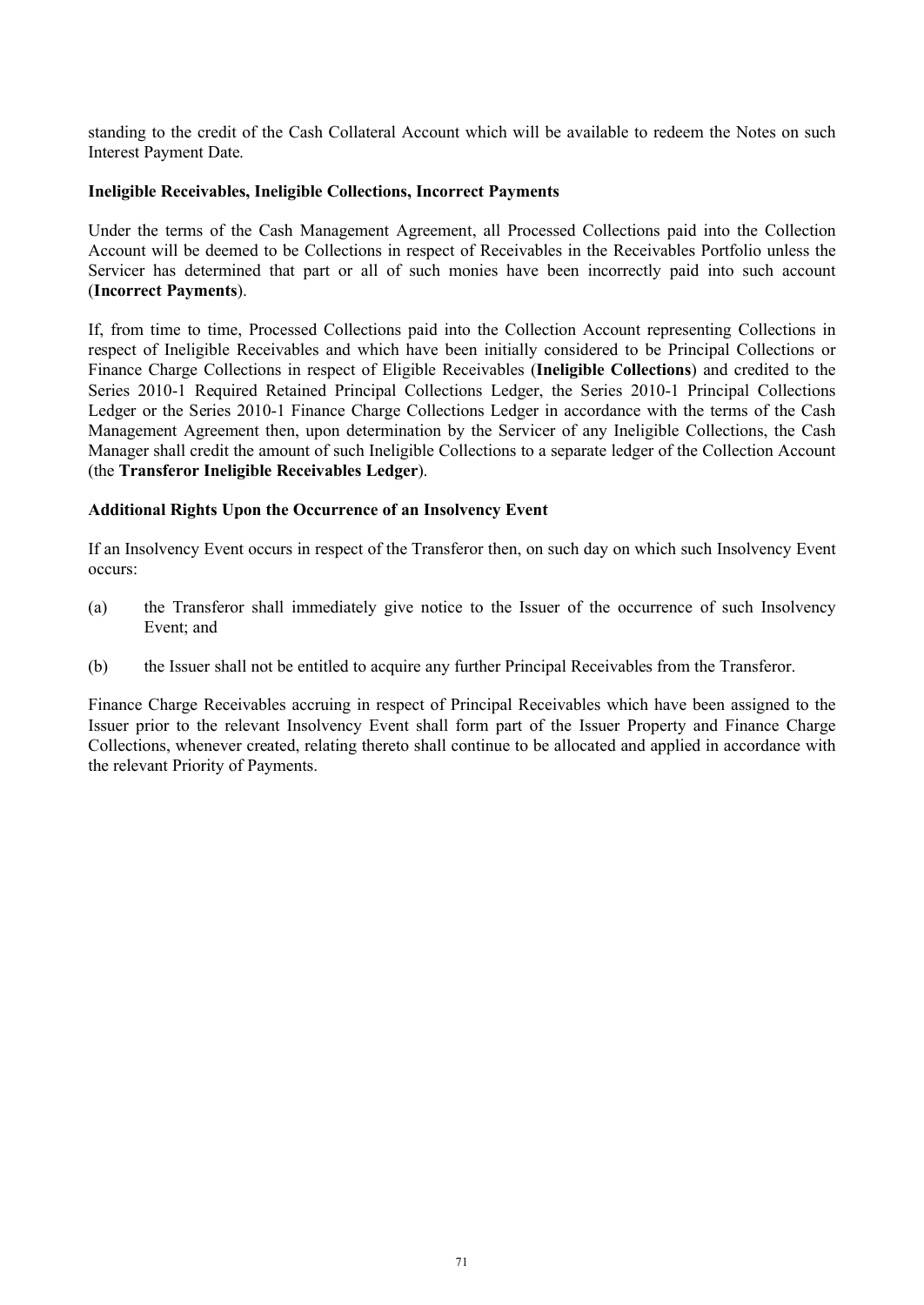#### **SUMMARY OF RECEIVABLES PORTFOLIO**

#### **Summary of Receivables Portfolio**

The statistical and other information contained in this section "*Summary of the Receivables Portfolio*" has been compiled by reference to Receivables (the **Provisional Portfolio**) as at 31 January 2010 (the **Cut Off Date**) that the Transferor anticipates that it will sell to the Issuer on or about the Closing Date (the **Initial Receivables Portfolio**). Accounts in the Initial Receivables Portfolio will be deemed Eligible Accounts based on information as of the Cut Off Date. Because the future composition of the Initial Receivables Portfolio will change over time, the statistical and other information provided is not necessarily indicative of the composition of the Initial Receivables Portfolio at any time subsequent to the Cut Off Date. All tables are denominated in euro.

#### **Initial Receivables Portfolio**

#### **1. Summary of the Credit Card Receivables Portfolio**

#### **Composition of Credit Card Receivables as of the Cut Off Date**

Total Receivables Outstanding at Cut Off Date: 874,417,878.41 Number of Accounts: 469,447 Number of Borrowers: 349,175

| <b>Card Type</b>             |                                         |                                                 |                              |                                            |
|------------------------------|-----------------------------------------|-------------------------------------------------|------------------------------|--------------------------------------------|
|                              | <b>Total Receivables</b><br>Outstanding | % of Total<br><b>Receivables</b><br>Outstanding | <b>Number</b><br>of Accounts | % of Total<br><b>Number</b><br>of Accounts |
| ALPHA BANK BONUS VISA        | 274,417,349.93                          | 31.38                                           | 156,903                      | 33.42                                      |
| ALPHA BANK BONUS AMEX CARD   | 187, 393, 310.65                        | 21.43                                           | 100,097                      | 21.32                                      |
| XPYÓH ALPHA BANK VISA        | 158, 153, 986.07                        | 18.09                                           | 41,560                       | 8.85                                       |
| ALPHABANK BONUS MASTERCARD   | 109,004,096.25                          | 12.47                                           | 61,504                       | 13.10                                      |
| DYNAMIC AMERICAN EXPRESS     | 89,003,840.84                           | 10.18                                           | 61,773                       | 13.16                                      |
| <b>WIND BONUS AMEX</b>       | 23,991,392.82                           | 2.74                                            | 23,216                       | 4.95                                       |
| <b>BLUE AMERICAN EXPRESS</b> | 15,314,699.79                           | 1.75                                            | 6,392                        | 1.36                                       |
| <b>DYNAMIC VISA</b>          | 5,407,815.49                            | 0.62                                            | 4,052                        | 0.86                                       |
| <b>AEGEAN BONUS VISA</b>     | 4,502,705.33                            | 0.51                                            | 4,321                        | 0.92                                       |
| <b>WIND BONUS VISA</b>       | 3,887,903.58                            | 0.44                                            | 5,155                        | 1.10                                       |
| ALPHA 1/2/3 VISA             | 1,384,073.24                            | 0.16                                            | 2,009                        | 0.43                                       |
| <b>FOKAS BONUS AMEX</b>      | 1,313,133.07                            | 0.15                                            | 2,107                        | 0.45                                       |
| <b>ARTION VISA</b>           | 466,672.51                              | 0.05                                            | 225                          | 0.05                                       |
| XPYÓH WIND BONUS AMEX        | 176,898.84                              | 0.02                                            | 133                          | 0.03                                       |
| Total:                       | 874,417,878.41                          | 100.00                                          | 469,447                      | 100.00                                     |

#### **Account Age Range**

|      | <b>Total Receivables</b><br>Outstanding | % of Total<br><b>Receivables</b><br>Outstanding | <b>Number</b><br>of Accounts | % of Total<br><b>Number</b><br>of Accounts |
|------|-----------------------------------------|-------------------------------------------------|------------------------------|--------------------------------------------|
| 1987 | 1,018,036.44                            | 0.12                                            | 472                          | 0.10                                       |
| 1988 | 4,648,923.85                            | 0.53                                            | 2.406                        | 0.51                                       |
| 1989 | 5,965,299.93                            | 0.68                                            | 3,454                        | 0.74                                       |
| 1990 | 3,144,045.52                            | 0.36                                            | 1,750                        | 0.37                                       |
| 1991 | 4,130,978.81                            | 0.47                                            | 2,325                        | 0.50                                       |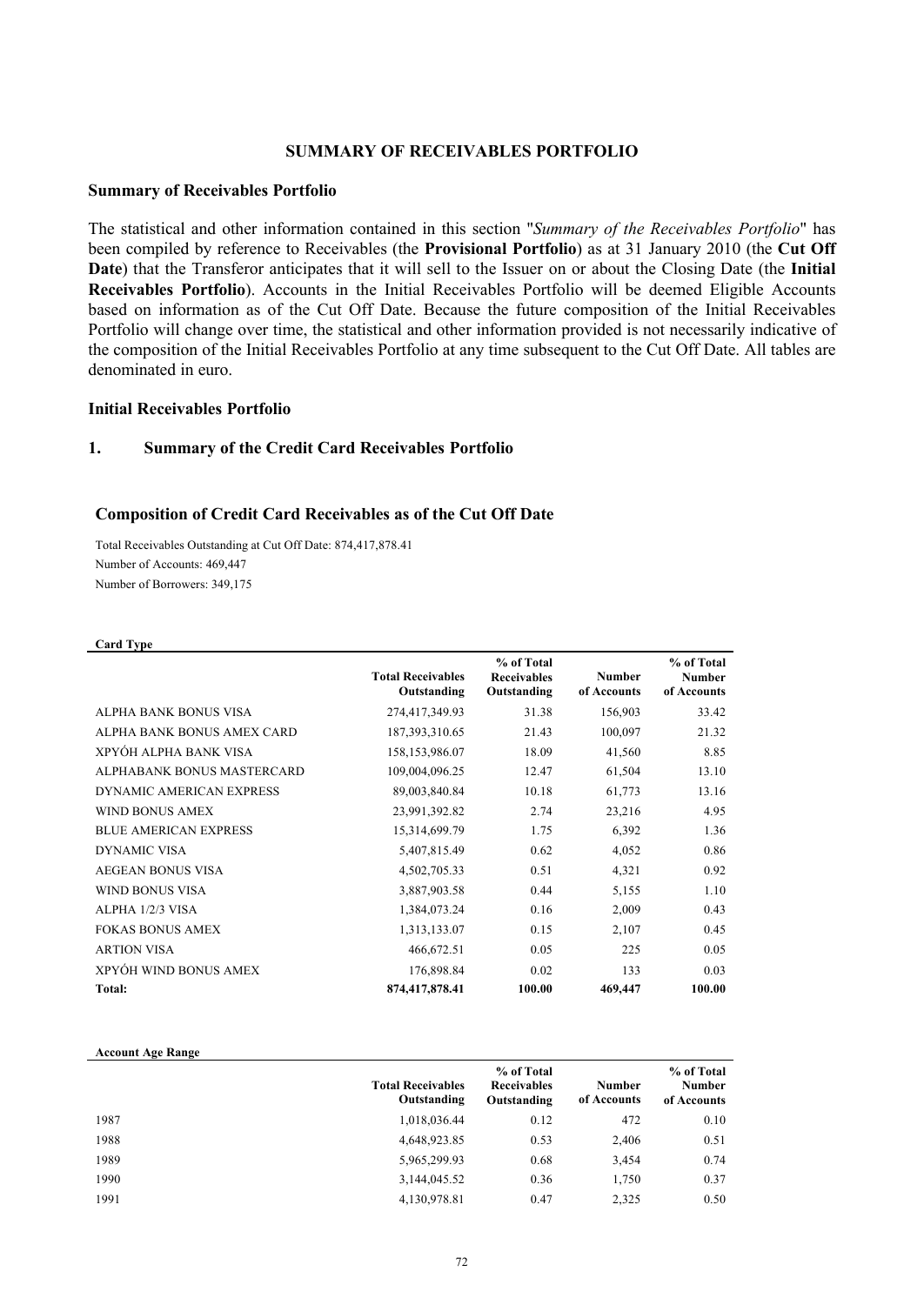| <b>Account Age Range</b> |                                         |                                                 |                              |                                            |
|--------------------------|-----------------------------------------|-------------------------------------------------|------------------------------|--------------------------------------------|
|                          | <b>Total Receivables</b><br>Outstanding | % of Total<br><b>Receivables</b><br>Outstanding | <b>Number</b><br>of Accounts | % of Total<br><b>Number</b><br>of Accounts |
| 1992                     | 4,421,062.55                            | 0.51                                            | 2,577                        | 0.55                                       |
| 1993                     | 6,124,508.15                            | 0.70                                            | 3,722                        | 0.79                                       |
| 1994                     | 6,266,955.29                            | 0.72                                            | 3,649                        | 0.78                                       |
| 1995                     | 5,208,749.72                            | 0.60                                            | 2,920                        | 0.62                                       |
| 1996                     | 18,358,536.09                           | 2.10                                            | 9,868                        | 2.10                                       |
| 1997                     | 20,654,242.18                           | 2.36                                            | 11,121                       | 2.37                                       |
| 1998                     | 10,993,900.62                           | 1.26                                            | 5,774                        | 1.23                                       |
| 1999                     | 16,327,848.51                           | 1.87                                            | 8,508                        | 1.81                                       |
| 2000                     | 23, 343, 337. 61                        | 2.67                                            | 12,001                       | 2.56                                       |
| 2001                     | 44,348,950.87                           | 5.07                                            | 17,142                       | 3.65                                       |
| 2002                     | 41,228,197.26                           | 4.71                                            | 17,024                       | 3.63                                       |
| 2003                     | 95,792,147.39                           | 10.95                                           | 45,873                       | 9.77                                       |
| 2004                     | 92,573,811.42                           | 10.59                                           | 44,268                       | 9.43                                       |
| 2005                     | 110,113,043.62                          | 12.59                                           | 51,145                       | 10.89                                      |
| 2006                     | 97,580,022.57                           | 11.16                                           | 47,293                       | 10.07                                      |
| 2007                     | 116,503,023.87                          | 13.32                                           | 66,498                       | 14.17                                      |
| 2008                     | 98,460,457.94                           | 11.26                                           | 69,248                       | 14.75                                      |
| 2009                     | 47,211,798.20                           | 5.40                                            | 40,409                       | 8.61                                       |
| Total:                   | 874,417,878.41                          | 100.00                                          | 469,447                      | 100.00                                     |

Earliest: 15-10-1987

Latest: 18-12-2009

Weighted Average Seasoning: 67.20

# **Credit Limit**

|                            | <b>Total Receivables</b><br>Outstanding | % of Total<br><b>Receivables</b><br>Outstanding | <b>Number</b><br>of Accounts | % of Total<br><b>Number</b><br>of Accounts |
|----------------------------|-----------------------------------------|-------------------------------------------------|------------------------------|--------------------------------------------|
| $\leq 0.00$                | 6,682.48                                | 0.00                                            | 13                           | 0.00                                       |
| $0.01 - 1,000.00$          | 16,735,422.04                           | 1.91                                            | 35,236                       | 7.51                                       |
| $1,000.01 - 2,000.00$      | 96,709,529.30                           | 11.06                                           | 108,833                      | 23.18                                      |
| $2,000.01 - 3,000.00$      | 122,978,233.24                          | 14.06                                           | 99,842                       | 21.27                                      |
| $3,000.01 - 4,000.00$      | 88,298,787.43                           | 10.10                                           | 50,070                       | 10.67                                      |
| $4,000.01 - 5,000.00$      | 136,541,193.24                          | 15.62                                           | 65,353                       | 13.92                                      |
| $5,000.01 - 6,000.00$      | 40,953,068.39                           | 4.68                                            | 14,308                       | 3.05                                       |
| $6,000.01 - 7,000.00$      | 88,099,816.90                           | 10.08                                           | 36,364                       | 7.75                                       |
| $7,000.01 - 8,000.00$      | 25,332,044.52                           | 2.90                                            | 7,803                        | 1.66                                       |
| $8,000.01 - 9,000.00$      | 48,891,064.45                           | 5.59                                            | 13,910                       | 2.96                                       |
| $9,000.01 - 10,000.00$     | 34,220,673.03                           | 3.91                                            | 9,274                        | 1.98                                       |
| $10,000.01 - 15,000.00$    | 145,339,744.02                          | 16.62                                           | 25,559                       | 5.44                                       |
| $15,000.01 - 20,000.00$    | 17,537,638.08                           | 2.01                                            | 1,883                        | 0.40                                       |
| 20,000.01 - 30,000.00      | 9,456,031.37                            | 1.08                                            | 789                          | 0.17                                       |
| $30,000.01 - 40,000.00$    | 1,867,639.32                            | 0.21                                            | 108                          | 0.02                                       |
| $40,000.01 - 50,000.00$    | 1,308,186.47                            | 0.15                                            | 99                           | 0.02                                       |
| $50,000.01 - 60,000.00$    | 142, 124. 13                            | 0.02                                            | 3                            | 0.00                                       |
| <b>Total:</b><br>Min: 0.00 | 874,417,878.41                          | 100.00                                          | 469,447                      | 100.00                                     |

Max: 55,000.00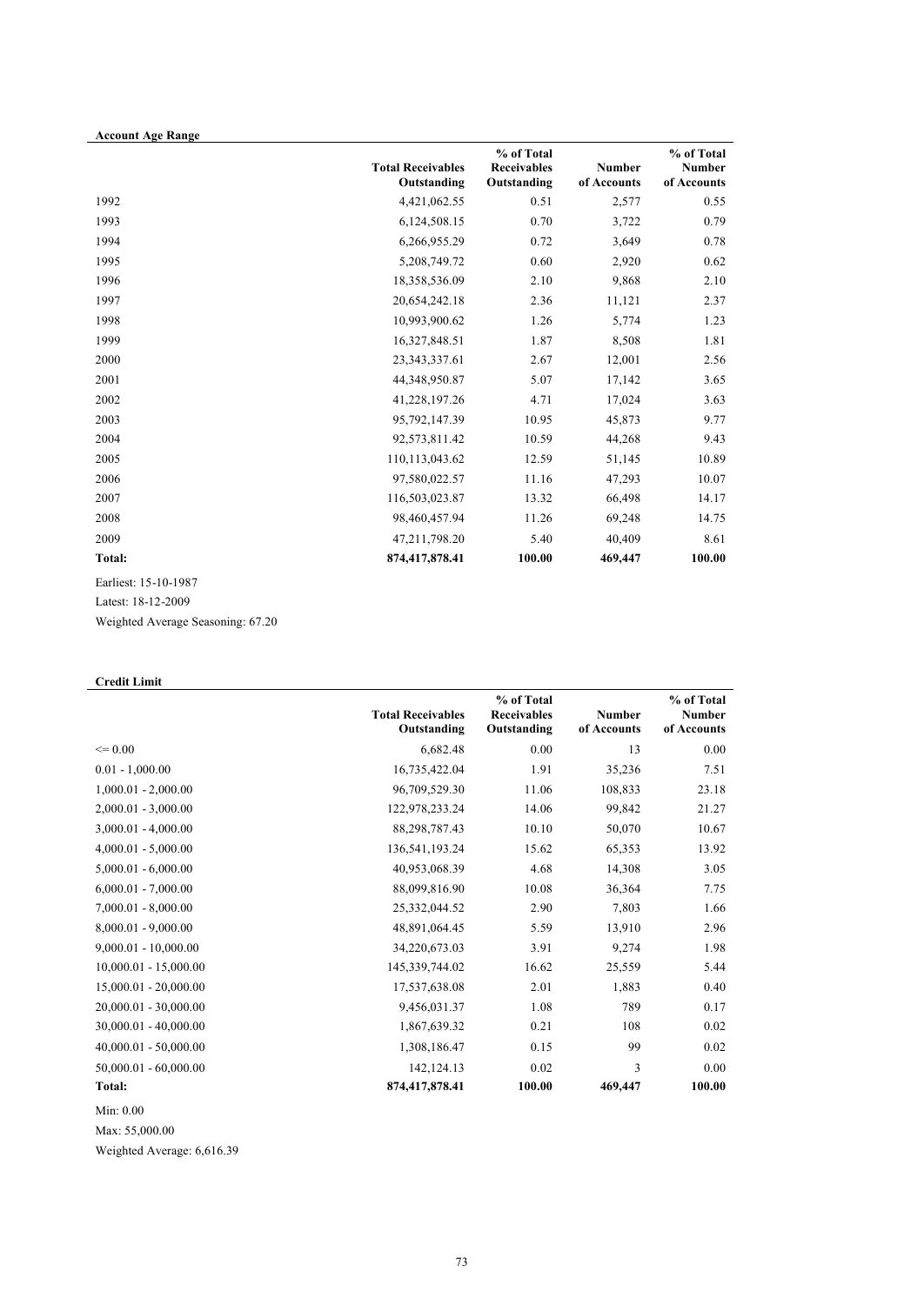| <b>Account Balance Range</b> |                                         | % of Total                        |                              | % of Total                   |
|------------------------------|-----------------------------------------|-----------------------------------|------------------------------|------------------------------|
|                              | <b>Total Receivables</b><br>Outstanding | <b>Receivables</b><br>Outstanding | <b>Number</b><br>of Accounts | <b>Number</b><br>of Accounts |
| $0.01 - 1,000.00$            | 82,545,041.64                           | 9.44                              | 226,989                      | 48.35                        |
| $1,000.01 - 2,000.00$        | 141,864,783.34                          | 16.22                             | 96,885                       | 20.64                        |
| $2,000.01 - 3,000.00$        | 130,013,036.82                          | 14.87                             | 52,497                       | 11.18                        |
| $3,000.01 - 4,000.00$        | 113, 111, 437. 61                       | 12.94                             | 32,738                       | 6.97                         |
| $4,000.01 - 5,000.00$        | 101,915,497.12                          | 11.66                             | 22,747                       | 4.85                         |
| $5,000.01 - 6,000.00$        | 58,170,860.95                           | 6.65                              | 10,675                       | 2.27                         |
| $6,000.01 - 7,000.00$        | 49,490,235.01                           | 5.66                              | 7,646                        | 1.63                         |
| $7,000.01 - 8,000.00$        | 34,847,357.88                           | 3.99                              | 4,673                        | 1.00                         |
| $8,000.01 - 9,000.00$        | 30,626,891.68                           | 3.50                              | 3,603                        | 0.77                         |
| $9,000.01 - 10,000.00$       | 28,018,737.35                           | 3.20                              | 2,954                        | 0.63                         |
| $10,000.01 - 15,000.00$      | 82,498,359.54                           | 9.43                              | 6,978                        | 1.49                         |
| $15,000.01 - 20,000.00$      | 11,598,510.50                           | 1.33                              | 689                          | 0.15                         |
| $20,000.01 - 30,000.00$      | 7,088,247.55                            | 0.81                              | 300                          | 0.06                         |
| $30,000.01 - 40,000.00$      | 1,797,435.61                            | 0.21                              | 55                           | 0.01                         |
| $40,000.01 - 50,000.00$      | 730,374.74                              | 0.08                              | 16                           | 0.00                         |
| $50,000.01 - 60,000.00$      | 101,071.07                              | 0.01                              | $\overline{2}$               | 0.00                         |
| Total:                       | 874,417,878.41                          | 100.00                            | 469,447                      | 100.00                       |
| Min: 0.01                    |                                         |                                   |                              |                              |

Max: 50,777.11

Average: 1,862.66

# **Last Statement Interest Rate on Sales Drafts**

|                 | <b>Total Receivables</b><br>Outstanding | % of Total<br><b>Receivables</b><br>Outstanding | <b>Number</b><br>of Accounts | % of Total<br><b>Number</b><br>of Accounts |
|-----------------|-----------------------------------------|-------------------------------------------------|------------------------------|--------------------------------------------|
| $6.01 - 7.00$   | 445.97                                  | 0.00                                            |                              | 0.00                                       |
| $11.01 - 12.00$ | 158, 153, 986.07                        | 18.09                                           | 41,560                       | 8.85                                       |
| $14.01 - 15.00$ | 486,100.60                              | 0.06                                            | 423                          | 0.09                                       |
| $16.01 - 17.00$ | 139,930.61                              | 0.02                                            | 95                           | 0.02                                       |
| $17.01 - 18.00$ | 715,637,415.16                          | 81.84                                           | 427,368                      | 91.04                                      |
| Total:          | 874,417,878.41                          | 100.00                                          | 469,447                      | 100.00                                     |

# Min: 6.60

Max: 17.60 Weighted Average: 16.41

| <b>Months Delinguent</b> |                                         |                                                 |                              |                                            |
|--------------------------|-----------------------------------------|-------------------------------------------------|------------------------------|--------------------------------------------|
|                          | <b>Total Receivables</b><br>Outstanding | % of Total<br><b>Receivables</b><br>Outstanding | <b>Number</b><br>of Accounts | % of Total<br><b>Number</b><br>of Accounts |
| $\Omega$                 | 784,551,606.76                          | 89.72                                           | 440.963                      | 93.93                                      |
|                          | 89,866,271.65                           | 10.28                                           | 28,484                       | 6.07                                       |
| Total:                   | 874,417,878.41                          | 100.00                                          | 469,447                      | 100.00                                     |

Weighted Average: 0.10

**Convenience Users**

|   | <b>Total Receivables</b><br>Outstanding | % of Total<br><b>Receivables</b><br>Outstanding | Number<br>of Accounts | % of Total<br><b>Number</b><br>of Accounts |
|---|-----------------------------------------|-------------------------------------------------|-----------------------|--------------------------------------------|
| N | 789,818,466.99                          | 90.33                                           | 321.723               | 68.53                                      |
| Y | 84,599,411.42                           | 9.67                                            | 147.724               | 31.47                                      |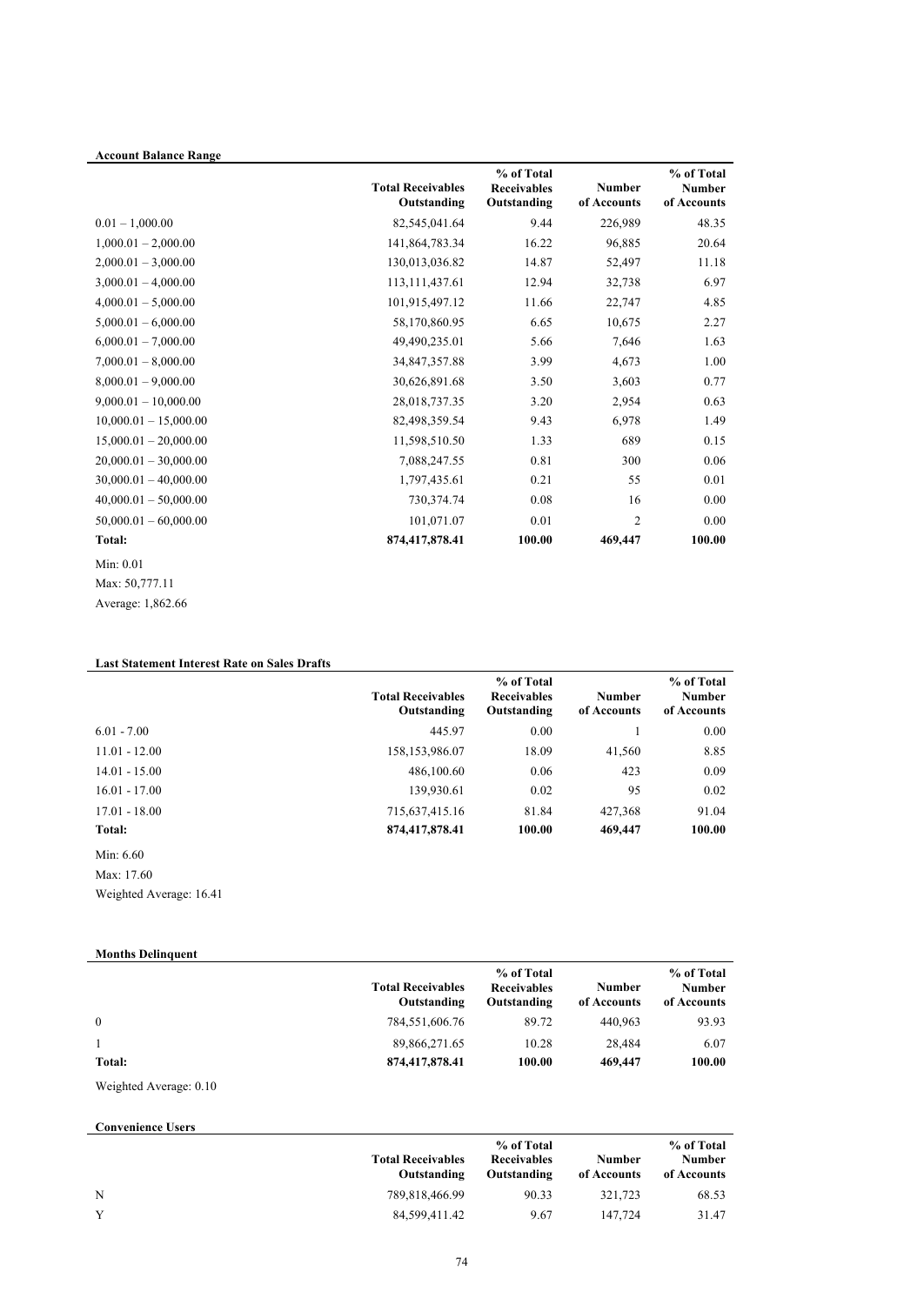| <b>Convenience Users</b> |                                         |                                                 |                              |                                     |
|--------------------------|-----------------------------------------|-------------------------------------------------|------------------------------|-------------------------------------|
|                          | <b>Total Receivables</b><br>Outstanding | % of Total<br><b>Receivables</b><br>Outstanding | <b>Number</b><br>of Accounts | % of Total<br>Number<br>of Accounts |
| <b>Total:</b>            | 874,417,878.41                          | 100.00                                          | 469,447                      | 100.00                              |

#### **Region (Billing Address)**

|                           | <b>Total Receivables</b><br>Outstanding | % of Total<br><b>Receivables</b><br>Outstanding | <b>Number</b><br>of Accounts | % of Total<br><b>Number</b><br>of Accounts |
|---------------------------|-----------------------------------------|-------------------------------------------------|------------------------------|--------------------------------------------|
| Attica                    | 495,589,217.19                          | 56.68                                           | 252,926                      | 53.88                                      |
| Central Macedonia         | 118,814,698.84                          | 13.59                                           | 74,396                       | 15.85                                      |
| Crete                     | 39,575,251.87                           | 4.53                                            | 22,220                       | 4.73                                       |
| South Aegean              | 39,320,613.56                           | 4.50                                            | 19,024                       | 4.05                                       |
| Thessaly                  | 31,283,557.59                           | 3.58                                            | 17,615                       | 3.75                                       |
| <b>West Greece</b>        | 28,818,984.39                           | 3.30                                            | 15,469                       | 3.30                                       |
| Peloponnese               | 28,603,812.46                           | 3.27                                            | 14,539                       | 3.10                                       |
| East Macedonia and Thrace | 24, 151, 388. 43                        | 2.76                                            | 14,678                       | 3.13                                       |
| Central Greece            | 21,876,475.29                           | 2.50                                            | 11,265                       | 2.40                                       |
| Ionian Islands            | 16,589,127.77                           | 1.90                                            | 9,383                        | 2.00                                       |
| West Macedonia            | 10,922,542.29                           | 1.25                                            | 6,524                        | 1.39                                       |
| Epirus                    | 10,104,464.85                           | 1.16                                            | 6,323                        | 1.35                                       |
| North Aegean              | 8,559,023.64                            | 0.98                                            | 4,982                        | 1.06                                       |
| Other                     | 208,720.24                              | 0.02                                            | 103                          | 0.02                                       |
| Total:                    | 874,417,878.41                          | 100.00                                          | 469,447                      | 100.00                                     |

# **2. Summary of the Open Loan Receivables Portfolio**

# **Composition of Open Loan Receivables as of the Cut Off Date**

Total Receivables Outstanding at Cut Off Date: 515,859,953.39 Number of Accounts: 60,231 Number of Borrowers: 59,868

#### **Account Age Range**

|        | <b>Total Receivables</b><br>Outstanding | % of Total<br><b>Receivables</b><br>Outstanding | <b>Number</b><br>of Accounts | % of Total<br><b>Number</b><br>of Accounts |
|--------|-----------------------------------------|-------------------------------------------------|------------------------------|--------------------------------------------|
| 1999   | 6,188,435.14                            | 1.20                                            | 2,392                        | 3.97                                       |
| 2000   | 6,538,326.26                            | 1.27                                            | 2,374                        | 3.94                                       |
| 2001   | 3,376,871.13                            | 0.65                                            | 1,134                        | 1.88                                       |
| 2002   | 3,011,597.23                            | 0.58                                            | 904                          | 1.50                                       |
| 2003   | 14,431,287.35                           | 2.80                                            | 1,684                        | 2.80                                       |
| 2004   | 28,987,011.39                           | 5.62                                            | 2,897                        | 4.81                                       |
| 2005   | 34,658,131.00                           | 6.72                                            | 3,417                        | 5.67                                       |
| 2006   | 62,984,675.19                           | 12.21                                           | 5,113                        | 8.49                                       |
| 2007   | 144,561,176.29                          | 28.02                                           | 14,102                       | 23.41                                      |
| 2008   | 142,232,799.65                          | 27.57                                           | 17,712                       | 29.41                                      |
| 2009   | 68,889,642.76                           | 13.35                                           | 8,502                        | 14.12                                      |
| Total: | 515,859,953.39                          | 100.00                                          | 60,231                       | 100.00                                     |

Earliest: 31-03-1999

Latest: 22-12-2009

Weighted Average Seasoning: 33.20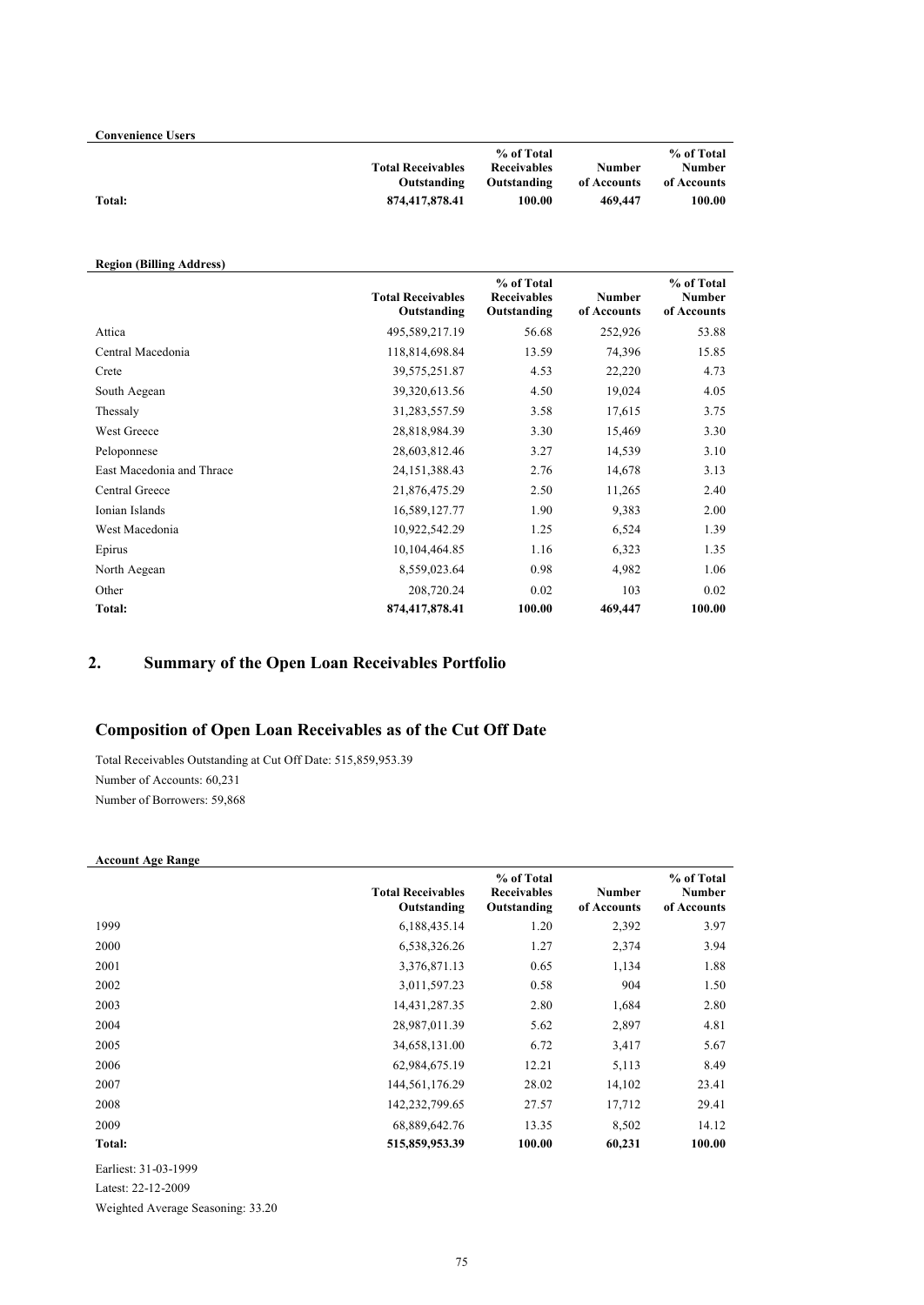# **Credit Limit**

|                         | <b>Total Receivables</b><br>Outstanding | % of Total<br><b>Receivables</b><br>Outstanding | <b>Number</b><br>of Accounts | % of Total<br><b>Number</b><br>of Accounts |
|-------------------------|-----------------------------------------|-------------------------------------------------|------------------------------|--------------------------------------------|
| $\leq 0.00$             | 4,841.16                                | 0.00                                            | $\overline{2}$               | 0.00                                       |
| $0.01 - 1,000.00$       | 5,661.69                                | 0.00                                            | 3                            | 0.00                                       |
| $1,000.01 - 2,000.00$   | 1,509,949.02                            | 0.29                                            | 1,555                        | 2.58                                       |
| $2,000.01 - 3,000.00$   | 15,806,467.47                           | 3.06                                            | 8,167                        | 13.56                                      |
| $3,000.01 - 4,000.00$   | 4,668,361.34                            | 0.90                                            | 2,245                        | 3.73                                       |
| $4,000.01 - 5,000.00$   | 17,364,993.47                           | 3.37                                            | 6,484                        | 10.77                                      |
| $5,000.01 - 6,000.00$   | 14,348,012.96                           | 2.78                                            | 4,232                        | 7.03                                       |
| $6,000.01 - 7,000.00$   | 8,061,260.48                            | 1.56                                            | 2,063                        | 3.43                                       |
| $7,000.01 - 8,000.00$   | 10,844,540.99                           | 2.10                                            | 2,648                        | 4.40                                       |
| $8,000.01 - 9,000.00$   | 9,008,584.68                            | 1.75                                            | 2,062                        | 3.42                                       |
| $9,000.01 - 10,000.00$  | 33,768,861.80                           | 6.55                                            | 4,941                        | 8.20                                       |
| $10,000.01 - 15,000.00$ | 80,247,733.13                           | 15.56                                           | 9,844                        | 16.34                                      |
| $15,000.01 - 20,000.00$ | 87,558,034.74                           | 16.97                                           | 6,962                        | 11.56                                      |
| $20,000.01 - 30,000.00$ | 113,205,805.85                          | 21.95                                           | 5,541                        | 9.20                                       |
| $30,000.01 - 40,000.00$ | 37,684,223.56                           | 7.31                                            | 1,331                        | 2.21                                       |
| $40,000.01 - 50,000.00$ | 81,759,480.17                           | 15.85                                           | 2,150                        | 3.57                                       |
| $50,000.01 - 60,000.00$ | 13,140.88                               | 0.00                                            | $\mathbf{1}$                 | 0.00                                       |
| <b>Total:</b>           | 515,859,953.39                          | 100.00                                          | 60,231                       | 100.00                                     |
| Min: 0.00               |                                         |                                                 |                              |                                            |
| Max: 55,000.00          |                                         |                                                 |                              |                                            |

Weighted Average: 23,787.33

#### **Account Balance Range**

|                         | <b>Total Receivables</b><br>Outstanding | % of Total<br><b>Receivables</b><br>Outstanding | <b>Number</b><br>of Accounts | % of Total<br><b>Number</b><br>of Accounts |
|-------------------------|-----------------------------------------|-------------------------------------------------|------------------------------|--------------------------------------------|
| $0.01 - 1,000.00$       | 4,509,427.95                            | 0.87                                            | 14,321                       | 23.78                                      |
| $1,000.01 - 2,000.00$   | 5,730,429.91                            | 1.11                                            | 3,812                        | 6.33                                       |
| $2,000.01 - 3,000.00$   | 17, 144, 383. 51                        | 3.32                                            | 6,525                        | 10.83                                      |
| $3,000.01 - 4,000.00$   | 10,698,764.67                           | 2.07                                            | 3,059                        | 5.08                                       |
| $4,000.01 - 5,000.00$   | 17,625,082.58                           | 3.42                                            | 3,908                        | 6.49                                       |
| $5,000.01 - 6,000.00$   | 15,901,107.38                           | 3.08                                            | 2,872                        | 4.77                                       |
| $6,000.01 - 7,000.00$   | 12,316,503.23                           | 2.39                                            | 1,901                        | 3.16                                       |
| $7,000.01 - 8,000.00$   | 13,167,433.97                           | 2.55                                            | 1,755                        | 2.91                                       |
| $8,000.01 - 9,000.00$   | 16,303,119.98                           | 3.16                                            | 1,907                        | 3.17                                       |
| $9,000.01 - 10,000.00$  | 25,098,379.46                           | 4.87                                            | 2,625                        | 4.36                                       |
| $10,000.01 - 15,000.00$ | 79,416,298.72                           | 15.39                                           | 6,275                        | 10.42                                      |
| $15,000.01 - 20,000.00$ | 75,974,587.99                           | 14.73                                           | 4,302                        | 7.14                                       |
| $20,000.01 - 30,000.00$ | 103,444,124.08                          | 20.05                                           | 4,078                        | 6.77                                       |
| $30,000.01 - 40,000.00$ | 46,328,782.62                           | 8.98                                            | 1,352                        | 2.24                                       |
| $40,000.01 - 50,000.00$ | 61,413,374.38                           | 11.91                                           | 1,325                        | 2.20                                       |
| $50,000.01 - 60,000.00$ | 10,788,152.96                           | 2.09                                            | 214                          | 0.36                                       |
| <b>Total:</b>           | 515,859,953.39                          | 100.00                                          | 60,231                       | 100.00                                     |

Min: 0.01

Max: 51,509.85

Average: 8,564.69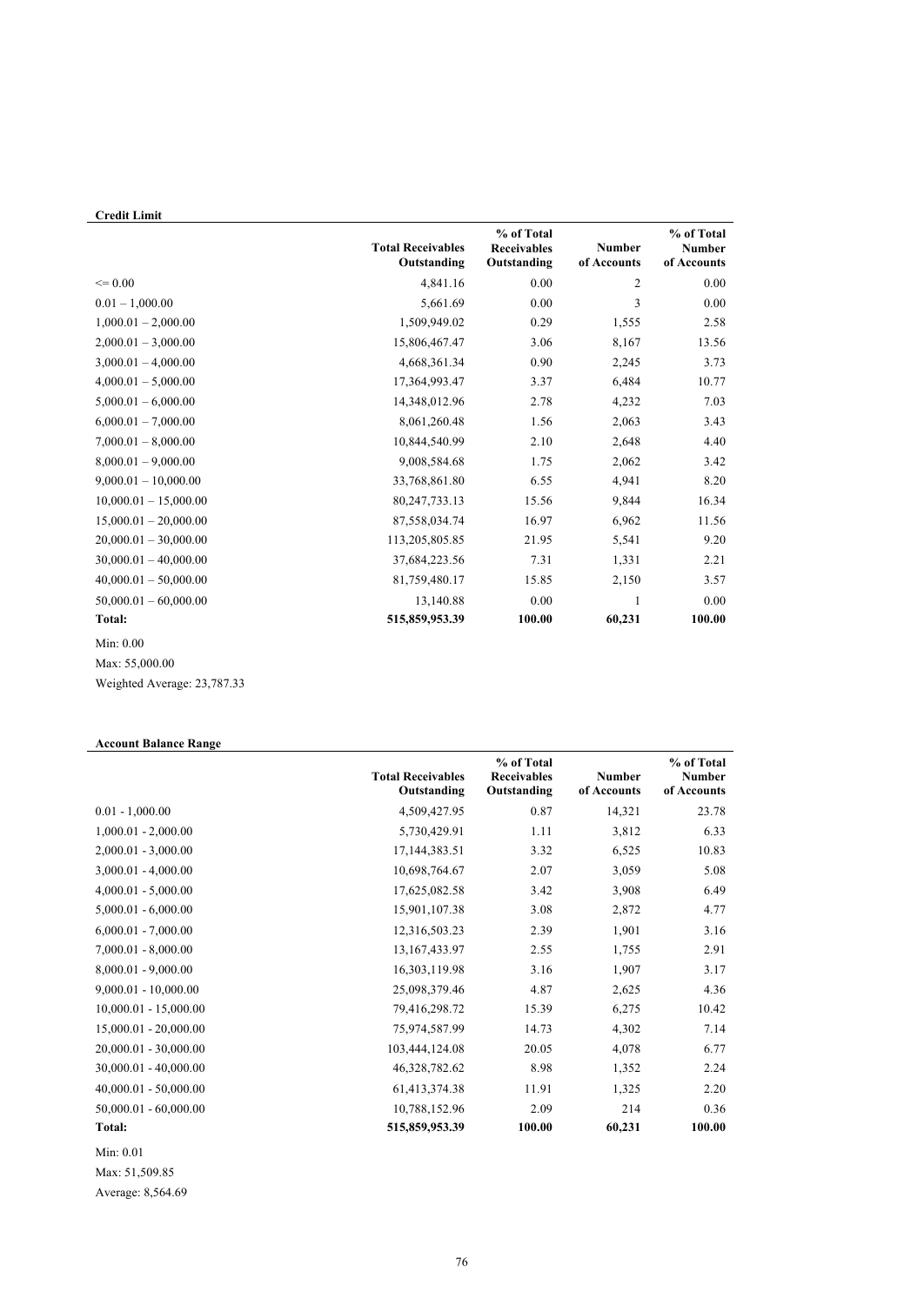#### **Last Statement Interest Rate on Cash Advances**

|                 | <b>Total Receivables</b><br>Outstanding | % of Total<br><b>Receivables</b><br>Outstanding | <b>Number</b><br>of Accounts | % of Total<br><b>Number</b><br>of Accounts |
|-----------------|-----------------------------------------|-------------------------------------------------|------------------------------|--------------------------------------------|
| $8.01 - 9.00$   | 53,799,596.06                           | 10.43                                           | 6,750                        | 11.21                                      |
| $9.01 - 10.00$  | 39,568.05                               | 0.01                                            | 5                            | 0.01                                       |
| $11.01 - 12.00$ | 21,165,393.10                           | 4.10                                            | 2,650                        | 4.40                                       |
| $12.01 - 13.00$ | 250,826,966.14                          | 48.62                                           | 25,422                       | 42.21                                      |
| $14.01 - 15.00$ | 190,028,430.04                          | 36.84                                           | 25,404                       | 42.18                                      |
| Total:          | 515,859,953.39                          | 100.00                                          | 60,231                       | 100.00                                     |

Min: 8.35 Max: 14.10 Weighted Average: 12.65

**Months Delinquent Total Receivables Outstanding % of Total Receivables Outstanding Number of Accounts % of Total Number of Accounts** 0 419,938,067.98 81.41 51,569 85.62 1 95,921,885.41 18.59 8,662 14.38 **Total: 515,859,953.39 100.00 60,231 100.00**

Weighted Average: 0.19

#### **Fixed Instalment Payment Plan Total Receivables Outstanding % of Total Receivables Outstanding Number of Accounts % of Total Number of Accounts** N 498,075,496.88 96.55 46,127 76.58 Y 17,784,456.51 3.45 14,104 23.42 **Total: 515,859,953.39 100.00 60,231 100.00**

| <b>Payment Holiday</b> |                                         |                                                 |                       |                                     |
|------------------------|-----------------------------------------|-------------------------------------------------|-----------------------|-------------------------------------|
|                        | <b>Total Receivables</b><br>Outstanding | % of Total<br><b>Receivables</b><br>Outstanding | Number<br>of Accounts | % of Total<br>Number<br>of Accounts |
| N                      | 508, 384, 232, 16                       | 98.55                                           | 59.628                | 99.00                               |
| Y                      | 7,475,721.23                            | 1.45                                            | 603                   | 1.00                                |
| Total:                 | 515,859,953.39                          | 100.00                                          | 60,231                | 100.00                              |

|        | <b>Total Receivables</b><br>Outstanding | % of Total<br><b>Receivables</b><br>Outstanding | Number<br>of Accounts | % of Total<br>Number<br>of Accounts |
|--------|-----------------------------------------|-------------------------------------------------|-----------------------|-------------------------------------|
| N      | 507,950,217.25                          | 98.47                                           | 49.560                | 82.28                               |
| Y      | 7.909.736.14                            | 1.53                                            | 10.671                | 17.72                               |
| Total: | 515,859,953.39                          | 100.00                                          | 60,231                | 100.00                              |

| <b>Region (Billing Address)</b> |                                         |                                                 |                       |                                            |
|---------------------------------|-----------------------------------------|-------------------------------------------------|-----------------------|--------------------------------------------|
|                                 | <b>Total Receivables</b><br>Outstanding | % of Total<br><b>Receivables</b><br>Outstanding | Number<br>of Accounts | % of Total<br><b>Number</b><br>of Accounts |
| Attica                          | 258,590,945.06                          | 50.13                                           | 29.233                | 48.53                                      |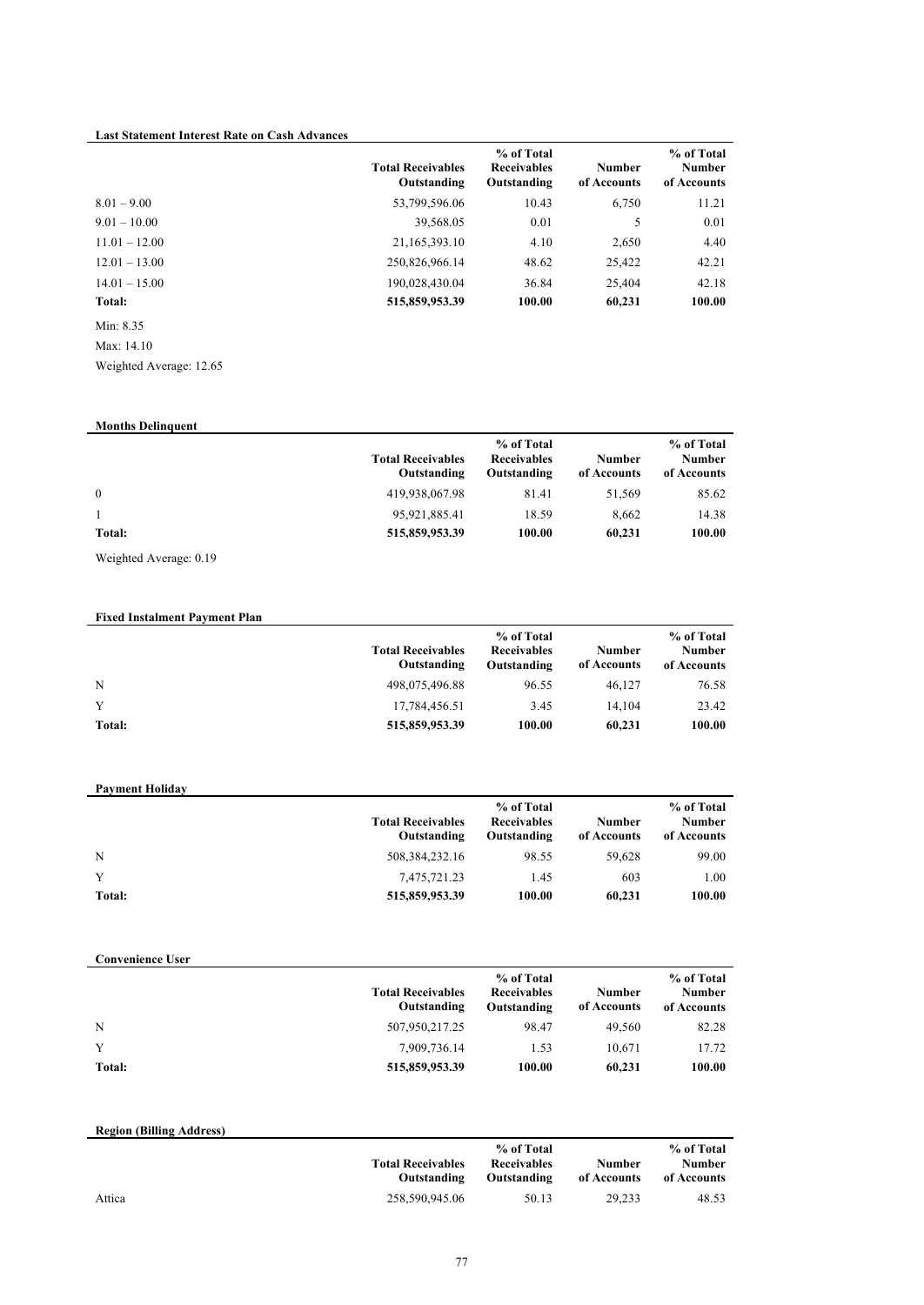| <b>Total Receivables</b><br>Outstanding | % of Total<br><b>Receivables</b><br>Outstanding | <b>Number</b><br>of Accounts | % of Total<br><b>Number</b><br>of Accounts |
|-----------------------------------------|-------------------------------------------------|------------------------------|--------------------------------------------|
| 67,442,873.03                           | 13.07                                           | 8,553                        | 14.20                                      |
| 36,673,809.97                           | 7.11                                            | 3,164                        | 5.25                                       |
| 24,054,107.05                           | 4.66                                            | 2,615                        | 4.34                                       |
| 22,064,334.48                           | 4.28                                            | 2,687                        | 4.46                                       |
| 19,613,449.64                           | 3.80                                            | 3,024                        | 5.02                                       |
| 18,624,838.48                           | 3.61                                            | 2,478                        | 4.11                                       |
| 16,912,225.00                           | 3.28                                            | 2,285                        | 3.79                                       |
| 15,813,319.58                           | 3.07                                            | 2,111                        | 3.50                                       |
| 15,090,059.54                           | 2.93                                            | 1,587                        | 2.63                                       |
| 9,341,583.01                            | 1.81                                            | 1,162                        | 1.93                                       |
| 5,893,847.45                            | 1.14                                            | 846                          | 1.40                                       |
| 5,736,520.48                            | 1.11                                            | 485                          | 0.81                                       |
| 8,040.62                                | 0.00                                            |                              | 0.00                                       |
| 515,859,953.39                          | 100.00                                          | 60,231                       | 100.00                                     |
|                                         |                                                 |                              |                                            |

# **3. Historical Data: Open Loans**<sup>1</sup>

#### **Payment Rates**

The following table sets forth the highest and lowest monthly payment rates for Alpha's open loan portfolio during any month in the period shown and the average monthly payment rates for all months during the periods shown, in each case calculated as a percentage of total opening monthly receivables balances for all accounts less than 180 days past due during the periods shown. Payment rates shown in the table are based on collected Principal Receivables and Finance Charge Receivables with respect to the related Accounts.

#### **Monthly Payment Rate**

|                      | 2005     | 2006     | 2007     | 2008     | 2009     |
|----------------------|----------|----------|----------|----------|----------|
| <b>Highest Month</b> | $7.29\%$ | $7.14\%$ | 7.86%    | $7.06\%$ | $7.05\%$ |
| Lowest Month         | 4.75%    | 5.75%    | $6.02\%$ | 5.13%    | 4.66%    |
| Monthly Average      | 6.14%    | $6.54\%$ | 6.84%    | $5.92\%$ | 5.55%    |

Accountholders of Open Loan Accounts have a minimum monthly payment equal to 1.5%. There can be no assurance that the payment rates on Designated Open Loan Accounts will be similar to the historical experience set forth above.

#### **Receivable Yield Considerations**

Revenues from Finance Charges and fees for the years 2005, 2006, 2007, 2008 and 2009 are set forth in the following table. Figures for Finance Charges and fees have been calculated on a billed basis. Reported balance and number of account information is derived on a month-end basis. Collections of Finance Charge Receivables from Designated Accounts will be on a cash basis and may not reflect the historical yield experience shown in this table.

 $1$  The historical data shown not only includes data from Alpha's revolving loans Alpha Epilogi and Alpha 700, but also from ineligible revolving loans such as Alpha Natural Gas and Maintenance Loan, Alpha Portfolio Utilization & Alpha House Expenses. These ineligible revolving loans account for a negligible percentage of the Receivables during the entire period.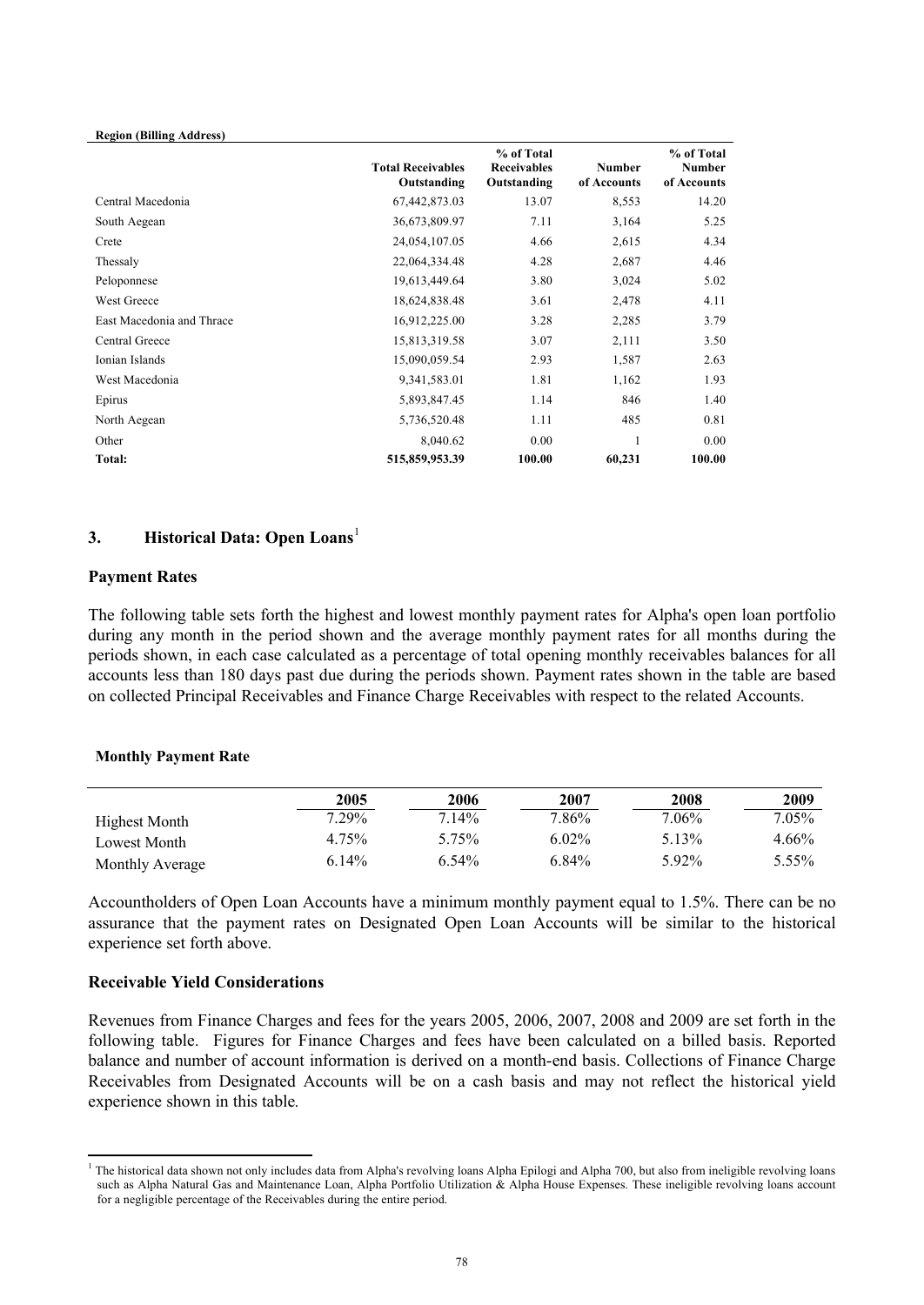#### **Portfolio Yield**

| Year                                                | 2005        | 2006          | 2007        | 2008        | 2009        |
|-----------------------------------------------------|-------------|---------------|-------------|-------------|-------------|
| Average Receivables Balance $(\epsilon)^2$          | 219,845,086 | 287, 741, 713 | 426,499,092 | 662,955,460 | 773,054,713 |
| Finance Charges $(\epsilon)$                        | 27,055,045  | 36,210,535    | 53,250,109  | 79,561,924  | 90,485,912  |
| Fees $(\epsilon)$                                   | 1,985,719   | 2,705,655     | 4,358,642   | 5,437,265   | 5,596,461   |
| Yield from Finance Charges in per cent <sup>3</sup> | 12.31%      | 12.58%        | 12.49%      | 12.00%      | 11.70%      |
| Yield From Fees <sup>3</sup>                        | $0.90\%$    | 0.94%         | $1.02\%$    | 0.82%       | 0.72%       |
| <b>Total Yield from</b>                             |             |               |             |             |             |
| <b>Finance Charges and Fees</b>                     | 13.21%      | 13.52%        | 13.51%      | 12.82%      | 12.43%      |

#### **Delinquency and Loss Experience**

# **Net Loss Experience<sup>4</sup>**

The following table sets forth the loss experience for each of the periods shown. Gross losses are shown in this table by utilising the balance of accounts which became 180 days past due for the first time in a given month within each period shown.

|                                            | 2005        | 2006        | 2007        | 2008        | 2009          |
|--------------------------------------------|-------------|-------------|-------------|-------------|---------------|
| Gross Losses $(\epsilon)^4$                | 6.807.943   | 10.993.640  | 15.065.439  | 32,399,128  | 53,319,000    |
| Average Receivables Balance $(\epsilon)^4$ | 169,422,657 | 248.253.782 | 366.549.949 | 535.953.586 | 648, 185, 202 |
| % Gross Losses                             | $4.02\%$    | 4.43%       | $4.11\%$    | 6.05%       | $8.23\%$      |

#### **Delinquency by Receivables Outstanding**

The following table sets forth the delinquency experience for each of the periods shown. The figures within each delinquency bucket are calculated as an average of the month end balance for the relevant period.

|                     |                                                   | 2005                                            |                                          | 2006                                            |                                          | 2007                                            |                                          | 2008                                            |                                          | 2009                                           |
|---------------------|---------------------------------------------------|-------------------------------------------------|------------------------------------------|-------------------------------------------------|------------------------------------------|-------------------------------------------------|------------------------------------------|-------------------------------------------------|------------------------------------------|------------------------------------------------|
| <b>Bucket</b>       | <b>Receivables</b><br>Outstanding<br>$(\epsilon)$ | % of Total<br><b>Receivables</b><br>Outstanding | <b>Receivables</b><br>Outstanding<br>(E) | % of Total<br><b>Receivables</b><br>Outstanding | <b>Receivables</b><br>Outstanding<br>(E) | % of Total<br><b>Receivables</b><br>Outstanding | <b>Receivables</b><br>Outstanding<br>(E) | % of Total<br><b>Receivables</b><br>Outstanding | <b>Receivables</b><br>Outstanding<br>(E) | % of Tota<br><b>Receivables</b><br>Outstanding |
| current             | 190,533,746                                       | 86.67%                                          | 244,580,355                              | 85.00%                                          | 342,142,490                              | 83.74%                                          | 453,589,863                              | 78.17%                                          | 527,183,840                              | 76.56%                                         |
| $1 - 29$<br>days    | 18,238,075                                        | 8.30%                                           | 28,052,596                               | 9.75%                                           | 43,460,478                               | 10.64%                                          | 89,522,187                               | 15.43%                                          | 101,941,070                              | 14.81%                                         |
| $30 - 59$<br>days   | 5,449,252                                         | 2.48%                                           | 7,699,026                                | 2.68%                                           | 12,289,306                               | 3.01%                                           | 16,675,371                               | 2.87%                                           | 23,388,149                               | 3.40%                                          |
| $60 - 89$<br>days   | 2,470,770                                         | 1.12%                                           | 3,335,339                                | 1.16%                                           | 5,079,294                                | 1.24%                                           | 9,401,413                                | 1.62%                                           | 17,989,315                               | 2.61%                                          |
| $90 - 119$<br>days  | 1,288,378                                         | 0.59%                                           | 1,657,673                                | 0.58%                                           | 2,453,906                                | $0.60\%$                                        | 4,978,335                                | 0.86%                                           | 7,932,921                                | 1.15%                                          |
| $120 - 149$<br>days | 1,000,656                                         | 0.46%                                           | 1,288,820                                | 0.45%                                           | 1,660,088                                | 0.41%                                           | 3,385,650                                | 0.58%                                           | 5,254,812                                | 0.76%                                          |
| $150 - 179$<br>days | 864,209                                           | 0.39%                                           | 1,127,904                                | 0.39%                                           | 1,496,509                                | 0.37%                                           | 2,728,709                                | 0.47%                                           | 4,862,248                                | 0.71%                                          |
| <b>Totals</b>       | 219,845,086                                       | 100.00%                                         | 287,741,713                              | 100.00%                                         | 408,582,071                              | 100.00%                                         | 580,281,527                              | 100.00%                                         | 688,552,355                              | 100.00%                                        |

 $2^{2}$  12 months average Receivables on a month-end basis for all accounts less than 180 days past due.

All percentages are shown on an annual basis.

<sup>4</sup> Figures for 2009 are calculated for the first three quarters only, as data on losses for 4Q09 are not available.

 $5$  All percentages are shown on an annual basis, except for  $2009$  where have been calculated for the first three quarters only, as data on losses for 4Q09 are not available.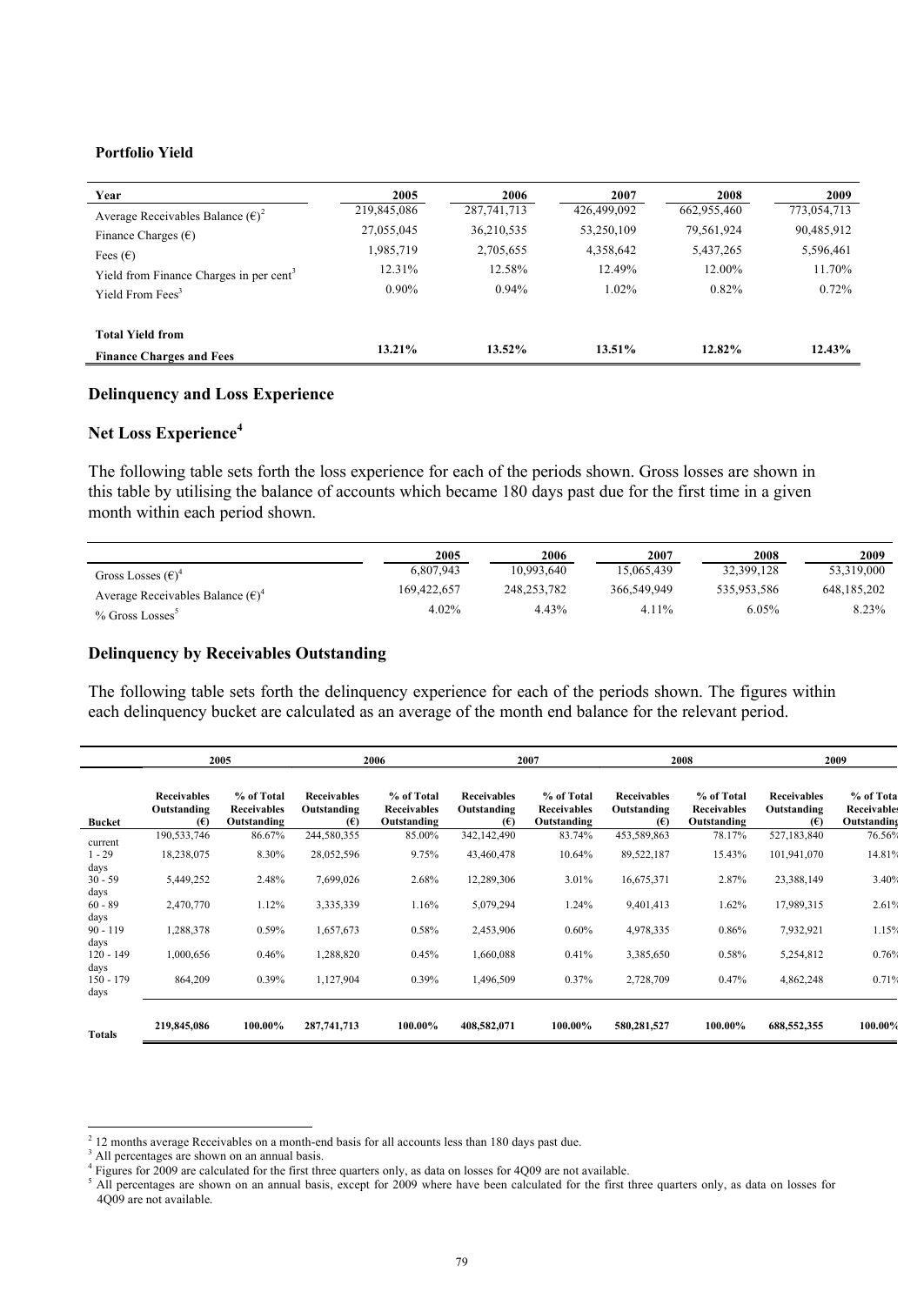# **4. Historical Data: Credit Cards**<sup>6</sup>

## **Payment Rates**

The following table sets forth the highest and lowest monthly payment rates for Alpha's credit card portfolio during any month in the period shown and the average monthly payment rates for all months during the periods shown, in each case calculated as a percentage of total opening monthly receivables balances for all accounts less than 180 days past due during the periods shown. Payment rates shown in the table are based on collected Principal Receivables and Finance Charge Receivables with respect to the related Accounts.

#### **Monthly Payment Rate**

|                        | 2005   | 2006      | 2007   | 2008      | 2009      |
|------------------------|--------|-----------|--------|-----------|-----------|
| Highest Month          | 20.43% | 19.50%    | 20.41% | 19.52%    | $17.37\%$ |
| Lowest Month           | 15.84% | 15.51%    | 14 99% | 15.08%    | 14 17%    |
| <b>Monthly Average</b> | 18.08% | $17.69\%$ | 17.99% | $16.94\%$ | $15.24\%$ |

Currently, Accountholders of Visa©, MasterCard© and American Express© Credit Card Accounts must make a minimum payment of 2% of the principal balance plus amounts in arrears, interest and fees. There can be no assurance that the payment rates on Designated Credit Card Accounts will be similar to the historical experience set forth above.

## **Receivable Yield Considerations**

Revenues from Finance Charges and fees for the years 2005, 2006, 2007, 2008 and 2009 are set forth in the following table. Figures for Finance Charges and fees have been calculated on a billed basis. Collections of Finance Charge Receivables from Designated Accounts will be on a cash basis and may not reflect the historical yield experience shown in this table.

#### **Portfolio Yield**

| Year                                                | 2005        | 2006          | 2007        | 2008          | 2009          |
|-----------------------------------------------------|-------------|---------------|-------------|---------------|---------------|
| Average Receivables Balance $(\epsilon)^{\gamma}$   | 709,886,446 | 814, 204, 141 | 903,317,083 | 1,104,872,631 | 1,181,714,657 |
| Finance Charges $(\epsilon)$                        | 95,147,100  | 113,116,603   | 129,063,965 | 148,390,162   | 157,378,140   |
| Fees $(\epsilon)$                                   | 13,325,846  | 18,907,515    | 42,535,132  | 22,952,979    | 13,040,641    |
| Yield from Finance Charges in per cent <sup>8</sup> | 13.40%      | 13.89%        | 14.29%      | 13.43%        | 13.32%        |
| Yield From Fees <sup>8</sup>                        | 1.88%       | $2.32\%$      | 4.71%       | 2.08%         | 1.10%         |
| <b>Total Yield from</b>                             | 15.28%      | $16.22\%$     | 19.00%      | 15.51%        | 14.42%        |
| <b>Finance Charges and Fees</b>                     |             |               |             |               |               |

# **Delinquency and Loss Experience**

# **Loss Experience<sup>9</sup>**

<sup>6</sup> The historical data shown not only includes data from Alpha's Visa©, MasterCard© and American Express©, but also from ineligible card types such as private label store credit cards and credit cards to corporate entities. Receivables owed on Alpha's general Visa©, MasterCard© and American Express© credit cards accounted for at least 95% of Receivables during the entire period shown in these tables.

<sup>&</sup>lt;sup>7</sup> 12 months average Receivables on a month-end basis for all accounts less than 180 days past due.

<sup>&</sup>lt;sup>8</sup> All percentages are shown on an annual basis.

<sup>&</sup>lt;sup>9</sup> Figures for 2009 are calculated for only the first three quarters, as data on losses for 4Q09 are not available.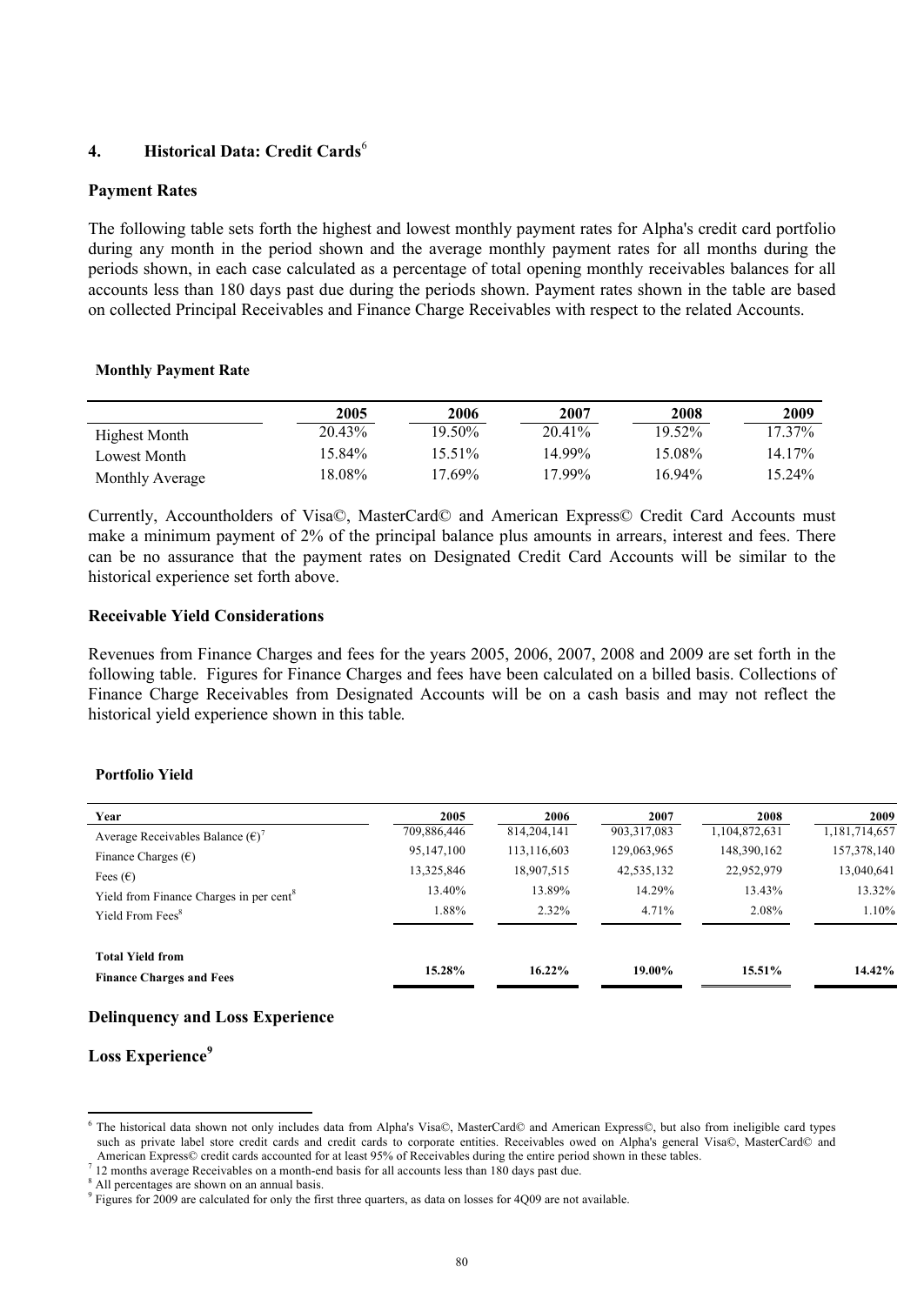The following table sets forth the loss experience for each of the periods shown. Gross losses are shown in this table by utilising the balance of accounts which became 180 days past due for the first time in a given month within each period shown.

|                                                    | 2005        | 2006        | 2007        | 2008        | 2009        |
|----------------------------------------------------|-------------|-------------|-------------|-------------|-------------|
| Gross Losses $(\epsilon)^{10}$                     | 30.037.257  | 35.723.123  | 37.293.578  | 62.052.332  | 87.291.808  |
| Average Receivables Balance $(\epsilon)^{10}$      | 347,013,176 | 469.941.659 | 551.219.397 | 744.377.232 | 862.779.066 |
| $%$ Gross Losses <sup><math>\text{II}</math></sup> | 8.66%       | 7.60%       | 6.77%       | 8.34%       | 10.12%      |

#### **Delinquency by Receivables Outstanding**

The following table sets forth the delinquency experience for each of the periods shown. The figures within each delinquency bucket are calculated as an average of the month end balance for the relevant period.

|                             | 2005                                     |                                                 | 2006                                     |                                                 | 2007                                     |                                                 | 2008                                     |                                                     | 2009                                     |                                               |
|-----------------------------|------------------------------------------|-------------------------------------------------|------------------------------------------|-------------------------------------------------|------------------------------------------|-------------------------------------------------|------------------------------------------|-----------------------------------------------------|------------------------------------------|-----------------------------------------------|
| <b>Bucket</b>               | <b>Receivables</b><br>Outstanding<br>(€) | % of Total<br><b>Receivables</b><br>Outstanding | <b>Receivables</b><br>Outstanding<br>(E) | % of Total<br><b>Receivables</b><br>Outstanding | <b>Receivables</b><br>Outstanding<br>(E) | % of Total<br><b>Receivables</b><br>Outstanding | <b>Receivables</b><br>Outstanding<br>(E) | % of Total<br><b>Receivables</b><br>Outstandin<br>g | <b>Receivables</b><br>Outstanding<br>(E) | % of Tota<br><b>Receivable:</b><br>Outstandir |
|                             | 591,078,461                              | 83.26%                                          | 693,229,165                              | 85.14%                                          | 783,050,652                              | 86.69%                                          | 911,565,789                              | 82.50%                                              | 924,199,390                              | 78.21%                                        |
| current<br>$1 - 29$         | 69,519,380                               | 9.79%                                           | 73,646,026                               | 9.05%                                           | 70,692,050                               | 7.83%                                           | 113,214,953                              | 10.25%                                              | 127,615,453                              | 10.80%                                        |
| days<br>$30 - 59$<br>days   | 23,227,407                               | 3.27%                                           | 21,402,441                               | 2.63%                                           | 22,735,207                               | 2.52%                                           | 35,513,822                               | 3.21%                                               | 55,129,615                               | 4.67%                                         |
| $60 - 89$<br>days           | 10,306,194                               | 1.45%                                           | 9,927,634                                | 1.22%                                           | 10,357,299                               | 1.15%                                           | 19,013,111                               | 1.72%                                               | 35,809,652                               | 3.03%                                         |
| $90 - 119$<br>days          | 6,092,056                                | 0.86%                                           | 5,960,327                                | 0.73%                                           | 6,419,022                                | 0.71%                                           | 10,748,750                               | 0.97%                                               | 16,672,098                               | 1.41%                                         |
| $120 - 149$                 | 5,127,830                                | 0.72%                                           | 5,181,229                                | 0.64%                                           | 5,267,151                                | 0.58%                                           | 8,080,702                                | 0.73%                                               | 11,697,903                               | 0.99%                                         |
| days<br>$150 - 179$<br>days | 4,535,118                                | 0.64%                                           | 4,857,319                                | $0.60\%$                                        | 4,795,702                                | 0.53%                                           | 6,735,505                                | 0.61%                                               | 10,590,547                               | 0.90%                                         |
| <b>Totals</b>               | 709,886,446                              | 100.00%                                         | 814,204,141                              | 100.00%                                         | 903,317,083                              | 100.00%                                         | 1,104,872,631                            | 100.00%                                             | 1,181,714,657                            | 100.00%                                       |

 $10$  Figures for 2009 are calculated for only the first three quarters, as data on losses for 4Q09 are not available.

<sup>&</sup>lt;sup>11</sup> All percentages are shown on an annual basis, except for 2009 where have been calculated for the first three quarters only, as data on losses for 4Q09 are not available.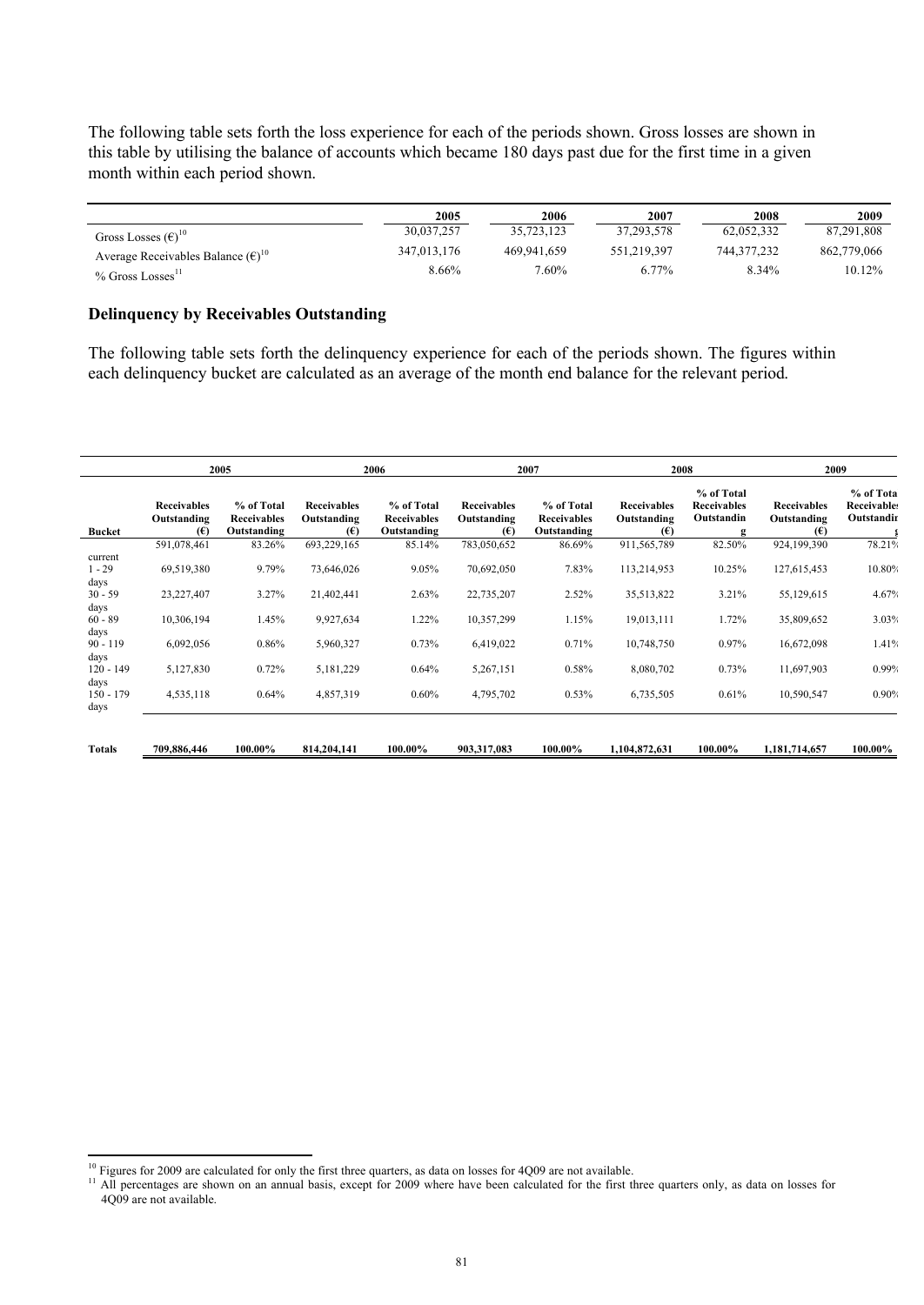# **SERVICING OF RECEIVABLES**

Alpha Bank AE (in such capacity, the **Servicer**) will be appointed by the Issuer as the Servicer under the terms of the servicing agreement to be entered into on or about the Closing Date between the Issuer, the Security Trustee, the Transferor and the Servicer (the **Servicing Agreement**). The Servicer will service the Receivables in the Receivables Portfolio and collect payments due in respect of such Receivables in accordance with its customary and usual servicing procedures for servicing consumer loans comparable to such Receivables and in accordance with the Product Guidelines. The Servicer will have full power and authority, acting alone or through any party properly designated by it, to do any and all things in connection with the servicing of the Receivables in the Receivables Portfolio, as it may deem necessary or desirable.

The Servicer's duties will include:

- (a) servicing the Receivables in the Receivables Portfolio, collecting payments due from such Receivables and the implementation of arrears management procedures in relation to delinquent receivables and Defaulted Receivables, in each case in accordance with:
	- (i) the terms of the Designated Accounts;
	- (ii) the customary and usual servicing procedures of the Servicer for servicing comparable consumer loan and credit card receivables and the policies and procedures of the Servicer relating to its consumer loan business (the **Product Guidelines**); and
	- (iii) the terms of the Servicing Agreement;
- (b) providing cash management services including, in particular, the allocation of funds within the Alpha Collection Account and the making of deposits in the Deposit Account and the Collection Account (as to which, see "*Cashflows under the Cash Management Agreement - Receipt of Collections*");
- (c) arranging the payment of any levy under Law 128/1975 of the Hellenic Republic which is due and payable by the Issuer;
- (d) determining the periodic finance charges applicable to the Designated Accounts and taking all steps necessary in relation to agreements governing the Designated Accounts and applicable law to notify the Obligors of each change in the rates of interest;
- (e) providing ongoing administrative assistance to Obligors during the term of the Designated Accounts including provision of information and explanations and forwarding of their requests to the relevant departments of Alpha;
- (f) making calculations necessary for payments of fees and expenses of the Issuer , and managing the Deposit Account;
- (g) preparing a monthly Servicer Report in an agreed form (such report to provide, among other information, information with respect to cashflows and the performance of the Receivables), and providing such Servicer Report to the various parties in the transaction; and
- (h) managing the Deposit Account.

The Servicer will be permitted to delegate certain of its servicing duties to a sub servicer or sub servicers and that in case of such delegation, the Servicer will be jointly and severally liable with the sub servicer pursuant to Par. 14 of Article 10 of the Securitisation Law.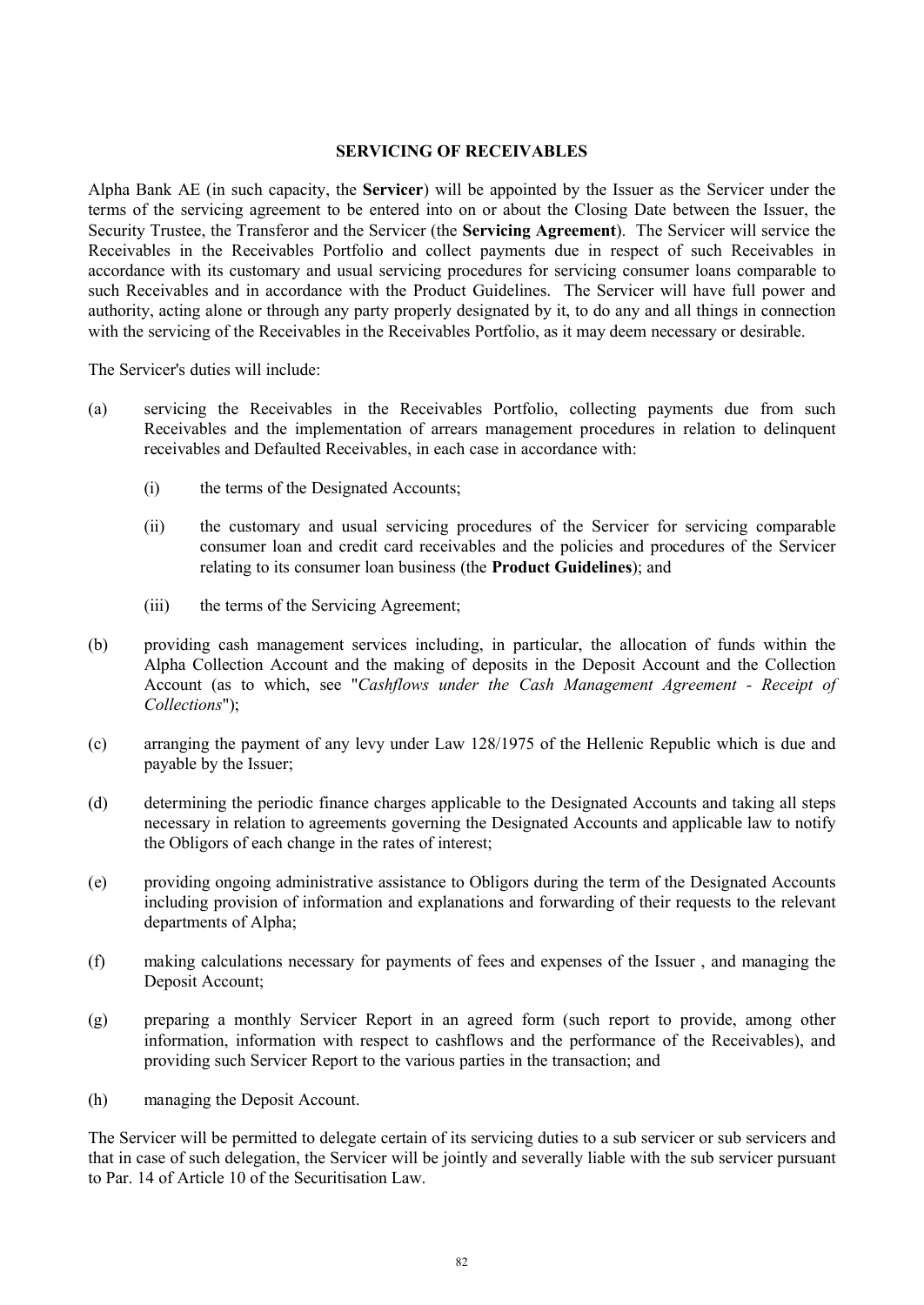The Servicer may not resign from its obligations and duties as Servicer under the Servicing Agreement, except upon a determination (to be evidenced by an opinion of counsel and a certificate of the Servicer) that performance of its duties is no longer permissible under applicable law and there is no reasonable action which the Servicer could take to make the performance of its duties permissible by law. No such resignation will become effective until a Successor Servicer has assumed the Servicer's responsibilities and obligations under the Servicing Agreement (see "- *Termination of the Appointment of the Servicer*").

# **Data Files**

Pursuant to the Servicing Agreement, the Servicer will declare that it is and shall always be in compliance with the applicable data protection legislation then in force.

The files of personal, financial and other data that will be created in relation to the Receivables in the Receivables Portfolio will belong exclusively to the Issuer and under the terms of the Servicing Agreement, the Servicer will process them exclusively on behalf of the Issuer.

The data on the Receivables arising on the Designated Accounts will be updated daily. The Servicer will be required to maintain back up and disaster recovery facilities in relation to the data.

At the termination of the Servicing Agreement, the Servicer will be required to hand over all files to the Issuer and the confidentiality restrictions shall apply even after the end of the Servicing Agreement. Following its appointment and subject to its compliance with the applicable data protection legislation then in force, the successor servicer will process the data under the terms of the Servicing Agreement.

# **Representations and Warranties of the Servicer**

Under the terms of the Servicing Agreement, the Servicer will make the following representations and warranties which shall be construed as being given as at the time of its appointment as Servicer and thereafter at the times specified in the Servicing Agreement

The Servicer will warrant, pursuant to the terms of the Servicing Agreement, to the Issuer, that:

- (a) it is a credit institution (as defined under Law 3601/2007 of the Hellenic Republic) duly incorporated and validly existing under the laws of Greece and is operating in Greece through a permanent establishment;
- (b) it is solely resident in Greece for tax purposes (including, without limitation, for Greek tax purposes and for the purposes of the UK/Greece Double Tax Treaty) and it is not acting though any branch, business establishment or other fixed establishment or permanent establishment outside Greece in connection with any of the Transaction Documents to which it is a party or any of the transactions envisaged therein;
- (c) it has full power and all necessary authority has been obtained and action taken for it to perform its obligations hereunder and to execute, sign, deliver, and perform the transactions contemplated in the Transaction Documents to which it is a party and the Transaction Documents to which it is a party constitute legal, valid, binding and enforceable obligations of it;
- (d) neither the signing and delivery of the Servicing Agreement nor any other Transaction Document to which it is a party contravenes or constitutes a default under, or causes to be exceeded any limitation on it contained in, (i) its organisational documents, (ii) any law (including without limitation any Greek legislation or case law by which it is bound or affected), (iii) any agreement to which it is a party or by which any of its assets are bound, or (iv) any agreement pursuant to which any intellectual property rights are supplied to it in connection with the performance of its obligations under the Servicing Agreement;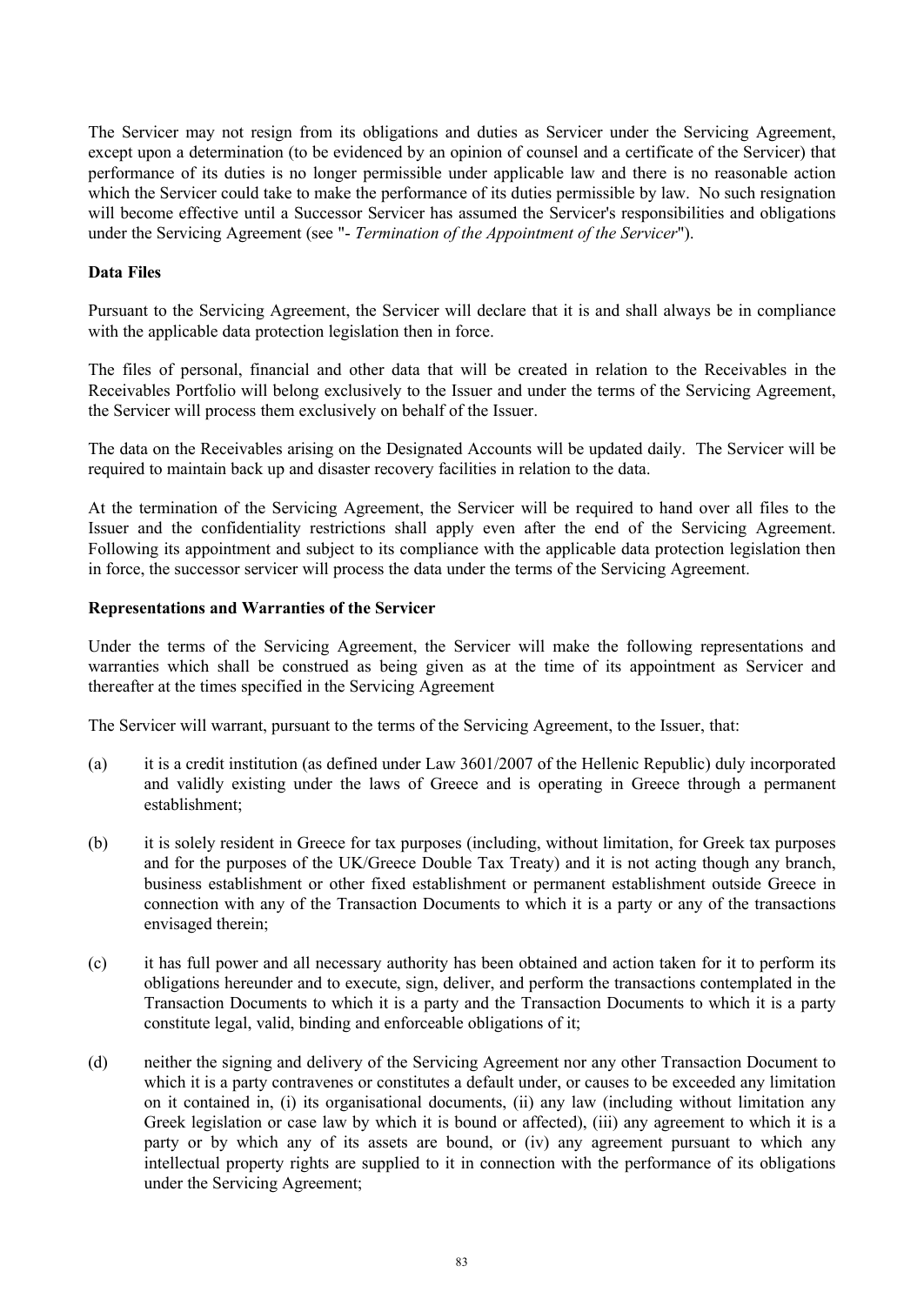- (e) it has duly obtained or made each authorisation, approval, consent, licence, exemption, notice, filing or registration required on its part for or in connection with the execution and performance of each of the Transaction Documents to which it is a party and any matters contemplated thereby have been unconditionally obtained and are in full force and effect;
- (f) no step has been taken or is intended by it or, so far as it is aware, by any other person for the winding up, liquidation, dissolution, administration, or for the appointment of a receiver or administrator or liquidator or administrative receiver of the Servicer or any action or step has been taken which has a similar effect to the foregoing;
- (g) it has not been declared bankrupt, no petition has been served on it for a declaration that it is bankrupt or to place it under mandatory management and no action or step has been taken by any creditor or any other person to initiate any creditors' collective enforcement procedure including any procedure pursuant to Law 3458/2006, Law 3588/2007, or Law 3601/2007 of the Hellenic Republic;
- (h) it is not necessary for the legality, validity, enforceability or admissibility in evidence of the Servicing Agreement that it or any other document be filed or recorded with any court or other authority in Greece or that any stamp or similar tax be paid or in respect of the Servicing Agreement, save for registering a summary of the Servicing Agreement with the Athens Pledge Registry;
- (i) no outstanding or (so far as it is aware) threatened litigation or execution exists against it which, if adversely determined, might reasonably be expected materially and adversely to affect its ability to perform its obligations under the Servicing Agreement or the other Transaction Documents to which it is or will be a party;
- (j) no Servicer Default (or event which would, with the lapse of time, the making of any determination or the giving of any notice, constitute a Servicer Default) has occurred;
- (k) there has been no material adverse change in its financial condition since the date to which its most recent annual audited financial statements were prepared which could be expected materially and adversely to affect its ability to perform its obligations under the Servicing Agreement or the Transaction Documents; and
- (l) the Deposit Account at Alpha is designated as a Paragraph 15, Article 10, Law 3156/03 "collections account separate from Alpha " in the internal records of the Servicer.

# **Covenants of the Servicer**

Under the terms of the Servicing Agreement, the Servicer will covenant with the Issuer and the Security Trustee that, *inter alia*:

- (a) the Servicer shall duly satisfy all obligations on its part to be fulfilled under each Transaction Document in connection with each Receivable and each Designated Account and any Redesignated Account, will maintain in effect all licences, approvals, authorisations and other qualifications required under all applicable laws in order to service properly each Receivable and each Designated Account and any Redesignated Account and will comply in all material respects with its obligations under all Transaction Documents to which it is a party and all other applicable laws in connection with servicing each Receivable and each Designated Account and any Redesignated Account the failure to comply with which would have a material adverse effect on the Issuer or be materially prejudicial to the interests of any Noteholder;
- (b) it will comply with any direction, order and instruction which the Issuer (or any person acting on its behalf) may from time to time give to it and which is not inconsistent with the terms upon which it has been appointed under the Servicing Agreement nor with any applicable legal or regulatory requirements;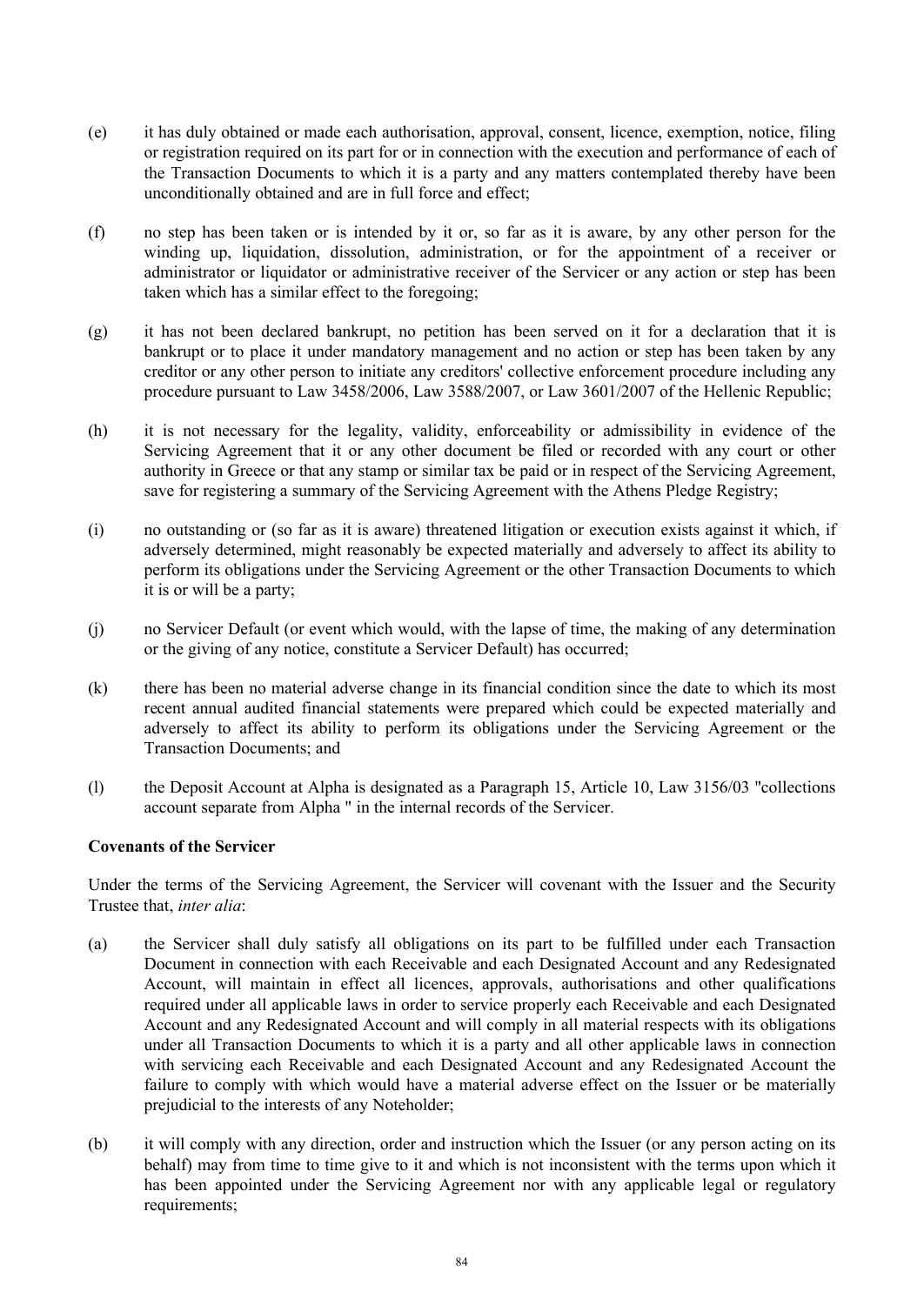- (c) it will use its best endeavours to keep in force all licences, approvals, authorisations and consents which may be necessary in connection with the performance of the Services and will prepare and submit all necessary applications and requests for any approval, authorisation, consent or licence required by Greek law or regulation in connection with the business of the Issuer;
- (d) it will pay, on behalf of the Issuer, any amounts payable by the Issuer under Law 128/1975 of the Hellenic Republic, and will make all other payments required to be made by it pursuant to the Servicing Agreement on the due date for payment thereof in the currency in which such payment is due for value on such day without set-off or counterclaim;
- (e) it will service the Receivables and Ancillary Rights with due and proper regard to the principles and procedures set out in all applicable laws and regulations of the Hellenic Republic from time to time, the Product Guidelines and the Servicing Agreement;
- (f) it will make all notifications and filings in respect of the Designated Accounts, the Receivables arising thereunder and Ancillary Rights thereto that may be necessary or desirable, from time to time, to maintain the rights of the Issuer to the Receivables in the Receivables Portfolio and the Ancillary Rights thereto;
- (g) in accordance with its customary and usual servicing procedures and in accordance with the Product Guidelines, determine and set the periodic finance charges applicable to the Designated Accounts;
- (h) it shall maintain insurance coverage against losses through wrongdoing of its officers and employees who are involved in the servicing of Receivables and Ancillary Rights covering such actions and in such amounts as it believes to be reasonable from time to time;
- (i) it will supply details to the Issuer, the Security Trustee, the Note Trustee, the Rating Agency and each Noteholder (or any person acting on its behalf) of any amendments to Greek law and regulations materially affecting the Receivables and Ancillary Rights as soon as the same take effect;
- (j) it shall at all times take all practicable steps to:
	- (i) ensure that payments made by Obligors are received by the Transferor into the Alpha Collection Account;
	- (ii) identify any funds in the Alpha Collection Account which are required to be transferred to the Deposit Account for the benefit of the Issuer; and
	- (iii) ensure that such funds are so transferred when required;
- (k) it shall not consolidate with or merge into any other corporation or convey or transfer its properties and assets substantially as an entirety to any person;
- (l) it will maintain its corporate existence as a credit institution and all applicable approvals, authorisations, consents and licences necessary to continue the Services;
- (m) it will promptly notify the Issuer, the Note Trustee and the Security Trustee (and, in relation to item (iii), the Rating Agency) in writing upon it becoming aware of:
	- (i) the commencement of any negotiation with its creditors generally for the rescheduling of all or substantially all of its debts;
	- (ii) any pending or threatened legal procedures which, if adversely determined, might reasonably be expected materially and adversely to affect the ability of it to perform its obligations under the Servicing Agreement;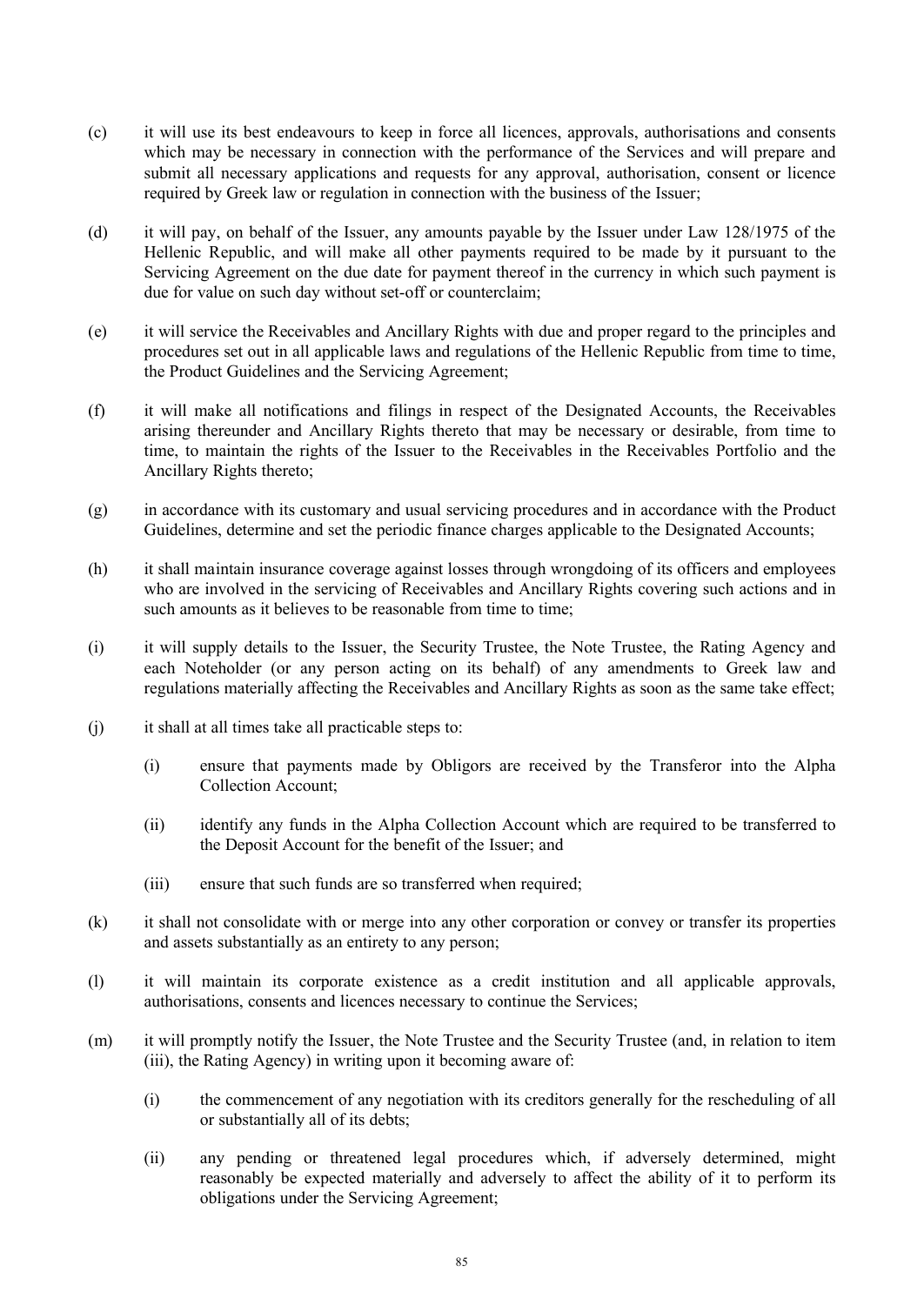- (iii) any material litigation/regulatory action with respect to its consumer loan business, that has been initiated and which can reasonably be expected to have a Material Adverse Effect on the consumer loan business of the Transferor;
- (iv) any circumstances which could reasonably be expected materially and adversely to affect its ability to perform its obligations under the Servicing Agreement or the Transaction Documents; and
- (n) it will ensure that it is at all times solely resident in Greece for tax purposes (including, without limitation, for Greek tax purposes and for the purposes of the UK/Greece Double Tax Treaty) and that it does not act through any branch, business establishment or other fixed establishment or permanent establishment outside Greece in connection with any of the Transaction Documents to which it is a party or any of the transactions envisaged therein.

### **Ability to Change Terms of the Designated Accounts**

Under the terms of the Servicing Agreement, the Servicer will, on behalf of the Issuer and the Transferor, have the flexibility to agree, subject to certain restrictions, to the amendment of certain terms of the Designated Accounts (see in particular "*Ability to Change Alpha Rate*" below).

The Servicer will agree that no amendments will be made to a Designated Account if such amendments:

- (a) would result in the creation of a new agreement with the customer;
- (b) would make the Designated Account not compliant with all the criteria set out in the definition of Eligible Account;
- (c) would change the currency in which Receivables arising on a Designated Account are denominated or their currency of payment, to a currency other than Euro;
- (d) would result in the representations and warranties made by the Transferor in respect of the Receivables arising on such Designated Accounts to be untrue if given on the effective date of such amendment; and/or
- (e) would result in a breach of the Collateral Test, if determined on the date of such amendment,

unless the Transferor has agreed to repurchase the Receivables arising on such Designated Account in accordance with the terms of the Receivables Securitisation Deed before such amendment is made.

The Transferor and the Servicer may amend the Product Guidelines, if such change is required by law or such change (i) would not, in the reasonable belief of the Transferor or the Servicer, as applicable, cause a Series 2010-1 Early Amortisation Trigger Event to occur (ii) where the Servicer is Alpha, is made applicable to the comparable segment of open loan accounts and credit card accounts, as applicable, owned and serviced by the Transferor which have characteristics the same as or substantially similar to the Designated Accounts which are subject to such change and (iii) would be applied by a prudent consumer lender in Greece acting reasonably.

The Servicer will be entitled to the fees and commissions payable by the Obligors in respect of any such amendments and the amount of such fees and commissions will be deducted from amounts paid by the Obligors to the Servicer in respect of the Receivables or from Recoveries.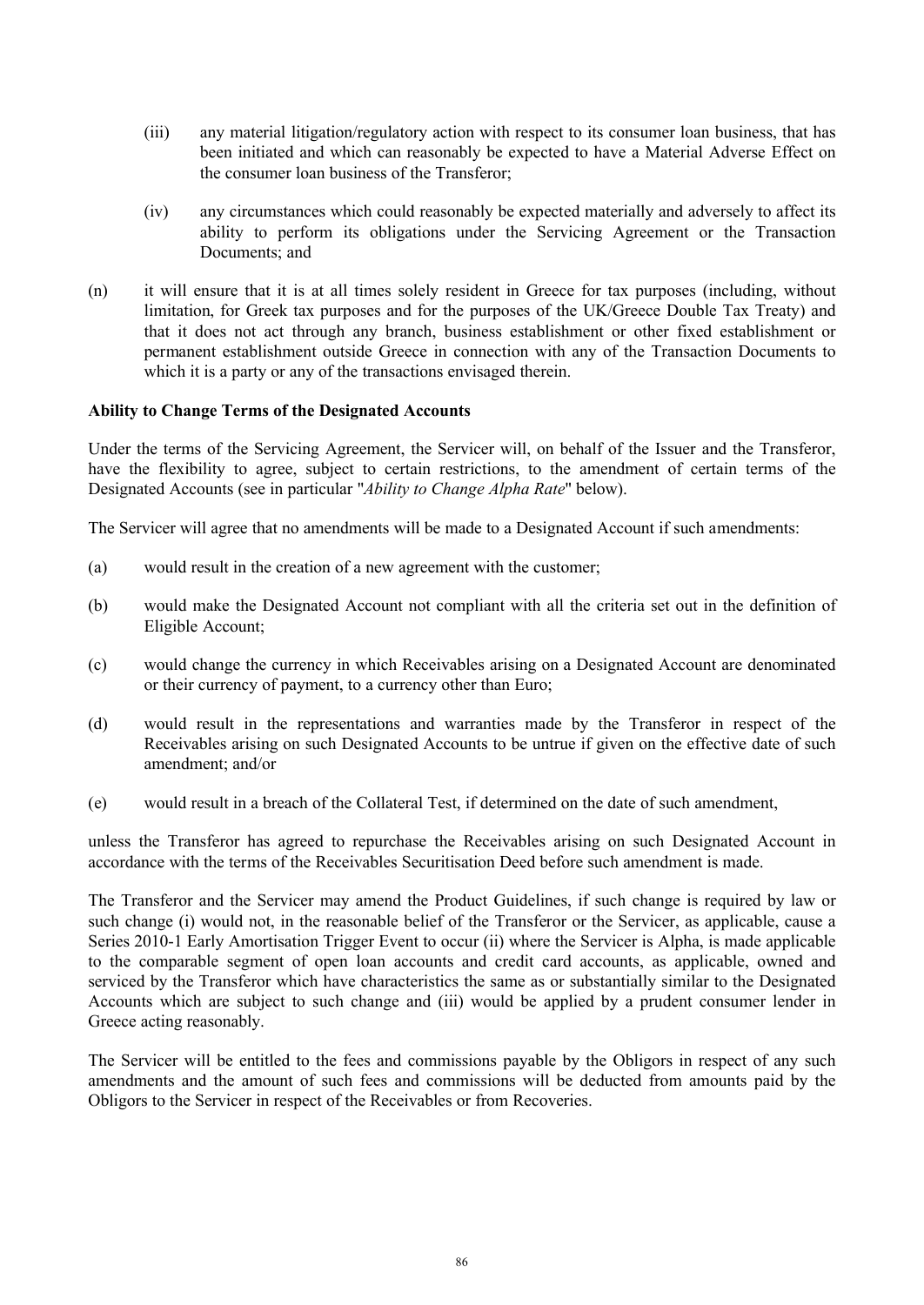# **Ability to Change Alpha Rate**

**Alpha Rate** means (i) with respect to Credit Card Accounts, the variable base rate on Credit Card Accounts granted by Alpha and (ii) with respect to Open Loan Accounts, the variable base rate on Open Loan Accounts granted by Alpha.

After any amendment to the Alpha Rate the new Alpha Rate will be published in the daily press, will appear in the statements sent to Accountholders and shall apply from the date of the issuance of the first statement that follows such publication. If the Obligor refuses such readjustment, he shall have the right to terminate the relevant agreement.

Pursuant to the terms of the Servicing Agreement, the Servicer, acting on behalf of the Issuer, can adjust the interest rate on the Designated Accounts which are linked to the Alpha Rate which shall be determined by Alpha from time to time

# **Servicing Fee**

The Servicer will receive a fee, inclusive of VAT, from the Issuer (the **Servicing Fee**), which will be paid out of Finance Charge Collections.

The Servicer will also be entitled to be reimbursed for out-of-pocket costs and expenses (including any part of such costs and expenses which represents irrecoverable VAT) that it may incur in connection with the services provided by it under the Servicing Agreement, including the payment of insurance premia on behalf of the relevant Obligors and the costs of enforcement action against the Obligors, to the extent that these have not previously been deducted from amounts paid by the Obligors to the Servicer in respect of the Receivables or from Recoveries.

# **Termination of Appointment of Servicer**

The appointment of the Servicer under the Servicing Agreement may be terminated by the Issuer in the following circumstances:

- (a) where the Issuer is instructed to do so by the Security Trustee (acting on the instructions of the Note Trustee acting on the instructions of a two-thirds majority of the Noteholders); or
- (b) upon the occurrence of a Servicer Default provided that the Issuer has been instructed to do so by the Security Trustee (acting on the instructions of the Note Trustee acting pursuant to an Extraordinary Resolution of the holders of the Most Senior Class of Notes Outstanding).

Under the terms of the Servicing Agreement, such termination will be effected by the service by the Issuer or the Security Trustee on the Servicer of a notice in writing (a **Servicer Termination Notice**).

**Servicer Default** means if any one of certain events set out in the Servicing Agreement shall occur and be continuing (including, but not limited to, the following):

- (a) default is made by the Servicer in the payment, on the due date, of any payment due and payable by it under the Servicing Agreement and such default continues unremedied for a period of five Business Days after the earlier of the Servicer becoming aware of such default and receipt by the Servicer of written notice from the Issuer or the Security Trustee requiring the same to be remedied;
- (b) default (other than a failure to pay) is made by the Servicer in the performance or observance of any of its covenants and obligations under the Servicing Agreement or any other Transaction Document which has a material adverse effect on the interests of the Issuer or is (in the opinion of the Note Trustee) materially prejudicial to the interests of the Noteholders in respect of any outstanding Notes and which continues unremedied (except where such default is incapable of remedy, when no such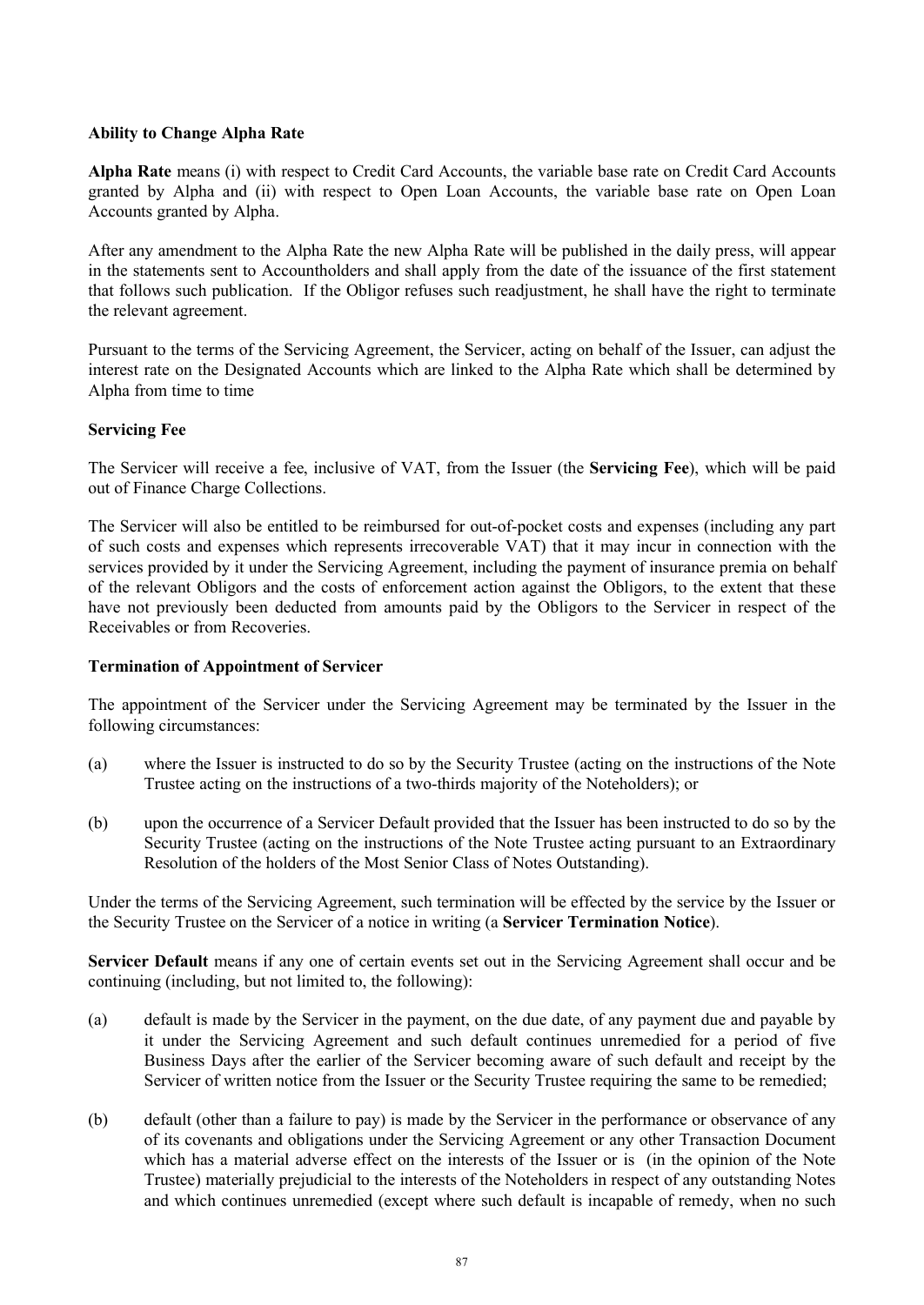continuation and/or notice as is hereinafter mentioned shall be required) for a period of 60 days after the date on which written notice of such failure, requiring the same to be remedied shall have been given to the Servicer and continues to have a material adverse effect on the interests of the Issuer or to be (in the opinion of the Note Trustee) materially prejudicial to the interests of the Noteholders for such period;

- (c) any relevant representation, warranty or certification made by the Servicer in the Servicing Agreement or any Transaction Document or in any certificate delivered pursuant thereto proves to have been incorrect when made and which has a material adverse effect on the interests of the Issuer or is (in the opinion of the Note Trustee) materially prejudicial to the interests of the Noteholders in respect of any outstanding Notes and which continues to be incorrect (except where it is incapable of remedy, when no such continuation and/or notice as is hereinafter mentioned shall be required) for a period of 60 days after the date on which written notice of such failure, requiring the same to be remedied shall have been given to the Servicer and continues to have a material adverse effect on the interests of the Issuer or to be (in the opinion of the Note Trustee) materially prejudicial to the interests of the Noteholders for such period;
- (d) delegation by the Servicer of its duties under the Servicing Agreement to any other entity, except as permitted under the Servicing Agreement;
- (e) a duly authorised officer of the Servicer shall admit in writing that the Servicer is unable to pay its debts as they fall due or an application or petition for bankruptcy, administration, dissolution, liquidation or mandatory management of the Servicer has been filed with the court, the Servicer has resolved to enter into voluntary liquidation, the Servicer is forced to enter into liquidation pursuant to Greek law, a creditors' collective enforcement procedure is commenced against the Servicer (including such procedure under Law 3588/2007 of the Hellenic Republic and Law 3601/2007 and Law 3458/2006 of the Hellenic Republic) or any action or step is taken which has a similar effect to the foregoing (a **Servicer Bankruptcy Event**);
- (f) the Servicer makes a general assignment for the benefit of or a composition with its creditors or voluntarily suspends payment of its obligations with a view to the general readjustment or rescheduling of its indebtedness;
- (g) if it becomes unlawful under the laws of the Hellenic Republic (including for the avoidance of doubt any treaties to which the Hellenic Republic is a party) for the Servicer to perform any material part of the services;
- (h) where the Servicer is the Transferor, the Servicer ceases to be a credit institution; or
- (i) where the Servicer is not the Transferor, the Servicer ceases to be a qualified financial or credit institution in the Hellenic Republic.

Notwithstanding the foregoing, a delay in or failure of performance referred to in paragraph (a), (b), or (c) above shall not constitute a Servicer Default if such delay or failure could not have been prevented by the exercise of reasonable diligence by the Servicer and/or such delay or failure was caused by an act of God, acts of declared or undeclared war, public disorder, rebellion, riot or sabotage, epidemics, landslides, lightning, fire, hurricanes, tornadoes, earthquakes, nuclear disasters or meltdowns, floods, power cuts or similar causes.

In addition, in the event that the Servicer is unable to carry out its obligations under the Servicing Agreement it will incur no liability under the Servicing Agreement in respect of any such failure to carry out its obligations unless the event arose as a result of the fraud, wilful default, bad faith or gross negligence of the Servicer in the performance of its duties or by reason of its reckless disregard or breach of its obligations and duties.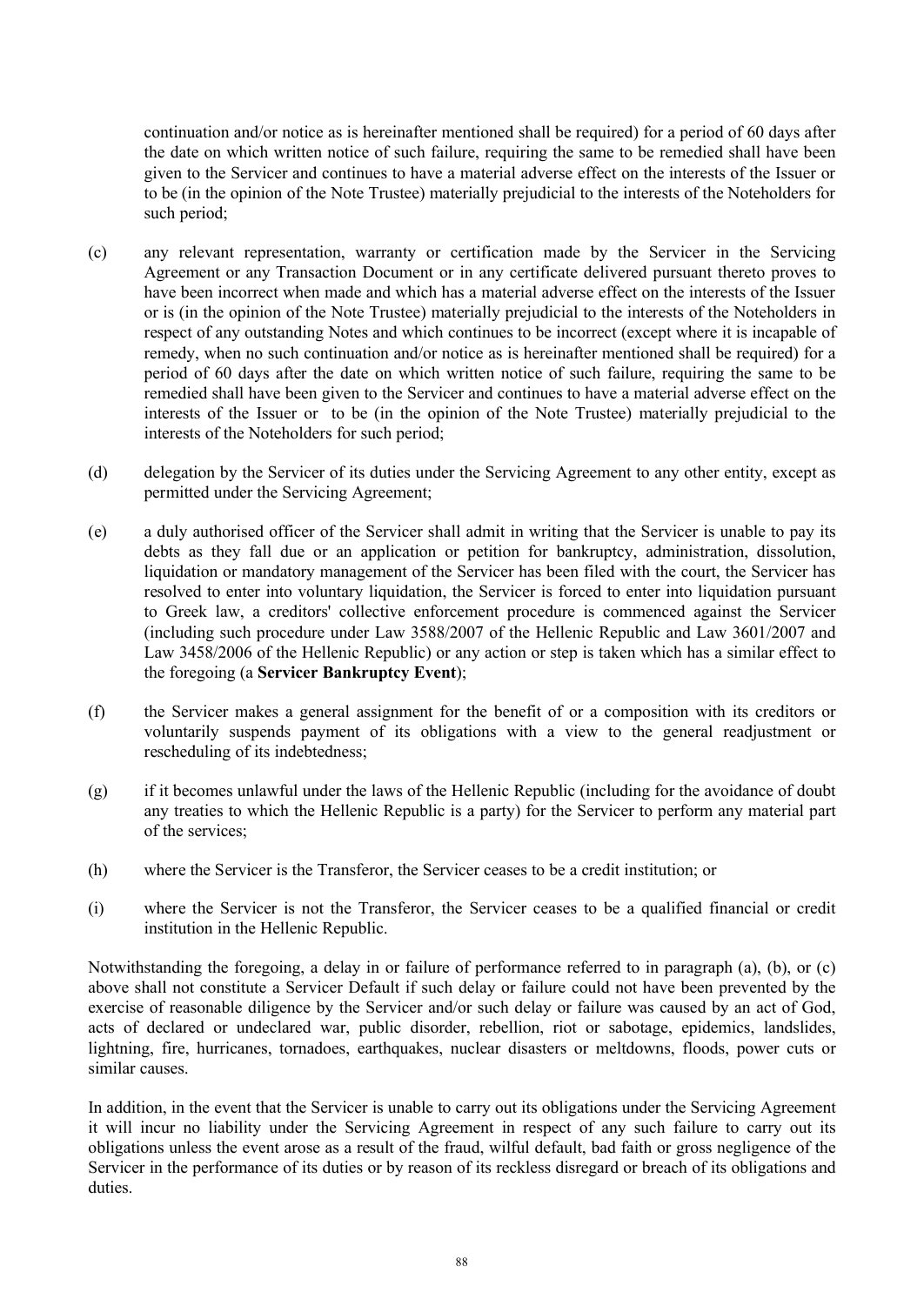The Servicer will not be permitted to resign its appointment unless it is no longer permitted, by applicable law, to perform its duties as Servicer and no resignation shall become effective until a Successor Servicer has assumed the Servicer's responsibilities and obligations and there is no reasonable action which the Servicer could take to make the performance of its duties permissible under the applicable law.

# **Effect of Servicer Termination Notice**

Following the receipt of a Servicer Termination Notice by the Servicer or the resignation by the Servicer of its appointment, it shall continue to perform the servicing functions under the Servicing Agreement until the later to occur of (a) the date specified in the Servicer Termination Notice (or such other date specified by the Issuer or as agreed between the Issuer, the Security Trustee and the Servicer) and (b) the appointment of a successor servicer in accordance with the terms of the Servicing Agreement. The Servicer shall use its best endeavours to mitigate any Servicer Defaults and resignation of the Servicer by finding a successor servicer which is a credit or financing institution operating in Greece through a permanent establishment.

On the date that a successor servicer is appointed by the Issuer, all authority and power of the Servicer shall pass to and be vested in a successor servicer and the Issuer is authorised (upon the failure of the Servicer to cooperate in a timely manner) in order to secure the performance of the Servicer in so doing to execute and deliver, on behalf of the Servicer, as its attorney, all documents, records and other instruments upon the failure of the Servicer to execute or deliver such documents, records or instruments, and to do and accomplish all other acts or things necessary or appropriate to effect the purposes of such transfer of such Servicer's rights and obligations.

The Servicer agrees to use all reasonable efforts and cooperate with the Issuer and such successor servicer in effecting the termination of the responsibilities and rights of the Servicer to conduct servicing hereunder including, without limitation, the transfer to such successor servicer of all authority of the Servicer to carry out servicing functions in relation to the Receivables and Ancillary Rights.

Upon the termination of the appointment of the Servicer, amounts in respect of Collections or any other part of the Issuer Property in the possession of the Servicer (or coming into the possession of the Servicer at any time thereafter) will be held by the Servicer for and to the order of the Issuer.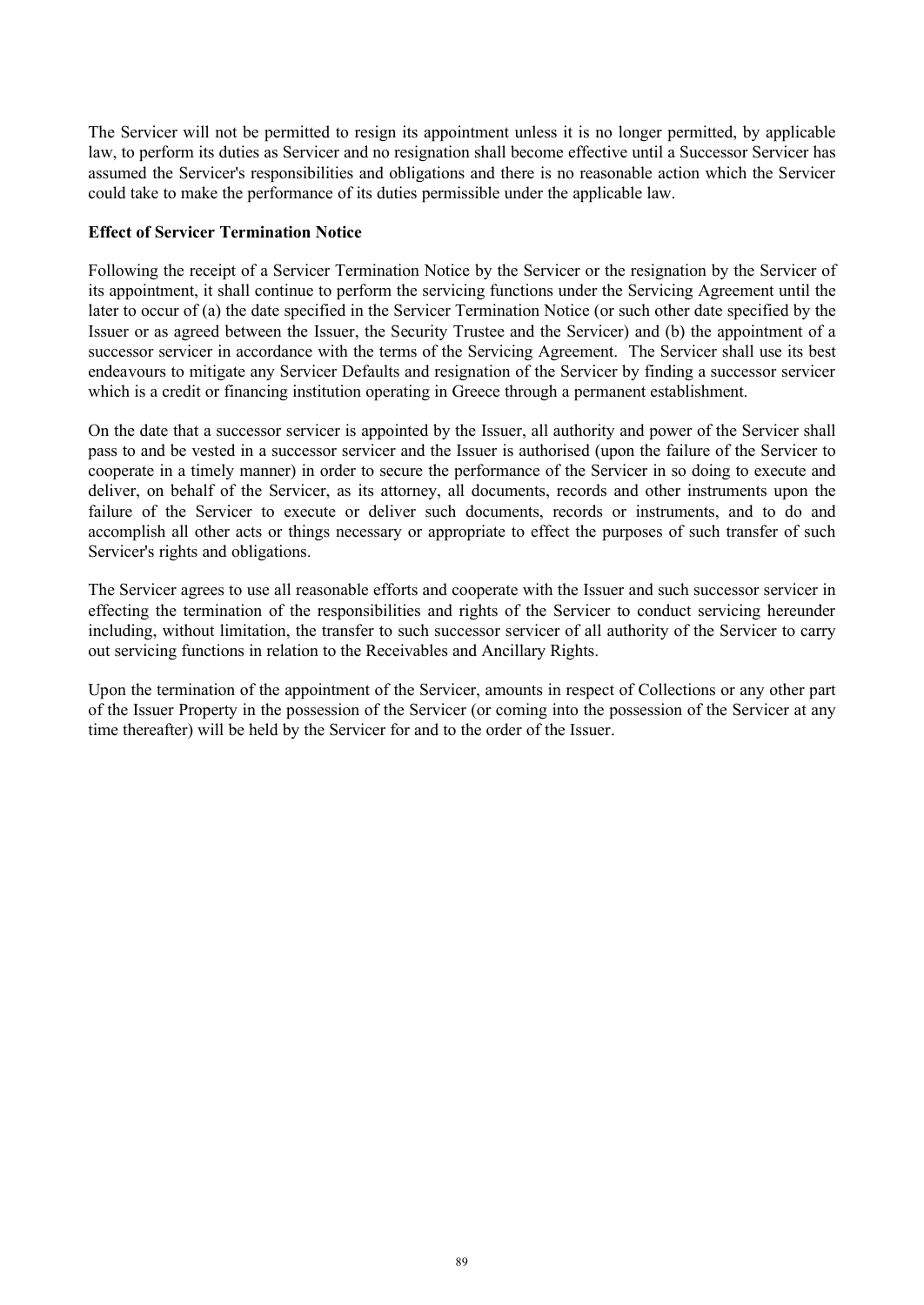# **CASH MANAGEMENT**

# **General**

# **Description of Cash Manager**

Citibank, N.A., London Branch will be appointed (in such capacity, the **Cash Manager**) under the Cash Management Agreement by the Issuer to act as its cash manager under the terms of the Cash Management Agreement.

# **Cash Manager Duties and Functions**

The Cash Manager will be required to undertake certain other cash management and related functions to assist the Issuer to exercise its rights and perform its duties and obligations under the Receivables Securitisation Deed and/or the Cash Management Agreement. In carrying out its duties and obligations under the Transaction Documents, the Cash Manager will, prior to the delivery of a Note Enforcement Notice to the Issuer, be required to follow any instructions, relating to the exercise of its power and authority, as the Issuer may give from time to time (provided that such instructions do not conflict with the provisions of the Transaction Documents).

The Cash Manager's functions include the transfer of moneys between the Issuer Bank Accounts, the maintenance of the various ledgers to the Issuer Bank Accounts, the determination of the Transferor Interest and the Investor Interest, the making of withdrawals and payments from the Issuer Bank Accounts as required by the Receivables Securitisation Deed, the Cash Management Agreement and any relevant swap documents to which the Issuer is a party and producing the various reports required by the Cash Management Agreement.

In order to fulfil its obligations, the Cash Manager will rely on being provided with certain information from other parties. This will include:

- (a) the Servicer Report to be delivered monthly on the Servicer Report Date; and
- (b) a report in the English language from the Account Bank, on or before the Servicer Report Date, as to the interest accrued on the Issuer Bank Accounts and income received in respect of Permitted Investments, pertaining to the immediately preceding Monthly Period.

**Servicer Report Date** means the 5th Business Day prior to each Interest Payment Date (or if such date is not a Business Day, then on the immediately succeeding Business Day).

The Cash Manager will be required to indemnify the Issuer against all reasonable loss, liability, expense, damage or injury (including any part thereof which represents irrecoverable VAT) caused by its wilful default, fraud or gross negligence in performing or not performing its cash management functions.

Any person into which the Cash Manager may be merged or consolidated, or any person succeeding to or acquiring the business of the Cash Manager in whole or in part, after executing a supplemental agreement to the Receivables Securitisation Deed or the Cash Management Agreement and the delivery of a legal opinion, will become the successor to the Cash Manager under the Cash Management Agreement.

Collections applied to the Collection Account during a Monthly Period are held by the Issuer until distributed on the Interest Payment Date in the following Monthly Period in accordance with the Series 2010-1 Finance Charge Priority of Payments and Series 2010-1 Principal Priority of Payments, respectively. For the avoidance of doubt, the daily application of Collections by the Issuer in any Monthly Period will be determined to be occurring in the Series 2010-1 Revolving Period or Series 2010-1 Amortisation Period if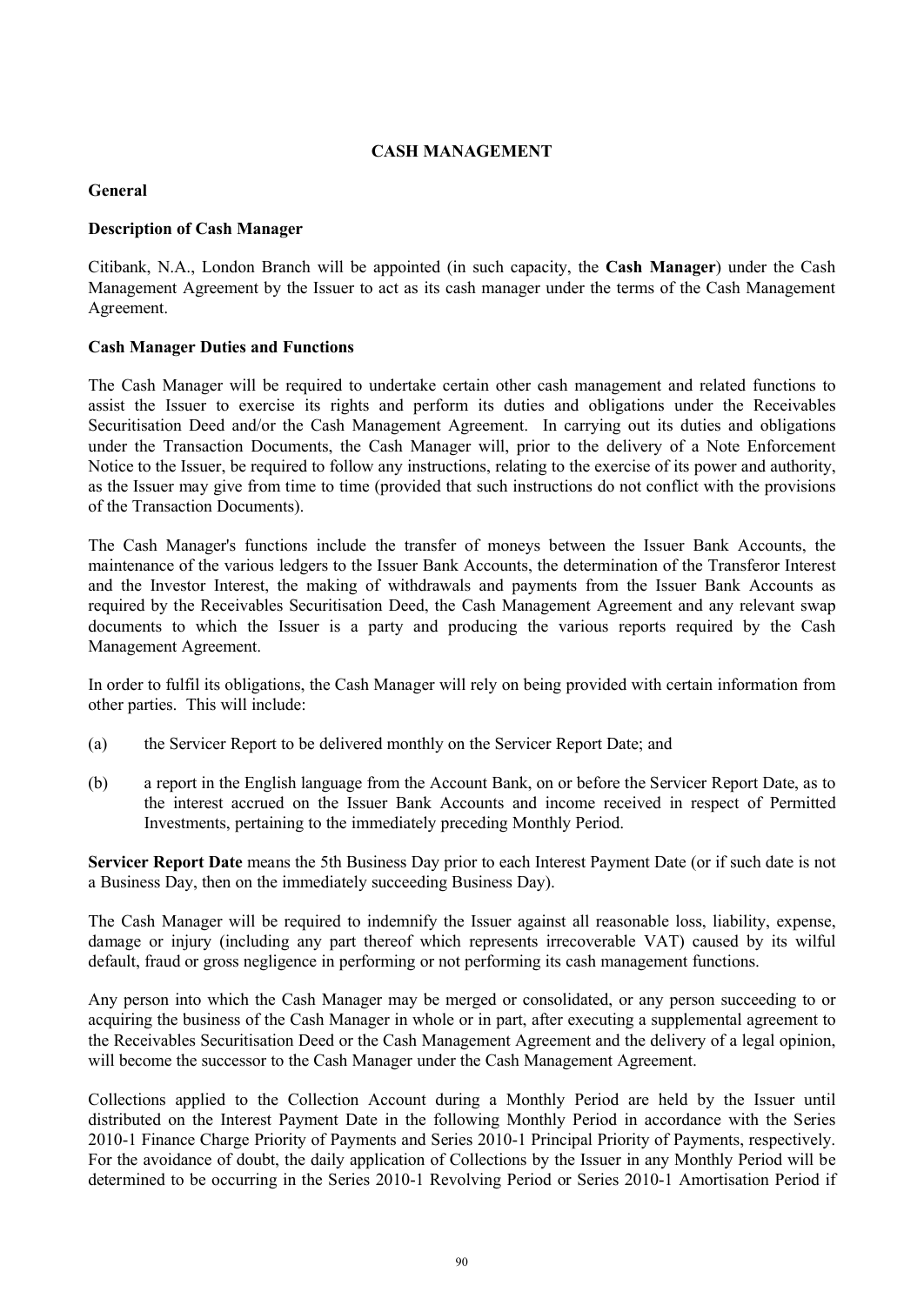the Interest Payment Date which falls in the following Monthly Period is deemed to fall in the Series 2010-1 Revolving Period or Series 2010-1 Amortisation Period according to the Transaction Documents.

## **Minimum Transferor Interest**

The **Minimum Transferor Interest**, on each date of calculation, shall be calculated in accordance with the following formula:

#### $A + B - C$

where:

- $A = (1)$  for so long as the Transferor (i) is also the Servicer and (ii) has a long term rating of or below BBB+ by S&P, an amount equal to 16 per cent. of the aggregate outstanding principal balance, at the end of such date of calculation, of Principal Receivables in the Receivables Portfolio which are Eligible Receivables; or
	- (2) in any other case, an amount equal to 7 per cent. of the aggregate outstanding principal balance, at the end of such date of calculation, of Principal Receivables in the Receivables Portfolio which are Eligible Receivables;
- $B = (1)$  following the earlier to occur of (i) a downgrade of Alpha's rating to below a short term rating of A-2 by S&P or (ii) the withdrawal of a credit rating of Alpha by the Rating Agency (each of the events listed in items (i) to (ii) above being a **Set Off Trigger Event**), an amount equal to the sum of the Set Off Amount; or
	- (2) for so long as Alpha's rating is at or above a short term rating of A-2 by S&P, following the determination that the sum of the Set Off Amount, as most recently calculated by the Servicer, exceeds an amount equal to 10 per cent. of the aggregate outstanding balance, at the end of such date of calculation, of Principal Receivables in the Receivables Portfolio which are Eligible Receivables and provided that a Set Off Trigger Event listed in (1) above has not occurred, the amount by which the sum of the Set Off Amount exceeds an amount equal to 10 per cent. of the aggregate outstanding balance, at the end of such date of calculation, of Principal Receivables in the Receivables Portfolio which are Eligible Receivables;
- $C =$  the aggregate amount of any Set Off Reserve Advances standing to the credit of the Collection Account and recorded in the Set Off Reserve Ledger from time to time that has not been utilised to fund the exercise by any Obligor of a right of set-off.

The **Set Off Amount** is the amount, on any date of determination, equal to the sum of the Deposit Set Off Risk and the Reclaimable Set Off Risk on such date. The Set Off Amount is calculated by the Servicer at the end of each Monthly Period and on each date on which a Set Off Trigger Event occurs.

If, at any time, the Transferor Interest is less than the Minimum Transferor Interest, then the Subordinated Loan Provider, pursuant to the terms of the Subordinated Loan Agreement, may make an advance to the Issuer of an amount (a **Set Off Reserve Advance**) which will be deposited into the Collection Account and recorded in the relevant ledger of the Collection Account (the **Set Off Reserve Ledger**), provided that, if a Set Off Trigger Event has occurred and the Minimum Transferor Interest exceeds the Transferor Interest, then the Subordinated Loan Provider must advance the Set Off Amount within 10 Business Days of the occurrence of such Set Off Trigger Event. If, at any time, any Obligor exercises a right of set-off so that the amount of Principal Receivables and/or Finance Charge Receivables owing on a Designated Account is reduced but no corresponding payment is received by the Issuer from the Transferor, then an amount equal to the amount of such set-off may be debited to the Set Off Reserve Ledger and credited to the Series 2010-1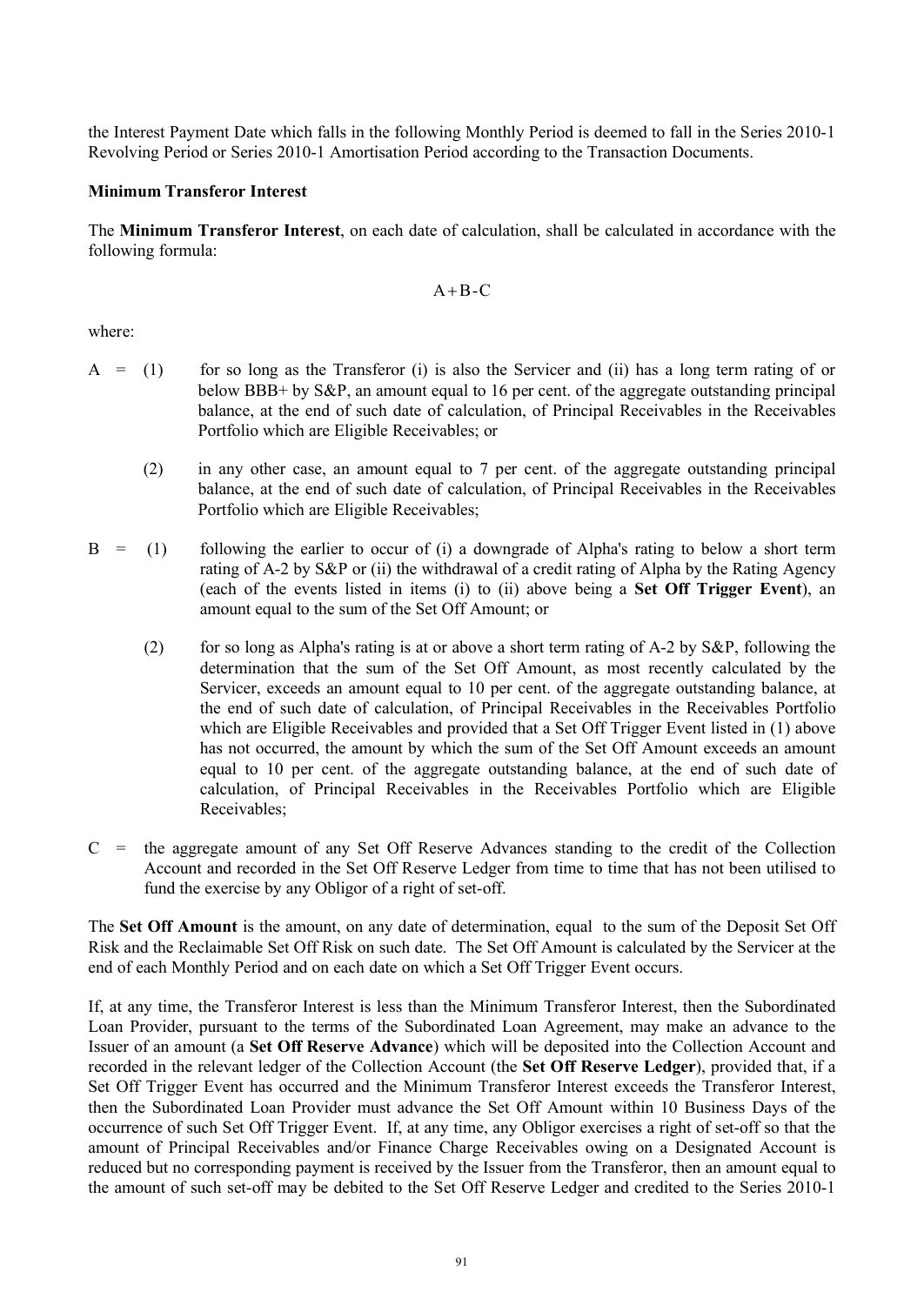Principal Collections Ledger and/or the Series 2010-1 Finance Charge Collections Ledger (as applicable) as if such amount were a Principal Collection and/or a Finance Charge Collection.

Upon giving not less than thirty days prior written notice to the Issuer and the Rating Agency, the Transferor may, provided that it has received confirmation from the Rating Agency that the then current rating of any applicable debt will not be reduced, qualified or withdrawn, reduce the Minimum Transferor Interest to the amount specified in such notice or adjust the calculation of the Minimum Transferor Interest as specified in such notice.

If, over any period of thirty consecutive days, the Transferor Interest is less than the Minimum Transferor Interest, then a 2010-1 Early Amortisation Trigger Event will occur.

#### **Portfolio Yield and Expenses Rate**

The **Portfolio Yield** for the Notes, with respect to any Monthly Period will be the annualised percentage equivalent of a fraction (calculated on the basis of the actual number of days in the relevant Monthly Period and divided by 360):

- (a) the numerator of which is an amount equal to the sum of:
	- (i) the amount of Finance Charge Collections credited to the Series 2010-1 Finance Charge Collections Ledger for such Monthly Period; and
	- (ii) the income (net of expenses) of Permitted Investments for the related Monthly Period allocated to the Notes, being an amount equal to the product of (a) the Investor Interest Percentage and (b) the aggregate income (net of expenses) of Permitted Investments for the related Monthly Period; and
- (b) the denominator of which is the Investor Interest as at the end of the preceding Monthly Period.

The **Expense Rate** for the Notes, with respect to any Monthly Period will be the annualised percentage equivalent of a fraction (calculated on the basis of the actual number of days in the relevant Monthly Period and divided by 360):

- (a) the numerator of which is an amount equal to the sum of:
	- (i) the Levy 128 Payment Amount for the related Monthly Period;
	- (ii) the Insurance Proceeds Payment Amount for the related Monthly Period;
	- (iii) the Senior Costs Amount for the related Monthly Period;
	- (iv) the Servicing Amount for the related Monthly Period;
	- (v) the Class A Monthly Distribution Amount for the related Monthly Period;
	- (vi) the Series 2010-1 Class A Default Amount for the related Monthly Period;
	- (vii) the Class B Monthly Distribution Amount for the related Monthly Period; and
	- (viii) the Series 2010-1 Class B Default Amount for the related Monthly Period; and
- (b) the denominator of which is the Investor Interest as at the end of the preceding Monthly Period.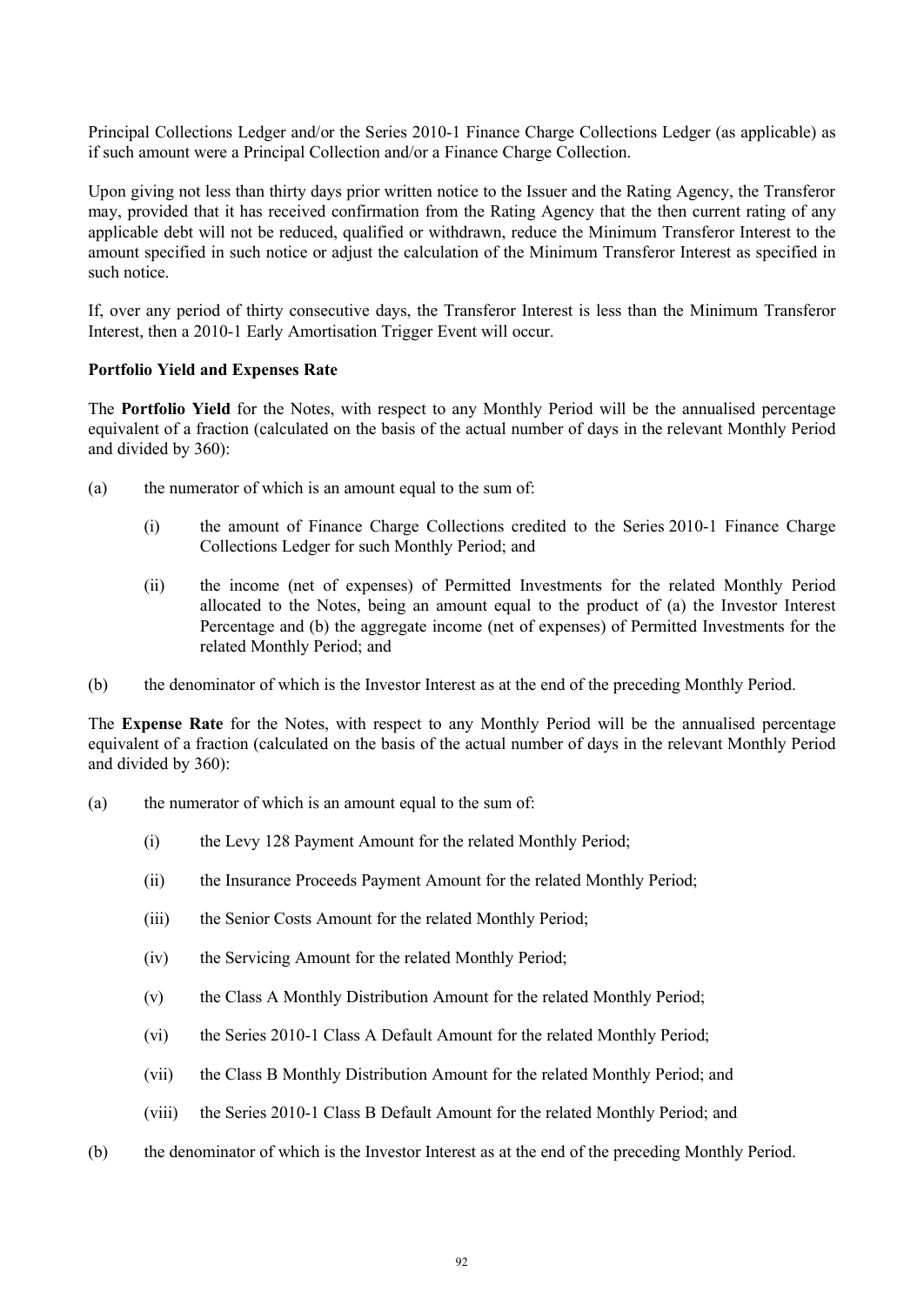# **Cash Management Fee**

The Cash Manager will be entitled to receive a fee from the Issuer for each Monthly Period (the **Cash Management Fee**) which will be payable in equal monthly instalments on each Interest Payment Date as part of the Senior Costs Amount, to the extent that the Issuer has sufficient funds. The Cash Management Fee will be equal to the aggregate of the annual fees specified in the Cash Management Agreement. The Cash Management Fee will be exclusive of VAT, if any.

# **Termination of Appointment of Cash Manager**

The appointment of the Cash Manager under the Cash Management Agreement may be terminated by the Issuer (with the prior approval of the Note Trustee (acting on the instructions of a two-thirds majority of the Noteholders)) upon the occurrence of a Cash Manager Default.

Under the terms of the Cash Management Agreement, such termination will be effected by the service by the Issuer on the Cash Manager of a notice in writing (a **Cash Manager Termination Notice**). Neither the Note Trustee nor the Security Trustee will be responsible or liable in relation to the appointment or termination of the Cash Manager.

**Cash Manager Default** means any one of the following events:

- (a) any failure by the Cash Manager to give instructions or notice pursuant to an agreed schedule of collections and allocations or to instruct the making of any required drawing, withdrawal, or payment pursuant to the Transaction Documents on or before the date occurring five Business Days after the date of such payment, transfer, deposit, withdrawal or drawing or such instructions or notice is required to be made or given, as the case may be, under the terms of the Cash Management Agreement or any Transaction Document to which it is a party;
- (b) failure on the part of the Cash Manager duly to observe or perform in any respect any other covenants or agreements of the Cash Manager set forth in the Cash Management Agreement or any other Transaction Document to which it is a party, which is in the opinion of the Note Trustee, materially prejudicial to the interests of the Most Senior Class of Notes Outstanding and which continues unremedied for a period of 60 days after the date on which written notice of such failure, requiring the same to be remedied, shall have been given to the Cash Manager and continues to be, in the opinion of the Note Trustee, materially prejudicial to the interests of the Most Senior Class of Notes Outstanding for such period;
- (c) delegation by the Cash Manager of its duties under the Cash Management Agreement to any other entity, except as permitted by the Cash Management Agreement;
- (d) any relevant representation, warranty or certification made by the Cash Manager in the Cash Management Agreement or in any certificate delivered pursuant to the Cash Management Agreement proves to have been incorrect when made which is, in the opinion of the Note Trustee, materially prejudicial to the interests of the Most Senior Class of Notes Outstanding and which continues to be incorrect in any material respect for a period of 60 days after the date on which written notice of such failure, requiring the same to be remedied, shall have been given to the Cash Manager and continues to be, in the opinion of the Note Trustee, materially prejudicial to the interest of the Most Senior Class of Notes Outstanding for such period; and/or
- (e) the Cash Manager ceases to be a Banking Institution; and/or
- (f) any of the following: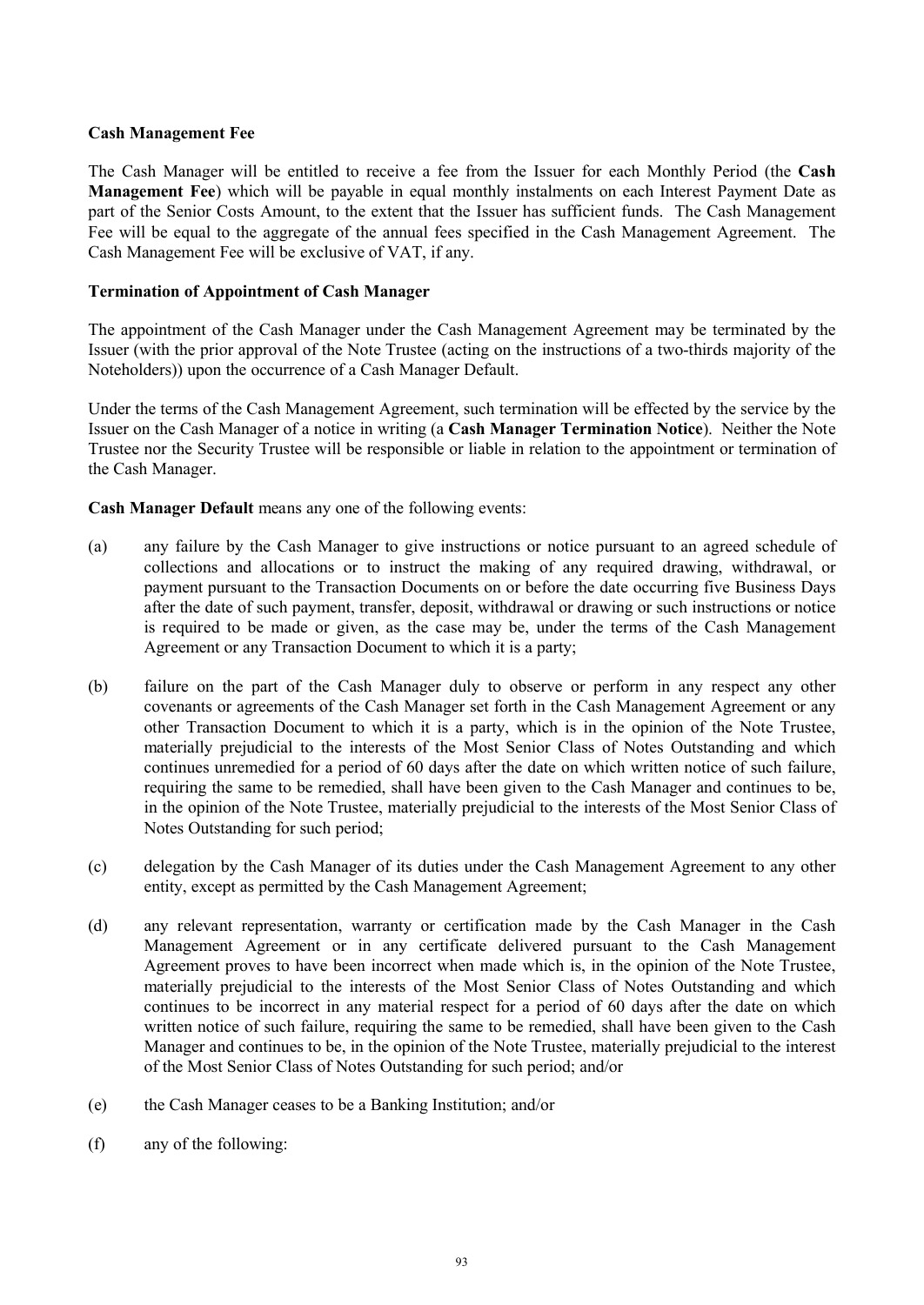- (i) the Cash Manager agrees to or takes any corporate action to appoint a receiver, administrator, administrative receiver, liquidator, trustee or similar officer of it or of all of its revenues and assets; or
- (ii) an order of the court is made for the Cash Manager's winding up, dissolution, administration or re organisation that has remained in force undischarged or unstayed for 60 days; or
- (iii) a receiver, administrator, administrative receiver, liquidator, trustee or similar officer of the Cash Manager or all of the Cash Manager's revenues and assets is appointed; or
- (iv) the Cash Manager becomes or is, or could be deemed by law or a court to be, insolvent or bankrupt or unable to pay its debts, or initiates or consents to judicial proceedings relating to itself; or
- (v) the Cash Manager makes a general assignment for the benefit of or a composition with its creditors or it voluntarily suspends payment of its obligations with a view to the general readjustment or rescheduling of its indebtedness,

in each case, under any applicable liquidation, insolvency, bankruptcy, composition, reorganisation or other similar laws.

**Banking Institution** means an institution which is a bank for the purposes of section 878 of the ITA that is acting (including in relation to making any relevant payment) in the ordinary course of its business for the purposes of that section.

**Most Senior Class of Notes Outstanding** means the Series 2010-1 Class A Notes whilst they remain outstanding and thereafter the Series 2010-1 Class B Notes whilst they remain outstanding.

If any of the events referred to above could not have been prevented by the exercise of reasonable diligence by the Cash Manager and such delay or failure was caused by an act of God, acts of declared or undeclared war, public disorder, rebellion, riot or sabotage, epidemics, landslides, lightning, fire, hurricanes, tornadoes, earthquakes, nuclear disasters or meltdowns, floods, power cuts or similar causes, then such event will not, with the lapse of time or otherwise, be a Cash Manager Default.

If the Issuer becomes entitled to terminate the appointment of the Cash Manager, then it shall do so on the request of the Note Trustee (acting on the instructions of a two-thirds majority of the Noteholders) and shall not take any such action without the prior written consent of the Note Trustee (acting on the instructions of a two-thirds majority of the Noteholders).

The Note Trustee (if so instructed by a two-thirds majority of the Noteholders) shall instruct the Issuer to waive a Cash Manager Default unless such default is a failure to make any required deposits, or payments of interest or principal in respect of the Notes.

Following the receipt of a Cash Manager Termination Notice by the Cash Manager, it shall continue to perform the servicing functions under the Cash Management Agreement until the later to occur of (a) the date specified in the Cash Manager Termination Notice (or such other date specified by the Issuer or as agreed between the Issuer and the Cash Manager) and (b) the appointment by the Issuer of a successor Cash Manager (a **Successor Cash Manager**) in accordance with the terms of the Cash Management Agreement.

The Cash Management Agreement contains the requirements for the transfer of the cash management role, including the transfer of authority over Collections, the transfer of electronic records and the disclosure of information.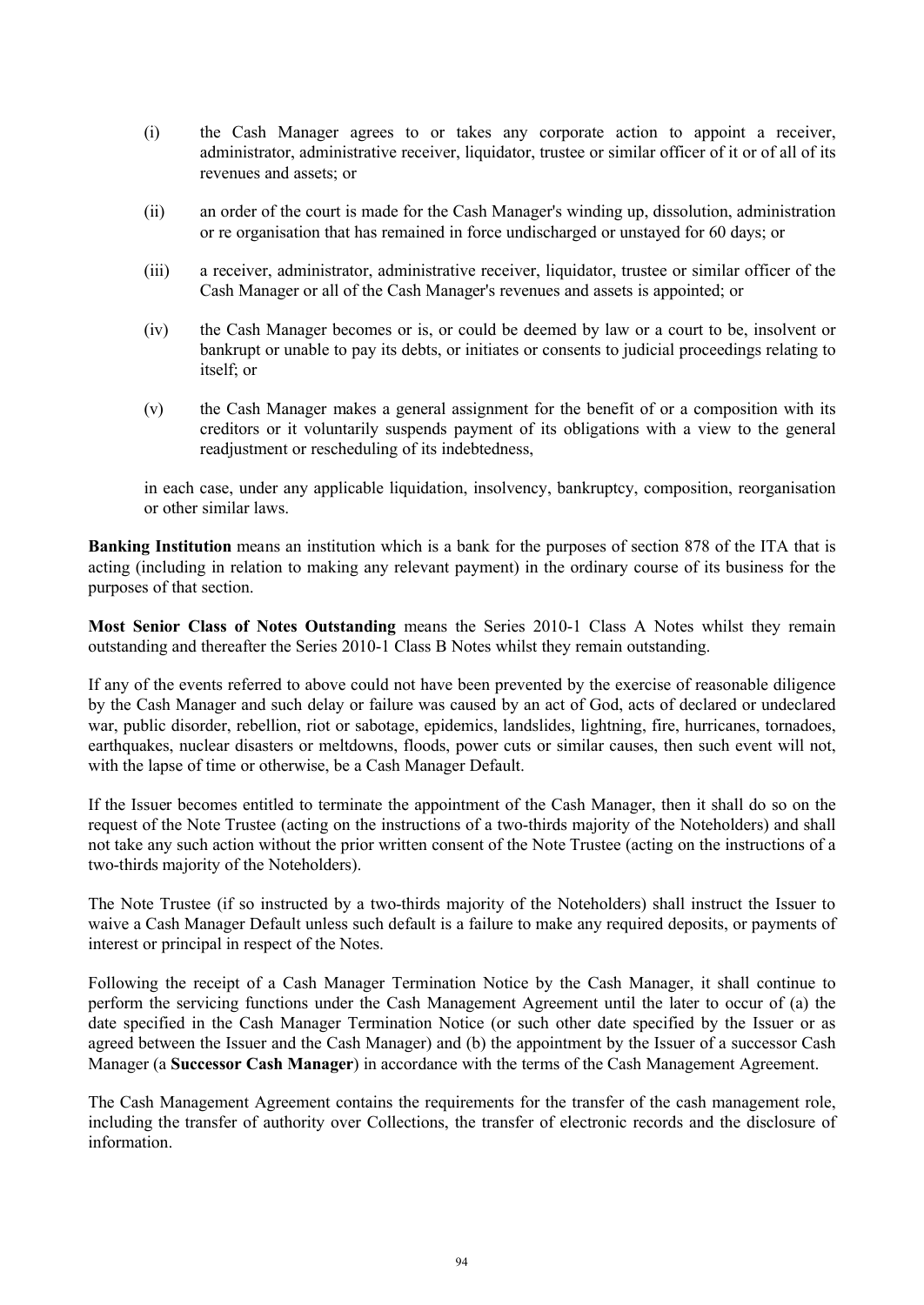Any Successor Cash Manager must, on its appointment:

- (a) be legally qualified and have the capacity to carry out the cash management functions as set forth in the Cash Management Agreement;
- (b) be qualified or licensed to use the software that the Cash Manager is then currently using to carry out cash management of the Receivables or obtains the right to use, or has its own, software that is adequate to perform its duties under the Cash Management Agreement.

# **Issuer Bank Accounts and Deposit Account**

On or about the Closing Date, the Issuer will enter into an account bank agreement (the **Account Bank Agreement**) with, *inter alios*, Citibank, N.A., London Branch (the **Account Bank**) and the Security Trustee. Under the terms of the Account Bank Agreement, the Account Bank will establish and maintain the following bank accounts on behalf of the Issuer (other than the Deposit Account, which will be established by the Issuer in accordance with the terms of a further account bank agreement (the **Deposit Agreement**) to be entered into between the Issuer and Alpha on or about the Closing Date) and in accordance with the instructions and directions of the Issuer (or the Cash Manager on its behalf).

# *Deposit Account*

The Deposit Account to be held with Alpha is the account into which Processed Collections will be transferred from the Alpha Collection Account within one Business Day of the Date of Processing. Amounts standing to the credit of the Deposit Account will, within the Required Timeframe, be transferred to the Collection Account at the Account Bank.

# *Collection Account*

The account (the **Collection Account**) to be held with the Account Bank into which certain Processed Collections will be transferred within the Required Timeframe following their deposit into the Deposit Account. There will be eleven ledgers in the Collection Account:

- (a) the **Series 2010-1 Finance Charge Collections Ledger**, which will record Finance Charge Collections allocated to provide for payments due under the Notes;
- (b) the **Series 2010-1 Principal Collections Ledger**, which will record Principal Collections allocated to provide for payments due under the Notes;
- (c) the **Series 2010-1 Required Retained Principal Collections Ledger** where Series 2010-1 Required Retained Principal Collections are either held until they are applied as Series 2010-1 Reallocated Class B Principal Collections, distributed on an Interest Payment Date or paid to Alpha as Transferor Deferred Purchase Price;
- (d) the **Series 2010-1 Reallocated Principal Collections Ledger** where the amount of any Reallocated Class B Principal Collections shall be debited and where Series 2010-1 Reallocated Principal Collection Covered Amounts shall be credited from time to time;
- (e) the **Transferor Ineligible Receivables Ledger** to which Ineligible Collections are credited;
- (f) the **Set Off Reserve Ledger** where amounts may be deposited from time to time by the Issuer from Set Off Reserve Advances made to the Issuer under the Subordinated Loan Agreement;
- (g) the **Issuer Profit Ledger** where the Issuer Profit Amount is retained;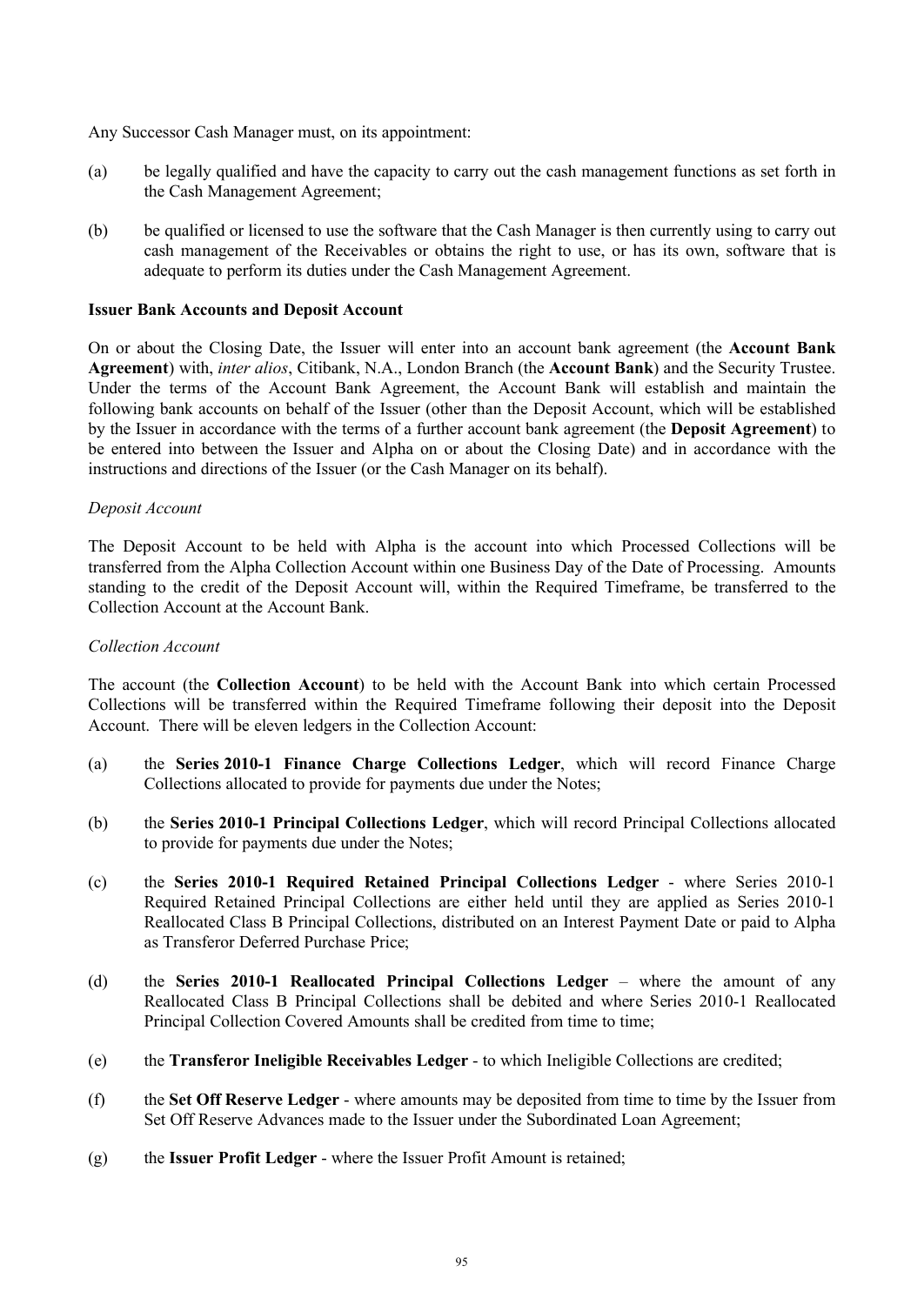- (h) the **Initial Accrued Interest Investor Amount Ledger** where the amount of any Initial Accrued Interest Investor Amount in respect of the Initial Addition Date shall be debited and where any payments made pursuant to the Series 2010-1 Finance Charge Priority of Payments in respect of such amounts shall be credited from time to time;
- (i) the **Initial Accrued Interest Transferor Amount Ledger** where the amount of any Initial Accrued Interest Transferor Amount in respect of the Initial Addition Date shall be debited and where any payments made pursuant to the Cash Management Agreement by the Cash Manager on behalf of the Issuer or the Series 2010-1 Finance Charge Priority of Payments in respect of such amounts shall be credited from time to time;
- (j) the **Offered Accrued Interest Investor Amount Ledger** where the amount of any Offered Accrued Interest Investor Amount in respect of each Addition Date shall be debited and where any payments made pursuant to the Series 2010-1 Finance Charge Priority of Payments in respect of such amounts shall be credited from time to time; and
- (k) the **Offered Accrued Interest Transferor Amount Ledger** where the amount of any Offered Accrued Interest Transferor Amount in respect of each Addition Date shall be debited and where any payments made pursuant to the Cash Management Agreement by the Cash Manager on behalf of Issuer or the Series 2010-1 Finance Charge Priority of Payments in respect of such amounts shall be credited from time to time.

# *Cash Collateral Account*

The account (the **Cash Collateral Account**) to be held with the Account Bank in which certain amounts will be deposited on the Closing Date and/or accumulated from Finance Charge Collections on Interest Payment Dates, in order to provide credit enhancement for the Notes (the terms of which require the provision of such credit enhancement).

The Issuer will be required to maintain the following amounts (which shall be recorded in ledgers to the Cash Collateral Account (the **Series 2010-1 Cash Collateral Ledger** and the **Series 2010-1 Contingency Collateral Ledger**)):

- (a) on or about the Closing Date, an amount equal to 2 per cent. of the initial principal amount of the Notes will be drawn by the Issuer under the terms of the Subordinated Loan Agreement (the **Cash Reserve Advance**);
- (b) 7.5 per cent. of the Cash Reserve Advance will be credited to the Series 2010-1 Contingency Collateral Ledger, and the remainder will be credited to the Series 2010-1 Cash Collateral Ledger; and
- (c) to the extent that the Issuer has sufficient funds to provide for such amounts and subject to the Series 2010-1 Finance Charge Priority of Payments, on each Interest Payment Date, certain amounts will be deposited into the Cash Collateral Account and credited to the Series 2010-1 Cash Collateral Ledger until the sum of the amounts credited to the Series 2010-1 Cash Collateral Ledger and the Series 2010-1 Contingency Collateral Ledger are equal to 2 per cent. of the initial principal amount of the Notes (the **Series 2010-1 Required Cash Collateral Amount**).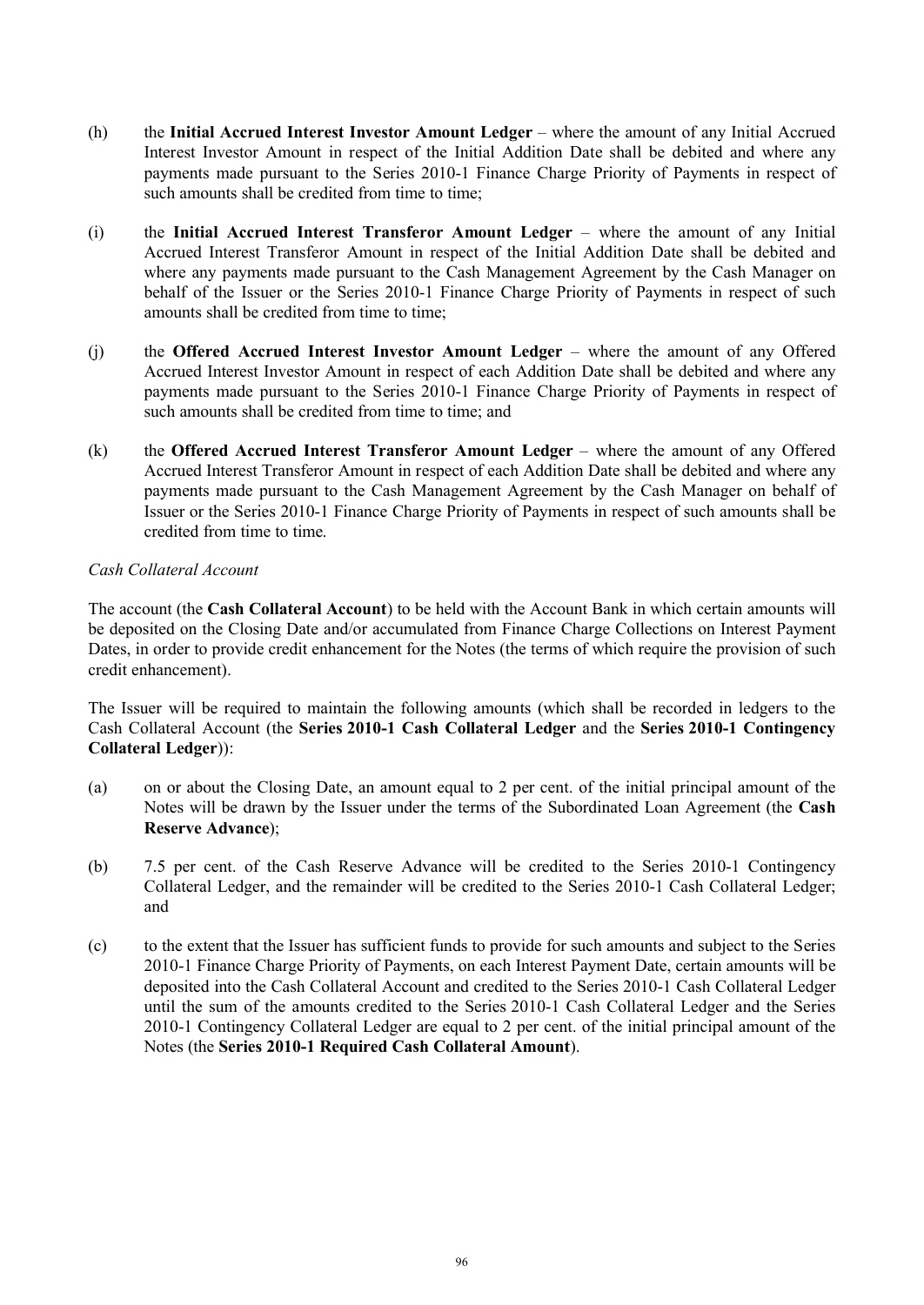Under the terms of the Cash Management Agreement, amounts credited to the Series 2010-1 Cash Collateral Ledger and (following a Servicer Bankruptcy Event) amounts credited to the Series 2010-1 Contingency Collateral Ledger will, when necessary, be utilised as Finance Charge CCA Withdrawal Amounts. Amounts credited to the Series 2010-1 Cash Collateral Ledger and the Series 2010-1 Contingency Collateral Ledger will, when necessary, be utilised as Principal CCA Withdrawal Amounts.

A **Finance Charge CCA Withdrawal Amount** will be equal, on any Interest Payment Date, to the amount by which the sum of:

- (a) the Levy 128 Payment Amount for the related Monthly Period;
- (b) the Insurance Proceeds Payment Amount for the related Monthly Period;
- (c) the Senior Costs Amount for the related Monthly Period;
- (d) the Servicing Amount for the related Monthly Period;
- (e) the Class A Monthly Distribution Amount for the related Monthly Period; and
- (f) the Series 2010-1 Class A Default Amount for the related Monthly Period,

exceeds the sum of:

- (g) the Processed Finance Charge Collections credited to the Series 2010-1 Finance Charge Collections Ledger for the related Monthly Period; and
- (h) the income (net of expenses) of Permitted Investments for the related Monthly Period allocated to the Notes, being an amount equal to the product of (i) the Investor Interest Percentage and (ii) the aggregate income (net of expenses) of Permitted Investments for the related Monthly Period,

provided that such amount will not exceed the amount standing to the credit of the Series 2010-1 Cash Collateral Ledger, or, following a Servicer Bankruptcy Event, the aggregate of the amounts standing to the credit of (i) the Series 2010-1 Cash Collateral Ledger and (ii) the Series 2010-1 Contingency Collateral Ledger.

If, on any Interest Payment Date prior to the Series 2010-1 Final Maturity Date, the amount standing to the credit of the Cash Collateral Account after the withdrawal of any Finance Charge CCA Withdrawal Amounts would be equal to or would exceed the total principal amount outstanding on the Notes if items (a) through (e) of the Available Principal Amount were applied, the amount standing to the credit of the Series 2010-1 Cash Collateral Ledger after the withdrawal of any Finance Charge CCA Withdrawal Amounts will constitute a **Principal CCA Withdrawal Amount**. On the Series 2010-1 Final Maturity Date, the Principal CCA Withdrawal Amount will be the amount standing to the credit of the Series 2010-1 Cash Collateral Ledger after the withdrawal of any Finance Charge CCA Withdrawal Amounts.

#### *Additional Issuer Bank Accounts*

Subject to the terms of the Deed of Charge, the Issuer may also open other additional accounts from time to time at a Qualified Institution (the **Additional Issuer Bank Accounts**).

The Collection Account, the Cash Collateral Account and any Additional Issuer Bank Accounts are collectively referred to as the **Issuer Bank Accounts** and **Issuer Bank Account** means any one thereof as the context requires.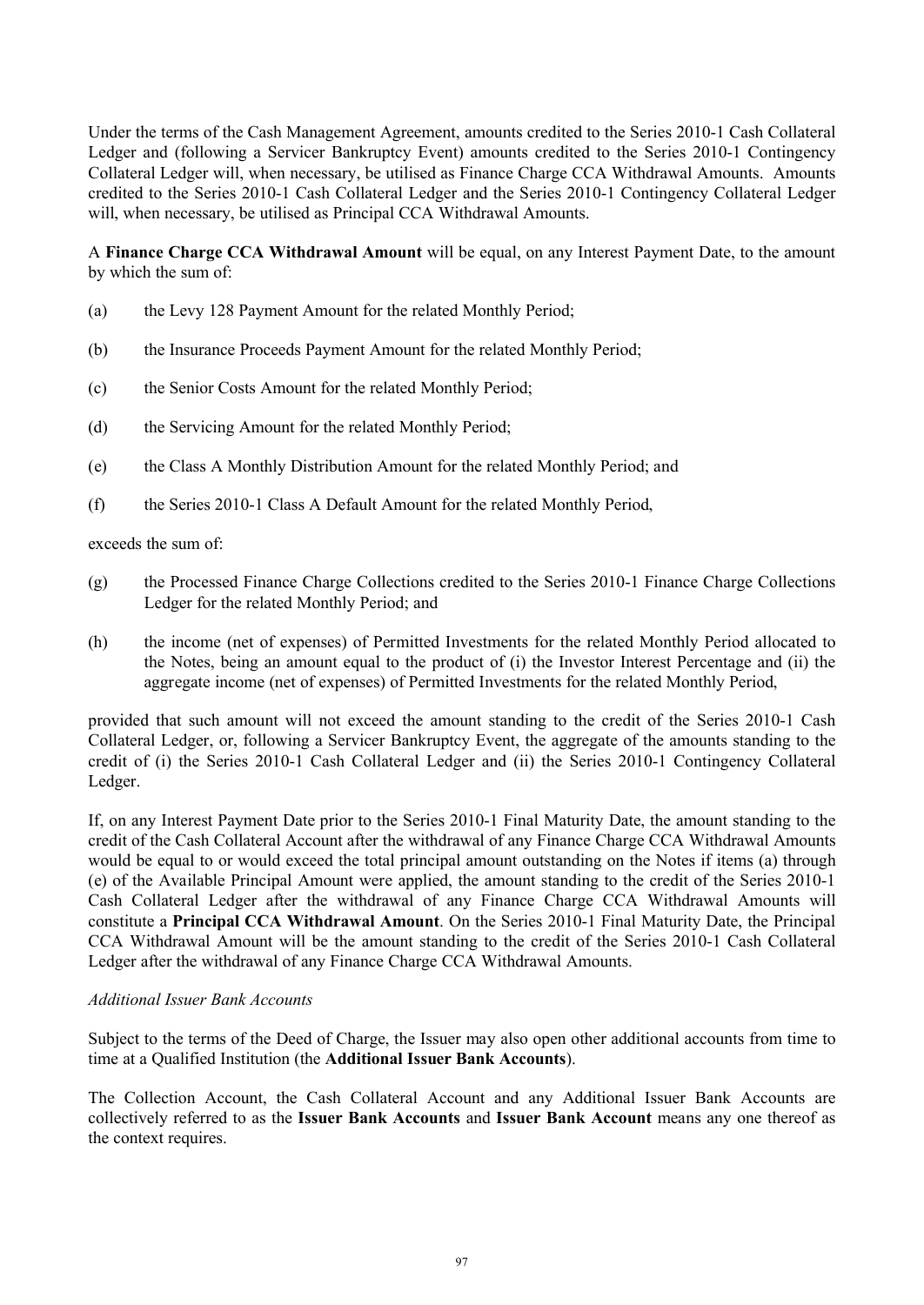In the event that the Account Bank ceases to be a Qualified Institution, the Account Bank Agreement will provide that the Issuer shall replace the Account Bank within 30 days of the occurrence of such event with a replacement bank that is a Qualified Institution.

**Qualified Institution** means an institution which:

- (a) is a bank for the purposes of section 878 of the Income Tax Act 2007 that is acting (including in relation to making any relevant payment) in the ordinary course of its business for the purposes of that section; and
- (b) has at all times a short-term unsecured, unguaranteed and unsubordinated debt rating of at least A-1 by S&P (or, if no short-term unsecured, unguaranteed and unsubordinated debt rating is available, a long-term debt rating of at least  $A+$  by  $S\&P$ ), or such other rating or ratings as may be agreed by the Rating Agency from time to time as would maintain the then current rating of the Notes.

# **Investment in Permitted Investments**

Funds on deposit in the Issuer Bank Accounts may be invested, if applicable, until on or before the following Interest Payment Date by or on behalf of the Issuer in Permitted Investments. The investment proceeds (net of expenses) on funds on deposit in the Issuer Bank Accounts will be paid to the Collection Account, to be allocated as Available Finance Charge Amounts.

#### **Subordinated Loan Agreement**

On or about the Closing Date, the Issuer will enter into the Subordinated Loan Agreement with, *inter alia*, the Subordinated Loan Provider and the Security Trustee.

An amount equal to the Initial Accrued Interest will be advanced by the Subordinated Loan Provider to the Issuer under the Subordinated Loan Agreement on the Closing Date.

An amount equal to €19,126,000 will be advanced by the Subordinated Loan Provider to the Issuer under the Subordinated Loan Agreement on the Closing Date in order to fund the initial amount required to be deposited by the Issuer into the Cash Collateral Account and credited to the Series 2010-1 Cash Collateral Ledger and the Series 2010-1 Contingency Collateral Ledger, in accordance with the Cash Management Agreement.

On any date after the Closing Date, the Subordinated Loan Provider may make further advances to the Issuer under the Subordinated Loan Agreement in order to fund any Set Off Amount that the Issuer may, where the Transferor Interest is less than the Minimum Transferor Interest, be required to deposit into the Collection Account and credit to the Set Off Reserve Ledger.

#### *Interest on the Subordinated Loan*

The advances made by the Subordinated Loan Provider to the Issuer will bear interest at the rate of onemonth EURIBOR plus 1 per cent. per annum until repaid. Any unpaid interest will be added to the principal amount owed and will bear interest. Interest is payable by the Issuer on each Interest Payment Date.

# *Repayment of Subordinated Loan*

On any Interest Payment Date, at the option of the Subordinated Loan Provider, the Issuer may apply funds standing to the credit of the Set Off Reserve Ledger in repayment, in whole or in part, of the Set Off Reserve Advances so long as such application would not cause the Transferor Interest to be lower than the Minimum Transferor Interest.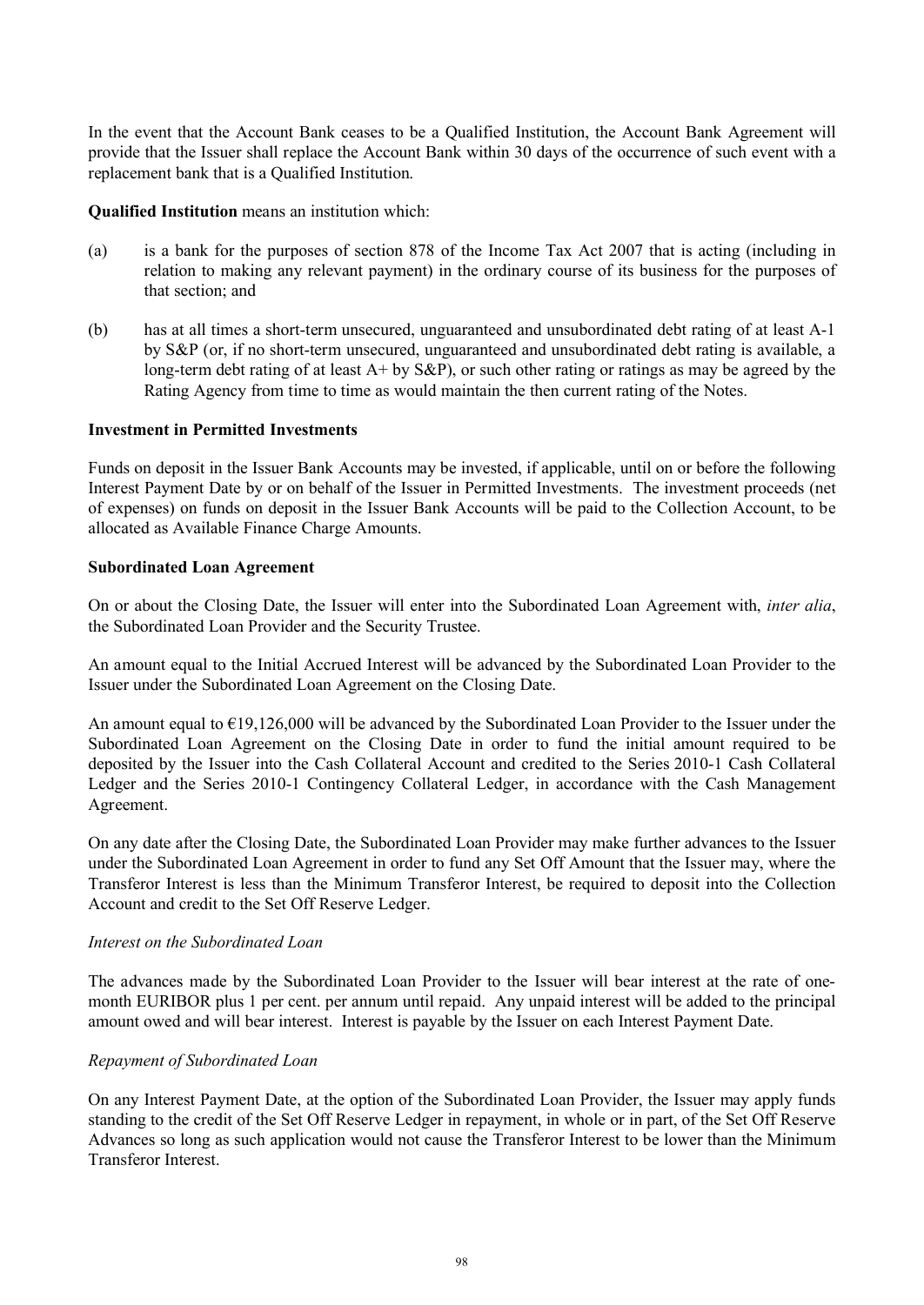The Issuer will repay the remaining principal amount outstanding under the Subordinated Loan Agreement together with interest accrued thereon only to the extent that it has Available Finance Charge Amounts after making payments ranking in priority to payments to the Subordinated Loan Provider as described under "*Cashflows under the Cash Management Agreement – Series 2010-1 Finance Charge Priority of Payments*".

#### *Acceleration*

Subject to the Deed of Charge, the amounts outstanding under the Subordinated Loan Agreement will become immediately due and payable upon service of a Note Enforcement Notice.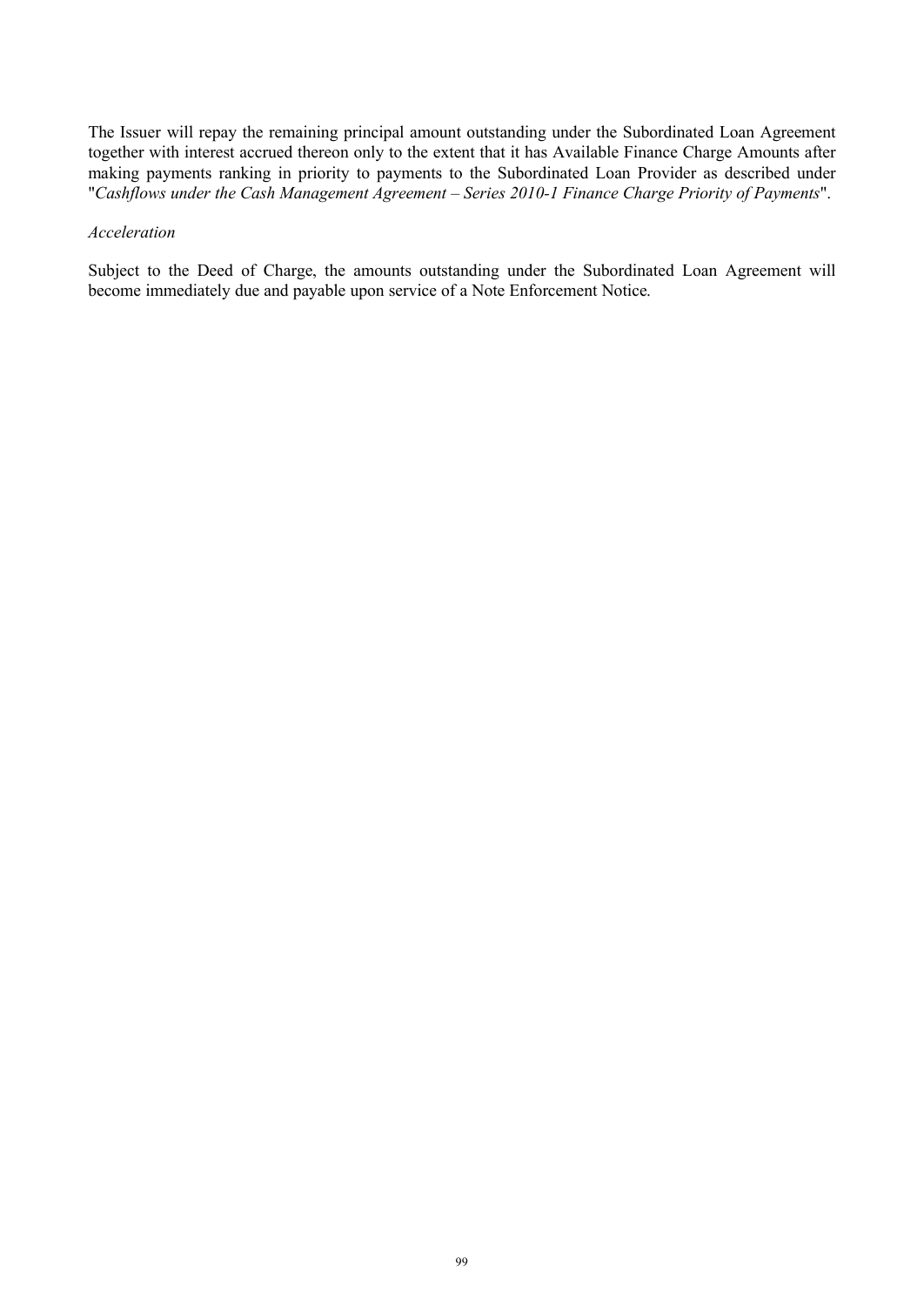# **THE INVESTOR INTEREST AND THE TRANSFEROR DEFERRED PURCHASE PRICE**

Pursuant to the terms of the Cash Management Agreement, the Cash Manager will, on behalf of the Issuer, allocate the Collections on Receivables in the Receivables Portfolio towards payment of amounts due and payable to Noteholders in respect of the Notes issued by it by reference to the Investor Interest.

The Processed Collections on Receivables in the Receivables Portfolio that will be allocated to fund the payment of amounts due and payable to a Noteholder will be determined by reference to the Investor Interest for such Noteholder. Each Investor Interest will represent the aggregate amount of the Processed Principal Collections that may be allocated to fund principal payments on the Notes.

The Transferor Interest will represent the aggregate amount of the Principal Collections which may be allocated to fund part of the Transferor Deferred Purchase Price.

The expressions "*Investor Interest*", "*Transferor Interest*" and any similar expressions, as applied to the Issuer Property or any amounts received in connection therewith are terms used for convenience of calculation only and will not be construed as creating or purporting to create any proprietary interest or right *in rem* of either the Transferor or any Noteholder in any of the Issuer Property.

# **Composition of Issuer Property**

The **Issuer Property** will, until such time as the applicable funds have been applied in accordance with the terms of the Transaction Documents, comprise:

- (a) the Receivables in the Receivables Portfolio (which, on or around the Closing Date, and following the sale and assignment thereof to the Issuer, will comprise the Receivables Portfolio), together with all Collections in respect thereof and any other property acquired by the Issuer pursuant to the terms and subject to the conditions of the Receivables Securitisation Deed;
- (b) the proceeds of the issuance of the Notes for application in accordance with the terms of the Cash Management Agreement, but only up to the time of such application;
- (c) the proceeds of payments made by the Transferor to the Issuer, pursuant to the Receivables Securitisation Deed, in respect of Ineligible Receivables;
- (d) the proceeds of any insurance policy relating to an Obligor or a Receivable;
- (e) the aggregate amount of any Set Off Reserve Advances made by the Transferor to the Issuer;
- (f) amounts on deposit (and interest earned on such amounts) in the Issuer Bank Accounts and Permitted Investments (and interest or other income earned on such amounts), in each case, to the extent not included in any of the above; and
- (g) any other property identified as such in the Transaction Documents,

*less*

- (h) Ineligible Receivables and Ineligible Collections related to such Ineligible Receivables;
- (i) Defaulted Receivables and Receivables arising under Redesignated Accounts;
- (j) the amount of any set-off or counterclaim exercised by an Obligor so that the amount of any Receivable in the Receivables Portfolio is reduced but no corresponding amount is received by the Issuer or where no corresponding adjustment has been made to the Transferor Interest payable to the Transferor; and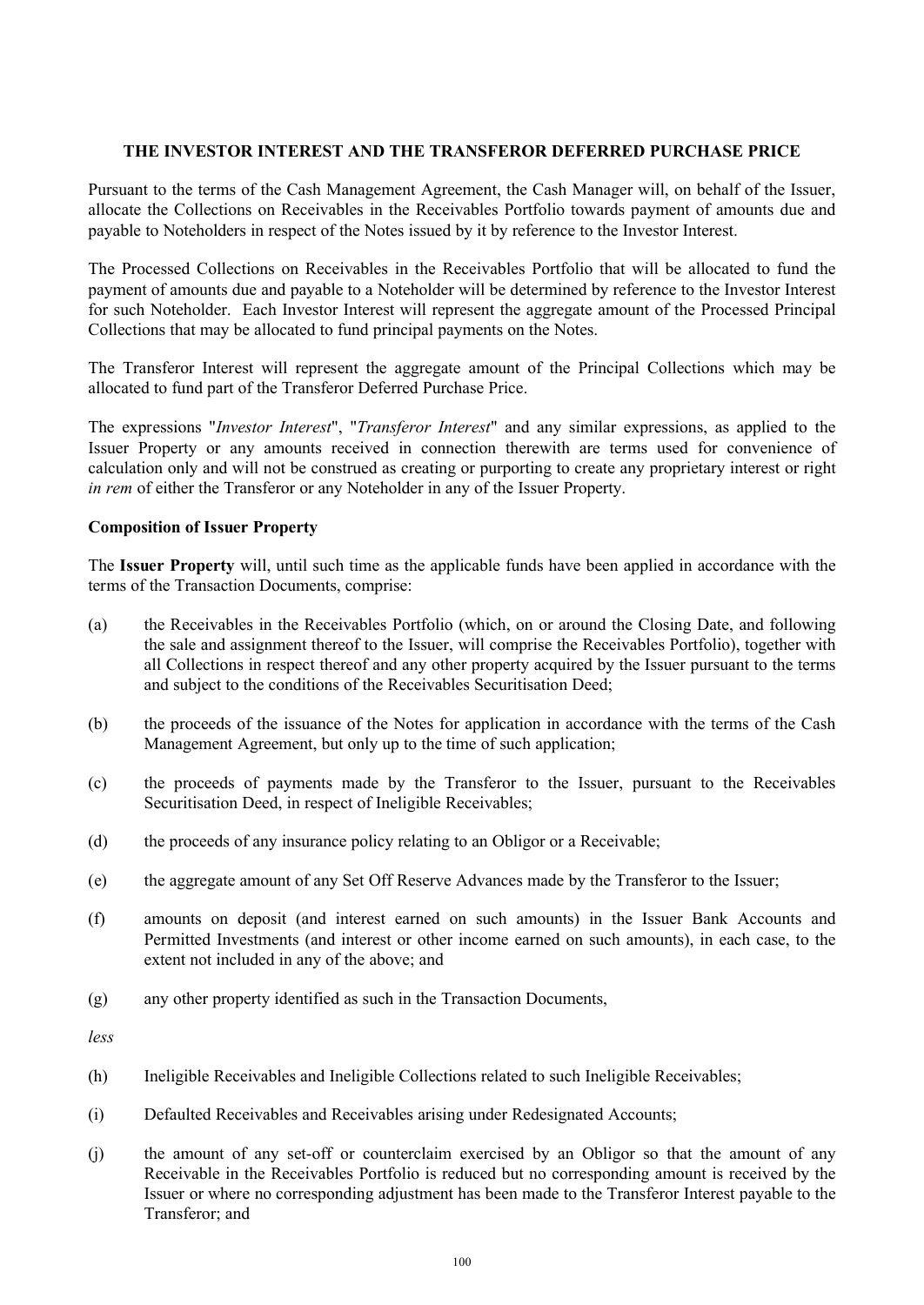(k) principal payments made by the Issuer to the Noteholders in repayment of Notes and payments by the Issuer in relation to the Transferor Interest to the Transferor.

# **The Investor Interest**

The **Investor Interest** for a Noteholder means, an amount equal to the subscription price for the Notes as reduced by the aggregate of:

- (a) repayments of principal in respect of the Notes made on or prior to such date;
- (b) Series 2010-1 Reallocated Class B Principal Collections (as to which, see "*Allocation of Principal Collections to pay Finance Charge Shortfalls*") on or prior to such date (to the extent not reduced by Series 2010-1 Reallocated Principal Collection Covered Amounts); and
- (c) Uncovered Default Amounts,

**provided that** the Investor Interest may not be reduced below zero.

The Investor Interest expressed as a percentage (the **Investor Interest Percentage**) on any date of determination, such date to be the close of business on the final day of the previous Monthly Period or, in connection with determinations made for the first Monthly Period, the Closing Date, will be the proportion, expressed as a percentage, that the Investor Interest bears to the aggregate amount of the Issuer Property (excluding Finance Charge Collections and any interest or other income earned on amounts standing to the credit of the Issuer Bank Accounts and Permitted Investments), such figure never to exceed 100 per cent.

Following the commencement of the Series 2010-1 Amortisation Period, the allocation of Principal Collections in respect of the Notes will be calculated by reference to the Fixed Investor Percentage (see "- *Calculation of Principal Amounts*").

Following the purchase by the Issuer on or about the Closing Date of the Initial Receivables Portfolio from the Transferor, the Investor Interest will, on such date, be  $\epsilon$ 956,300,000 (being an amount equal to the subscription price to be paid for the Notes).

For the purposes of the allocation of Collections in respect of the Investor Interest, the Cash Manager will, from time to time and pursuant to the provisions of the Cash Management Agreement, make the following calculations and determinations, as further set out below.

*The Series 2010-1 Class A Investor Interest*

The **Series 2010-1 Class A Investor Interest** means, on any date of determination, an amount equal to the subscription price for the Series 2010-1 Class A Notes as reduced by the aggregate of:

- (a) repayments of principal in respect of the Series 2010-1 Class A Notes made on or prior to such date; and
- (b) Series 2010-1 Class A Default Amounts (to the extent not reduced by the payment of Class A Default Covered Amount and/or Series 2010-1 Class A Reinstatement Amounts to the Transferor (as part of Transferor Deferred Purchase Price) during the Series 2010-1 Revolving Period or to the Noteholders during the Series 2010-1 Amortisation Period, in each case, on or prior to such date (see "*Use of Excess Spread to cover Default Amounts*" and "- *Calculation of Available Finance Charge Amounts - The Class A Default Covered Amount*")),

**provided that** the Series 2010-1 Class A Investor Interest may not be reduced below zero.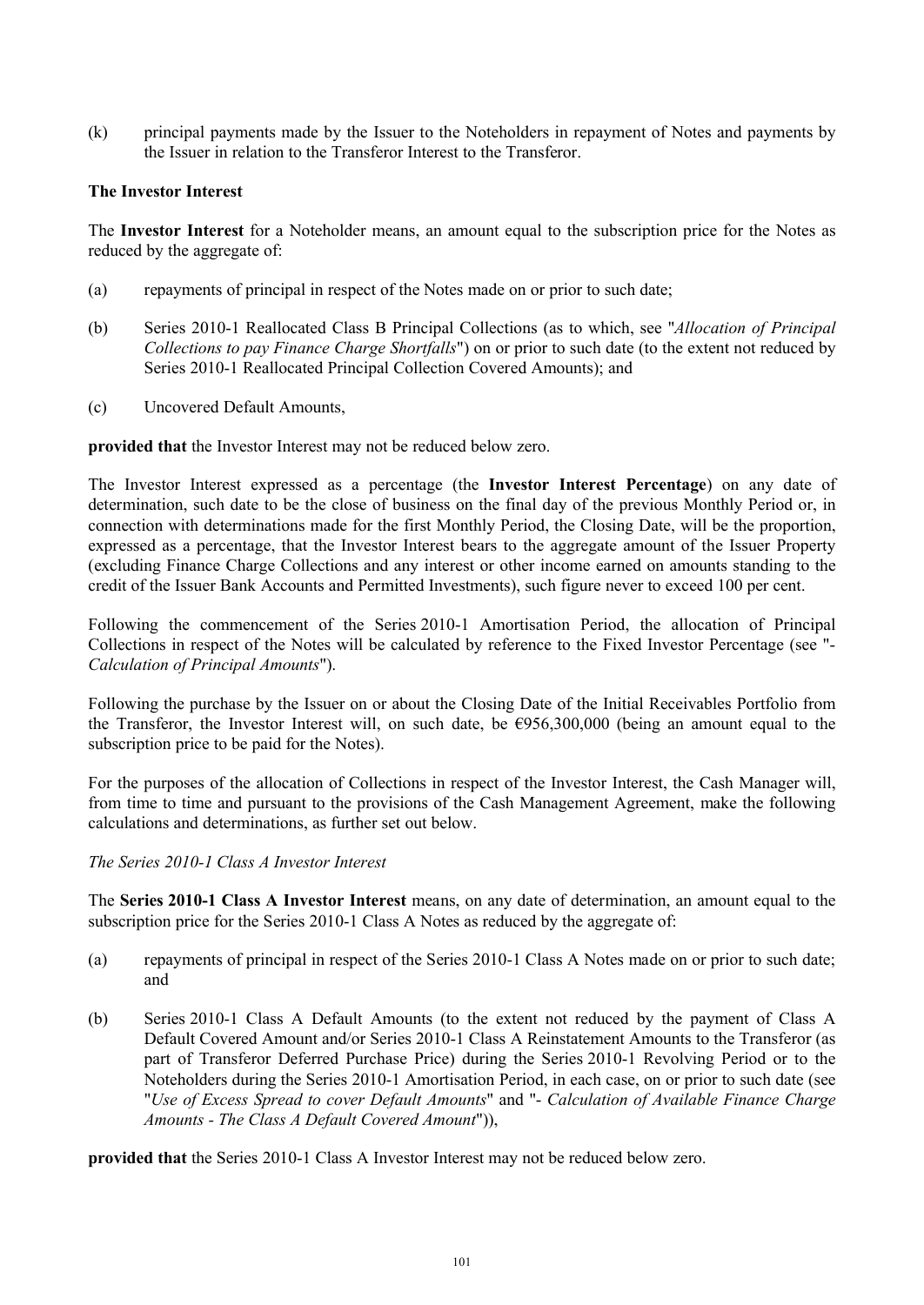The Series 2010-1 Class A Investor Interest on the Closing Date will be referred to as the **Initial Series 2010-1 Class A Investor Interest**.

Following the purchase by the Issuer on or about the Closing Date of the Initial Receivables Portfolio from the Transferor, the Series 2010-1 Class A Investor Interest will, on such date, be an amount equal to €602,400,000 (being an amount equal to the subscription price for the Series 2010-1 Class A Notes).

## *The Series 2010-1 Class B Investor Interest*

The **Series 2010-1 Class B Investor Interest** means, on any date of determination, an amount equal to the subscription price for the Series 2010-1 Class B Notes as reduced by the aggregate of:

- (a) repayments of principal in respect of the Class B Notes made on or prior to such date;
- (b) the Series 2010-1 Reallocated Class B Principal Collections on or prior to such date (to the extent not reduced by Series 2010-1 Reallocated Principal Collection Covered Amounts (see "- *Allocation of Principal Collections to pay Finance Charge Shortfalls*")); and
- (c) the Series 2010-1 Class B Default Amounts (to the extent not reduced by the payment of the Series 2010-1 Class B Default Covered Amounts and/or Series 2010-1 Class B Reinstatement Amounts to the Transferor (as part of Transferor Deferred Purchase Price) during the Series 2010-1 Revolving Period or to the Noteholders during the Series 2010-1 Amortisation Period, in each case, on or prior to such date (see "- *Use of Excess Spread to cover Default Amounts*" and "- *Calculation of Available Finance Charge Amounts - The Class B Default Covered Amount*")),

**provided that** the Series 2010-1 Class B Investor Interest may not be reduced below zero.

The Series 2010-1 Class B Investor Interest on the Closing Date will be referred to as the **Initial Series 2010-1 Class B Investor Interest**.

Following the purchase by the Issuer on or about the Closing Date of the Initial Receivables Portfolio from the Transferor, the Series 2010-1 Class B Investor Interest will, on such date, be an amount equal to €353,900,000 (being an amount equal to the subscription price to be paid by the Issuer for the Series 2010-1 Class B Notes).

The **Series 2010-1 Class A Investor Percentage** will, on any date of determination, such date to be the close of business on the final day of the previous Monthly Period or, in connection with determinations made for the first Monthly Period, the Closing Date, be the proportion, expressed as a percentage, that the Series 2010-1 Class A Investor Interest bears to the Investor Interest.

The **Series 2010-1 Class B Investor Percentage** will, on any date of determination, such date to be the close of business on the final day of the previous Monthly Period or, in connection with determinations made for the first Monthly Period, the Closing Date, be the proportion, expressed as a percentage, that the Series 2010-1 Class B Investor Interest bears to the Investor Interest.

# **Calculation of Investor Interests and Transferor Interest**

The Cash Manager will calculate the Investor Interest, the Transferor Interest and the Minimum Transferor Interest on the last day of each Monthly Period, on each Addition Date and on each Removal Date.

The calculation of the Investor Interest, the Transferor Interest and the Minimum Transferor Interest on the last day of each Monthly Period will apply for the next following Monthly Period. If, however, an Addition Date or Removal Date occurs during such next following Monthly Period, the calculation made by the Cash Manager on the last day of a Monthly Period will only apply from (and including) the first day of such next following Monthly Period to (but excluding) the Addition Date or Removal Date, as applicable. The new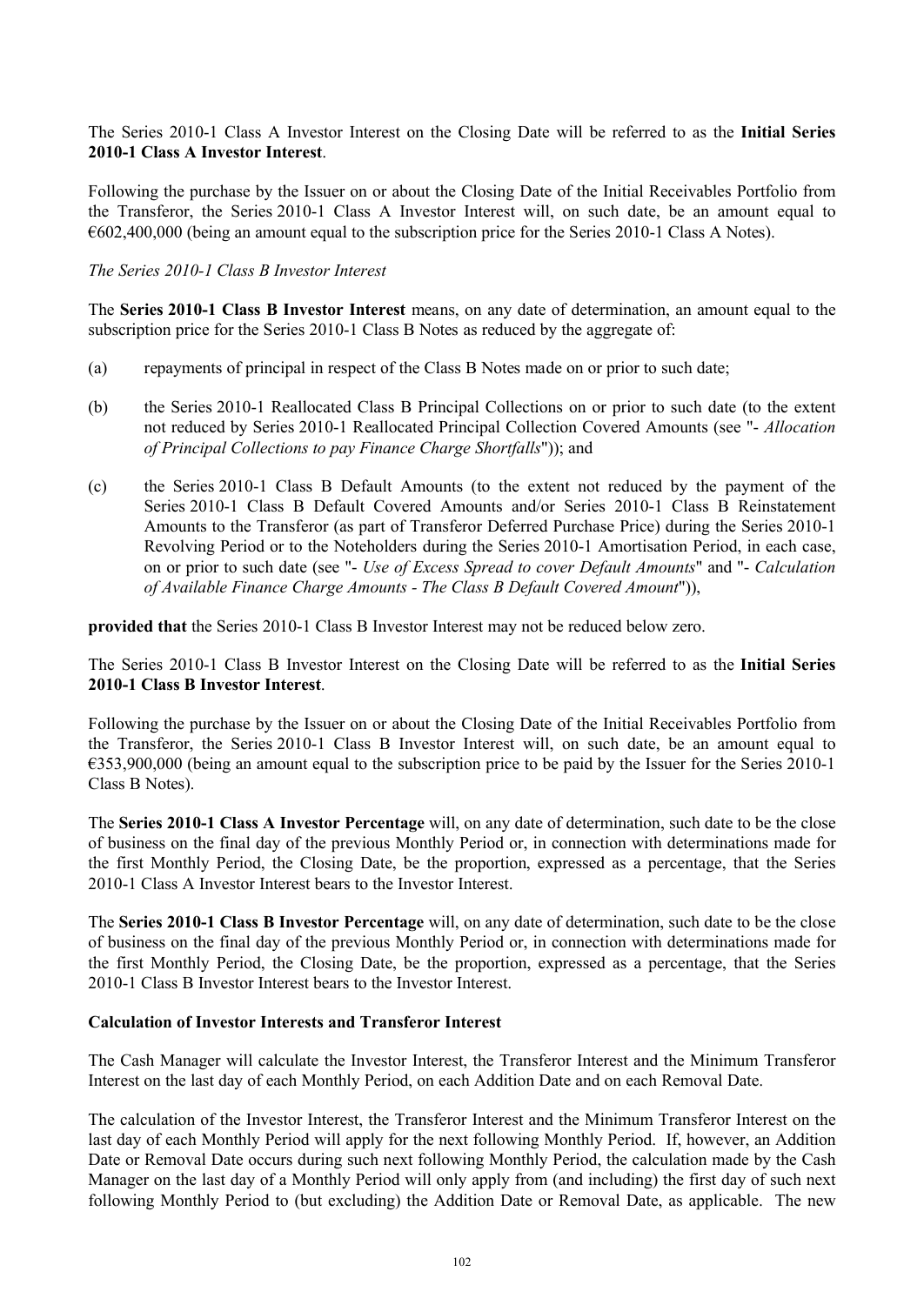calculation on the relevant Addition Date or Removal Date will apply from (and including) such Addition Date or Removal Date, as applicable, to (but excluding) the earlier to occur of (a) the next following Addition Date, Removal Date, and (b) the last day of the Monthly Period.

# **Use of Excess Spread to cover Default Amounts**

Under the terms of the Cash Management Agreement, Receivables which become Default Amounts during a Monthly Period will be allocated (on a proportional basis) between the Investor Interest and the Transferor Interest at the end of the Monthly Period. The respective amounts of the Investor Interest and the Transferor Interest will be reduced by the allocations made.

In order to provide credit enhancement to the Notes and under the terms of the Cash Management Agreement, the Issuer will, on each Interest Payment Date, and subject to the Series 2010-1 Finance Charge Priority of Payments, use Processed Finance Charge Collections to recover the reduction in the amount of the Investor Interest caused by the allocation of Default Amounts (see "- *Calculation of Available Finance Charge Amounts - The Class A Default Covered Amount* and "- *Calculation of Available Finance Charge Amounts - The Class B Default Covered Amount*").

This will be effected by the Issuer using, in accordance with the Series 2010-1 Finance Charge Priority of Payments, such Finance Charge Collections to:

- (a) where the Notes are not in the Series 2010-1 Amortisation Period, make payments to the Transferor of Default Covered Amounts and Reinstatement Amounts as Transferor Deferred Purchase Price (on the making of such payments, the Investor Interest for the Notes will be increased and the Transferor Interest will be decreased by an equivalent amount); or
- (b) where the Notes are in the Series 2010-1 Amortisation Period, apply such Default Covered Amounts and Reinstatement Amounts in repayment of the Notes until the Notes have been repaid in full (and until the Notes has been repaid in full, no Default Covered Amount or Reinstatement Amount will be paid to the Transferor).

The **Default Covered Amount**, on any Interest Payment Date, will be equal to the lesser of (a) the amount of the Available Finance Charge Amounts allocated to pay such amounts pursuant to the Series 2010-1 Finance Charge Priority of Payments and (b) the Investor Interest Default Amount for the relevant Monthly Period.

The **Reinstatement Amount** on any Interest Payment Date will be equal to the lesser of (a) the amount of the Available Finance Charge Amounts allocated to pay such amounts pursuant to the Series 2010-1 Finance Charge Priority of Payments and (b) the Uncovered Default Amount.

On any Interest Payment Date, the **Uncovered Default Amount** shall be equal to the aggregate amount of Investor Interest Default Amounts allocated to the Investor Interest from the Closing Date up to and including the previous Interest Payment Date minus the sum of:

- (a) the aggregate of all Series 2010-1 Class A Default Covered Amounts (if any) paid in previous Monthly Periods by the Issuer to the Transferor during the Series 2010-1 Revolving Period or to the Noteholders during the Series 2010-1 Amortisation Period;
- (b) the aggregate Series 2010-1 Class B Default Covered Amounts (if any) paid in previous Monthly Periods by the Issuer to the Transferor during the Series 2010-1 Revolving Period or to the Noteholders during the Series 2010-1 Amortisation Period;
- (c) the aggregate of all Series 2010-1 Class A Reinstatement Amounts (if any) paid in previous Monthly Periods by the Issuer to the Transferor during the Series 2010-1 Revolving Period or to the Noteholders during the Series 2010-1 Amortisation Period; and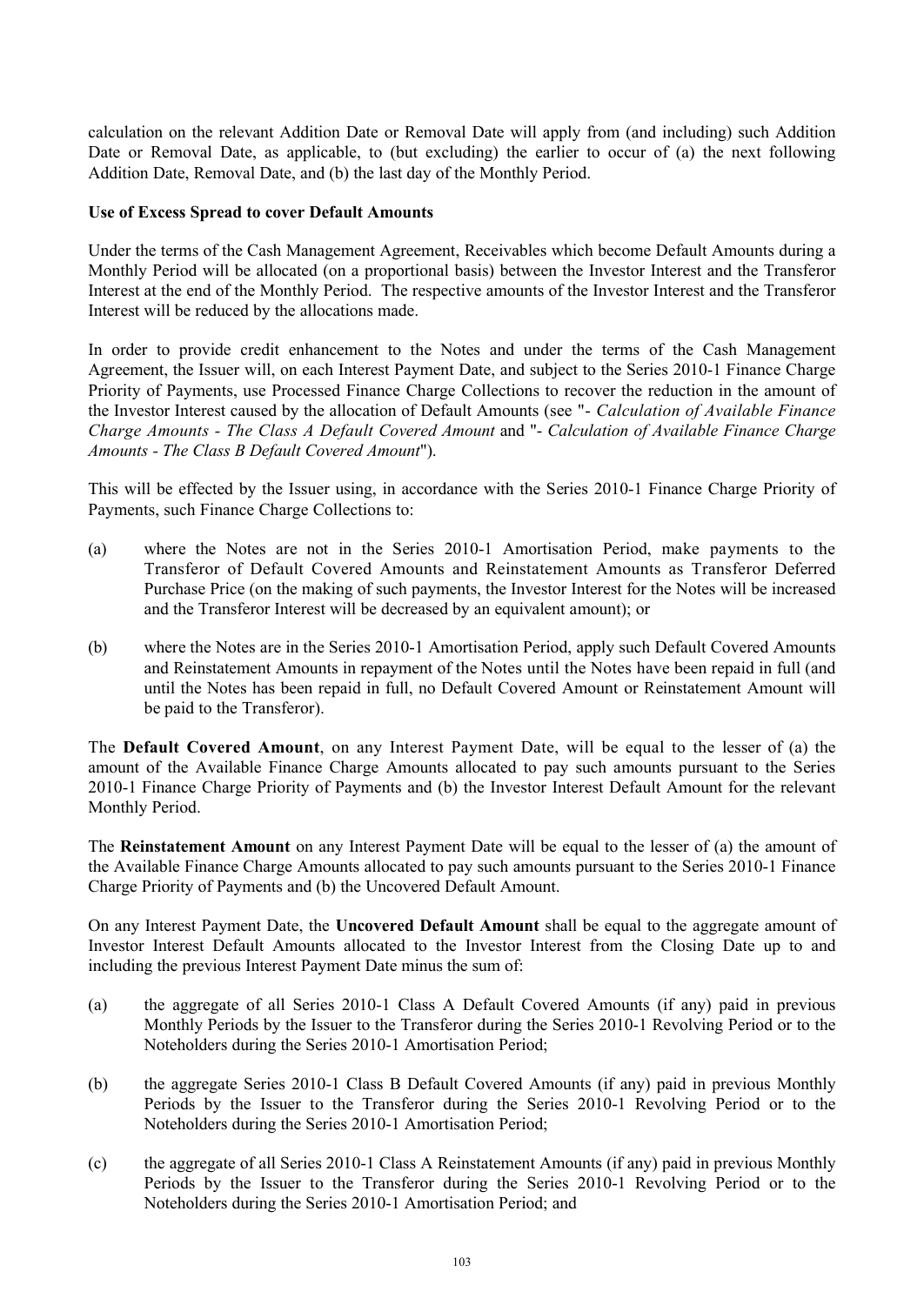(d) the aggregate Series 2010-1 Class B Reinstatement Amounts (if any) paid in previous Monthly Periods by the Issuer to the Transferor during the Series 2010-1 Revolving Period or to the Noteholders during the Series 2010-1 Amortisation Period.

The **Investor Interest Default Amount**, during any Monthly Period, will be equal to the product of (i) the aggregate amount of Default Amounts on Designated Accounts arising during that month and (ii) the Investor Interest Percentage for the related Monthly Period.

The Default Covered Amount will be allocated to the Investor Interest in the manner set out in "- *Calculation of Available Finance Charge Amounts*".

All amounts recovered in respect of Default Amounts will be included in Finance Charge Collections.

# **Calculation of Available Finance Charge Amounts**

Prior to each Interest Payment Date, and for the purposes of the Series 2010-1 Finance Charge Priority of Payments, the Cash Manager, on behalf of the Issuer, will calculate the following amounts, in respect of the Notes.

# *The Available Finance Charge Amount*

The **Available Finance Charge Amount** for the Notes, on any Interest Payment Date, will be an amount equal to:

- (a) the Processed Finance Charge Collections credited to the Series 2010-1 Finance Charge Collections Ledger for the related Monthly Period (see "*Cashflows under the Cash Management Agreement - Daily Allocation of Cashflows in Respect of the Notes*"); *plus*
- (b) the income (net of expenses) of Permitted Investments for the related Monthly Period allocated to the Notes, being an amount equal to the product of (i) the Investor Interest Percentage and (ii) the aggregate income (net of expenses) of permitted investments for the related Monthly Period; *plus*
- (c) any Finance Charge CCA Withdrawal Amount; *plus*
- (d) any Series 2010-1 Reallocated Class B Principal Collections available to mitigate a Series 2010-1 Class A Finance Charge Shortfall (see "*- Allocation of Principal Collections to pay Finance Charge Shortfalls*").

# *The Levy 128 Payment Amount*

The **Levy 128 Payment Amount** for the Notes, on any Interest Payment Date, will be an amount equal to the product of (a) the amount payable by the Issuer in respect of the levy charged by the Bank of Greece under Law 128/75 of the Hellenic Republic for such Monthly Period and (b) the Investor Interest Percentage for the related Monthly Period.

Under Law 128/75 of the Hellenic Republic, consumer loans bear a 0.60 per cent. per annum levy charge. The levy charge is payable to the Bank of Greece.

# *The Senior Costs Amount*

The **Senior Costs Amount** for the Notes (the **Senior Costs Amount**), on any Interest Payment Date, will be an amount equal to the aggregate of: (i) any remuneration and other amounts then due to the Security Trustee, any Receiver and/or any Appointee of the Security Trustee under the Deed of Charge or any other Transaction Document, (ii) any remuneration and other amounts then due to the Note Trustee and/or any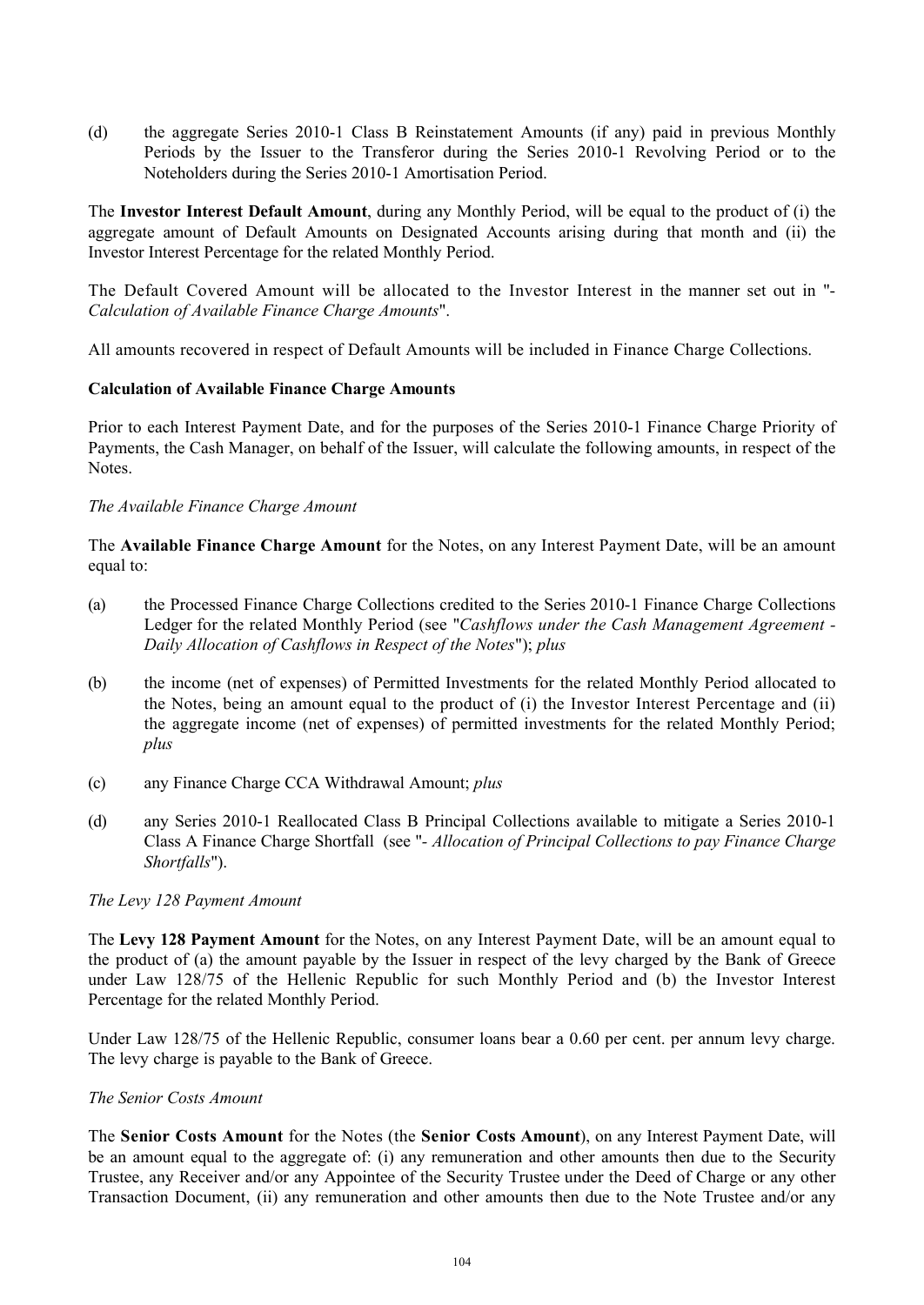Appointee of the Note Trustee under the Trust Deed or any other Transaction Document, (iii) any amounts due and owing by the Issuer to the Account Bank, the Cash Manager, the Corporate Services Provider, the Principal Paying Agent, any other Paying Agent, and/or the Agent Bank, (iv) Issuer Profit Amount, (v) Rating Agency monitoring fees for the Notes, (vi) any sums due from (or required to be provided for by) the Issuer to meet its liabilities to any taxation authority including in respect of United Kingdom corporation tax to the extent that amounts standing to the credit of the Issuer Profit Ledger are not sufficient to cover such liabilities and (vii) any other amounts identified as a Senior Costs Amount by the Issuer.

# *The Issuer Profit Amount*

**Issuer Profit Amount** means in respect of the Issuer and for any Interest Payment Date, €400.

# *The Servicing Amount*

The **Servicing Amount** for the Notes, on any Interest Payment Date will be (a) where Alpha or any of its affiliates perform the role of Servicer, an amount equal to zero, or (b) where an entity other than Alpha or any of its affiliates perform the role of Servicer, an amount equal to the aggregate of (i) all amounts payable by the Issuer to the Servicer incurred in respect of or are directly referable to, the Notes only and (ii) the product of (A) the Servicing Fee and (B) the Investor Interest Percentage for the related Monthly Period.

# *The Class A Monthly Distribution Amount*

The **Class A Monthly Distribution Amount** for the Notes, on any Interest Payment Date, will be an amount equal to the interest amount payable in respect of the Series 2010-1 Class A Notes on such Interest Payment Date (as to which, see "*The Cash Management Agreement - Interest and Principal Payments on the Notes – Interest Amount Calculations*").

# *The Class B Monthly Distribution Amount*

The **Class B Monthly Distribution Amount** for the Notes, on any Interest Payment Date, will be an amount equal to the interest amount payable in respect of the Series 2010-1 Class B Notes on such Interest Payment Date (as to which, see "*The Cash Management Agreement – Interest and Principal Payments on the Notes – Interest Amount Calculations*").

# *The Class A Default Covered Amount*

The Default Covered Amount for the Series 2010-1 Class A Notes (the **Series 2010-1 Class A Default Covered Amount**), on any Interest Payment Date, will be an amount equal to the lesser of:

- (a) the Series 2010-1 Class A Default Available Amount; and
- (b) the Series 2010-1 Class A Default Amount as at the end of the related Monthly Period,

but in any event shall not be less than zero.

# *The Class B Default Covered Amount*

The Default Covered Amount for the Series 2010-1 Class B Notes (the **Series 2010-1 Class B Default Covered Amount**), on any Interest Payment Date, will be an amount equal to the lesser of:

- (a) the Series 2010-1 Class B Default Available Amount; and
- (b) the Series 2010-1 Class B Default Amount as at the end of the related Monthly Period,

but in any event shall not be less than zero.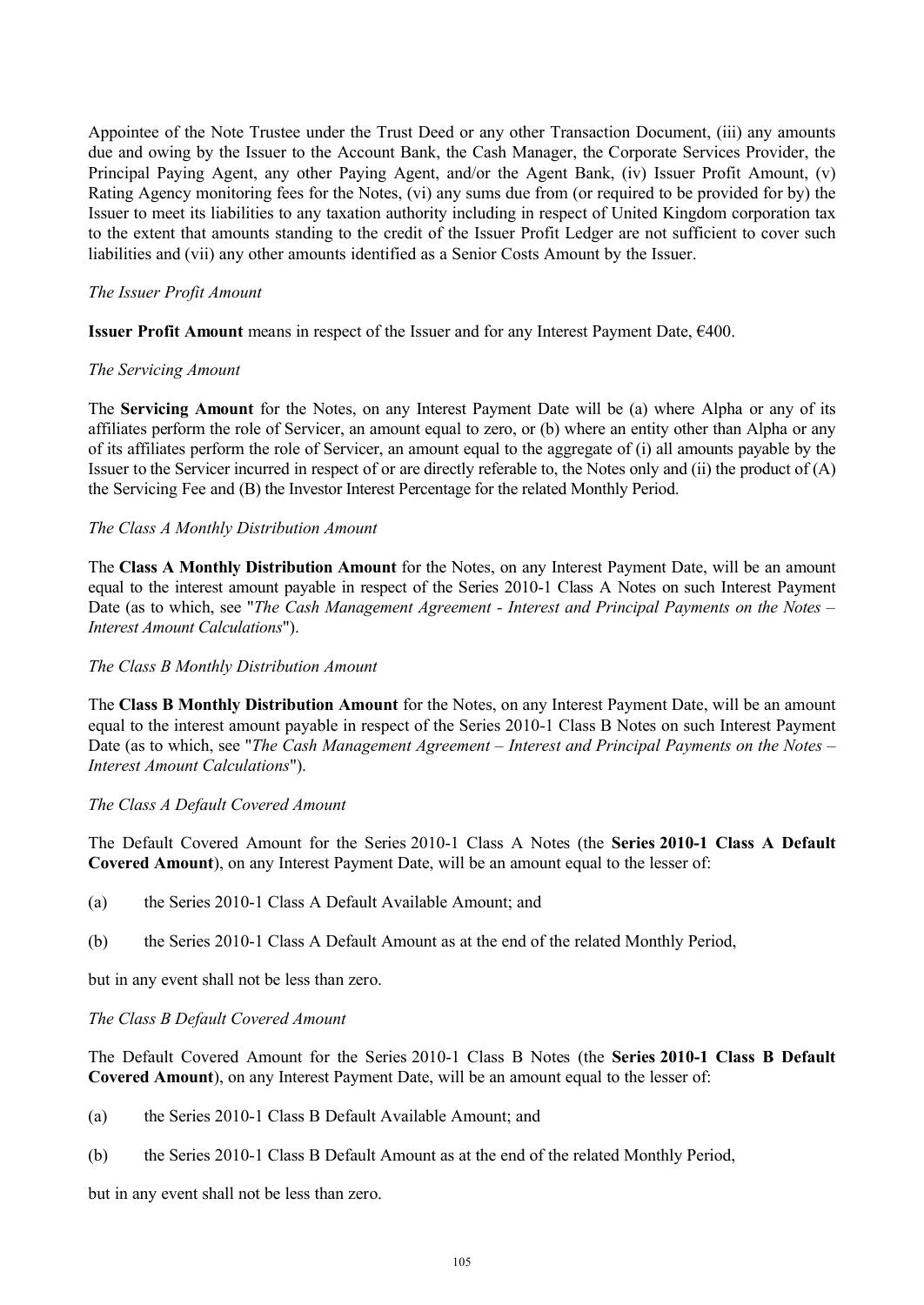The Reinstatement Amount for the Series 2010-1 Class B Notes (the **Series 2010-1 Class B Reinstatement Amount**), on any Interest Payment Date, will be an amount equal to the lesser of:

- (a) the Series 2010-1 Class B Reinstatement Available Amount; and
- (b) the Uncovered Default Amount,

provided that the Series 2010-1 Class B Reinstatement Amount shall not be less than zero.

The Reinstatement Amount for the Series 2010-1 Class A Notes (the **Series 2010-1 Class A Reinstatement Amount**), on any Interest Payment Date, will be an amount equal to the lesser of:

- (a) the Series 2010-1 Class A Reinstatement Available Amount; and
- (b) the amount by which the Uncovered Default Amount exceeds the Initial Series 2010-1 Class B Investor Interest,

provided that:

- (c) the Series 2010-1 Class A Reinstatement Amount shall not be greater than the initial Series 2010-1 Class A Investor Interest as reduced on previous Interest Payment dates by repayments of principal in respect of the Series 2010-1 Class A Note; and
- (d) the Series 2010-1 Class A Reinstatement Amount shall not be less than zero.

The **Series 2010-1 Class A Default Available Amount** will, on any Interest Payment Date, be equal to the Available Finance Charge Amount less:

- (a) the Levy 128 Payment Amount for the related Monthly Period;
- (b) the Insurance Proceeds Payment Amount for the related Monthly Period;
- (c) the Senior Costs Amount for the related Monthly Period;
- (d) the Servicing Amount for the related Monthly Period; and
- (e) the Class A Monthly Distribution Amount for the related Monthly Period,

provided that the Series 2010-1 Class A Default Available Amount shall not be less than zero.

The **Series 2010-1 Class B Default Available Amount** will, on any Interest Payment Date, be equal to the Available Finance Charge Amount less:

- (a) the Levy 128 Payment Amount for the related Monthly Period;
- (b) the Insurance Proceeds Payment Amount for the related Monthly Period;
- (c) the Senior Costs Amount for the related Monthly Period;
- (d) the Servicing Amount for the related Monthly Period for the related Monthly Period;
- (e) the Class A Monthly Distribution Amount for the related Monthly Period;
- (f) the Series 2010-1 Class A Default Covered Amount for the related Monthly Period;
- (g) the Series 2010-1 Class A Reinstatement Amount for the related Monthly Period; and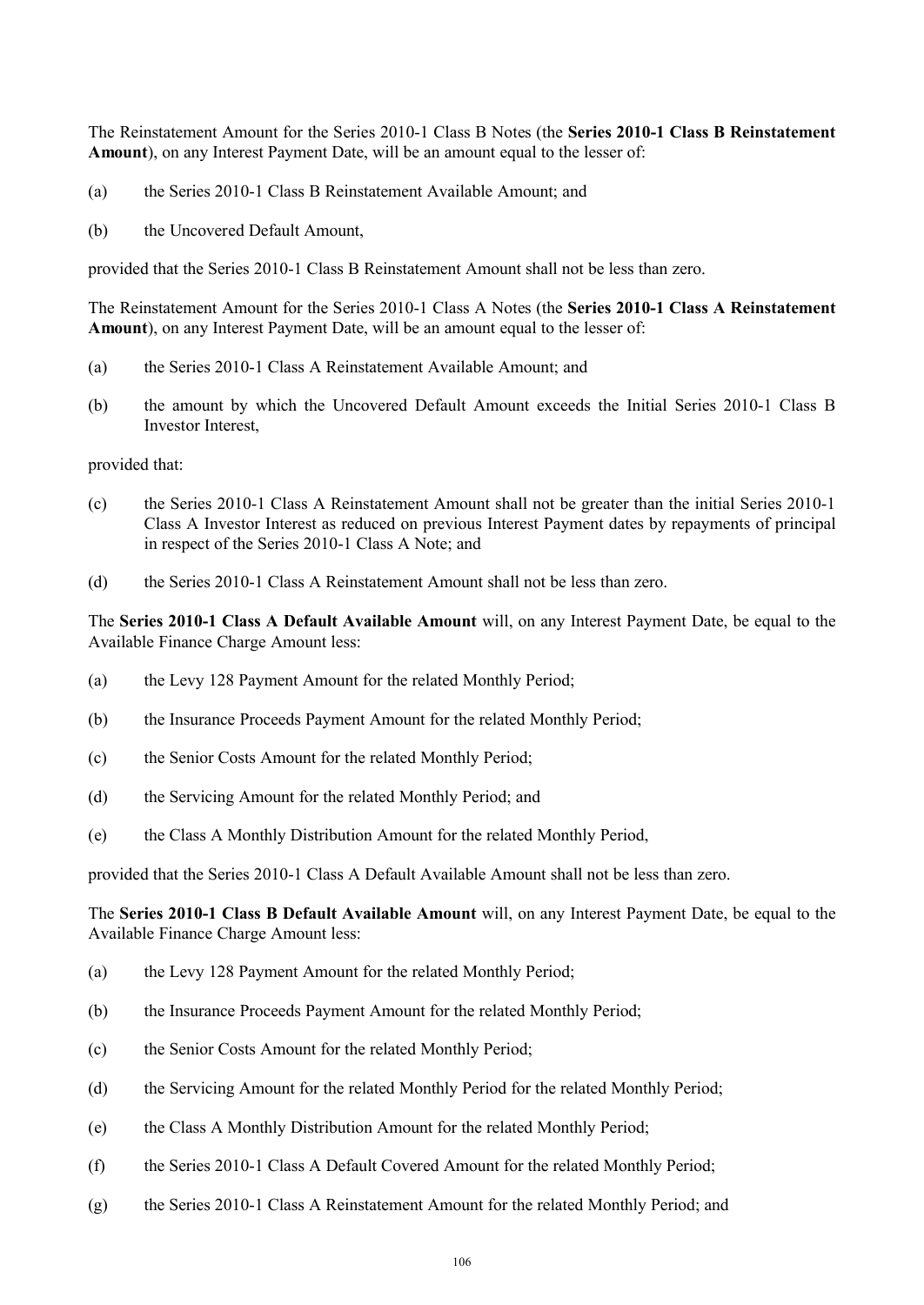(h) an amount equal to the excess of the Series 2010-1 Required Cash Collateral Amount over the amounts standing to the credit of the Series 2010-1 Cash Collateral Ledger,

provided that the Series 2010-1 Class B Default Available Amount shall not be less than zero.

The **Series 2010-1 Class A Reinstatement Available Amount** will, on any Interest Payment Date, be equal to the Series 2010-1 Class A Default Available Amount less the Series 2010-1 Class A Default Covered Amount for the related Monthly Period, provided that the Series 2010-1 Class A Reinstatement Available Amount shall not be less than zero.

The **Series 2010-1 Class B Reinstatement Available Amount** will, on any Interest Payment Date, be equal to the Series 2010-1 Class B Default Available Amount less the Series 2010-1 Class B Default Covered Amount for the related Monthly Period, provided that the Series 2010-1 Class B Reinstatement Available Amount shall not be less than zero.

# *The Subordinated Loan Amount*

The **Subordinated Loan Amount** on any Interest Payment Date, will be an amount equal to the aggregate of (a) the monthly interest accrual and principal repayments due in respect of any advances made to the Issuer pursuant to the Subordinated Loan Agreement, the proceeds of which have been deposited into the Cash Collateral Account and credited to the Series 2010-1 Cash Collateral Ledger and the Series 2010-1 Contingency Collateral Ledger in accordance with the Cash Management Agreement, and (b) the product of the monthly interest accrual and principal repayments due in respect of any advances made to the Issuer pursuant to the Subordinated Loan Agreement, the proceeds of which have been deposited into the Collection Account and credited to the Set Off Reserve Ledger, the Investor Interest and the Investor Interest Percentage for the related Monthly Period.

# *The Junior Costs Amount*

The **Junior Costs Amount** on any Interest Payment Date will be (a) where an entity other than Alpha or any of its affiliates perform the role of Servicer, an amount equal to zero, or (b) where Alpha or any of its affiliates perform the role of Servicer, an amount equal to the aggregate of (i) all amounts payable by the Issuer to the Servicer incurred in respect of, or are directly referable to, the Notes only and (ii) the product of (A) the Servicing Fee and (B) the Investor Interest Percentage for the related Monthly Period.

# Calculation of Principal Amounts

On each day during the Series 2010-1 Amortisation Period, an amount, equal to (i) the product of, (a) the aggregate of the Processed Principal Collections multiplied by (b) the Fixed Investor Percentage, minus, (ii) the Series 2010-1 Required Retained Principal Collections will be retained in the Collection Account and credited to the Series 2010-1 Principal Collections Ledger (to be utilised in repayment of the Notes on the next Interest Payment Date).

The **Fixed Investor Percentage** during the Series 2010-1 Amortisation Period will, at the close of business on any date of determination equal the proportion (expressed as a percentage) that the Investor Interest as at the close of business on the final day of the Series 2010-1 Revolving Period bears to the sum of (i) the Investor Interest as at the close of business on the final day of the Series 2010-1 Revolving Period and (ii) the Transferor Interest as at the close of business on the final day of the previous Monthly Period.

Prior to each Interest Payment Date, and for the purposes of the Series 2010-1 Finance Charge Priority of Payments, the Cash Manager, on behalf of the Issuer, will also calculate, for the purposes of allocating the Principal Collections on each Interest Payment Date, the following amounts in respect of the Notes.

The **Series 2010-1 Class A Fixed Investor Percentage** during the Series 2010-1 Amortisation Period will, at the close of business on any date of determination (such date to be the final day of the previous Monthly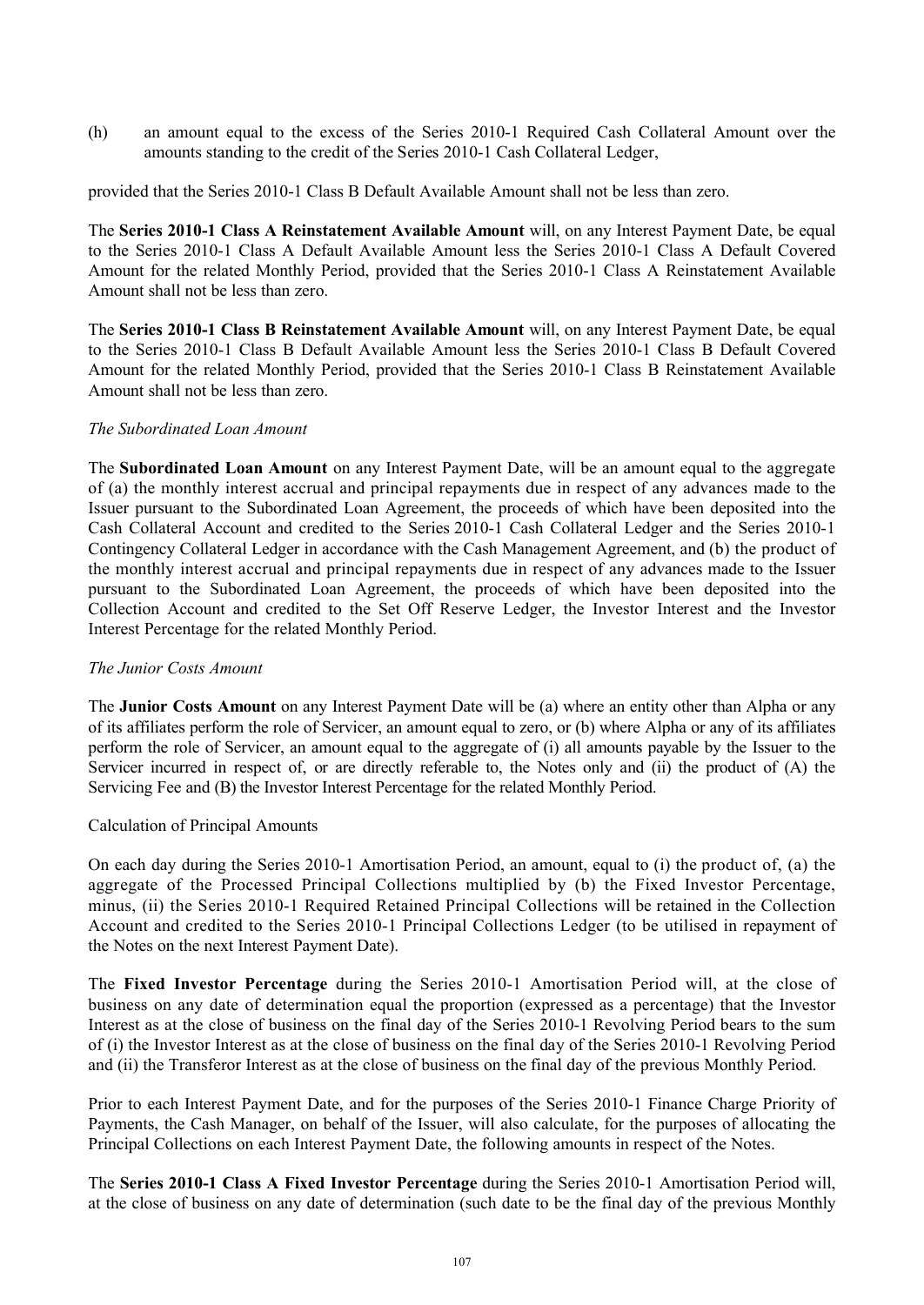Period or, in connection with determinations made for the first Monthly Period in which the Series 2010-1 Amortisation Period commences, the close of business on the final day of the Series 2010-1 Revolving Period), equal the Series 2010-1 Class A Investor Percentage at the close of business on the final day of the Series 2010-1 Revolving Period.

The **Series 2010-1 Class B Fixed Investor Percentage** during the 2010-1 Amortisation Period will, at the close of business on any date of determination (such date to be the final day of the previous Monthly Period or, in connection with determinations made for the first Monthly Period in which the 2010-1 Amortisation Period commences, the close of business on the final day of the Series 2010-1 Revolving Period), equal the Series 2010-1 Class B Investor Percentage at the close of business on the final day of the Series 2010-1 Revolving Period.

# *The Available Principal Amount*

The available principal amount available to be utilised in repayment of the Notes on an Interest Payment Date during the Series 2010-1 Amortisation Period is referred to as the **Available Principal Amount**.

The Available Principal Amount on any Interest Payment Date during the Series 2010-1 Amortisation Period will be an amount equal to:

- (a) the Series 2010-1 Principal Retained Amount credited to the Series 2010-1 Principal Collections Ledger for the related Monthly Period (see "*Cashflows under the Cash Management Agreement – Daily Allocation of Cashflows in Respect of the Notes*"); *plus*
- (b) the Series 2010-1 Required Retained Principal Collections less the Series 2010-1 Reallocated Class B Principal Collections; *plus*
- (c) any Call Option Price received by the Issuer from the Transferor on or before such Interest Payment Date (to the extent not already applied in repayment of the Notes) (see "*The Receivables –Call Option*"); *plus*
- (d) on any Interest Payment Date which falls in the Series 2010-1 Amortisation Period, the amount of any Default Covered Amounts and/or Reinstatement Amounts calculated and applied on such Interest Payment Date in accordance with the Series 2010-1 Finance Charge Priority of Payments; *plus*
- (e) on any Interest Payment Date which falls in the Series 2010-1 Amortisation Period, the amount of any Series 2010-1 Reallocated Principal Collection Covered Amounts; plus
- (f) the Principal CCA Withdrawal Amount (see "*Allocation of Principal Collections to pay Finance Charge Shortfalls*").

*The Series 2010-1 Class A Principal Amount*

# The **Series 2010-1 Class A Principal Amount**, on any Interest Payment Date, will be an amount equal to:

- (a) on any Interest Payment Date falling in the Series 2010-1 Revolving Period, zero;
- (b) on any Interest Payment Date falling in the Series 2010-1 Amortisation Period, the amount equal to the Series 2010-1 Class A Investor Interest.

# *The Series 2010 -1 Class B Principal Amount*

The **Series 2010-1 Class B Principal Amount** on any Interest Payment Date, will be an amount equal to:

(a) on any Interest Payment Date falling in the Series 2010-1 Revolving Period, zero;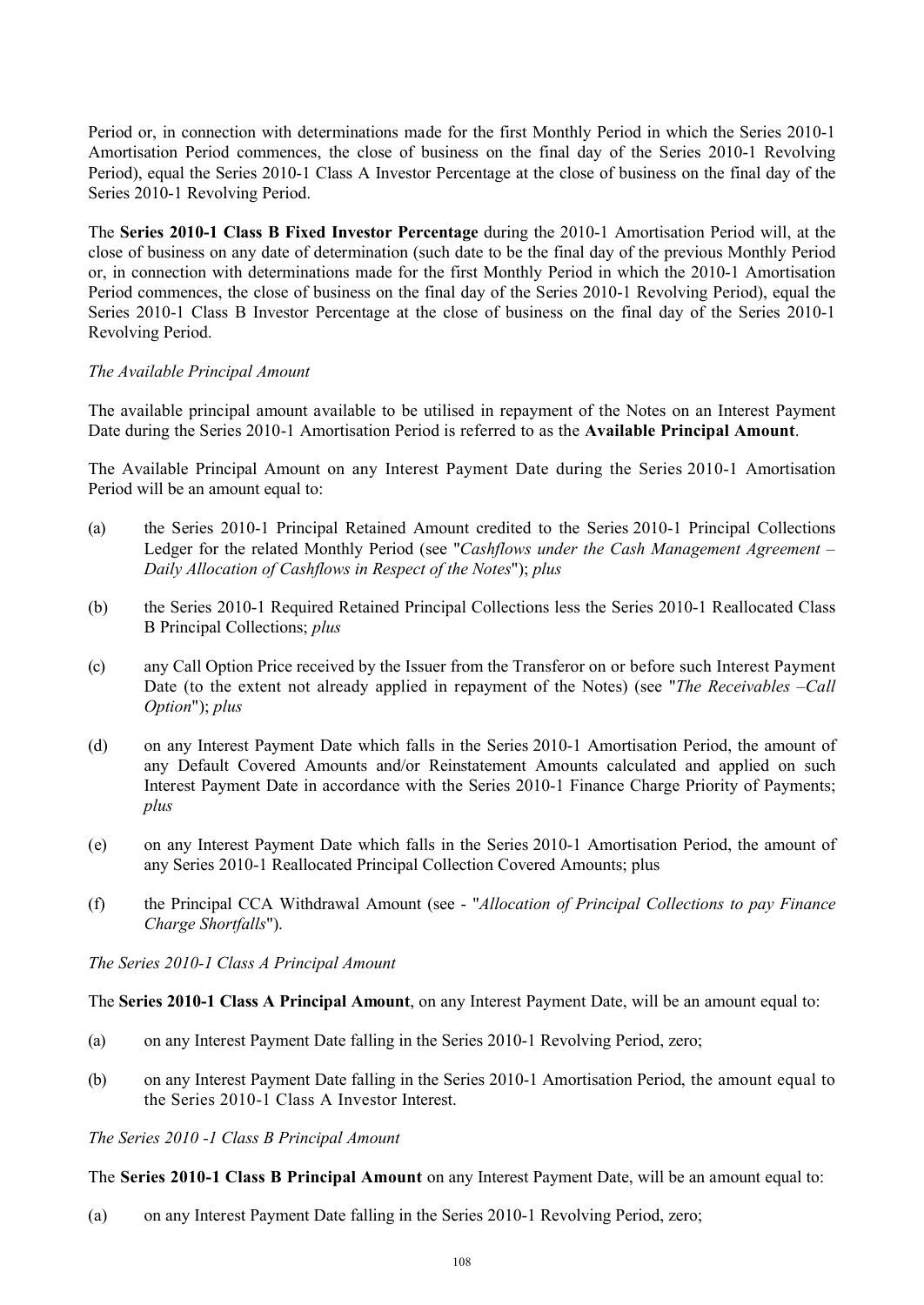(b) on any Interest Payment Date falling in the Series 2010-1 Amortisation Period, the amount equal to the Series 2010-1 Class B Investor Interest.

### *The Series 2010-1 Class B Default Amount*

The Default Amount to be allocated to the Series 2010-1 Class B Notes (the **Series 2010-1 Class B Default Amount**), on any Interest Payment Date, will be an amount equal to the lesser of:

- (a) the Investor Interest Default Amount; and
- (b) the Series 2010-1 Class B Investor Interest as at the end of the related Monthly Period.

### *The Series 2010-1 Class A Default Amount*

The Default Amount to be allocated to the Series 2010-1 Class A Notes (the **Series 2010-1 Class A Default Amount**), on any Interest Payment Date, will be an amount equal to the lesser of:

- (a) the difference between (i) the Investor Interest Default Amount during the relevant Monthly Period and (ii) the amounts allocated as the Series 2010-1 Class B Default Amount; and
- (b) the Series 2010-1 Class A Investor Interest as at the end of the related Monthly Period.

### **Allocation of Principal Collections to pay Finance Charge Shortfalls**

Prior to each Interest Payment Date, and for the purposes of the Series 2010-1 Finance Charge Priority of Payments, the Cash Manager, on behalf of the Issuer, will determine whether a Series 2010-1 Class A Finance Charge Shortfall will arise.

The **Series 2010-1 Class A Finance Charge Shortfall** means, in respect of any Interest Payment Date, the amount (if any) by which the sum of:

- (a) the Levy 128 Payment Amount for the related Monthly Period
- (b) the Insurance Proceeds Payment Amount for the related Monthly Period;
- (c) the Senior Costs Amount for the related Monthly Period;
- (d) the Servicing Amount for the related Monthly Period;
- (e) the Class A Monthly Distribution Amount for the related Monthly Period;
- (f) the Series 2010-1 Class A Default Amount for the related Monthly Period; and

exceeds the sum of:

- (a) the Processed Finance Charge Collections credited to the Series 2010-1 Finance Charge Collections Ledger for the related Monthly Period;
- (b) the income (net of expenses) of Permitted Investments for the related Monthly Period allocated to the Notes, being an amount equal to the product of (i) the Investor Interest Percentage and (ii) the aggregate income (net of expenses) of Permitted Investments for the related Monthly Period; and
- (c) the Finance Charge CCA Withdrawal Amount, if any.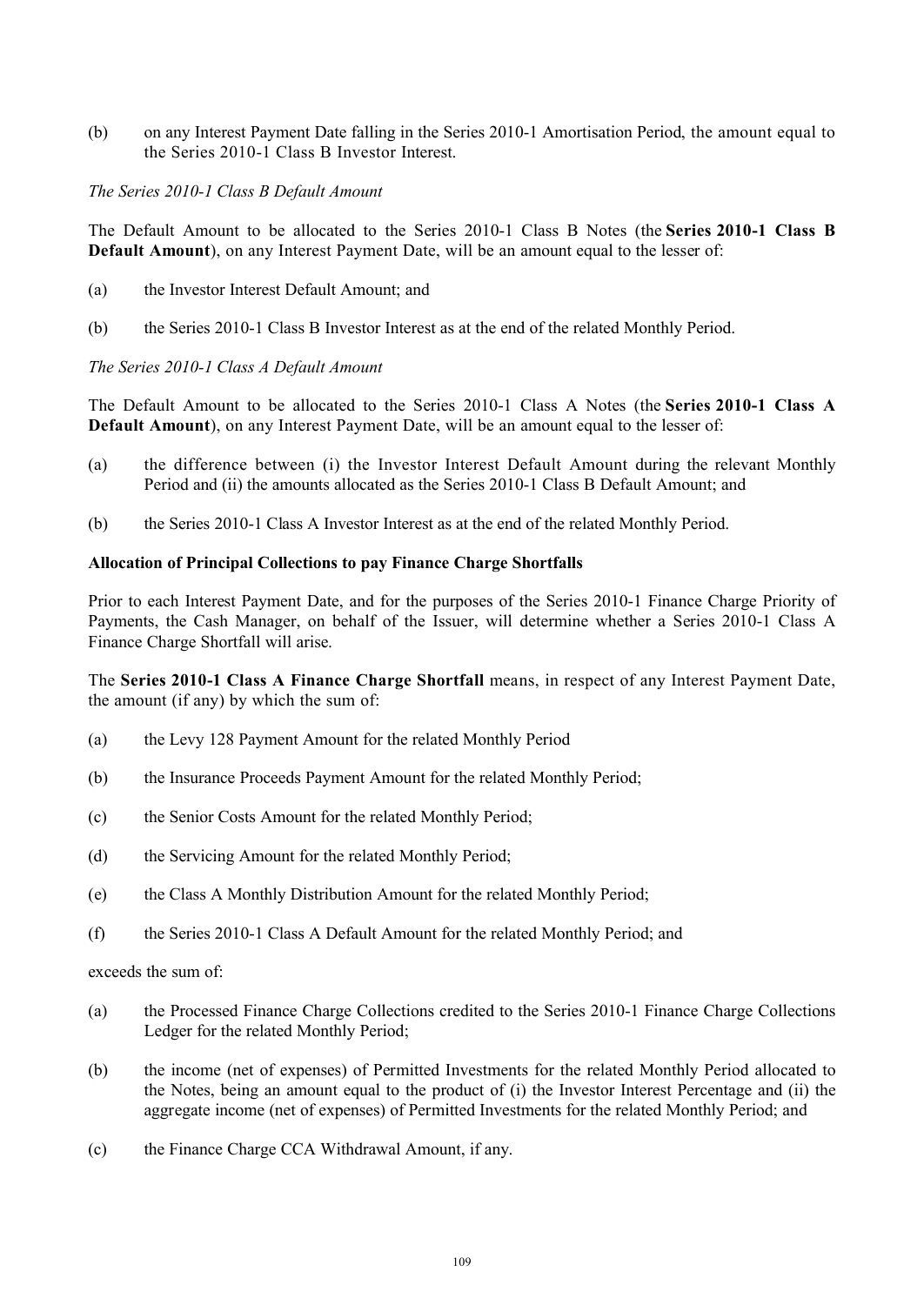## **Series 2010-1 Reallocated Class B Principal Collections**

.

If, on any Interest Payment Date, there will be an insufficiency in the Available Finance Charge Amount (excluding any Series 2010-1 Reallocated Class B Principal Collections available to satisfy such amounts), so that there is a Series 2010-1 Class A Finance Charge Shortfall, then the amount of the shortfall will be met, to the extent of available funds, from Series 2010-1 Reallocated Class B Principal Collections.

**Series 2010-1 Reallocated Class B Principal Collections** means, with respect to any Interest Payment Date, the lesser of:

- (a) the Series 2010-1 Required Retained Principal Collections credited to the Series 2010-1 Required Retained Principal Collections Ledger; and
- (b) the Series 2010-1 Class A Finance Charge Shortfall relating to such Interest Payment Date,

**provided, however**, that such amount shall not exceed the Series 2010-1 Class B Investor Interest as of such Interest Payment Date.

The amount of any Series 2010-1 Reallocated Class B Principal Collections calculated in respect of any Interest Payment Date shall be debited to a ledger (the **Series 2010-1 Reallocated Principal Collections Ledger**).

To the extent of available funds, amounts may be subsequently paid to cover Series 2010-1 Reallocated Class B Principal Collections for the Notes. Amounts credited to the Series 2010-1 Reallocated Principal Collections Ledger pursuant to item (g) of the Series 2010-1 Finance Charge Priority of Payments will be referred to as **Series 2010-1 Reallocated Principal Collection Covered Amounts**.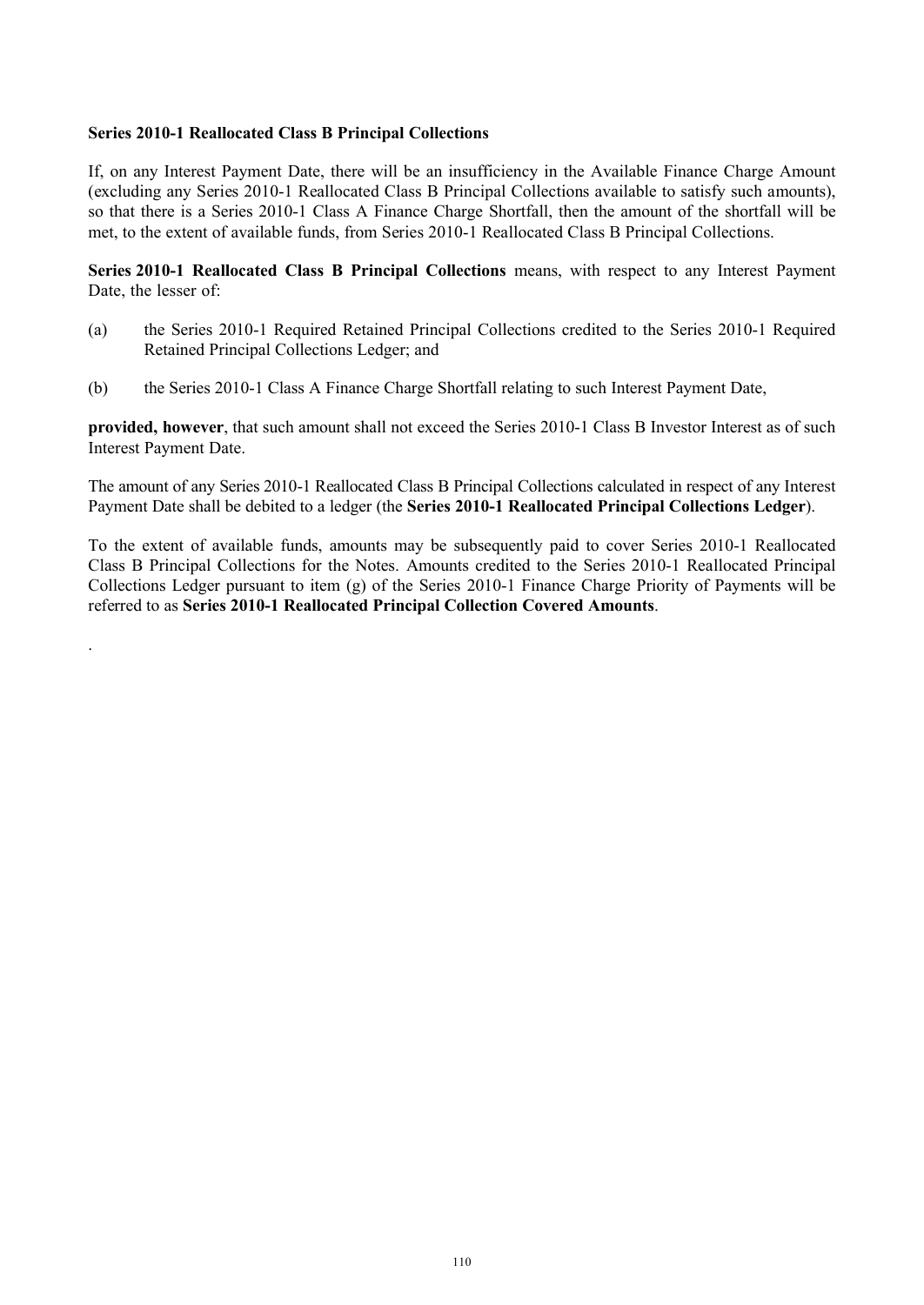# **CASHFLOWS UNDER THE CASH MANAGEMENT AGREEMENT**

The Cash Management Agreement will set out the manner in which Principal Collections and Finance Charge Collections received by the Issuer are to be allocated and the order of priority of payments to be made by the Issuer on each Interest Payment Date.

# **Receipt of Collections**

Collections from Obligors will be initially paid to one or more accounts of the Transferor (together, the **Alpha Collection Account**).

On each day, the Servicer will allocate collections between the collections it identifies as Processed Collections arising under Eligible Receivables from Designated Accounts and collections received in respect of Ineligible Receivables or receivables from accounts which are not Designated Accounts. The Servicer will be required to ensure that Processed Collections will be transferred, within one Business Day following the Date of Processing, to the Deposit Account.

The Servicer will also be required to ensure that certain Processed Collections deposited into the Deposit Account will be transferred, within the Required Timeframe, to the Collection Account.

**Required Timeframe** means, with respect to Processed Collections:

- (a) one Business Day from the Date of Processing thereof; or
- (b) any such timeframe acceptable to S&P according to its most recent publicly available criteria.

If a successor servicer which is not a credit institution for the purposes of Law 3601/2007 is appointed, such successor servicer will be required to appoint an eligible bank in a jurisdiction in which such bank needs to be located for the purposes of paragraph 15, article 10 of the Securitisation Law to open and operate the Deposit Account pursuant to an account agreement to be entered at the relevant time between the Issuer, the Cash Manager and such bank.

## **Principal Collections and Finance Charge Collections**

Collections in respect of Receivables in the Receivables Portfolio will be allocated as Principal Collections, Finance Charge Collections or Ineligible Collections.

Collections in respect of Finance Charge Receivables and all amounts recovered in respect of Default Amounts (**Finance Charge Collections**) transferred from the Deposit Account and deposited into the Collection Account will be recorded in the Series 2010-1 Finance Charge Collections Ledger. Collections in respect of Principal Receivables which are Eligible Receivables (**Principal Collections**) transferred from the Deposit Account and deposited into the Collection Account will be recorded in the Series 2010-1 Principal Collections Ledger. Principal Collections and Finance Charge Collections are together referred to in this Prospectus as **Collections**. For the avoidance of doubt, Collections will not include any fees collected by Alpha and payable to third party insurers.

The Servicer will identify Finance Charge Collections and Principal Collections on the Receivables and record or procure that the Cash Manager records them in the appropriate ledger to the Collection Account.

## **Daily Application of Collections by the Issuer**

If agreed to by the Cash Manager and the Servicer, the Cash Manager shall (acting on the instructions of the Servicer) apply the monies standing to the credit of the Collection Account on each Business Day in the following manner (and in the following priority):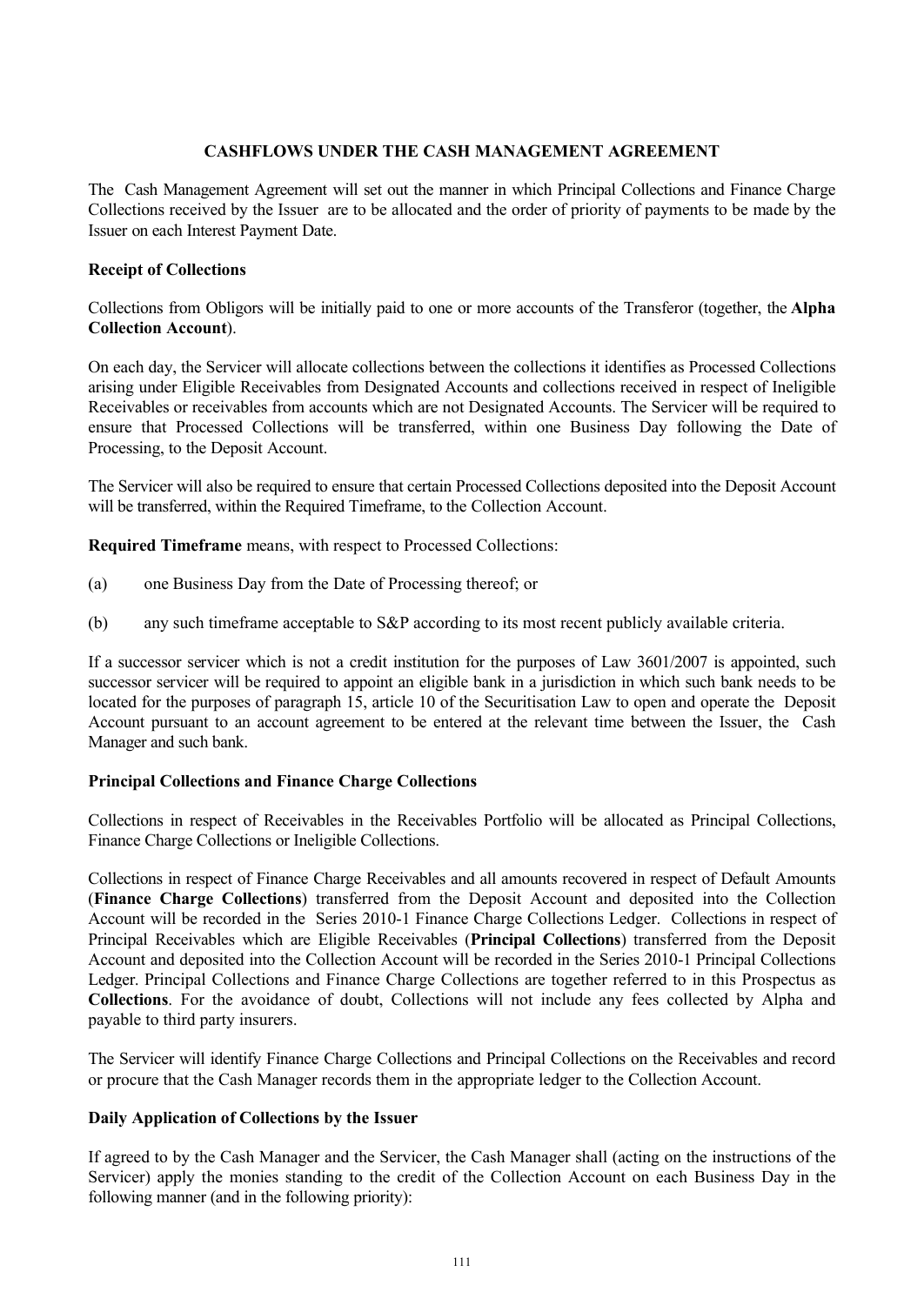- (a) an amount equal to the amount of any Incorrect Payments notified to the Issuer shall be transferred to an account in the name of the Transferor utilised to receive amounts owing to Alpha from the Issuer, from time to time (the **Alpha Payment Account**);
- (b) provided that the Transferor has repurchased any relevant Receivables in accordance with the Receivables Securitisation Deed, the amount of Ineligible Collections credited to the Transferor Ineligible Receivables Ledger shall be transferred to the Alpha Payment Account;
- (c) an amount equal to the product of (i) the aggregate of the Processed Finance Charge Collections available on such day and (ii) the Investor Interest Percentage at the start of the relevant Monthly Period will be credited to the Series 2010-1 Finance Charge Collections Ledger (the **Finance Charge Retained Amount**);
- (d) an amount equal to the Series 2010-1 Required Retained Principal Collections on such day will be credited to the Series 2010-1 Required Retained Principal Collections Ledger;
- (e) on each day during the Series 2010-1 Amortisation Period the Series 2010-1 Principal Retained Amount will be retained from Processed Principal Collections in such Monthly Period in the relevant sub-ledger of the Series 2010-1 Principal Collections Ledger of the Collection Account to be utilised in repayment of the Notes on the next Interest Payment Date;
- (f) if needed and if the Transferor is not the Servicer, Processed Finance Charge Collections remaining after applying (c) above will be credited to the Series 2010-1 Finance Charge Collections Ledger up until the point it has retained an amount equal to the product of: (A) one minus the Investor Interest Percentage expressed as a decimal number and (B) the Servicing Fee ;
- (g) Processed Finance Charge Collections remaining after applying (f) above up to the balance of the Offered Accrued Interest Transferor Amount Ledger shall be transferred to the Alpha Payment Account;
- (h) Processed Finance Charge Collections remaining after applying (g) above up to the balance of the Initial Accrued Interest Transferor Amount Ledger shall be transferred to the Alpha Payment Account in repayment of the Subordinated Loan Provider for the portion of the Subordinated Loan advanced in respect of the Initial Accrued Interest Transferor Amount;
- (i) any Processed Collections remaining after allocation of amounts in items (a) to (h) will be utilised as Cash Available for Investment; and
- (j) if on any day (i) the sum of the Investor Interest and the Transferor Interest is zero, and (ii) Principal Collections are deposited into the Collection Account (such Principal Collections being the **Unavailable Principal Collections**) an amount equal to such Unavailable Principal Collections shall be utilised as Cash Available for Investment.

With respect to any Monthly Period in which an Addition Date or a Removal Date occurs, the Investor Interest and the Investor Interest Percentage will be recalculated.

During a Monthly Period the Issuer will be required to retain a portion of Processed Principal Collections and potentially reallocate such Collections to cover shortfalls in Finance Charge Collections for the Notes (the **Series 2010-1 Required Retained Principal Collections**) on the terms set out in the Cash Management Agreement.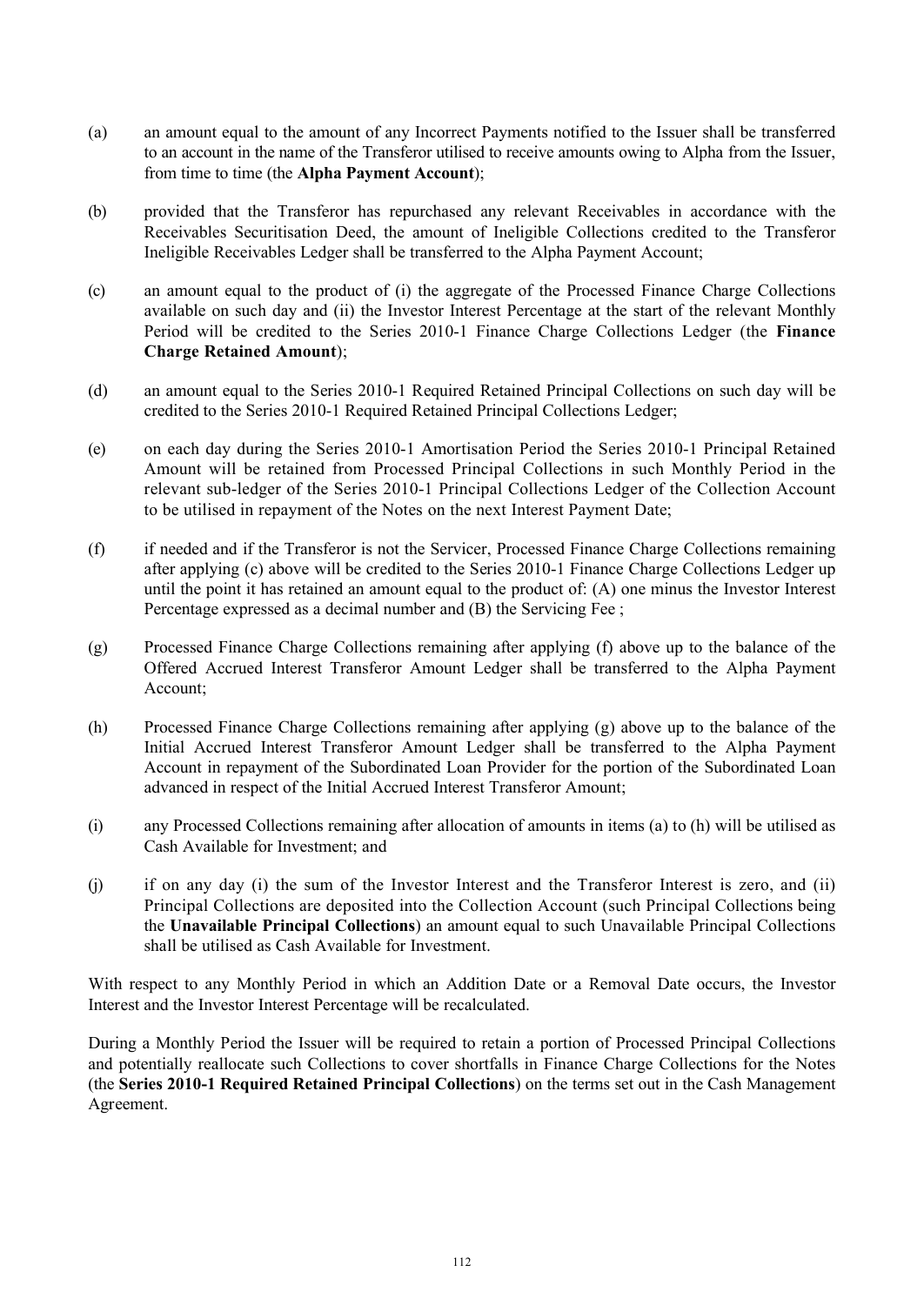Series 2010-1 Required Retained Principal Collections will, on any given day during a Monthly Period, be equal to:

- (a) during the Series 2010-1 Revolving Period, the product of (i) the Series 2010-1 Class B Investor Percentage, (ii) the Investor Interest Percentage and (iii) the aggregate of the Processed Principal Collections on such day; or
- (b) during the Series 2010-1 Amortisation Period:
	- (i) if the Series 2010-1 Class A Investor Interest is greater than zero, the product of (A) Series 2010-1 Class B Fixed Investor Percentage, (B) the Fixed Investor Percentage and (C) the aggregate of the Processed Principal Collections on such day.
	- (ii) Series 2010-1 Class A Investor Interest is equal to zero, zero.

The **Series 2010-1 Principal Retained Amount** on any day will be calculated in accordance with the following formula:

*(A x B) - C*

where:

A is equal to the aggregate of the Processed Principal Collections on such date;

B is equal to the Fixed Investor Percentage; and

C is equal to the Series 2010-1 Required Retained Principal Collections.

Application of Cash Available for Investment by the Issuer

During the Series 2010-1 Revolving Period or the Series 2010-1 Amortisation Period, the Issuer will utilise the amounts specified in item (i) and (j) under "- *Daily Application of Collections by the Issuer*" (**Cash Available for Investment**) to fund the following payment obligations in respect of the Issuer then due and payable:

- (a) the Acceptance Price, if applicable, in respect of any Assignment Agreement (pursuant to the terms of the Receivables Securitisation Deed);
- (b) the amount payable in consideration of the assignment by the Transferor to the Issuer of Future Receivables coming into existence on any day (pursuant to the terms of the Receivables Securitisation Deed):
- (c) the amount applied to reduce the Transferor Interest pursuant to the terms of the Receivables Securitisation Deed. No payment in respect of the Transferor Interest shall be made from Cash Available for Investment if the application of such payment would cause the Transferor Interest to be reduced below the Minimum Transferor Interest after such application; and
- (d) the amount payable as Transferor Deferred Purchase Price to the extent of Cash Available for Investment not utilised in payment of the Transferor Interest pursuant to the terms of the Receivables Securitisation Deed .

## **Daily Allocation of Cashflows in Respect of the Notes**

If agreed to by the Cash Manager and the Servicer, the Cash Manager shall (acting on the instructions of the Servicer), on behalf of the Issuer, prior to the close of business on each Business Day (the **Relevant Date**)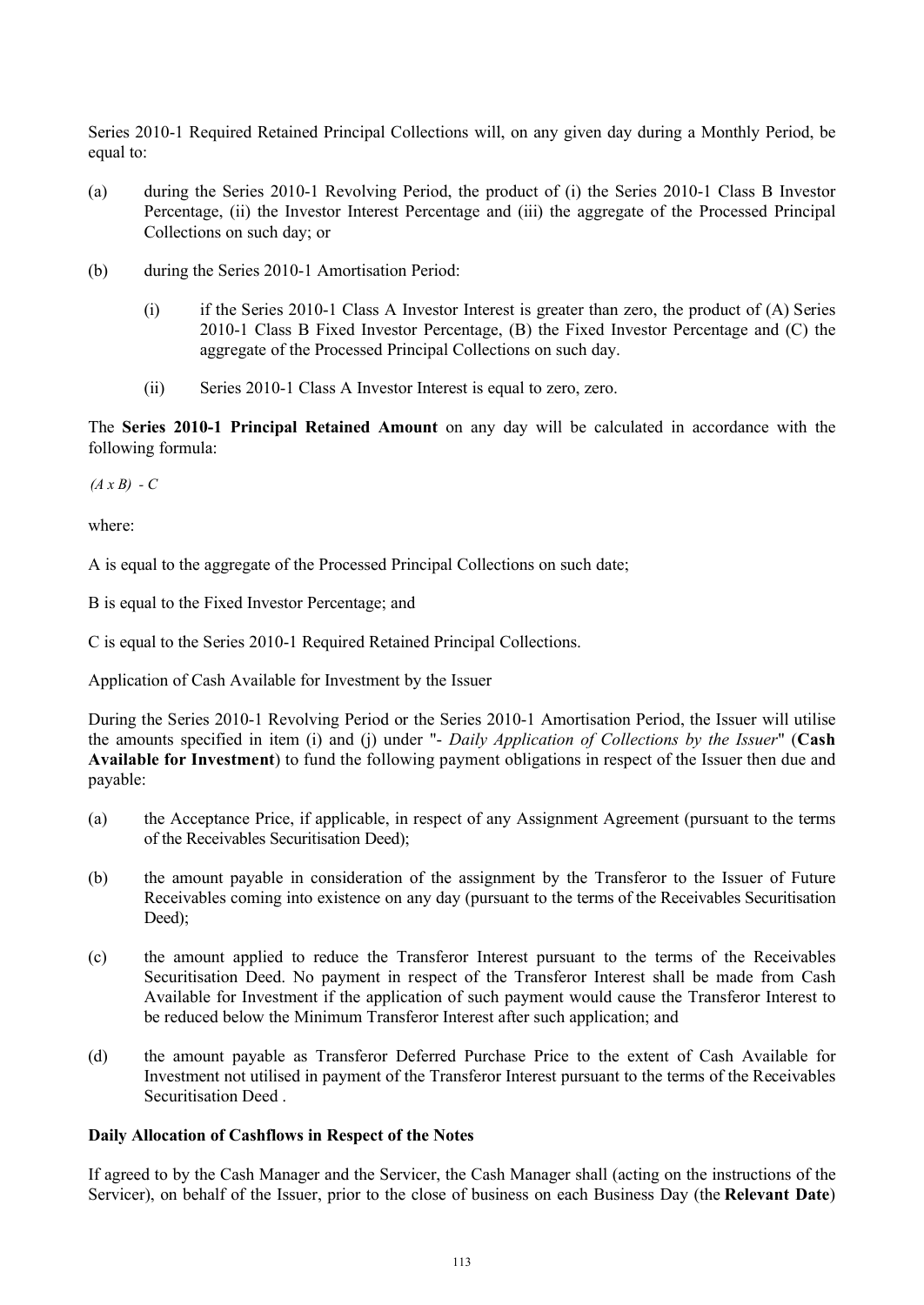that Collections or other amounts are retained in the Collection Account (as set out in "- *Daily Application of Collections by the Issuer*"), effect the transfers detailed below.

- (a) On each Relevant Date that Processed Finance Charge Collections are deposited into the Collections Account, an amount equal to the Finance Charge Retained Amount shall be credited to the Series 2010-1 Finance Charge Collections Ledger;
- (b) on each Relevant Date on which Processed Principal Collections are deposited into the Collections Account, and amount equal to the Series 2010-1 Required Retained Principal Collections on such day will be credited to the Series 2010-1 Required Retained Principal Collections Ledger; and
- (c) on each Relevant Date which falls during the Series 2010-1 Amortisation Period and on which Processed Principal Collections are deposited into the Collections Account, the Series 2010-1 Principal Retained Amount shall be credited to the Series 2010-1 Principal Collections Ledger.

## **Option to Defer Daily Application of Collections and Cash Available for Investment by the Issuer**

For so long as Alpha remains the Servicer, it may choose to defer the calculation of amounts listed under "*Daily Application of Collections by the Issuer*", "*Application of Cash Available for Investment by the Issuer*" and "*Daily Allocation of Cashflows in Respect of the Notes*" (the **Daily Amounts**), so long as:

- (a) If, prior to commencement of the Series 2010-1 Amortisation Period, the Investor Interest, the Transferor Interest and the Minimum Transferor Interest have not yet been calculated (because the principal balances of the Designated Accounts as at close of business on the last day of the previous month are not yet known), all Processed Collections must be sent to the Collection Account *provided that* once such percentages have been calculated (and prior to commencement of the Series 2010-1 Amortisation Period) such amounts transferred pursuant to this part (a) which are subsequently determined to be Provisional Transferor Amounts (as described below) may be returned to the Transferor immediately;
- (b) if, prior to commencement of the Series 2010-1 Amortisation Period, the Investor Interest, the Transferor Interest and the Minimum Transferor Interest have been calculated, then:
	- (i) each day, Alpha must transfer an amount equal to the product of (a) the Investor Interest Percentage and (b) the Processed Collections (the **Provisional Investor Amount**) received to the Collection Account one Business Day from the Date of Processing thereof; and
	- (ii) Alpha may retain an amount equal to the amount of Processed Collections received each day less the amounts sent to the Collection Account pursuant to (b)(i) (the **Provisional Transferor Amount**),
- (c) following commencement of the Series 2010-1 Amortisation Period, then all Processed Collections must be transferred to the Deposit Account one Business Day from the Date of Processing thereof.

Such calculation of the Daily Amounts may be deferred each month as described above until a date after the first day of the subsequent calendar month but not past the date which is three business days before the Servicer Report is due (the **Daily Cashflow Calculation Date**). Once the Daily Amounts are calculated, they will be applied (in the case of any amounts transferred pursuant to point (c) above or in the case of any Provisional Investor Amount) or deemed to have been applied (in the case of any Provisional Transferor Amount) immediately in the same manner which would have applied had the actions described in "*Daily Application of Collections by the Issuer*", "*Application of Cash Available for Investment by the Issuer*" and "*Daily Allocation of Cashflows in Respect of the Notes*" occurred.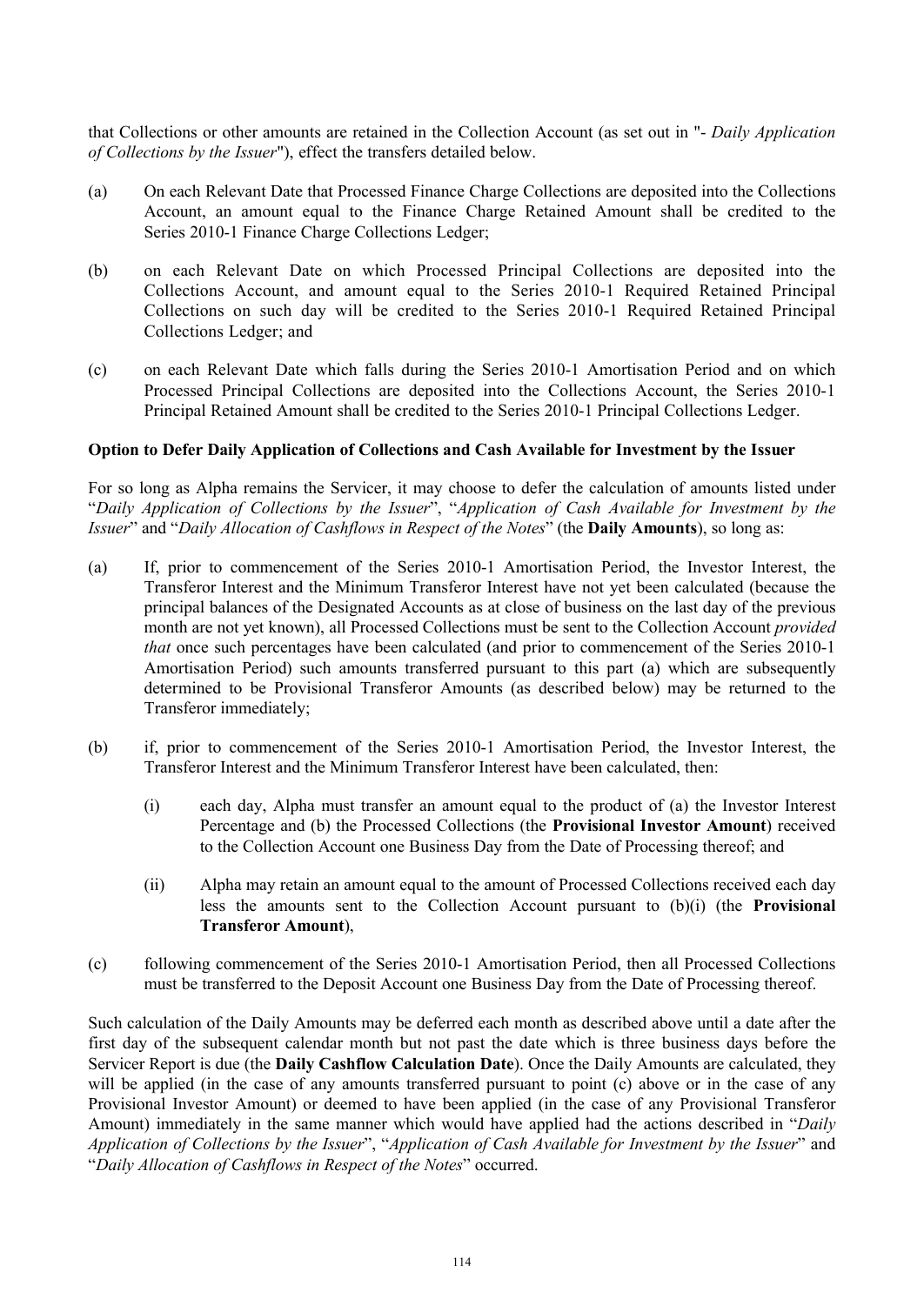## **Finance Charge Priority of Payments**

## *Series 2010-1 Finance Charge Priority of Payments*

On each Interest Payment Date, the Cash Manager, on behalf of the Issuer, will make payments from the Available Finance Charge Amount to the Noteholders and all other Issuer Secured Parties calculated in respect of the Notes in the following order of priority (the **Series 2010-1 Finance Charge Priority of Payments**):

- (a) an amount equal to the following (in the order set out below):
	- (i) prior to enforcement of the Issuer Security only, the Levy 128 Payment Amount;
	- (ii) prior to enforcement of the Issuer Security only, the Insurance Proceeds Payment Amount, to be paid to the Transferor;
	- (iii) the Senior Costs Amount paid in the following order of priority:
		- (A) *pro rata* and *pari passu*, (i) any remuneration and any other amounts then due to the Security Trustee, any Receiver and/or any Appointee of the Security Trustee under or in connection with the Deed of Charge or any other Transaction Document and (ii) any remuneration and any other amounts then due to the Note Trustee, any Receiver and/or any Appointee of the Note Trustee under or in connection with the Trust Deed or any other Transaction Document;
		- (B) any amounts payable *pro rata* and *pari passu* to the Cash Manager, the Account Bank, the Principal Paying Agent, the Agent Bank and the Corporate Services Provider;
		- (C) Rating Agency monitoring fees for the Notes;
		- (D) any sums due from (or required to be provided for by) the Issuer to meet its liabilities to any taxation authority including in respect of United Kingdom corporation tax to the extent that amounts standing to the credit of the Issuer Profit Ledger are not sufficient to cover such liabilities;
		- (E) any other amounts identified as a Senior Costs Amount by the Issuer; and
		- (F) any Issuer Profit Amount to be retained by the Issuer; and
	- (iv) following enforcement of the Issuer Security only, the Levy 128 Payment Amount;
	- (v) following enforcement of the Issuer Security only, the Insurance Proceeds Payment Amount, to be paid to the Transferor;
- (b) an amount equal to the Servicing Amount due and payable to the Servicer in respect of the related Monthly Period to be utilised by the Issuer towards payment of the Servicing Fee and expenses due and payable to the Servicer, such amount not to exceed the Available Finance Charge Amount less the aggregate amount paid under item (a) above;
- (c) an amount equal to the Class A Monthly Distribution Amount for the related Monthly Period to be utilised to pay *pro rata* and *pari passu* interest due and payable on the Series 2010-1 Class A Notes, such amount not to exceed the Available Finance Charge Amount less the aggregate amount paid under items (a) and (b) above;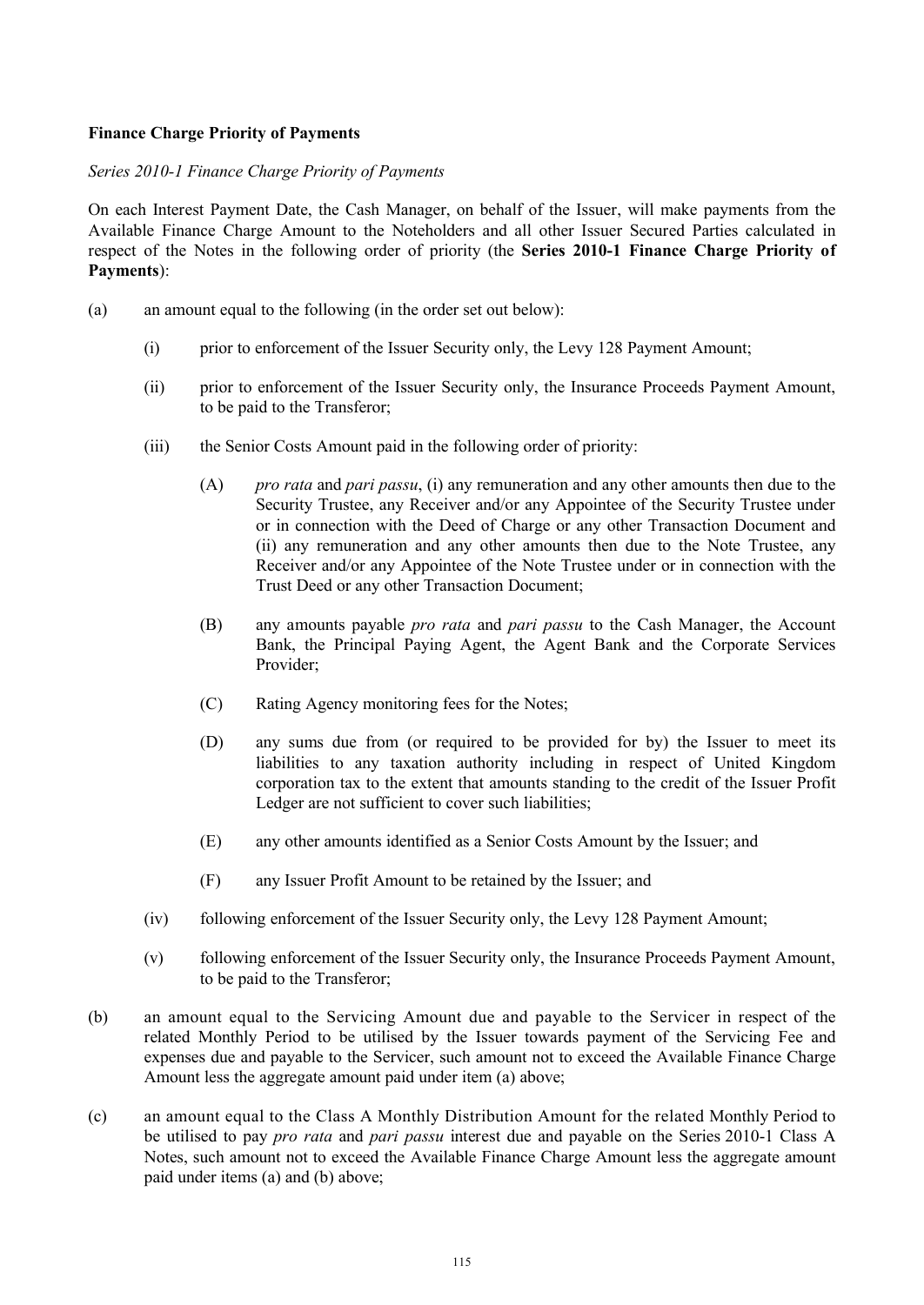- (d) an amount equal to the Series 2010-1 Class A Default Covered Amount plus the Series 2010-1 Class A Reinstatement Amount to (i) be paid in the Series 2010-1 Revolving Period to the Transferor as Transferor Deferred Purchase Price, or (ii) be applied in the Series 2010-1 Amortisation Period (in accordance with the Series 2010-1 Principal Priority of Payments) in repayment of the Notes until the Notes have been redeemed in full, such amount not to exceed the Available Finance Charge Amount less the aggregate amount paid under items (a) to (c) (inclusive) above;
- (e) an amount equal to the excess of the Series 2010-1 Required Cash Collateral Amount over the sum of the amounts standing to the credit of the Series 2010-1 Cash Collateral Ledger and the Series 2010-1 Contingency Collateral Ledger shall be deposited in the Cash Collateral Account and credited to the Series 2010-1 Cash Collateral Ledger, such amount not to exceed the Available Finance Charge Amount less the aggregate amount paid under items (a) to (d) (inclusive) above;
- (f) an amount equal to the Series 2010-1 Class B Default Covered Amount plus the Series 2010-1 Class B Reinstatement Amount to (i) be paid in the Series 2010-1 Revolving Period to the Transferor as Transferor Deferred Purchase Price, or (ii) be applied in the Series 2010-1 Amortisation Period (in accordance with the Series 2010-1 Principal Priority of Payments) in repayment of the Notes until the Notes have been redeemed in full, such amount not to exceed the Available Finance Charge Amount less the aggregate amount paid under items (a) to (e) (inclusive) above;
- (g) an amount equal to the balance of the Series 2010-1 Reallocated Principal Collections Ledger, to be applied (i) during the Series 2010-1 Revolving Period to the Transferor as Transferor Deferred Purchase Price and (ii) during the Series 2010-1 Amortisation Period (in accordance with the Series 2010-1 Principal Priority of Payments) in repayment of the Principal Amount Outstanding of the Notes until it has been repaid in full, such amount not to exceed the Available Finance Charge Amount less the aggregate amount paid under items (a) to (f) (inclusive) above
- (h) an amount equal to the Class B Monthly Distribution Amount for the related Monthly Period to be utilised to pay *pro rata* and *pari passu* interest due and payable on the Series 2010-1 Class B Notes, such amount not to exceed the Available Finance Charge Amount less the aggregate amount paid under items (a) to (g) (inclusive) above;
- (i) an amount equal to the Junior Costs Amount for the related Monthly Period to be utilised by the Issuer to meet its obligations to make such payment, such amount not to exceed the Available Finance Charge Amount less the aggregate amount paid under items (a) to (h) (inclusive) above;
- (j) an amount equal to the balance of the Offered Accrued Interest Investor Amount Ledger to be utilised by the Issuer to pay the Transferor, such amount not to exceed the Available Finance Charge Amount less the aggregate amount paid under items (a) to (i) (inclusive) above;
- (k) an amount equal to the balance of the Offered Accrued Interest Transferor Amount Ledger to be utilised by the Issuer to pay the Transferor, such amount not to exceed the Available Finance Charge Amount less the aggregate amount paid under items (a) to (j) (inclusive) above;
- (l) an amount equal to the aggregate balance of the Initial Accrued Interest Investor Amount Ledger and the Initial Accrued Interest Transferor Amount Ledger to be utilised by the Issuer to repay to the Subordinated Loan Provider the portion of the Subordinated Loan advanced in respect of the Initial Accrued Interest, such amount not to exceed the Available Finance Charge Amount less the aggregate amount paid under items (a) to (k) (inclusive) above;
- (m) an amount equal to the Subordinated Loan Amount for the related Monthly Period to be utilised by the Issuer to meet its obligations to make payment of any amounts of interest and principal due and payable in respect of the Subordinated Loan Agreement, such amount not to exceed the Available Finance Charge Amount less the aggregate amount paid under items (a) to (l) (inclusive) above;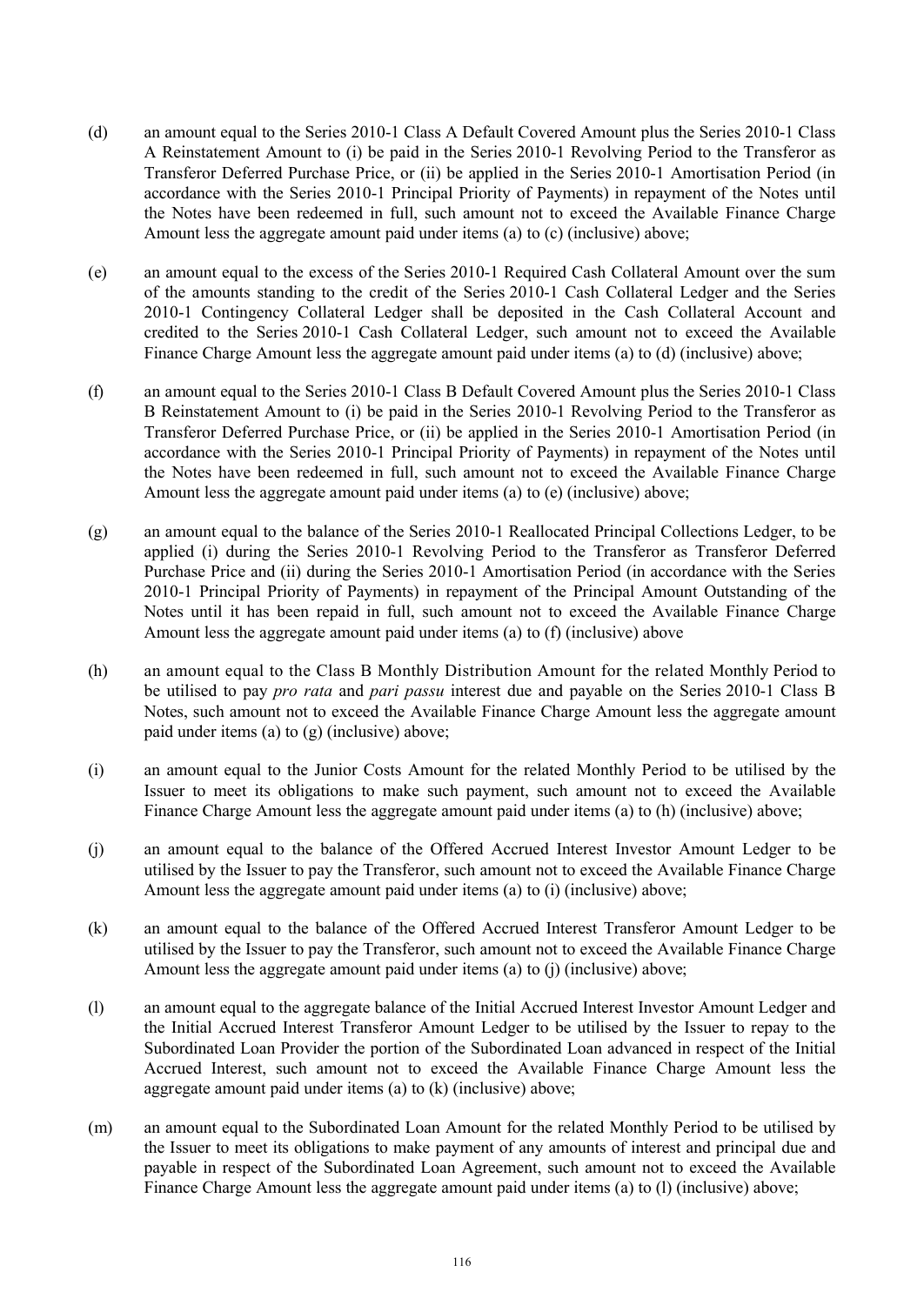(n) an amount equal to the remaining Available Finance Charge Amount to be utilised as Cash Available for Investment in making payment of Transferor Deferred Purchase Price to the Transferor, such amount not to exceed the Available Finance Charge Amount less the aggregate amount paid under items (a) to (m) (inclusive) above.

## **Principal Priority of Payments**

## *Series 2010-1 Principal Priority of Payments*

The **Series 2010-1 Principal Priority of Payments** means the payment of the Available Principal Amount to be applied to each Noteholder and all other Issuer Secured Parties in the following order of priority:

- (a) following enforcement of the Issuer Security only, *first*, any remuneration and any other amounts then due to the Security Trustee, the Note Trustee, any Receiver and/or any Appointee of the Security Trustee or the Note Trustee but only to the extent that such amounts have not been satisfied in full from the application of the Available Finance Charge Amount pursuant to the Series 2010-1 Finance Charge Priority of Payments;
- (b) *first* (except following enforcement of the Issuer Security, in which case *second*), during the Series 2010-1 Amortisation Period:
	- (A) an amount equal to the Series 2010-1 Class A Principal Amount, to be utilised by the Issuer to repay principal on the Series 2010-1 Class A Notes;
	- (B) following the repayment in full of the Series 2010-1 Class A Notes, an amount equal to the Series 2010-1 Class B Principal Amount to be utilised by the Issuer to repay principal on the Series 2010-1 Class B Notes;
	- (C) following the repayment in full of the Notes an amount equal to the remaining Available Principal Amount will be utilised by the Issuer in making payment of the Transferor Interest to the Transferor as Cash Available for Investment, and
- (c) during the Series 2010-1 Revolving Period, any amounts of Series 2010-1 Required Retained Principal Collections not utilised as Series 2010-1 Reallocated Class B Principal Collections will be utilised by the Issuer as Cash Available for Investment.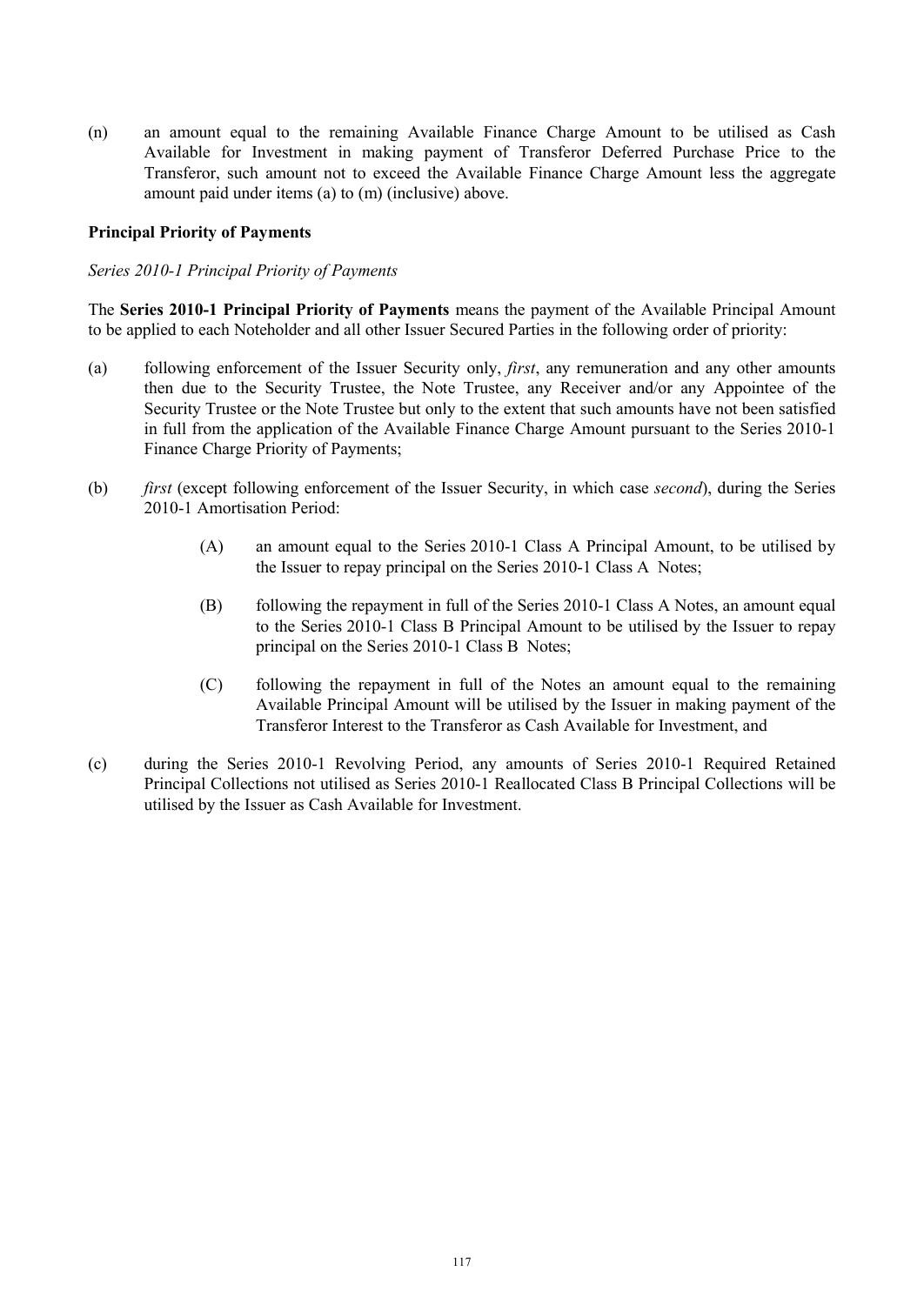#### **WEIGHTED AVERAGE LIVES OF THE NOTES**

**Weighted Average Lives of the Notes** *refers to the average amount of time that will elapse from the date of issuance of a security to the date of distribution to the investor of all amounts to be distributed in repayment of principal of such security (assuming no losses). The weighted average lives of the Series 2010-1 Class A Notes will be influenced by, amongst other things, the rate at which the Principal Receivables are paid, which may be in the form of scheduled amortisation or liquidations. The model used to determine the weighted average lives of the Series 2010-1 Class A Notes assumes a constant monthly principal payment rate (PPR) relative to the then outstanding principal balance of the pool of Receivables. The PPR does not purport to be either an historical description of the principal payment experience of any pool of Receivables or a prediction of the expected PPR of any Credit Card Accounts or Open Loan Accounts, including the Receivables to be included in the Initial Portfolio. The weighted average lives of the Series 2010-1 Class A Notes cannot be predicted as the rate at which the Receivables will be repaid and a number of relevant factors are unknown.*

The following table is prepared on the basis of certain assumptions, as described below, regarding the weighted average characteristics of the Receivables and the performance thereof. The table assumes, among other things, that:

- (a) the Receivables Portfolio outstanding amount is  $\epsilon$ 1,310,000,000 as at Closing Date and the portfolio is assumed to amortise over time;
- (b) the principal amount of the Series 2010-1 Class A Notes at the Closing Date is  $\epsilon$ 602,400,000 and the principal amount of the Series 2010-1 Class B Notes at the Closing Date is  $\epsilon$ 353,900,000;
- (c) the Receivables Portfolio is subject to the PPR as defined above;
- (d) no Receivables are repurchased by the Transferor;
- (e) no Receivables are sold by the Issuer;
- (f) the representations made by the Transferor are not breached;
- (g) there are no arrears or defaults on the Receivables;
- (h) no Series 2010-1 Early Amortisation Trigger Event occurs;
- (i) the Credit Card Accounts and Open Loan Accounts are fully performing at all times;
- (j) the interest rates in respect of the Receivables remain at levels similar to current levels;
- (k) all receivables comprised in the portfolio will, on and after the closing date, have the same payment profile, life and duration;
- (l) the Closing Date is on 25 February 2010;
- $(m)$  each Interest Payment Date will fall on the  $24<sup>th</sup>$  of each month, with the first Interest Payment Date falling in April 2010;
- (n) the Series 2010-1 Revolving Period will end on 24 February 2013;
- (o) the rate at which the Issuer will acquire new Receivables will match the PPR;
- (p) the Transferor Interest is at least equal to the Minimum Transferor Interest; and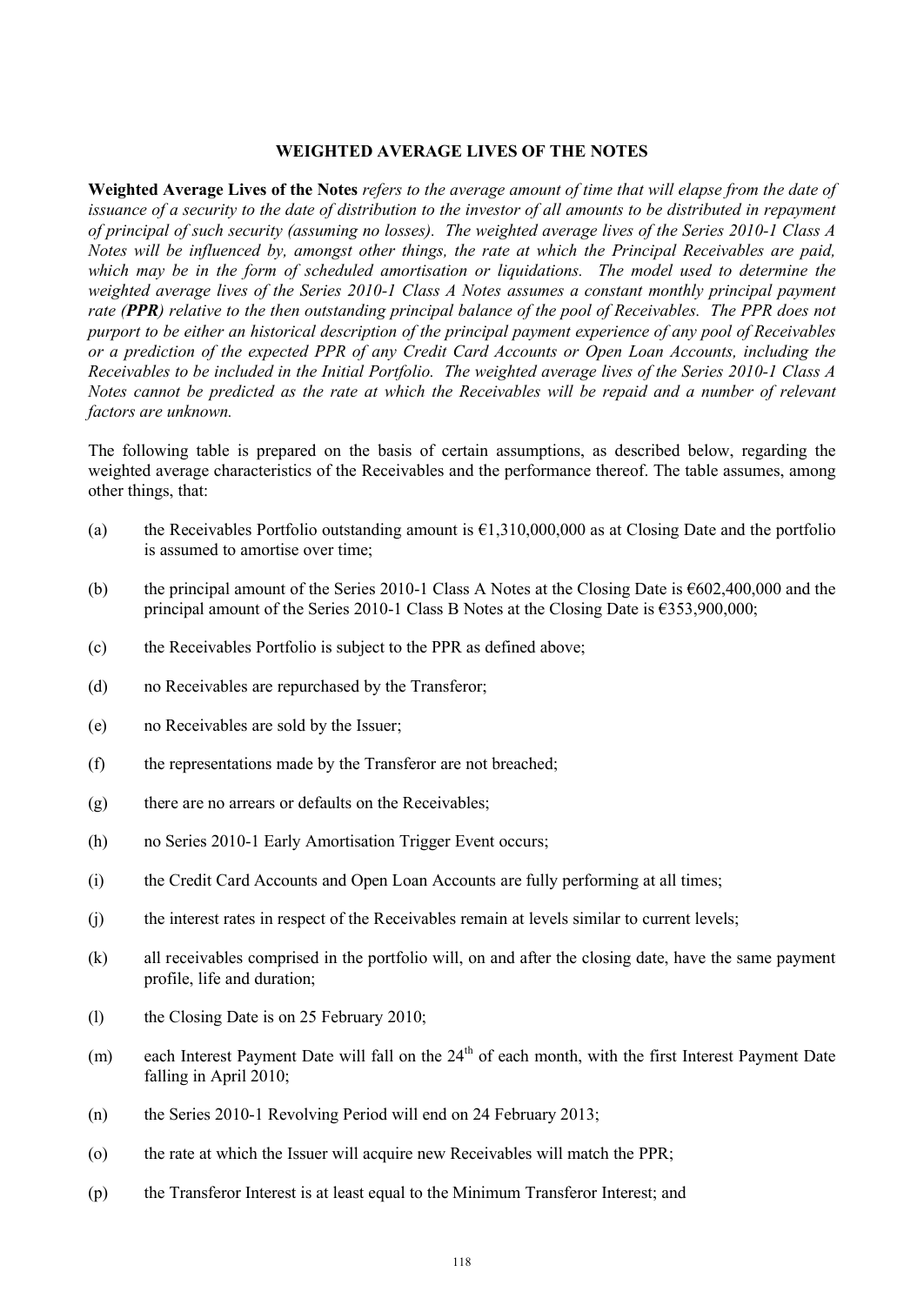(q) a Call Option has not been exercised.

Please note the following:

- (i) assumption (d) above relates to circumstances which are not predictable; and
- (ii) assumption (g) above assumes no default in payments in relation to the Receivables occurs, but no assurance can be made that payments in relation to the Receivables will always be made.

The actual characteristics and performance of the Receivables will differ from the assumptions used in constructing the table set forth below. The table is hypothetical in nature and is provided only to give a general sense of how the principal cash flows might behave under varying PPR scenarios. For example, in reality, it is unlikely that the Receivables will pay principal at a constant PPR rate until maturity, that all of the Receivables will pay at the same rate or that there will be no delinquencies or losses on the Receivables. Any difference between such assumptions and, inter alia, the actual characteristics and performance of the Receivables, or actual PPR or loss experience, will affect the percentages of the initial amount outstanding over time and the weighted average life of the Notes. Subject to the foregoing discussion and assumptions, the following table indicates that the approximate weighted average life and the percentages of the Series 2010-1 Class A Notes would be as follows:

| Date       | <b>2% PPR</b> | <b>7% PPR</b> | <b>12% PPR</b> | <b>17% PPR</b> | <b>22% PPR</b> |
|------------|---------------|---------------|----------------|----------------|----------------|
| 25/02/2010 | 100.0%        | 100.0%        | 100.0%         | 100.0%         | 100.0%         |
| 24/04/2010 | 100.0%        | 100.0%        | 100.0%         | 100.0%         | 100.0%         |
| 24/05/2010 | 100.0%        | 100.0%        | 100.0%         | 100.0%         | 100.0%         |
| 24/06/2010 | 100.0%        | 100.0%        | 100.0%         | 100.0%         | 100.0%         |
| 24/07/2010 | 100.0%        | 100.0%        | 100.0%         | 100.0%         | 100.0%         |
| 24/08/2010 | 100.0%        | 100.0%        | 100.0%         | 100.0%         | 100.0%         |
| 24/09/2010 | 100.0%        | 100.0%        | 100.0%         | 100.0%         | 100.0%         |
| 24/10/2010 | 100.0%        | 100.0%        | 100.0%         | 100.0%         | 100.0%         |
| 24/11/2010 | 100.0%        | 100.0%        | 100.0%         | 100.0%         | 100.0%         |
| 24/12/2010 | 100.0%        | 100.0%        | 100.0%         | 100.0%         | 100.0%         |
| 24/01/2011 | 100.0%        | 100.0%        | 100.0%         | 100.0%         | 100.0%         |
| 24/02/2011 | 100.0%        | 100.0%        | 100.0%         | 100.0%         | 100.0%         |
| 24/03/2011 | 100.0%        | 100.0%        | 100.0%         | 100.0%         | 100.0%         |
| 24/04/2011 | 100.0%        | 100.0%        | 100.0%         | 100.0%         | 100.0%         |
| 24/05/2011 | 100.0%        | 100.0%        | 100.0%         | 100.0%         | 100.0%         |
| 24/06/2011 | 100.0%        | 100.0%        | 100.0%         | 100.0%         | 100.0%         |
| 24/07/2011 | 100.0%        | 100.0%        | 100.0%         | 100.0%         | 100.0%         |
| 24/08/2011 | 100.0%        | 100.0%        | 100.0%         | 100.0%         | 100.0%         |
| 24/09/2011 | 100.0%        | 100.0%        | 100.0%         | 100.0%         | 100.0%         |
| 24/10/2011 | 100.0%        | 100.0%        | 100.0%         | 100.0%         | 100.0%         |
| 24/11/2011 | 100.0%        | 100.0%        | 100.0%         | 100.0%         | 100.0%         |
| 24/12/2011 | 100.0%        | 100.0%        | 100.0%         | 100.0%         | 100.0%         |
| 24/01/2012 | 100.0%        | 100.0%        | 100.0%         | 100.0%         | 100.0%         |
| 24/02/2012 | 100.0%        | 100.0%        | 100.0%         | 100.0%         | 100.0%         |
| 24/03/2012 | 100.0%        | 100.0%        | 100.0%         | 100.0%         | 100.0%         |
| 24/04/2012 | 100.0%        | 100.0%        | 100.0%         | 100.0%         | 100.0%         |
| 24/05/2012 | 100.0%        | 100.0%        | 100.0%         | 100.0%         | 100.0%         |
| 24/06/2012 | 100.0%        | 100.0%        | 100.0%         | 100.0%         | 100.0%         |
| 24/07/2012 | 100.0%        | 100.0%        | 100.0%         | 100.0%         | 100.0%         |
| 24/08/2012 | 100.0%        | 100.0%        | 100.0%         | 100.0%         | 100.0%         |
| 24/09/2012 | 100.0%        | 100.0%        | 100.0%         | 100.0%         | 100.0%         |
| 24/10/2012 | 100.0%        | 100.0%        | 100.0%         | 100.0%         | 100.0%         |
| 24/11/2012 | 100.0%        | 100.0%        | 100.0%         | 100.0%         | 100.0%         |

# **Percentage of Initial Principal Amount Outstanding of the Series 2010-1 Class A Notes**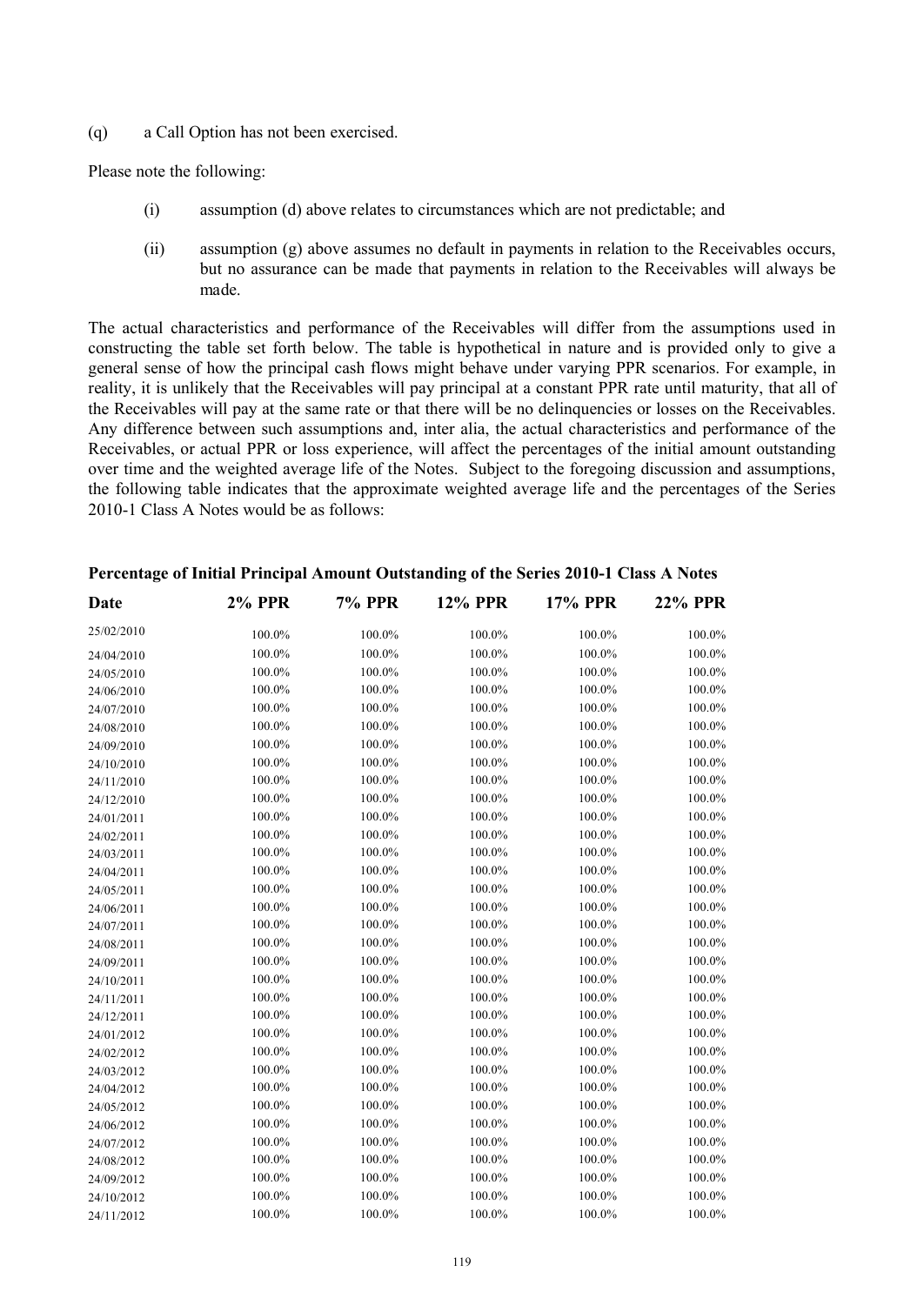| 24/12/2012          | 100.0%  | 100.0%   | 100.0%  | 100.0%  | 100.0%  |
|---------------------|---------|----------|---------|---------|---------|
| 24/01/2013          | 100.0%  | 100.0%   | 100.0%  | 100.0%  | 100.0%  |
| 24/02/2013          | 96.8%   | 88.9%    | 81.0%   | 73.0%   | 65.1%   |
| 24/03/2013          | 93.9%   | 79.0%    | 64.6%   | 50.6%   | 37.0%   |
| 24/04/2013          | 90.8%   | 68.9%    | 48.2%   | 28.6%   | 9.9%    |
| 24/05/2013          | 87.8%   | 59.2%    | 32.8%   | 8.3%    | 0.0%    |
| 24/06/2013          | 84.8%   | 49.8%    | 18.3%   | $0.0\%$ | 0.0%    |
| 24/07/2013          | 81.8%   | $40.8\%$ | 4.4%    | $0.0\%$ | 0.0%    |
| 24/08/2013          | 78.9%   | 32.0%    | $0.0\%$ | $0.0\%$ | 0.0%    |
| 24/09/2013          | 76.0%   | 23.6%    | $0.0\%$ | $0.0\%$ | 0.0%    |
| 24/10/2013          | 73.1%   | 15.4%    | $0.0\%$ | $0.0\%$ | 0.0%    |
| 24/11/2013          | 70.3%   | 7.4%     | $0.0\%$ | $0.0\%$ | 0.0%    |
| 24/12/2013          | 67.5%   | $0.0\%$  | $0.0\%$ | $0.0\%$ | 0.0%    |
| 24/01/2014          | 64.7%   | $0.0\%$  | $0.0\%$ | $0.0\%$ | 0.0%    |
| 24/02/2014          | 62.0%   | $0.0\%$  | $0.0\%$ | $0.0\%$ | 0.0%    |
| 24/03/2014          | 59.5%   | $0.0\%$  | $0.0\%$ | $0.0\%$ | $0.0\%$ |
| 24/04/2014          | 56.8%   | $0.0\%$  | $0.0\%$ | $0.0\%$ | $0.0\%$ |
| 24/05/2014          | 54.2%   | $0.0\%$  | $0.0\%$ | 0.0%    | 0.0%    |
| 24/06/2014          | 51.5%   | $0.0\%$  | $0.0\%$ | $0.0\%$ | 0.0%    |
| 24/07/2014          | 48.9%   | $0.0\%$  | $0.0\%$ | $0.0\%$ | $0.0\%$ |
| 24/08/2014          | 46.4%   | $0.0\%$  | $0.0\%$ | $0.0\%$ | 0.0%    |
| 24/09/2014          | 43.8%   | $0.0\%$  | $0.0\%$ | $0.0\%$ | 0.0%    |
| 24/10/2014          | 41.3%   | $0.0\%$  | $0.0\%$ | $0.0\%$ | 0.0%    |
| 24/11/2014          | 38.8%   | $0.0\%$  | $0.0\%$ | $0.0\%$ | $0.0\%$ |
| 24/12/2014          | 36.3%   | $0.0\%$  | $0.0\%$ | $0.0\%$ | 0.0%    |
| 24/01/2015          | 33.9%   | $0.0\%$  | $0.0\%$ | $0.0\%$ | 0.0%    |
| 24/02/2015          | 31.4%   | $0.0\%$  | $0.0\%$ | $0.0\%$ | 0.0%    |
| 24/03/2015          | 29.2%   | $0.0\%$  | $0.0\%$ | $0.0\%$ | 0.0%    |
| 24/04/2015          | 26.8%   | $0.0\%$  | $0.0\%$ | $0.0\%$ | 0.0%    |
| 24/05/2015          | 24.4%   | 0.0%     | $0.0\%$ | $0.0\%$ | 0.0%    |
| 24/06/2015          | 22.0%   | $0.0\%$  | $0.0\%$ | $0.0\%$ | 0.0%    |
| 24/07/2015          | 19.7%   | $0.0\%$  | $0.0\%$ | $0.0\%$ | 0.0%    |
| 24/08/2015          | 17.4%   | $0.0\%$  | $0.0\%$ | $0.0\%$ | $0.0\%$ |
| 24/09/2015          | 15.1%   | $0.0\%$  | $0.0\%$ | $0.0\%$ | $0.0\%$ |
| 24/10/2015          | 12.8%   | $0.0\%$  | $0.0\%$ | 0.0%    | 0.0%    |
| 24/11/2015          | 10.5%   | $0.0\%$  | $0.0\%$ | $0.0\%$ | 0.0%    |
| 24/12/2015          | 8.3%    | $0.0\%$  | $0.0\%$ | $0.0\%$ | 0.0%    |
| 24/01/2016          | 6.1%    | $0.0\%$  | $0.0\%$ | 0.0%    | $0.0\%$ |
| 24/02/2016          | 3.8%    | $0.0\%$  | $0.0\%$ | $0.0\%$ | $0.0\%$ |
| 24/03/2016          | 1.7%    | $0.0\%$  | $0.0\%$ | 0.0%    | $0.0\%$ |
| 24/04/2016          | $0.0\%$ | $0.0\%$  | $0.0\%$ | $0.0\%$ | $0.0\%$ |
| Weighted<br>Average | 4.47    | 3.38     | 3.20    | 3.13    | 3.09    |
| Life (years)        |         |          |         |         |         |

The weighted average life of the Series 2010 Class A Notes cannot be predicted as the actual PPR of the Receivables and a number of other relevant factors are unknown. The weighted average life of the Series 2010-1 Class A Notes is subject to factors largely outside the control of the Issuer and consequently no assurance can be given that the assumptions and the estimates above will prove in any way to be realistic and they must therefore be viewed with considerable caution.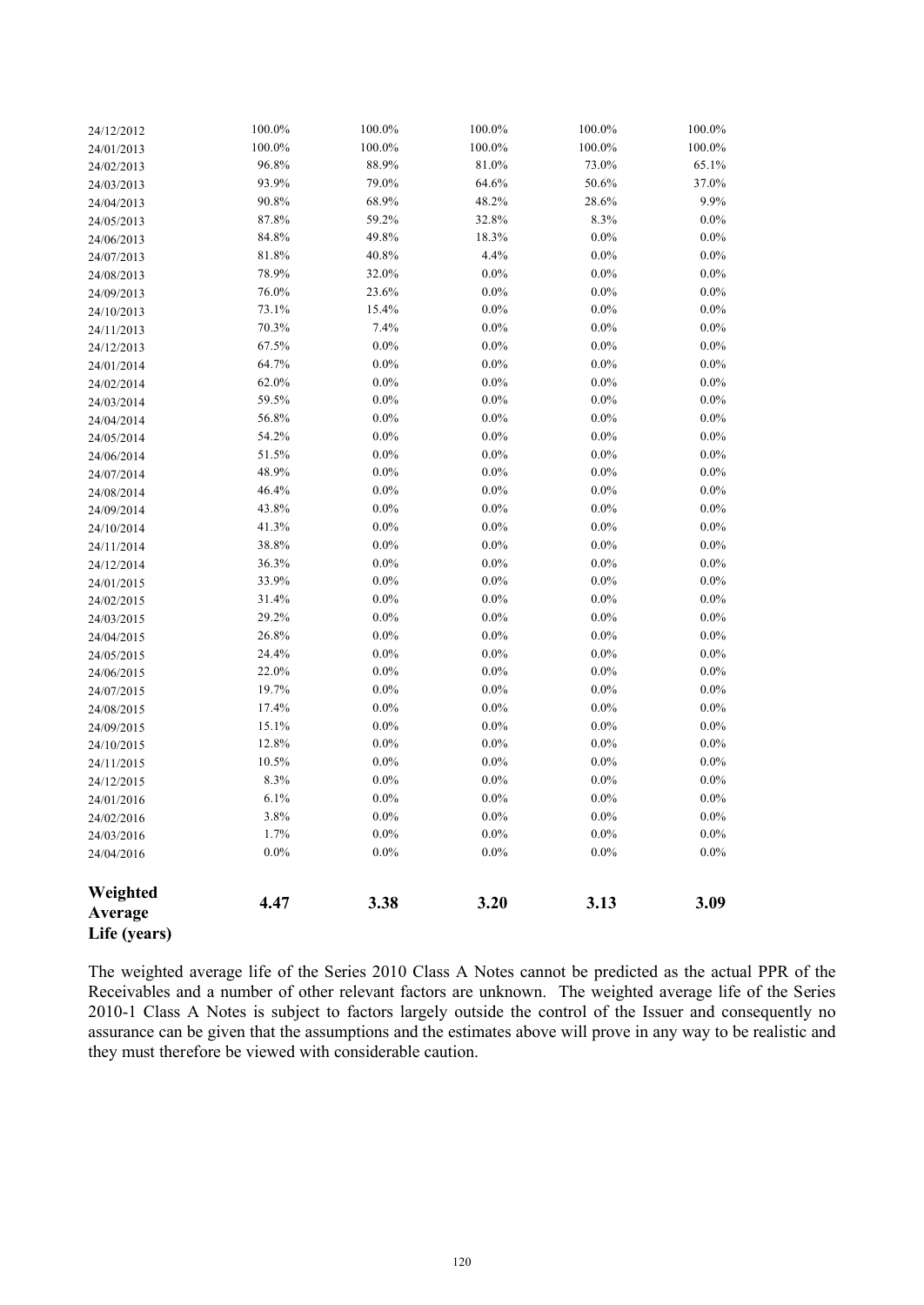# **MATURITY ASSUMPTIONS**

The Issuer will not apply distributions of Principal Collections in payment of principal on the Series 2010-1 Class A Notes until the Series 2010-1 Amortisation Period. The Transferor will have the option to exercise the Call Option on any Interest Payment Date and may, but for the avoidance of doubt is under no obligation whatsoever, exercise the Call Option immediately upon the occurrence of the Series 2010-1 Final Maturity Date.

The Issuer will also not begin to apply distributions of Principal Collections in payment of principal on the Series 2010-1 Class B Notes until the Series 2010-1 Class A Notes have been repaid in full.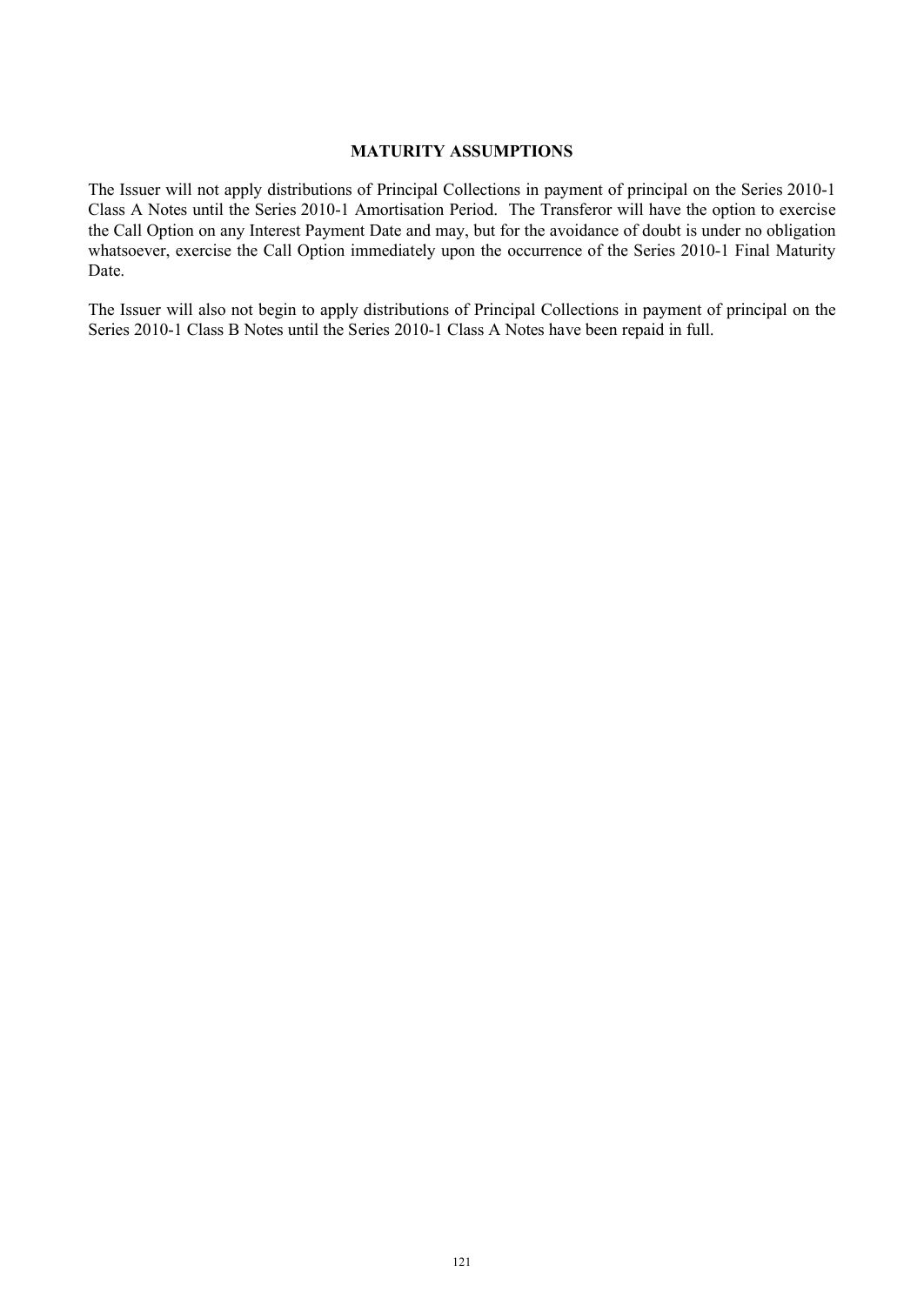### **THE DEED OF CHARGE**

To provide security for its obligations under the Notes and the other Transaction Documents (the **Issuer Secured Amounts**), the Issuer will, on or about the Closing Date, enter into the Deed of Charge with the Security Trustee on behalf of the Issuer Secured Parties (which will include the Noteholders) and certain of the other Issuer Secured Parties.

## **Issuer Security**

Subject as provided in the following paragraph, the Deed of Charge will create the following security interests over the assets of the Issuer for the Issuer Secured Amounts in favour of the Security Trustee, who will hold such security on trust for itself and the other Issuer Secured Parties:

- (a) an assignment by way of first fixed security under English law of all of the Issuer's right, title, interest and benefit in the Transaction Documents (including for the avoidance of doubt rights against the Transferor under the Receivables Securitisation Deed) to which the Issuer is a party from time to time;
- (b) an assignment by way of first fixed security under English law of the Issuer's right, title, interest and benefit in the Issuer Bank Accounts and each other account (if any) of the Issuer and all amounts standing to the credit of those accounts (including all interest accrued on such amounts);
- (c) a first fixed charge under English law of the Issuer's right, title, interest and benefit in and to all Permitted Investments made by or on behalf of the Issuer (including all interest or other income or distributions earned on such Permitted Investments); and
- (d) a first floating charge under English law over all of the Issuer's undertaking and assets which are not otherwise effectively subject to a fixed charge or assignment by way of security as described in items (a) to (c) (inclusive) above.

The security which is expressed to be fixed in nature may take effect as floating security depending on the degree of control which the secured party is given over the relevant assets and the degree to which the secured party actually exercises such control.

The security interests created under the Deed of Charge and the security interests created by Paragraph 18 of Article 10 of the Securitisation Law (see "*Summary of Greek Securitisation Law*") are, together, referred to as the **Issuer Security**.

The Issuer Security constituted by the Deed of Charge will be held by the Security Trustee on trust for itself and the other Issuer Secured Parties (which will include the Noteholders). Under the terms of the Deed of Charge, the Issuer Secured Parties party thereto will agree, as between themselves, that only the Security Trustee will be entitled to enforce the security interests created by the Deed of Charge and Paragraph 18, of Article 10 of the Securitisation Law, save in limited circumstances.

## **Enforcement**

The Deed of Charge will set out the circumstances upon which and the procedures by which the Security Trustee may take steps to enforce the Issuer Security. The Issuer Security will become enforceable upon delivery of a Note Enforcement Notice (see Condition 9 (*Note Events of Default*) of the terms and conditions of the Notes).

Each of the Issuer Secured Parties party to the Deed of Charge (other than the Security Trustee and any receiver appointed by the Security Trustee) will agree under the Deed of Charge that only the Security Trustee may enforce the Issuer Security.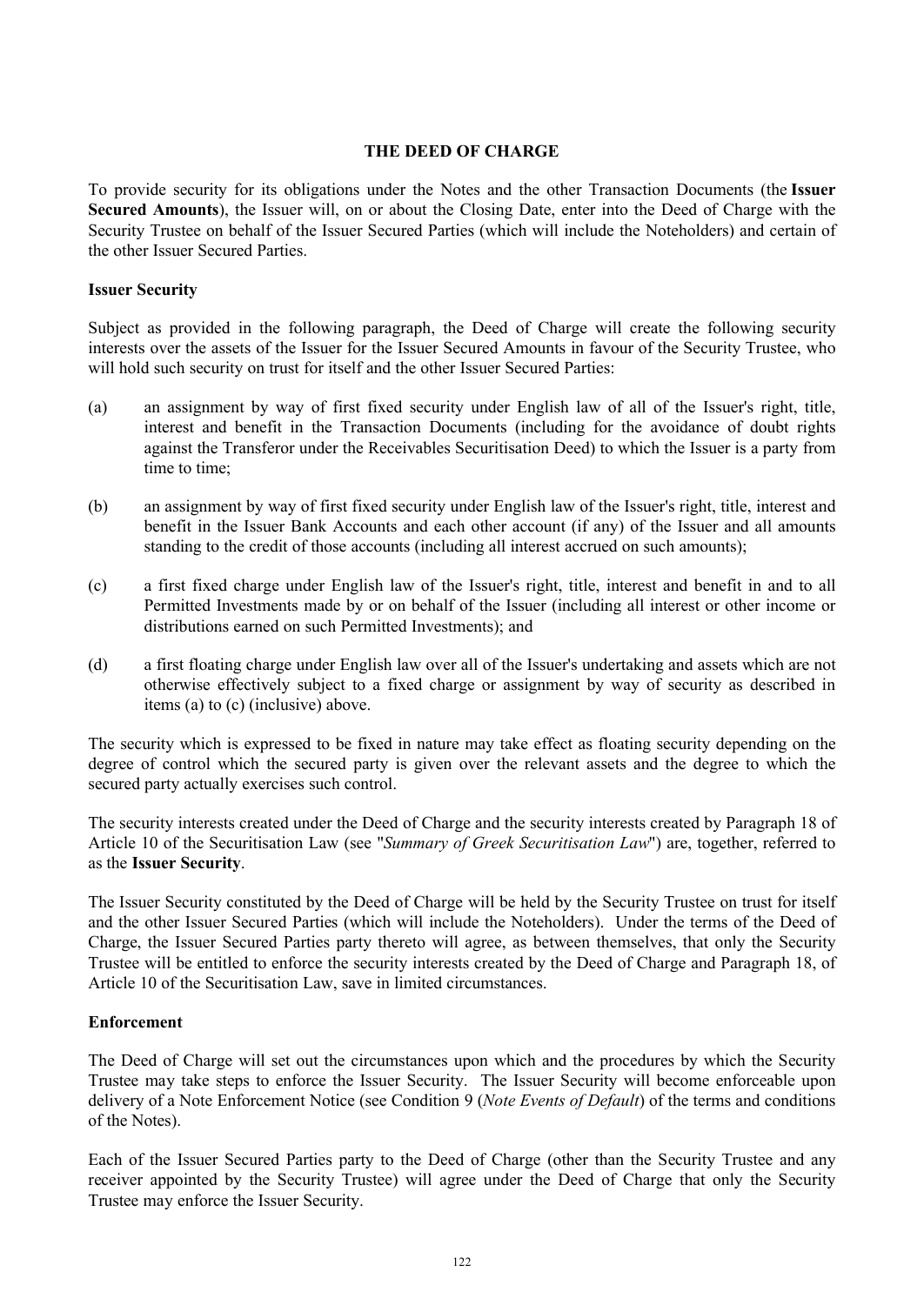# **Modification and Waiver**

The Security Trustee may agree, at any time and from time to time:

- (a) whilst the Notes are outstanding, on the written directions of the Note Trustee; and
- (b) at any time when all Notes have been redeemed in full and/or there is no further claim outstanding under the Notes, at the request or in accordance with the directions in writing of all other Issuer Secured Parties,

to concur with the Issuer and any other relevant parties in making any amendments or modifications to the Deed of Charge or the other Transaction Documents or authorise or waive, on such terms and subject to such conditions (if any) as shall seem fit and proper to the Note Trustee, or, as the case may be, the Security Trustee, any proposed breach or breach of any of the covenants or provisions contained in the Deed of Charge or any of the other Transaction Documents.

# **Exercise of Powers and Duties**

The Deed of Charge will provide that, when exercising its discretion and/or when exercising the rights, benefits, powers, trusts, authorities, directions and obligations expressed to be granted by the Deed of Charge, the Security Trustee shall act only:

- (a) whilst the Notes are outstanding, as directed by the Note Trustee; and
- (b) at any time when all Notes have been redeemed in full and/or there is no further claim outstanding under the Notes, at the request or direction of the Issuer Secured Party or Parties which ranks highest in the relevant Priority of Payments.

## **Governing Law**

The Deed of Charge will be governed by English law.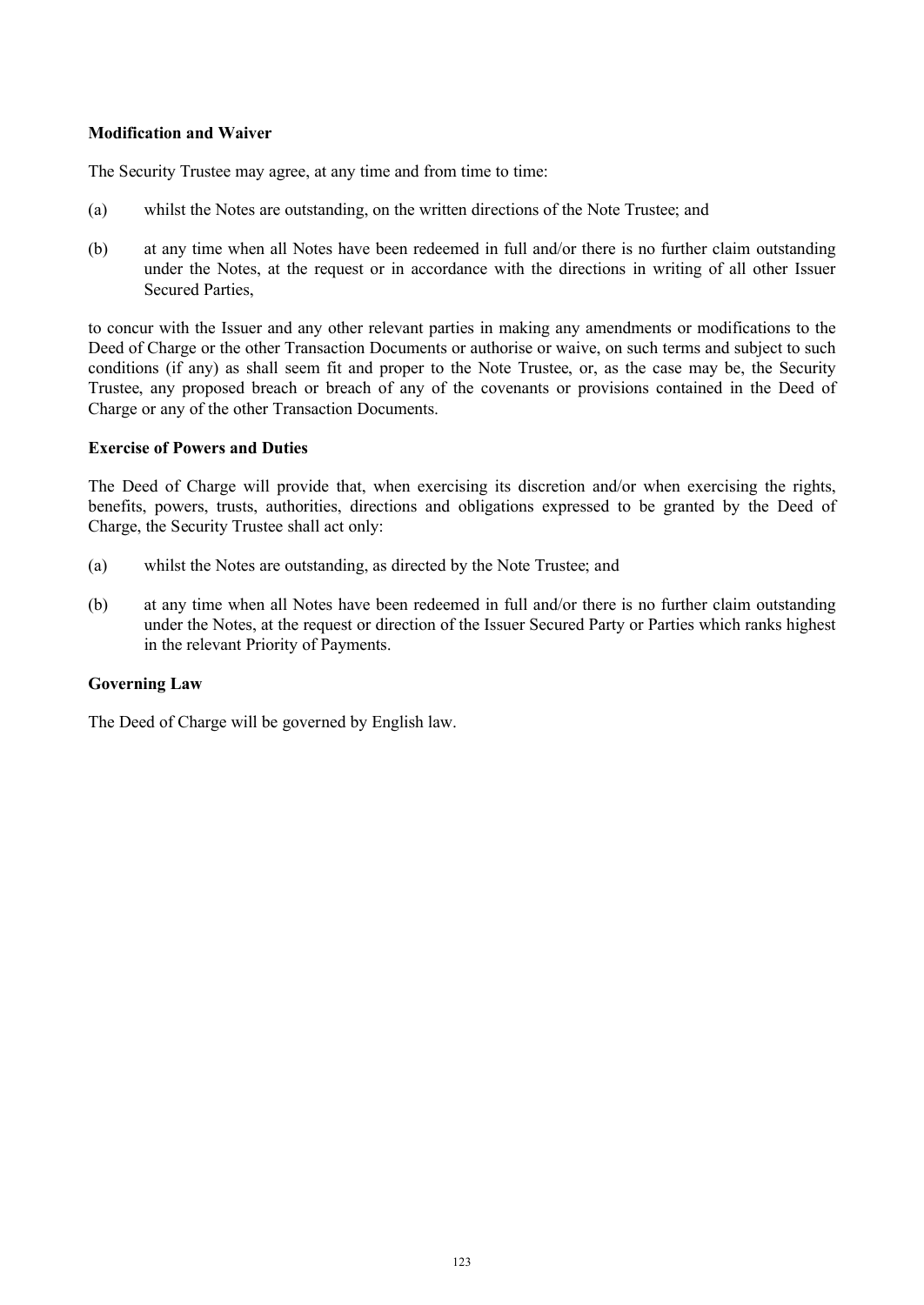## **TERMS AND CONDITIONS OF THE NOTES**

*The following are the terms and conditions (the Conditions, and any reference to a Condition shall be construed accordingly) of the Notes in the form (subject to completion and amendment) in which they will be set out in the Trust Deed. A glossary of definitions appears in Condition 18 (Definitions) of these Conditions.*

The €602,400,000 Series 2010-1 Class A Asset Backed Fixed Rate Notes due February 2021 (the **Series 2010-1 Class A Notes**) and the €353,900,000 Series 2010-1 Class B Asset Backed Floating Rate Notes due February 2021 (the **Series 2010-1 Class B Notes** and, together with the Series 2010-1 Class A Notes, the **Notes**) of Pisti 2010-1 Plc (the **Issuer**) are constituted pursuant to a trust deed (as amended, restated, supplemented or otherwise modified or replaced and in effect from time to time, the **Trust Deed**) dated on or about 25 February 2010 (the **Closing Date**) and made between the Issuer and Citicorp Trustee Company Limited (in such capacity, the **Note Trustee**, which expression includes its successors or any other trustee appointed under the Trust Deed) as trustee for the persons who for the time being are holders of the Notes (the **Noteholders**).

The security for the Notes is created pursuant to, and on the terms set out in, a deed of charge and assignment (as amended, restated, supplemented or otherwise modified or replaced and in effect from time to time, the **Deed of Charge**) dated the Closing Date and made between the Issuer and Citicorp Trustee Company Limited (in such capacity, the **Security Trustee**, which expression includes its successors or any further or other trustee appointed under the Deed of Charge) for itself and as security trustee for itself, the Noteholders and the other Issuer Secured Parties.

By an agency agreement dated the Closing Date (as amended, restated, supplemented or otherwise modified or replaced and in effect from time to time, the **Agency Agreement**) and made among the Issuer, the Note Trustee, the Security Trustee, Citibank, N.A., London Branch, acting through its office at Citigroup Centre, Canada Square, London E14 5LB, United Kingdom as principal paying agent (in such capacity, the **Principal Paying Agent** and, together with any further or other paying agent for the time being appointed under the Agency Agreement, the **Paying Agents**) and as agent bank (in such capacity, the **Agent Bank** and, together with the Paying Agents, the **Agents**), provision is made for, *inter alia*, the payment of principal and interest in respect of the Notes. These Conditions include summaries of, and are subject to, the detailed provisions of the Trust Deed, the Deed of Charge, the Agency Agreement and each other Transaction Document and the terms applicable thereto contained in the Master Definitions Agreement.

Certain terms in these Conditions, the Trust Deed, the Deed of Charge, the Agency Agreement and the other Transaction Documents are defined in an incorporated terms memorandum (as amended, restated, supplemented or otherwise modified or replaced and in effect from time to time, the **Master Definitions Agreement**) signed for the purposes of identification on the Closing Date by, *inter alios*, the Issuer, the Security Trustee and the Note Trustee. In the event of a conflict between the terms defined in these Conditions and the Master Definitions Agreement, these Conditions will prevail.

Copies of the Trust Deed, the Deed of Charge, the Agency Agreement, the Master Definitions Agreement and each of the other Transaction Documents are available for inspection at the London office for the time being of the Issuer, being at the date hereof c/o Wilmington Trust SP Services (London) Limited, Fifth Floor, 6 Broad Street Place, London EC2M 7JH, United Kingdom and the specified office for the time being of the Principal Paying Agent, being at the date hereof Citigroup Centre, Canada Square, London E14 5LB, United Kingdom. Copies of future annual financial statements of the Issuer will be available upon request from the Issuer. The Noteholders are entitled to the benefit of, are bound by, and are deemed to have notice of all the provisions, and definitions contained or incorporated in, the Trust Deed, the Deed of Charge, the Agency Agreement and each other Transaction Document.

The issue of the Notes was authorised by a resolution of the board of directors of the Issuer passed on or about 24 February 2010.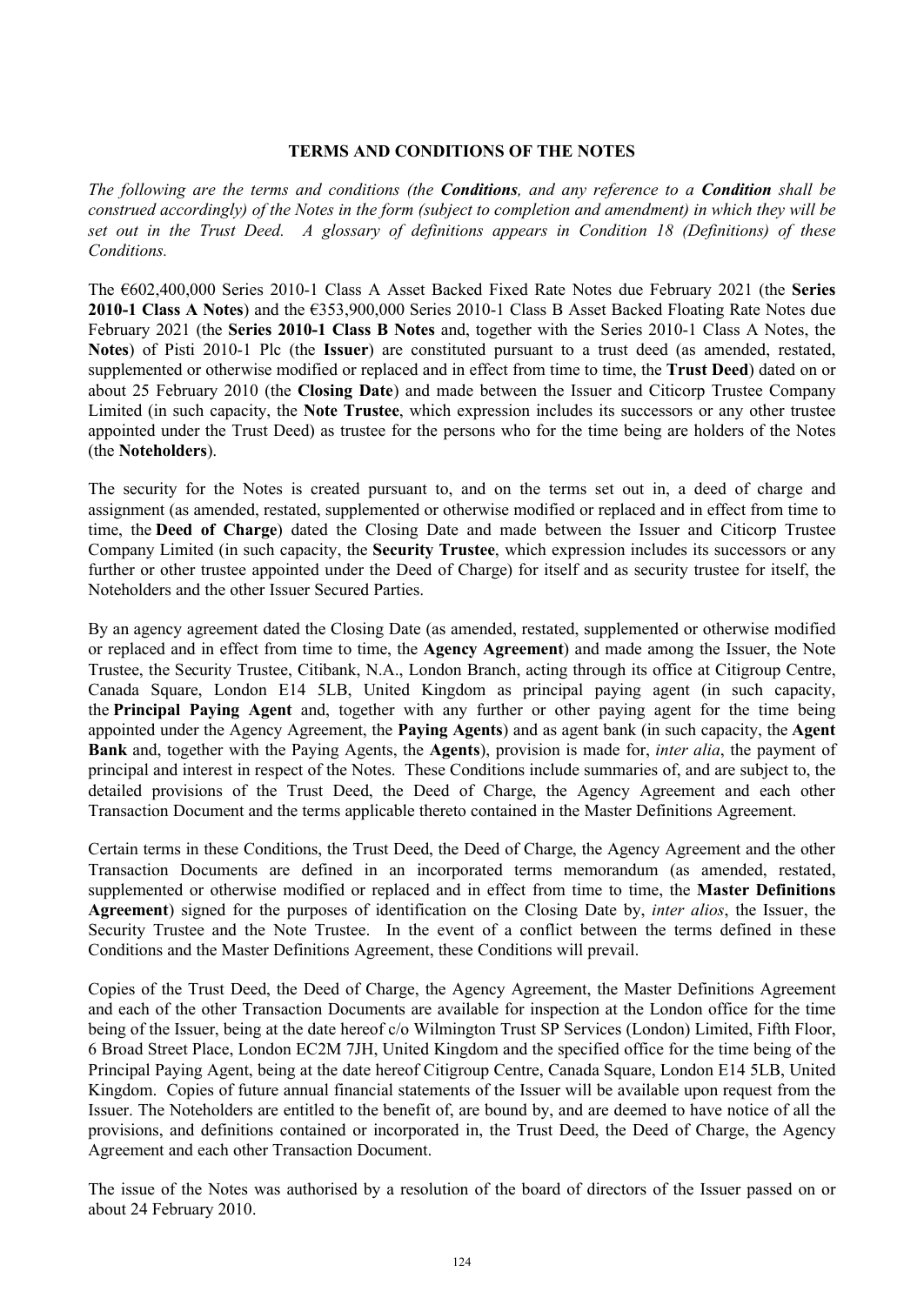## **1. Form, Denomination and Title**

The Series 2010-1 Class A Notes are initially represented by a single temporary global note (the **Class A Temporary Global Note**) in bearer form without coupons or talons attached in the aggregate principal amount of  $\epsilon$ 602,400,000. The Series 2010-1 Class B Notes are initially represented by a single temporary global note (the **Class B Temporary Global Note** and, together with the Class A Temporary Global Note, the **Temporary Global Notes**) in bearer form without coupons or talons attached in the aggregate principal amount of  $\epsilon$ 353,900,000. The Temporary Global Notes are issued and authenticated and effectuated (as the case may be) on or about the Closing Date.

The Temporary Global Notes will be deposited on behalf of the subscribers of the Notes with a common safekeeper (the **Common Safekeeper**) for Euroclear and Clearstream, Luxembourg on the Closing Date.

Interests in each Temporary Global Note will be exchangeable not earlier than 40 days after the Closing Date (the **Exchange Date**), provided certification of non U.S. beneficial ownership by the relevant Noteholders has been received, for interests in a permanent global note in bearer form representing the same Class of Notes (each a **Permanent Global Note** and together the **Permanent Global Notes** and, together with the Temporary Global Notes, the **Global Notes**). The Global Notes will be issued in new global note (**NGN**) form. The Global Notes are intended to be eligible collateral for Eurosystems monetary policy and will be deposited on or prior to the Closing Date with the ICSD's as Common Safekeeper for Euroclear and Clearstream. Whether NGNs are recognisable as eligible collateral for Eurosystem monetary policy and intra-day credit operations will depend upon satisfaction of the Eurosystem eligibility criteria. On the exchange of the Temporary Global Note for the Permanent Global Note of the relevant Class, that Permanent Global Note will remain deposited with the Common Safekeeper. The Permanent Global Notes will only be exchangeable for Notes in definitive form (the **Definitive Notes**) in certain limited circumstances described below. Upon such exchange, the Conditions and the Transaction Documents will be amended in such manner as the Note Trustee requires to take account of the issue of Definitive **Notes**.

Title to the Notes will pass by delivery. For so long as any Notes are represented by a Global Note, such Notes are transferable in accordance with the rules and procedures for the time being of Euroclear or Clearstream, Luxembourg as appropriate.

For so long as any Notes are represented by a Global Note, each person who is for the time being shown in the records of Euroclear or of Clearstream, Luxembourg, as the case may be, as the holder of such Notes shall be treated by the Issuer and the Note Trustee as the holder of such Notes for all purposes other than with respect to the payment of principal and interest on the relevant Global Note, the right to which shall be vested, as against the Issuer and the Note Trustee, solely in the bearer thereof in accordance with and subject to its terms (and the expression **Noteholder** and related expressions shall be construed accordingly).

If, after the Exchange Date, Euroclear or Clearstream, Luxembourg is closed for business for a continuous period of 14 days (other than by reason of holiday, statutory or otherwise) or announces an intention permanently to cease business or does in fact do so, then the Issuer will issue Definitive Notes in exchange for the whole outstanding interest in the Permanent Global Note of each Class within 30 days of the occurrence of the holder requesting such exchange. The Permanent Global Notes will not be exchangeable for Definitive Notes in any other circumstances. If the Issuer fails to meet its obligations to issue Definitive Notes then the Permanent Global Note in respect of which Definitive Notes have not (but should have) been issued will remain in full force and effect.

Definitive Notes (which, if issued, will be issued in the minimum denomination of  $\epsilon$ 100,000) will be serially numbered and will be issued in bearer form with (at the date of issue) interest coupons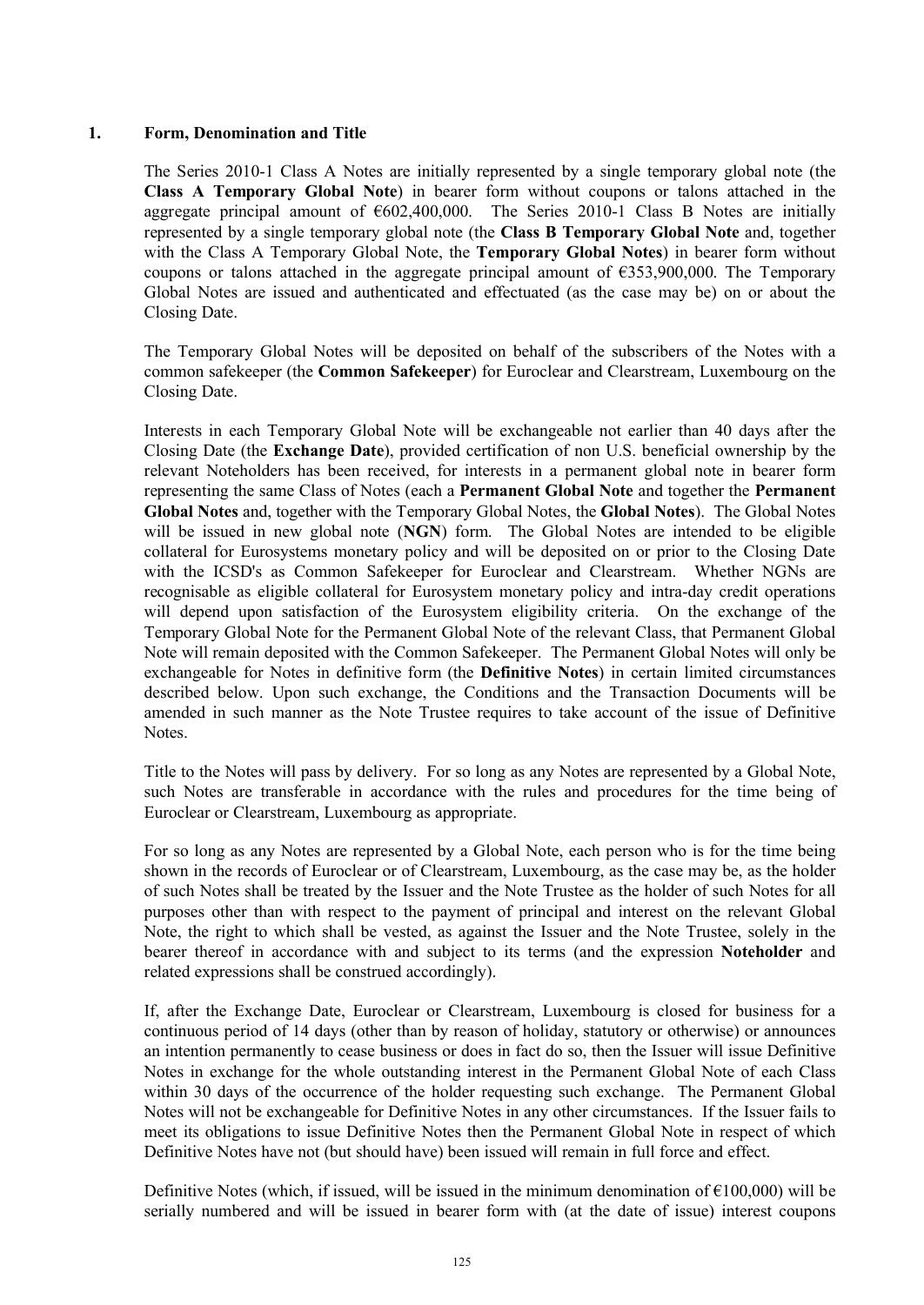(**Coupons**) and talons for further Coupons (each, a **Talon**) attached at the time of issue. Title to the Definitive Notes, Coupons and Talons shall pass by delivery.

## **2. Status, Priority and Security**

#### **(a) Status**

The Notes are direct and secured obligations of the Issuer. All of the Notes are secured by the same security. The Series 2010-1 Class A Notes rank *pari passu* without preference or priority amongst themselves. The Series 2010-1 Class B Notes rank *pari passu* without preference or priority amongst themselves but subordinate to the Series 2010-1 Class A Notes as provided in these Conditions and in the Transaction Documents. Payments of both principal and interest on each Class of Notes will be made equally amongst all Notes of that Class.

### **(b) Conflict between the Classes of Notes**

In the exercise of its rights, powers, trusts, authorities, duties and discretions under these Conditions, the Trust Deed and the other Transaction Documents, the Note Trustee will, except where expressly provided otherwise, have regard to the interests of all the Noteholders equally.

Where, in the opinion of the Note Trustee, there is a conflict between the interests of:

- (i) the Series 2010-1 Class A Noteholders; and
- (ii) the Series 2010-1 Class B Noteholders,

the Note Trustee shall give priority to the interests of the Series 2010-1 Class A Noteholders whose interests shall prevail.

In determining whether a proposed action may be materially prejudicial to the interests of Noteholders of a Class of Notes that is rated, the Note Trustee may, along with any other relevant factors, have regard to whether the Rating Agency has confirmed in writing to the Issuer or to the Note Trustee that any proposed action will not result in the withdrawal, reduction or entail any other adverse action with respect to the current rating of such Class of Notes.

## **(c) Security**

As security for, *inter alia*, the payment of all monies payable in respect of the Notes, the Issuer has entered into the Deed of Charge creating the following security (together with the security interests created by Paragraph 18 of Article 10 of the Law 3156/2003 (published in Government Gazette issue no. 157/A/25.06.03) of the Hellenic Republic, the **Issuer Security**) in favour of the Security Trustee for itself and on trust for the other Issuer Secured Parties:

- (i) an assignment by way of first fixed security under English law of all of the Issuer's right, title, interest and benefit in the Transaction Documents (including for the avoidance of doubt rights against the Transferor under the Receivables Securitisation Deed) to which the Issuer is a party from time to time;
- (ii) an assignment by way of first fixed security under English law of the Issuer's right, title, interest and benefit in the Issuer Bank Accounts and each other account (if any) of the Issuer and all amounts standing to the credit of those accounts (including all interest accrued on such amounts);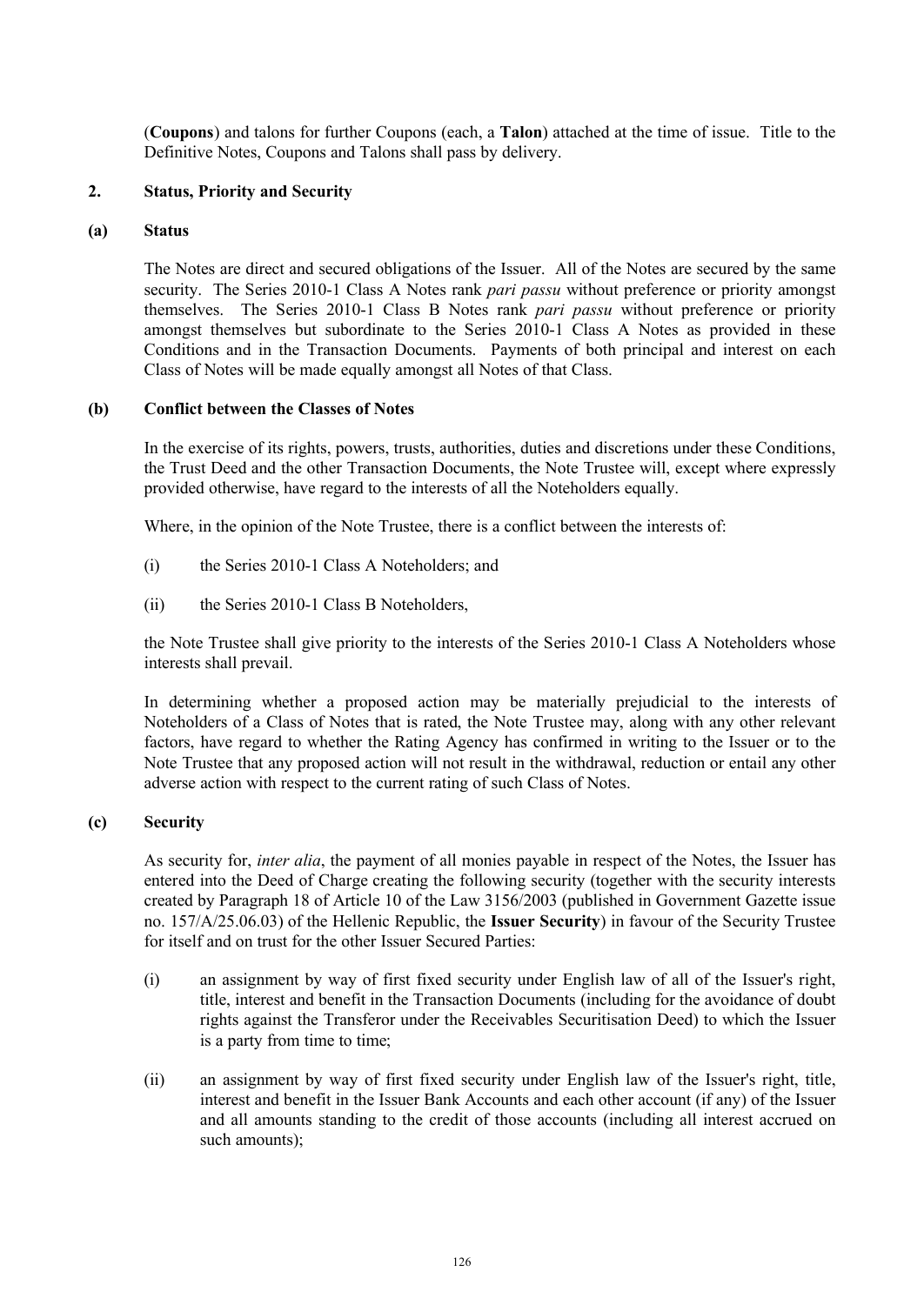- (iii) a first fixed charge under English law of the Issuer's right, title, interest and benefit in and to all Permitted Investments made by or on behalf of the Issuer (including all interest or other income or distributions earned on such Permitted Investments); and
- (iv) a first floating charge under English law over all of the Issuer's undertaking and assets which are not otherwise effectively subject to a fixed charge or assignment by way of security as described in items (i) to (iii) (inclusive) above,

all as more particularly described in the Deed of Charge.

# **3. Covenants**

Save with the prior written consent of the Note Trustee (which may be given if in its sole opinion the interests of the Noteholders of each Class will not be materially prejudiced thereby) or unless provided in or contemplated under these Conditions or any of the Transaction Documents to which the Issuer is a party, the Issuer shall not, so long as any Note remains outstanding:

# (a) **Negative Pledge**

create or permit to subsist any mortgage, security, standard security, pledge, lien, charge or other Encumbrance whatsoever (unless arising by operation of law), upon the whole or any part of its assets or its undertakings, present or future;

# (b) **Disposal of Assets**

sell, assign, transfer, convey, lease or otherwise dispose of, or deal with, or grant any option or present or future right to acquire all or any of its properties, assets, or undertakings or any interest, estate, right, title or benefit therein or thereto or agree or attempt or purport to do any of the foregoing;

## (c) **Equitable Interest**

permit any person other than itself and the Security Trustee (as to itself and on behalf of the other Issuer Secured Parties) to have any equitable or beneficial interest in any of its assets or undertakings or any interest, estate, right, title or benefit therein;

## (d) **Issuer Bank Accounts**

have an interest in any bank account, other than the Issuer Bank Accounts and the Deposit Account;

## (e) **Restrictions on Activities**

carry on any business other than as described in the Prospectus relating to the issue of the Notes and the incidental activities described therein or as contemplated in the Transaction Documents;

## (f) **Borrowings**

incur any indebtedness whatsoever or give any guarantee or indemnity in respect of any indebtedness or obligation of any person other than under the Notes, the Subordinated Loan Agreement or any of the other Transaction Documents;

## (g) **Merger**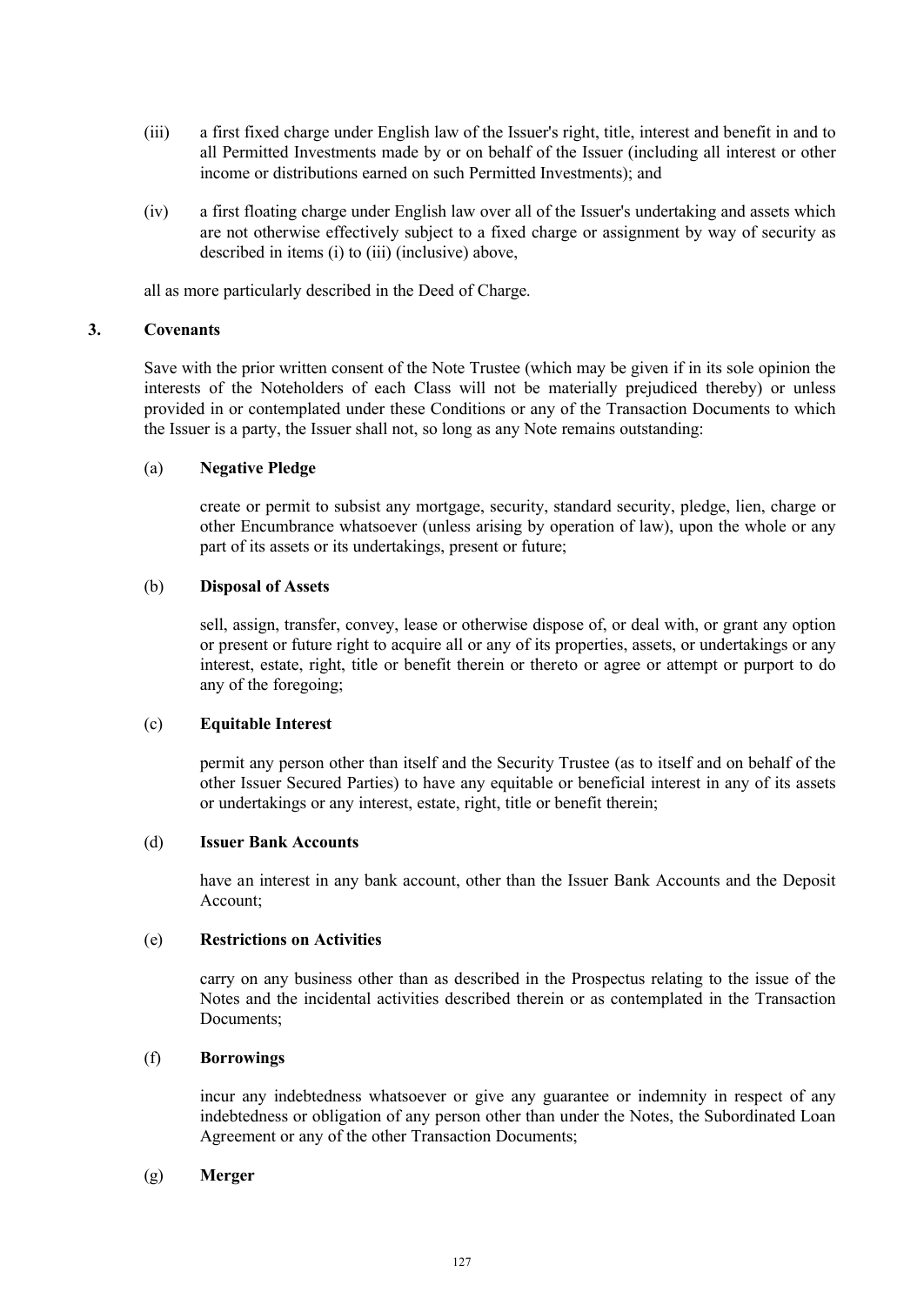consolidate or merge with any other person or convey or transfer substantially all of its properties or assets to any other person;

### (h) **Waiver or Consent**

permit the validity or effectiveness of any of the Trust Deed or the Deed of Charge or the priority of the security interests created thereby to be amended, terminated, postponed, waived or discharged, or permit any other person whose obligations form part of the Issuer Security to be released from such obligations;

### (i) **Employees or Premises**

have any employees or premises or subsidiaries;

### (j) **Dividends and Distributions**

pay any dividend or make any other distribution to its shareholders (other than out of the amount standing to the credit of the Issuer Profit Ledger not required to meet any liability of the Issuer to tax) or issue any further shares or alter any rights attaching to its shares existing as at the date of the Deed of Charge;

## (k) **Tax Grouping**

become a member of a group of companies for the purposes of VAT; and

### (l) **Independent Director**

at any time have fewer than one Independent Director.

## **4. Interest**

#### **(a) Period of Accrual**

Each Note bears interest on its Principal Amount Outstanding from (and including) the Closing Date. Each Note (or, in the case of redemption in part only of a Note, that part only of such Note) shall cease to bear interest from its due date for redemption unless, upon due presentation, payment of the relevant amount of principal or any part thereof is improperly withheld or refused. In such event, interest will continue to accrue on such unpaid amount (before as well as after any judgment) at the rate applicable to such Note up to (but excluding) the date on which, on presentation of such Note, payment in full of the relevant amount is made, or (if earlier) the seventh day after notice is duly given by the Principal Paying Agent to the holder thereof (either in accordance with Condition 14 (*Notice to Noteholders*) or individually) that, upon presentation thereof being duly made, such payment will be made, **provided that** upon presentation thereof being duly made, payment is in fact made.

Whenever it is necessary to compute an amount of interest in respect of the Series 2010-1 Class B Notes for any period (including any Note Interest Period), such interest shall be calculated on the basis of the number of actual days elapsed in a 360 day year.

Whenever it is necessary to compute an amount of interest in respect of the Series 2010-1 Class A Notes for any period (including any Note Interest Period), such interest shall be calculated on the basis of a 360 day year consisting of 12 months of 30 days each and, in the case of an incomplete month, the number of days elapsed on the basis of a month of 30 days.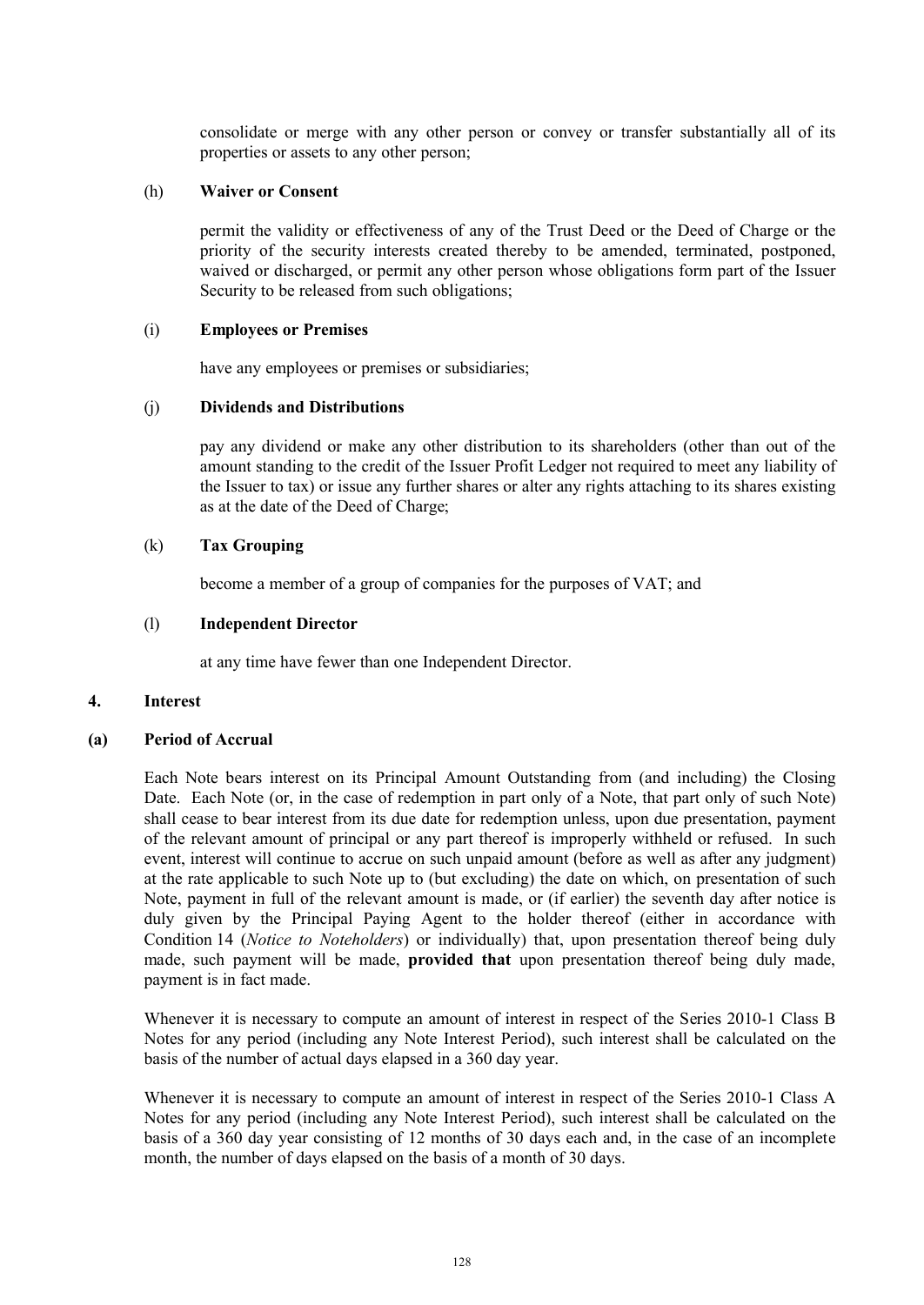## **(b) Interest Payment Dates and Interest Periods**

Subject to Condition 6 (*Payments*), interest on the Notes is payable monthly in arrear, on the 24th day of each month, or if such day is not a Business Day, the next succeeding Business Day (each an **Interest Payment Date**), the first Interest Payment Date being the Interest Payment Date which falls on 26 April 2010 in respect of the Note Interest Period commencing on the Closing Date.

### **(c) Class A Rate of Interest**

The Series 2010-1 Class A Notes bear interest on their respective Principal Amounts Outstanding from and including the Closing Date at the rate of 2.5 per cent. per annum (the **Fixed Interest Rate**).

### **(d) Calculation of Class A Interest**

Interest in respect of the Series 2010-1 Class A Notes shall be calculated by applying the Fixed Interest Rate to the aggregate Principal Amount Outstanding of the Series 2010-1 Class A Notes, multiplying the product by the applicable day count fraction described in Condition 4(a) (Period of Accrual) and rounding the resultant figure down to the nearest cent.

### **(e) Class B Rate of Interest**

The rate of interest payable in respect of the Series 2010-1 Class B Notes (the **Class B Rate of Interest** and together with the Fixed Interest Rate, the **Rates of Interest** and each a **Rate of Interest**) and the Note Interest Amount for the Class B Notes shall be determined on the basis of the provisions set out below.

- (i) On each Interest Determination Date, the Agent Bank will determine the Relevant Screen Rate in respect of the Class B Notes as at or about 11.00 a.m. (Brussels time) on that date. If the Relevant Screen Rate is unavailable, the Agent Bank will request the principal Eurozone office of each of the Reference Banks to provide the Agent Bank with its offered quotation to leading banks for the relevant Quotation Period in the Eurozone inter bank market (**EURIBOR**) as at or about 11.00 a.m. (Brussels time) on such Interest Determination Date. The Rate of Interest for the Class B Notes for the relevant Note Interest Period shall be the Relevant Screen Rate in respect of the Class B Notes or, if the Relevant Screen Rate is unavailable, the arithmetic mean (or, in the case of the first Interest Determination Date, the linear interpolation of the arithmetic mean) of such offered quotations by the Reference Banks for the Quotation Period (rounded upwards, if necessary, to five decimal places).
- (ii) If, on any Interest Determination Date, the Relevant Screen Rate is unavailable and only two or three of the Reference Banks provide the Agent Bank with offered quotations, the Rate of Interest for the Class B Notes for the relevant Note Interest Period shall be determined in accordance with the provisions of sub paragraph (i) above on the basis of the offered quotations of those Reference Banks providing such quotations. If, on any such Interest Determination Date, only one or none of the Reference Banks provides the Agent Bank with such an offered quotation, the Agent Bank shall forthwith consult with the Note Trustee for the purposes of agreeing two banks (or, where one only of the Reference Banks provided such a quotation, one additional bank) to provide such a quotation or quotations to the Agent Bank (which bank or banks are in the opinion of the Note Trustee suitable for such purpose) and the Rate of Interest for the Note Interest Period in question shall be determined, as aforesaid, on the basis of the offered quotations of such banks as so agreed (or, as the case may be, the offered quotations of such bank as so agreed and the relevant Reference Bank). If no such bank or banks is or are so agreed or such bank or banks as so agreed does or do not provide such a quotation or quotations, then the Rate of Interest for the Class B Notes for the relevant Note Interest Period shall be the Rate of Interest for the Class B Notes in effect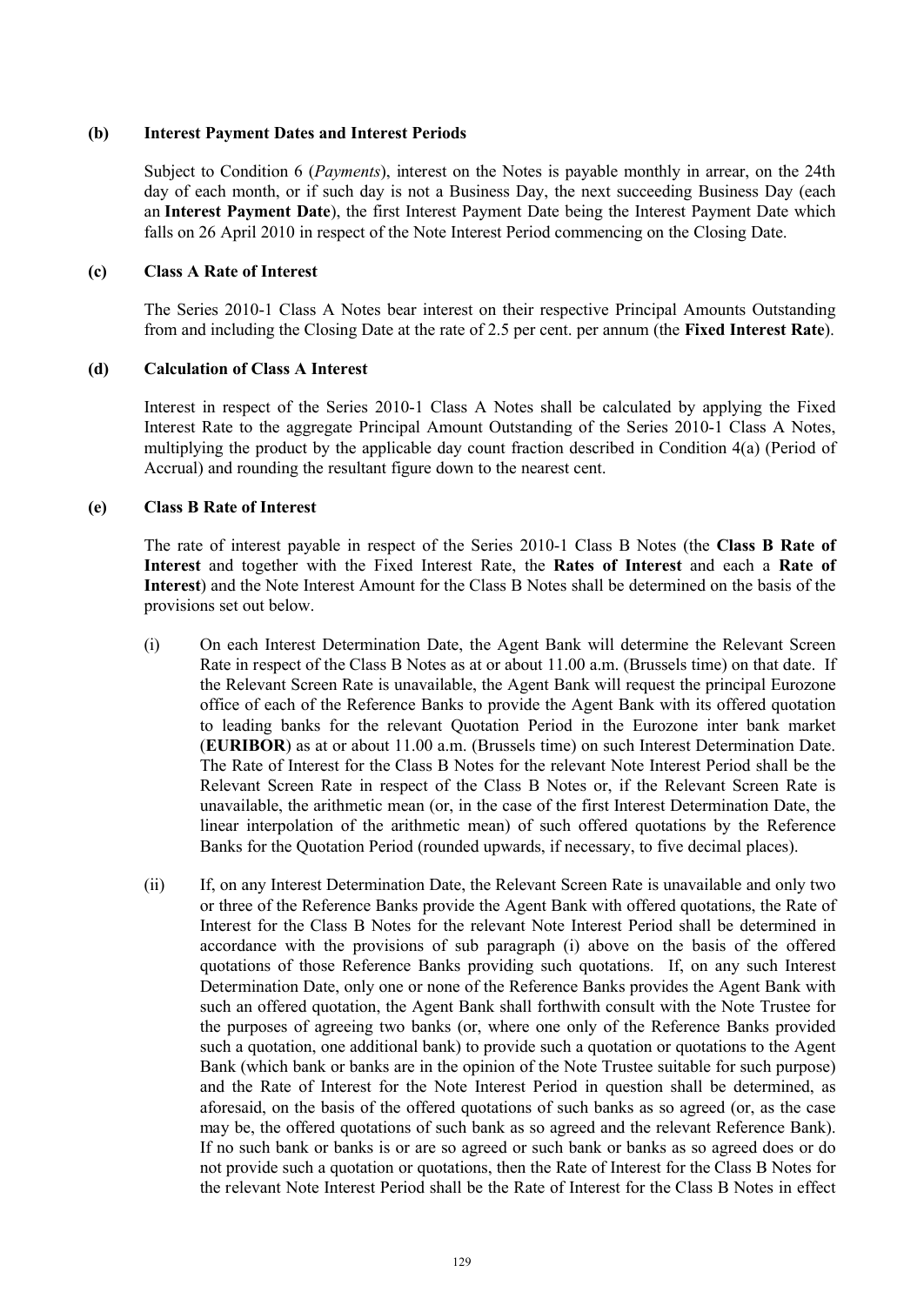for the immediately preceding Note Interest Period to which sub paragraph (i) shall have applied.

## **(f) Determination of Rate of Interest and Calculation of Note Interest Amounts**

- (i) The Agent Bank shall, as soon as practicable after 11.00 a.m. (Brussels time), on each Interest Determination Date, determine (A) the Rate of Interest for the Class B Notes for the Note Interest Period starting on such Interest Determination Date and (B) the euro amount of interest (the **Note Interest Amount**) payable in respect of the Notes for the relevant Note Interest Period.
- (ii) Subject to Condition 4(k) (*Deferral of Interest*), the Note Interest Amount in respect of the Class B Notes in respect of a Note Interest Period shall be determined by applying the relevant Rate of Interest to the aggregate Principal Amount Outstanding of the Class B Notes, multiplying the product by the applicable day count fraction described in Condition 4(a) (*Period of Accrual*) and rounding the resultant figure down to the nearest cent.
- (iii) Subject to Condition 4(k) (*Deferral of Interest*), the Note Interest Amount in respect of each Note of a Class of Notes in respect of a Note Interest Period shall be the proportion of the relevant Note Interest Amount in relation to such Class of Notes equal to the proportion that the Principal Amount Outstanding of such relevant Note bears to the aggregate Principal Amount Outstanding of the Class of Notes, rounded down to the nearest cent.

# **(g) Publication of Class B Rate of Interest, Note Interest Amounts and other Notices**

As soon as possible after their determination, the Agent Bank will cause the Class B Rate of Interest and the Note Interest Amount applicable to each Class of Notes for each Note Interest Period and the Interest Payment Date falling at the end of such Note Interest Period to be notified to the Issuer, the Cash Manager, the Note Trustee, the Paying Agent and to each stock exchange, competent listing authority and/or quotation system (if any) on or by which the Notes are then listed, quoted and/or traded, and will cause notice thereof to be given to the relevant Noteholders in accordance with Condition 14 (*Notice to Noteholders*). The Note Interest Amounts and Interest Payment Dates so notified may subsequently be amended (or appropriate alternative arrangements made by way of adjustment) without notice in the event of any extension or shortening of the relevant Note Interest Period.

# **(h) Determination and/or Calculation by Note Trustee**

If the Agent Bank does not at any time for any reason determine the Rate of Interest and/or calculate the Note Interest Amount for any Class of Notes in accordance with the foregoing paragraphs, the Note Trustee shall (i) determine the Class B Rate of Interest at such rate as (having such regard as it shall think fit to the procedure described above) it shall in its sole discretion deem fair and reasonable in all the circumstances and/or (as the case may be) (ii) calculate the Note Interest Amount for such Class of Notes in the manner specified in Condition 4(d) (*Calculation of Class A Interest*) Condition 4(f) (*Determination of Rate of Interest and Calculation of Note Interest Amounts*), as applicable, and any such determination and/or calculation shall be deemed to have been made by the Agent Bank.

## **(i) Notifications to be Final**

All notifications, opinions, determinations, certificates, calculations, quotations and decisions given, expressed, made or obtained for the purposes of this Condition 4 (*Interest*), whether by the Reference Banks (or any of them) or by the Note Trustee or the Agent Bank or any other bank shall (in the absence of manifest error) be binding on the Issuer, the Cash Manager, the Reference Banks,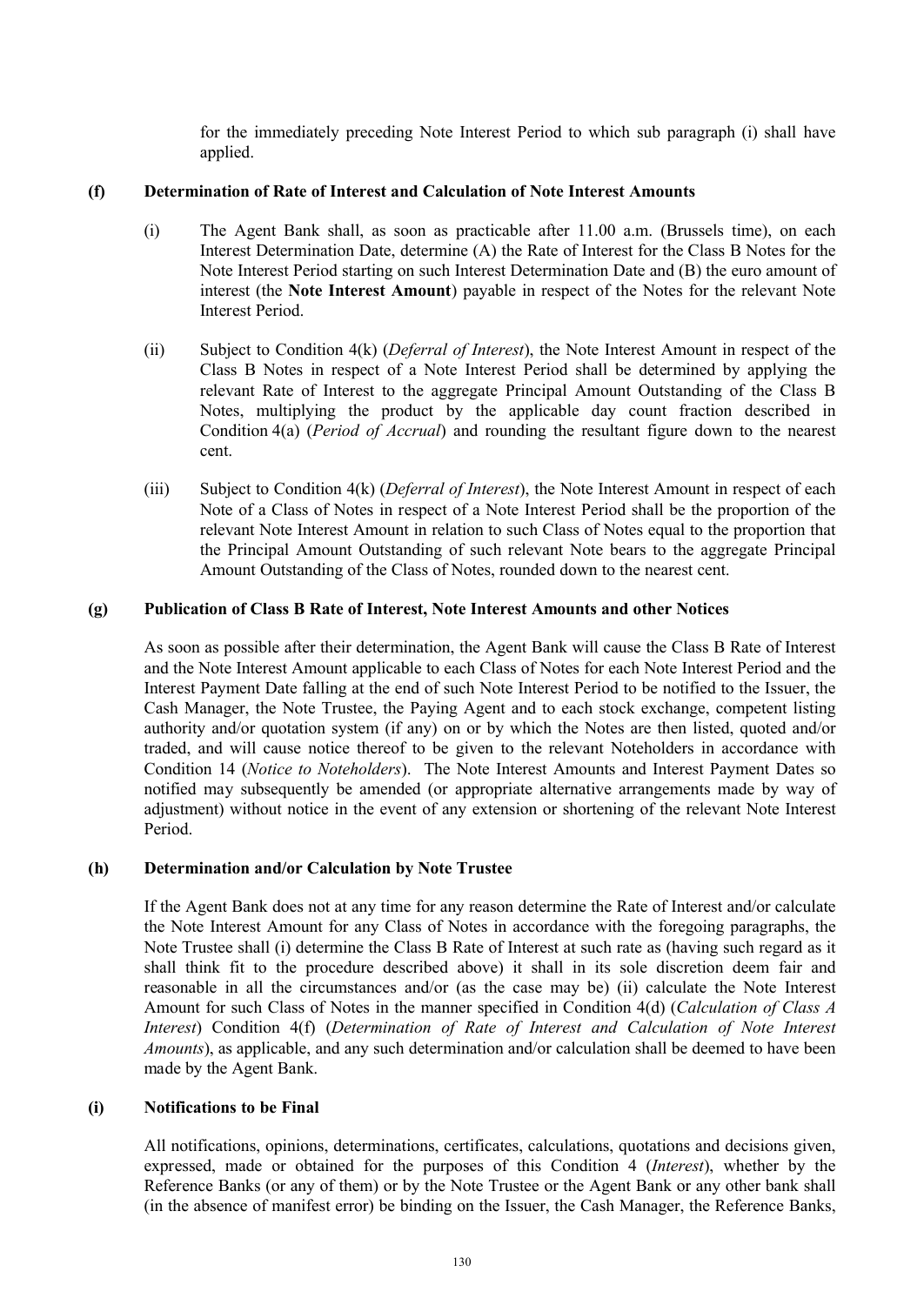the Agent Bank, such other bank, the Note Trustee and all Noteholders and no liability to the Noteholders or any other person shall attach to the Issuer, the Reference Banks, the Agent Bank, such other bank, the Note Trustee or the Cash Manager in connection with the exercise or non exercise by them or any of them of their powers, duties and discretions hereunder other than as set out in the relevant Transaction Document.

### **(j) Reference Banks and Agent Bank**

The Issuer shall ensure that, so long as any of the Notes remains outstanding, there shall at all times be four Reference Banks with offices in London and an Agent Bank.

Under the Agency Agreement, the Issuer appoints Citibank, N.A., London Branch as Agent Bank for the purpose of determining the interest payable in respect of the Notes. In the event of any Reference Bank being unwilling or unable to continue to act as a Reference Bank, the Issuer shall, with the prior written approval of the Note Trustee, appoint a successor Reference Bank to act in its place. In the event of the then Agent Bank being unwilling to act as the Agent Bank, or resigning pursuant to the Agency Agreement, the Issuer shall, with the prior written approval of the Note Trustee, appoint a successor Agent Bank. If the Issuer shall fail to appoint a successor Reference Bank or successor Agent Bank (as the case may be), the Agent Bank shall appoint such other bank as may be previously approved in writing by the Note Trustee to act as the Reference Bank or Agent Bank (as the case may be). The resignation of the Agent Bank will not take effect until a successor Agent Bank, approved in writing by the Note Trustee has been appointed. The Issuer may terminate the appointment of the Agent Bank at any time by giving it at least 90 days' notice. No notice is required for termination in the event of various insolvency scenarios or if the Agent Bank fails to determine the interest payable in respect of the Notes. The Agent Bank may resign upon giving the Issuer, the Note Trustee and the Principal Paying Agent 90 days' notice, as further set out in the terms of the Agency Agreement.

## **(k) Deferral of Interest**

In the event that, subject to and in accordance with the relevant Priority of Payments, the aggregate funds (if any) available to the Issuer on any Interest Payment Date for application in or towards the payment of the Note Interest Amount which is due on the Series 2010-1 Class B Notes on such Interest Payment Date (after discharging the Issuer's liabilities of a higher priority) are not sufficient to satisfy in full such Note Interest Amount, payment of the shortfall attributable to the Series 2010- 1 Class B Notes (**Deferred Interest**) will not then fall due.

Such Deferred Interest shall accrue interest (**Additional Interest**) at a rate for each day for which it is outstanding equal to the Class B Rate of Interest for the Series 2010-1 Class B Notes for such Note Interest Period applicable from time to time. The Deferred Interest plus any Additional Interest accrued thereon shall be aggregated with the amount of, and treated for the purpose of this Condition as if it were, interest due on the Series 2010-1 Class B Notes on the next succeeding Interest Payment Date, when payment of such amounts shall be made in accordance with the provisions of this Condition.

Payment by the Issuer of any amounts of Deferred Interest and Additional Interest shall not be deferred beyond, and shall become due and payable on, the Series 2010-1 Final Maturity Date or on such earlier date as the Notes become immediately due and payable.

Payments of interest due on an Interest Payment Date in respect of the Most Senior Class of Notes Outstanding will not be deferred. In the event of the delivery of a Note Enforcement Notice (as described in Condition 9 (*Note Events of Default*)), the amount of interest that was due but not paid on such Interest Payment Date will itself bear interest at a rate for each day for which it is outstanding equal to the Class B Rate of Interest for the Series 2010-1 Class B Notes applicable from time to time until both the unpaid interest and the interest on that unpaid interest are paid in full.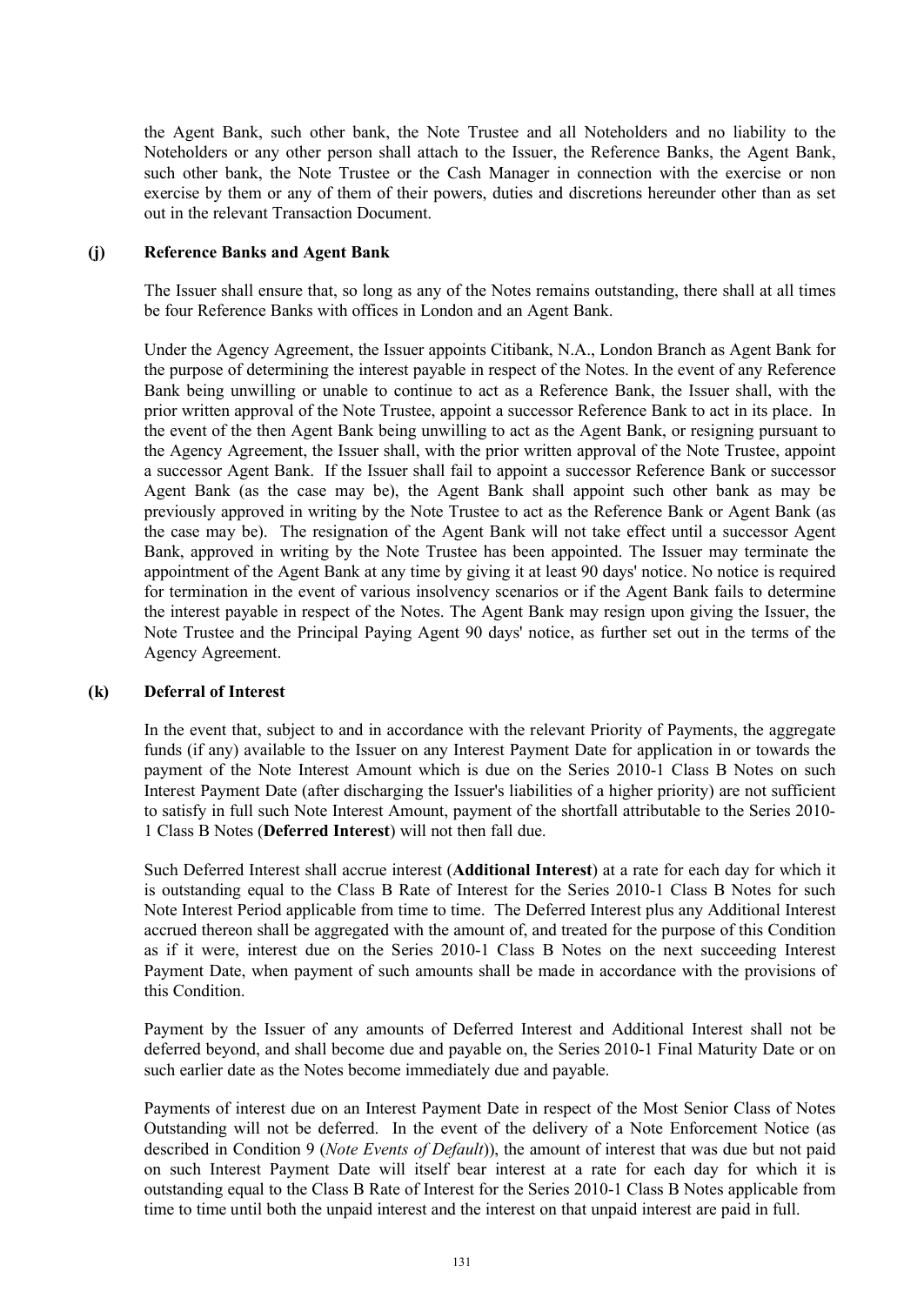# **5. Redemption of Notes and Cancellation of Notes**

## **(a) Final Redemption**

Unless previously redeemed in full as provided in this Condition, the Issuer shall redeem each Class of Notes at their then Principal Amount Outstanding together with all accrued interest on the Series 2010-1 Final Maturity Date.

The Issuer may not redeem the Notes in whole or in part prior to the Series 2010-1 Final Maturity Date except as provided in Condition 5(b) (*Mandatory Redemption of the Notes*) or 5(d) (*Optional Redemption for Tax and other Reasons*), but without prejudice to Condition 9 (*Note Events of Default*).

## **(b) Mandatory Redemption of the Notes**

Subject as provided below, on each Interest Payment Date during the Series 2010-1 Amortisation Period, other than an Interest Payment Date on which a Class of Notes is to be redeemed under Condition 5(d) (*Optional Redemption for Tax and other Reasons*), the Issuer shall repay principal in respect of such Class of Notes in an amount equal to:

- (i) in the case of the Series 2010-1 Class A Notes, the Series 2010-1 Class A Principal Amount, to be utilised by the Issuer to repay principal on the Series 2010-1 Class A Notes; and
- (ii) in the case of the Series 2010-1 Class B Notes, the Series 2010-1 Class B Principal Amount to be utilised by the Issuer to repay principal on the Series 2010-1 Class B Notes,

in accordance with the Series 2010-1 Principal Priority of Payments.

Subject as provided below, the principal amount redeemable in respect of each Note of each Class on an Interest Payment Date (the **Actual Redemption Amount**) shall be the amount available for the redemption of all Notes of such Class on such date, in accordance with funds available for such purpose under the Series 2010-1 Principal Priority of Payments, multiplied by the fraction of the Principal Amount Outstanding of the relevant Note divided by the Principal Amount Outstanding of all of the Notes of such Class outstanding on the relevant Interest Payment Date (rounded down to the nearest cent); **provided always** that no such Actual Redemption Amount may exceed the Principal Amount Outstanding of the relevant Note.

Following the occurrence of a Note Event of Default, no repayment of principal may be made on the Series 2010-1 Class B Notes until the Series 2010-1 Class A Notes have been repaid in full.

**Principal Amount Outstanding** means, for any Note or Class of Notes, on any day:

- (a) in relation to a Note, the principal amount of that Note upon issue less the aggregate amount of any principal payments in respect of that Note which have become due and payable (and have been paid) on or prior to that day;
- (b) in relation to a Class of Notes, the aggregate of the amount in (a) in respect of all Notes outstanding in such Class; and
- (c) in relation to the Notes outstanding at any time, the aggregate of the amount in (a) in respect of all Notes outstanding, regardless of Class.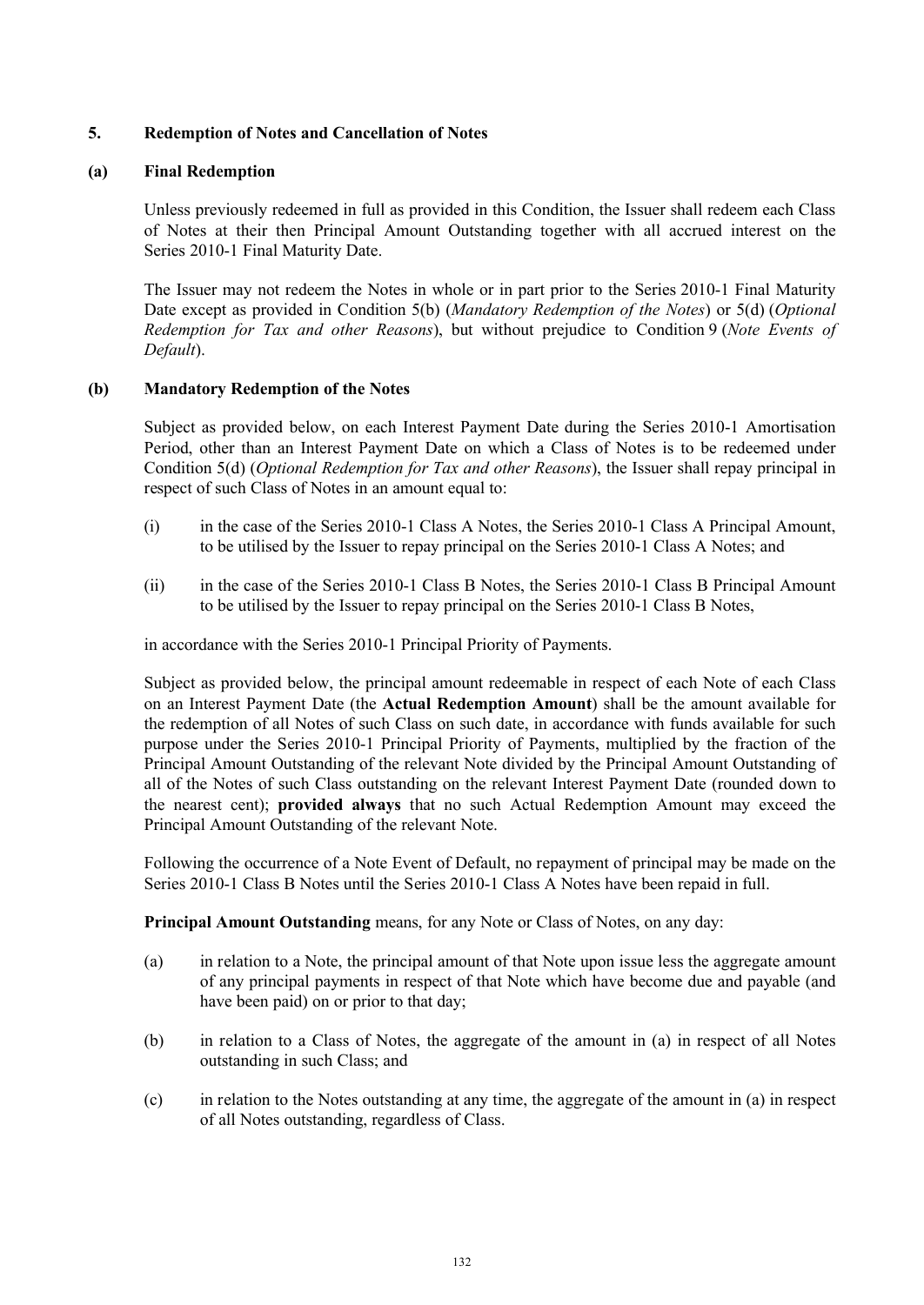### **(c) Actual Redemption Amounts, Principal Amount Outstanding and Pool Factor**

On (or as soon as practicable after) each Interest Determination Date, the Issuer shall determine (or cause the Cash Manager to determine) (i) the amount of any Actual Redemption Amount due in respect of each Note of each Class on the Interest Payment Date next following such Interest Determination Date, (ii) the Principal Amount Outstanding of each Note of each Class on the Interest Payment Date next following such Interest Determination Date (after deducting any Actual Redemption Amount due to be made on that Interest Payment Date), and (iii) the fraction expressed as a decimal to the sixth point (the **Pool Factor**), of which the numerator is the Principal Amount Outstanding of a Class of Notes (as referred to in (ii) above) and the denominator is the Principal Amount Outstanding of that Class of Notes on the Closing Date. Each determination by or on behalf of the Issuer of any Actual Redemption Amount, the Principal Amount Outstanding of a Note and the Pool Factor shall in each case (in the absence of manifest error) be final and binding on all persons.

With respect to each Class of Notes, the Issuer will cause each determination of an Actual Redemption Amount, Principal Amount Outstanding and Pool Factor to be notified forthwith to the Note Trustee, the Paying Agent, the Agent Bank and (for so long as the Notes are listed on one or more stock exchanges) the relevant stock exchanges, and will cause notice of each determination of an Actual Redemption Amount of each Class of Notes, Principal Amount Outstanding and Pool Factor to be given to Noteholders in accordance with Condition 14 (*Notice to Noteholders*) by not later than two Business Days prior to the relevant Interest Payment Date. If no Actual Redemption Amount is due to be made on the Notes of any Class on any Interest Payment Date a notice to this effect will be given by or on behalf of the Issuer to the Noteholders in accordance with Condition 14 (*Notice to Noteholders*).

If the Issuer does not at any time for any reason determine (or cause the Cash Manager to determine) with respect to each Class of Notes an Actual Redemption Amount, the Principal Amount Outstanding or the Pool Factor in accordance with the preceding provisions of this Condition such Actual Redemption Amount, Principal Amount Outstanding and Pool Factor may be determined by or on behalf of the Note Trustee in accordance with this Condition and each such determination or calculation shall be deemed to have been made by the Issuer. Any such determination shall (in the absence of manifest error) be binding on the Issuer, the Cash Manager, the Noteholders and the Couponholders and no liability to the Cash Manager, the Noteholders or Couponholders or any other person shall attach to the Note Trustee in connection with the exercise or non exercise by it of its powers, duties and discretions hereunder.

## **(d) Optional Redemption for Tax and other Reasons**

If the Issuer at any time satisfies the Note Trustee immediately prior to the giving of the notice referred to below that on the next Interest Payment Date, as a result of any change or amendment to any applicable law since the Closing Date:

- (i) the Issuer would be required to deduct or withhold from any payment of principal or interest or any other amount under any of the Notes, any amount for or on account of any present or future taxes, duties, assessments or governmental charges of whatever nature; or
- (ii) the Issuer suffers a deduction or withholding in respect of any Collections received by it of any amount for or on account of any present or future taxes, duties, assessments or governmental charges of whatever nature,

and the relevant obligation to make a deduction or withholding or the suffering of a deduction or withholding cannot be avoided by the Issuer taking reasonable measures available to it, then the Issuer shall, subject as follows, use its reasonable endeavours to arrange the substitution of a company incorporated in another jurisdiction approved by the Note Trustee as principal debtor under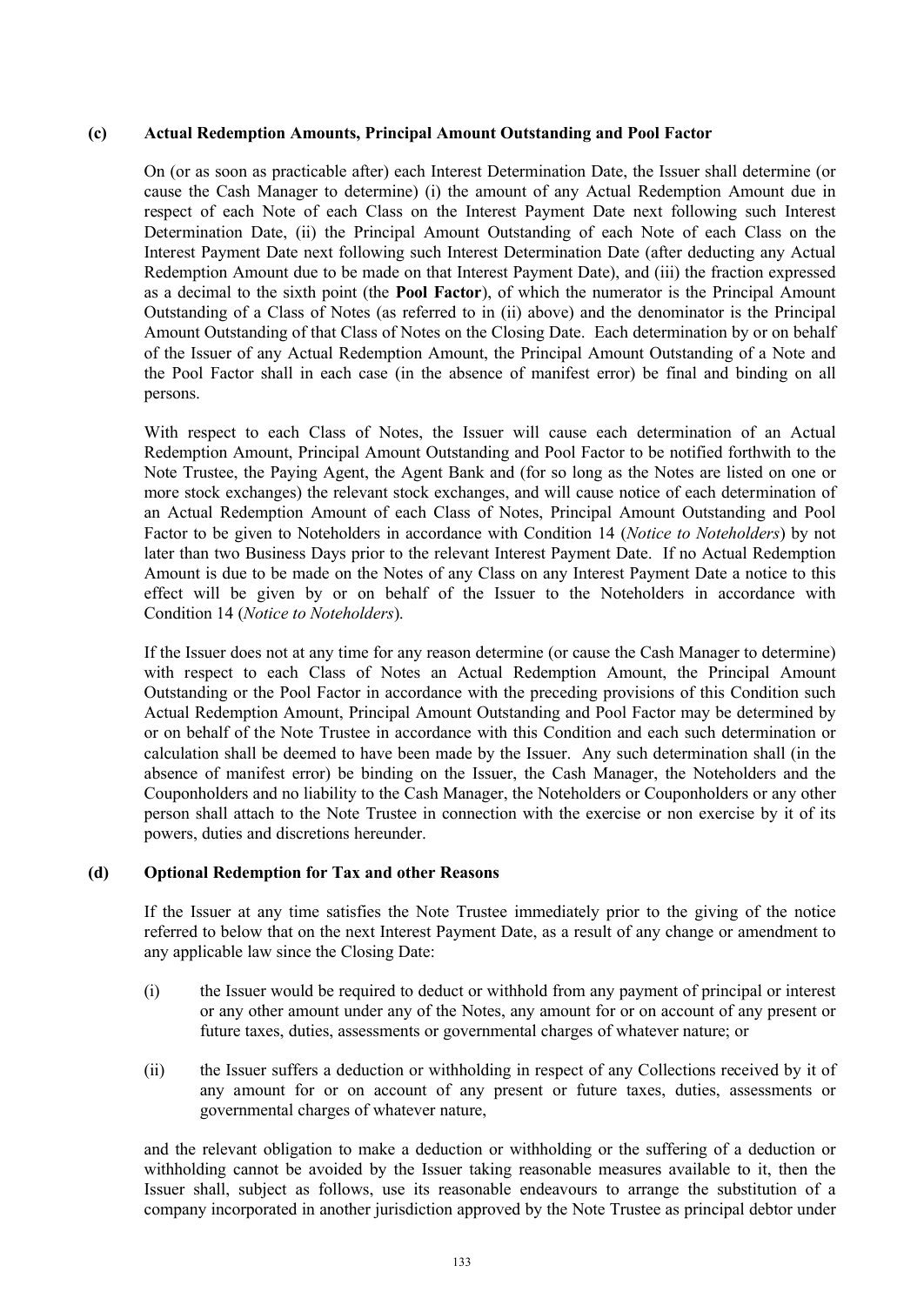the Notes and the Trust Deed in accordance with Condition 15 (*Substitution*) and Clause 18 (Substitution) of the Trust Deed.

Subject to the proviso below, if the Issuer is unable effectively to mitigate or arrange a substitution as described above or to do so would not avoid the relevant circumstances and, as a result, one or more of the events described in paragraphs (i) or (ii) above is or are continuing, then the Issuer may, having given not more than 60 nor less than 30 days' notice to the Note Trustee and the Noteholders (which notice shall be irrevocable) in accordance with Condition 14 (*Notice* to Noteholders), redeem all (but not some only) of the Notes on the immediately succeeding Interest Payment Date at their aggregate Principal Amount Outstanding together with any interest accrued and unpaid thereon **provided that**, prior to giving any such notice, the Issuer shall have provided to the Note Trustee (A) a certificate signed by two directors of the Issuer stating that the circumstances referred to in paragraph (i) or (ii) above prevail and setting out details of such circumstances and (B) an opinion in form and substance satisfactory to the Note Trustee of independent legal advisers of recognised standing to the effect that the Issuer has or will become obliged to make such withholding or deduction on the next Interest Payment Date (or in the case of paragraph (ii) above the Issuer suffers or will suffer such a deduction or withholding as referred to in that paragraph) as a result of such change or amendment. The Note Trustee shall be entitled to accept such certificate and opinion as sufficient evidence of the satisfaction of the circumstances set out in the previous paragraph, in which event they shall be conclusive and binding on the Noteholders and all other persons. The Issuer may redeem the Notes on the relevant Interest Payment Date as aforesaid only if the Issuer shall have provided to the Note Trustee a certificate signed by two directors of the Issuer to the effect that it will have the funds, not subject to the interest of any other person, required to redeem the Notes as aforesaid and any amounts required under the relevant Priority of Payments to be paid in priority to or *pari passu* with the Notes outstanding in accordance with the terms and conditions thereof.

#### **(e) Cancellation of redeemed Notes**

All Notes redeemed in full will be cancelled forthwith by the Issuer, together with all unmatured Coupons appertaining thereto or surrendered therewith, and no such Notes or Coupons may be reissued or resold.

#### **(f) No purchase by the Issuer**

The Issuer will not be permitted to purchase any of the Notes.

#### **6. Payments**

#### **(a) Global Notes**

On and after the Exchange Date, no payments will be made on a Temporary Global Note unless exchange for an interest in the corresponding Permanent Global Note is improperly withheld or refused. A record of each payment so made, distinguishing between payments of principal and payments of interest and, in the case of partial payments, of the amount of each partial payment will be endorsed on the schedule to the relevant Global Note by or on behalf of the Principal Paying Agent, which endorsement shall be *prima facie* evidence that such payment has been made.

Payments in respect of the Global Notes will be made in euro to or to the order of the Principal Paying Agent by transfer to a euro account maintained by the payee with a bank in London. On each occasion on which payment of principal or interest is made in respect of the Global Note, the Issuer is required to procure that the payment is entered pro rata in the records of Euroclear and Clearstream, Luxembourg.

#### **(b) Definitive Notes**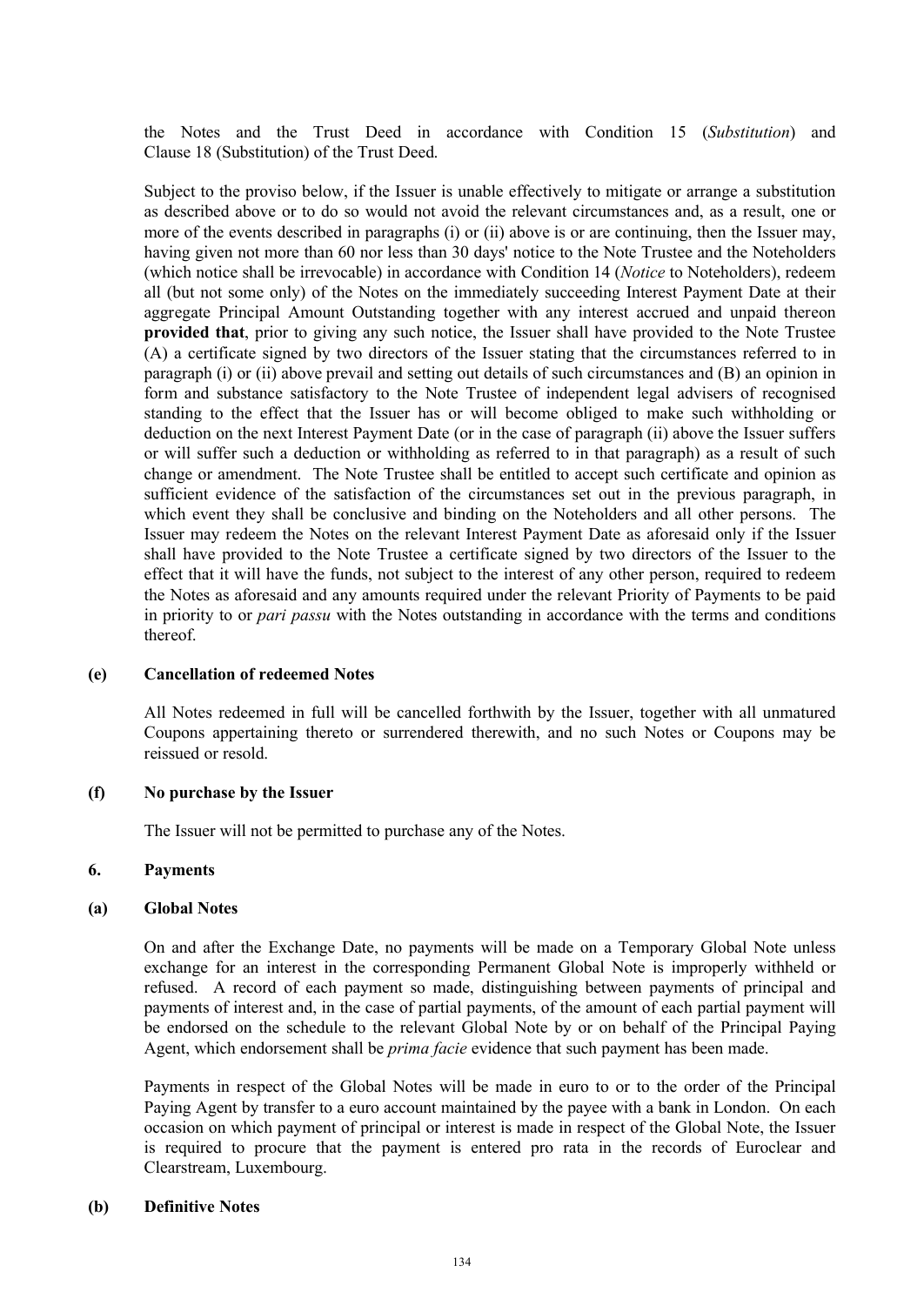- (i) *Principal*: Payments of principal in respect of Definitive Notes shall, subject to Condition 6(f) (*No payment on non Payment Business Day*), be made only against presentation and (in the case of final redemption, **provided that** payment is made in full) surrender of the relevant Note at the specified office of the Principal Paying Agent by euro cheque drawn on or, at the option of the holder, by transfer to a euro account maintained by the payee with, a bank in London.
- (ii) *Interest*: Payments of interest in respect of Definitive Notes shall, subject to Condition 6(f) (*No payment on non Payment Business Day*), be made only against presentation and (**provided that** payment is made in full) surrender of the appropriate Coupon at the specified office of the Principal Paying Agent in the manner described in paragraph (i) above.

## **(c) Laws and Regulations**

Payments of principal and interest in respect of the Notes are subject in all cases to any fiscal or other laws and regulations applicable thereto. Noteholders will not be charged commissions or expenses on payments.

### **(d) Payment of Interest following a failure to pay Principal**

If payment of principal is improperly withheld or refused on or in respect of any Note or part thereof, the interest which continues to accrue in respect of such Note in accordance with Condition 4(a) (*Period of Accrual*) will be paid in accordance with these Conditions.

### **(e) Change of Agents**

The initial Principal Paying Agent and its initial specified office are listed in these Conditions. The Issuer reserves the right, subject to the prior written approval of the Note Trustee, at any time to vary or terminate the appointment of the Principal Paying Agent and to appoint additional or other Paying Agents. The Issuer will at all times maintain a Paying Agent with a specified office in London. Except where otherwise provided in the Trust Deed, the Issuer will cause at least 30 days' notice of any change in or addition to the Paying Agents or their specified offices to be given to Noteholders in accordance with Condition 14 (*Notice to Noteholders*) and will notify the Rating Agency of such change or addition. For so long as any Note is outstanding, the Issuer will be required to maintain at all times a Paying Agent in a Member State of the European Union that will not be obliged to withhold or deduct tax pursuant to European Commission Council Directive 2003/48/EC (the **Directive**) or any law implementing or complying with, or introduced in order to conform to, the Directive.

#### **(f) No payment on non Payment Business Day**

Where payment is to be made by transfer to a euro account, payment instructions (for value the due date or, if the due date is not a Payment Business Day, for value the next succeeding Payment Business Day) will be initiated (i) (in the case of payments of principal and interest payable on redemption in full) on the later of the due date for payment and the day on which the relevant Note is surrendered (or, in the case of part payment only, endorsed) at the specified office of the Principal Paying Agent and (ii) (in the case of payments of interest and principal payable other than on redemption in full) on the due date for payment. A holder of a Note shall not be entitled to any interest or other payment in respect of any delay in payment resulting from the due date for a payment not being a Payment Business Day. **Payment Business Day** means a day which is a Business Day and, in the case of surrender (or, in the case of part payment only, endorsement) of the Global Note or Definitive Note, any day on which banks are open for business in the place in which such Note is surrendered (or, as the case may be, endorsed).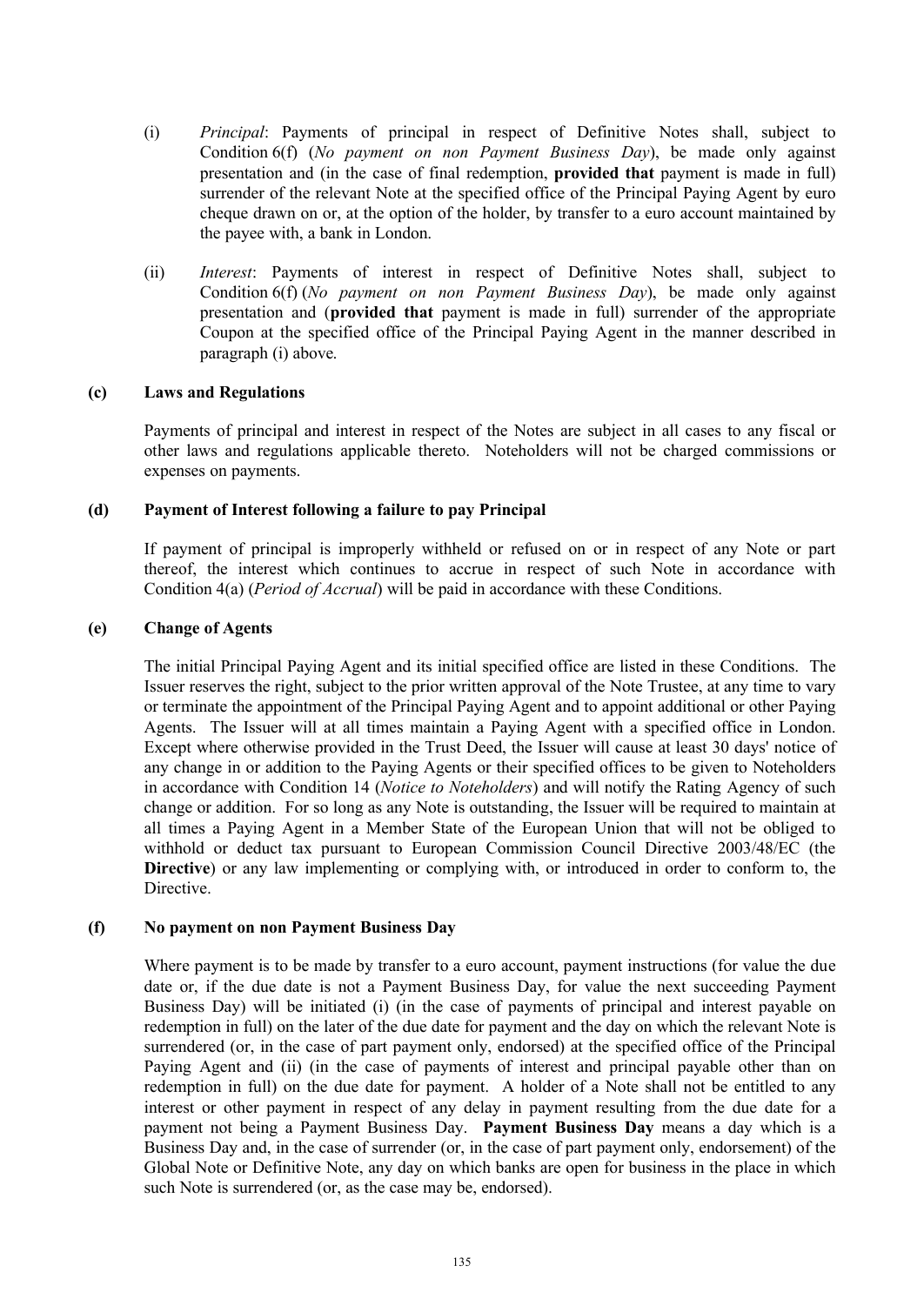# **(g) Payment of Interest**

Subject as provided otherwise in these Conditions, if interest is not paid in respect of a Note of any Class on the date when due and payable (other than because the due date is not a Payment Business Day (as defined in Condition 6(f) (*No payment on non Payment Business Day*) or by reason of non compliance with Condition 6(a) (*Global Notes*) or Condition 6(b) (*Definitive Notes*), then such unpaid interest shall itself bear interest at the Rate of Interest applicable from time to time to such Note until such interest and interest thereon are available for payment and notice thereof has been duly given to Noteholders in accordance with Condition 14 (*Notice to Noteholders*).

# **7. Prescription**

Claims against the Issuer for payment of interest and principal shall be prescribed and become void if the relevant Note or Coupon is not surrendered for payment within a period of 10 years (in the case of principal) and five years (in the case of interest) from the relevant date in respect thereof. After the date on which a payment under a Note becomes void in its entirety, no claim may be made in respect thereof. In this Condition, the **relevant date**, in respect of a payment under a Note, is the date on which the payment in respect thereof first becomes due or (if the full amount of the monies payable in respect of that payment has not been duly received by the Principal Paying Agent or the Note Trustee on or prior to such date) the date on which, the full amount of such monies having been so received, notice to that effect is duly given to Noteholders in accordance with Condition 14 (*Notice to Noteholders*).

# **8. Taxation**

All payments in respect of the Notes (including, without limitation, payments of principal and interest) will be made without withholding or deduction for, or on account of, any present or future taxes, duties or charges of whatsoever nature unless such withholding or deduction is required by law. In that event, the Issuer or any Paying Agent shall make such payment after such withholding or deduction has been made and shall account to the relevant authorities for the amount so required to be withheld or deducted. None of the Paying Agent, the Issuer or any other person will be obliged to make any additional payments to Noteholders in respect of such withholding or deduction or otherwise to compensate the Noteholders for the reduction in the amounts they will receive as a result of such withholding or deduction.

# **9. Note Events of Default**

# **(a) Note Events of Default**

The Note Trustee (i) may in its absolute discretion give notice (a **Note Enforcement Notice**) to the Issuer and (ii) shall give a Note Enforcement Notice to the Issuer if (a) so requested in writing by the holders of not less than 25 per cent. in aggregate Principal Amount Outstanding of the Most Senior Class of Notes Outstanding or (b) so directed by or pursuant to an Extraordinary Resolution of the holders of the Most Senior Class of Notes Outstanding, **provided that**, in each case, the Note Trustee is indemnified and/or secured and/or pre-funded to its satisfaction against any Liability which it may incur or in respect of which it may become liable, declaring (in writing) the Notes to be due and repayable (and they shall forthwith become due and repayable) at any time on or after the happening of any of the following events which is continuing or unwaived (each, a **Note Event of Default**):

(i) default being made for a period of seven Business Days in the payment of any amount of principal of, or interest on, the Most Senior Class of Notes Outstanding when and as the same is due to be paid in accordance with these Conditions (for the avoidance of doubt, deferral of interest on the Series 2010-1 Class B Notes will not constitute a Note Event of Default); or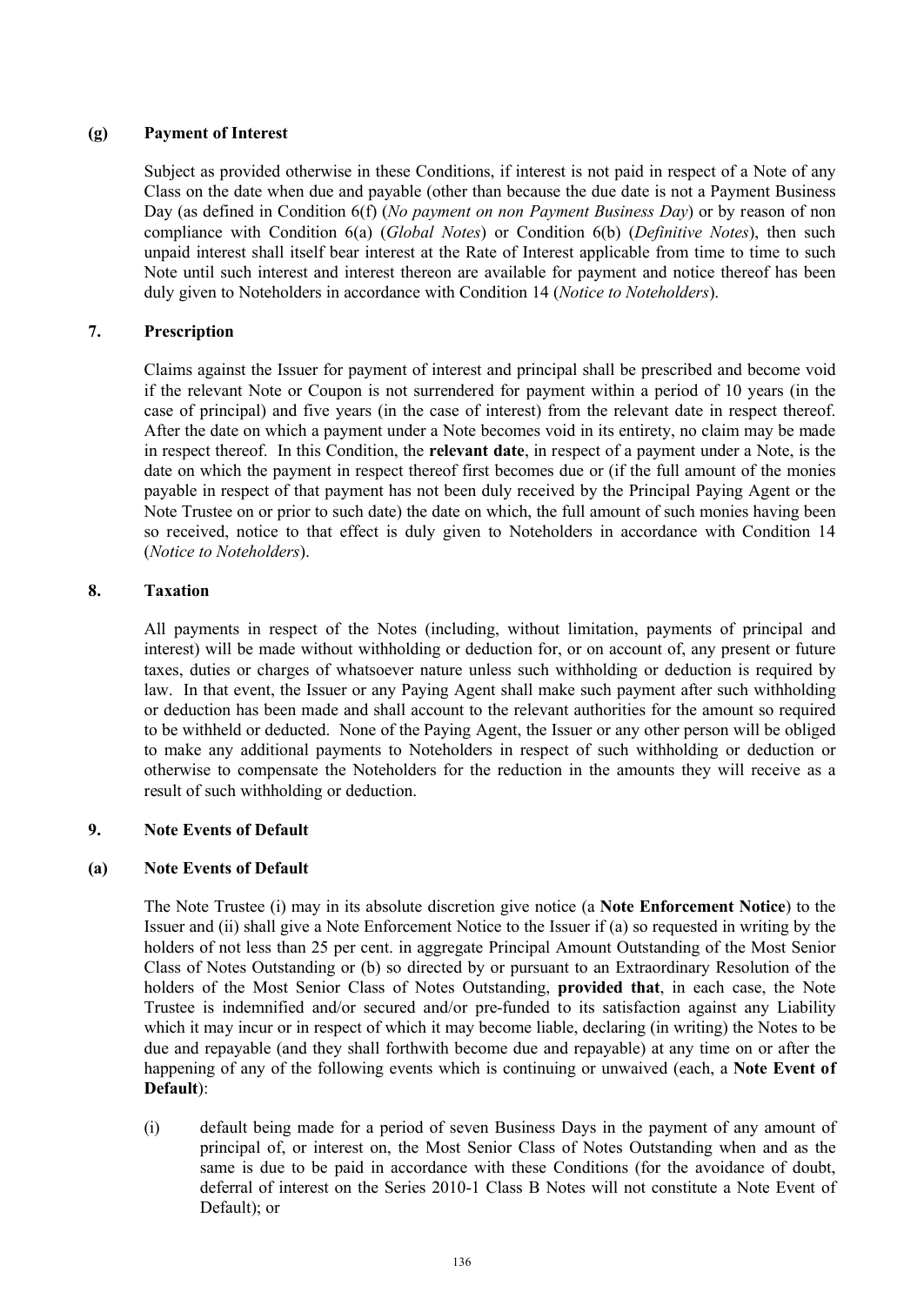- (ii) the Issuer failing duly to perform or observe any other obligation binding upon it under these Conditions, the Trust Deed, the Deed of Charge or any other Transaction Document and, in any such case (except where the Note Trustee or, in the case of the Deed or Charge, the Security Trustee certifies that, in its sole opinion, such failure is incapable of remedy, in which case no notice will be required), such failure is continuing unremedied for a period of 30 days following the service by the Note Trustee on the Issuer of notice requiring the same to be remedied and the Note Trustee has confirmed that the failure to perform or observe is in its sole opinion materially prejudicial to the interests of the Most Senior Class of Notes Outstanding; or
- (iii) the Issuer, otherwise than for the purposes of such amalgamation, restructuring or merger as is referred to in sub paragraph (iv) below, ceasing to carry on its business or a substantial part of its business or the Issuer being or being deemed unable to pay its debts within the meaning of section 123(1) (a), (b), (c) or (d) of the Insolvency Act 1986 (as that section may be amended, modified or re enacted) or becoming unable to pay its debts within the meaning of section 123(2) of the Insolvency Act 1986 (as that section may be amended, modified or re enacted); or
- (iv) an order being made or an effective resolution being passed for the winding up of the Issuer except a winding up for the purposes of or pursuant to an amalgamation, restructuring or merger the terms of which have previously been approved by the Note Trustee in writing or by an Extraordinary Resolution of the holders of the Most Senior Class of Notes Outstanding; or
- (v) proceedings being otherwise initiated against the Issuer under any applicable liquidation, insolvency, composition, reorganisation or other similar laws (including, but not limited to, presentation of a petition for the appointment of an administrator or liquidator, the filing of documents with the court for administration or the service of a notice of intention to appoint an administrator) and such proceedings are not, in the opinion of the Note Trustee, being disputed in good faith with a reasonable prospect of success, or an administrator being appointed or the appointment of an administrator takes effect or a receiver, liquidator or other similar official being appointed in relation to the Issuer or in relation to the whole or, in the sole opinion of the Note Trustee, any substantial part of the undertaking or assets of the Issuer, or an encumbrancer taking possession of the whole or, in the sole opinion of the Note Trustee, any substantial part of the undertaking or assets of the Issuer, or a distress, execution, diligence or other process being levied or enforced upon or sued out against the whole or, in the sole opinion of the Note Trustee, any substantial part of the undertaking or assets of the Issuer and (other than in relation to the presentation of a petition for the appointment or the appointment of an administrator or receiver) such possession or process (as the case may be) not being discharged or not otherwise ceasing to apply within 30 days, or the Issuer initiating or consenting to judicial proceedings relating to itself under applicable liquidation, insolvency, composition, reorganisation or other similar laws or making a conveyance or assignment for the benefit of its creditors generally or taking steps with a view to obtaining a moratorium in respect of its indebtedness.

## **(b) Following Service of a Note Enforcement Notice**

For the avoidance of doubt, upon any Note Enforcement Notice being given by the Note Trustee in accordance with Condition 9(a) (*Note Events of Default*) above, all Classes of the Notes then outstanding shall immediately become due and repayable, without further action or formality, at their respective Principal Amount Outstanding together with accrued interest as provided in the Trust Deed. The Issuer Security constituted by the Deed of Charge will become enforceable upon delivery of a Note Enforcement Notice.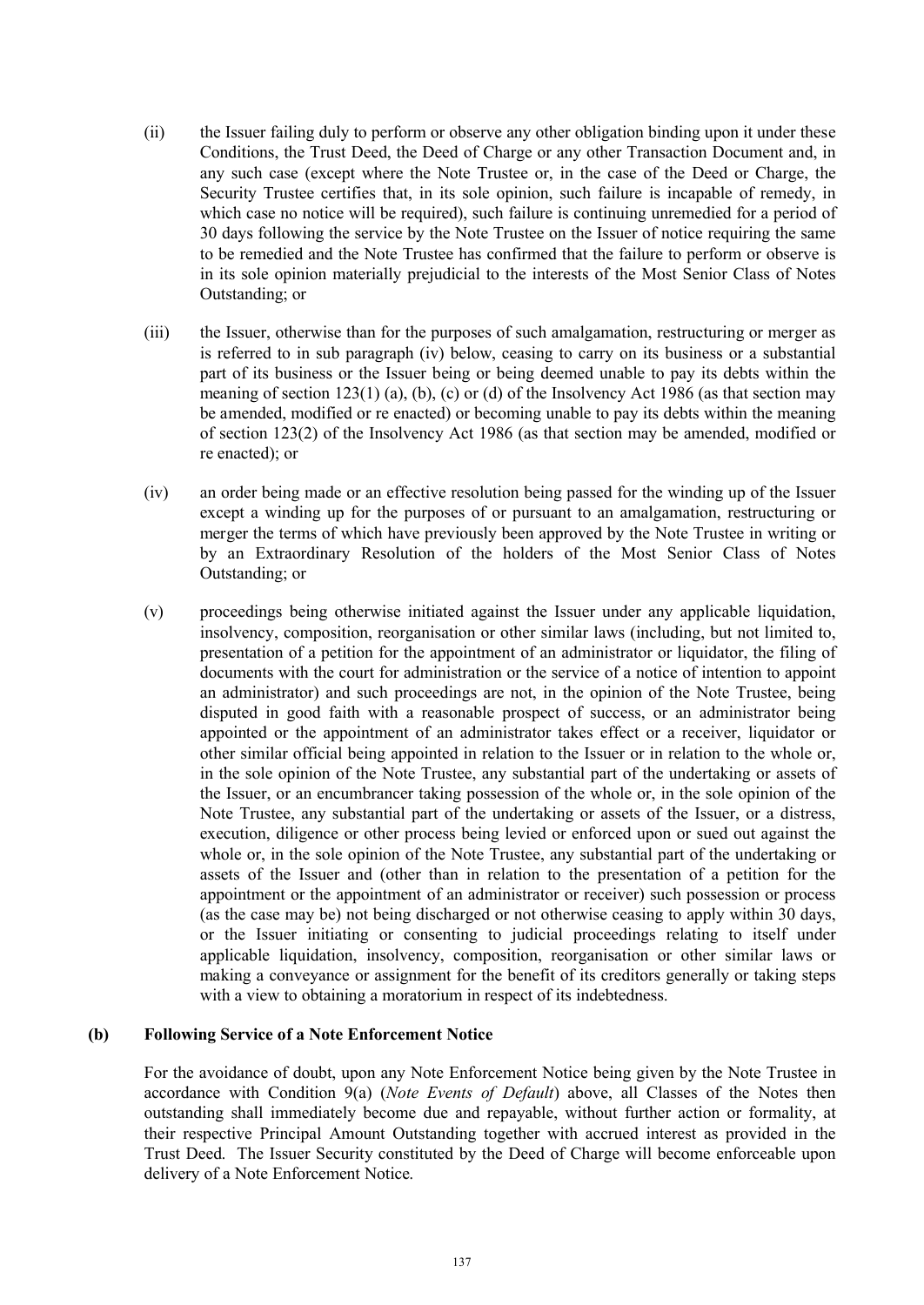## **10. Enforcement of Notes**

The Note Trustee may at any time and from time to time, at its discretion and without notice, subject to the provisions of the Trust Deed, (i) take such steps or institute such proceedings or take action against the Issuer or any other person as it may think fit to enforce its rights under the Notes, these Conditions, the Trust Deed or any of the other Transaction Documents (including, without limitation, directing the Security Trustee to take any action under or in connection with any of the Transaction Documents or, after the occurrence of a Note Event of Default, to take steps to enforce or realise the security constituted by the Deed of Charge). The Note Trustee shall not be bound to take any such steps, proceedings or action unless:

- (i) it shall have been so directed by an Extraordinary Resolution of the holders of the Most Senior Class of Notes Outstanding or so requested in writing by the holders of at least 25 per cent. in aggregate of the Principal Amount Outstanding of the Most Senior Class of Notes Outstanding or, but only to the extent that none of the Notes remains outstanding, has been requested in writing by any other Issuer Secured Party; and
- (ii) it has been indemnified and/or secured and/ore prefunded to its satisfaction against any Liability which it may incur or in respect of which it may become liable.

The Security Trustee shall not be bound to take any action under or in connection with any of the Transaction Documents or, after the occurrence of a Note Event of Default, to take steps to enforce or realise the security constituted by the Deed of Charge, unless it shall have been indemnified and/or secured and/or pre-funded to its satisfaction, and it shall have been so directed by (i) the Note Trustee or (ii) if there are no Notes outstanding, all of the other Issuer Secured Creditors.

No Noteholder may take any steps or proceedings against the Issuer to enforce its rights under or in respect of the Notes, the Trust Deed or the Deed of Charge unless the Note Trustee has become bound to institute proceedings and has failed to do so within a reasonable period of becoming so bound and such failure is continuing.

Any amounts available as a result of the enforcement of the Issuer Security shall be distributed in accordance with the terms of the relevant Priority of Payments.

Notwithstanding any other Condition or any provision of any Transaction Document, all obligations of the Issuer to the Noteholders are limited in recourse to the Issuer Charged Property. If:

- (i) there is no Issuer Charged Property remaining which is capable of being realised or otherwise converted into cash;
- (ii) all amounts available from the Issuer Charged Property have been applied to meet or provide for the relevant obligations specified in, and in accordance with, the provisions of the Transaction Documents; and
- (iii) there are insufficient amounts available from the Issuer Charged Property to pay in full, in accordance with the provisions of the Transaction Documents, amounts outstanding under the Notes (including payments of principal and interest),

then the Noteholders shall have no further claim against the Issuer in respect of any amounts owing to them which remain unpaid (including, for the avoidance of doubt, payments of principal and/or interest in respect of the Notes) and such unpaid amounts shall be deemed to be discharged in full and any relevant payment rights shall be deemed to cease.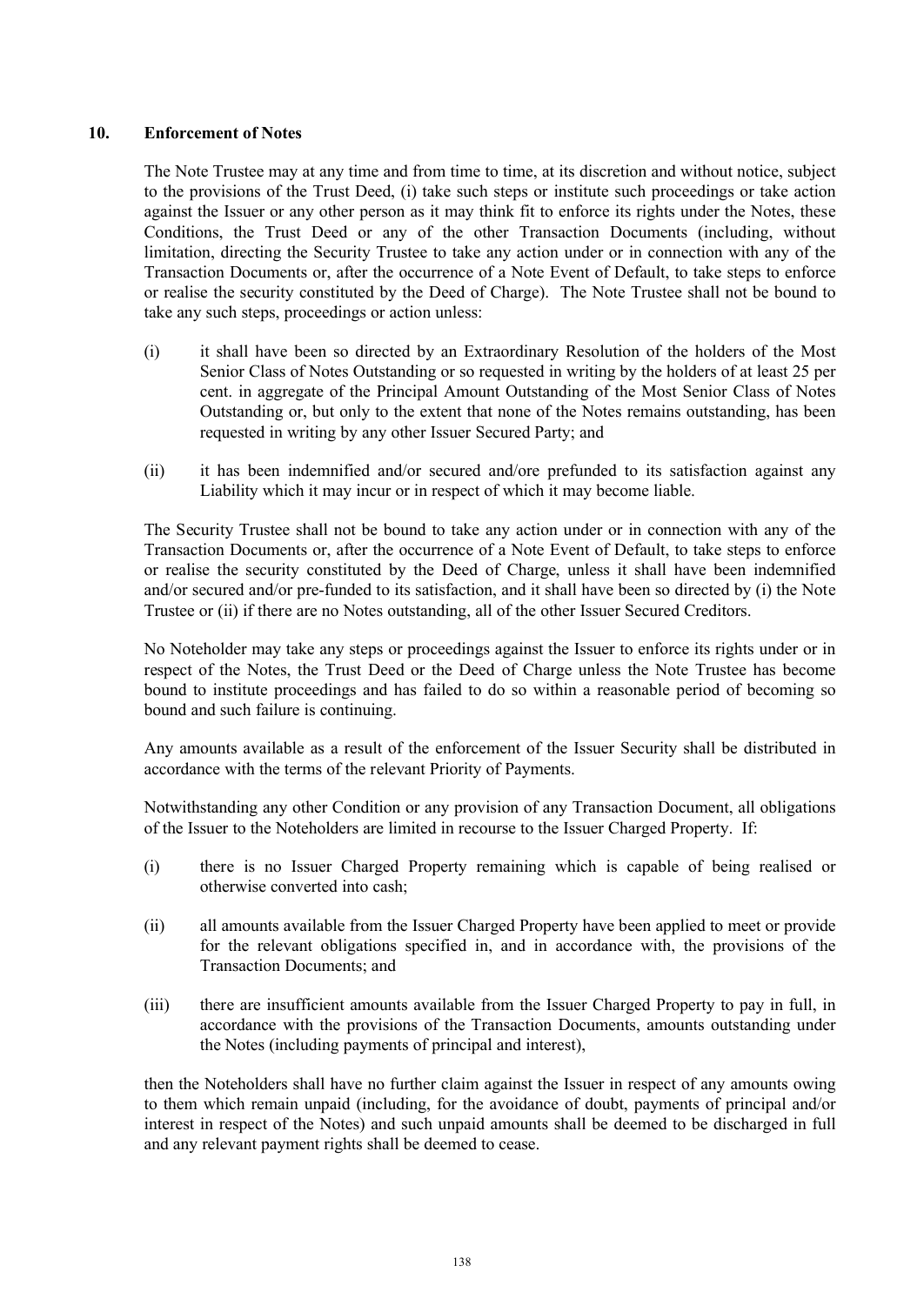**Issuer Charged Property** means the whole of the right, title, interest and benefit of the Issuer in the property, assets and rights of the Issuer charged by or pursuant to the Deed of Charge or by operation of the Securitisation Law.

## **11. Meetings of Noteholders, Modifications and Waiver**

#### **(a) Meetings of Noteholders**

The Trust Deed contains provisions for convening meetings of a Class of Noteholders to consider any matter affecting their interests, including the sanctioning by Extraordinary Resolution of a modification of any provision of the Notes (including these Conditions) or the provisions of any of the other Transaction Documents.

Subject as provided in the following paragraph, the quorum at any meeting of the Noteholders of any Class convened to consider an Extraordinary Resolution will be two or more persons (or if the Notes are in global form, one or more persons) holding or representing more than half of the aggregate Principal Amount Outstanding of the Notes of that Class then outstanding or, at any adjourned meeting, two or more persons (or, if the Notes are in global form, one or more persons) being or representing Noteholders of that Class then outstanding, whatever the aggregate Principal Amount Outstanding of the Notes then outstanding so held or represented.

The quorum at any meeting of the Noteholders of any Class for passing an Extraordinary Resolution to sanction any of the following matters (each a **Basic Terms Modification**), namely:

- (i) any reduction, increase or cancellation of the amount payable or, where applicable, any modification of the method of calculating the amount payable or any modification of any date of payment or, where applicable, of the method of calculating the date for payment in respect of any payment of principal or interest in respect of any Class of Notes;
- (ii) any alteration of the quorum or majority required to pass an Extraordinary Resolution;
- (iii) any alteration of the order of priority of the Issuer Secured Parties in any of the Priority of Payments;
- (iv) any alteration of the currency in which amounts due in respect of the Notes are payable; and
- (v) any alteration of this definition in any Transaction Document,

shall be two or more persons (or if the Notes are in global form, one or more persons) holding or representing not less than three quarters or, at any adjourned meeting, not less than one quarter of the aggregate Principal Amount Outstanding of the Notes then outstanding of such Class.

Without limitation to Condition 11(b), an Extraordinary Resolution passed at any meeting of the Series 2010-1 Class A Noteholders shall be binding on the Series 2010-1 Class B Noteholders irrespective of the effect upon them, except that an Extraordinary Resolution to sanction a modification of these Conditions or the provisions of any of the Transaction Documents or a waiver or authorisation of any breach or proposed breach thereof or certain other matters specified in the Trust Deed will not take effect unless either the Note Trustee is of the opinion that it would not be materially prejudicial to the interests of the Series 2010-1 Class B Noteholders or it shall have been sanctioned by an Extraordinary Resolution of the Series 2010-1 Class B Noteholders.

An Extraordinary Resolution (other than a Extraordinary Resolution referred to in the preceding paragraph) passed at any meeting of the Series 2010-1 Class B Noteholders shall not be effective for any purpose unless either the Note Trustee is of the opinion that it would not be materially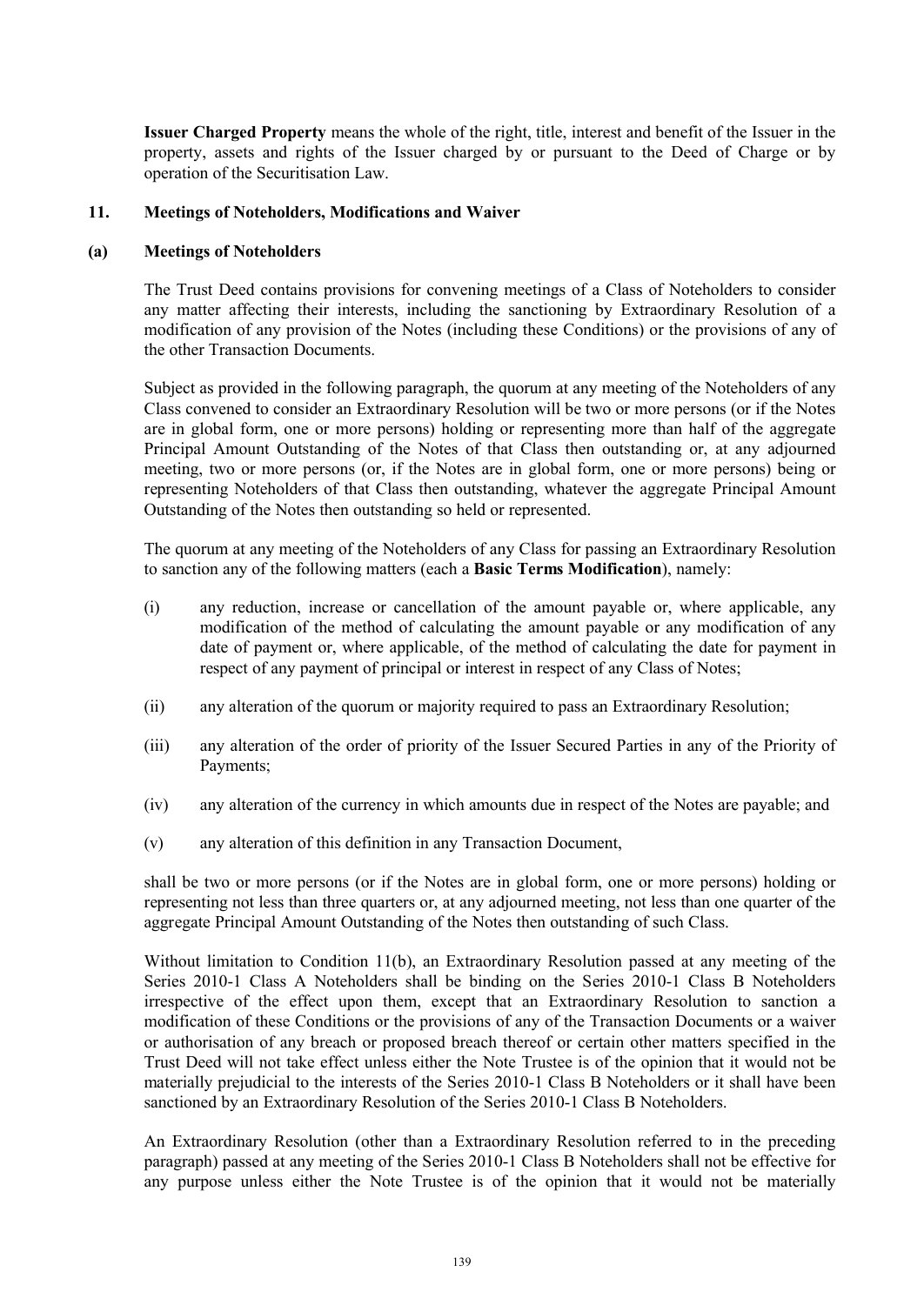prejudicial to the interests of the Series 2010-1 Class A Noteholders or it is sanctioned by an Extraordinary Resolution of the Series 2010-1 Class A Noteholders.

Any resolution passed at a Meeting of the Noteholders of a Class of Notes duly convened and held in accordance with the Trust Deed shall be binding upon all Noteholders of such Class, whether or not present at such Meeting and whether or not voting.

A written resolution signed by or on behalf of not less than 75 per cent. of the Noteholders of a Class who for the time being are entitled to receive notice of a meeting under the Trust Deed shall for all purposes be as valid and effective as an Extraordinary Resolution passed at a meeting of such Class of Noteholders.

### **(b) Basic Terms Modification**

To the extent that any Extraordinary Resolution involving a Basic Terms Modification passed by the holders of one Class of Notes is (in the opinion of the Note Trustee) materially prejudicial to the interests of the other Class of Notes, then no such Extraordinary Resolution shall be effective unless it is sanctioned by an Extraordinary Resolution of the holders of the other Class of Notes then outstanding.

### **(c) Modifications and Determinations by Note Trustee**

The Note Trustee may agree, or may direct the Security Trustee to agree, without the consent or sanction of the Noteholders or any other Issuer Secured Party at any time and from time to time with the Issuer:

- (i) to any amendments or modifications to the Notes, these Conditions, the Trust Deed and the other Transaction Documents:
	- (A) (other than in respect of a Basic Terms Modification), which in the sole opinion of the Note Trustee will not be materially prejudicial to the interests of the Noteholders of any Class; or
	- (B) which in the sole opinion of the Note Trustee is made to correct a manifest error or is of a formal, minor or technical nature; or
- (ii) to the waiver or authorisation of any breach or proposed breach of, the Notes, these Conditions, the Trust Deed or any of the other Transaction Documents or to the determination that any Note Event of Default shall not, or shall not subject to specified conditions, be treated as such, in any such case which is not, in the opinion of the Note Trustee, materially prejudicial to the interests of the Noteholders of any Class,

**provided always that** the Note Trustee shall not exercise such powers of amendment, modification, waiver, authorisation or determination in contravention of any express direction given by an Extraordinary Resolution of holders of the Most Senior Class of Notes Outstanding (but no such direction shall affect any amendment, modification, authorisation, waiver or determination previously given or made or so as to authorise or waive any such proposed breach or breach relating to a Basic Terms Modification unless each Class of Notes has, by Extraordinary Resolution, so authorised its exercise).

In determining whether a proposed action may be materially prejudicial to the interests of the Noteholders of a Class of Notes that is rated, the Note Trustee may, along with any other relevant factors, have regard for whether the Rating Agency has confirmed in writing to the Issuer or the Note Trustee that any proposed action will not result in the withdrawal, reduction or entail any other adverse action with respect to the current rating of such Class of Notes.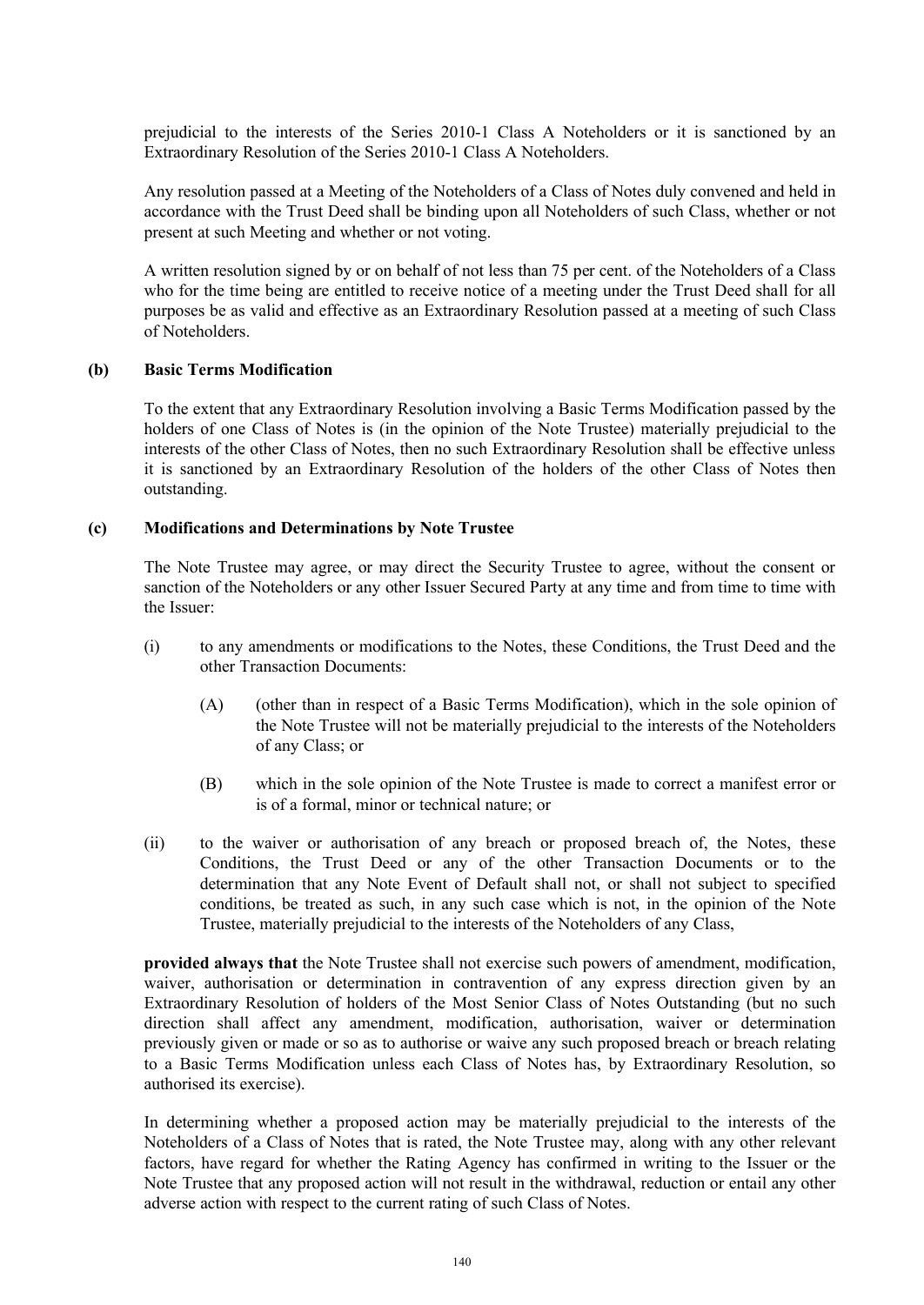Any such modification, amendment, waiver, authorisation or determination shall be binding on the Noteholders and the Couponholders and, unless the Note Trustee agrees otherwise, any such modification, amendment, waiver, authorisation or determination shall be notified by the Issuer to the Noteholders (in accordance with Condition 14 (*Notice to Noteholders*)) and to the Rating Agency and the Irish Stock Exchange as soon as practicable thereafter.

### **(d) Exercise of Note Trustee's Functions**

Where the Note Trustee is required, in connection with the exercise of its powers, trusts, authorities, duties and discretions, to have regard to the interests of the Noteholders of a Class, it shall have regard to the interests of such Noteholders as a class and, in particular but without prejudice to the generality of the foregoing, the Note Trustee shall not have regard to, or be in any way liable for, the consequences of such exercise for individual Noteholders resulting from their being for any purpose domiciled or resident in, or otherwise connected with, or subject to the jurisdiction of, any particular territory. In connection with any such exercise, the Note Trustee shall not be entitled to require, and no Noteholder shall be entitled to claim, from the Issuer or any other person, any indemnification or payment in respect of any tax consequence of any such exercise upon individual Noteholders.

The Trust Deed provides that:

- (i) an Extraordinary Resolution which in the opinion of the Trustee affects the Notes of only one Class shall be transacted at a separate Meeting of the Noteholders of that Class;
- (ii) an Extraordinary Resolution which in the opinion of the Trustee affects the Noteholders of more than one Class of Notes but does not give rise to an actual or potential conflict of interest between the Noteholders of one Class of Notes and the holders of another Class of Notes shall be transacted either at separate meetings of the Noteholders of each such Class or at a single meeting of the Noteholders of all such Classes of Notes as the Trustee shall determine in its absolute discretion; and
- (iii) an Extraordinary Resolution which in the opinion of the Trustee affects the Noteholders of more than one Class and gives rise to any actual or potential conflict of interest between the Noteholders of one Class of Notes and the Noteholders of any other Class of Notes shall be transacted at separate meetings of the Noteholders of each such Class.

A Meeting of Noteholders of a particular Class may be convened by the Note Trustee or the Issuer at any time and must be convened by the Issuer upon the request in writing of Noteholders of such Class holding not less than ten per cent. of the aggregate Principal Amount Outstanding of the outstanding Notes of that Class.

## **12. Indemnification of the Note Trustee and the Security Trustee**

The Trust Deed and the Deed of Charge contain provisions governing the responsibility (and relief from responsibility) of the Note Trustee and the Security Trustee respectively and providing for their indemnification in certain circumstances, including, among others, provisions relieving them from taking action or, in the case of the Security Trustee enforcing the Issuer Security unless indemnified and/or secured and/or prefunded to their satisfaction. The Note Trustee and the Security Trustee are also entitled to be paid their costs and expenses and all other liabilities in priority to any payments to Noteholders.

The Note Trustee and the Security Trustee and each of their related companies are entitled to enter into business transactions with the Issuer, the Account Bank and any other party to any Transaction Document or any person whose obligations are comprised in the Issuer Security and/or the subsidiary or associated companies of any of them and to act as note trustee and security trustee for any person who is a party to any Transaction Document or whose obligations are comprised in the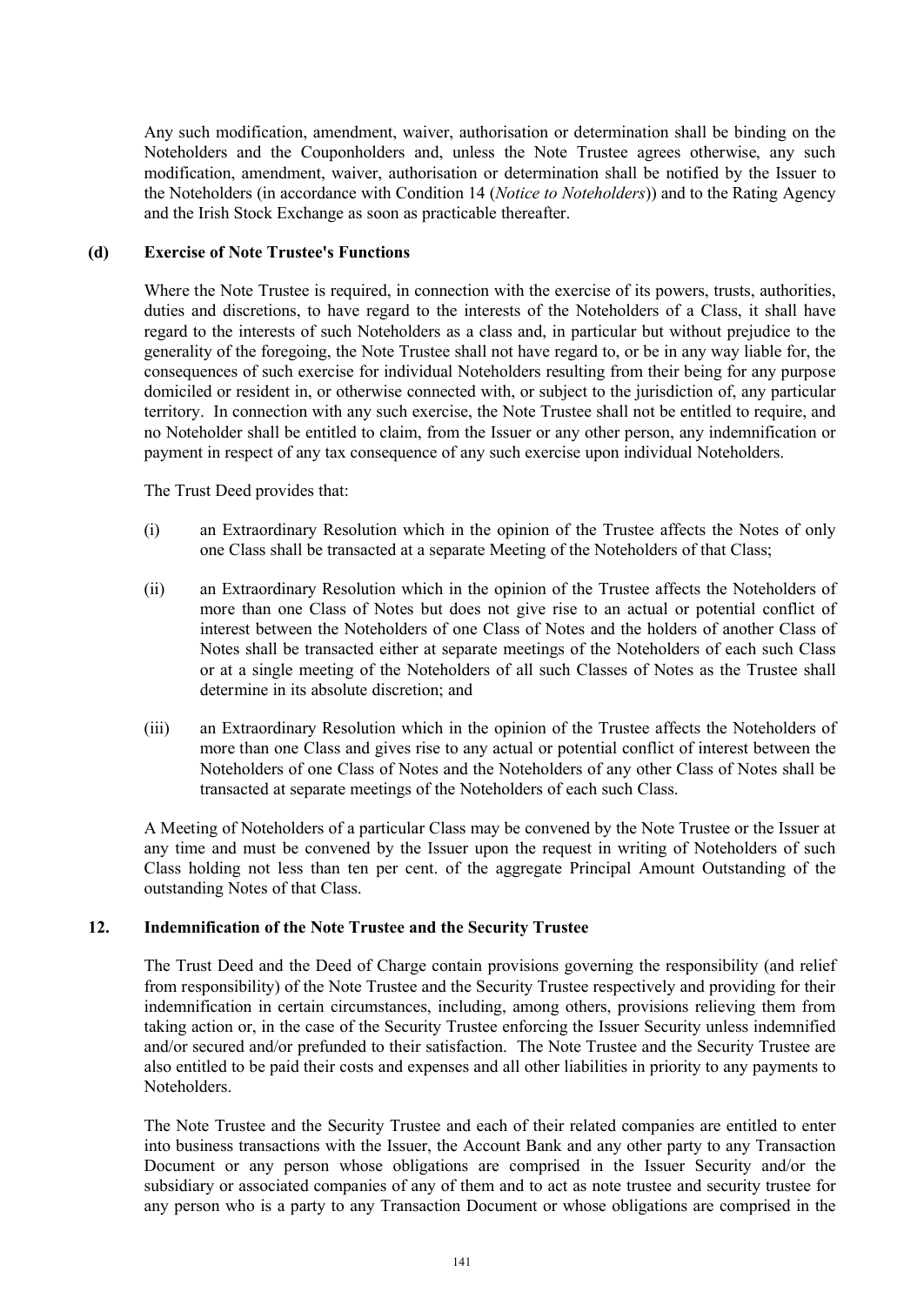Issuer Security and/or the subsidiary or associated companies or any of them without accounting for any profit resulting therefrom.

### **13. Replacement of Notes**

If any Note, Coupon or Talon is lost, stolen, mutilated, defaced or destroyed, the Noteholder can replace it at the specified office of any Paying Agent. The Noteholder will be required both to pay the expenses of producing a replacement and to comply with the Issuer's and such Paying Agent's reasonable requests for evidence and indemnity. The Noteholder must surrender any defaced or mutilated Note, Coupon or Talon before replacements will be issued.

### **14. Notice to Noteholders**

- (a) All notices shall be deemed to be validly given if published, (i) in a leading English language daily newspaper having general circulation in the United Kingdom (which is expected to be the **Financial Times**) and (ii) (for so long as the Notes are listed on the official list of the Irish Stock Exchange and the rules of that exchange so require) in a leading daily newspaper having general circulation in Europe or, if that is not practicable, in another leading English language newspaper in the United Kingdom and another leading newspaper in general circulation in Europe as may be approved in writing by the Note Trustee.
- (b) If, at any time, the Issuer procures that the information concerned in such notice shall appear on a page of the Bloomberg screen, or any other medium for electronic display of data as may be previously approved in writing by the Note Trustee and notified to Noteholders as provided in Condition 14(a) above (in each case a **Relevant Screen**), publication in the newspapers set out in Condition 14(a) above or such other newspaper or newspapers shall not be required with respect to such information, provided however, that in the case that any Notes are listed on the official list of the Irish Stock Exchange and admitted to trading on the regulated market of the Irish Stock Exchange, notices of meetings of Noteholders shall continue to be published as provided in Condition 14(a) above.
- (c) Any such notice published in accordance with Condition 14(a) or Condition 14(b) shall be deemed to have been given on the date of such publication or, if published more than once or on different dates, on the first date on which publication shall have been made in the newspaper or newspapers in which (or on the Relevant Screen on which) publication is required.
- (d) For so long as any of the Notes are represented by a Permanent Global Note (or by a Permanent Global Note and/or a Temporary Global Note) and the Permanent Global Note is (or the Permanent Global Note and/or the Temporary Global Note are) deposited with a Common Safekeeper for Euroclear and Clearstream, Luxembourg, notices to Noteholders will be validly given if such notices are provided in accordance with Condition 14(a) or Condition 14(b) or Condition 14(e) or (at the option of the Issuer) by delivery of the relevant notice to Euroclear and Clearstream, Luxembourg. Any notice delivered to Euroclear and Clearstream, Luxembourg, shall be deemed to have been given to the Noteholders on the date of delivery of such notice to Euroclear and Clearstream, Luxembourg.
- (e) The Note Trustee shall be at liberty to sanction some other method of giving notice to the Noteholders or any Class or category of them if, in its opinion, such other method is reasonable having regard to market practice then prevailing and to the requirements of the stock exchange(s) on which the Notes are then listed and **provided that** notice of such other method is given to the Noteholders in such manner as the Note Trustee shall require.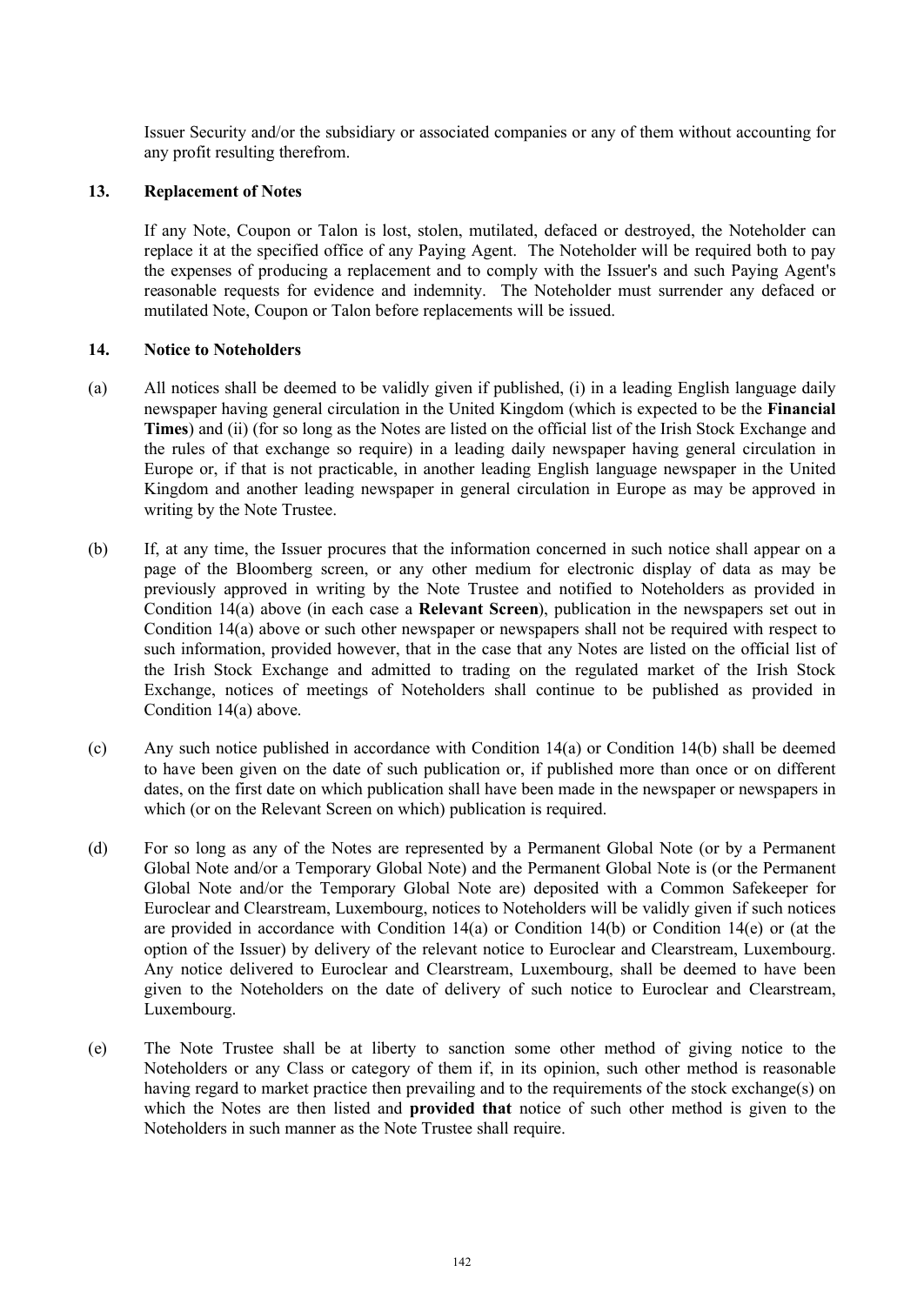## **15. Substitution**

The Note Trustee may, without the consent of the Noteholders, Couponholders or any other Issuer Secured Parties, concur (subject to such amendment of the Trust Deed, the Deed of Charge and any other Transaction Document and such other conditions as are required under Clause 18 (*Substitution*) of the Trust Deed and subject to having received written confirmation from the Rating Agency that the then current rating of any outstanding Notes will not be reduced, withdrawn or qualified as a result) with the Issuer in substituting in place of the Issuer (or any previous substitute under this Condition) a single purpose company incorporated in any jurisdiction that meets the criteria established from time to time by the Rating Agency for a single purpose company in England and Wales (or such other jurisdiction in which the Issuer or any such single purpose company is incorporated and/or subject to taxation) as the principal debtor in respect of the Transaction Documents (including the Notes) and the other obligations owed to Issuer Secured Parties, provided that such substitution would not, in the opinion of the Note Trustee, be materially prejudicial to the interests of the Noteholders. In the case of such a substitution the Note Trustee may agree, without the consent of the Noteholders, to a change of the law governing the Notes, the Coupons, the Trust Documents and/or any other Transaction Document **provided that** such change would not in the opinion of the Note Trustee be materially prejudicial to the interests of the Noteholders.

### **16. Governing Law**

Each of the Trust Deed, the Global Notes and these Conditions (and, in each case, any noncontractual obligations arising from or connected with the relevant document), is governed by, and shall be construed in accordance with, English law.

### **17. Contracts (Rights of Third Parties) Act 1999**

No person shall have any right to enforce any term or condition of these Conditions or the Notes under the Contracts (Rights of Third Parties) Act 1999, but this shall not affect any right or remedy of a third party which exists or is available apart from that Act.

### **18. Definitions**

Unless otherwise defined in these Conditions or unless the context otherwise requires, in these Conditions the following terms shall have the following meanings and any other capitalised terms used in these Conditions shall have the meanings ascribed to them or incorporated in the Master Definitions Agreement. In respect of any Transaction Document defined or described in these Conditions (including this Condition), such definition or description shall encompass such Transaction Document as it may be amended, restated, varied or supplemented from time to time.

**Account Bank** means Citibank, N.A., London Branch and/or any successor or substitute account bank appointed pursuant to the terms of the Account Bank Agreement.

**Account Bank Agreement** means a bank account agreement dated on or about the Closing Date between, *inter alios*, the Issuer, the Security Trustee and the Account Bank, as amended, restated, supplemented or otherwise modified or replaced and in effect from time to time.

**Actual Redemption Amount** has the meaning given thereto in Condition 5(b) (*Mandatory Redemption of the Notes*).

**Additional Interest** has the meaning given thereto in Condition 4(k) (*Deferral of Interest*).

**Appointee** means any attorney, manager, agent, delegate, nominee, custodian or other person appointed by the Security Trustee or the Note Trustee under the Deed of Charge and the Trust Deed respectively.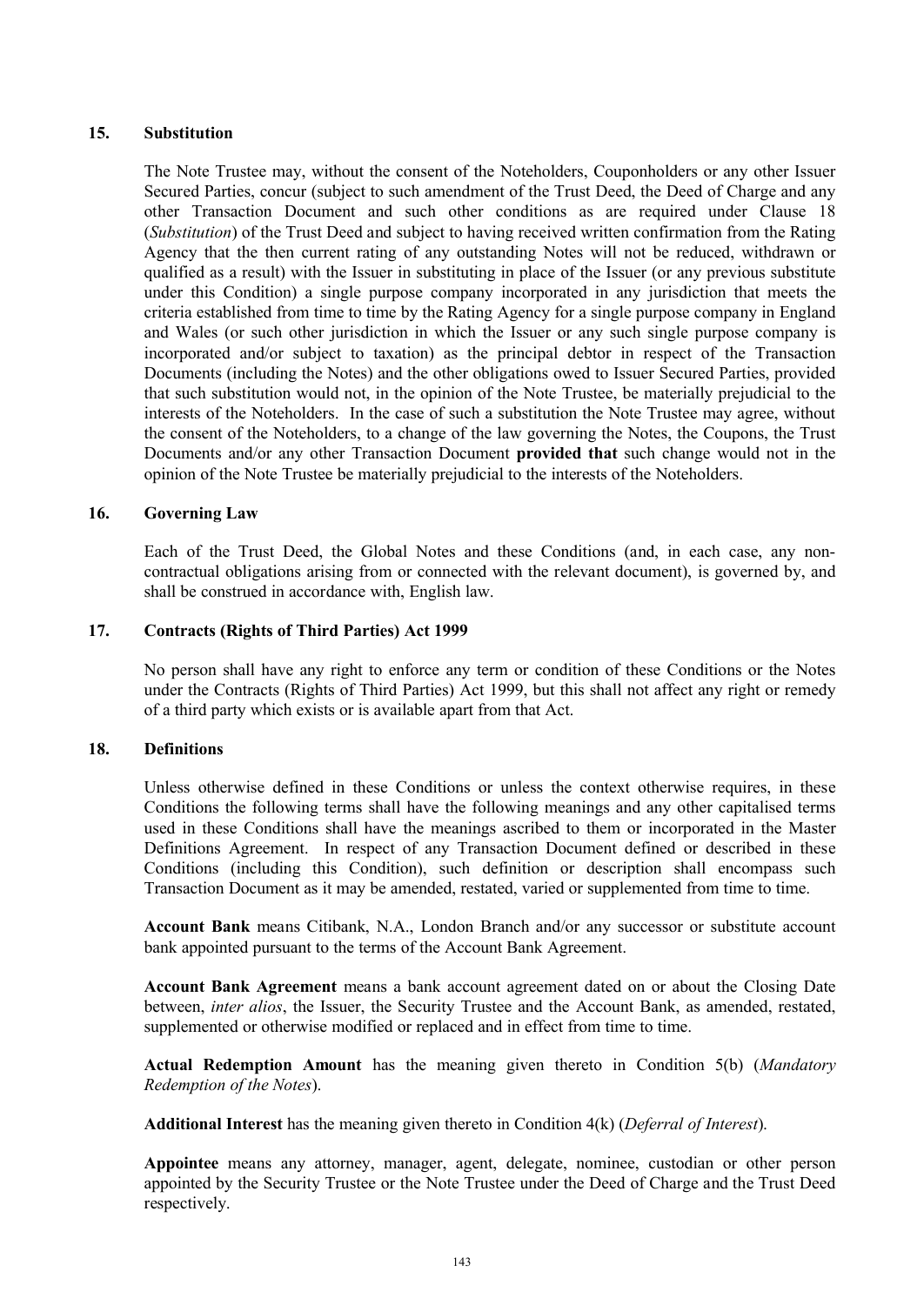**Business Day** means a day which is a TARGET2 Business Day and a day on which banking institutions in London and the Hellenic Republic settle payments and are open for general business.

**Cash Management Agreement** means the cash management agreement dated on or about the Closing Date between, *inter alios*, the Issuer, the Security Trustee and the Cash Manager, as amended, restated, supplemented or otherwise modified or replaced and in effect from time to time.

**Cash Manager** means Citibank, N.A., London Branch and/or any successor or substitute cash manager appointed pursuant to the terms of the Cash Management Agreement.

**Class** means, with respect to the Notes or the Noteholders, the Series 2010-1 Class A Notes and/or the Series 2010-1 Class B Notes or the respective holders thereof, as the context requires.

**Common Safekeeper** has the meaning given thereto in Condition 1 (*Form, Denomination and Title*).

**Corporate Services Agreement** means the corporate services agreement dated on or about the Closing Date between the Issuer and the Corporate Services Provider, as amended, restated, supplemented or otherwise modified or replaced and in effect from time to time.

**Corporate Services Provider** means Wilmington Trust SP Services (London) Limited and/or any successor or substitute corporate services provider appointed pursuant to the terms of the Corporate Services Agreement.

**Couponholders** means the persons who for the time being are holders of the Coupons.

**Deferred Interest** has the meaning given thereto in Condition 4(k) (*Deferral of Interest*).

**Encumbrance** means:

- (a) a mortgage, charge, pledge, lien or other encumbrance securing any obligation of any person;
- (b) any arrangement under which money or claims to money, or the benefit of, a bank or other account may be applied, set-off or made subject to a combination of accounts so as to effect discharge of any sum owed or payable to any person; or
- (c) any other type of preferential arrangement (including any title transfer and retention arrangement) having a similar effect.

**Extraordinary Resolution** means (i) a resolution passed at a meeting of the Noteholders duly convened and held in accordance with the Trust Deed by a majority consisting of not less than threefourths of the persons voting thereat upon a show of hands or if a poll is duly demanded by a majority consisting of not less than three-fourths of the votes cast on such poll or (ii) a resolution in writing signed by or on behalf of not less than 75 per cent. in aggregate Principal Amount Outstanding of the Noteholders which resolution in writing may be contained in one document or in several documents in like form each signed by or on behalf of one or more of the Noteholders and shall be as valid, effective and binding as a resolution duly passed at such a meeting.

**Independent Director** means a duly appointed member of the board of directors of the relevant entity who should not have been, at the time of such appointment, or at any time in the preceding five years (i) a direct or indirect legal or beneficial owner in such entity or any of its affiliates (excluding *de minimus* ownership interests) , (ii) a creditor, supplier, employee, officer, director, family member, manager, or contractor of such entity or any of its affiliates, or (iii) a person who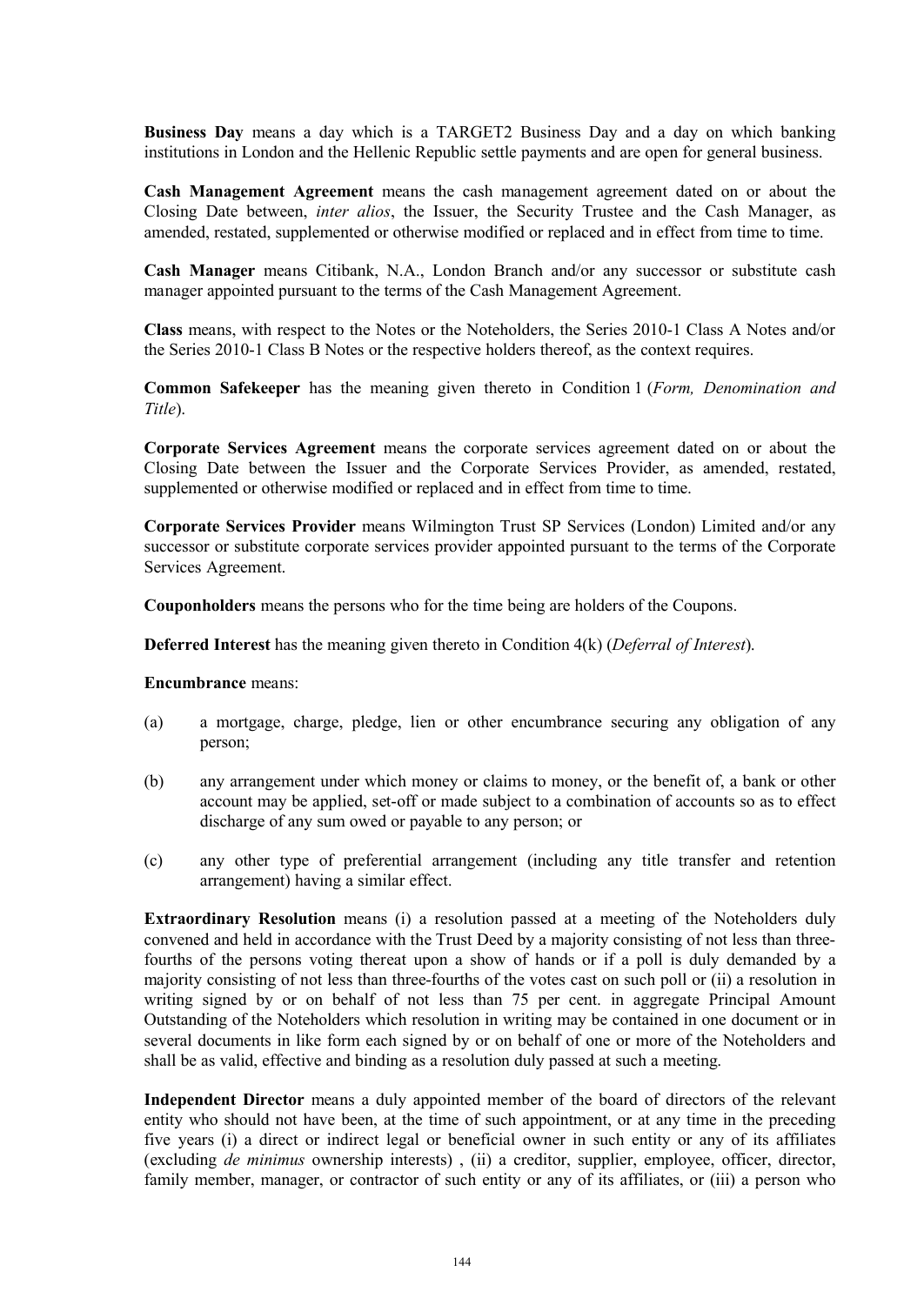controls (whether directly, indirectly, or otherwise) such entity or its affiliates or any creditor, supplier, employee, officer, director, manager, or contractor of such entity or any of its affiliates.

**Insolvency Event** in respect of a company means:

- (a) such company is unable or admits its inability to pay its debts as they fall due; or
- (b) the value of the assets of such company is less than the amount of its liabilities, taking into account its contingent and prospective liabilities; or
- (c) a moratorium is declared in respect of any indebtedness of such company; or
- (d) the commencement of negotiations with one or more creditors of such company with a view to rescheduling any indebtedness of such company other than in connection with financing in the normal course of business; or
- (e) any corporate action, legal proceedings or other procedure or step is taken in relation to:
	- (i) the appointment of an Insolvency Official in relation to such company or in relation to the whole or any part of the undertaking or assets of such company; or
	- (ii) an encumbrancer (excluding, in relation to the Issuer, the Security Trustee or any Receiver) taking possession of the whole or any part of the undertaking or assets of such company; or
	- (iii) the making of an arrangement, composition, or compromise, (whether by way of voluntary arrangement, scheme of arrangement or otherwise) with any creditor of such company, a reorganisation of such company, a conveyance to or assignment for the creditors of such company generally or the making of an application to a court of competent jurisdiction for protection from the creditors of such company generally; or
	- (iv) any distress, execution, attachment or other process being levied or enforced or imposed upon or against the whole or any part of the undertaking or assets of any such company (excluding, in relation to the Issuer, by the Security Trustee or any Receiver); or
- (f) any procedure or step is taken, or any event occurs, analogous to those set out in paragraphs (a) to (e) above, in any jurisdiction.

**Insolvency Official** means, in relation to a company, a liquidator, (except, in the case of the Issuer, a liquidator appointed for the purpose of a merger, reorganisation or amalgamation the terms of which have previously been approved either in writing by the Note Trustee or by an Extraordinary Resolution of the holders of the Most Senior Class of Notes Outstanding) provisional liquidator, administrator, administrative receiver, receiver, receiver or manager, compulsory or interim manager, nominee, supervisor, conservator, guardian or other similar officer in respect of such company or in respect of any arrangement, compromise or composition with any creditors or any equivalent or analogous officer under the law of any jurisdiction.

**Interest Determination Date** means, for the Note Interest Period for which the applicable Rate of Interest will apply, the day which is two Business Days prior to the first day of such Note Interest Period or, in respect of the first Note Interest Period to begin on the Closing Date, means the Closing Date.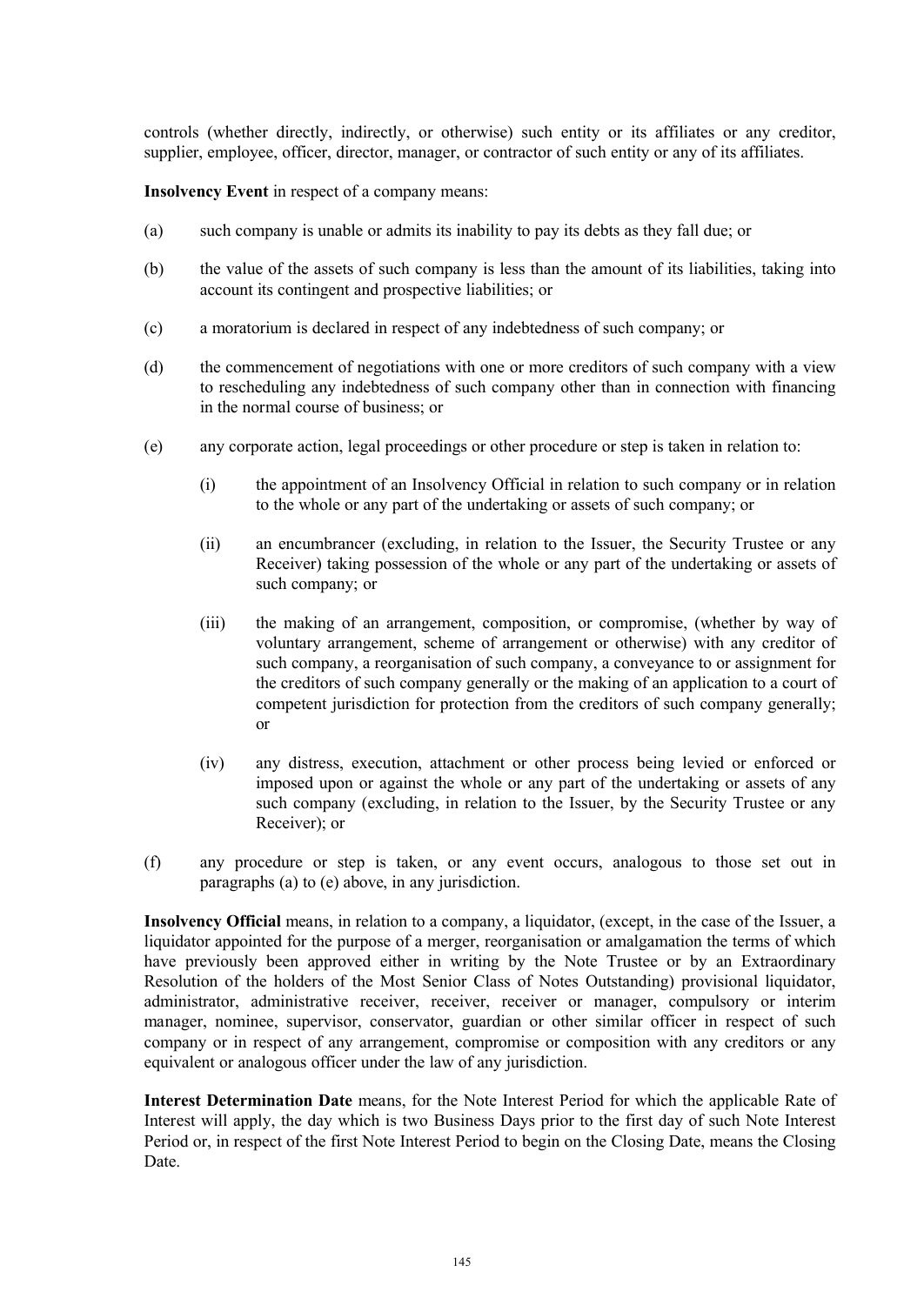**Interest Payment Date** has the meaning given thereto in Condition 4(b) (*Interest Payment Dates and Interest Periods*).

**Investment Criteria** means any euro denominated senior, unsubordinated deposit held with or fully and unconditionally guaranteed by, an institution with a short-term unsecured, unguaranteed and unsubordinated debt rating of either A-1 or A-1+ by S&P, provided that, in all cases, such deposit is repayable on demand or on or prior to the Servicer Report Date immediately following the date on which such deposit is made, and where the proceeds receivable in accordance with the terms of such deposit upon its maturity are no less than the sum so deposited.

**Issuer Profit Ledger** means a ledger to the Collection Account, to which will be credited the retained Issuer Profit Amount deposited into the Collection Account.

**Issuer Secured Parties** means the Note Trustee, the Security Trustee, any Receiver, any Appointee, the Principal Paying Agent, the Cash Manager, the Agent Bank, the other Paying Agents, the Noteholders, the Couponholders, the Transferor, the Servicer, the Subordinated Loan Provider, the Account Bank and each Corporate Services Provider.

**Issuer Security** has the meaning given thereto in Condition 2(c) (*Security*).

Liability means any loss, damage, cost, charge, claim, demand, expense, judgment, action, proceeding or other liability whatsoever (including, without limitation, Taxes and VAT or similar taxes or duties charged or chargeable in respect thereof and legal fees and expenses thereon).

**Meeting** means a meeting of Noteholders or any Class thereof (whether originally convened or resumed following an adjournment).

**Most Senior Class of Notes Outstanding** means the Series 2010-1 Class A Notes whilst they remain outstanding and thereafter the Series 2010-1 Class B Notes whilst they remain outstanding.

**Note Enforcement Notice** means a notice delivered by the Note Trustee to the Issuer in accordance with the Conditions declaring that the Notes are immediately due and payable.

**Note Interest Amount** has the meaning given thereto in Condition 4(f) (*Determination of Rate of Interest and Calculation of Note Interest Amounts*).

**Note Interest Period** means, in relation to each of the Notes and any Interest Payment Date, the period commencing on, and including, an Interest Payment Date or, in the case of the first Note Interest Period, the Closing Date, and ending on, but excluding, the next following Interest Payment Date.

**Note Purchase Deed** means the note purchase deed dated on or about the Closing Date between the Issuer, Alpha (as the Purchaser) and the Joint Arrangers in respect of the Notes.

**outstanding** means in relation to the Notes all the Notes issued other than:

- (a) those Notes which have been redeemed in full pursuant to these presents;
- (b) those Notes in respect of which the date for redemption in accordance with these Conditions has occurred and the redemption moneys (including all interest payable thereon) have been duly paid to the Note Trustee or to the Principal Paying Agent in the manner provided in the Agency Agreement (and where appropriate notice to that effect has been given to the relevant Noteholders in accordance with these Conditions) and remain available for payment against presentation of the relevant Notes;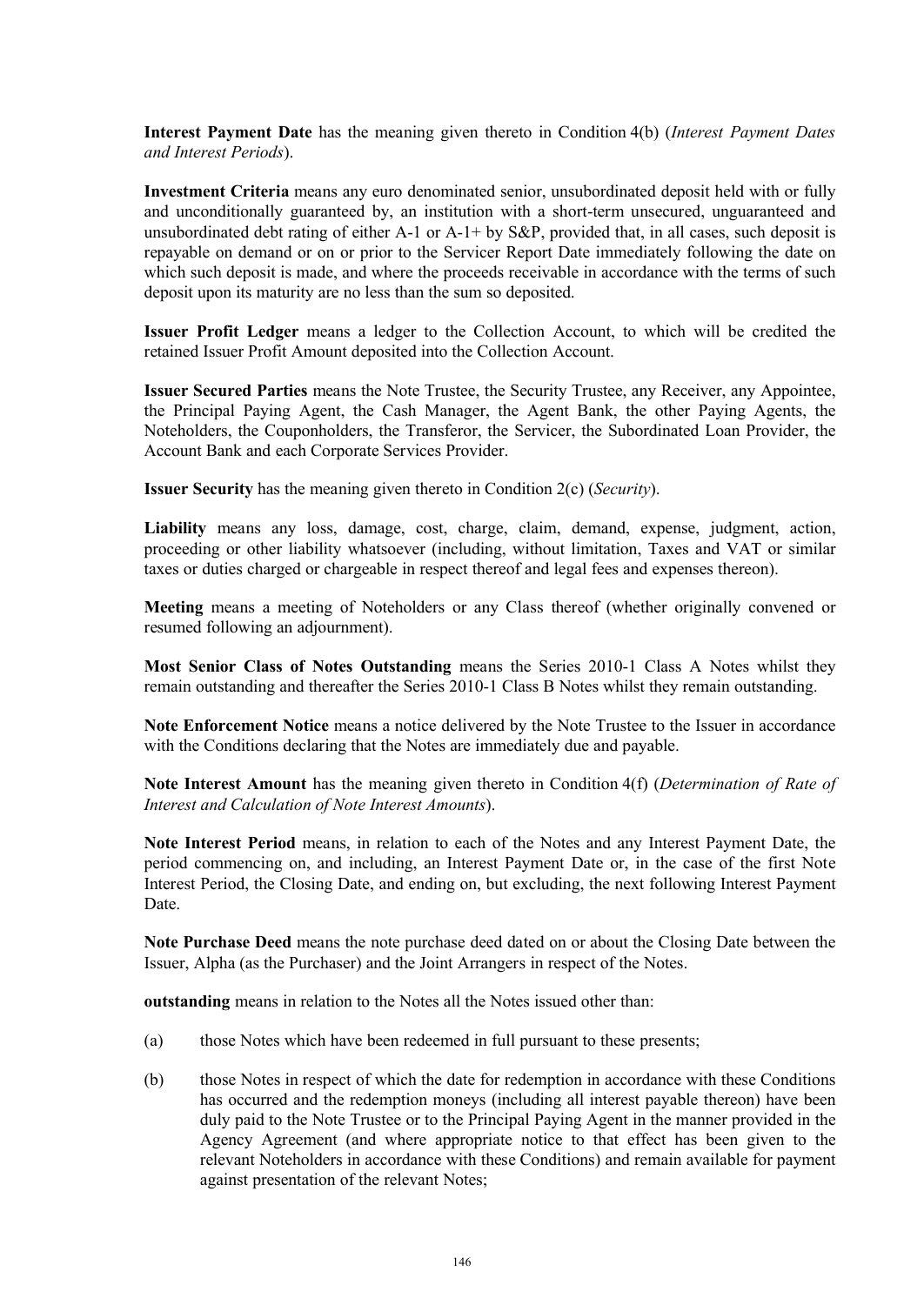- (c) those Notes which have become void under Condition 7 (*Prescription*);
- (d) those mutilated or defaced Notes which have been surrendered and cancelled and in respect of which replacements have been issued pursuant to Condition 13 (Replacement of Notes);
- (e) (for the purpose only of ascertaining the Principal Amount Outstanding of the Notes outstanding and without prejudice to the status for any other purpose of the relevant Notes) those Notes which are alleged to have been lost, stolen or destroyed and in respect of which replacements have been issued pursuant to Condition 13 (Replacement of Notes); and
- (f) any Global Note to the extent that it shall have been exchanged for another Global Note in respect of the Notes of the relevant class or for the Notes of the relevant class in definitive form pursuant to its provisions;

provided that for each of the following purposes, namely:

- (i) the right to attend and vote at any meeting of the Noteholders of any Class, an Extraordinary Resolution in writing or an Ordinary Resolution in writing as envisaged by paragraph 24 of Schedule 3 of the Trust Deed and any direction or request by the holders of Notes of any Class;
- (ii) the determination of how many and which Notes are for the time being outstanding for the purposes of the definition of Most Senior Class of Notes Outstanding in the Master Definitions Agreement and these Conditions and paragraphs 2, 5 and 6 of Schedule 3 to the Trust Deed;
- (iii) any right, discretion, power or authority (whether contained in these presents, any other Transaction Document or vested by operation of law) which the Note Trustee is required, expressly or impliedly, to exercise in or by reference to the interests of the Noteholders or any Class thereof; and
- (iv) the determination by the Note Trustee whether any event, circumstance, matter or thing is, in its opinion, materially prejudicial to the interests of the Noteholders or any Class thereof,

those Notes (if any) which are for the time being held by or on behalf of or for the benefit of Alpha, any holding company of Alpha or any other Subsidiary of any such holding company (the **Relevant Persons**), in each case as beneficial owner, shall (unless and until ceasing to be so held) be deemed not to remain outstanding except if a Relevant Person holds all of the Notes then outstanding or, in respect of a Class of Notes, holds all Notes of such Class.

**Permitted Investments** means any deposit satisfying the Investment Criteria, made on behalf of the Issuer by the Cash Manager (on a non-discretionary basis) using funds available in any of the Issuer Bank Accounts, which is repayable on demand or on or before the Servicer Report Date immediately following the date on which such deposit is made, and where the proceeds receivable in accordance with the terms of such Permitted Investment upon its maturity are no less than the sum so deposited.

**Principal Amount Outstanding** has the meaning given thereto in Condition 5(b) (*Mandatory Redemption of the Notes*).

**Provisions for Meetings of Noteholders** means the provisions contained in Schedule 5 (Provisions For Meetings Of Noteholders) of the Trust Deed.

**Quotation Period** means, on the initial Interest Determination Date, two weeks and three weeks, and on each other Interest Determination Date, one month.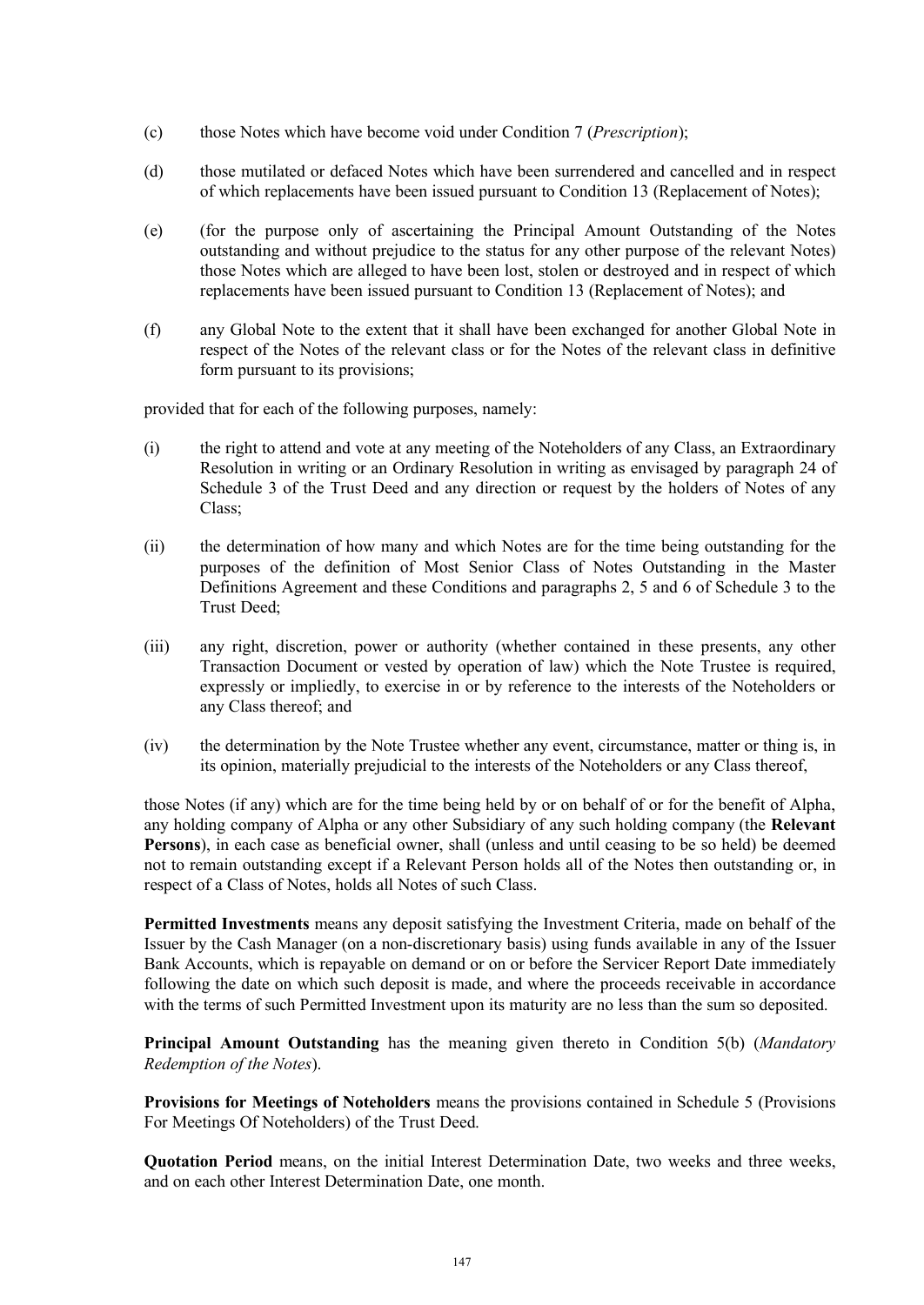**Rate of Interest** has the meaning given thereto in Condition 4(e) (*Class B Rate of Interest*).

**Receiver** means any receiver, manager, receiver and manager or administrative receiver appointed in respect of the Issuer by the Security Trustee in accordance with the provisions of the Deed of Charge.

**Reference Banks** means the principal London offices of four major banks in the London Interbank Market as may be from time to time appointed under Condition 4(j) (*Reference Banks and Agent Bank*).

**Relevant Screen** has the meaning given thereto in Condition 14 (*Notice to Noteholders*).

**Relevant Screen Rate** means:

- (a) in respect of the first Note Interest Period, the rate per annum determined by the Banking Federation of the European Union for the offering of two month Euro deposits displayed on the appropriate page of the Relevant Screen; and
- (b) in respect of each other Note Interest Period, the rate per annum determined by the Banking Federation of the European Union for the offering of one month euro deposits as displayed on the appropriate page of the Relevant Screen.

**Series 2010-1 Amortisation Period** will begin on the earlier to occur of:

- (a) the occurrence of any Series 2010-1 Early Amortisation Trigger Event; and
- (b) the Interest Payment Date falling in February 2013,

and will end on the earlier to occur of:

- (a) the repayment in full of the Notes; and
- (b) the Series 2010-1 Final Maturity Date.

**Series 2010-1 Final Maturity Date** means the Interest Payment Date falling in February 2021.

**Series 2010-1 Early Amortisation Trigger Event** means the occurrence of any of:

- (a) over any period of thirty consecutive calendar days, the Transferor Interest is less than the Minimum Transferor Interest;
- (b) the Receivables Portfolio calculated on a three month rolling average basis does not satisfy the Collateral Test;
- (c) an Insolvency Event occurs in respect of Alpha or Alpha admits in writing that it is unable to pay its debts as they fall due;
- (d) the Transferor is unable for any reason to transfer Receivables arising under Designated Accounts in the manner contemplated in the Receivables Securitisation Deed;
- (e) any Servicer Default has occurred which would, in the opinion of the Note Trustee, be materially prejudicial to the interests of the Noteholders or the delivery by the Issuer or the Security Trustee to the Servicer of a notice of termination, or the delivery by the Servicer to the Issuer of a notice of resignation;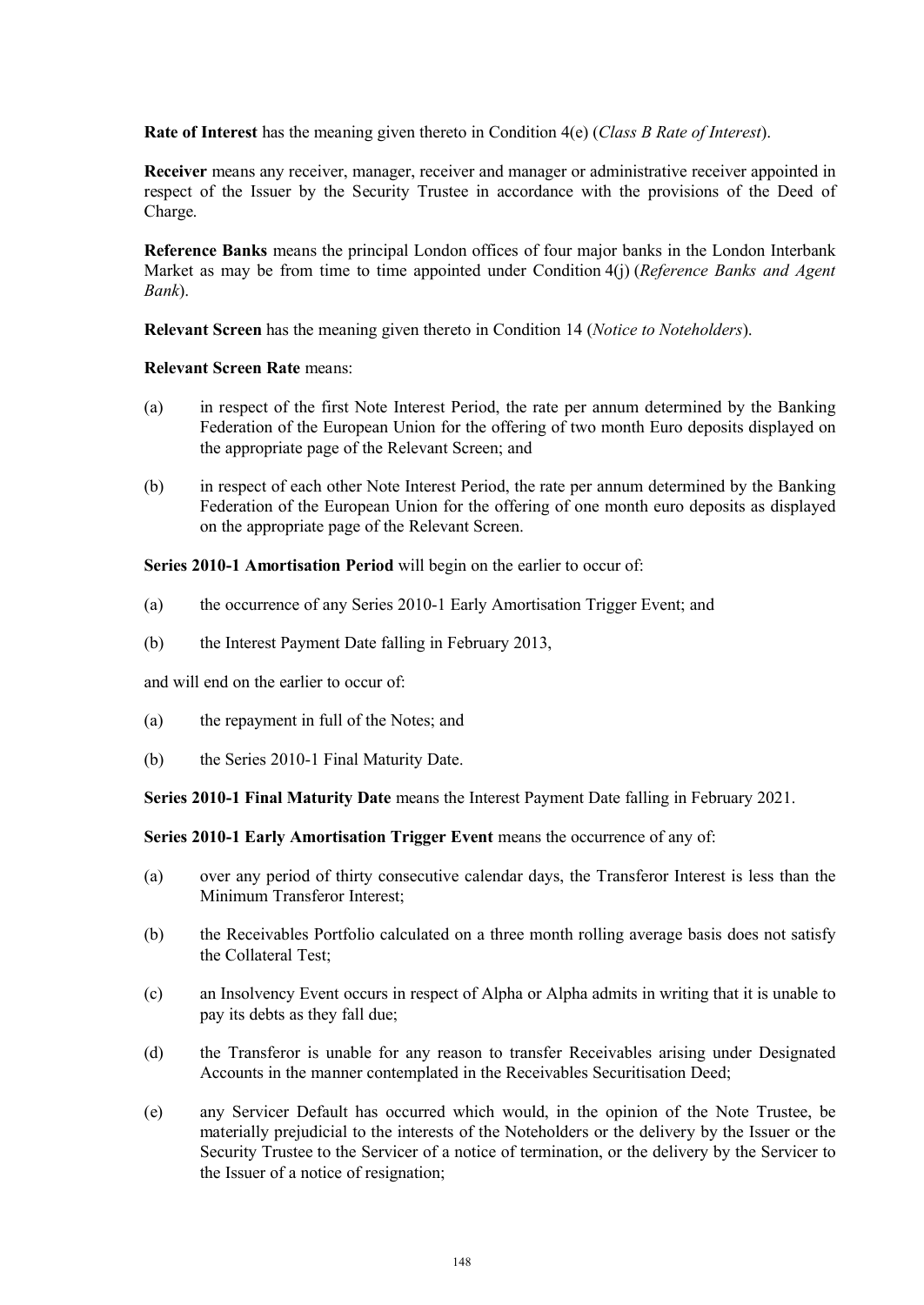- (f) a change in law or its interpretation or administration results in the Issuer becoming liable to deduct or withhold from any payment of any amount due any amount for or on account of tax; or
- (g) the revocation or suspension of Alpha's banking licence by the Bank of Greece or demand being made by the Bank of Greece that Alpha cease its authorised operations in Greece.
- (h) the Portfolio Yield for the Notes is less than the Expense Rate for the Notes (in each case, calculated on a three month rolling average basis by reference to the Portfolio Yield or Expense Rate, as applicable, for each Monthly Period);
- (i) the exercise by the Transferor of the Call Option; and
- (j) the Notes must be redeemed in accordance with Condition 5(d) (*Optional Redemption for Tax and other Reasons*).

**Series 2010-1 Revolving Period** means the period from, and including, the Closing Date to, but excluding the date on which the Series 2010-1 Amortisation Period commences.

**Talons** has the meaning given thereto in Condition 1 (*Form, Denomination and Title*).

**TARGET Business Day** means a day on which the TARGET2 System is operating credit or transfer instructions in respect of payments in euro.

**TARGET2 System** means the Trans-European Automated Real-time Gross Settlement Express Transfer (TARGET2) System, or any successor thereto.

**Tax** means all present and future taxes, levies, imposts, duties, fees, charges, withholdings or deductions of whatever nature and wherever levied, charged or assessed, together with any interest thereon and any penalties in respect thereof.

**Transaction Documents** means the Master Definitions Agreement, the Receivables Securitisation Deed, each Assignment Agreement, each Reassignment Agreement, the Servicing Agreement, the Account Bank Agreement, the Deposit Agreement, the Subordinated Loan Agreement, the Trust Deed (including the Conditions), the Notes, the Deed of Charge, the Agency Agreement, the Cash Management Agreement, the Issuer Corporate Services Agreement and the Holdings Corporate Services Agreement and any other document or agreement from time to time designated as such by the Issuer, Note Trustee and/or Security Trustee.

**Trust Deed** means the trust deed dated on or about the Closing Date and made between the Issuer and the Note Trustee and includes any deed or other document expressed to be supplemental to the Trust Deed and the Schedules thereto, including these Conditions and the Notes.

**VAT** means:

- (a) any tax chargeable under or pursuant to the Council Directive of 28 November 2006 on the common system of value added tax (EC Directive 2006/112) or any legislation implemented by any member state of the European Union by virtue of the EC Directive 2006/112 (including, in relation to the United Kingdom, value added tax chargeable pursuant to the Value Added Tax Act 1994 and legislation and regulations supplemental thereto); and
- (b) any other tax of a similar nature, whether chargeable in a member state of the European Union or elsewhere.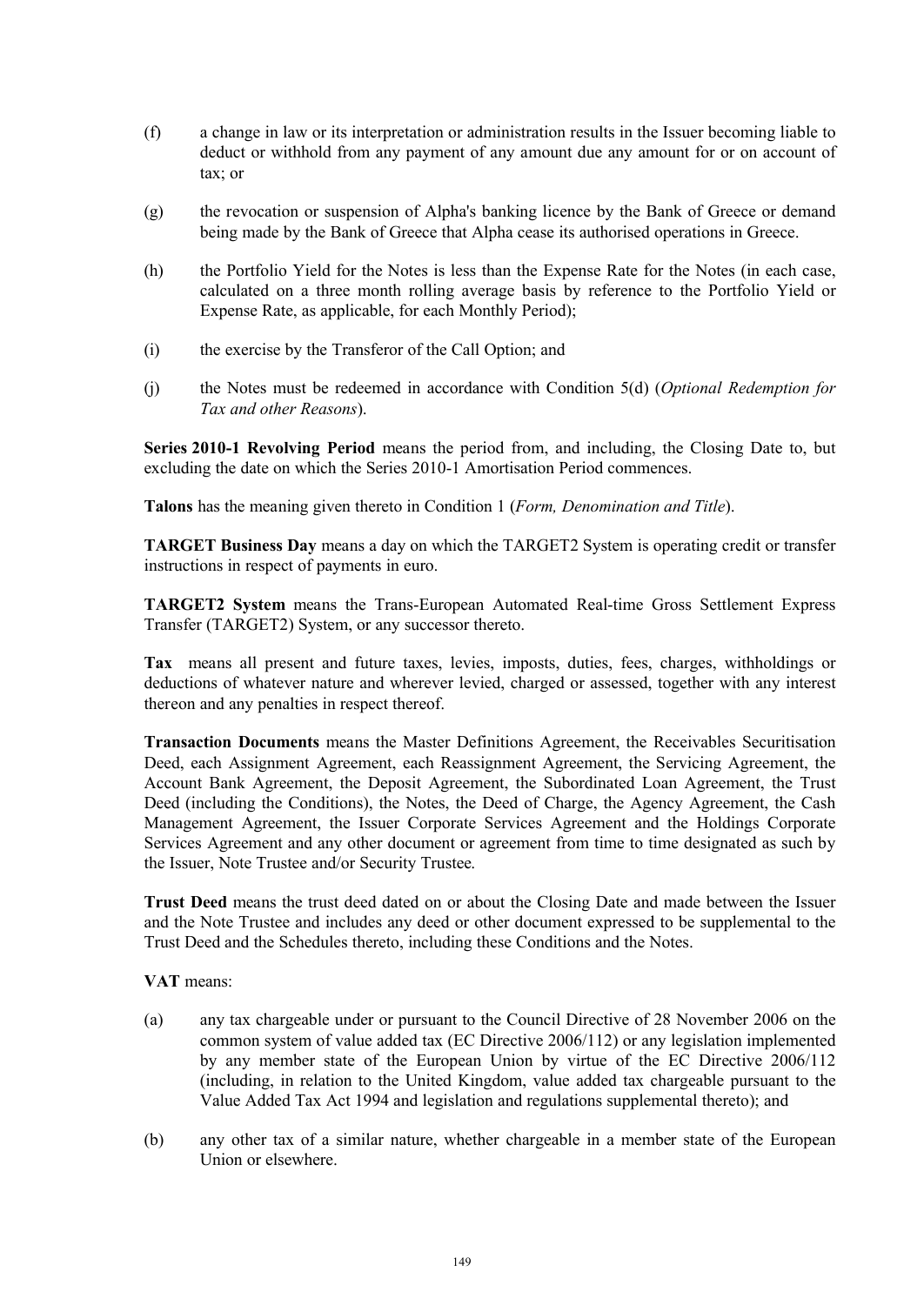## **USE OF PROCEEDS**

The proceeds of issue of the Notes will be approximately  $E$ 956,300,000 and will be applied by the Issuer towards payment of the purchase price for Receivables to be sold and assigned by the Transferor to the Issuer on or about the Closing Date. The proceeds of the issue of the Class A Notes will be  $6602,400,000$ and the proceeds of the Class B Notes will be  $\epsilon$ 353,900,000.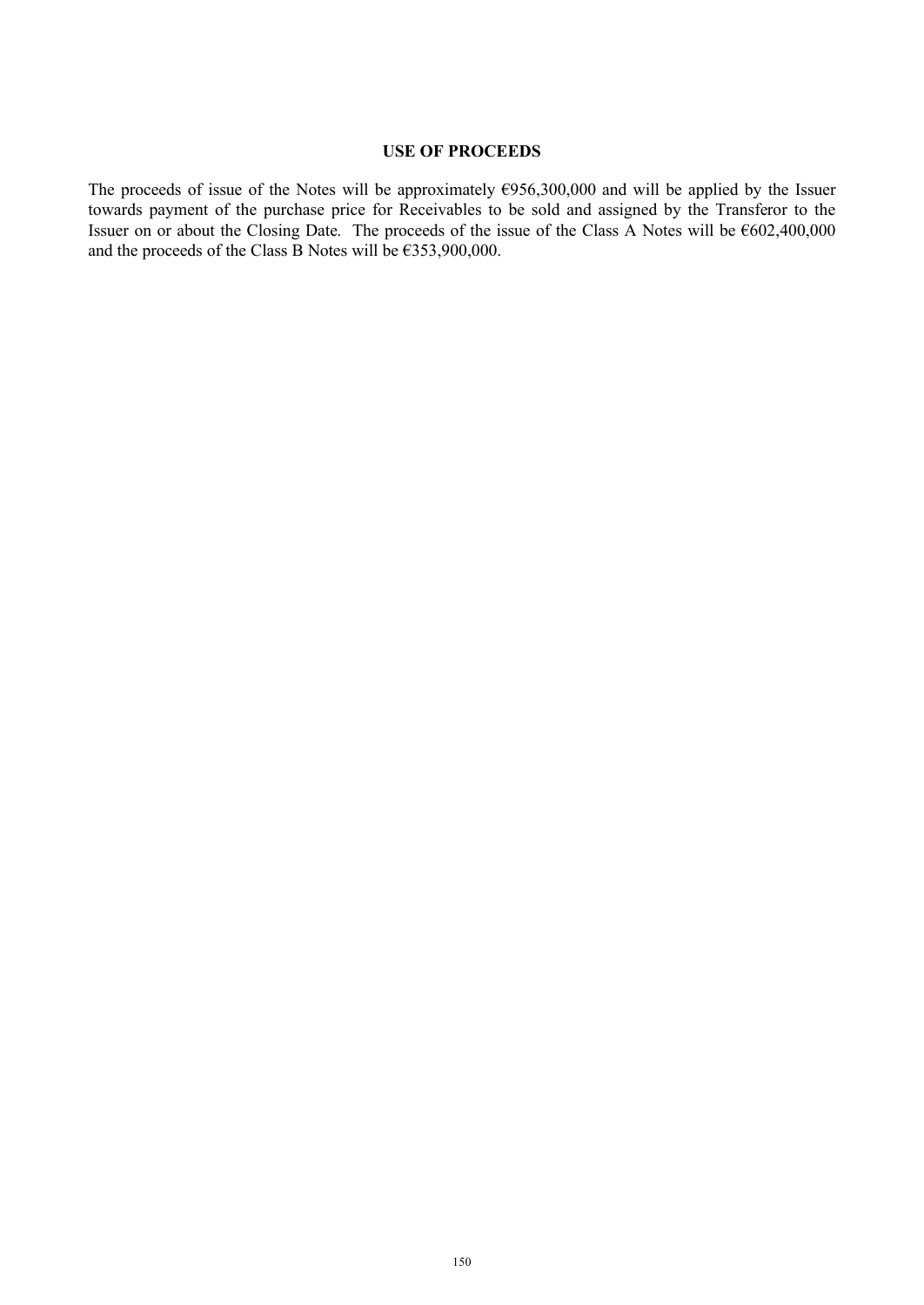#### **TAXATION TREATMENT OF THE NOTES**

#### **United Kingdom Taxation**

The comments below are of a general nature apply only to persons who are beneficial owners of the Notes and should be treated with appropriate caution. The summary below is based on United Kingdom law and practice current as of date hereof. It relates only to withholding tax on, and the provision of information in relation to, interest on the Notes, and do not deal with any other aspect of United Kingdom tax treatment that may be applicable to Noteholders (including, for instance, income tax, capital gains tax and corporation tax or any stamp or transfer duties or taxes). The United Kingdom tax treatment of Noteholders depends on their individual circumstances and may be subject to change in the future. Any Noteholders who are in doubt as to their tax position, whether in the United Kingdom on in any other jurisdiction with which they may have a connection, should consult their professional advisers.

#### *Withholding Tax on Interest Paid*

Payments of interest on the Notes may be made without deduction of or withholding on account of United Kingdom income tax provided that the Notes are and continue to be listed on a "recognised stock exchange" within the meaning of section 1005 of the Income Tax Act 2007. The Irish Stock Exchange is a recognised stock exchange. The Notes will be treated as listed on a recognised stock exchange if they are officially listed in Ireland in accordance with provisions corresponding to those generally applicable in European Economic Area states and are admitted to trading on the Main Market of the Irish Stock Exchange. Provided, therefore, that the Notes remain so listed, payments of interest on the Notes will be payable without withholding or deduction for or on account of United Kingdom income tax.

Interest on the Notes may also be paid without withholding or deduction on account of United Kingdom tax where interest on the Notes is paid by a company and, at the time the payment is made, the Issuer reasonably believes (and any person by or through whom interest on the Notes is paid reasonably believes) that the beneficial owner is within the charge to United Kingdom corporation tax as regards the payment of interest, provided that Her Majesty's Revenue and Customs (**HMRC**) has not given a direction (in circumstances where it has reasonable grounds to believe that it is likely that the above exemption is not available in respect of such payment of interest at the time the payment is made) that the interest should be paid under deduction of tax.

In other cases, an amount must generally be withheld from payments of interest on the Notes on account of United Kingdom income tax at the basic rate (currently 20 per cent.). However, where an applicable double tax treaty provides for a lower rate of withholding tax (or for no tax to be withheld) in relation to a Noteholder, HMRC can issue a notice to the Issuer to pay interest to the Noteholder without deduction of tax (or for interest to be paid with tax deducted at the rate provided for in the relevant double tax treaty).

#### *Provision of Information*

Holders of Notes should note that, in certain circumstances, HMRC has the power to obtain information (including the name and address of the beneficial owner of the interest) from any person in the United Kingdom who either pays or credits interest to or receives interest for the benefit of a Noteholder, or who either pays amounts payable on the redemption of Notes to or receives such amounts for the benefit of another person, although HMRC published practice indicates that HMRC will not exercise the power referred to above to require this information in respect of such amounts payable on redemption of Notes where such amounts are paid on or before 5 April 2010. Information so obtained may, in certain circumstances, be exchanged by HMRC with the tax authorities of the jurisdiction in which the Noteholder is resident for tax purposes.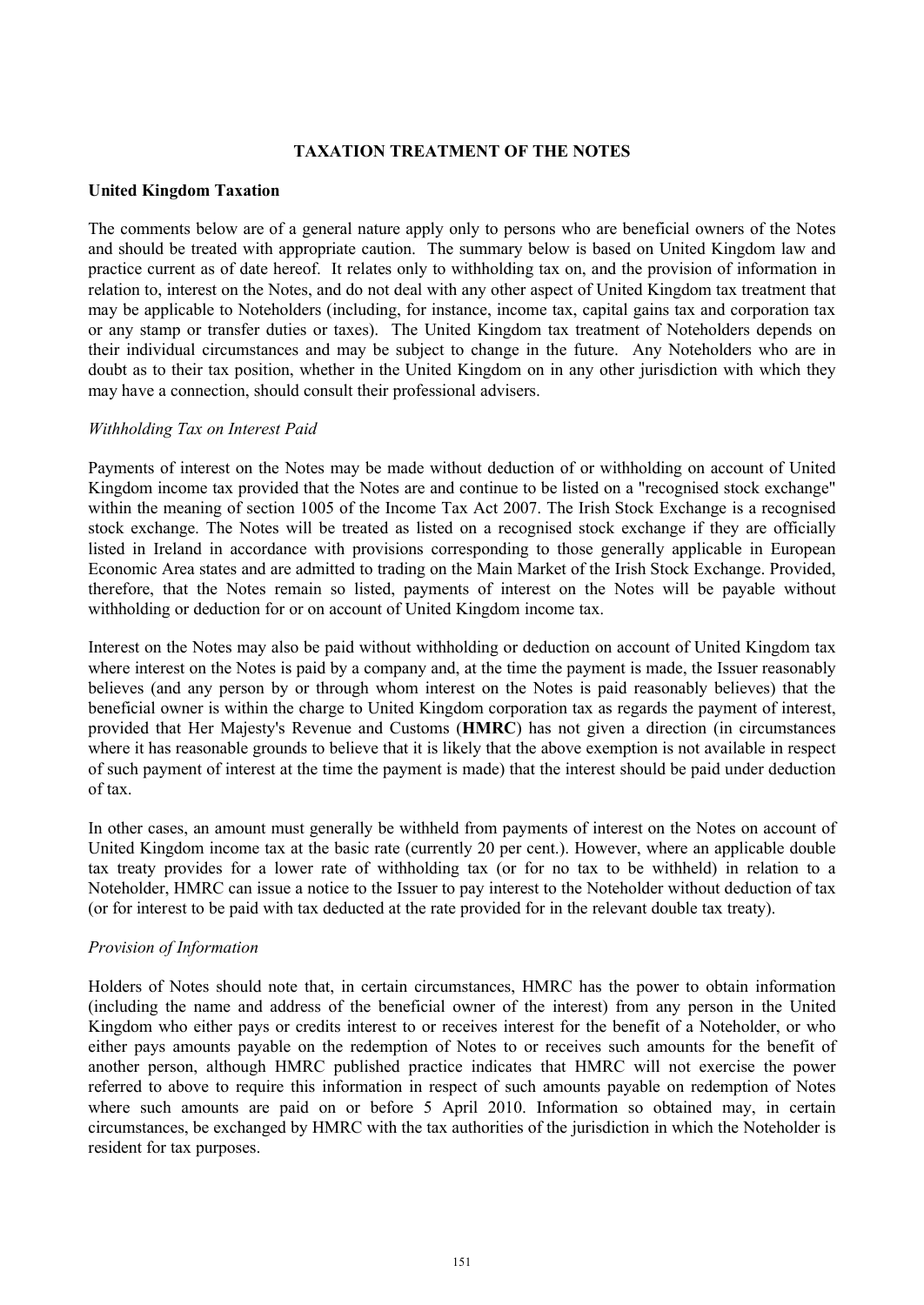### **Greek Taxation**

Interest on the Notes payable to Greek investors or investors with a permanent establishment in Greece would be subject to a withholding tax of 10 per cent. on each amount of interest payable if the relevant payment was made by a credit institution in Greece, acting as paying agent within the meaning of article 4, par. 2 of Law 3312/2005 of the Hellenic Republic that transposed the Directive into the Greek legislation. For investors that are individuals, partnerships, Greek banks and insurance companies or Greek branches of foreign banks and insurance companies, cooperatives and not-for-profit legal entities, such withholding extinguishes their income tax obligation. For other investors (mainly *sociétés anonymes* and limited partnerships), such withholding constitutes an advance payment against their overall income tax.

No additional amounts would be payable by the Issuer or by any other person if any such deduction or withholding were required to be made.

The Issuer has not appointed any paying agent in Greece. Prospective Noteholders in Greece, or prospective Noteholders who might receive income from the Notes in Greece, should consult with their own tax advisers as to the taxation of income from the Notes in Greece.

# **EU Savings Tax Directive**

Under European Commission Council Directive 2003/48/EC on the taxation of savings income (the **Directive**), each Member State of the European Union (**EU**) is required to provide to the tax authorities of another Member State details of payments of interest (or similar income) paid by a person within its jurisdiction to an individual resident in that other Member State or certain other entities established in that other Member State. However, for a transitional period, Austria and Luxembourg are instead required (unless during that period they elect otherwise) to operate a withholding system in relation to such payments (the ending of such transitional period being dependent upon the conclusion of certain other agreements relating to information exchange with certain other countries). A number of non-EU countries and territories including Switzerland have adopted similar measures (a withholding system in the case of Switzerland).

On 15 September 2008, the European Commission issued a report to the Council of the European Union on the operation of the Directive, which included the Commission's advice on the need for changes to the Directive. On 13 November 2008, the European Commission published a more detailed proposal for amendments to the Directive, which included a number of suggested changes. The European Parliament approved an amended version of this proposal on 24 April 2009. If any of those proposed changes are made in relation to the Directive, they may amend or broaden the scope of the requirements described above.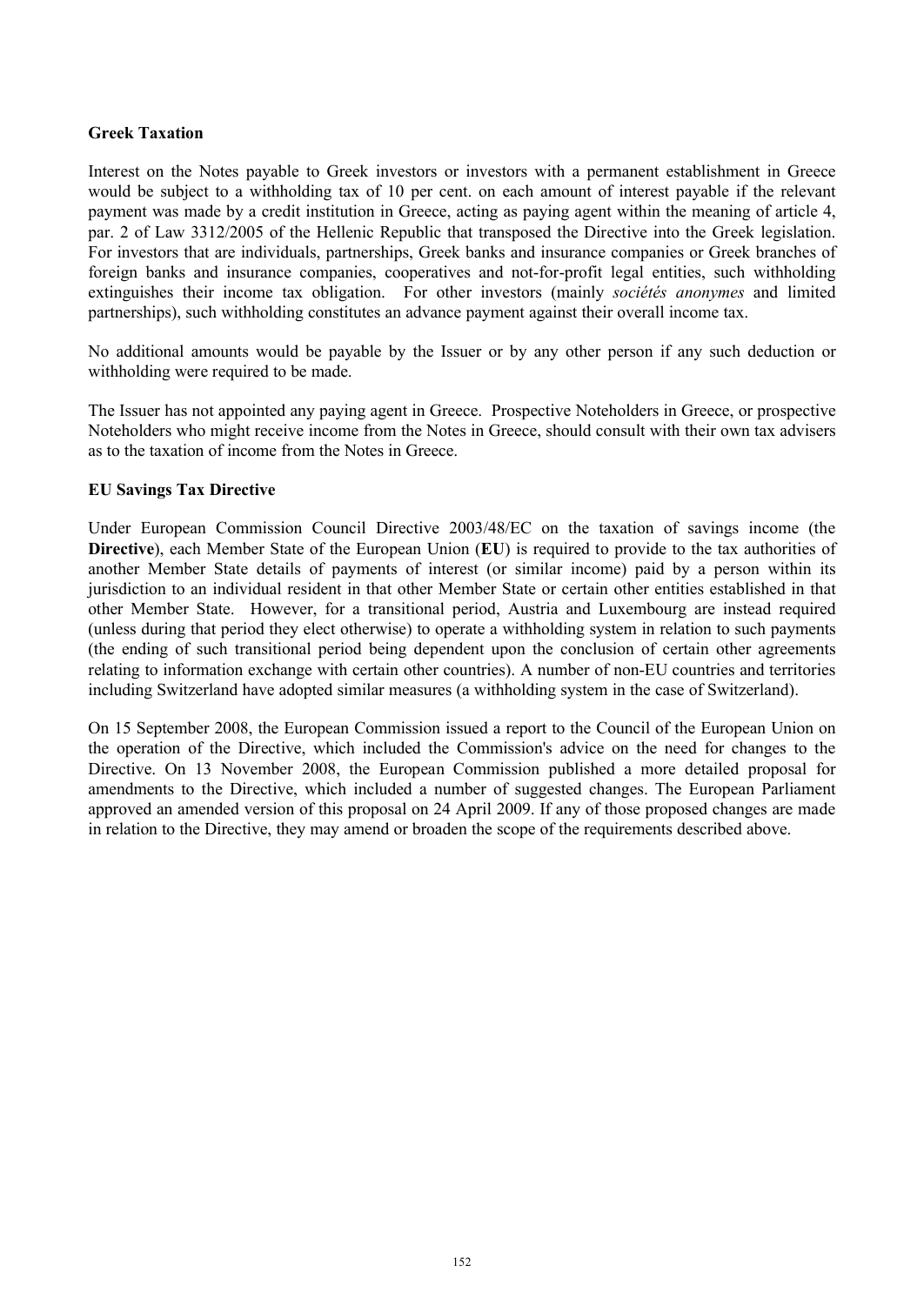### **SUBSCRIPTION AND SALE**

Under the terms of a note purchase deed (the **Note Purchase Deed**) between Citigroup Global Markets Limited, HSBC Bank plc and Alpha Bank AE (in such capacity, the **Joint Arrangers**), Alpha (as the **Purchaser**) and the Issuer dated the date of this Prospectus, Alpha (as Purchaser) has agreed to subscribe for the Notes at 100 per cent. of their principal amount. Neither Citigroup Global Markets Limited or HSBC Bank plc is under any obligation to underwrite or purchase any of the Notes.

The Issuer has agreed to reimburse the Joint Arrangers for certain fees and expenses in connection with the issue of the Notes. The Issuer has agreed to indemnify the Joint Arrangers against certain liabilities in connection with the offer and sale of the Notes.

The Purchaser will represent, warrant and agree with the Issuer that:

# **(i) United States of America**

The Notes have not been and will not be registered under the United States Securities Act 1933, as amended (the **Securities Act**) and may not be offered or sold within the United States or to, or for the account or benefit of, U.S. persons except in certain transactions exempt from the registration requirements of the Securities Act and applicable state laws. The Purchaser has agreed that, except as permitted by the Note Purchase Deed, it will not offer, sell or deliver the Notes (i) as part of their distribution at any time, or (ii) otherwise until 40 days after the later of the commencement of the offering of the Notes and the Closing Date (for the purposes only of this section *Subscription and Sale*, the **Distribution Compliance Period**) within the United States or to, or for the account or benefit of, U.S. persons and that it will have sent to each distributor, dealer or other person to which it sells Notes during the Distribution Compliance Period a confirmation or other notice setting forth the restrictions on offers and sales of the Notes within the United States or to, or for the account or benefit of, U.S. persons. Terms used in this paragraph have the meanings given to them by Regulation S of the Securities Act.

In addition, until 40 days after the commencement of the offering of the Notes, an offer or sale of the Notes within the United States by a dealer, whether or not participating in the offering, may violate the registration requirements of the Securities Act if such offer or sale is made otherwise than in accordance with an available exemption from registration under the Securities Act.

The Notes are in bearer form and are subject to U.S. tax law requirements and may not be offered, sold or delivered within the United States or its possessions or to a United States person, except in certain transactions permitted by U.S. tax regulations. Terms used in the preceding sentence have the meanings given to them by the U.S. Internal Revenue Code of 1986 and regulations thereunder.

#### **(ii) United Kingdom**

- (a) *Financial Promotion*: it has only communicated or caused to be communicated, and will only communicate or cause to be communicated, any invitation or inducement to engage in investment activity (within the meaning of section 21 of the Financial Services and Markets Act 2000 (**FSMA**)) received by it in connection with the issue or sale of any Notes in circumstances in which section 21(1) of the FSMA does not apply to the Issuer; and
- (b) *General Compliance*: it has complied and will comply with all applicable provisions of the FSMA with respect to anything done by it in relation to the Notes in, from or otherwise involving the United Kingdom.

# **(iii) Hellenic Republic**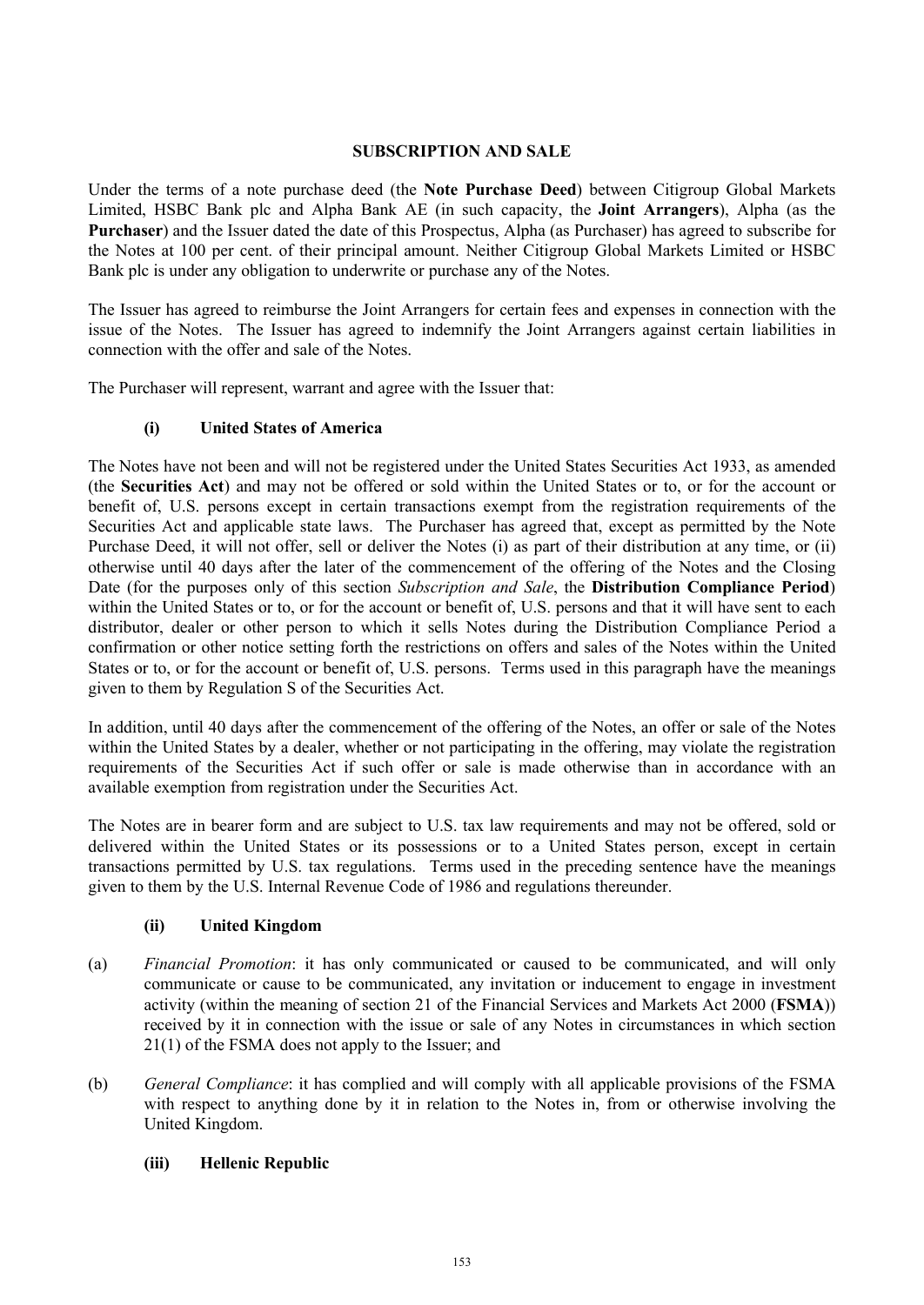It has not, directly or indirectly, offered or sold and will not directly or indirectly, offer or sell in Greece any Notes to more than 100 private investors and 150 institutional investors in compliance with Article 10 of the Securitisation Law and that it will also comply with law 3401/2005 (that incorporated EU Directive 2003/71/EC into Greek law) and Article 10 of law 876/1979 of the Hellenic Republic and Law 3606/2007 of the Hellenic Republic, with respect to anything done in relation to any offering of any instruments or advertisement, notice, statement or other action involving instruments in, from or otherwise involving the Hellenic Republic.

# **(iv) General**

Save for facilitating the admission to listing on the official list of the Irish Stock Exchange and to trading on the regulated market of the Irish Stock Exchange of the Notes, no action has been or will be taken in any jurisdiction by the Purchaser and Issuer that would, or is intended to, permit a public offering of the Notes, or possession or distribution of this Prospectus or any other offering material, in any country or jurisdiction where action for that purpose is required. This Prospectus does not constitute, and may not be used for the purpose of, an offer or solicitation in or from any jurisdiction where such an offer or solicitation is not authorised. Accordingly, the Notes may not be offered or sold, directly or indirectly, and neither this Prospectus nor any other offering material or advertisement in connection with the Notes may be distributed or published in or from any country or jurisdiction, except under circumstances that will result in compliance with any applicable rules and regulations of any such country or jurisdiction.

Persons into whose hands this Prospectus comes are required by the Issuer to comply with all applicable laws and regulations in each country or jurisdiction in which they purchase, offer, sell or deliver Notes or possess, distribute or publish this Prospectus or any other offering material relating to the Notes, in all cases at their own expense.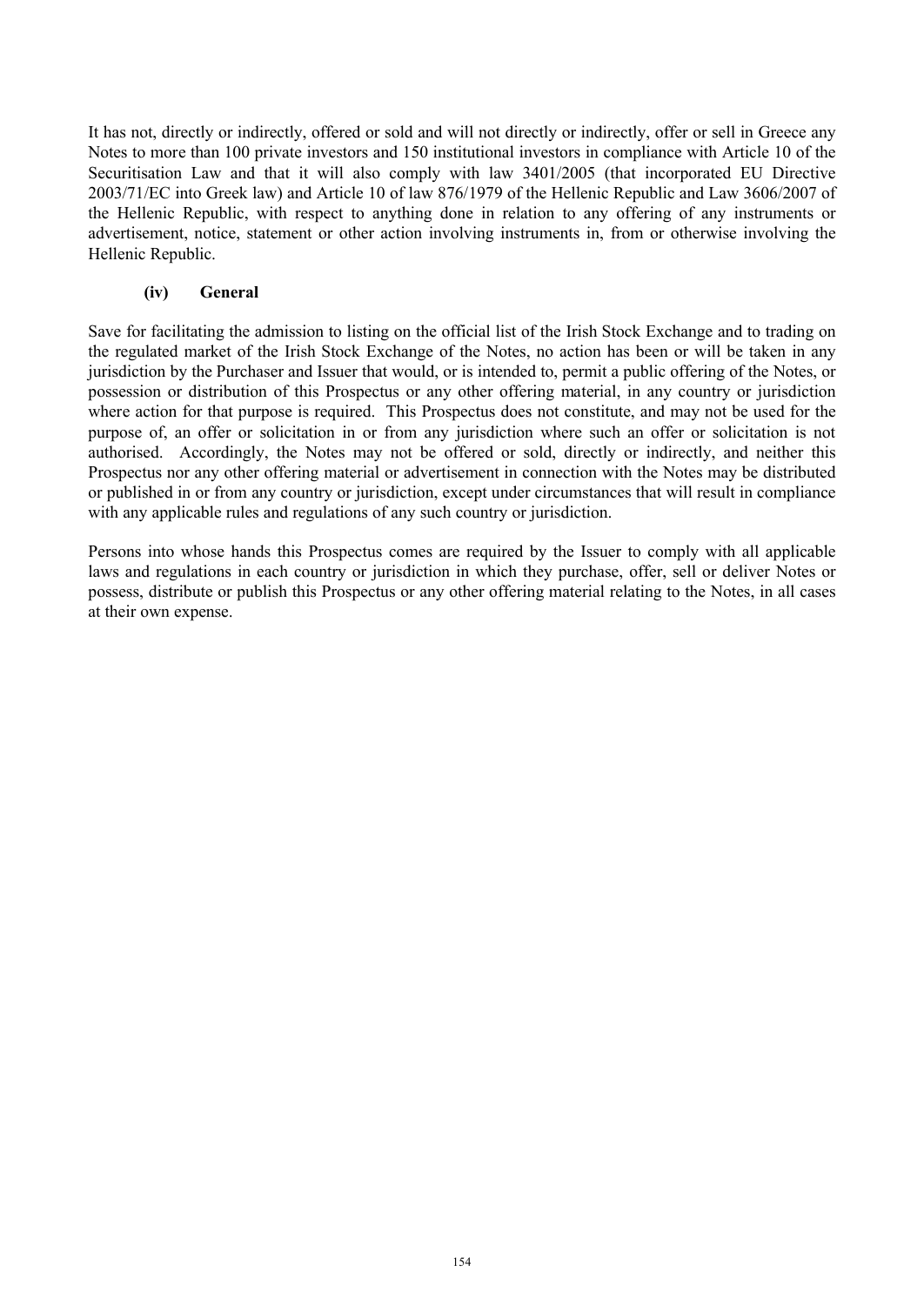#### **GENERAL INFORMATION**

- 1. The issue of the Notes was authorised by resolutions dated 24 February 2010 of the board of directors of the Issuer.
- 1. The listing of the Notes will be expressed in euro. Any transactions will be effected for settlement. The listing of the Notes on the official list of the Irish Stock Exchange is expected to be granted on or about 25 February 2010 subject only to the issue of the Global Notes. These issue of Notes will be cancelled if the Temporary Global Notes are not issued.
- 2. The Notes have been accepted for clearance through Euroclear and Clearstream, Luxembourg under the following common codes and ISINs.

| <b>Class of Notes</b>  | <b>ISIN</b> Code | <b>Common Code</b> |
|------------------------|------------------|--------------------|
| Series 2010-1 Class A. | XS0488712679     | 048871267          |
| Series 2010-1 Class B  | XS0488712836     | 048871283          |

- 3. The estimated total expenses related to the admission to trading are  $\epsilon$ 4,800.
- 4. There has been no material adverse change in the financial position or prospects of the Issuer nor has there been any significant change in the financial or trading position of the Issuer, in each case, since 29 January 2010 (being the date of incorporation of the Issuer).
- 5. The Issuer is not, nor has it been, involved in any governmental, legal or arbitration proceedings (including any such proceedings which are pending or threatened of which the Issuer is aware) which may have, or have had since 29 January 2010 (being the date of incorporation of the Issuer) a significant effect on its financial position or profitability.
- 6. As at the date of this document, the Issuer has no outstanding loan capital, borrowings, indebtedness or contingent liabilities, nor has the Issuer created any mortgages or charges or given any guarantees.
- 7. There is no intention to accumulate surpluses in the Issuer.
- 8. Electronic copies of the following documents may be inspected during usual business hours at the registered office of the Issuer and at the specified office of the Principal Paying Agent for life of this Prospectus:
	- (a) the Memorandum and Articles of Association of the Issuer;
	- (b) prior to the Closing Date, drafts (subject to minor amendment) and, after the Closing Date, copies, of the following documents:
		- (i) the Master Definitions Agreement;
		- (ii) each Corporate Services Agreement;
		- (iii) the Receivables Securitisation Deed;
		- (iv) the Assignment Agreement in respect of the Closing Date;
		- (v) the Cash Management Agreement;
		- (vi) the Servicing Agreement;
		- (vii) the Account Bank Agreement;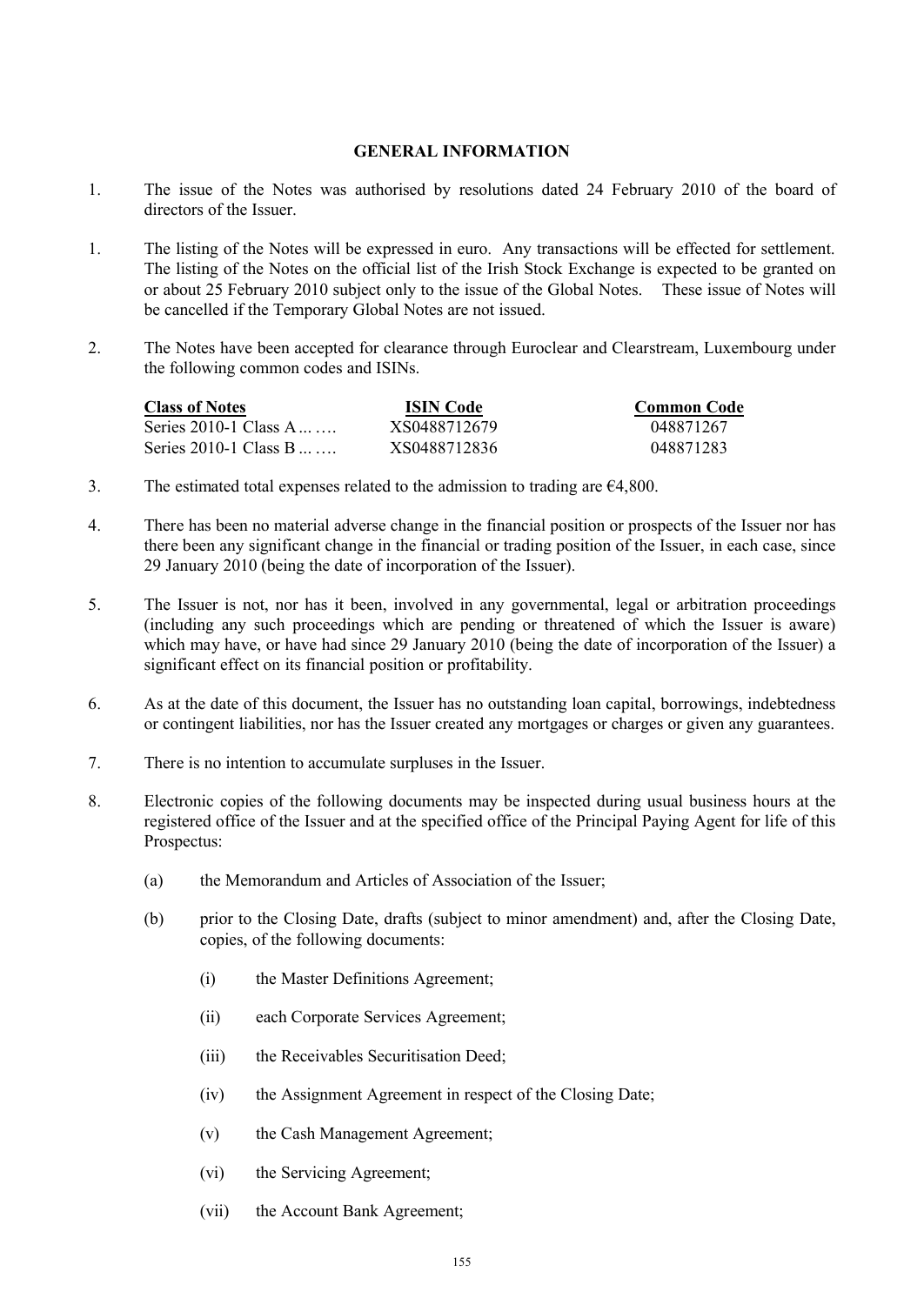- (viii) the Deposit Agreement;
- (ix) the Subordinated Loan Agreement;
- (x) the Trust Deed;
- (xi) the Temporary Global Note and Permanent Global Note in respect of the Series 2010-1 Class A Notes;
- (xii) the Temporary Global Note and Permanent Global Note in respect of the Series 2010-1 Class B Notes;
- (xiii) the Deed of Charge;
- (xiv) the Agency Agreement.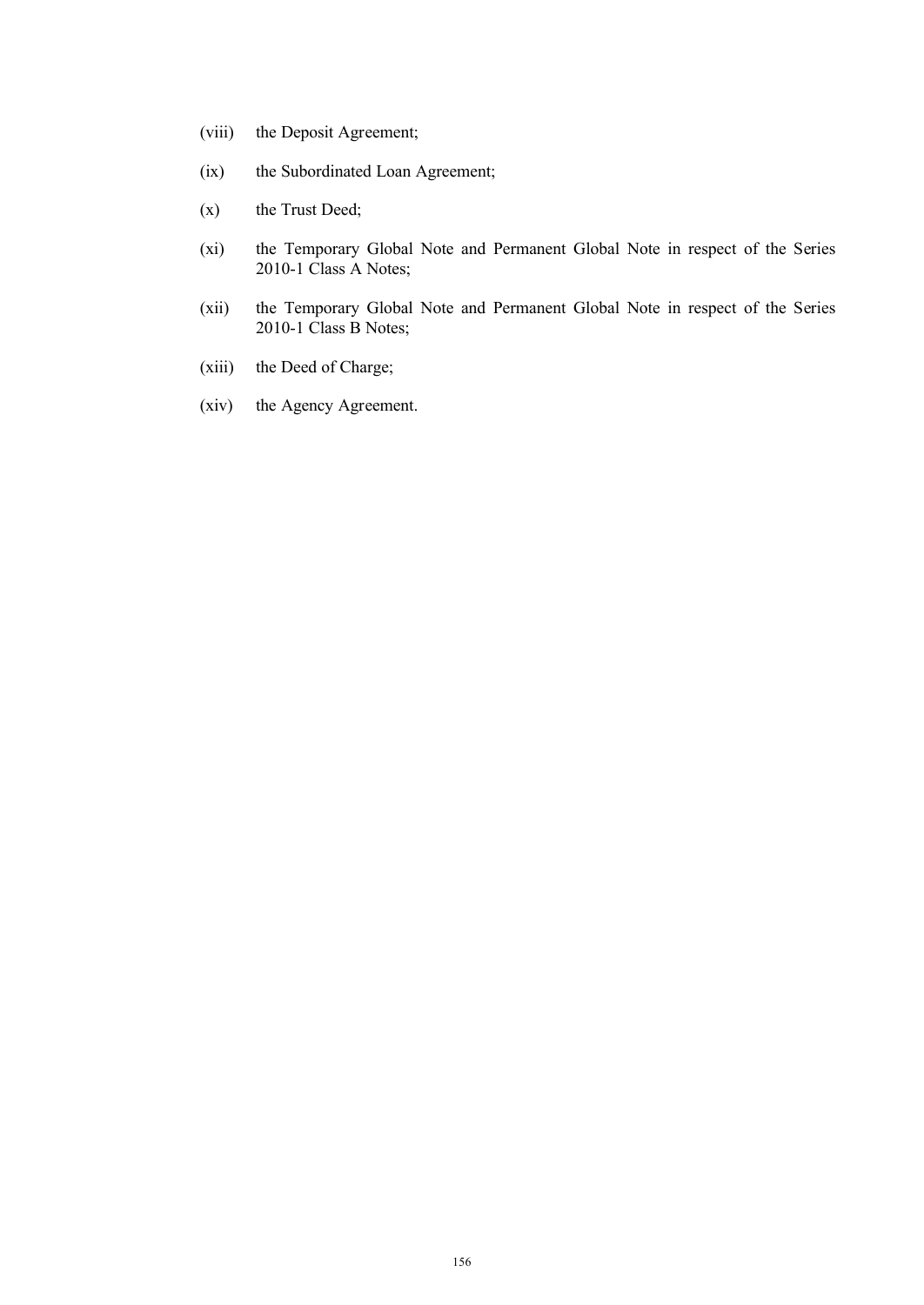# **INDEX OF TERMS IN THE PROSPECTUS**

| Account Bank Agreement95, 143           |  |
|-----------------------------------------|--|
|                                         |  |
|                                         |  |
| Actual Redemption Amount 132, 143       |  |
|                                         |  |
|                                         |  |
|                                         |  |
|                                         |  |
|                                         |  |
|                                         |  |
|                                         |  |
|                                         |  |
|                                         |  |
| Alpha Collection Account33, 111         |  |
| Alpha Consumer Loan Portfolio  15       |  |
|                                         |  |
|                                         |  |
|                                         |  |
|                                         |  |
| Article 632 Suspension Petition  34     |  |
| Article 632-633 Annulment Petition  34  |  |
|                                         |  |
|                                         |  |
|                                         |  |
| Available Finance Charge Amount 104     |  |
| Available Principal Amount  108         |  |
| Basic Terms Modification 139            |  |
|                                         |  |
|                                         |  |
|                                         |  |
|                                         |  |
| Cash Available for Investment  113      |  |
|                                         |  |
|                                         |  |
|                                         |  |
|                                         |  |
|                                         |  |
| Cash Manager Termination Notice  93     |  |
|                                         |  |
| $Class$                                 |  |
| Class A Monthly Distribution Amount 105 |  |
|                                         |  |
| Class A Temporary Global Note 125       |  |
|                                         |  |
| Class B Monthly Distribution Amount 105 |  |
|                                         |  |
|                                         |  |
| Class B Temporary Global Note  125      |  |
|                                         |  |
|                                         |  |

| Corporate Services Provider 10               |  |
|----------------------------------------------|--|
|                                              |  |
|                                              |  |
|                                              |  |
|                                              |  |
|                                              |  |
|                                              |  |
| Credit Institutions Insolvency Directive  39 |  |
|                                              |  |
|                                              |  |
|                                              |  |
| Daily Cashflow Calculation Date  114         |  |
|                                              |  |
|                                              |  |
|                                              |  |
| Default Covered Amount  103                  |  |
|                                              |  |
|                                              |  |
|                                              |  |
|                                              |  |
|                                              |  |
|                                              |  |
|                                              |  |
|                                              |  |
| Designated Credit Card Account 15, 69        |  |
|                                              |  |
|                                              |  |
|                                              |  |
| Distribution Compliance Period  154          |  |
|                                              |  |
|                                              |  |
|                                              |  |
|                                              |  |
|                                              |  |
|                                              |  |
|                                              |  |
|                                              |  |
|                                              |  |
|                                              |  |
|                                              |  |
|                                              |  |
|                                              |  |
|                                              |  |
| Extraordinary Resolution 144                 |  |
| Finance Charge CCA Withdrawal Amount  97     |  |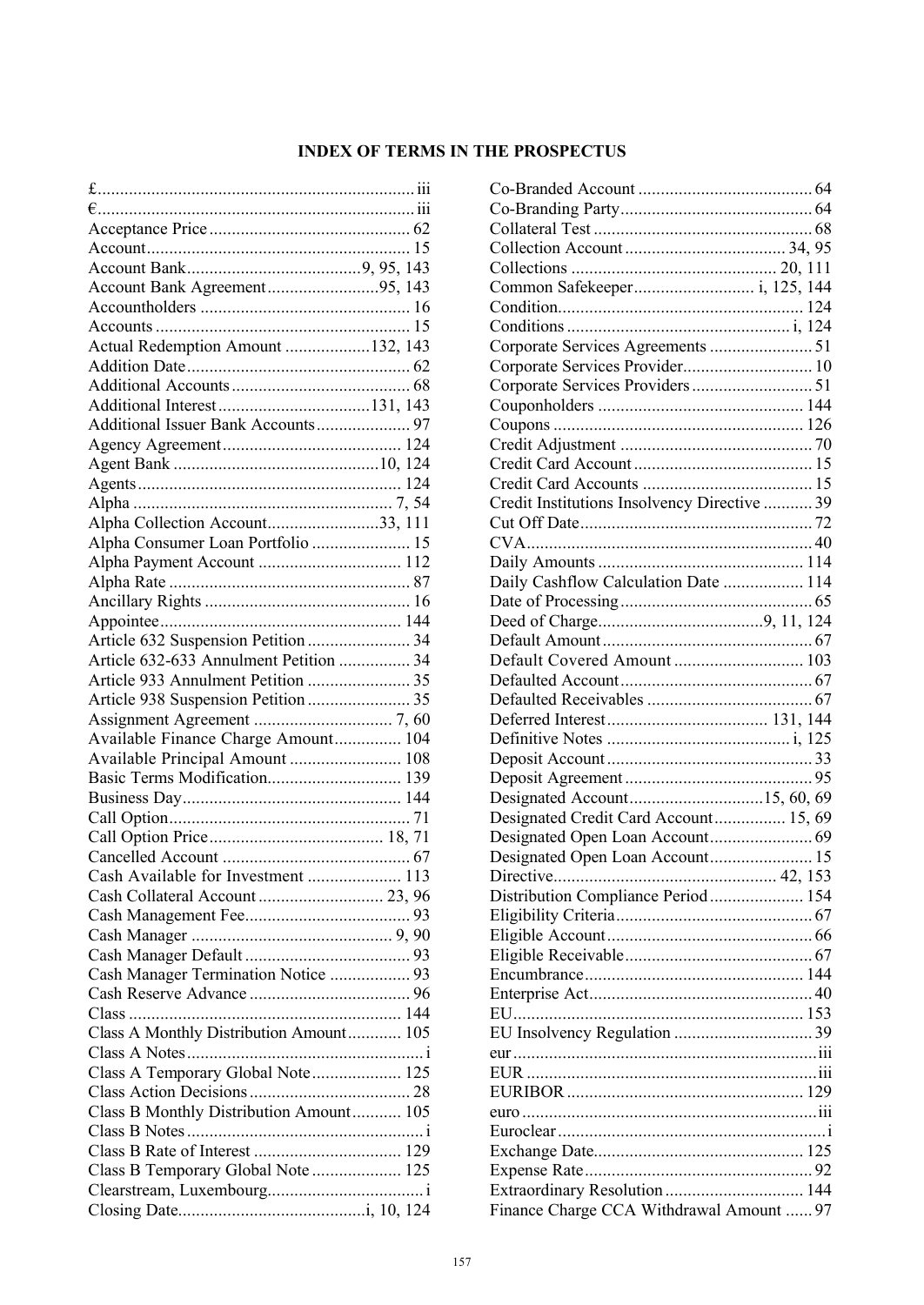| Finance Charge Collections 20, 111                                                                 |
|----------------------------------------------------------------------------------------------------|
| Finance Charge Receivables  17                                                                     |
| Finance Charge Retained Amount 112                                                                 |
|                                                                                                    |
|                                                                                                    |
|                                                                                                    |
|                                                                                                    |
| Fixed Investor Percentage  108                                                                     |
|                                                                                                    |
| Future Instalment Receivables  17                                                                  |
|                                                                                                    |
|                                                                                                    |
|                                                                                                    |
|                                                                                                    |
|                                                                                                    |
| Holdings Corporate Services Agreement 51                                                           |
| Holdings Corporate Services Provider  51                                                           |
|                                                                                                    |
|                                                                                                    |
|                                                                                                    |
|                                                                                                    |
|                                                                                                    |
|                                                                                                    |
| Initial Accrued Interest Investor Amount  61                                                       |
| <b>Initial Accrued Interest Investor Amount</b>                                                    |
|                                                                                                    |
| Initial Accrued Interest Transferor Amount 61<br><b>Initial Accrued Interest Transferor Amount</b> |
|                                                                                                    |
|                                                                                                    |
|                                                                                                    |
| Initial Series 2010-1 Class A Investor Interest 102                                                |
|                                                                                                    |
| Initial Series 2010-1 Class B Investor Interest 102                                                |
|                                                                                                    |
|                                                                                                    |
|                                                                                                    |
|                                                                                                    |
| Insurance Proceeds Payment Amount  60                                                              |
| Interest Determination Date 146                                                                    |
|                                                                                                    |
|                                                                                                    |
|                                                                                                    |
| Investor Interest Default Amount 104                                                               |
|                                                                                                    |
|                                                                                                    |
|                                                                                                    |
|                                                                                                    |
|                                                                                                    |
| Issuer Corporate Services Agreement  48                                                            |
| Issuer Corporate Services Provider  48                                                             |
|                                                                                                    |
|                                                                                                    |
|                                                                                                    |
|                                                                                                    |
|                                                                                                    |
|                                                                                                    |
|                                                                                                    |

| Levy 128 Payment Amount  104                                          |  |
|-----------------------------------------------------------------------|--|
|                                                                       |  |
|                                                                       |  |
| Master Definitions Agreement  124                                     |  |
|                                                                       |  |
|                                                                       |  |
|                                                                       |  |
|                                                                       |  |
| Most Senior Class of Notes Outstanding  146                           |  |
|                                                                       |  |
|                                                                       |  |
| Note Enforcement Notice 136, 146                                      |  |
|                                                                       |  |
|                                                                       |  |
|                                                                       |  |
| Note Purchase Deed 147, 154                                           |  |
|                                                                       |  |
|                                                                       |  |
|                                                                       |  |
|                                                                       |  |
|                                                                       |  |
|                                                                       |  |
| Obligor's Reclaimable Amounts30                                       |  |
|                                                                       |  |
|                                                                       |  |
| Offered Accrued Interest Investor Amount 62                           |  |
| Offered Accrued Interest Transferor Amount  61                        |  |
|                                                                       |  |
|                                                                       |  |
| Offered Accrued Interest Transferor Amount                            |  |
|                                                                       |  |
|                                                                       |  |
|                                                                       |  |
|                                                                       |  |
|                                                                       |  |
|                                                                       |  |
|                                                                       |  |
|                                                                       |  |
|                                                                       |  |
|                                                                       |  |
|                                                                       |  |
|                                                                       |  |
| PPR.                                                                  |  |
| Principal Amount Outstanding21, 132, 148                              |  |
|                                                                       |  |
|                                                                       |  |
|                                                                       |  |
|                                                                       |  |
|                                                                       |  |
|                                                                       |  |
| Processed Finance Charge Collections  33                              |  |
|                                                                       |  |
|                                                                       |  |
|                                                                       |  |
|                                                                       |  |
| Provisional Investor Amount 114<br>Provisional Transferor Amount  114 |  |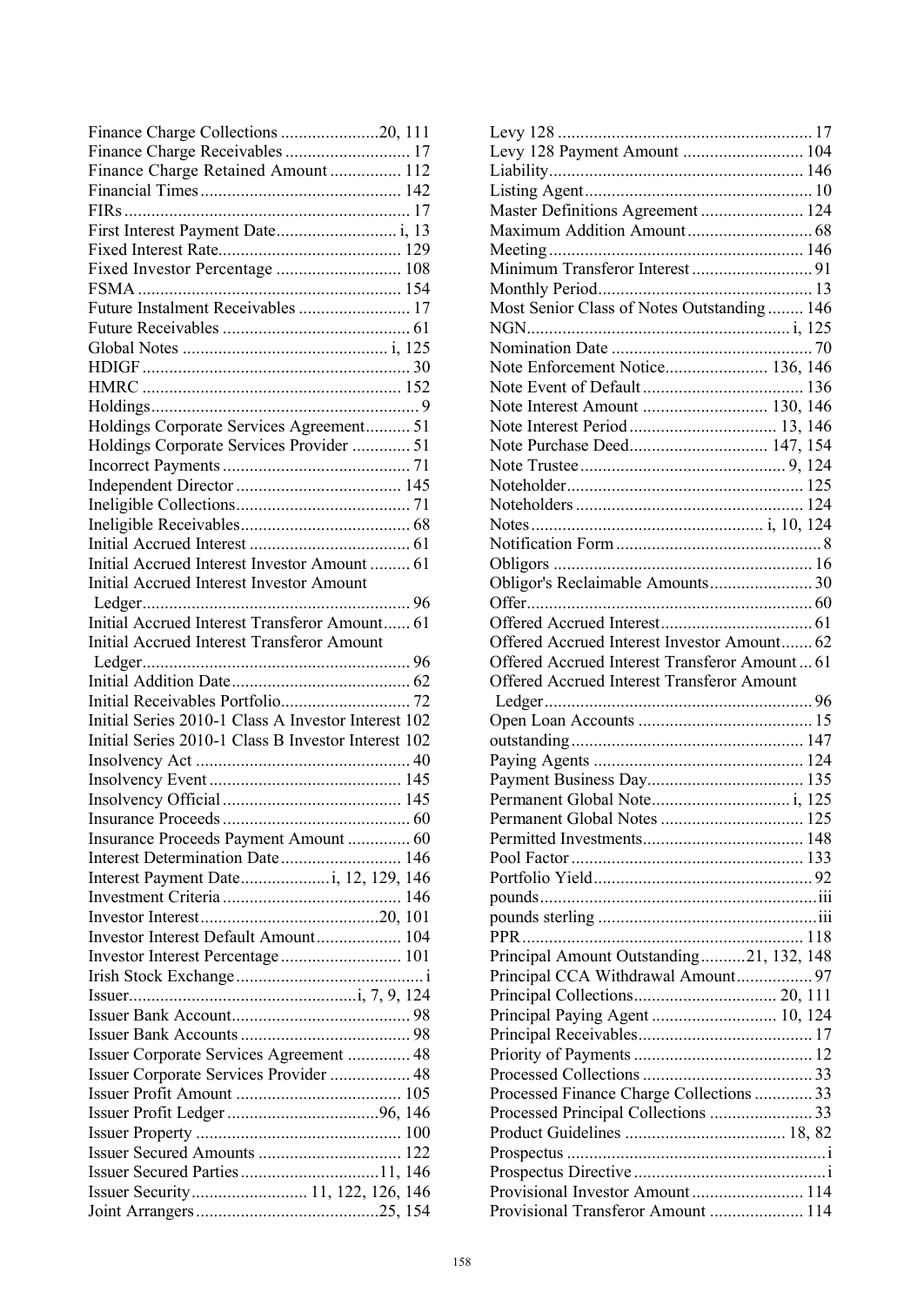| Provisions for Meetings of Noteholders  148    |  |
|------------------------------------------------|--|
|                                                |  |
|                                                |  |
|                                                |  |
|                                                |  |
|                                                |  |
|                                                |  |
|                                                |  |
|                                                |  |
|                                                |  |
|                                                |  |
| Receivables Securitisation Deed  15, 60        |  |
|                                                |  |
|                                                |  |
|                                                |  |
|                                                |  |
|                                                |  |
|                                                |  |
|                                                |  |
|                                                |  |
|                                                |  |
|                                                |  |
|                                                |  |
| Required Timeframe34, 111                      |  |
|                                                |  |
|                                                |  |
|                                                |  |
|                                                |  |
| Securitisation Secondary Legislation  46       |  |
|                                                |  |
|                                                |  |
| Series 2010-1 Amortisation Period 22, 148      |  |
| Series 2010-1 Available Cash Collateral        |  |
|                                                |  |
| Series 2010-1 Cash Collateral Ledger  23, 96   |  |
| Series 2010-1 Class A Default Amount  109      |  |
| Series 2010-1 Class A Default Available        |  |
|                                                |  |
| Series 2010-1 Class A Default Covered          |  |
|                                                |  |
| Series 2010-1 Class A Finance Charge           |  |
|                                                |  |
| Series 2010-1 Class A Fixed Investor           |  |
|                                                |  |
| Series 2010-1 Class A Investor Interest 101    |  |
| Series 2010-1 Class A Investor Percentage  102 |  |
| Series 2010-1 Class A Notes10, 124             |  |
| Series 2010-1 Class A Principal Amount  109    |  |
| Series 2010-1 Class A Reinstatement Amount 106 |  |
| Series 2010-1 Class A Reinstatement            |  |
|                                                |  |
| Series 2010-1 Class B Default Amount  109      |  |
| Series 2010-1 Class B Default Available        |  |
|                                                |  |
| Series 2010-1 Class B Default Covered          |  |
|                                                |  |
|                                                |  |

| Series 2010-1 Class B Fixed Investor                                                                          |
|---------------------------------------------------------------------------------------------------------------|
|                                                                                                               |
| Series 2010-1 Class B Investor Interest  102                                                                  |
| Series 2010-1 Class B Investor Percentage 102                                                                 |
| Series 2010-1 Class B Notes 10, 124                                                                           |
| Series 2010-1 Class B Principal Amount 109                                                                    |
| Series 2010-1 Class B Reinstatement Amount 106                                                                |
| Series 2010-1 Class B Reinstatement                                                                           |
|                                                                                                               |
| Series 2010-1 Contingency Collateral Ledger23, 96                                                             |
| Series 2010-1 Early Amortisation Trigger                                                                      |
|                                                                                                               |
| Series 2010-1 Final Maturity Date  ii, 148                                                                    |
| Series 2010-1 Finance Charge Collections                                                                      |
|                                                                                                               |
| Series 2010-1 Finance Charge Priority of                                                                      |
|                                                                                                               |
| Series 2010-1 Principal Collections Ledger 95                                                                 |
| Series 2010-1 Principal Priority of Payments . 117                                                            |
| Series 2010-1 Principal Retained Amount 113                                                                   |
| Series 2010-1 Reallocated Class B Principal                                                                   |
|                                                                                                               |
| Series 2010-1 Reallocated Principal Collection                                                                |
|                                                                                                               |
| Series 2010-1 Reallocated Principal                                                                           |
|                                                                                                               |
| Series 2010-1 Required Cash Collateral                                                                        |
|                                                                                                               |
|                                                                                                               |
| Series 2010-1 Required Retained Principal                                                                     |
|                                                                                                               |
| Series 2010-1 Required Retained Principal                                                                     |
|                                                                                                               |
|                                                                                                               |
| Series 2010-1 Revolving Period 22, 149                                                                        |
|                                                                                                               |
| Servicer Default 1996 - 1997 - 1998 - 1999 - 1999 - 1999 - 1999 - 1999 - 1999 - 1999 - 1999 - 1999 - 1999 - 1 |
|                                                                                                               |
|                                                                                                               |
|                                                                                                               |
|                                                                                                               |
|                                                                                                               |
|                                                                                                               |
|                                                                                                               |
|                                                                                                               |
|                                                                                                               |
|                                                                                                               |
|                                                                                                               |
| Subordinated Loan Amount  107                                                                                 |
|                                                                                                               |
|                                                                                                               |
|                                                                                                               |
|                                                                                                               |
| TARGET Business Day 149                                                                                       |
|                                                                                                               |
|                                                                                                               |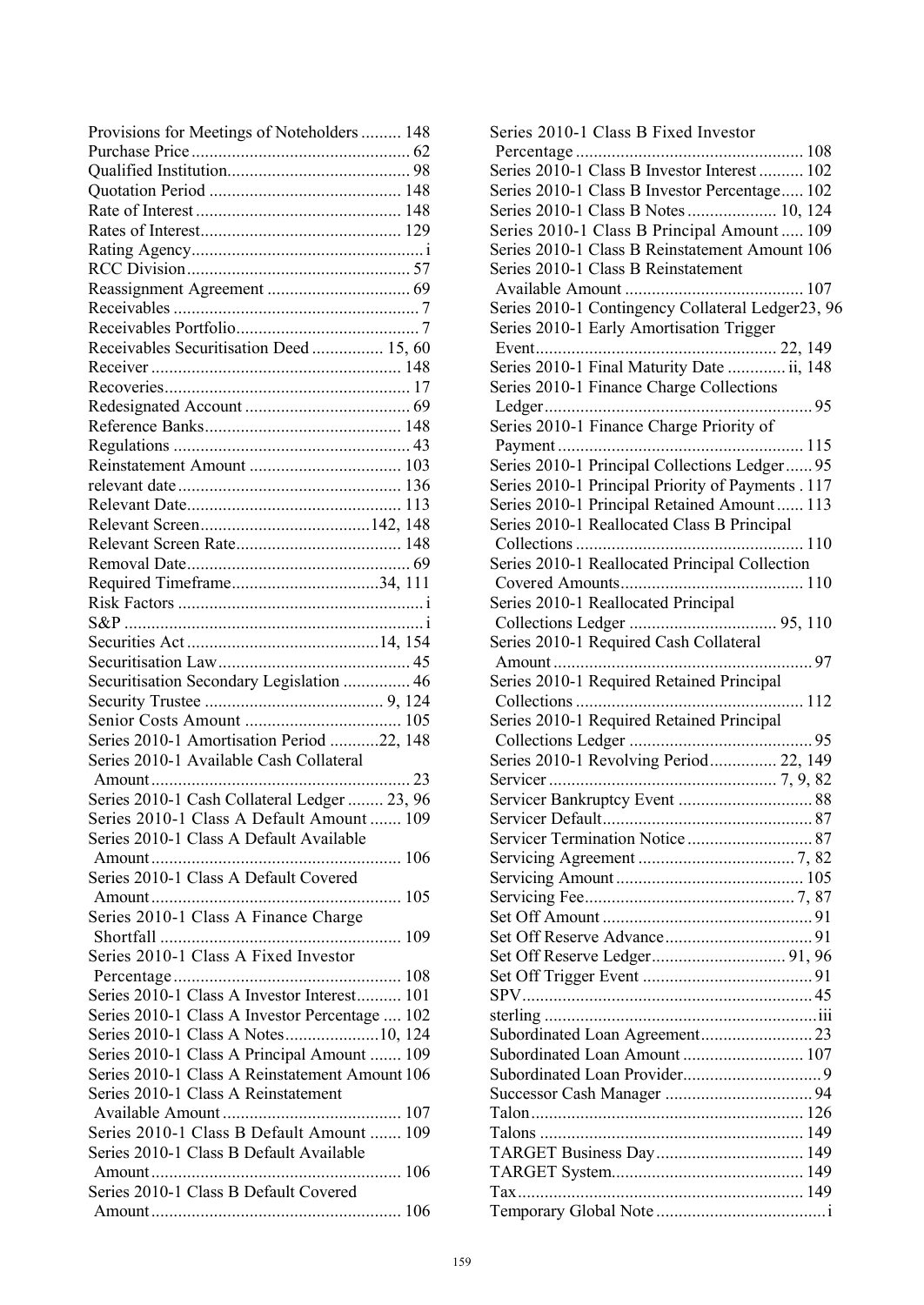| Transferor Deferred Purchase Price  21, 63      |  |
|-------------------------------------------------|--|
| Transferor Ineligible Receivables Ledger 71, 95 |  |
|                                                 |  |

| Unavailable Principal Collections  112  |  |
|-----------------------------------------|--|
|                                         |  |
|                                         |  |
| Weighted Average Lives of the Notes 118 |  |
|                                         |  |